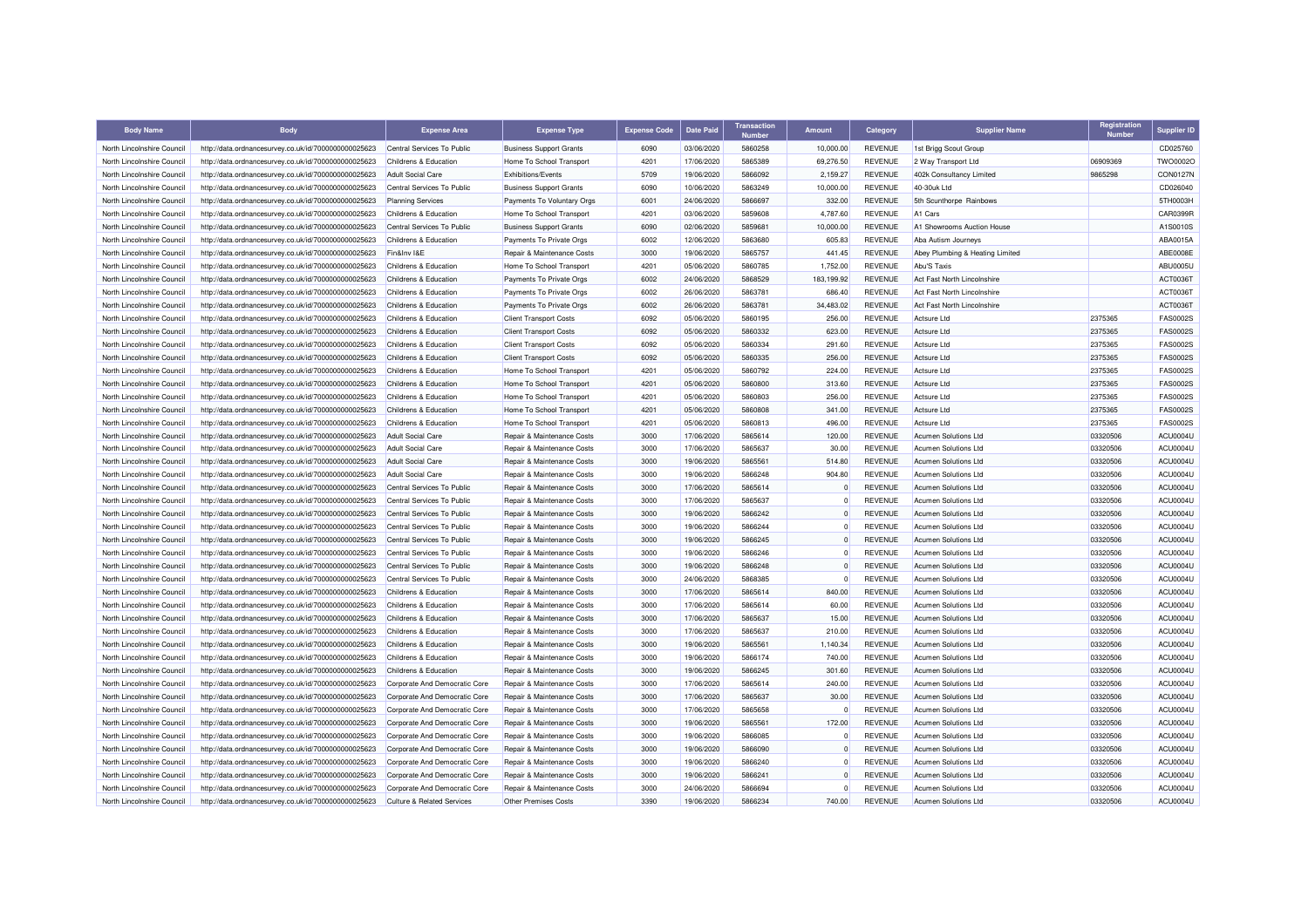| North Lincolnshire Council | http://data.ordnancesurvey.co.uk/id/7000000000025623                                                         | Culture & Related Services                           | Repair & Maintenance Costs     | 3000 | 17/06/2020 | 5865614 | 900.00     | <b>REVENUE</b> | <b>Acumen Solutions Ltd</b>                | 03320506 | ACU0004U        |
|----------------------------|--------------------------------------------------------------------------------------------------------------|------------------------------------------------------|--------------------------------|------|------------|---------|------------|----------------|--------------------------------------------|----------|-----------------|
| North Lincolnshire Council | http://data.ordnancesurvey.co.uk/id/7000000000025623                                                         | <b>Culture &amp; Related Services</b>                | Repair & Maintenance Costs     | 3000 | 17/06/2020 | 5865637 | 225.00     | <b>REVENUE</b> | <b>Acumen Solutions Ltd</b>                | 03320506 | ACU0004U        |
| North Lincolnshire Council | http://data.ordnancesurvey.co.uk/id/7000000000025623                                                         | <b>Culture &amp; Related Services</b>                | Repair & Maintenance Costs     | 3000 | 17/06/2020 | 5865658 | 600.00     | <b>REVENUE</b> | <b>Acumen Solutions Ltd</b>                | 03320506 | <b>ACU0004U</b> |
| North Lincolnshire Council | http://data.ordnancesurvey.co.uk/id/7000000000025623                                                         | <b>Culture &amp; Related Services</b>                | Repair & Maintenance Costs     | 3000 | 19/06/2020 | 5865561 | 1,574.23   | <b>REVENUE</b> | <b>Acumen Solutions Ltd</b>                | 03320506 | ACU0004U        |
| North Lincolnshire Council | http://data.ordnancesurvey.co.uk/id/7000000000025623                                                         | <b>Culture &amp; Related Services</b>                | Repair & Maintenance Costs     | 3000 | 19/06/2020 | 5866164 | 740.00     | <b>REVENUE</b> | Acumen Solutions Ltd                       | 03320506 | ACU0004U        |
| North Lincolnshire Council | http://data.ordnancesurvey.co.uk/id/7000000000025623                                                         | <b>Culture &amp; Related Services</b>                | Repair & Maintenance Costs     | 3000 | 19/06/2020 | 5866242 | 904.80     | <b>REVENUE</b> | Acumen Solutions Ltd                       | 03320506 | ACU0004U        |
| North Lincolnshire Council | http://data.ordnancesurvey.co.uk/id/7000000000025623                                                         | Culture & Related Services                           | Repair & Maintenance Costs     | 3000 | 19/06/2020 | 5866246 | 1.100.00   | <b>REVENUE</b> | <b>Acumen Solutions Ltd</b>                | 03320506 | ACU0004U        |
| North Lincolnshire Council | http://data.ordnancesurvey.co.uk/id/7000000000025623                                                         | <b>Culture &amp; Related Services</b>                | Repair & Maintenance Costs     | 3000 | 24/06/2020 | 5868413 | 5,030.40   | <b>REVENUE</b> | Acumen Solutions Ltd                       | 03320506 | ACU0004U        |
| North Lincolnshire Council | http://data.ordnancesurvey.co.uk/id/7000000000025623                                                         | Environmental & Regulatory Svs                       | Repair & Maintenance Costs     | 3000 | 17/06/2020 | 5865614 | 540.00     | <b>REVENUE</b> | Acumen Solutions Ltd                       | 03320506 | ACU0004U        |
| North Lincolnshire Council | http://data.ordnancesurvey.co.uk/id/7000000000025623                                                         | Environmental & Regulatory Svs                       | Repair & Maintenance Costs     | 3000 | 17/06/2020 | 5865637 | 150.00     | <b>REVENUE</b> | <b>Acumen Solutions Ltd</b>                | 03320506 | ACU0004U        |
| North Lincolnshire Council | http://data.ordnancesurvey.co.uk/id/7000000000025623                                                         | Environmental & Regulatory Svs                       | Repair & Maintenance Costs     | 3000 | 19/06/2020 | 5865561 | 827.39     | <b>REVENUE</b> | Acumen Solutions Ltd                       | 03320506 | ACU0004U        |
| North Lincolnshire Council | http://data.ordnancesurvey.co.uk/id/7000000000025623                                                         | Fin&Inv I&E                                          | Equipment Maint.& Repair       | 5003 | 17/06/2020 | 5865614 | 60.00      | <b>REVENUE</b> | <b>Acumen Solutions Ltd</b>                | 03320506 | ACU0004U        |
| North Lincolnshire Council | http://data.ordnancesurvey.co.uk/id/7000000000025623                                                         | Fin&Inv I&E                                          | Equipment Maint.& Repair       | 5003 | 17/06/2020 | 5865637 | 15.00      | <b>REVENUE</b> | Acumen Solutions Ltd                       | 03320506 | ACU0004U        |
| North Lincolnshire Council | http://data.ordnancesurvey.co.uk/id/7000000000025623                                                         | Fin&Inv I&E                                          | Repair & Maintenance Costs     | 3000 | 19/06/2020 | 5866240 | 679.53     | <b>REVENUE</b> | Acumen Solutions Ltd                       | 03320506 | ACU0004U        |
| North Lincolnshire Council | http://data.ordnancesurvey.co.uk/id/7000000000025623                                                         | Highways & Transport                                 | Repair & Maintenance Costs     | 3000 | 17/06/2020 | 5865614 | 60.00      | <b>REVENUE</b> | <b>Acumen Solutions Ltd</b>                | 03320506 | ACU0004U        |
| North Lincolnshire Council | http://data.ordnancesurvey.co.uk/id/7000000000025623                                                         | <b>Highways &amp; Transport</b>                      | Repair & Maintenance Costs     | 3000 | 17/06/2020 | 5865614 | 60.00      | <b>REVENUE</b> | Acumen Solutions Ltd                       | 03320506 | ACU0004U        |
| North Lincolnshire Council | http://data.ordnancesurvey.co.uk/id/7000000000025623                                                         | <b>Highways &amp; Transport</b>                      | Repair & Maintenance Costs     | 3000 | 17/06/2020 | 5865637 | 15.00      | <b>REVENUE</b> | Acumen Solutions Ltd                       | 03320506 | ACU0004U        |
| North Lincolnshire Council | http://data.ordnancesurvey.co.uk/id/7000000000025623                                                         | <b>Highways &amp; Transport</b>                      | Repair & Maintenance Costs     | 3000 | 17/06/2020 | 5865637 | 30.00      | <b>REVENUE</b> | Acumen Solutions Ltd                       | 03320506 | ACU0004U        |
| North Lincolnshire Council | http://data.ordnancesurvey.co.uk/id/7000000000025623                                                         | <b>Highways &amp; Transport</b>                      | Repair & Maintenance Costs     | 3000 | 19/06/2020 | 5865561 | 197.65     | <b>REVENUE</b> | Acumen Solutions Ltd                       | 03320506 | ACU0004U        |
| North Lincolnshire Council | http://data.ordnancesurvey.co.uk/id/7000000000025623                                                         | Highways & Transport                                 | Repair & Maintenance Costs     | 3000 | 19/06/2020 | 5866244 | 603.20     | <b>REVENUE</b> | <b>Acumen Solutions Ltd</b>                | 03320506 | ACU0004U        |
| North Lincolnshire Council | http://data.ordnancesurvey.co.uk/id/7000000000025623                                                         | <b>Highways &amp; Transport</b>                      | Repair & Maintenance Costs     | 3000 | 24/06/2020 | 5868385 | 290.00     | <b>REVENUE</b> | <b>Acumen Solutions Ltd</b>                | 03320506 | ACU0004U        |
| North Lincolnshire Council | http://data.ordnancesurvey.co.uk/id/7000000000025623                                                         | Non Distributed Costs                                | Repair & Maintenance Costs     | 3000 | 17/06/2020 | 5865614 | 240.00     | <b>REVENUE</b> | Acumen Solutions Ltd                       | 03320506 | ACU0004U        |
| North Lincolnshire Council | http://data.ordnancesurvey.co.uk/id/7000000000025623                                                         | Non Distributed Costs                                | Repair & Maintenance Costs     | 3000 | 17/06/2020 | 5865637 | 60.00      | <b>REVENUE</b> | <b>Acumen Solutions Ltd</b>                | 03320506 | ACU0004U        |
| North Lincolnshire Council | http://data.ordnancesurvey.co.uk/id/7000000000025623                                                         | Non Distributed Costs                                | Repair & Maintenance Costs     | 3000 | 24/06/2020 | 5866693 | 1,404.00   | <b>REVENUE</b> | <b>Acumen Solutions Ltd</b>                | 03320506 | ACU0004U        |
| North Lincolnshire Council | http://data.ordnancesurvey.co.uk/id/7000000000025623                                                         | Non Distributed Costs                                | Repair & Maintenance Costs     | 3000 | 24/06/2020 | 5866703 | 1,863.60   | <b>REVENUE</b> | <b>Acumen Solutions Ltd</b>                | 03320506 | ACU0004U        |
| North Lincolnshire Council |                                                                                                              |                                                      | Repair & Maintenance Costs     | 3000 | 17/06/2020 | 5865614 | 60.00      | <b>REVENUE</b> | Acumen Solutions Ltd                       | 03320506 | ACU0004U        |
| North Lincolnshire Council | http://data.ordnancesurvey.co.uk/id/7000000000025623<br>http://data.ordnancesurvey.co.uk/id/7000000000025623 | <b>Planning Services</b><br><b>Planning Services</b> | Repair & Maintenance Costs     | 3000 | 17/06/2020 | 5865637 | 15.00      | <b>REVENUE</b> | <b>Acumen Solutions Ltd</b>                | 03320506 | ACU0004U        |
| North Lincolnshire Council |                                                                                                              | <b>Culture &amp; Related Services</b>                | Telephone Rent/Calls           | 5403 | 01/07/2020 | 5871430 | 808.50     | <b>REVENUE</b> |                                            | 6056115  | ADE0011E        |
| North Lincolnshire Council | http://data.ordnancesurvey.co.uk/id/7000000000025623                                                         | <b>Public Health</b>                                 |                                | 6019 |            | 5863600 | 14.474.42  | <b>REVENUE</b> | Adept 4 Managed It Limited                 |          |                 |
|                            | http://data.ordnancesurvey.co.uk/id/7000000000025623                                                         |                                                      | Payments To Health Providers   |      | 12/06/2020 |         |            |                | Agencia Consulting Ltd                     | 3448042  | AGE0032E        |
| North Lincolnshire Council | http://data.ordnancesurvey.co.uk/id/7000000000025623                                                         | Environmental & Regulatory Svs                       | Repair & Maintenance Costs     | 3000 | 12/06/2020 | 5863985 | 1,315.00   | <b>REVENUE</b> | Ahr Building Consultancy Ltd               |          | AED0001D        |
| North Lincolnshire Council | http://data.ordnancesurvey.co.uk/id/7000000000025623                                                         | Environmental & Regulatory Svs                       | Repair & Maintenance Costs     | 3000 | 24/06/2020 | 5865411 | 665.21     | <b>REVENUE</b> | Ahr Building Consultancy Ltd               |          | AED0001D        |
| North Lincolnshire Council | http://data.ordnancesurvey.co.uk/id/7000000000025623                                                         | Central Services To Public                           | <b>Business Support Grants</b> | 6090 | 10/06/2020 | 5863252 | 10,000.00  | <b>REVENUE</b> | Alanhar Trading Ltd                        |          | CD026070        |
| North Lincolnshire Council | http://data.ordnancesurvey.co.uk/id/7000000000025623                                                         | Childrens & Education                                | Payments To Private Orgs       | 6002 | 01/07/2020 | 5871746 | 630.00     | <b>REVENUE</b> | <b>Alford Primary School</b>               |          | ALF0007F        |
| North Lincolnshire Council | http://data.ordnancesurvey.co.uk/id/7000000000025623                                                         | Childrens & Education                                | Payments To Private Orgs       | 6002 | 10/06/2020 | 5862162 | 1.922.30   | <b>REVENUE</b> | <b>Alison Fixter</b>                       |          | FIX0036X        |
| North Lincolnshire Council | http://data.ordnancesurvey.co.uk/id/7000000000025623                                                         | <b>Planning Services</b>                             | Payments To Voluntary Orgs     | 6001 | 24/06/2020 | 5866700 | 466.20     | <b>REVENUE</b> | Alkborough Cricket Club                    |          | ALK0004K        |
| North Lincolnshire Council | http://data.ordnancesurvey.co.uk/id/7000000000025623                                                         | Central Services To Public                           | <b>Business Support Grants</b> | 6090 | 12/06/2020 | 5864396 | 10,000.00  | <b>REVENUE</b> | Alkborough Parish Council                  |          | CD026410        |
| North Lincolnshire Council | http://data.ordnancesurvey.co.uk/id/7000000000025623                                                         | <b>Culture &amp; Related Services</b>                | Other Supplies & Services      | 5799 | 26/06/2020 | 5870270 | 4.056.00   | <b>REVENUE</b> | Alkborough & Walcot Parish Council         |          | ALK0002K        |
| North Lincolnshire Council | http://data.ordnancesurvey.co.uk/id/7000000000025623                                                         | <b>Highways &amp; Transport</b>                      | Other Supplies & Services      | 5799 | 26/06/2020 | 5870271 | 3,781.00   | <b>REVENUE</b> | Alkborough & Walcot Parish Council         |          | ALK0002K        |
| North Lincolnshire Council | http://data.ordnancesurvey.co.uk/id/7000000000025623                                                         | <b>Adult Social Care</b>                             | Gen Office Exp (Incl Postage)  | 5603 | 19/06/2020 | 5866539 | 339.20     | <b>REVENUE</b> | Allied Publicity Services (Manchester) Ltd | 681528   | APS0013S        |
| North Lincolnshire Council | http://data.ordnancesurvey.co.uk/id/7000000000025623                                                         | Adult Social Care                                    | Gen Office Exp (Incl Postage)  | 5603 | 19/06/2020 | 5866581 | 528.40     | <b>REVENUE</b> | Allied Publicity Services (Manchester) Ltd | 681528   | APS0013S        |
| North Lincolnshire Council | http://data.ordnancesurvey.co.uk/id/7000000000025623                                                         | <b>Adult Social Care</b>                             | Payments To Voluntary Orgs     | 6001 | 03/06/2020 | 5859436 | 26,720.00  | <b>REVENUE</b> | Alzheimer'S Society                        | 2115499  | ALZ0008Z        |
| North Lincolnshire Council | http://data.ordnancesurvey.co.uk/id/7000000000025623                                                         | Childrens & Education                                | Payments To Private Orgs       | 6002 | 10/06/2020 | 5862140 | 359.31     | <b>REVENUE</b> | Amanda Batty                               |          | <b>BAT0081T</b> |
| North Lincolnshire Council | http://data.ordnancesurvey.co.uk/id/7000000000025623                                                         | Childrens & Education                                | Payments To Private Orgs       | 6002 | 10/06/2020 | 5862163 | 6,781.55   | <b>REVENUE</b> | Amanda Foley                               |          | FOL0034L        |
| North Lincolnshire Council | http://data.ordnancesurvey.co.uk/id/7000000000025623                                                         | <b>Adult Social Care</b>                             | Payments To Private Orgs       | 6002 | 05/06/2020 | 5860130 | 39,697.08  | <b>REVENUE</b> | Amara Care                                 | 4459044  | AMA0002A        |
| North Lincolnshire Council | http://data.ordnancesurvey.co.uk/id/7000000000025623                                                         | <b>Adult Social Care</b>                             | Payments To Private Orgs       | 6002 | 05/06/2020 | 5860130 | 7,509.96   | <b>REVENUE</b> | Amara Care                                 | 4459044  | AMA0002A        |
| North Lincolnshire Council | http://data.ordnancesurvey.co.uk/id/7000000000025623                                                         | <b>Adult Social Care</b>                             | Payments To Private Orgs       | 6002 | 12/06/2020 | 5864010 | 17,037.36  | <b>REVENUE</b> | Amara Care                                 | 4459044  | AMA0002A        |
| North Lincolnshire Council | http://data.ordnancesurvey.co.uk/id/7000000000025623                                                         | <b>Planning Services</b>                             | <b>Client Related Costs</b>    | 5534 | 26/06/2020 | 5869392 | 583.14     | <b>REVENUE</b> | Amazon Payments Uk Ltd                     |          | AMA0016A        |
| North Lincolnshire Council | http://data.ordnancesurvey.co.uk/id/7000000000025623                                                         | <b>Culture &amp; Related Services</b>                | Other Supplies & Services      | 5799 | 26/06/2020 | 5870273 | 1,168.00   | <b>REVENUE</b> | Amcotts Parish Council                     |          | AMC0001C        |
| North Lincolnshire Council | http://data.ordnancesurvey.co.uk/id/7000000000025623                                                         | <b>Planning Services</b>                             | Payments To Voluntary Orgs     | 6001 | 24/06/2020 | 5868416 | 1,800.00   | <b>REVENUE</b> | <b>Amcotts Parish Council</b>              |          | AMC0001C        |
| North Lincolnshire Council | http://data.ordnancesurvey.co.uk/id/7000000000025623                                                         | <b>Culture &amp; Related Services</b>                | <b>Heating Fuels</b>           | 3104 | 10/06/2020 | 5862648 | 1,751.68   | <b>REVENUE</b> | Amp Biomass Fuels Ltd                      | 5735950  | <b>AMP0041P</b> |
| North Lincolnshire Council | http://data.ordnancesurvey.co.uk/id/7000000000025623                                                         | <b>Culture &amp; Related Services</b>                | <b>Heating Fuels</b>           | 3104 | 10/06/2020 | 5862649 | 3,052.00   | <b>REVENUE</b> | Amp Biomass Fuels Ltd                      | 5735950  | AMP0041P        |
| North Lincolnshire Council | http://data.ordnancesurvey.co.uk/id/7000000000025623                                                         | <b>Adult Social Care</b>                             | Payments To Private Orgs       | 6002 | 05/06/2020 | 5860133 | 3,364.20   | <b>REVENUE</b> | Amphion Home Care Services Ltd             | 03480829 | AMP0002P        |
| North Lincolnshire Council | http://data.ordnancesurvey.co.uk/id/7000000000025623                                                         | <b>Adult Social Care</b>                             | Payments To Private Orgs       | 6002 | 05/06/2020 | 5860133 | 102.146.91 | <b>REVENUE</b> | Amphion Home Care Services Ltd             | 03480829 | AMP0002P        |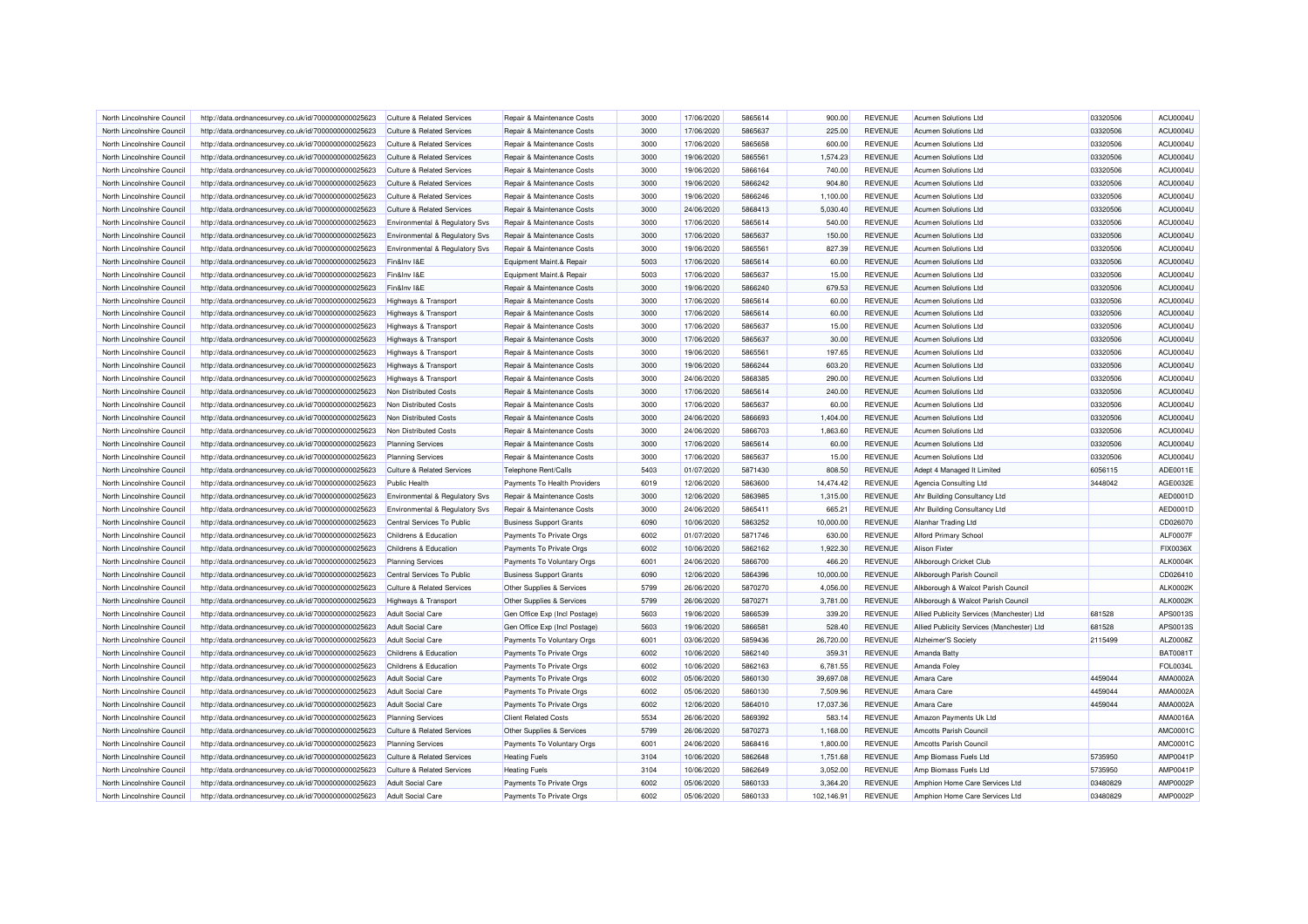| North Lincolnshire Council                               | http://data.ordnancesurvey.co.uk/id/7000000000025623                                                         | <b>Adult Social Care</b>                                | Payments To Private Orgs                   | 6002 | 12/06/2020               | 5864012 | 40.846.78        | <b>REVENUE</b> | Amphion Home Care Services Ltd              | 03480829 | <b>AMP0002F</b>                    |
|----------------------------------------------------------|--------------------------------------------------------------------------------------------------------------|---------------------------------------------------------|--------------------------------------------|------|--------------------------|---------|------------------|----------------|---------------------------------------------|----------|------------------------------------|
| North Lincolnshire Council                               | http://data.ordnancesurvey.co.uk/id/7000000000025623                                                         | Central Services To Public                              | <b>Business Support Grants</b>             | 6090 | 17/06/2020               | 5866126 | 10,000.00        | <b>REVENUE</b> | Ams Bobcat Ltd                              |          | CD026920                           |
| North Lincolnshire Council                               | http://data.ordnancesurvey.co.uk/id/7000000000025623                                                         | Childrens & Education                                   | Home To School Transport                   | 4201 | 12/06/2020               | 5863618 | 3,770.00         | <b>REVENUE</b> | Amvale Medical Transport Ltd                |          | AMV0003\                           |
|                                                          |                                                                                                              |                                                         |                                            |      |                          |         |                  |                |                                             |          |                                    |
| North Lincolnshire Council                               | http://data.ordnancesurvey.co.uk/id/7000000000025623                                                         | Central Services To Public                              | <b>Business Support Grants</b>             | 6090 | 18/06/2020               | 5866605 | $-10,000.00$     | <b>REVENUE</b> | A&M Wingate Ltd                             |          | CD018700                           |
| North Lincolnshire Council                               | http://data.ordnancesurvey.co.uk/id/7000000000025623                                                         | Central Services To Public                              | <b>Business Support Grants</b>             | 6090 | 18/06/2020               | 5866615 | 10,000.00        | <b>REVENUE</b> | A&M Wingate Ltd                             |          | CD018700                           |
| North Lincolnshire Council                               | http://data.ordnancesurvey.co.uk/id/7000000000025623                                                         | Central Services To Public                              | <b>Business Support Grants</b>             | 6090 | 11/06/2020               | 5863825 | 10.000.00        | <b>REVENUE</b> | Andrea'S Hilltop Cafe                       |          | CD026360                           |
| North Lincolnshire Council                               | http://data.ordnancesurvey.co.uk/id/7000000000025623                                                         | <b>Culture &amp; Related Services</b>                   | Other Supplies & Services                  | 5799 | 26/06/2020               | 5870274 | 1,687.00         | <b>REVENUE</b> | Appleby Parish Council                      |          | APP0006F                           |
| North Lincolnshire Council                               | http://data.ordnancesurvey.co.uk/id/7000000000025623                                                         | <b>Highways &amp; Transport</b>                         | Other Supplies & Services                  | 5799 | 26/06/2020               | 5870275 | 304.00           | <b>REVENUE</b> | Appleby Parish Council                      |          | APP0006F                           |
| North Lincolnshire Council                               | http://data.ordnancesurvey.co.uk/id/7000000000025623                                                         | <b>Planning Services</b>                                | Payments To Voluntary Orgs                 | 6001 | 24/06/2020               | 5866708 | 345.00           | <b>REVENUE</b> | Appleby Parish Council                      |          | APP0006F                           |
| North Lincolnshire Council                               | http://data.ordnancesurvey.co.uk/id/7000000000025623                                                         | Childrens & Education                                   | Payments To Private Orgs                   | 6002 | 10/06/2020               | 5862132 | 9,050.63         | <b>REVENUE</b> | Apple Tree Day Nursery Ltd                  |          | APP0007F                           |
| North Lincolnshire Council                               | http://data.ordnancesurvey.co.uk/id/7000000000025623                                                         | Childrens & Education                                   | Payments To Private Orgs                   | 6002 | 10/06/2020               | 5862133 | 16,028.55        | <b>REVENUE</b> | Apple Tree Day Nursery Ltd                  |          | APP0024F                           |
| North Lincolnshire Council                               | http://data.ordnancesurvey.co.uk/id/7000000000025623                                                         | Environmental & Regulatory Svs                          | Equipment Maint.& Repair                   | 5003 | 26/06/2020               | 5866768 | 3.045.00         | <b>REVENUE</b> | Apps Uk Ltd.                                |          | APP0031P                           |
| North Lincolnshire Council                               | http://data.ordnancesurvey.co.uk/id/7000000000025623                                                         | Environmental & Regulatory Svs                          | Other Supplies & Services                  | 5799 | 17/06/2020               | 5860116 | 310.42           | <b>REVENUE</b> | Aquam Water Services Limited                |          | <b>AQU0050L</b>                    |
| North Lincolnshire Council                               | http://data.ordnancesurvey.co.uk/id/7000000000025623                                                         | Central Services To Public                              | <b>Business Support Grants</b>             | 6090 | 17/06/2020               | 5866120 | 10,000.00        | <b>REVENUE</b> | Aras Mahmoud                                |          | CD026860                           |
| North Lincolnshire Council                               | http://data.ordnancesurvey.co.uk/id/7000000000025623                                                         | Childrens & Education                                   | Payments To Private Orgs                   | 6002 | 10/06/2020               | 5862134 | 403.74           | <b>REVENUE</b> | Arc Childminding                            |          | ARC0011C                           |
| North Lincolnshire Council                               | http://data.ordnancesurvey.co.uk/id/7000000000025623                                                         | <b>Culture &amp; Related Services</b>                   | Clothing, Uniforms & Laundry               | 5301 | 03/07/2020               | 5870255 | 285.83           | <b>REVENUE</b> | Arco Ltd                                    | 133804   | ARC0001C                           |
| North Lincolnshire Council                               | http://data.ordnancesurvey.co.uk/id/7000000000025623                                                         | <b>Adult Social Care</b>                                | <b>Fixtures &amp; Fittings</b>             | 3350 | 24/06/2020               | 5867070 | 804.00           | <b>REVENUE</b> | A & R Commercial Laundry Service Ltd        |          | ARC0024C                           |
| North Lincolnshire Council                               | http://data.ordnancesurvey.co.uk/id/7000000000025623                                                         | Childrens & Education                                   | Home To School Transport                   | 4201 | 05/06/2020               | 5860783 | 3,020.00         | <b>REVENUE</b> | Aria Cars                                   |          | ARI00021                           |
| North Lincolnshire Council                               | http://data.ordnancesurvey.co.uk/id/7000000000025623                                                         | <b>Housing Services</b>                                 | Other Supplies & Services                  | 5799 | 24/06/2020               | 5868132 | 700.00           | <b>REVENUE</b> | Arnold Parks Ltd                            |          | ARN0007N                           |
| North Lincolnshire Council                               | http://data.ordnancesurvey.co.uk/id/7000000000025623                                                         | Central Services To Public                              | <b>Business Support Grants</b>             | 6090 | 03/06/2020               | 5860239 | 10,000.00        | <b>REVENUE</b> | A & S Gardening                             |          | CD025570                           |
| North Lincolnshire Council                               | http://data.ordnancesurvey.co.uk/id/7000000000025623                                                         | Childrens & Education                                   | Home To School Transport                   | 4201 | 03/06/2020               | 5859605 | 14,650.05        | <b>REVENUE</b> | Ashby Cars Ltd                              |          | ROQ0001Q                           |
| North Lincolnshire Council                               | http://data.ordnancesurvey.co.uk/id/7000000000025623                                                         | Childrens & Education                                   | Home To School Transport                   | 4201 | 03/06/2020               | 5859606 | 746.67           | <b>REVENUE</b> | Ashby Cars Ltd                              |          | ROQ0001Q                           |
| North Lincolnshire Council                               | http://data.ordnancesurvey.co.uk/id/7000000000025623                                                         | Central Services To Public                              | <b>Business Support Grants</b>             | 6090 | 11/06/2020               | 5863826 | 10,000.00        | <b>REVENUE</b> | Ashby Community Association                 |          | CD026370                           |
|                                                          |                                                                                                              |                                                         |                                            |      |                          |         |                  |                |                                             |          |                                    |
| North Lincolnshire Council                               | http://data.ordnancesurvey.co.uk/id/7000000000025623                                                         | Childrens & Education                                   | Home To School Transport                   | 4201 | 05/06/2020               | 5860780 | 11,586.00        | <b>REVENUE</b> | Ash Taxis                                   |          | ASH0070H                           |
| North Lincolnshire Council                               | http://data.ordnancesurvey.co.uk/id/7000000000025623                                                         | Fin&Inv I&E                                             | Telephone Rent/Calls                       | 5403 | 19/06/2020               | 5866371 | 1,600.00         | <b>REVENUE</b> | Ask4 Business Ltd                           | 03614661 | ASK0163K                           |
| North Lincolnshire Council                               | http://data.ordnancesurvey.co.uk/id/7000000000025623                                                         | Fin&Inv I&E                                             | Telephone Rent/Calls                       | 5403 | 19/06/2020               | 5866372 | 456.75           | <b>REVENUE</b> | Ask4 Business Ltd                           | 03614661 | <b>ASK0163K</b>                    |
| North Lincolnshire Council                               | http://data.ordnancesurvey.co.uk/id/7000000000025623                                                         | Corporate And Democratic Core                           | Other Supplies & Services                  | 5799 | 04/04/2020               | 5861350 | $-1,470.00$      | <b>REVENUE</b> | Association Of Democratic Services Officers |          | ASS0017S                           |
| North Lincolnshire Council                               | http://data.ordnancesurvey.co.uk/id/7000000000025623                                                         | Corporate And Democratic Core                           | Payments To Private Orgs                   | 6002 | 19/06/2020               | 5866587 | 1,756.00         | <b>REVENUE</b> | Assoc Of Director'S Of Children'S Serv Ltd  |          | ADC0023C                           |
| North Lincolnshire Council                               | http://data.ordnancesurvey.co.uk/id/7000000000025623                                                         | Corporate And Democratic Core                           | It Software-Maintenance                    | 5053 | 15/07/2020               | 5867119 | 22,000.00        | <b>REVENUE</b> | Astun Technology Ltd                        | 5410695  | AST0040T                           |
| North Lincolnshire Council                               | http://data.ordnancesurvey.co.uk/id/7000000000025623                                                         | Environmental & Regulatory Svs                          | It Software-Maintenance                    | 5053 | 15/07/2020               | 5867119 | 8,000.00         | <b>REVENUE</b> | Astun Technology Ltd                        | 5410695  | AST00407                           |
| North Lincolnshire Council                               | http://data.ordnancesurvey.co.uk/id/7000000000025623                                                         | <b>Adult Social Care</b>                                | Payments To Private Orgs                   | 6002 | 05/06/2020               | 5860136 | 40,045.54        | <b>REVENUE</b> | A.T.C.S. Ltd                                | 05057212 | ATC0006C                           |
| North Lincolnshire Council                               | http://data.ordnancesurvey.co.uk/id/7000000000025623                                                         | <b>Adult Social Care</b>                                | Payments To Private Orgs                   | 6002 | 05/06/2020               | 5860136 | 13,190.49        | <b>REVENUE</b> | A.T.C.S. Ltd                                | 05057212 | ATC00060                           |
| North Lincolnshire Council                               | http://data.ordnancesurvey.co.uk/id/7000000000025623                                                         | <b>Adult Social Care</b>                                | Payments To Private Orgs                   | 6002 | 12/06/2020               | 5864014 | 20,689.07        | <b>REVENUE</b> | A.T.C.S. Ltd                                | 05057212 | ATC0006C                           |
| North Lincolnshire Council                               | http://data.ordnancesurvey.co.uk/id/7000000000025623                                                         | Childrens & Education                                   | Other Professional Fees                    | 5829 | 03/06/2020               | 5859661 | 208.89           | <b>REVENUE</b> | Auscript Ltd                                |          | <b>AUS0006S</b>                    |
| North Lincolnshire Council                               | http://data.ordnancesurvey.co.uk/id/7000000000025623                                                         | <b>Adult Social Care</b>                                | Payments To Private Orgs                   | 6002 | 05/06/2020               | 5860137 | 4,353.72         | <b>REVENUE</b> | Autism Plus Accounts                        |          | AUT00041                           |
| North Lincolnshire Council                               | http://data.ordnancesurvey.co.uk/id/7000000000025623                                                         | Central Services To Public                              | <b>Business Support Grants</b>             | 6090 | 17/06/2020               | 5866112 | 10,000.00        | <b>REVENUE</b> | Auto Spares And Parts Limited               |          | CD026780                           |
| North Lincolnshire Council                               | http://data.ordnancesurvey.co.uk/id/7000000000025623                                                         | Childrens & Education                                   | Home To School Transport                   | 4201 | 10/06/2020               | 5862334 | 300.00           | <b>REVENUE</b> | <b>Axholme Taxis</b>                        |          | GLE0073E                           |
| North Lincolnshire Council                               | http://data.ordnancesurvey.co.uk/id/7000000000025623                                                         | Childrens & Education                                   | Home To School Transport                   | 4201 | 10/06/2020               | 5862336 | 581.40           | <b>REVENUE</b> | <b>Axholme Taxis</b>                        |          | GLE0073E                           |
| North Lincolnshire Council                               | http://data.ordnancesurvey.co.uk/id/7000000000025623                                                         | Childrens & Education                                   | Home To School Transport                   | 4201 | 10/06/2020               | 5862337 | 450.00           | <b>REVENUE</b> | <b>Axholme Taxis</b>                        |          | GLE0073E                           |
| North Lincolnshire Council                               | http://data.ordnancesurvey.co.uk/id/7000000000025623                                                         | Environmental & Regulatory Svs                          | <b>Other Vehicle Costs</b>                 | 4005 | 10/06/2020               | 5862414 | 244.19           | <b>REVENUE</b> | B A Bush & Sons Ltd                         |          | <b>BUS0283S</b>                    |
| North Lincolnshire Council                               | http://data.ordnancesurvey.co.uk/id/7000000000025623                                                         | Environmental & Regulatory Svs                          | <b>Other Vehicle Costs</b>                 | 4005 | 17/06/2020               | 5865460 | 209.24           | <b>REVENUE</b> | B A Bush & Sons Ltd                         |          | <b>BUS0283S</b>                    |
| North Lincolnshire Council                               | http://data.ordnancesurvey.co.uk/id/7000000000025623                                                         | Environmental & Regulatory Svs                          | Other Vehicle Costs                        | 4005 | 17/06/2020               | 5865461 | 424.00           | <b>REVENUE</b> | B A Bush & Sons Ltd                         |          | <b>BUS02839</b>                    |
| North Lincolnshire Council                               | http://data.ordnancesurvey.co.uk/id/7000000000025623                                                         | <b>Environmental &amp; Regulatory Svs</b>               | Other Vehicle Costs                        | 4005 | 24/06/2020               | 5868557 | 250.00           | <b>REVENUE</b> | B A Bush & Sons Ltd                         |          | <b>BUS0283S</b>                    |
| North Lincolnshire Council                               | http://data.ordnancesurvey.co.uk/id/7000000000025623                                                         | Environmental & Regulatory Svs                          | <b>Other Vehicle Costs</b>                 | 4005 | 24/06/2020               | 5868565 | 284.24           | <b>REVENUE</b> | B A Bush & Sons Ltd                         |          | <b>BUS02835</b>                    |
| North Lincolnshire Council                               | http://data.ordnancesurvey.co.uk/id/7000000000025623                                                         | Environmental & Regulatory Svs                          | Other Vehicle Costs                        | 4005 | 24/06/2020               | 5868566 | 209.24           | <b>REVENUE</b> | B A Bush & Sons Ltd                         |          | <b>BUS0283S</b>                    |
| North Lincolnshire Council                               | http://data.ordnancesurvey.co.uk/id/7000000000025623                                                         | <b>Highways &amp; Transport</b>                         | <b>Other Vehicle Costs</b>                 | 4005 | 10/06/2020               | 5862413 | 490.00           | <b>REVENUE</b> | B A Bush & Sons Ltd                         |          | <b>BUS0283S</b>                    |
|                                                          |                                                                                                              |                                                         |                                            | 4005 |                          | 5862417 |                  | <b>REVENUE</b> |                                             |          |                                    |
| North Lincolnshire Council<br>North Lincolnshire Council | http://data.ordnancesurvey.co.uk/id/7000000000025623<br>http://data.ordnancesurvey.co.uk/id/7000000000025623 | Highways & Transport<br><b>Highways &amp; Transport</b> | Other Vehicle Costs<br>Other Vehicle Costs | 4005 | 10/06/2020<br>10/06/2020 | 5862421 | 209.24<br>426.00 | <b>REVENUE</b> | B A Bush & Sons Ltd<br>B A Bush & Sons Ltd  |          | <b>BUS0283S</b><br><b>BUS0283S</b> |
|                                                          |                                                                                                              |                                                         |                                            |      |                          |         |                  |                |                                             |          |                                    |
| North Lincolnshire Council                               | http://data.ordnancesurvey.co.uk/id/7000000000025623                                                         | <b>Highways &amp; Transport</b>                         | Other Vehicle Costs                        | 4005 | 24/06/2020               | 5868563 | 860.56           | <b>REVENUE</b> | B A Bush & Sons Ltd                         |          | <b>BUS0283S</b>                    |
| North Lincolnshire Council                               | http://data.ordnancesurvey.co.uk/id/7000000000025623                                                         | Central Services To Public                              | Equipment Purchase                         | 5001 | 02/06/2020               | 5859677 | 121,500.00       | <b>REVENUE</b> | Baca Workwear & Safety Ltd                  |          | <b>BAC0064C</b>                    |
| North Lincolnshire Council                               | http://data.ordnancesurvey.co.uk/id/7000000000025623                                                         | Central Services To Public                              | <b>Business Support Grants</b>             | 6090 | 11/06/2020               | 5863814 | 10,000.00        | <b>REVENUE</b> | <b>Barn Autos</b>                           |          | CD026250                           |
| North Lincolnshire Council                               | http://data.ordnancesurvey.co.uk/id/7000000000025623                                                         | Central Services To Public                              | <b>Business Support Grants</b>             | 6090 | 17/06/2020               | 5866113 | 10,000.00        | <b>REVENUE</b> | Barnetby Central Bowls Club                 |          | CD026790                           |
| North Lincolnshire Council                               | http://data.ordnancesurvey.co.uk/id/7000000000025623                                                         | <b>Culture &amp; Related Services</b>                   | Other Supplies & Services                  | 5799 | 26/06/2020               | 5870277 | 2.407.00         | <b>REVENUE</b> | Barnetby-Le-Wold Parish Council             |          | <b>BAR0023R</b>                    |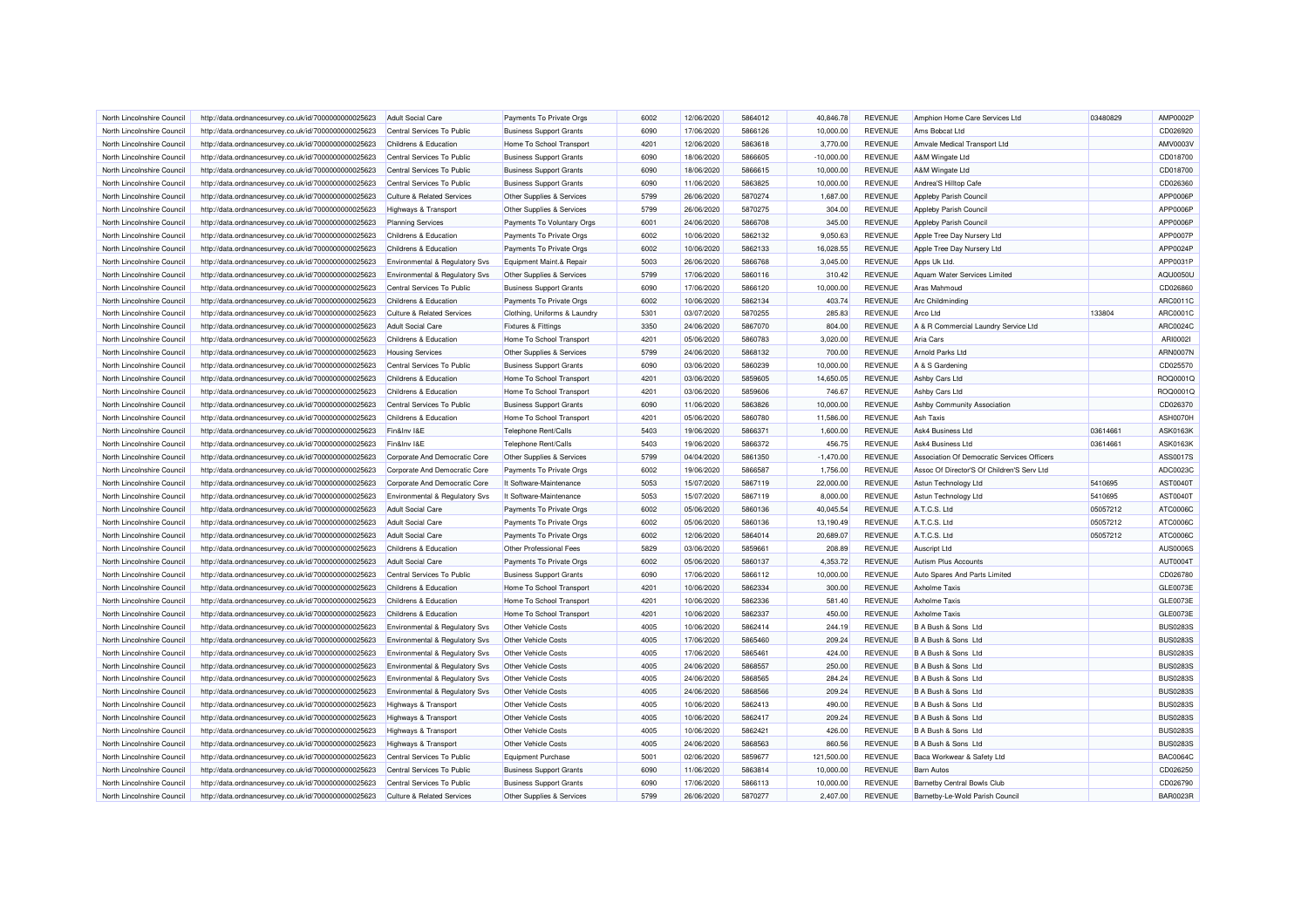| North Lincolnshire Council | http://data.ordnancesurvey.co.uk/id/7000000000025623 | Highways & Transport                      | Other Supplies & Services      | 5799 | 26/06/2020 | 5870276 | 998.00    | <b>REVENUE</b> | Barnetby-Le-Wold Parish Council            |          | <b>BAR0023R</b> |
|----------------------------|------------------------------------------------------|-------------------------------------------|--------------------------------|------|------------|---------|-----------|----------------|--------------------------------------------|----------|-----------------|
| North Lincolnshire Council | http://data.ordnancesurvey.co.uk/id/7000000000025623 | Childrens & Education                     | Payments To Private Orgs       | 6002 | 01/07/2020 | 5871338 | 357.00    | <b>REVENUE</b> | <b>Barnetby Under Fives Playgroup</b>      |          | <b>BAR0021F</b> |
| North Lincolnshire Council | http://data.ordnancesurvey.co.uk/id/7000000000025623 | Childrens & Education                     | Payments To Voluntary Orgs     | 6001 | 10/06/2020 | 5862138 | 6,583.92  | <b>REVENUE</b> | Barnetby Under Fives Playgroup             |          | <b>BAR0021R</b> |
| North Lincolnshire Council | http://data.ordnancesurvey.co.uk/id/7000000000025623 | Central Services To Public                | <b>Business Support Grants</b> | 6090 | 03/06/2020 | 5860267 | 10,000.00 | <b>REVENUE</b> | <b>Barnetby Village Hall</b>               |          | CD025850        |
| North Lincolnshire Council | http://data.ordnancesurvey.co.uk/id/7000000000025623 | Central Services To Public                | Repair & Maintenance Costs     | 3000 | 24/06/2020 | 5866706 |           | <b>REVENUE</b> | <b>Barrier Security</b>                    |          | <b>BAR0421R</b> |
| North Lincolnshire Council | http://data.ordnancesurvey.co.uk/id/7000000000025623 | Fin&Inv I&E                               | <b>Other Premises Costs</b>    | 3390 | 05/06/2020 | 5860191 | 2,775.00  | <b>REVENUE</b> | <b>Barrier Security</b>                    |          | <b>BAR0421R</b> |
| North Lincolnshire Council | http://data.ordnancesurvey.co.uk/id/7000000000025623 | Fin&Inv I&E                               | Repair & Maintenance Costs     | 3000 | 03/06/2020 | 5859369 | 2,775.00  | <b>REVENUE</b> | <b>Barrier Security</b>                    |          | <b>BAR0421R</b> |
| North Lincolnshire Council | http://data.ordnancesurvey.co.uk/id/7000000000025623 | Fin&Inv I&E                               | Repair & Maintenance Costs     | 3000 | 24/06/2020 | 5866706 | 654.50    | <b>REVENUE</b> | <b>Barrier Security</b>                    |          | <b>BAR0421F</b> |
| North Lincolnshire Council | http://data.ordnancesurvey.co.uk/id/7000000000025623 | <b>Culture &amp; Related Services</b>     | Other Supplies & Services      | 5799 | 26/06/2020 | 5870280 | 4,938.00  | <b>REVENUE</b> | Barrow On Humber Parish Council            |          | <b>BAR0034R</b> |
| North Lincolnshire Council | http://data.ordnancesurvey.co.uk/id/7000000000025623 | <b>Highways &amp; Transport</b>           | Other Supplies & Services      | 5799 | 26/06/2020 | 5870279 | 528.00    | <b>REVENUE</b> | Barrow On Humber Parish Council            |          | <b>BAR0034R</b> |
| North Lincolnshire Council | http://data.ordnancesurvey.co.uk/id/7000000000025623 | Childrens & Education                     | Payments To Voluntary Orgs     | 6001 | 10/06/2020 | 5862139 | 6,425.61  | <b>REVENUE</b> | <b>Barrow Preschool Playgroup</b>          |          | <b>BAR0072R</b> |
| North Lincolnshire Council | http://data.ordnancesurvey.co.uk/id/7000000000025623 | Central Services To Public                | <b>Business Support Grants</b> | 6090 | 15/06/2020 | 5865239 | 10,000.00 | <b>REVENUE</b> | <b>Barton Building Contractors Ltd</b>     |          | CD026620        |
| North Lincolnshire Council | http://data.ordnancesurvey.co.uk/id/7000000000025623 | <b>Culture &amp; Related Services</b>     | Other Supplies & Services      | 5799 | 26/06/2020 | 5870278 | 7,200.00  | <b>REVENUE</b> | Barton On Humber Town Council              |          | <b>BAR0032R</b> |
| North Lincolnshire Council | http://data.ordnancesurvey.co.uk/id/7000000000025623 | Childrens & Education                     | <b>Client Transport Costs</b>  | 6092 | 10/06/2020 | 5861468 | 9,068.47  | <b>REVENUE</b> | <b>Barton Tt Taxis Ltd</b>                 | 07405760 | <b>BAR0888R</b> |
| North Lincolnshire Council | http://data.ordnancesurvey.co.uk/id/7000000000025623 | Childrens & Education                     | Home To School Transport       | 4201 | 10/06/2020 | 5862329 | 600.00    | <b>REVENUE</b> | <b>Barton Tt Taxis Ltd</b>                 | 07405760 | <b>BAR0888R</b> |
| North Lincolnshire Council | http://data.ordnancesurvey.co.uk/id/7000000000025623 | Childrens & Education                     | Home To School Transport       | 4201 | 10/06/2020 | 5862330 | 384.00    | <b>REVENUE</b> | <b>Barton Tt Taxis Ltd</b>                 | 07405760 | <b>BAR0888R</b> |
| North Lincolnshire Council | http://data.ordnancesurvey.co.uk/id/7000000000025623 | Childrens & Education                     | Home To School Transport       | 4201 | 10/06/2020 | 5862340 | 240.00    | <b>REVENUE</b> | <b>Barton Tt Taxis Ltd</b>                 | 07405760 | <b>BAR0888R</b> |
| North Lincolnshire Council | http://data.ordnancesurvey.co.uk/id/7000000000025623 | Childrens & Education                     | Home To School Transport       | 4201 | 10/06/2020 | 5862341 | 1,020.00  | <b>REVENUE</b> | <b>Barton Tt Taxis Ltd</b>                 | 07405760 | <b>BAR0888R</b> |
|                            |                                                      |                                           |                                |      |            |         |           |                |                                            |          |                 |
| North Lincolnshire Council | http://data.ordnancesurvey.co.uk/id/7000000000025623 | Central Services To Public                | <b>Business Support Grants</b> | 6090 | 10/06/2020 | 5863237 | 10,000.00 | <b>REVENUE</b> | <b>Bcs Products Ltd</b>                    |          | CD025920        |
| North Lincolnshire Council | http://data.ordnancesurvey.co.uk/id/7000000000025623 | Central Services To Public                | <b>Business Support Grants</b> | 6090 | 17/06/2020 | 5866114 | 10,000.00 | <b>REVENUE</b> | B Danby & Co Ltd                           |          | CD026800        |
| North Lincolnshire Council | http://data.ordnancesurvey.co.uk/id/7000000000025623 | Childrens & Education                     | Payments To Private Orgs       | 6002 | 17/06/2020 | 5865567 | 350.00    | <b>REVENUE</b> | Bedspace Resource Ltd                      |          | <b>BED0049D</b> |
| North Lincolnshire Council | http://data.ordnancesurvey.co.uk/id/7000000000025623 | Childrens & Education                     | Payments To Private Orgs       | 6002 | 17/06/2020 | 5865570 | 375.00    | <b>REVENUE</b> | Bedspace Resource Ltd                      |          | <b>BED0049D</b> |
| North Lincolnshire Council | http://data.ordnancesurvey.co.uk/id/7000000000025623 | Childrens & Education                     | Payments To Private Orgs       | 6002 | 17/06/2020 | 5865600 | 350.00    | <b>REVENUE</b> | Bedspace Resource Ltd                      |          | <b>BED0049D</b> |
| North Lincolnshire Council | http://data.ordnancesurvey.co.uk/id/7000000000025623 | Childrens & Education                     | Payments To Private Orgs       | 6002 | 17/06/2020 | 5865603 | 375.00    | <b>REVENUE</b> | <b>Bedspace Resource Ltd</b>               |          | BED0049D        |
| North Lincolnshire Council | http://data.ordnancesurvey.co.uk/id/7000000000025623 | Childrens & Education                     | Payments To Private Orgs       | 6002 | 24/06/2020 | 5866782 | 350.00    | <b>REVENUE</b> | Bedspace Resource Ltd                      |          | <b>BED0049D</b> |
| North Lincolnshire Council | http://data.ordnancesurvey.co.uk/id/7000000000025623 | Childrens & Education                     | Payments To Private Orgs       | 6002 | 24/06/2020 | 5866783 | 350.00    | <b>REVENUE</b> | Bedspace Resource Ltd                      |          | <b>BED0049D</b> |
| North Lincolnshire Council | http://data.ordnancesurvey.co.uk/id/7000000000025623 | Childrens & Education                     | Payments To Private Orgs       | 6002 | 24/06/2020 | 5866784 | 375.00    | <b>REVENUE</b> | Bedspace Resource Ltd                      |          | <b>BED0049D</b> |
| North Lincolnshire Council | http://data.ordnancesurvey.co.uk/id/7000000000025623 | Childrens & Education                     | Payments To Private Orgs       | 6002 | 24/06/2020 | 5866785 | 375.00    | <b>REVENUE</b> | Bedspace Resource Ltd                      |          | <b>BED0049D</b> |
| North Lincolnshire Council | http://data.ordnancesurvey.co.uk/id/7000000000025623 | Environmental & Regulatory Svs            | <b>Equipment Purchase</b>      | 5001 | 19/06/2020 | 5863450 | 740.00    | <b>REVENUE</b> | Beltec (Market Rasen) Ltd                  | 3468561  | <b>BEL0298L</b> |
| North Lincolnshire Council | http://data.ordnancesurvey.co.uk/id/7000000000025623 | <b>Culture &amp; Related Services</b>     | Other Supplies & Services      | 5799 | 26/06/2020 | 5870281 | 10,608.00 | <b>REVENUE</b> | <b>Belton Parish Council</b>               |          | <b>BEL0029L</b> |
| North Lincolnshire Council | http://data.ordnancesurvey.co.uk/id/7000000000025623 | <b>Highways &amp; Transport</b>           | Other Supplies & Services      | 5799 | 26/06/2020 | 5870282 | 1,235.00  | <b>REVENUE</b> | <b>Belton Parish Council</b>               |          | <b>BEL0029L</b> |
| North Lincolnshire Council | http://data.ordnancesurvey.co.uk/id/7000000000025623 | Central Services To Public                | <b>Business Support Grants</b> | 6090 | 17/06/2020 | 5866111 | 10,000.00 | <b>REVENUE</b> | Belton Playing Fields Association          |          | CD026770        |
| North Lincolnshire Council | http://data.ordnancesurvey.co.uk/id/7000000000025623 | Childrens & Education                     | Payments To Voluntary Orgs     | 6001 | 10/06/2020 | 5862210 | 3,750.75  | <b>REVENUE</b> | <b>Belwood Playgroup</b>                   |          | <b>PLA0049A</b> |
| North Lincolnshire Council | http://data.ordnancesurvey.co.uk/id/7000000000025623 | <b>Culture &amp; Related Services</b>     | Licenses, Subs & Memberships   | 5510 | 17/06/2020 | 5865538 | 3.404.00  | <b>REVENUE</b> | <b>Bibliographic Data Services Ltd</b>     | 154602   | <b>BIB0027B</b> |
| North Lincolnshire Council | http://data.ordnancesurvey.co.uk/id/7000000000025623 | <b>Culture &amp; Related Services</b>     | Licenses, Subs & Memberships   | 5510 | 17/06/2020 | 5865695 | 4,060.00  | <b>REVENUE</b> | Bibliographic Data Services Ltd            | 154602   | <b>BIB0027B</b> |
| North Lincolnshire Council | http://data.ordnancesurvey.co.uk/id/7000000000025623 | Culture, Env, Reg & Planning Cap          | Other Costs                    | A085 | 19/06/2020 | 5866219 | 7,459.98  | CAPITAL        | <b>Biffa Waste Services Plc</b>            | 00946107 | BIF0005F        |
| North Lincolnshire Council | http://data.ordnancesurvey.co.uk/id/7000000000025623 | Environmental & Regulatory Svs            | Payments To Private Orgs       | 6002 | 01/07/2020 | 5869799 | 654.35    | <b>REVENUE</b> | <b>Biffa Waste Services Plc</b>            | 00946107 | BIF0005F        |
| North Lincolnshire Council | http://data.ordnancesurvey.co.uk/id/7000000000025623 | Environmental & Regulatory Svs            | Payments To Private Orgs       | 6002 | 01/07/2020 | 5870235 | 446.88    | <b>REVENUE</b> | <b>Biffa Waste Services Plc</b>            | 00946107 | BIF0005F        |
| North Lincolnshire Council | http://data.ordnancesurvey.co.uk/id/7000000000025623 | Central Services To Public                | <b>Business Support Grants</b> | 6090 | 17/06/2020 | 5866106 | 25,000.00 | <b>REVENUE</b> | Bigclothing4u Limited                      |          | CD026720        |
| North Lincolnshire Council | http://data.ordnancesurvey.co.uk/id/7000000000025623 | <b>Environmental &amp; Regulatory Svs</b> | Other Professional Fees        | 5829 | 01/07/2020 | 5870706 | 5.029.81  | <b>REVENUE</b> | <b>Biowise Ltd</b>                         | 04305295 | <b>BIO0014O</b> |
| North Lincolnshire Council | http://data.ordnancesurvey.co.uk/id/7000000000025623 | Environmental & Regulatory Svs            | Payments To Private Orgs       | 6002 | 12/06/2020 | 5863449 | 12,471.54 | <b>REVENUE</b> | <b>Biowise Ltd</b>                         | 04305295 | <b>BIO0014O</b> |
| North Lincolnshire Council | http://data.ordnancesurvey.co.uk/id/7000000000025623 | Environmental & Regulatory Svs            | Payments To Private Orgs       | 6002 | 12/06/2020 | 5863679 | 9,565.20  | <b>REVENUE</b> | <b>Biowise Ltd</b>                         | 04305295 | <b>BIO0014O</b> |
| North Lincolnshire Council | http://data.ordnancesurvey.co.uk/id/7000000000025623 | Environmental & Regulatory Svs            | Payments To Private Orgs       | 6002 | 01/07/2020 | 5870244 | 19,362.99 | <b>REVENUE</b> | <b>Biowise Ltd</b>                         | 04305295 | <b>BIO0014O</b> |
| North Lincolnshire Council | http://data.ordnancesurvey.co.uk/id/7000000000025623 | Environmental & Regulatory Svs            | Payments To Private Orgs       | 6002 | 01/07/2020 | 5870706 | 4,026.49  | REVENUE        | <b>Biowise Ltd</b>                         | 04305295 | <b>BIO0014O</b> |
| North Lincolnshire Council | http://data.ordnancesurvey.co.uk/id/7000000000025623 | Childrens & Education                     | Payments To Private Orgs       | 6002 | 03/06/2020 | 5859578 | 2,666.67  | <b>REVENUE</b> | <b>Bishop Burton College</b>               |          | <b>BIS0030S</b> |
| North Lincolnshire Council | http://data.ordnancesurvey.co.uk/id/7000000000025623 | <b>Childrens &amp; Education</b>          | Home To School Transport       | 4201 | 10/06/2020 | 5861743 | 1,937.00  | <b>REVENUE</b> | <b>Black &amp; White Coaches</b>           |          | <b>BLA0209A</b> |
| North Lincolnshire Council | http://data.ordnancesurvey.co.uk/id/7000000000025623 | Childrens & Education                     | Home To School Transport       | 4201 | 10/06/2020 | 5861744 | 2,860.00  | <b>REVENUE</b> | <b>Black &amp; White Coaches</b>           |          | <b>BLA0209A</b> |
| North Lincolnshire Council | http://data.ordnancesurvey.co.uk/id/7000000000025623 | <b>Childrens &amp; Education</b>          | Home To School Transport       | 4201 | 10/06/2020 | 5861745 | 2,000.55  | <b>REVENUE</b> | <b>Black &amp; White Coaches</b>           |          | <b>BLA0209A</b> |
| North Lincolnshire Council | http://data.ordnancesurvey.co.uk/id/7000000000025623 | Central Services To Public                | <b>Business Support Grants</b> | 6090 | 24/06/2020 | 5869495 | 10,000.00 | <b>REVENUE</b> | <b>Blanshard Building Services Limited</b> |          | CD026970        |
| North Lincolnshire Council | http://data.ordnancesurvey.co.uk/id/7000000000025623 | Central Services To Public                | <b>Business Support Grants</b> | 6090 | 11/06/2020 | 5863811 | 10,000.00 | <b>REVENUE</b> | <b>Blink Beauty Bar</b>                    |          | CD026220        |
| North Lincolnshire Council | http://data.ordnancesurvey.co.uk/id/7000000000025623 | Highways & Transport                      | <b>Equipment Purchase</b>      | 5001 | 19/06/2020 | 5864364 | 471.36    | <b>REVENUE</b> | Blue Diamond S.T.L. Ltd                    |          | <b>BLU0002U</b> |
| North Lincolnshire Council | http://data.ordnancesurvey.co.uk/id/7000000000025623 | <b>Public Health</b>                      | Payments To Private Orgs       | 6002 | 03/06/2020 | 5859604 | 20,133.33 | <b>REVENUE</b> | Blue Door Support Service Cic              | 12409042 | BLU0033U        |
| North Lincolnshire Council | http://data.ordnancesurvey.co.uk/id/7000000000025623 | <b>Public Health</b>                      | Payments To Private Orgs (Inv) | 6026 | 03/06/2020 | 5859708 | 6,666.66  | <b>REVENUE</b> | Blue Door Support Service Cic              | 12409042 | BLU0033U        |
|                            |                                                      |                                           |                                |      |            |         |           |                |                                            |          |                 |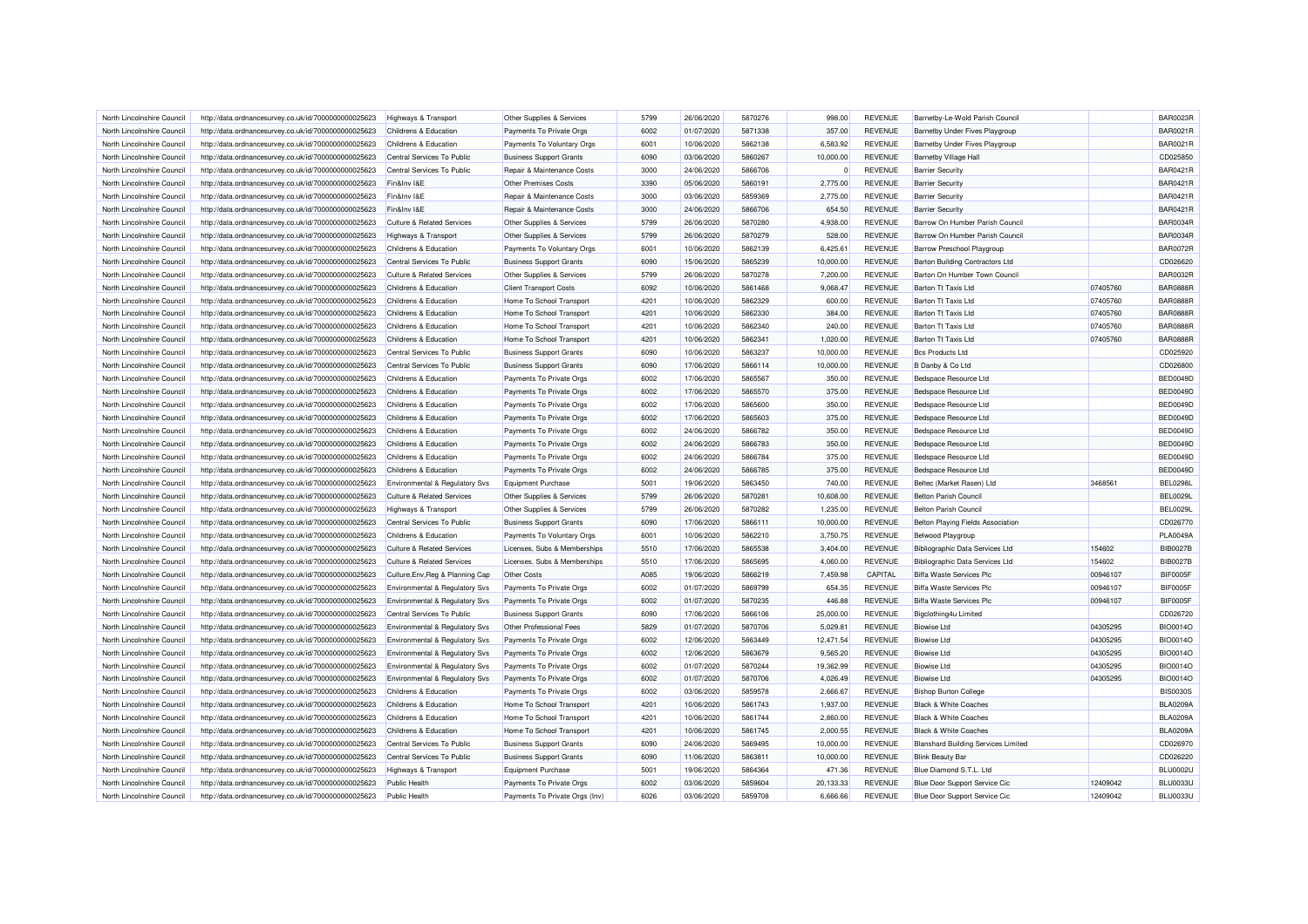| North Lincolnshire Council | http://data.ordnancesurvey.co.uk/id/7000000000025623 | <b>Public Health</b>                      | Payments To Private Orgs (Inv) | 6026 | 24/06/2020 | 5866801 | 6,666.66   | <b>REVENUE</b> | Blue Door Support Service Cic       | 12409042 | <b>BLU0033U</b> |
|----------------------------|------------------------------------------------------|-------------------------------------------|--------------------------------|------|------------|---------|------------|----------------|-------------------------------------|----------|-----------------|
| North Lincolnshire Council | http://data.ordnancesurvey.co.uk/id/7000000000025623 | <b>Culture &amp; Related Services</b>     | Equipment Hire/Rent            | 5002 | 05/06/2020 | 5860926 | 1,177.49   | <b>REVENUE</b> | Bnp Paribas Lease Group (Rentals)   |          | <b>BNP0002P</b> |
| North Lincolnshire Council | http://data.ordnancesurvey.co.uk/id/7000000000025623 | Environmental & Regulatory Svs            | Equipment Maint.& Repair       | 5003 | 03/06/2020 | 5858054 | 2,632.00   | <b>REVENUE</b> | <b>Bold Communications Ltd</b>      |          | <b>BOL0037L</b> |
| North Lincolnshire Council | http://data.ordnancesurvey.co.uk/id/7000000000025623 | <b>Culture &amp; Related Services</b>     | Books (Libraries+Schools Only) | 5005 | 10/06/2020 | 5860118 | 240.02     | <b>REVENUE</b> | <b>Bolinda Uk Ltd</b>               | 05086231 | <b>BOL0130L</b> |
| North Lincolnshire Council | http://data.ordnancesurvey.co.uk/id/7000000000025623 | Culture & Related Services                | Books (Libraries+Schools Only) | 5005 | 10/06/2020 | 5860119 | 257.57     | <b>REVENUE</b> | Bolinda Uk Ltd                      | 05086231 | <b>BOL0130L</b> |
| North Lincolnshire Council | http://data.ordnancesurvey.co.uk/id/7000000000025623 | <b>Culture &amp; Related Services</b>     | Books (Libraries+Schools Only) | 5005 | 10/06/2020 | 5860121 | 320.31     | <b>REVENUE</b> | Bolinda Uk Ltd                      | 05086231 | <b>BOL0130L</b> |
| North Lincolnshire Council | http://data.ordnancesurvey.co.uk/id/7000000000025623 | <b>Culture &amp; Related Services</b>     | Books (Libraries+Schools Only) | 5005 | 10/06/2020 | 5860122 | 333.14     | <b>REVENUE</b> | <b>Bolinda Uk Ltd</b>               | 05086231 | <b>BOL0130L</b> |
| North Lincolnshire Council | http://data.ordnancesurvey.co.uk/id/7000000000025623 | <b>Culture &amp; Related Services</b>     | Books (Libraries+Schools Only) | 5005 | 10/06/2020 | 5860606 | 230.02     | <b>REVENUE</b> | <b>Bolinda Uk Ltd</b>               | 05086231 | <b>BOL0130L</b> |
| North Lincolnshire Council | http://data.ordnancesurvey.co.uk/id/7000000000025623 | <b>Culture &amp; Related Services</b>     | Books (Libraries+Schools Only) | 5005 | 10/06/2020 | 5860665 | 708.56     | <b>REVENUE</b> | Bolinda Uk Ltd                      | 05086231 | <b>BOL0130L</b> |
| North Lincolnshire Council | http://data.ordnancesurvey.co.uk/id/7000000000025623 | <b>Culture &amp; Related Services</b>     | Books (Libraries+Schools Only) | 5005 | 10/06/2020 | 5860684 | 296.78     | <b>REVENUE</b> | Bolinda Uk Ltd                      | 05086231 | <b>BOL0130L</b> |
| North Lincolnshire Council |                                                      | <b>Culture &amp; Related Services</b>     |                                | 5005 | 10/06/2020 | 5861072 | 3,016.00   | <b>REVENUE</b> | Bolinda Uk Ltd                      | 05086231 | <b>BOL0130L</b> |
|                            | http://data.ordnancesurvey.co.uk/id/7000000000025623 |                                           | Books (Libraries+Schools Only) |      |            |         |            |                |                                     |          |                 |
| North Lincolnshire Council | http://data.ordnancesurvey.co.uk/id/7000000000025623 | <b>Culture &amp; Related Services</b>     | Books (Libraries+Schools Only) | 5005 | 10/06/2020 | 5861215 | 256.25     | <b>REVENUE</b> | <b>Bolinda Uk Ltd</b>               | 05086231 | <b>BOL0130L</b> |
| North Lincolnshire Council | http://data.ordnancesurvey.co.uk/id/7000000000025623 | Culture & Related Services                | Books (Libraries+Schools Only) | 5005 | 10/06/2020 | 5862540 | 440.02     | <b>REVENUE</b> | Bolinda Uk Ltd                      | 05086231 | <b>BOL0130L</b> |
| North Lincolnshire Council | http://data.ordnancesurvey.co.uk/id/7000000000025623 | <b>Culture &amp; Related Services</b>     | Books (Libraries+Schools Only) | 5005 | 01/07/2020 | 5866794 | 313.18     | <b>REVENUE</b> | Bolinda Uk Ltd                      | 05086231 | <b>BOL0130L</b> |
| North Lincolnshire Council | http://data.ordnancesurvey.co.uk/id/7000000000025623 | <b>Culture &amp; Related Services</b>     | Books (Libraries+Schools Only) | 5005 | 08/07/2020 | 5870354 | 1,000.00   | <b>REVENUE</b> | <b>Bolinda Uk Ltd</b>               | 05086231 | <b>BOL0130L</b> |
| North Lincolnshire Council | http://data.ordnancesurvey.co.uk/id/7000000000025623 | <b>Culture &amp; Related Services</b>     | Books (Libraries+Schools Only) | 5005 | 08/07/2020 | 5870355 | 1,000.00   | <b>REVENUE</b> | Bolinda Uk Ltd                      | 05086231 | <b>BOL0130L</b> |
| North Lincolnshire Council | http://data.ordnancesurvey.co.uk/id/7000000000025623 | <b>Culture &amp; Related Services</b>     | Other Supplies & Services      | 5799 | 26/06/2020 | 5870283 | 972.00     | <b>REVENUE</b> | <b>Bonby Parish Council</b>         |          | <b>BON0002N</b> |
| North Lincolnshire Council | http://data.ordnancesurvey.co.uk/id/7000000000025623 | <b>Highways &amp; Transport</b>           | Other Supplies & Services      | 5799 | 26/06/2020 | 5870284 | 338.00     | <b>REVENUE</b> | <b>Bonby Parish Counci</b>          |          | <b>BON0002N</b> |
| North Lincolnshire Council | http://data.ordnancesurvey.co.uk/id/7000000000025623 | Childrens & Education                     | Payments To Voluntary Orgs     | 6001 | 10/06/2020 | 5862141 | 3,896.61   | <b>REVENUE</b> | <b>Bonby Pre-School</b>             |          | <b>BON0005N</b> |
| North Lincolnshire Council | http://data.ordnancesurvey.co.uk/id/7000000000025623 | Central Services To Public                | <b>Business Support Grants</b> | 6090 | 12/06/2020 | 5864409 | 10.000.00  | <b>REVENUE</b> | <b>Bonby Village Hall</b>           |          | CD026540        |
| North Lincolnshire Council | http://data.ordnancesurvey.co.uk/id/7000000000025623 | Central Services To Public                | Repair & Maintenance Costs     | 3000 | 24/06/2020 | 5868414 | $^{\circ}$ | <b>REVENUE</b> | Boon Edam Limited                   | 01877418 | BOO0035C        |
| North Lincolnshire Council | http://data.ordnancesurvey.co.uk/id/7000000000025623 | Culture & Related Services                | Repair & Maintenance Costs     | 3000 | 24/06/2020 | 5868414 | 598.00     | <b>REVENUE</b> | Boon Edam Limited                   | 01877418 | BOO0035O        |
| North Lincolnshire Council | http://data.ordnancesurvey.co.uk/id/7000000000025623 | Central Services To Public                | <b>Business Support Grants</b> | 6090 | 10/06/2020 | 5863243 | 10.000.00  | <b>REVENUE</b> | <b>Bottesford Bowls Club</b>        |          | CD025980        |
| North Lincolnshire Council | http://data.ordnancesurvey.co.uk/id/7000000000025623 | Childrens & Education                     | Payments To Private Orgs       | 6002 | 10/06/2020 | 5862142 | 8,223.17   | <b>REVENUE</b> | <b>Bottesford Bunnies Ltd</b>       |          | <b>BOT0226T</b> |
| North Lincolnshire Council | http://data.ordnancesurvey.co.uk/id/7000000000025623 | <b>Planning Services</b>                  | Payments To Voluntary Orgs     | 6001 | 24/06/2020 | 5866709 | 1,347.00   | <b>REVENUE</b> | Bottesford In Bloom                 |          | <b>BOT0034T</b> |
| North Lincolnshire Council | http://data.ordnancesurvey.co.uk/id/7000000000025623 | <b>Culture &amp; Related Services</b>     | Other Supplies & Services      | 5799 | 26/06/2020 | 5870285 | 23,061.00  | <b>REVENUE</b> | <b>Bottesford Town Council</b>      |          | BOT0001T        |
| North Lincolnshire Council | http://data.ordnancesurvey.co.uk/id/7000000000025623 | Central Services To Public                | <b>Business Support Grants</b> | 6090 | 03/06/2020 | 5860266 | 10,000.00  | <b>REVENUE</b> | Bottesford Village Hall Comm        |          | CD025840        |
| North Lincolnshire Council | http://data.ordnancesurvey.co.uk/id/7000000000025623 | <b>Culture &amp; Related Services</b>     | Materials                      | 5004 | 01/07/2020 | 5869727 | 291.00     | <b>REVENUE</b> | <b>Boverton Nurseries Ltd</b>       |          | <b>BOV0010V</b> |
| North Lincolnshire Council | http://data.ordnancesurvey.co.uk/id/7000000000025623 | Central Services To Public                | <b>Business Support Grants</b> | 6090 | 10/06/2020 | 5863241 | 10,000.00  | <b>REVENUE</b> | Bri5 5ervices Ltd                   |          | CD025960        |
| North Lincolnshire Council | http://data.ordnancesurvey.co.uk/id/7000000000025623 | Childrens & Education                     | <b>Client Related Costs</b>    | 5534 | 26/06/2020 | 5869785 | 369.00     | <b>REVENUE</b> | <b>Brigg Beds</b>                   |          | <b>BRI05691</b> |
| North Lincolnshire Council | http://data.ordnancesurvey.co.uk/id/7000000000025623 | <b>Housing Services</b>                   | Other Supplies & Services      | 5799 | 03/06/2020 | 5859423 | 630.00     | <b>REVENUE</b> | Brigg Marina Ltd                    | 08956768 | <b>BRI0977I</b> |
| North Lincolnshire Council | http://data.ordnancesurvey.co.uk/id/7000000000025623 | <b>Housing Services</b>                   | Other Supplies & Services      | 5799 | 03/06/2020 | 5859425 | 847.00     | <b>REVENUE</b> | Brigg Marina Ltd                    | 08956768 | <b>BRI0977</b>  |
| North Lincolnshire Council | http://data.ordnancesurvey.co.uk/id/7000000000025623 | <b>Housing Services</b>                   | Other Supplies & Services      | 5799 | 03/06/2020 | 5859426 | 434.00     | <b>REVENUE</b> | Brigg Marina Ltd                    | 08956768 | <b>BRI0977I</b> |
| North Lincolnshire Council | http://data.ordnancesurvey.co.uk/id/7000000000025623 | <b>Housing Services</b>                   | Other Supplies & Services      | 5799 | 10/06/2020 | 5862563 | 630.00     | <b>REVENUE</b> | Brigg Marina Ltd                    | 08956768 | <b>BRI09771</b> |
| North Lincolnshire Council | http://data.ordnancesurvey.co.uk/id/7000000000025623 | <b>Housing Services</b>                   | Other Supplies & Services      | 5799 | 10/06/2020 | 5862564 | 847.00     | <b>REVENUE</b> | Brigg Marina Ltd                    | 08956768 | <b>BRI0977I</b> |
| North Lincolnshire Council | http://data.ordnancesurvey.co.uk/id/7000000000025623 | <b>Housing Services</b>                   | Other Supplies & Services      | 5799 | 10/06/2020 | 5862565 | 434.00     | <b>REVENUE</b> | Brigg Marina Ltd                    | 08956768 | <b>BRI0977I</b> |
| North Lincolnshire Council | http://data.ordnancesurvey.co.uk/id/7000000000025623 | <b>Housing Services</b>                   | Other Supplies & Services      | 5799 | 24/06/2020 | 5865395 | 248.00     | <b>REVENUE</b> | Brigg Marina Ltd                    | 08956768 | <b>BRI0977I</b> |
| North Lincolnshire Council | http://data.ordnancesurvey.co.uk/id/7000000000025623 | <b>Housing Services</b>                   | Other Supplies & Services      | 5799 | 24/06/2020 | 5865396 | 847.00     | <b>REVENUE</b> | Brigg Marina Ltd                    | 08956768 | <b>BRI0977I</b> |
| North Lincolnshire Council | http://data.ordnancesurvey.co.uk/id/7000000000025623 | <b>Housing Services</b>                   | Other Supplies & Services      | 5799 | 26/06/2020 | 5866688 | 483.00     | <b>REVENUE</b> | Brigg Marina Ltd                    | 08956768 | <b>BRI09771</b> |
| North Lincolnshire Council | http://data.ordnancesurvey.co.uk/id/7000000000025623 | <b>Culture &amp; Related Services</b>     | Other Supplies & Services      | 5799 | 26/06/2020 | 5870287 | 24,963.00  | <b>REVENUE</b> | <b>Brigg Town Council</b>           |          | <b>BRI00361</b> |
| North Lincolnshire Council | http://data.ordnancesurvey.co.uk/id/7000000000025623 | Highways & Transport                      | Other Supplies & Services      | 5799 | 26/06/2020 | 5870288 | 1.374.00   | <b>REVENUE</b> | <b>Brigg Town Council</b>           |          | <b>BRI00361</b> |
| North Lincolnshire Council | http://data.ordnancesurvey.co.uk/id/7000000000025623 | <b>Planning Services</b>                  | Payments To Private Orgs       | 6002 | 24/06/2020 | 5865670 | 322,975.29 | <b>REVENUE</b> | Britcon (Scunthorpe) Ltd            |          | <b>BRI00321</b> |
| North Lincolnshire Council | http://data.ordnancesurvey.co.uk/id/7000000000025623 | <b>Adult Social Care</b>                  | Other Supplies & Services      | 5799 | 24/06/2020 | 5865741 | 600.00     | <b>REVENUE</b> | <b>British Dyslexia Association</b> | 1830587  | <b>BRI02031</b> |
|                            |                                                      |                                           |                                | 5403 | 03/06/2020 | 5859740 |            | <b>REVENUE</b> |                                     | 1800000  | <b>BRI00201</b> |
| North Lincolnshire Council | http://data.ordnancesurvey.co.uk/id/7000000000025623 | Corporate And Democratic Core             | Telephone Rent/Calls           |      |            |         | 388.49     |                | <b>British Telecom Plc</b>          |          |                 |
| North Lincolnshire Council | http://data.ordnancesurvey.co.uk/id/7000000000025623 | Central Services To Public                | <b>Business Support Grants</b> | 6090 | 12/06/2020 | 5864405 | 10,000.00  | <b>REVENUE</b> | <b>Brook Lodge Country Cottage</b>  |          | CD026500        |
| North Lincolnshire Council | http://data.ordnancesurvey.co.uk/id/7000000000025623 | Childrens & Education                     | Equipment Maint.& Repair       | 5003 | 19/06/2020 | 5866063 | 67.29      | <b>REVENUE</b> | Brook & Mayo Ltd                    | 4625674  | <b>BRO0686C</b> |
| North Lincolnshire Council | http://data.ordnancesurvey.co.uk/id/7000000000025623 | Childrens & Education                     | Repair & Maintenance Costs     | 3000 | 19/06/2020 | 5866063 | 806.50     | <b>REVENUE</b> | Brook & Mayo Ltd                    | 4625674  | <b>BRO0686O</b> |
| North Lincolnshire Council | http://data.ordnancesurvey.co.uk/id/7000000000025623 | Culture & Related Services                | Repair & Maintenance Costs     | 3000 | 17/06/2020 | 5865218 | 2,153.05   | <b>REVENUE</b> | Brook & Mayo Ltd                    | 4625674  | <b>BRO0686C</b> |
| North Lincolnshire Council | http://data.ordnancesurvey.co.uk/id/7000000000025623 | Culture & Related Services                | Repair & Maintenance Costs     | 3000 | 19/06/2020 | 5866063 | 779.96     | <b>REVENUE</b> | Brook & Mayo Ltd                    | 4625674  | <b>BRO0686C</b> |
| North Lincolnshire Council | http://data.ordnancesurvey.co.uk/id/7000000000025623 | <b>Culture &amp; Related Services</b>     | Repair & Maintenance Costs     | 3000 | 24/06/2020 | 5867117 | 700.93     | <b>REVENUE</b> | Brook & Mayo Ltd                    | 4625674  | <b>BRO0686C</b> |
| North Lincolnshire Council | http://data.ordnancesurvey.co.uk/id/7000000000025623 | <b>Environmental &amp; Regulatory Svs</b> | Repair & Maintenance Costs     | 3000 | 17/06/2020 | 5865219 | 330.00     | <b>REVENUE</b> | Brook & Mayo Ltd                    | 4625674  | <b>BRO0686C</b> |
| North Lincolnshire Council | http://data.ordnancesurvey.co.uk/id/7000000000025623 | Environmental & Regulatory Svs            | Repair & Maintenance Costs     | 3000 | 19/06/2020 | 5866063 | 64.86      | <b>REVENUE</b> | Brook & Mayo Ltd                    | 4625674  | <b>BRO0686O</b> |
| North Lincolnshire Council | http://data.ordnancesurvey.co.uk/id/7000000000025623 | Central Services To Public                | <b>Business Support Grants</b> | 6090 | 03/06/2020 | 5860263 | 25,000.00  | <b>REVENUE</b> | <b>Broughton Town Council</b>       |          | CD025810        |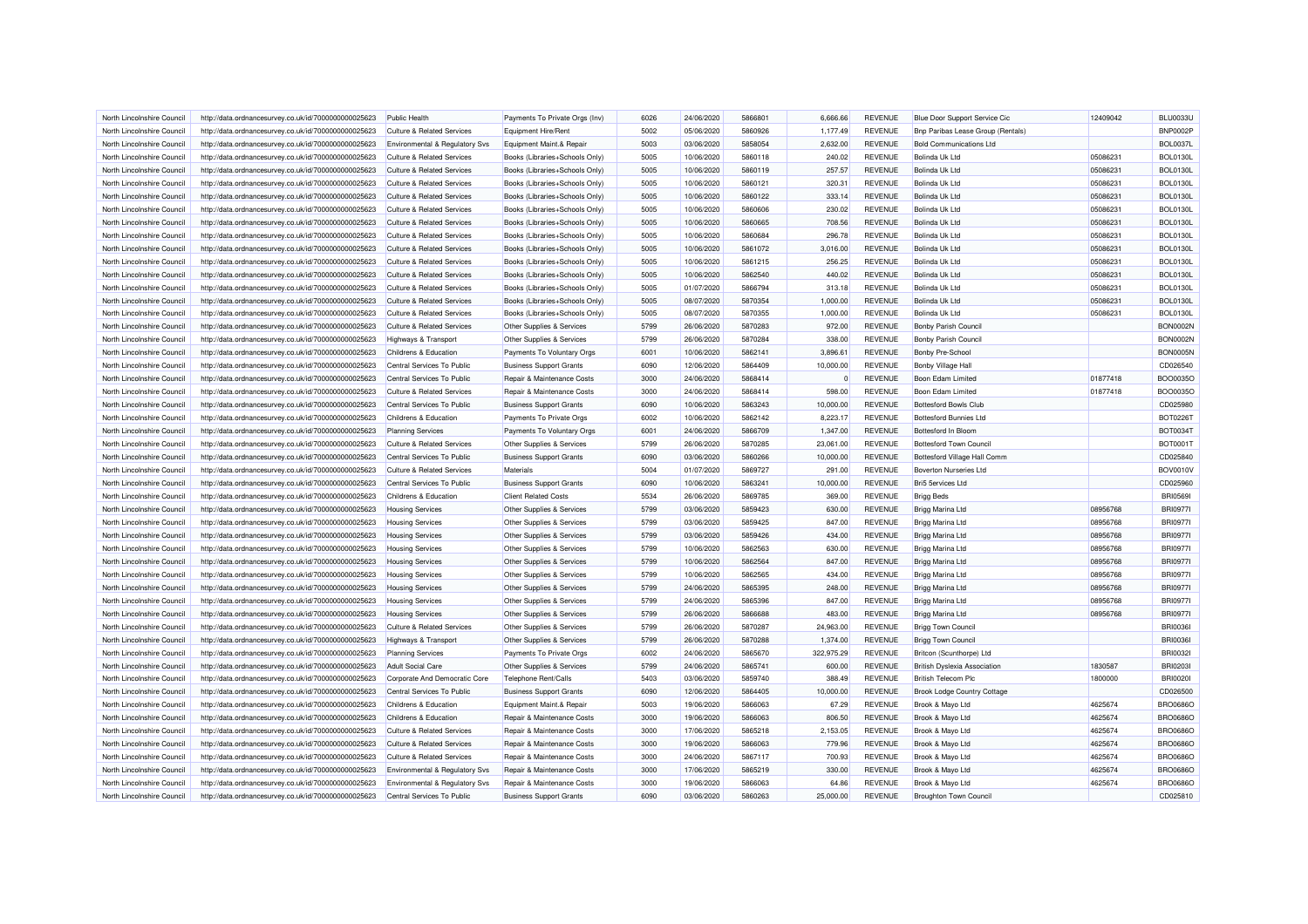| North Lincolnshire Council | http://data.ordnancesurvey.co.uk/id/7000000000025623 | Central Services To Public            | <b>Business Support Grants</b>           | 6090 | 03/06/2020 | 5860262 | 10,000.00 | <b>REVENUE</b> | Broughton Village Hall             |          | CD025800        |
|----------------------------|------------------------------------------------------|---------------------------------------|------------------------------------------|------|------------|---------|-----------|----------------|------------------------------------|----------|-----------------|
|                            |                                                      |                                       |                                          | 4004 | 03/07/2020 | 5870256 |           | <b>REVENUE</b> |                                    |          | <b>BUR0253F</b> |
| North Lincolnshire Council | http://data.ordnancesurvey.co.uk/id/7000000000025623 | <b>Culture &amp; Related Services</b> | <b>Vehicle Repairs</b>                   |      |            |         | 720.26    |                | <b>Burdens Group Ltd</b>           |          |                 |
| North Lincolnshire Council | http://data.ordnancesurvey.co.uk/id/7000000000025623 | Central Services To Public            | <b>Business Support Grants</b>           | 6090 | 03/06/2020 | 5860236 | 10,000.00 | <b>REVENUE</b> | <b>Burning Dreams</b>              |          | CD025540        |
| North Lincolnshire Council | http://data.ordnancesurvey.co.uk/id/7000000000025623 | <b>Culture &amp; Related Services</b> | Other Supplies & Services                | 5799 | 26/06/2020 | 5870289 | 823.00    | <b>REVENUE</b> | Burringham Parish Council          |          | <b>BUR0003F</b> |
| North Lincolnshire Council | http://data.ordnancesurvey.co.uk/id/7000000000025623 | Childrens & Education                 | Payments To Voluntary Orgs               | 6001 | 10/06/2020 | 5862145 | 8,185.07  | <b>REVENUE</b> | <b>Burton Play</b>                 |          | <b>BUR0352F</b> |
| North Lincolnshire Council | http://data.ordnancesurvey.co.uk/id/7000000000025623 | <b>Culture &amp; Related Services</b> | Other Supplies & Services                | 5799 | 26/06/2020 | 5870291 | 9,812.00  | <b>REVENUE</b> | Burton Upon Stather Parish Council |          | <b>BUR0011F</b> |
| North Lincolnshire Council | http://data.ordnancesurvey.co.uk/id/7000000000025623 | Childrens & Education                 | Payments To Private Orgs                 | 6002 | 10/06/2020 | 5862146 | 9.308.53  | <b>REVENUE</b> | <b>Busi Bodies Day Nursery</b>     |          | <b>BUS0015S</b> |
| North Lincolnshire Council | http://data.ordnancesurvey.co.uk/id/7000000000025623 | Childrens & Education                 | Payments To Private Orgs                 | 6002 | 10/06/2020 | 5862147 | 635.40    | <b>REVENUE</b> | <b>Busy Bea Childminding</b>       |          | <b>BUS0165S</b> |
| North Lincolnshire Council | http://data.ordnancesurvey.co.uk/id/7000000000025623 | Central Services To Public            | <b>Business Support Grants</b>           | 6090 | 17/06/2020 | 5866110 | 10,000.00 | <b>REVENUE</b> | Cadney Cum Howsham Village Hall    |          | CD026760        |
| North Lincolnshire Council | http://data.ordnancesurvey.co.uk/id/7000000000025623 | Central Services To Public            | <b>Business Support Grants</b>           | 6090 | 10/06/2020 | 5863265 | 10,000.00 | <b>REVENUE</b> | Cafe Natura                        |          | CD026200        |
| North Lincolnshire Council | http://data.ordnancesurvey.co.uk/id/7000000000025623 | Childrens & Education                 | Payments To Private Orgs                 | 6002 | 24/06/2020 | 5868528 | 2,916.67  | <b>REVENUE</b> | Caistor Grammar School             |          | CAI0008         |
| North Lincolnshire Council | http://data.ordnancesurvey.co.uk/id/7000000000025623 | Central Services To Public            | Repair & Maintenance Costs               | 3000 | 19/06/2020 | 5866570 |           | <b>REVENUE</b> | <b>Calandine Lifts Ltd</b>         | 5541807  | <b>CAL0008L</b> |
| North Lincolnshire Council | http://data.ordnancesurvey.co.uk/id/7000000000025623 | Culture & Related Services            | Equipment Maint.& Repair                 | 5003 | 19/06/2020 | 5866570 | 230.00    | <b>REVENUE</b> | Calandine Lifts Ltd                | 5541807  | <b>CAL0008L</b> |
| North Lincolnshire Council | http://data.ordnancesurvey.co.uk/id/7000000000025623 | Central Services To Public            | <b>Business Support Grants</b>           | 6090 | 18/06/2020 | 5866616 | 10,000.00 | <b>REVENUE</b> | Cambridge Avenue Pharmacy          |          | CAM0269N        |
| North Lincolnshire Council | http://data.ordnancesurvey.co.uk/id/7000000000025623 | Childrens & Education                 | Payments To Private Orgs                 | 6002 | 03/06/2020 | 5859576 | 2.033.00  | <b>REVENUE</b> | Cambridge Park Academy             |          | CAM0127M        |
| North Lincolnshire Council | http://data.ordnancesurvey.co.uk/id/7000000000025623 | Corporate And Democratic Core         | Gen Office Exp (Incl Postage)            | 5603 | 03/06/2020 | 5859433 | 3,915.32  | <b>REVENUE</b> | Capita Business Services Ltd       | 2299747  | CAP0021P        |
| North Lincolnshire Council |                                                      | Corporate And Democratic Core         | Gen Office Exp (Incl Postage)            | 5603 | 10/06/2020 | 5862347 | 4.224.50  | <b>REVENUE</b> | Capita Business Services Ltd       | 2299747  | CAP0021P        |
|                            | http://data.ordnancesurvey.co.uk/id/7000000000025623 |                                       |                                          | 5051 |            |         |           |                |                                    | 2299747  | CAP0021F        |
| North Lincolnshire Council | http://data.ordnancesurvey.co.uk/id/7000000000025623 | Corporate And Democratic Core         | It Software-Purchase                     |      | 17/06/2020 | 5865718 | 7,112.50  | <b>REVENUE</b> | Capita Business Services Ltd       |          |                 |
| North Lincolnshire Council | http://data.ordnancesurvey.co.uk/id/7000000000025623 | <b>Culture &amp; Related Services</b> | <b>Equipment Purchase</b>                | 5001 | 12/06/2020 | 5863851 | 310.00    | <b>REVENUE</b> | Cardiac Science Holdings Uk Ltd    | 04768341 | CAR0491F        |
| North Lincolnshire Council | http://data.ordnancesurvey.co.uk/id/7000000000025623 | <b>Adult Social Care</b>              | Payments To Private Orgs                 | 6002 | 05/06/2020 | 5860138 | 1,211.00  | <b>REVENUE</b> | Care Plus Care Ltd                 |          | CAR0337F        |
| North Lincolnshire Council | http://data.ordnancesurvey.co.uk/id/7000000000025623 | <b>Adult Social Care</b>              | Payments To Private Orgs                 | 6002 | 12/06/2020 | 5864016 | 1,586.26  | <b>REVENUE</b> | Care Plus Care Ltd                 |          | CAR0337F        |
| North Lincolnshire Council | http://data.ordnancesurvey.co.uk/id/7000000000025623 | <b>Adult Social Care</b>              | Payments To Private Orgs                 | 6002 | 03/06/2020 | 5860155 | 320.00    | <b>REVENUE</b> | Care Plus Care Uk Ltd              |          | <b>ISF0002F</b> |
| North Lincolnshire Council | http://data.ordnancesurvey.co.uk/id/7000000000025623 | <b>Adult Social Care</b>              | Payments To Private Orgs                 | 6002 | 05/06/2020 | 5860139 | 2,730.00  | <b>REVENUE</b> | Care Plus Care (Uk) Ltd (Isle)     |          | CAR0542F        |
| North Lincolnshire Council | http://data.ordnancesurvey.co.uk/id/7000000000025623 | <b>Adult Social Care</b>              | Payments To Private Orgs                 | 6002 | 12/06/2020 | 5864017 | 1,736.40  | <b>REVENUE</b> | Care Plus Care (Uk) Ltd (Isle)     |          | <b>CAR0542F</b> |
| North Lincolnshire Council | http://data.ordnancesurvey.co.uk/id/7000000000025623 | <b>Adult Social Care</b>              | Payments To Private Orgs                 | 6002 | 03/06/2020 | 5860156 | 1,741.00  | <b>REVENUE</b> | Carers' Support Centre             |          | ISF0003F        |
| North Lincolnshire Council | http://data.ordnancesurvey.co.uk/id/7000000000025623 | <b>Adult Social Care</b>              | Payments To Private Orgs                 | 6002 | 12/06/2020 | 5864015 | 2,142.43  | <b>REVENUE</b> | Carers' Support Centre             |          | CAR0131R        |
| North Lincolnshire Council | http://data.ordnancesurvey.co.uk/id/7000000000025623 | Childrens & Education                 | Payments To Private Orgs                 | 6002 | 10/06/2020 | 5862227 | 449.55    | <b>REVENUE</b> | Carla Stebbing                     |          | STE0336E        |
| North Lincolnshire Council | http://data.ordnancesurvey.co.uk/id/7000000000025623 | Childrens & Education                 | Payments To Private Orgs                 | 6002 | 10/06/2020 | 5862208 | 962.45    | <b>REVENUE</b> | Carlie Peake                       |          | <b>PEA0152A</b> |
| North Lincolnshire Council | http://data.ordnancesurvey.co.uk/id/7000000000025623 | <b>Culture &amp; Related Services</b> | Fuel                                     | 4001 | 17/06/2020 | 5859742 | 458.28    | <b>REVENUE</b> | Carlton Fuels                      | 04168225 | <b>CAR0127F</b> |
| North Lincolnshire Council | http://data.ordnancesurvey.co.uk/id/7000000000025623 | <b>Culture &amp; Related Services</b> | Fuel                                     | 4001 | 26/06/2020 | 5868333 | 602.40    | <b>REVENUE</b> | <b>Carlton Fuels</b>               | 04168225 | <b>CAR0127F</b> |
| North Lincolnshire Council | http://data.ordnancesurvey.co.uk/id/7000000000025623 | Environmental & Regulatory Svs        | Fuel                                     | 4001 | 26/06/2020 | 5866739 | 1,164.60  | <b>REVENUE</b> | <b>Carlton Fuels</b>               | 04168225 | CAR0127R        |
| North Lincolnshire Council | http://data.ordnancesurvey.co.uk/id/7000000000025623 | Highways & Transport                  | Fuel                                     | 4001 | 10/06/2020 | 5862426 | 28,147.00 | <b>REVENUE</b> | <b>Carlton Fuels</b>               | 04168225 | <b>CAR0127F</b> |
| North Lincolnshire Council |                                                      |                                       | Fuel                                     | 4001 | 19/06/2020 | 5860863 | 267.33    | <b>REVENUE</b> | <b>Carlton Fuels</b>               | 04168225 | <b>CAR0127F</b> |
|                            | http://data.ordnancesurvey.co.uk/id/7000000000025623 | Highways & Transport                  |                                          |      |            |         |           |                |                                    |          |                 |
| North Lincolnshire Council | http://data.ordnancesurvey.co.uk/id/7000000000025623 | Highways & Transport                  | Fuel                                     | 4001 | 01/07/2020 | 5870552 | 29.550.50 | <b>REVENUE</b> | <b>Carlton Fuels</b>               | 04168225 | <b>CAR0127F</b> |
| North Lincolnshire Council | http://data.ordnancesurvey.co.uk/id/7000000000025623 | Childrens & Education                 | Payments To Private Orgs                 | 6002 | 26/06/2020 | 5869375 | 2,600.00  | <b>REVENUE</b> | <b>Caroline Taylor</b>             |          | TAY0213Y        |
| North Lincolnshire Council | http://data.ordnancesurvey.co.uk/id/7000000000025623 | Childrens & Education                 | Payments To Private Orgs                 | 6002 | 10/06/2020 | 5862150 | 4,490.35  | <b>REVENUE</b> | Castledyke Ltd                     |          | CAS0095S        |
| North Lincolnshire Council | http://data.ordnancesurvey.co.uk/id/7000000000025623 | <b>Adult Social Care</b>              | <b>Course Fees/Training</b>              | 2002 | 17/06/2020 | 5865243 | $-50.00$  | <b>REVENUE</b> | Cat Csh Card Imprest               |          | NOR0754F        |
| North Lincolnshire Council | http://data.ordnancesurvey.co.uk/id/7000000000025623 | <b>Adult Social Care</b>              | <b>Equipment Purchase</b>                | 5001 | 17/06/2020 | 5865243 | 176.39    | <b>REVENUE</b> | Cat Csh Card Imprest               |          | NOR0754F        |
| North Lincolnshire Council | http://data.ordnancesurvey.co.uk/id/7000000000025623 | <b>Adult Social Care</b>              | <b>Equipment Purchase</b>                | 5001 | 17/06/2020 | 5865243 | 65.00     | <b>REVENUE</b> | Cat Csh Card Imprest               |          | NOR0754R        |
| North Lincolnshire Council | http://data.ordnancesurvey.co.uk/id/7000000000025623 | Childrens & Education                 | Gen Office Exp (Incl Postage)            | 5603 | 17/06/2020 | 5865243 | 83.34     | <b>REVENUE</b> | Cat Csh Card Imprest               |          | NOR0754F        |
| North Lincolnshire Council | http://data.ordnancesurvey.co.uk/id/7000000000025623 | Childrens & Education                 | Licenses, Subs & Memberships             | 5510 | 17/06/2020 | 5865243 | 100.00    | <b>REVENUE</b> | Cat Csh Card Imprest               |          | NOR0754F        |
| North Lincolnshire Council | http://data.ordnancesurvey.co.uk/id/7000000000025623 | Corporate And Democratic Core         | Gen Office Exp (Incl Postage)            | 5603 | 17/06/2020 | 5865243 | 72.40     | <b>REVENUE</b> | Cat Csh Card Imprest               |          | NOR0754F        |
| North Lincolnshire Council | http://data.ordnancesurvey.co.uk/id/7000000000025623 | Corporate And Democratic Core         | Other Supplies & Services                | 5799 | 17/06/2020 | 5865243 | 137.40    | <b>REVENUE</b> | Cat Csh Card Imprest               |          | NOR0754F        |
| North Lincolnshire Council | http://data.ordnancesurvey.co.uk/id/7000000000025623 | <b>Housing Services</b>               | Other Supplies & Services                | 5799 | 17/06/2020 | 5865243 | 1,249.80  | <b>REVENUE</b> | Cat Csh Card Imprest               |          | NOR0754F        |
| North Lincolnshire Council | http://data.ordnancesurvey.co.uk/id/7000000000025623 | <b>Planning Services</b>              | Other Supplies & Services                | 5799 | 17/06/2020 | 5865243 | 30.00     | <b>REVENUE</b> | Cat Csh Card Imprest               |          | NOR0754R        |
| North Lincolnshire Council | http://data.ordnancesurvey.co.uk/id/7000000000025623 | Fin&Inv I&E                           | Cleaning Costs/ Materials                | 3301 | 19/06/2020 | 5866593 | 441.99    | <b>REVENUE</b> | Cathedral Leasing Ltd              |          | CAT0020T        |
| North Lincolnshire Council | http://data.ordnancesurvey.co.uk/id/7000000000025623 | Central Services To Public            | <b>Business Support Grants</b>           | 6090 | 10/06/2020 | 5863251 | 10.000.00 | <b>REVENUE</b> | C&C Transport (Scunthorpe) Ltd     |          | CD026060        |
| North Lincolnshire Council | http://data.ordnancesurvey.co.uk/id/7000000000025623 | Central Services To Public            | <b>Business Support Grants</b>           | 6090 | 11/06/2020 | 5863823 | 10,000.00 | <b>REVENUE</b> | Celeb Accessories Ltd              |          | CD026340        |
| North Lincolnshire Council | http://data.ordnancesurvey.co.uk/id/7000000000025623 | Corporate And Democratic Core         | It Software-Maintenance                  | 5053 | 17/06/2020 | 5865528 | 41,086.97 | <b>REVENUE</b> | <b>Celerity Ltd</b>                | 04475496 | CEL0063L        |
| North Lincolnshire Council | http://data.ordnancesurvey.co.uk/id/7000000000025623 | <b>Adult Social Care</b>              | <b>Cleaning Services &amp; Contracts</b> | 3311 | 10/06/2020 | 5861412 | 782.33    | <b>REVENUE</b> | Central Laundry Ltd                | 06765045 | <b>CEN0085N</b> |
|                            |                                                      |                                       |                                          |      |            |         |           |                |                                    |          |                 |
| North Lincolnshire Council | http://data.ordnancesurvey.co.uk/id/7000000000025623 | <b>Adult Social Care</b>              | Payments To Private Orgs                 | 6002 | 24/06/2020 | 5868548 | 851.44    | <b>REVENUE</b> | Central Laundry Ltd                | 06765045 | <b>CEN0085N</b> |
| North Lincolnshire Council | http://data.ordnancesurvey.co.uk/id/7000000000025623 | <b>Adult Social Care</b>              | Payments To Health Providers             | 6019 | 10/04/2020 | 5863620 | $-749.12$ | <b>REVENUE</b> | Central Surgery                    |          | <b>DIC0005C</b> |
| North Lincolnshire Council | http://data.ordnancesurvey.co.uk/id/7000000000025623 | <b>Culture &amp; Related Services</b> | Other Professional Fees                  | 5829 | 05/06/2020 | 5860923 | 800.00    | <b>REVENUE</b> | Champions Uk Plc                   | 4247448  | CHA0499A        |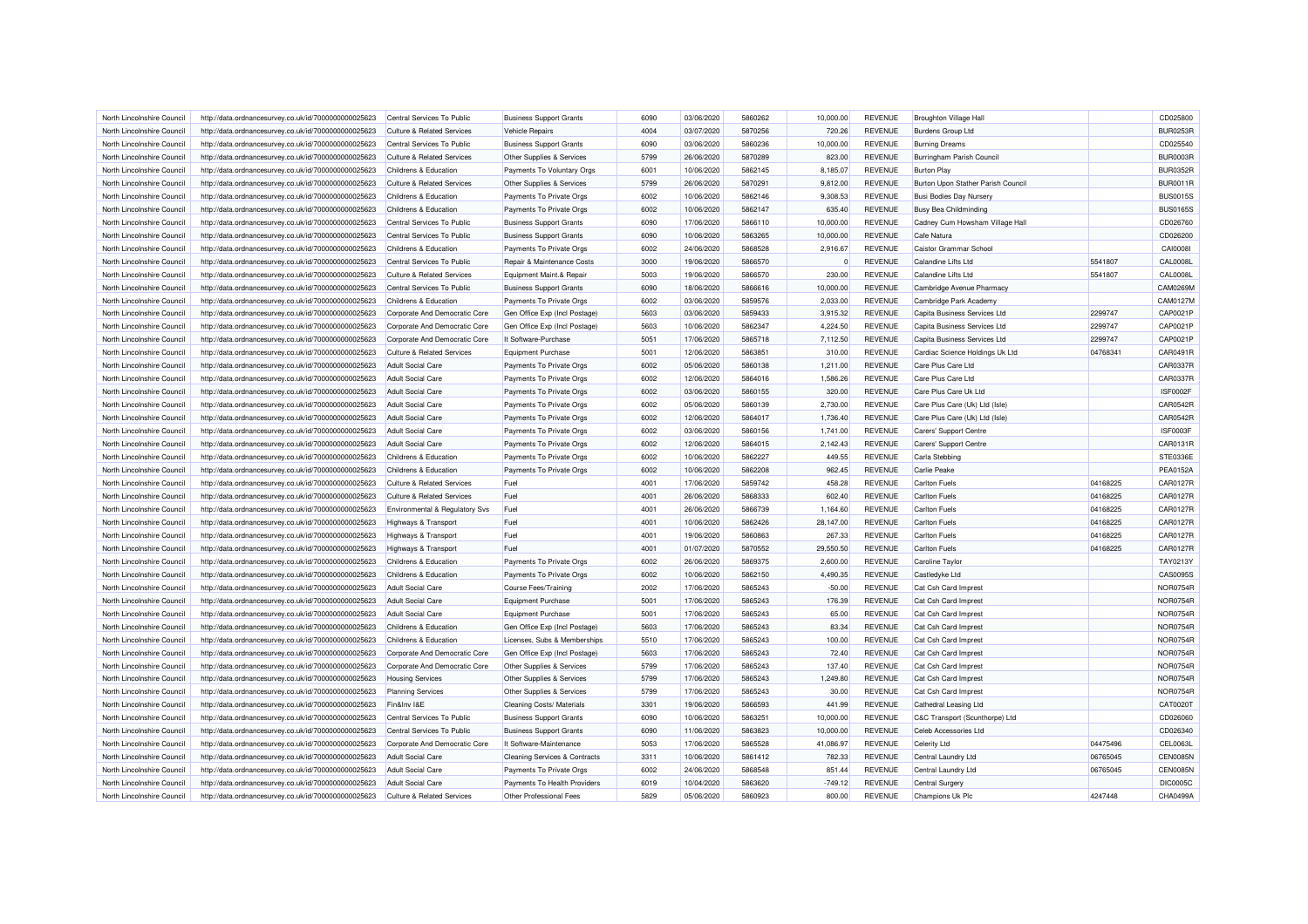| North Lincolnshire Council | http://data.ordnancesurvey.co.uk/id/7000000000025623 | <b>Culture &amp; Related Services</b>                  | Other Professional Fees        | 5829 | 05/06/2020 | 5860924 | 475.00    | <b>REVENUE</b> | Champions Uk Plc                          | 4247448  | CHA0499A        |
|----------------------------|------------------------------------------------------|--------------------------------------------------------|--------------------------------|------|------------|---------|-----------|----------------|-------------------------------------------|----------|-----------------|
| North Lincolnshire Council | http://data.ordnancesurvey.co.uk/id/7000000000025623 | Fin&Inv I&F                                            | Other Supplies & Services      | 5799 | 05/06/2020 | 5860189 | 800.00    | <b>REVENUE</b> | Champ Ltd                                 |          | CHA0374A        |
| North Lincolnshire Council | http://data.ordnancesurvey.co.uk/id/7000000000025623 | Childrens & Education                                  | Licenses, Subs & Memberships   | 5510 | 01/07/2020 | 5870696 | 900.00    | <b>REVENUE</b> | Charanga Ltd                              |          | CHA0486A        |
| North Lincolnshire Counci  | http://data.ordnancesurvey.co.uk/id/7000000000025623 | Highways & Transport                                   | Stock Purchases & Adjustments  | 5030 | 03/06/2020 | 5849214 | 1,705.68  | <b>REVENUE</b> | <b>Charles Endirect Ltd</b>               |          | CHA0183A        |
|                            |                                                      |                                                        |                                |      |            | 5870703 |           |                |                                           |          | CHE0011E        |
| North Lincolnshire Council | http://data.ordnancesurvey.co.uk/id/7000000000025623 | Environmental & Regulatory Svs                         | Equipment Purchase             | 5001 | 01/07/2020 |         | 412.50    | <b>REVENUE</b> | Chemsafe (Yorks) Ltd                      |          |                 |
| North Lincolnshire Council | http://data.ordnancesurvey.co.uk/id/7000000000025623 | <b>Adult Social Care</b>                               | Payments To Private Orgs       | 6002 | 05/06/2020 | 5860140 | 3,361.46  | <b>REVENUE</b> | Chestnut Homecare Ltd                     |          | CHE0222E        |
| North Lincolnshire Council | http://data.ordnancesurvey.co.uk/id/7000000000025623 | <b>Adult Social Care</b>                               | Payments To Private Orgs       | 6002 | 05/06/2020 | 5860140 | 1,307.04  | <b>REVENUE</b> | Chestnut Homecare Ltd                     |          | CHE0222E        |
| North Lincolnshire Council | http://data.ordnancesurvey.co.uk/id/7000000000025623 | <b>Adult Social Care</b>                               | Payments To Private Orgs       | 6002 | 12/06/2020 | 5864019 | 2,143.51  | <b>REVENUE</b> | Chestnut Homecare Ltd                     |          | CHE0222E        |
| North Lincolnshire Council | http://data.ordnancesurvey.co.uk/id/7000000000025623 | Childrens & Education                                  | Rents                          | 3201 | 19/06/2020 | 5866087 | 634.00    | <b>REVENUE</b> | Chevington Finance & Leasing Ltd          |          | CHE0162E        |
| North Lincolnshire Council | http://data.ordnancesurvey.co.uk/id/7000000000025623 | Central Services To Public                             | <b>Business Support Grants</b> | 6090 | 11/06/2020 | 5863819 | 10,000.00 | <b>REVENUE</b> | Chicago Classic                           |          | CD026300        |
| North Lincolnshire Council | http://data.ordnancesurvey.co.uk/id/7000000000025623 | Childrens & Education                                  | Other Professional Fees        | 5829 | 10/06/2020 | 5862653 | 399.75    | <b>REVENUE</b> | Christopher Barton                        |          | <b>BAR0895R</b> |
| North Lincolnshire Council | http://data.ordnancesurvey.co.uk/id/7000000000025623 | Childrens & Education                                  | Advertising & Publicity        | 5610 | 24/06/2020 | 5868405 | 315.00    | <b>REVENUE</b> | <b>Chronicle Publications Limited</b>     |          | CHR0026R        |
| North Lincolnshire Council | http://data.ordnancesurvey.co.uk/id/7000000000025623 | Childrens & Education                                  | Advertising & Publicity        | 5610 | 24/06/2020 | 5868406 | 315.00    | <b>REVENUE</b> | <b>Chronicle Publications Limited</b>     |          | CHR0026F        |
| North Lincolnshire Council | http://data.ordnancesurvey.co.uk/id/7000000000025623 | Childrens & Education                                  | Payments To Private Orgs       | 6002 | 10/06/2020 | 5861104 | 5,314.33  | <b>REVENUE</b> | Chrysalis Consortium                      |          | CHR0024R        |
| North Lincolnshire Counci  | http://data.ordnancesurvey.co.uk/id/7000000000025623 | <b>Adult Social Care</b>                               | Repair & Maintenance Costs     | 3000 | 03/06/2020 | 5859378 | 39.50     | <b>REVENUE</b> | Chubb Fire & Security Ltd                 | 524469   | SHO0001O        |
| North Lincolnshire Council | http://data.ordnancesurvey.co.uk/id/7000000000025623 | <b>Adult Social Care</b>                               | Repair & Maintenance Costs     | 3000 | 19/06/2020 | 5866620 | 39.50     | <b>REVENUE</b> | Chubb Fire & Security Ltd                 | 524469   | SHO0001O        |
| North Lincolnshire Council | http://data.ordnancesurvey.co.uk/id/7000000000025623 | Central Services To Public                             | Repair & Maintenance Costs     | 3000 | 03/06/2020 | 5859377 | $\Omega$  | <b>REVENUE</b> | Chubb Fire & Security Ltd                 | 524469   | SHO0001O        |
| North Lincolnshire Council | http://data.ordnancesurvey.co.uk/id/7000000000025623 | Central Services To Public                             | Repair & Maintenance Costs     | 3000 | 03/06/2020 | 5859378 | $\Omega$  | REVENUE        | Chubb Fire & Security Ltd                 | 524469   | SHO0001O        |
| North Lincolnshire Council | http://data.ordnancesurvey.co.uk/id/7000000000025623 | Central Services To Public                             | Repair & Maintenance Costs     | 3000 | 19/06/2020 | 5866620 | 0         | REVENUE        | Chubb Fire & Security Ltd                 | 524469   | SHO0001O        |
| North Lincolnshire Council | http://data.ordnancesurvey.co.uk/id/7000000000025623 | Central Services To Public                             | Repair & Maintenance Costs     | 3000 | 24/06/2020 | 5868507 | $\Omega$  | <b>REVENUE</b> | Chubb Fire & Security Ltd                 | 524469   | SHO0001O        |
| North Lincolnshire Council | http://data.ordnancesurvey.co.uk/id/7000000000025623 | Childrens & Education                                  | Repair & Maintenance Costs     | 3000 | 24/06/2020 | 5868507 | 248.65    | <b>REVENUE</b> | Chubb Fire & Security Ltd                 | 524469   | SHO0001O        |
| North Lincolnshire Council | http://data.ordnancesurvey.co.uk/id/7000000000025623 | Corporate And Democratic Core                          | Repair & Maintenance Costs     | 3000 | 03/06/2020 | 5859375 | $\Omega$  | <b>REVENUE</b> | Chubb Fire & Security Ltd                 | 524469   | SHO0001O        |
| North Lincolnshire Council | http://data.ordnancesurvey.co.uk/id/7000000000025623 | Corporate And Democratic Core                          | Repair & Maintenance Costs     | 3000 | 03/06/2020 | 5859378 | 63.76     | <b>REVENUE</b> | Chubb Fire & Security Ltd                 | 524469   | SHO0001O        |
| North Lincolnshire Council | http://data.ordnancesurvey.co.uk/id/7000000000025623 | Corporate And Democratic Core                          | Repair & Maintenance Costs     | 3000 | 19/06/2020 | 5866620 | 63.76     | <b>REVENUE</b> | Chubb Fire & Security Ltd                 | 524469   | SHO0001O        |
| North Lincolnshire Council | http://data.ordnancesurvey.co.uk/id/7000000000025623 | <b>Culture &amp; Related Services</b>                  | Repair & Maintenance Costs     | 3000 | 03/06/2020 | 5859377 | 95.65     | <b>REVENUE</b> | Chubb Fire & Security Ltd                 | 524469   | SHO0001O        |
| North Lincolnshire Council | http://data.ordnancesurvey.co.uk/id/7000000000025623 | <b>Culture &amp; Related Services</b>                  | Repair & Maintenance Costs     | 3000 | 03/06/2020 | 5859378 | 257.87    | <b>REVENUE</b> | Chubb Fire & Security Ltd                 | 524469   | SHO0001O        |
|                            |                                                      |                                                        |                                | 3000 |            | 5866620 |           |                |                                           | 524469   |                 |
| North Lincolnshire Council | http://data.ordnancesurvey.co.uk/id/7000000000025623 | <b>Culture &amp; Related Services</b>                  | Repair & Maintenance Costs     | 3000 | 19/06/2020 |         | 257.87    | <b>REVENUE</b> | Chubb Fire & Security Ltd                 |          | SHO0001O        |
| North Lincolnshire Council | http://data.ordnancesurvey.co.uk/id/7000000000025623 | Non Distributed Costs                                  | Repair & Maintenance Costs     |      | 03/06/2020 | 5859378 | 118.50    | <b>REVENUE</b> | Chubb Fire & Security Ltd                 | 524469   | SHO0001O        |
| North Lincolnshire Council | http://data.ordnancesurvey.co.uk/id/7000000000025623 | Non Distributed Costs                                  | Repair & Maintenance Costs     | 3000 | 19/06/2020 | 5866620 | 118.50    | <b>REVENUE</b> | Chubb Fire & Security Ltd                 | 524469   | SHO0001O        |
| North Lincolnshire Council | http://data.ordnancesurvey.co.uk/id/7000000000025623 | Corporate And Democratic Core                          | Licenses, Subs & Memberships   | 5510 | 03/06/2020 | 5859632 | 6,300.00  | <b>REVENUE</b> | Cipfa Business Ltd                        |          | CIP0003F        |
| North Lincolnshire Council | http://data.ordnancesurvey.co.uk/id/7000000000025623 | Fin&Inv I&E                                            | Course Fees/Training           | 2002 | 19/06/2020 | 5866661 | 1,890.00  | <b>REVENUE</b> | Cipfa Business Ltd                        |          | CIP0003P        |
| North Lincolnshire Council | http://data.ordnancesurvey.co.uk/id/7000000000025623 | <b>Culture &amp; Related Services</b>                  | Other Premises Costs           | 3390 | 10/06/2020 | 5861384 | 322.76    | <b>REVENUE</b> | Citron Hygiene Ltd                        | 3056469  | <b>CAN0001N</b> |
| North Lincolnshire Council | http://data.ordnancesurvey.co.uk/id/7000000000025623 | <b>Adult Social Care</b>                               | Payments To Health Providers   | 6019 | 12/06/2020 | 5863622 | 599.00    | <b>REVENUE</b> | City Health Care Partnership Cic          |          | <b>HUL0022L</b> |
| North Lincolnshire Council | http://data.ordnancesurvey.co.uk/id/7000000000025623 | Adult Social Care                                      | Other Supplies & Services      | 5799 | 01/07/2020 | 5869786 | 4.081.25  | <b>REVENUE</b> | Civica Uk Ltd                             | 1628868  | <b>CIV0010V</b> |
| North Lincolnshire Council | http://data.ordnancesurvey.co.uk/id/7000000000025623 | <b>Housing Services</b>                                | Other Supplies & Services      | 5799 | 26/06/2020 | 5865621 | 826.00    | <b>REVENUE</b> | <b>Clamart Ltd</b>                        |          | CLA0599/        |
| North Lincolnshire Council | http://data.ordnancesurvey.co.uk/id/7000000000025623 | <b>Housing Services</b>                                | Other Supplies & Services      | 5799 | 01/07/2020 | 5865622 | 826.00    | <b>REVENUE</b> | Clamart I td                              |          | <b>CLA0599A</b> |
| North Lincolnshire Counci  | http://data.ordnancesurvey.co.uk/id/7000000000025623 | <b>Housing Services</b>                                | Other Supplies & Services      | 5799 | 01/07/2020 | 5865626 | 826.00    | <b>REVENUE</b> | Clamart Ltd                               |          | CLA0599/        |
| North Lincolnshire Council | http://data.ordnancesurvey.co.uk/id/7000000000025623 | <b>Housing Services</b>                                | Other Supplies & Services      | 5799 | 01/07/2020 | 5865635 | 826.00    | <b>REVENUE</b> | <b>Clamart Ltd</b>                        |          | <b>CLA0599A</b> |
| North Lincolnshire Council | http://data.ordnancesurvey.co.uk/id/7000000000025623 | <b>Housing Services</b>                                | Other Supplies & Services      | 5799 | 01/07/2020 | 5865638 | 826.00    | <b>REVENUE</b> | <b>Clamart Ltd</b>                        |          | <b>CLA0599A</b> |
| North Lincolnshire Council | http://data.ordnancesurvey.co.uk/id/7000000000025623 | <b>Housing Services</b>                                | Other Supplies & Services      | 5799 | 01/07/2020 | 5865640 | 826.00    | <b>REVENUE</b> | Clamart Ltd                               |          | <b>CLA0599A</b> |
| North Lincolnshire Council | http://data.ordnancesurvey.co.uk/id/7000000000025623 | <b>Adult Social Care</b>                               | Payments To Private Orgs       | 6002 | 05/06/2020 | 5860143 | 231.56    | <b>REVENUE</b> | Clarity Homecare Ltd                      |          | CLA0252A        |
| North Lincolnshire Council | http://data.ordnancesurvey.co.uk/id/7000000000025623 | Adult Social Care                                      | Payments To Private Orgs       | 6002 | 05/06/2020 | 5860143 | 20,631.19 | <b>REVENUE</b> | Clarity Homecare Ltd                      |          | CLA0252A        |
| North Lincolnshire Council | http://data.ordnancesurvey.co.uk/id/7000000000025623 | <b>Adult Social Care</b>                               | Payments To Private Orgs       | 6002 | 12/06/2020 | 5864021 | 5,758.95  | <b>REVENUE</b> | <b>Clarity Homecare Ltd</b>               |          | CLA0252/        |
| North Lincolnshire Council | http://data.ordnancesurvey.co.uk/id/7000000000025623 | Childrens & Education                                  | It Software-Maintenance        | 5053 | 03/06/2020 | 5859355 | 4,450.00  | <b>REVENUE</b> | Clear Skies Software Ltd                  | 3943189  | SHE0018E        |
| North Lincolnshire Council | http://data.ordnancesurvey.co.uk/id/7000000000025623 | Childrens & Education                                  | Rail & Other Fares             | 4121 | 30/06/2020 | 5861319 | $-269.00$ | <b>REVENUE</b> | <b>Click Travel Limited</b>               | 03770815 | <b>CLI0015I</b> |
| North Lincolnshire Council | http://data.ordnancesurvey.co.uk/id/7000000000025623 | Corporate And Democratic Core                          | Rail & Other Fares             | 4121 | 30/06/2020 | 5861319 | $-51.70$  | <b>REVENUE</b> | <b>Click Travel Limited</b>               | 03770815 | <b>CLI0015I</b> |
| North Lincolnshire Council | http://data.ordnancesurvey.co.uk/id/7000000000025623 | <b>Adult Social Care</b>                               | Payments To Private Orgs       | 6002 | 10/06/2020 | 5859662 | 13.569.60 | <b>REVENUE</b> | Cloverleaf Advocacy 2000 Ltd              |          | CLO0101O        |
| North Lincolnshire Council | http://data.ordnancesurvey.co.uk/id/7000000000025623 | <b>Adult Social Care</b>                               | Payments To Private Orgs       | 6002 | 10/06/2020 | 5859663 | 13,569.60 | <b>REVENUE</b> | Cloverleaf Advocacy 2000 Ltd              |          | CLO0101O        |
| North Lincolnshire Council | http://data.ordnancesurvey.co.uk/id/7000000000025623 | <b>Adult Social Care</b>                               | Payments To Private Orgs       | 6002 | 10/06/2020 | 5861049 | 2,291.67  | <b>REVENUE</b> | Cloverleaf Advocacy 2000 Ltd              |          | CLO0101O        |
| North Lincolnshire Council | http://data.ordnancesurvey.co.uk/id/7000000000025623 | <b>Adult Social Care</b>                               | Payments To Private Orgs       | 6002 | 10/06/2020 | 5861051 | 2,291.67  | <b>REVENUE</b> | Cloverleaf Advocacy 2000 Ltd              |          | CLO0101O        |
| North Lincolnshire Council | http://data.ordnancesurvey.co.uk/id/7000000000025623 | Childrens & Education                                  | Materials                      | 5004 | 24/06/2020 | 5868575 | 616.00    | <b>REVENUE</b> | <b>Clugston Distribution Services Ltd</b> | 5517733  | <b>CLU0013L</b> |
| North Lincolnshire Council | http://data.ordnancesurvey.co.uk/id/7000000000025623 |                                                        | <b>Other Vehicle Costs</b>     | 4005 | 19/06/2020 | 5866162 | 4,000.00  | <b>REVENUE</b> | Clugston Distribution Services Ltd        | 5517733  | <b>CLU0013L</b> |
| North Lincolnshire Council | http://data.ordnancesurvey.co.uk/id/7000000000025623 | Highways & Transport<br>Environmental & Regulatory Svs | Vehicle Hire                   | 4101 | 01/07/2020 | 5870554 | 3,000.00  | <b>REVENUE</b> | Cms Hire Ltd                              |          | COO0073O        |
|                            |                                                      |                                                        |                                |      |            |         |           |                |                                           |          |                 |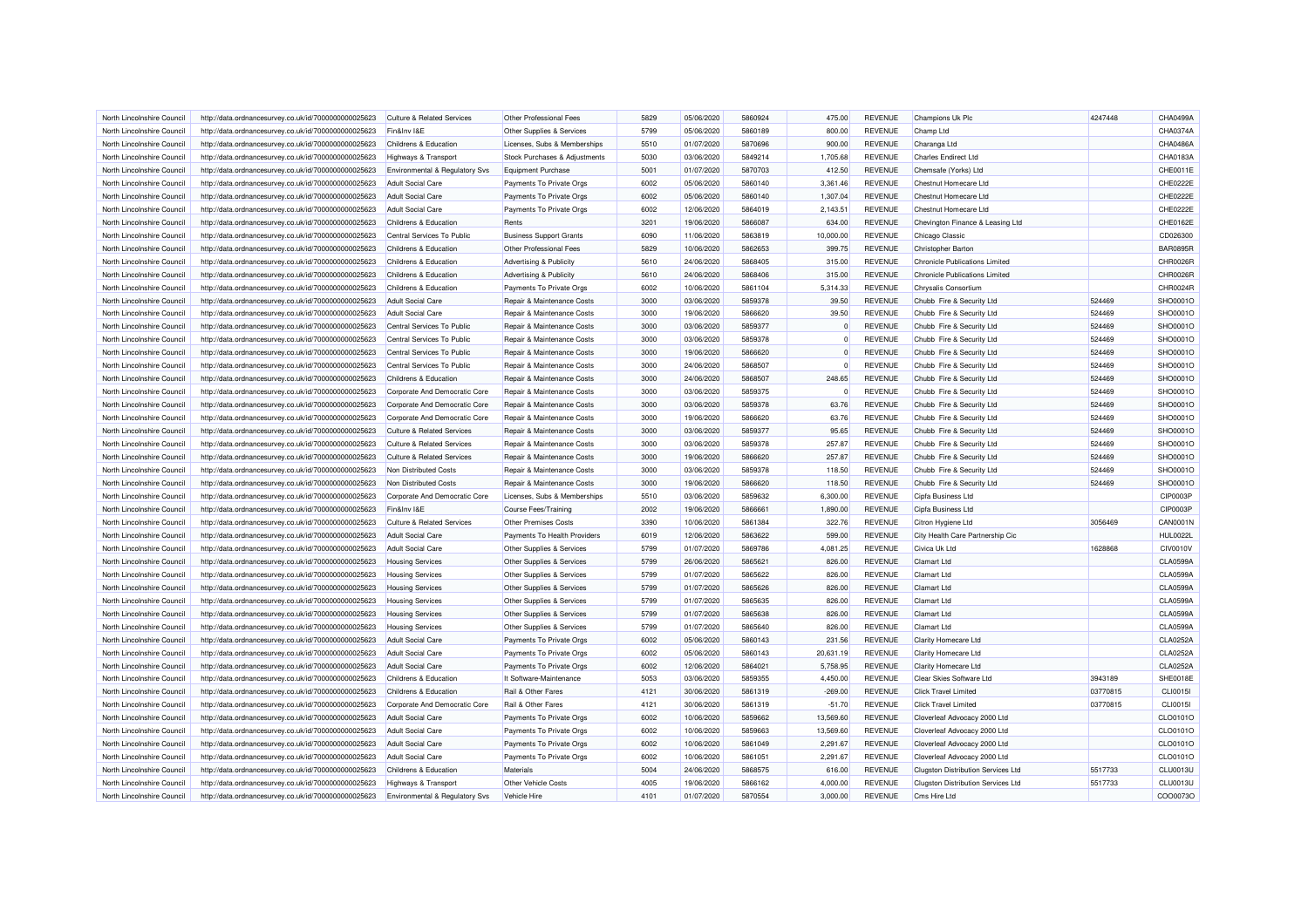| North Lincolnshire Council | http://data.ordnancesurvey.co.uk/id/7000000000025623 | <b>Environmental &amp; Regulatory Svs</b> | Vehicle Hire                   | 4101 | 01/07/2020 | 5870555 | 3,000.00  | <b>REVENUE</b> | Cms Hire Ltd                                |          | COO0073O |
|----------------------------|------------------------------------------------------|-------------------------------------------|--------------------------------|------|------------|---------|-----------|----------------|---------------------------------------------|----------|----------|
| North Lincolnshire Council | http://data.ordnancesurvey.co.uk/id/7000000000025623 | <b>Housing Services</b>                   | Other Supplies & Services      | 5799 | 05/06/2020 | 5859389 | 1,575.00  | <b>REVENUE</b> | Cog Community Ltd                           |          | COG0023G |
| North Lincolnshire Council | http://data.ordnancesurvey.co.uk/id/7000000000025623 | <b>Adult Social Care</b>                  | Pay - Agency                   | 0131 | 05/06/2020 | 5860201 | 1.499.89  | <b>REVENUE</b> | Comensura I td                              | 04085767 | COM0313M |
| North Lincolnshire Council | http://data.ordnancesurvey.co.uk/id/7000000000025623 | <b>Adult Social Care</b>                  | Pay - Agency                   | 0131 | 05/06/2020 | 5860201 | 14,260.78 | <b>REVENUE</b> | Comensura Ltd                               | 04085767 | COM0313M |
| North Lincolnshire Council | http://data.ordnancesurvey.co.uk/id/7000000000025623 | Adult Social Care                         |                                | 0131 | 05/06/2020 | 5860209 | 19,134.87 | <b>REVENUE</b> | Comensura Ltd                               | 04085767 | COM0313M |
| North Lincolnshire Council |                                                      | <b>Adult Social Care</b>                  | Pay - Agency                   | 0131 | 05/06/2020 | 5860209 | 1,140.12  | <b>REVENUE</b> | Comensura Ltd                               | 04085767 | COM0313M |
|                            | http://data.ordnancesurvey.co.uk/id/7000000000025623 |                                           | Pay - Agency                   |      |            |         |           |                |                                             |          |          |
| North Lincolnshire Council | http://data.ordnancesurvey.co.uk/id/7000000000025623 | <b>Adult Social Care</b>                  | Pay - Agency                   | 0131 | 17/06/2020 | 5864038 | 14.315.36 | <b>REVENUE</b> | Comensura Ltd                               | 04085767 | COM0313M |
| North Lincolnshire Council | http://data.ordnancesurvey.co.uk/id/7000000000025623 | <b>Adult Social Care</b>                  | Pay - Agency                   | 0131 | 17/06/2020 | 5864038 | 21.850.64 | <b>REVENUE</b> | Comensura I td                              | 04085767 | COM0313M |
| North Lincolnshire Council | http://data.ordnancesurvey.co.uk/id/7000000000025623 | Adult Social Care                         | Pay - Agency                   | 0131 | 19/06/2020 | 5866548 | 16.322.57 | <b>REVENUE</b> | Comensura I td                              | 04085767 | COM0313M |
| North Lincolnshire Council | http://data.ordnancesurvey.co.uk/id/7000000000025623 | <b>Adult Social Care</b>                  | Pay - Agency                   | 0131 | 19/06/2020 | 5866548 | 4,698.01  | <b>REVENUE</b> | Comensura Ltd                               | 04085767 | COM0313M |
| North Lincolnshire Council | http://data.ordnancesurvey.co.uk/id/7000000000025623 | <b>Adult Social Care</b>                  | Pay - Agency                   | 0131 | 26/06/2020 | 5870345 | 29,192.93 | <b>REVENUE</b> | Comensura I td                              | 04085767 | COM0313M |
| North Lincolnshire Council | http://data.ordnancesurvey.co.uk/id/7000000000025623 | <b>Adult Social Care</b>                  | Pay - Agency                   | 0131 | 26/06/2020 | 5870345 | 8,335.13  | <b>REVENUE</b> | Comensura Ltd                               | 04085767 | COM0313M |
| North Lincolnshire Council | http://data.ordnancesurvey.co.uk/id/7000000000025623 | Childrens & Education                     | Pay - Agency                   | 0131 | 05/06/2020 | 5860201 | 1,650.00  | <b>REVENUE</b> | Comensura Ltd                               | 04085767 | COM0313M |
| North Lincolnshire Council | http://data.ordnancesurvey.co.uk/id/7000000000025623 | Childrens & Education                     | Pay - Agency                   | 0131 | 05/06/2020 | 5860209 | 318.66    | <b>REVENUE</b> | Comensura I td                              | 04085767 | COM0313M |
| North Lincolnshire Council | http://data.ordnancesurvey.co.uk/id/7000000000025623 | Childrens & Education                     | Pay - Agency                   | 0131 | 05/06/2020 | 5860209 | 1,342.00  | <b>REVENUE</b> | Comensura Ltd                               | 04085767 | COM0313M |
| North Lincolnshire Council | http://data.ordnancesurvey.co.uk/id/7000000000025623 | Childrens & Education                     | Pay - Agency                   | 0131 | 17/06/2020 | 5864038 | 1,650.00  | <b>REVENUE</b> | Comensura Ltd                               | 04085767 | COM0313M |
| North Lincolnshire Council | http://data.ordnancesurvey.co.uk/id/7000000000025623 | Childrens & Education                     | Pay - Agency                   | 0131 | 17/06/2020 | 5864038 | 569.52    | <b>REVENUE</b> | Comensura I td                              | 04085767 | COM0313M |
| North Lincolnshire Council | http://data.ordnancesurvey.co.uk/id/7000000000025623 | Childrens & Education                     | Pay - Agency                   | 0131 | 19/06/2020 | 5866548 | 339.00    | <b>REVENUE</b> | Comensura Ltd                               | 04085767 | COM0313M |
| North Lincolnshire Council | http://data.ordnancesurvey.co.uk/id/7000000000025623 | Childrens & Education                     | Pay - Agency                   | 0131 | 19/06/2020 | 5866548 | 1,650.00  | <b>REVENUE</b> | Comensura Ltd                               | 04085767 | COM0313M |
| North Lincolnshire Council | http://data.ordnancesurvey.co.uk/id/7000000000025623 | Childrens & Education                     | Pay - Agency                   | 0131 | 26/06/2020 | 5870345 | 339.00    | <b>REVENUE</b> | Comensura Ltd                               | 04085767 | COM0313M |
| North Lincolnshire Council | http://data.ordnancesurvey.co.uk/id/7000000000025623 | Childrens & Education                     | Pay - Agency                   | 0131 | 26/06/2020 | 5870345 | 1,650.00  | <b>REVENUE</b> | Comensura Ltd                               | 04085767 | COM0313M |
| North Lincolnshire Council | http://data.ordnancesurvey.co.uk/id/7000000000025623 | Corporate And Democratic Core             | Pay - Agency                   | 0131 | 05/06/2020 | 5860201 | 1,925.42  | <b>REVENUE</b> | Comensura I td                              | 04085767 | COM0313M |
| North Lincolnshire Council | http://data.ordnancesurvey.co.uk/id/7000000000025623 | Corporate And Democratic Core             | Pay - Agency                   | 0131 | 05/06/2020 | 5860209 | 4,452.45  | <b>REVENUE</b> | Comensura Ltd                               | 04085767 | COM0313M |
| North Lincolnshire Council | http://data.ordnancesurvey.co.uk/id/7000000000025623 | Corporate And Democratic Core             | Pay - Agency                   | 0131 | 17/06/2020 | 5864038 | 2,926.27  | <b>REVENUE</b> | Comensura Ltd                               | 04085767 | COM0313M |
| North Lincolnshire Council |                                                      |                                           |                                | 0131 | 19/06/2020 | 5866548 | 2,665.87  | <b>REVENUE</b> |                                             | 04085767 | COM0313M |
|                            | http://data.ordnancesurvey.co.uk/id/7000000000025623 | Corporate And Democratic Core             | Pay - Agency                   |      |            |         |           |                | Comensura Ltd                               |          |          |
| North Lincolnshire Council | http://data.ordnancesurvey.co.uk/id/7000000000025623 | Corporate And Democratic Core             | Pay - Agency                   | 0131 | 26/06/2020 | 5870345 | 2,748.64  | <b>REVENUE</b> | Comensura Ltd                               | 04085767 | COM0313M |
| North Lincolnshire Council | http://data.ordnancesurvey.co.uk/id/7000000000025623 | <b>Environmental &amp; Regulatory Svs</b> | Pay - Agency                   | 0131 | 05/06/2020 | 5860201 | 1,860.88  | <b>REVENUE</b> | Comensura Ltd                               | 04085767 | COM0313M |
| North Lincolnshire Council | http://data.ordnancesurvey.co.uk/id/7000000000025623 | Environmental & Regulatory Svs            | Pay - Agency                   | 0131 | 05/06/2020 | 5860201 | 1.338.42  | <b>REVENUE</b> | Comensura I td                              | 04085767 | COM0313M |
| North Lincolnshire Council | http://data.ordnancesurvey.co.uk/id/7000000000025623 | Environmental & Regulatory Svs            | Pay - Agency                   | 0131 | 05/06/2020 | 5860209 | 2,406.63  | <b>REVENUE</b> | Comensura Ltd                               | 04085767 | COM0313M |
| North Lincolnshire Council | http://data.ordnancesurvey.co.uk/id/7000000000025623 | Environmental & Regulatory Svs            | Pay - Agency                   | 0131 | 05/06/2020 | 5860209 | 1,631.63  | <b>REVENUE</b> | Comensura Ltd                               | 04085767 | COM0313M |
| North Lincolnshire Council | http://data.ordnancesurvey.co.uk/id/7000000000025623 | Environmental & Regulatory Svs            | Pay - Agency                   | 0131 | 17/06/2020 | 5864038 | 4,213.28  | <b>REVENUE</b> | Comensura I td                              | 04085767 | COM0313M |
| North Lincolnshire Council | http://data.ordnancesurvey.co.uk/id/7000000000025623 | Environmental & Regulatory Svs            | Pay - Agency                   | 0131 | 17/06/2020 | 5864038 | 1,171.12  | <b>REVENUE</b> | Comensura Ltd                               | 04085767 | COM0313M |
| North Lincolnshire Council | http://data.ordnancesurvey.co.uk/id/7000000000025623 | Environmental & Regulatory Svs            | Pay - Agency                   | 0131 | 19/06/2020 | 5866548 | 590.40    | <b>REVENUE</b> | Comensura Ltd                               | 04085767 | COM0313M |
| North Lincolnshire Council | http://data.ordnancesurvey.co.uk/id/7000000000025623 | Environmental & Regulatory Svs            | Pay - Agency                   | 0131 | 19/06/2020 | 5866548 | 3.772.65  | <b>REVENUE</b> | Comensura Ltd                               | 04085767 | COM0313M |
| North Lincolnshire Council | http://data.ordnancesurvey.co.uk/id/7000000000025623 | Environmental & Regulatory Svs            | Pay - Agency                   | 0131 | 26/06/2020 | 5870345 | 3,934.81  | <b>REVENUE</b> | Comensura Ltd                               | 04085767 | COM0313M |
| North Lincolnshire Council | http://data.ordnancesurvey.co.uk/id/7000000000025623 | Environmental & Regulatory Svs            | Pay - Agency                   | 0131 | 26/06/2020 | 5870345 | 1,667.72  | <b>REVENUE</b> | Comensura Ltd                               | 04085767 | COM0313M |
| North Lincolnshire Council | http://data.ordnancesurvey.co.uk/id/7000000000025623 | Highways & Transport                      | Pay - Agency                   | 0131 | 05/06/2020 | 5860201 | 1,422.04  | <b>REVENUE</b> | Comensura Ltd                               | 04085767 | COM0313M |
| North Lincolnshire Council | http://data.ordnancesurvey.co.uk/id/7000000000025623 | Highways & Transport                      | Pay - Agency                   | 0131 | 05/06/2020 | 5860209 | 1,520.98  | <b>REVENUE</b> | Comensura Ltd                               | 04085767 | COM0313M |
| North Lincolnshire Council | http://data.ordnancesurvey.co.uk/id/7000000000025623 | Highways & Transport                      | Pay - Agency                   | 0131 | 17/06/2020 | 5864038 | 1,415.13  | <b>REVENUE</b> | Comensura Ltd                               | 04085767 | COM0313M |
| North Lincolnshire Council | http://data.ordnancesurvey.co.uk/id/7000000000025623 | <b>Highways &amp; Transport</b>           | Pay - Agency                   | 0131 | 26/06/2020 | 5870345 | 1.520.98  | <b>REVENUE</b> | Comensura Ltd                               | 04085767 | COM0313M |
| North Lincolnshire Council | http://data.ordnancesurvey.co.uk/id/7000000000025623 | Non Distributed Costs                     | Pay - Agency                   | 0131 | 05/06/2020 | 5860201 |           | <b>REVENUE</b> | Comensura Ltd                               | 04085767 | COM0313M |
| North Lincolnshire Council | http://data.ordnancesurvey.co.uk/id/7000000000025623 | Non Distributed Costs                     | Pay - Agency                   | 0131 | 05/06/2020 | 5860209 | $\Omega$  | <b>REVENUE</b> | Comensura I td                              | 04085767 | COM0313M |
| North Lincolnshire Council | http://data.ordnancesurvey.co.uk/id/7000000000025623 | Non Distributed Costs                     | Pay - Agency                   | 0131 | 17/06/2020 | 5864038 | $\Omega$  | <b>REVENUE</b> | Comensura Ltd                               | 04085767 | COM0313M |
| North Lincolnshire Council |                                                      | Non Distributed Costs                     |                                | 0131 | 26/06/2020 | 5870345 | 1,520.96  | <b>REVENUE</b> | Comensura Ltd                               | 04085767 | COM0313M |
|                            | http://data.ordnancesurvey.co.uk/id/7000000000025623 |                                           | Pay - Agency                   |      |            |         |           |                |                                             |          |          |
| North Lincolnshire Council | http://data.ordnancesurvey.co.uk/id/7000000000025623 | <b>Public Health</b>                      | Pay - Agency                   | 0131 | 17/06/2020 | 5864038 | 5,263.22  | <b>REVENUE</b> | Comensura Ltd                               | 04085767 | COM0313M |
| North Lincolnshire Council | http://data.ordnancesurvey.co.uk/id/7000000000025623 | <b>Public Health</b>                      | Pay - Agency                   | 0131 | 19/06/2020 | 5866548 | 716.71    | <b>REVENUE</b> | Comensura Ltd                               | 04085767 | COM0313M |
| North Lincolnshire Council | http://data.ordnancesurvey.co.uk/id/7000000000025623 | <b>Public Health</b>                      | Pay - Agency                   | 0131 | 26/06/2020 | 5870345 | 716.71    | <b>REVENUE</b> | Comensura Ltd                               | 04085767 | COM0313M |
| North Lincolnshire Council | http://data.ordnancesurvey.co.uk/id/7000000000025623 | Childrens & Education                     | Payments To Private Orgs       | 6002 | 24/06/2020 | 5868537 | 465.00    | <b>REVENUE</b> | <b>Community Accord</b>                     |          | COM0298M |
| North Lincolnshire Council | http://data.ordnancesurvey.co.uk/id/7000000000025623 | Central Services To Public                | <b>Business Support Grants</b> | 6090 | 10/06/2020 | 5863260 | 10,000.00 | <b>REVENUE</b> | Community Heritage Arts & Media Project Ltd |          | CD026150 |
| North Lincolnshire Council | http://data.ordnancesurvey.co.uk/id/7000000000025623 | Central Services To Public                | <b>Business Support Grants</b> | 6090 | 10/06/2020 | 5863261 | 10,000.00 | <b>REVENUE</b> | Community Heritage Arts & Media Project Ltd |          | CD026160 |
| North Lincolnshire Council | http://data.ordnancesurvey.co.uk/id/7000000000025623 | Childrens & Education                     | It Software-Maintenance        | 5053 | 05/06/2020 | 5860915 | 962.13    | <b>REVENUE</b> | Conduent Parking Enforcement Sol. Ltd       | 2840514  | SPU0004U |
| North Lincolnshire Council | http://data.ordnancesurvey.co.uk/id/7000000000025623 | Childrens & Education                     | It Software-Maintenance        | 5053 | 05/06/2020 | 5860916 | 980.13    | <b>REVENUE</b> | Conduent Parking Enforcement Sol. Ltd       | 2840514  | SPU0004U |
| North Lincolnshire Council | http://data.ordnancesurvey.co.uk/id/7000000000025623 | Childrens & Education                     | It Software-Maintenance        | 5053 | 05/06/2020 | 5860918 | 1.004.63  | <b>REVENUE</b> | Conduent Parking Enforcement Sol. Ltd       | 2840514  | SPU0004U |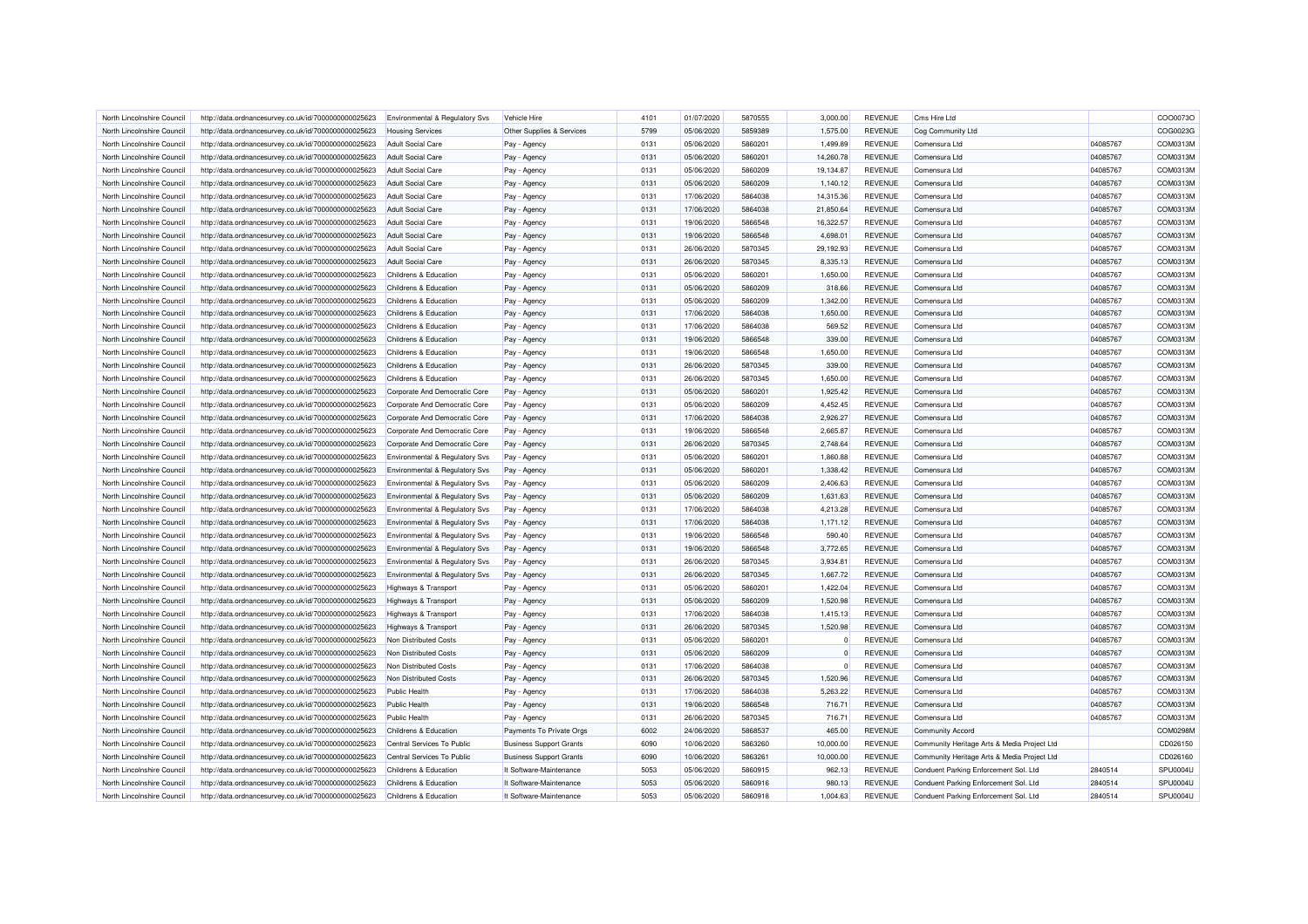| North Lincolnshire Council | http://data.ordnancesurvey.co.uk/id/7000000000025623 | Childrens & Education                 | It Software-Maintenance     | 5053 | 12/06/2020 | 5860919 | 1,004.63     | <b>REVENUE</b> | Conduent Parking Enforcement Sol. Ltd | 2840514 | SPU0004U        |
|----------------------------|------------------------------------------------------|---------------------------------------|-----------------------------|------|------------|---------|--------------|----------------|---------------------------------------|---------|-----------------|
| North Lincolnshire Council | http://data.ordnancesurvey.co.uk/id/7000000000025623 | <b>Highways &amp; Transport</b>       | It Software-Purchase        | 5051 | 19/06/2020 | 5863725 | 433.08       | <b>REVENUE</b> | Conduent Parking Enforcement Sol. Ltd | 2840514 | SPU0004U        |
| North Lincolnshire Council | http://data.ordnancesurvey.co.uk/id/7000000000025623 | Childrens & Education                 | Payments To Private Orgs    | 6002 | 10/06/2020 | 5862152 | 8,594.63     | <b>REVENUE</b> | Coneygarth Farm Day Nursery           |         | CON0013N        |
| North Lincolnshire Council | http://data.ordnancesurvey.co.uk/id/7000000000025623 | Childrens & Education                 | <b>Equipment Purchase</b>   | 5001 | 12/06/2020 | 5862250 | 5,000.45     | <b>REVENUE</b> | <b>Connevans Limited</b>              |         | <b>CON0120N</b> |
| North Lincolnshire Council | http://data.ordnancesurvey.co.uk/id/7000000000025623 | <b>Adult Social Care</b>              | Gas                         | 3101 | 12/06/2020 | 5860476 | 274.53       | <b>REVENUE</b> | Corona Energy Retail 4 Ltd            |         | COR0300R        |
| North Lincolnshire Council | http://data.ordnancesurvey.co.uk/id/7000000000025623 | <b>Adult Social Care</b>              | Gas                         | 3101 | 12/06/2020 | 5860478 | 563.66       | <b>REVENUE</b> | Corona Energy Retail 4 Ltd            |         | COR0300R        |
| North Lincolnshire Council | http://data.ordnancesurvey.co.uk/id/7000000000025623 | <b>Adult Social Care</b>              | Gas                         | 3101 | 12/06/2020 | 5860502 | 290.20       | <b>REVENUE</b> | Corona Energy Retail 4 Ltd            |         | COR0300F        |
| North Lincolnshire Council | http://data.ordnancesurvey.co.uk/id/7000000000025623 | <b>Adult Social Care</b>              | Gas                         | 3101 | 12/06/2020 | 5860503 | 391.21       | <b>REVENUE</b> | Corona Energy Retail 4 Ltd            |         | <b>COR0300F</b> |
| North Lincolnshire Council | http://data.ordnancesurvey.co.uk/id/7000000000025623 |                                       |                             | 3101 | 01/07/2020 | 5868259 | 303.91       | <b>REVENUE</b> | Corona Energy Retail 4 Ltd            |         | COR0300R        |
|                            |                                                      | <b>Adult Social Care</b>              | Gas                         |      |            |         |              |                |                                       |         |                 |
| North Lincolnshire Council | http://data.ordnancesurvey.co.uk/id/7000000000025623 | <b>Adult Social Care</b>              | Gas                         | 3101 | 01/07/2020 | 5868261 | 437.33       | <b>REVENUE</b> | Corona Energy Retail 4 Ltd            |         | <b>COR0300F</b> |
| North Lincolnshire Council | http://data.ordnancesurvey.co.uk/id/7000000000025623 | <b>Adult Social Care</b>              | Gas                         | 3101 | 01/07/2020 | 5868284 | 223.27       | <b>REVENUE</b> | Corona Energy Retail 4 Ltd            |         | COR0300R        |
| North Lincolnshire Council | http://data.ordnancesurvey.co.uk/id/7000000000025623 | <b>Adult Social Care</b>              | Gas                         | 3101 | 01/07/2020 | 5868285 | 308.37       | <b>REVENUE</b> | Corona Energy Retail 4 Ltd            |         | COR0300R        |
| North Lincolnshire Council | http://data.ordnancesurvey.co.uk/id/7000000000025623 | Childrens & Education                 | Gas                         | 3101 | 12/06/2020 | 5860458 | 480.38       | <b>REVENUE</b> | Corona Energy Retail 4 Ltd            |         | COR0300F        |
| North Lincolnshire Council | http://data.ordnancesurvey.co.uk/id/7000000000025623 | Childrens & Education                 | Gas                         | 3101 | 12/06/2020 | 5860505 | 245.71       | <b>REVENUE</b> | Corona Energy Retail 4 Ltd            |         | <b>COR0300F</b> |
| North Lincolnshire Council | http://data.ordnancesurvey.co.uk/id/7000000000025623 | Childrens & Education                 | Gas                         | 3101 | 12/06/2020 | 5860514 | 302.47       | <b>REVENUE</b> | Corona Energy Retail 4 Ltd            |         | <b>COR0300F</b> |
| North Lincolnshire Council | http://data.ordnancesurvey.co.uk/id/7000000000025623 | Childrens & Education                 | Gas                         | 3101 | 01/07/2020 | 5868202 | 276.25       | <b>REVENUE</b> | Corona Energy Retail 4 Ltd            |         | COR0300R        |
| North Lincolnshire Council | http://data.ordnancesurvey.co.uk/id/7000000000025623 | Childrens & Education                 | Gas                         | 3101 | 01/07/2020 | 5868241 | 332.14       | <b>REVENUE</b> | Corona Energy Retail 4 Ltd            |         | COR0300R        |
| North Lincolnshire Council | http://data.ordnancesurvey.co.uk/id/7000000000025623 | Childrens & Education                 | Gas                         | 3101 | 01/07/2020 | 5868295 | 209.46       | <b>REVENUE</b> | Corona Energy Retail 4 Ltd            |         | <b>COR0300F</b> |
| North Lincolnshire Council | http://data.ordnancesurvey.co.uk/id/7000000000025623 | Corporate And Democratic Core         | Gas                         | 3101 | 12/06/2020 | 5860461 | 1,533.53     | <b>REVENUE</b> | Corona Energy Retail 4 Ltd            |         | COR0300R        |
| North Lincolnshire Council | http://data.ordnancesurvey.co.uk/id/7000000000025623 | Corporate And Democratic Core         | Gas                         | 3101 | 12/06/2020 | 5860507 | 487.59       | <b>REVENUE</b> | Corona Energy Retail 4 Ltd            |         | COR0300R        |
| North Lincolnshire Council | http://data.ordnancesurvey.co.uk/id/7000000000025623 | Corporate And Democratic Core         | Gas                         | 3101 | 01/07/2020 | 5868244 | 891.66       | <b>REVENUE</b> | Corona Energy Retail 4 Ltd            |         | <b>COR0300F</b> |
| North Lincolnshire Council | http://data.ordnancesurvey.co.uk/id/7000000000025623 | Corporate And Democratic Core         | Gas                         | 3101 | 01/07/2020 | 5868289 | 364.79       | <b>REVENUE</b> | Corona Energy Retail 4 Ltd            |         | COR0300R        |
| North Lincolnshire Council | http://data.ordnancesurvey.co.uk/id/7000000000025623 | <b>Culture &amp; Related Services</b> | Gas                         | 3101 | 12/06/2020 | 5860378 | 336.21       | <b>REVENUE</b> | Corona Energy Retail 4 Ltd            |         | COR0300R        |
| North Lincolnshire Council | http://data.ordnancesurvey.co.uk/id/7000000000025623 | <b>Culture &amp; Related Services</b> | Gas                         | 3101 | 12/06/2020 | 5860434 | 1,018.59     | <b>REVENUE</b> | Corona Energy Retail 4 Ltd            |         | <b>COR0300F</b> |
| North Lincolnshire Council | http://data.ordnancesurvey.co.uk/id/7000000000025623 | <b>Culture &amp; Related Services</b> | Gas                         | 3101 | 12/06/2020 | 5860452 | 2,068.71     | <b>REVENUE</b> | Corona Energy Retail 4 Ltd            |         | <b>COR0300F</b> |
| North Lincolnshire Council | http://data.ordnancesurvey.co.uk/id/7000000000025623 | <b>Culture &amp; Related Services</b> | Gas                         | 3101 | 12/06/2020 | 5860455 | 1,012.53     | <b>REVENUE</b> | Corona Energy Retail 4 Ltd            |         | COR0300R        |
| North Lincolnshire Council | http://data.ordnancesurvey.co.uk/id/7000000000025623 | <b>Culture &amp; Related Services</b> | Gas                         | 3101 | 12/06/2020 | 5860483 | 328.51       | <b>REVENUE</b> | Corona Energy Retail 4 Ltd            |         | <b>COR0300F</b> |
| North Lincolnshire Council | http://data.ordnancesurvey.co.uk/id/7000000000025623 | <b>Culture &amp; Related Services</b> | Gas                         | 3101 | 12/06/2020 | 5860494 | 384.26       | <b>REVENUE</b> | Corona Energy Retail 4 Ltd            |         | COR0300R        |
| North Lincolnshire Council | http://data.ordnancesurvey.co.uk/id/7000000000025623 | <b>Culture &amp; Related Services</b> | Gas                         | 3101 | 12/06/2020 | 5860510 | 1,625.89     | <b>REVENUE</b> | Corona Energy Retail 4 Ltd            |         | COR0300R        |
| North Lincolnshire Council | http://data.ordnancesurvey.co.uk/id/7000000000025623 | Culture & Related Services            | Gas                         | 3101 | 12/06/2020 | 5860517 | 288.49       | <b>REVENUE</b> | Corona Energy Retail 4 Ltd            |         | <b>COR0300F</b> |
| North Lincolnshire Council | http://data.ordnancesurvey.co.uk/id/7000000000025623 | <b>Culture &amp; Related Services</b> | Gas                         | 3101 | 01/07/2020 | 5868206 | 233.37       | <b>REVENUE</b> | Corona Energy Retail 4 Ltd            |         | <b>COR0300R</b> |
| North Lincolnshire Council | http://data.ordnancesurvey.co.uk/id/7000000000025623 | <b>Culture &amp; Related Services</b> | Gas                         | 3101 | 01/07/2020 | 5868217 | 916.59       | <b>REVENUE</b> | Corona Energy Retail 4 Ltd            |         | <b>COR0300F</b> |
| North Lincolnshire Council |                                                      | <b>Culture &amp; Related Services</b> | Gas                         | 3101 |            | 5868235 | 1,634.47     | <b>REVENUE</b> |                                       |         | COR0300R        |
|                            | http://data.ordnancesurvey.co.uk/id/7000000000025623 |                                       |                             |      | 01/07/2020 |         |              |                | Corona Energy Retail 4 Ltd            |         |                 |
| North Lincolnshire Council | http://data.ordnancesurvey.co.uk/id/7000000000025623 | <b>Culture &amp; Related Services</b> | Gas                         | 3101 | 01/07/2020 | 5868266 | 233.49       | <b>REVENUE</b> | Corona Energy Retail 4 Ltd            |         | COR0300R        |
| North Lincolnshire Council | http://data.ordnancesurvey.co.uk/id/7000000000025623 | <b>Culture &amp; Related Services</b> | Gas                         | 3101 | 01/07/2020 | 5868290 | 546.92       | <b>REVENUE</b> | Corona Energy Retail 4 Ltd            |         | <b>COR0300F</b> |
| North Lincolnshire Council | http://data.ordnancesurvey.co.uk/id/7000000000025623 | Environmental & Regulatory Svs        | Gas                         | 3101 | 12/06/2020 | 5860500 | 317.51       | <b>REVENUE</b> | Corona Energy Retail 4 Ltd            |         | COR0300R        |
| North Lincolnshire Council | http://data.ordnancesurvey.co.uk/id/7000000000025623 | Environmental & Regulatory Svs        | Gas                         | 3101 | 12/06/2020 | 5860511 | 303.25       | <b>REVENUE</b> | Corona Energy Retail 4 Ltd            |         | COR0300F        |
| North Lincolnshire Council | http://data.ordnancesurvey.co.uk/id/7000000000025623 | Environmental & Regulatory Svs        | Gas                         | 3101 | 12/06/2020 | 5860512 | 1,929.71     | <b>REVENUE</b> | Corona Energy Retail 4 Ltd            |         | <b>COR0300F</b> |
| North Lincolnshire Council | http://data.ordnancesurvey.co.uk/id/7000000000025623 | Environmental & Regulatory Svs        | Gas                         | 3101 | 01/07/2020 | 5868291 | 210.85       | <b>REVENUE</b> | Corona Energy Retail 4 Ltd            |         | COR0300R        |
| North Lincolnshire Council | http://data.ordnancesurvey.co.uk/id/7000000000025623 | Environmental & Regulatory Svs        | Gas                         | 3101 | 01/07/2020 | 5868293 | 1,846.88     | <b>REVENUE</b> | Corona Energy Retail 4 Ltd            |         | COR0300R        |
| North Lincolnshire Council | http://data.ordnancesurvey.co.uk/id/7000000000025623 | Fin&Inv I&E                           | Gas                         | 3101 | 12/06/2020 | 5860440 | 210.71       | <b>REVENUE</b> | Corona Energy Retail 4 Ltd            |         | <b>COR0300F</b> |
| North Lincolnshire Council | http://data.ordnancesurvey.co.uk/id/7000000000025623 | Fin&Inv I&E                           | Gas                         | 3101 | 12/06/2020 | 5860456 | 252.06       | <b>REVENUE</b> | Corona Energy Retail 4 Ltd            |         | <b>COR0300F</b> |
| North Lincolnshire Council | http://data.ordnancesurvey.co.uk/id/7000000000025623 | <b>Highways &amp; Transport</b>       | Gas                         | 3101 | 12/06/2020 | 5860490 | 366.25       | <b>REVENUE</b> | Corona Energy Retail 4 Ltd            |         | <b>COR0300F</b> |
| North Lincolnshire Council | http://data.ordnancesurvey.co.uk/id/7000000000025623 | Highways & Transport                  | Gas                         | 3101 | 01/07/2020 | 5868273 | 299.22       | <b>REVENUE</b> | Corona Energy Retail 4 Ltd            |         | <b>COR0300F</b> |
| North Lincolnshire Council | http://data.ordnancesurvey.co.uk/id/7000000000025623 | Non Distributed Costs                 | Gas                         | 3101 | 12/06/2020 | 5860489 | 337.46       | <b>REVENUE</b> | Corona Energy Retail 4 Ltd            |         | COR0300R        |
| North Lincolnshire Council | http://data.ordnancesurvey.co.uk/id/7000000000025623 | Non Distributed Costs                 | Gas                         | 3101 | 12/06/2020 | 5860496 | 677.22       | <b>REVENUE</b> | Corona Energy Retail 4 Ltd            |         | COR0300R        |
| North Lincolnshire Council | http://data.ordnancesurvey.co.uk/id/7000000000025623 | Non Distributed Costs                 | Gas                         | 3101 | 12/06/2020 | 5860516 | 247.37       | <b>REVENUE</b> | Corona Energy Retail 4 Ltd            |         | <b>COR0300F</b> |
| North Lincolnshire Council | http://data.ordnancesurvey.co.uk/id/7000000000025623 | Non Distributed Costs                 | Gas                         | 3101 | 01/07/2020 | 5868272 | 235.85       | <b>REVENUE</b> | Corona Energy Retail 4 Ltd            |         | COR0300R        |
| North Lincolnshire Council | http://data.ordnancesurvey.co.uk/id/7000000000025623 | Non Distributed Costs                 | Gas                         | 3101 | 01/07/2020 | 5868278 | 463.48       | <b>REVENUE</b> | Corona Energy Retail 4 Ltd            |         | <b>COR0300F</b> |
| North Lincolnshire Council | http://data.ordnancesurvey.co.uk/id/7000000000025623 | Childrens & Education                 | <b>Client Related Costs</b> | 5534 | 24/06/2020 | 5868381 | 1,285.50     | <b>REVENUE</b> | Country Kids Nursery                  |         | COU0312L        |
| North Lincolnshire Council | http://data.ordnancesurvey.co.uk/id/7000000000025623 | Central Services To Public            | <b>Equipment Purchase</b>   | 5001 | 17/06/2020 | 5860944 | 18,000.00    | <b>REVENUE</b> | Countrywide Healthcare Supplies Ltd   | 3209242 | COU0041L        |
| North Lincolnshire Council | http://data.ordnancesurvey.co.uk/id/7000000000025623 | Central Services To Public            | <b>Equipment Purchase</b>   | 5001 | 17/06/2020 | 5865758 | $-18,000.00$ | <b>REVENUE</b> | Countrywide Healthcare Supplies Ltd   | 3209242 | COU0041L        |
| North Lincolnshire Council | http://data.ordnancesurvey.co.uk/id/7000000000025623 | Central Services To Public            | <b>Equipment Purchase</b>   | 5001 | 18/06/2020 | 5866363 | 18,000.00    | <b>REVENUE</b> | Countrywide Healthcare Supplies Ltd   | 3209242 | COU0041U        |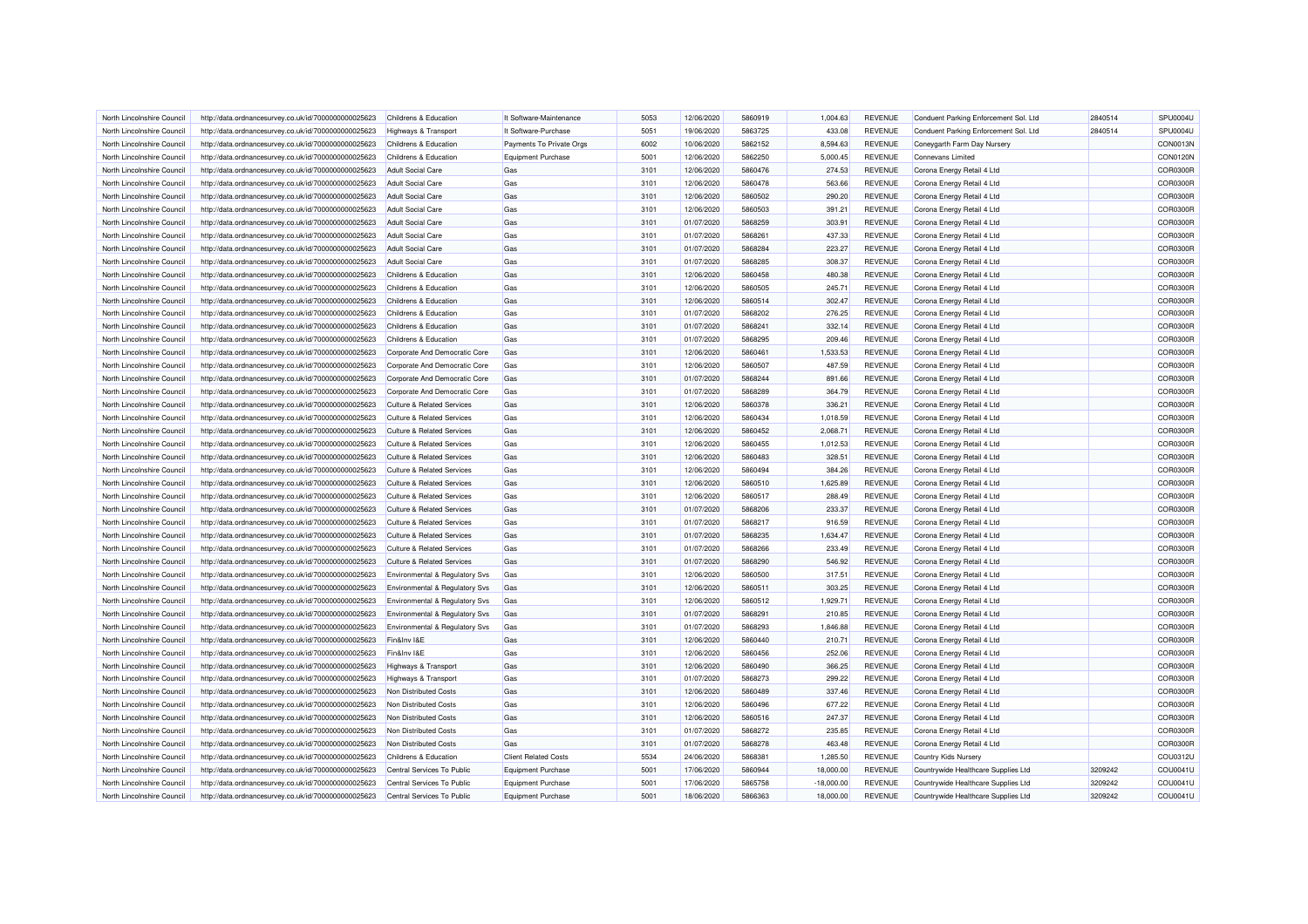| North Lincolnshire Council                               | http://data.ordnancesurvey.co.uk/id/7000000000025623 | Central Services To Public            | <b>Business Support Grants</b> | 6090 | 12/06/2020 | 5864398            | 10.000.00  | <b>REVENUE</b> | Cove Farm                            |          | CD026430        |
|----------------------------------------------------------|------------------------------------------------------|---------------------------------------|--------------------------------|------|------------|--------------------|------------|----------------|--------------------------------------|----------|-----------------|
| North Lincolnshire Council                               | http://data.ordnancesurvey.co.uk/id/7000000000025623 | Central Services To Public            | <b>Business Support Grants</b> | 6090 | 10/06/2020 | 5863256            | 10,000.00  | <b>REVENUE</b> | C Prince T/A Longbow Properties      |          | CD026110        |
| North Lincolnshire Council                               | http://data.ordnancesurvey.co.uk/id/7000000000025623 | <b>Adult Social Care</b>              | Payments To Private Orgs       | 6002 | 05/06/2020 | 5860145            | 944.45     | <b>REVENUE</b> | <b>Creative Support</b>              |          | CRE0144E        |
| North Lincolnshire Council                               | http://data.ordnancesurvey.co.uk/id/7000000000025623 | <b>Adult Social Care</b>              | Payments To Private Orgs       | 6002 | 05/06/2020 | 5860146            | 108,238.99 | <b>REVENUE</b> | <b>Creative Support</b>              |          | CRE0144E        |
| North Lincolnshire Council                               | http://data.ordnancesurvey.co.uk/id/7000000000025623 | <b>Adult Social Care</b>              | Payments To Private Orgs       | 6002 | 05/06/2020 | 5860146            | 1,418.68   | <b>REVENUE</b> | <b>Creative Support</b>              |          | CRE0144E        |
| North Lincolnshire Council                               | http://data.ordnancesurvey.co.uk/id/7000000000025623 | <b>Adult Social Care</b>              | Payments To Private Orgs       | 6002 | 12/06/2020 | 5864022            | 45,548.89  | <b>REVENUE</b> | <b>Creative Support</b>              |          | CRE0144E        |
| North Lincolnshire Council                               | http://data.ordnancesurvey.co.uk/id/7000000000025623 | <b>Adult Social Care</b>              | Payments To Private Orgs       | 6002 | 03/06/2020 | 5860159            | 4,338.88   | <b>REVENUE</b> | Creative Support Ltd                 |          | ISF0013F        |
| North Lincolnshire Council                               | http://data.ordnancesurvey.co.uk/id/7000000000025623 | Environmental & Regulatory Svs        | <b>Other Premises Costs</b>    | 3390 | 24/06/2020 | 5866738            | 215.00     | <b>REVENUE</b> | Crestwood Environmental Ltd          | 06544898 | <b>CRE0250E</b> |
| North Lincolnshire Council                               | http://data.ordnancesurvey.co.uk/id/7000000000025623 | Central Services To Public            | <b>Business Support Grants</b> | 6090 | 10/06/2020 | 5863258            | 10,000.00  | <b>REVENUE</b> | <b>Crooked Billet</b>                |          | CD026130        |
| North Lincolnshire Council                               | http://data.ordnancesurvey.co.uk/id/7000000000025623 | <b>Adult Social Care</b>              | Fees & Charges Income          | 9002 | 24/06/2020 | 5867416            | $-122.56$  | <b>REVENUE</b> | <b>Crosby Brokerage</b>              |          | DP31913         |
| North Lincolnshire Council                               | http://data.ordnancesurvey.co.uk/id/7000000000025623 | Childrens & Education                 | Home To School Transport       | 4201 | 05/06/2020 | 5860815            | 1,189.00   | <b>REVENUE</b> | <b>Crosby Cabz</b>                   |          | CRO0242O        |
| North Lincolnshire Council                               | http://data.ordnancesurvey.co.uk/id/7000000000025623 | Childrens & Education                 | Home To School Transport       | 4201 | 05/06/2020 | 5860817            | 1,311.00   | <b>REVENUE</b> | <b>Crosby Cabz</b>                   |          | CRO0242O        |
| North Lincolnshire Council                               | http://data.ordnancesurvey.co.uk/id/7000000000025623 | Childrens & Education                 | Home To School Transport       | 4201 | 05/06/2020 | 5860837            | 675.00     | <b>REVENUE</b> | <b>Crosby Cabz</b>                   |          | CRO0242C        |
| North Lincolnshire Council                               | http://data.ordnancesurvey.co.uk/id/7000000000025623 | Childrens & Education                 | Home To School Transport       | 4201 | 05/06/2020 | 5860840            | 810.00     | <b>REVENUE</b> | <b>Crosby Cabz</b>                   |          | CRO0242O        |
| North Lincolnshire Council                               | http://data.ordnancesurvey.co.uk/id/7000000000025623 | Childrens & Education                 | Home To School Transport       | 4201 | 05/06/2020 | 5860849            | 540.00     | <b>REVENUE</b> | <b>Crosby Cabz</b>                   |          | CRO0242C        |
| North Lincolnshire Council                               | http://data.ordnancesurvey.co.uk/id/7000000000025623 | Childrens & Education                 | Home To School Transport       | 4201 | 05/06/2020 | 5860850            | 1,350.00   | <b>REVENUE</b> | <b>Crosby Cabz</b>                   |          | CRO0242O        |
| North Lincolnshire Council                               | http://data.ordnancesurvey.co.uk/id/7000000000025623 | Childrens & Education                 | Home To School Transport       | 4201 | 05/06/2020 | 5860869            | 900.00     | <b>REVENUE</b> | Crosby Cabz                          |          | CRO0242C        |
| North Lincolnshire Council                               | http://data.ordnancesurvey.co.uk/id/7000000000025623 | Childrens & Education                 | Home To School Transport       | 4201 | 05/06/2020 | 5860870            | 585.00     | <b>REVENUE</b> | Crosby Cabz                          |          | CRO0242C        |
| North Lincolnshire Council                               | http://data.ordnancesurvey.co.uk/id/7000000000025623 | Childrens & Education                 | Home To School Transport       | 4201 | 05/06/2020 | 5860897            | 702.00     | <b>REVENUE</b> | Crosby Cabz                          |          | CRO0242O        |
| North Lincolnshire Council                               | http://data.ordnancesurvey.co.uk/id/7000000000025623 | Childrens & Education                 | Home To School Transport       | 4201 | 05/06/2020 | 5860900            | 540.00     | <b>REVENUE</b> | <b>Crosby Cabz</b>                   |          | CRO0242O        |
| North Lincolnshire Council                               | http://data.ordnancesurvey.co.uk/id/7000000000025623 | Childrens & Education                 | Home To School Transport       | 4201 | 05/06/2020 | 5860903            | 630.00     | <b>REVENUE</b> | Crosby Cabz                          |          | CRO0242C        |
| North Lincolnshire Council                               | http://data.ordnancesurvey.co.uk/id/7000000000025623 | Childrens & Education                 | Home To School Transport       | 4201 | 05/06/2020 | 5860905            | 742.50     | <b>REVENUE</b> | <b>Crosby Cabz</b>                   |          | CRO0242O        |
| North Lincolnshire Council                               | http://data.ordnancesurvey.co.uk/id/7000000000025623 | Childrens & Education                 | Home To School Transport       | 4201 | 05/06/2020 | 5860910            | 568.80     | <b>REVENUE</b> | <b>Crosby Cabz</b>                   |          | CRO0242O        |
| North Lincolnshire Council                               | http://data.ordnancesurvey.co.uk/id/7000000000025623 | <b>Culture &amp; Related Services</b> | Other Supplies & Services      | 5799 | 26/06/2020 | 5870292            | 16,737.00  | <b>REVENUE</b> | Crowle And Ealand Town Council       |          | CRO0250C        |
| North Lincolnshire Council                               | http://data.ordnancesurvey.co.uk/id/7000000000025623 | Highways & Transport                  | Other Supplies & Services      | 5799 | 26/06/2020 | 5870293            | 905.00     | <b>REVENUE</b> | Crowle And Ealand Town Council       |          | CRO0250O        |
| North Lincolnshire Council                               |                                                      |                                       |                                | 6001 |            | 5860320            | 13,500.00  | <b>REVENUE</b> |                                      |          |                 |
|                                                          | http://data.ordnancesurvey.co.uk/id/7000000000025623 | <b>Planning Services</b>              | Payments To Voluntary Orgs     |      | 05/06/2020 |                    |            |                | Crowle Boxing Club                   |          | CD018270        |
| North Lincolnshire Council<br>North Lincolnshire Council | http://data.ordnancesurvey.co.uk/id/7000000000025623 | <b>Culture &amp; Related Services</b> | Other Supplies & Services      | 5799 | 24/06/2020 | 5866732<br>5868411 | 1,570.46   | <b>REVENUE</b> | <b>Crowle Peatland Railway</b>       |          | CRO0463C        |
|                                                          | http://data.ordnancesurvey.co.uk/id/7000000000025623 | <b>Culture &amp; Related Services</b> | Other Supplies & Services      | 5799 | 24/06/2020 |                    | 270.04     | <b>REVENUE</b> | Crowle Peatland Railway              |          | CRO0463O        |
| North Lincolnshire Council                               | http://data.ordnancesurvey.co.uk/id/7000000000025623 | Central Services To Public            | <b>Business Support Grants</b> | 6090 | 17/06/2020 | 5866116            | 10,000.00  | <b>REVENUE</b> | Crowle Peatland Railway, Peat Works. |          | CD026820        |
| North Lincolnshire Council                               | http://data.ordnancesurvey.co.uk/id/7000000000025623 | Childrens & Education                 | Payments To Private Orgs       | 6002 | 10/06/2020 | 5862153            | 21,425.35  | <b>REVENUE</b> | Crowle Primary Academy               |          | CRO0346O        |
| North Lincolnshire Council                               | http://data.ordnancesurvey.co.uk/id/7000000000025623 | Childrens & Education                 | Payments To Private Orgs       | 6002 | 24/06/2020 | 5868530            | 3.083.33   | <b>REVENUE</b> | Crowle Primary Academy               |          | CRO0346O        |
| North Lincolnshire Council                               | http://data.ordnancesurvey.co.uk/id/7000000000025623 | <b>Childrens &amp; Education</b>      | Payments To Private Orgs       | 6002 | 01/07/2020 | 5871751            | 630.00     | <b>REVENUE</b> | Crowle Primary Academy               |          | CRO0346C        |
| North Lincolnshire Council                               | http://data.ordnancesurvey.co.uk/id/7000000000025623 | Childrens & Education                 | Payments To Private Orgs       | 6002 | 01/07/2020 | 5871752            | 630.00     | <b>REVENUE</b> | Crowle Primary Academy               |          | CRO0346O        |
| North Lincolnshire Council                               | http://data.ordnancesurvey.co.uk/id/7000000000025623 | <b>Adult Social Care</b>              | Repair & Maintenance Costs     | 3000 | 24/06/2020 | 5866779            | 129.00     | <b>REVENUE</b> | C S L (Dualcom) Ltd                  | 03155883 | <b>CSL0003L</b> |
| North Lincolnshire Council                               | http://data.ordnancesurvey.co.uk/id/7000000000025623 | Central Services To Public            | Repair & Maintenance Costs     | 3000 | 03/06/2020 | 5859491            |            | <b>REVENUE</b> | C S L (Dualcom) Ltd                  | 03155883 | <b>CSL0003L</b> |
| North Lincolnshire Council                               | http://data.ordnancesurvey.co.uk/id/7000000000025623 | Central Services To Public            | Repair & Maintenance Costs     | 3000 | 24/06/2020 | 5866779            |            | <b>REVENUE</b> | C S L (Dualcom) Ltd                  | 03155883 | <b>CSL0003L</b> |
| North Lincolnshire Council                               | http://data.ordnancesurvey.co.uk/id/7000000000025623 | Childrens & Education                 | Repair & Maintenance Costs     | 3000 | 03/06/2020 | 5859491            | 129.00     | <b>REVENUE</b> | C S L (Dualcom) Ltd                  | 03155883 | <b>CSL0003L</b> |
| North Lincolnshire Council                               | http://data.ordnancesurvey.co.uk/id/7000000000025623 | Childrens & Education                 | Repair & Maintenance Costs     | 3000 | 03/06/2020 | 5859491            | 129.00     | <b>REVENUE</b> | C S L (Dualcom) Ltd                  | 03155883 | <b>CSL0003L</b> |
| North Lincolnshire Council                               | http://data.ordnancesurvey.co.uk/id/7000000000025623 | Childrens & Education                 | Repair & Maintenance Costs     | 3000 | 24/06/2020 | 5866779            | 387.00     | <b>REVENUE</b> | C S L (Dualcom) Ltd                  | 03155883 | <b>CSL0003L</b> |
| North Lincolnshire Council                               | http://data.ordnancesurvey.co.uk/id/7000000000025623 | Childrens & Education                 | Repair & Maintenance Costs     | 3000 | 24/06/2020 | 5866779            | 318.00     | <b>REVENUE</b> | C S L (Dualcom) Ltd                  | 03155883 | <b>CSL0003L</b> |
| North Lincolnshire Council                               | http://data.ordnancesurvey.co.uk/id/7000000000025623 | Corporate And Democratic Core         | Repair & Maintenance Costs     | 3000 | 03/06/2020 | 5859491            |            | <b>REVENUE</b> | C S L (Dualcom) Ltd                  | 03155883 | <b>CSL0003L</b> |
| North Lincolnshire Council                               | http://data.ordnancesurvey.co.uk/id/7000000000025623 | Corporate And Democratic Core         | Repair & Maintenance Costs     | 3000 | 24/06/2020 | 5866779            | 129.00     | <b>REVENUE</b> | C S L (Dualcom) Ltd                  | 03155883 | <b>CSL0003L</b> |
| North Lincolnshire Council                               | http://data.ordnancesurvey.co.uk/id/7000000000025623 | <b>Culture &amp; Related Services</b> | Repair & Maintenance Costs     | 3000 | 03/06/2020 | 5859491            | 387.00     | <b>REVENUE</b> | C S L (Dualcom) Ltd                  | 03155883 | <b>CSL0003L</b> |
| North Lincolnshire Council                               | http://data.ordnancesurvey.co.uk/id/7000000000025623 | <b>Culture &amp; Related Services</b> | Repair & Maintenance Costs     | 3000 | 24/06/2020 | 5866779            | 903.00     | <b>REVENUE</b> | C S L (Dualcom) Ltd                  | 03155883 | <b>CSL0003L</b> |
| North Lincolnshire Council                               | http://data.ordnancesurvey.co.uk/id/7000000000025623 | Fin&Inv I&E                           | Repair & Maintenance Costs     | 3000 | 24/06/2020 | 5866779            | 129.00     | <b>REVENUE</b> | C S L (Dualcom) Ltd                  | 03155883 | <b>CSL0003L</b> |
| North Lincolnshire Council                               | http://data.ordnancesurvey.co.uk/id/7000000000025623 | Non Distributed Costs                 | Repair & Maintenance Costs     | 3000 | 03/06/2020 | 5859491            | 258.00     | <b>REVENUE</b> | C S L (Dualcom) Ltd                  | 03155883 | <b>CSL0003L</b> |
| North Lincolnshire Council                               | http://data.ordnancesurvey.co.uk/id/7000000000025623 | Highways & Transport                  | Equipment Maint.& Repair       | 5003 | 17/06/2020 | 5865462            | 2,318.25   | <b>REVENUE</b> | <b>Ctrack Ltd</b>                    | 04643588 | CTR0001R        |
| North Lincolnshire Council                               | http://data.ordnancesurvey.co.uk/id/7000000000025623 | <b>Highways &amp; Transport</b>       | <b>Other Vehicle Costs</b>     | 4005 | 01/07/2020 | 5870557            | 2,277.00   | <b>REVENUE</b> | <b>Ctrack Ltd</b>                    | 04643588 | CTR0001R        |
| North Lincolnshire Council                               | http://data.ordnancesurvey.co.uk/id/7000000000025623 | Central Services To Public            | <b>Business Support Grants</b> | 6090 | 12/06/2020 | 5864408            | 10,000.00  | <b>REVENUE</b> | <b>Cts Motorsport Ltd</b>            |          | CD026530        |
| North Lincolnshire Council                               | http://data.ordnancesurvey.co.uk/id/7000000000025623 | Central Services To Public            | <b>Business Support Grants</b> | 6090 | 11/06/2020 | 5863812            | 10,000.00  | <b>REVENUE</b> | <b>Cube Fitted Furniture</b>         |          | CD026230        |
| North Lincolnshire Council                               | http://data.ordnancesurvey.co.uk/id/7000000000025623 | Central Services To Public            | <b>Business Support Grants</b> | 6090 | 10/06/2020 | 5863245            | 10,000.00  | <b>REVENUE</b> | <b>Cw Bell</b>                       |          | CD026000        |
| North Lincolnshire Council                               | http://data.ordnancesurvey.co.uk/id/7000000000025623 | Childrens & Education                 | Payments To Private Orgs       | 6002 | 03/06/2020 | 5859532            | 2,926.00   | <b>REVENUE</b> | Cygnet (Nw) Ltd                      | 4059699  | CYG0006G        |
| North Lincolnshire Council                               | http://data.ordnancesurvey.co.uk/id/7000000000025623 | Central Services To Public            | <b>Business Support Grants</b> | 6090 | 12/06/2020 | 5864394            | 10,000.00  | <b>REVENUE</b> | David Alcock                         |          | CD026390        |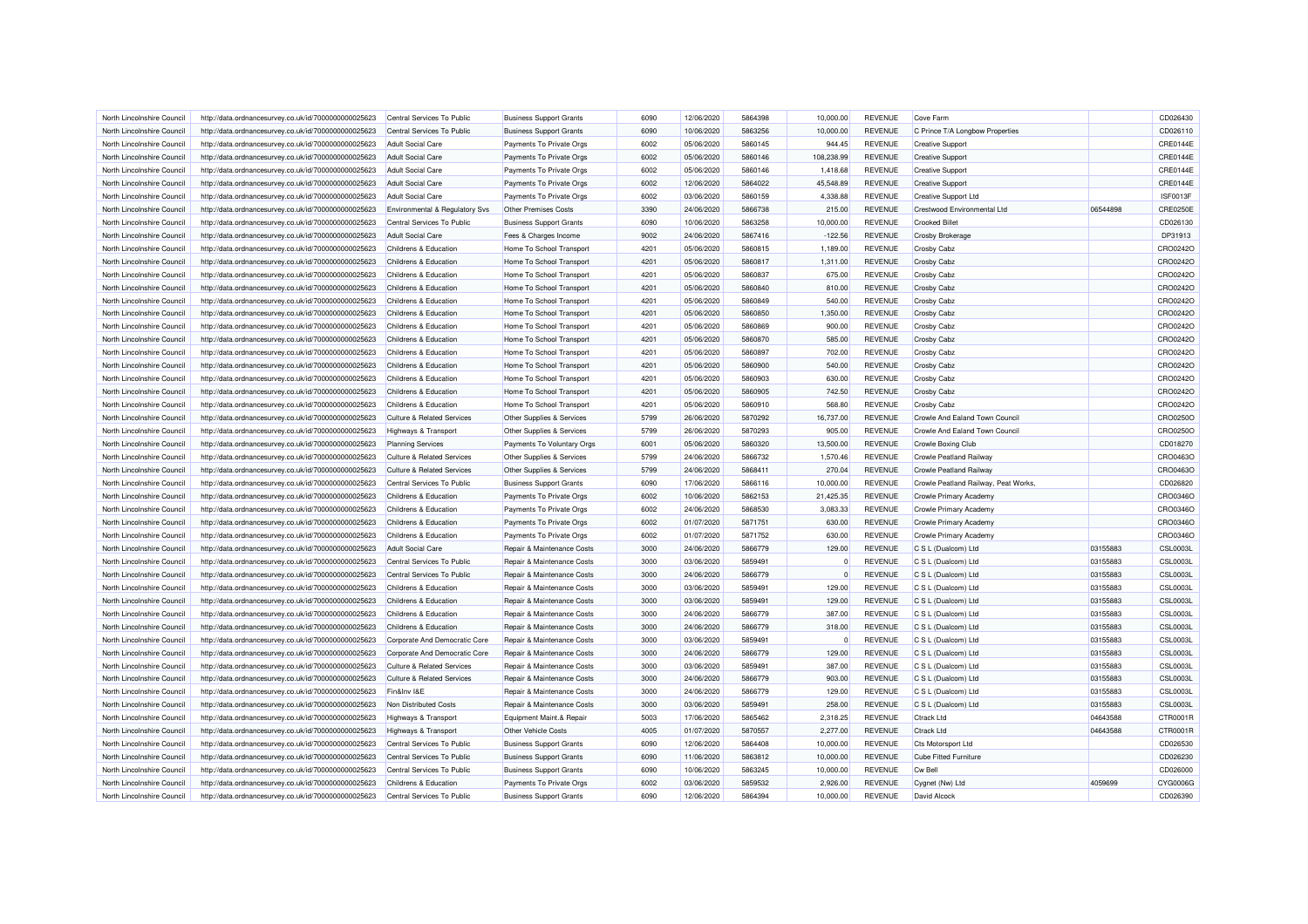| North Lincolnshire Council | http://data.ordnancesurvey.co.uk/id/7000000000025623 | Central Services To Public            | <b>Business Support Grants</b> | 6090         | 24/06/2020 | 5869499 | 10.000.00 | <b>REVENUE</b> | David Sewell                                |          | CD027010        |
|----------------------------|------------------------------------------------------|---------------------------------------|--------------------------------|--------------|------------|---------|-----------|----------------|---------------------------------------------|----------|-----------------|
| North Lincolnshire Council | http://data.ordnancesurvey.co.uk/id/7000000000025623 | <b>Culture &amp; Related Services</b> | Repair & Maintenance Costs     | 3000         | 03/06/2020 | 5858260 | 471.00    | <b>REVENUE</b> | Delta Security Systems Ltd                  | 06373017 | DEL0004L        |
| North Lincolnshire Council | http://data.ordnancesurvey.co.uk/id/7000000000025623 | <b>Culture &amp; Related Services</b> | Repair & Maintenance Costs     | 3000         | 03/06/2020 | 5858269 | 471.00    | <b>REVENUE</b> | Delta Security Systems Ltd                  | 06373017 | DEL0004L        |
| North Lincolnshire Council | http://data.ordnancesurvey.co.uk/id/7000000000025623 | Childrens & Education                 | Payments To Private Orgs       | 6002         | 03/06/2020 | 5859527 | 11,383.33 | <b>REVENUE</b> | Demeter House (England) Ltd                 | 5774107  | <b>DEM0021M</b> |
| North Lincolnshire Council | http://data.ordnancesurvey.co.uk/id/7000000000025623 | Childrens & Education                 | Payments To Private Orgs       | 6002         | 03/06/2020 | 5859528 | 16,853.33 | <b>REVENUE</b> | Demeter House (England) Ltd                 | 5774107  | DEM0021N        |
| North Lincolnshire Council | http://data.ordnancesurvey.co.uk/id/7000000000025623 | Childrens & Education                 | Payments To Private Orgs       | 6002         | 10/06/2020 | 5862154 | 4,481.40  | <b>REVENUE</b> | Demeter House (England) Ltd                 | 5774107  | DEM0021M        |
| North Lincolnshire Council | http://data.ordnancesurvey.co.uk/id/7000000000025623 | Childrens & Education                 | Payments To Private Orgs       | 6002         | 24/06/2020 | 5868533 | 8,691.67  | <b>REVENUE</b> | Demeter House (England) Ltd                 | 5774107  | <b>DEM0021M</b> |
| North Lincolnshire Council | http://data.ordnancesurvey.co.uk/id/7000000000025623 | Central Services To Public            | <b>Business Support Grants</b> | 6090         | 03/06/2020 | 5860249 | 10,000.00 | <b>REVENUE</b> | Diamond Jubilee Town Hall                   |          | CD025670        |
| North Lincolnshire Council | http://data.ordnancesurvey.co.uk/id/7000000000025623 | Central Services To Public            | <b>Equipment Purchase</b>      | 5001         | 02/06/2020 | 5859678 | 49,875.00 | <b>REVENUE</b> | <b>Digital Exchange</b>                     | 3098563  | DIG0074G        |
| North Lincolnshire Council | http://data.ordnancesurvey.co.uk/id/7000000000025623 | Central Services To Public            | <b>Equipment Purchase</b>      | 5001         | 02/06/2020 | 5859685 | 21,375.00 | <b>REVENUE</b> | Digital Exchange                            | 3098563  | DIG0074G        |
| North Lincolnshire Council | http://data.ordnancesurvey.co.uk/id/7000000000025623 | Central Services To Public            | <b>Equipment Purchase</b>      | 5001         | 02/06/2020 | 5859689 | 5,530.00  | <b>REVENUE</b> | Digital Exchange                            | 3098563  | DIG0074G        |
| North Lincolnshire Council | http://data.ordnancesurvey.co.uk/id/7000000000025623 | Corporate And Democratic Core         | Other Professional Fees        | 5829         | 17/06/2020 | 5864557 | 9.882.00  | <b>REVENUE</b> | <b>Digital First Solutions Ltd</b>          | 09715905 | <b>DFS0003S</b> |
| North Lincolnshire Council | http://data.ordnancesurvey.co.uk/id/7000000000025623 | Environmental & Regulatory Svs        | Materials                      | 5004         | 10/06/2020 | 5862432 | 1,230.80  | <b>REVENUE</b> | Direct Commercial Veh.Serv.Ltd              | 2267244  | DIR0001R        |
| North Lincolnshire Council | http://data.ordnancesurvey.co.uk/id/7000000000025623 | Fin&Inv I&E                           | Electricity                    | 3102         | 19/06/2020 | 5866598 | 2,916.85  | <b>REVENUE</b> | <b>Directions Dance Cic</b>                 |          | DIR0120R        |
| North Lincolnshire Council | http://data.ordnancesurvey.co.uk/id/7000000000025623 | Fin&Inv I&E                           | Repair & Maintenance Costs     | 3000         | 08/07/2020 | 5869787 | 375.00    | <b>REVENUE</b> | <b>Dim Consultancy</b>                      | 4539626  | DJM0002M        |
| North Lincolnshire Council | http://data.ordnancesurvey.co.uk/id/7000000000025623 | Childrens & Education                 | Payments To Private Orgs       | 6002         | 10/06/2020 | 5862178 | 2,013.75  | <b>REVENUE</b> | D Johns                                     |          | <b>JOH0680H</b> |
| North Lincolnshire Council | http://data.ordnancesurvey.co.uk/id/7000000000025623 | Central Services To Public            | <b>Business Support Grants</b> | 6090         | 02/06/2020 | 5859683 | 25,000.00 | <b>REVENUE</b> | Dis Retail Ltd                              |          | <b>DJS0022S</b> |
| North Lincolnshire Council | http://data.ordnancesurvey.co.uk/id/7000000000025623 | Childrens & Education                 | Home To School Transport       | 4201         | 10/06/2020 | 5862331 | 4,860.00  | <b>REVENUE</b> | D J Taxis Scunthorpe                        |          | DJT0001T        |
| North Lincolnshire Council | http://data.ordnancesurvey.co.uk/id/7000000000025623 | Childrens & Education                 | Payments To Private Orgs       | 6002         | 03/06/2020 | 5859680 | 27,266.67 | <b>REVENUE</b> | Doncaster Deaf Trust                        |          | DON0228N        |
| North Lincolnshire Council | http://data.ordnancesurvey.co.uk/id/7000000000025623 | Childrens & Education                 | Payments To Private Orgs       | 6002         | 03/06/2020 | 5859682 | 8,487.00  | <b>REVENUE</b> | Doncaster Deaf Trust                        |          | DON0228N        |
| North Lincolnshire Council | http://data.ordnancesurvey.co.uk/id/7000000000025623 | Childrens & Education                 | Payments To Private Orgs       | 6002         | 10/06/2020 | 5862155 | 731.46    | <b>REVENUE</b> | Donna Ducker Childminding                   |          | <b>DUC0041C</b> |
| North Lincolnshire Council | http://data.ordnancesurvey.co.uk/id/7000000000025623 | Childrens & Education                 | Payments To Private Orgs       | 6002         | 24/06/2020 | 5867074 | 7,513.32  | <b>REVENUE</b> | Do-Re-Mi Nursery                            |          | <b>WIN0044N</b> |
| North Lincolnshire Council | http://data.ordnancesurvey.co.uk/id/7000000000025623 | Childrens & Education                 | Payments To Private Orgs       | 6002         | 17/06/2020 | 5865605 | 19.999.34 | <b>REVENUE</b> | Dove Adolescent Care                        |          | DOV0001V        |
|                            |                                                      |                                       |                                |              |            |         |           |                |                                             |          |                 |
| North Lincolnshire Council | http://data.ordnancesurvey.co.uk/id/7000000000025623 | <b>Adult Social Care</b>              | Repair & Maintenance Costs     | 3000         | 12/06/2020 | 5863797 | 240.00    | <b>REVENUE</b> | Drainmaster (Uk) Ltd                        | 3802760  | DRA0028A        |
| North Lincolnshire Council | http://data.ordnancesurvey.co.uk/id/7000000000025623 | Highways & Transport                  | Materials                      | 5004         | 01/07/2020 | 5870559 | 763.74    | <b>REVENUE</b> | Draytons Auto Centre                        |          | <b>DRA0300A</b> |
| North Lincolnshire Council | http://data.ordnancesurvey.co.uk/id/7000000000025623 | Childrens & Education                 | <b>Legal Fees</b>              | 5823         | 26/06/2020 | 5869789 | 363.00    | <b>REVENUE</b> | Dr F R J Hinde                              |          | <b>HIN0169N</b> |
| North Lincolnshire Council | http://data.ordnancesurvey.co.uk/id/7000000000025623 | <b>Adult Social Care Capital</b>      | <b>Other Costs</b>             | A085         | 05/06/2020 | 5860127 | 754.00    | CAPITAL        | Drive Devilbiss Healthcare Limited          | 4301005  | <b>DRI0008</b>  |
| North Lincolnshire Council | http://data.ordnancesurvey.co.uk/id/7000000000025623 | Adult Social Care Capital             | <b>Other Costs</b>             | A085         | 10/06/2020 | 5860126 | 627.30    | CAPITAL        | Drive Devilbiss Healthcare Limited          | 4301005  | <b>DRI0008</b>  |
| North Lincolnshire Council | http://data.ordnancesurvey.co.uk/id/7000000000025623 | <b>Adult Social Care Capital</b>      | <b>Other Costs</b>             | A085         | 24/06/2020 | 5867065 | 392.40    | CAPITAL        | Drive Devilbiss Healthcare Limited          | 4301005  | <b>DRI0008</b>  |
| North Lincolnshire Council | http://data.ordnancesurvey.co.uk/id/7000000000025623 | Adult Social Care Capital             | Other Costs                    | A085         | 01/07/2020 | 5867063 | 705.00    | CAPITAL        | Drive Devilbiss Healthcare Limited          | 4301005  | <b>DRI0008I</b> |
| North Lincolnshire Council | http://data.ordnancesurvey.co.uk/id/7000000000025623 | Highways & Transport                  | Other Supplies & Services      | 5799         | 10/06/2020 | 5862433 | 257.40    | <b>REVENUE</b> | Drivercheck                                 | SC292381 | <b>DRI0078I</b> |
| North Lincolnshire Council | http://data.ordnancesurvey.co.uk/id/7000000000025623 | <b>Adult Social Care</b>              | Other Professional Fees        | 5829         | 12/06/2020 | 5861028 | 721.60    | <b>REVENUE</b> | Dr Steven Hopkins                           |          | <b>HOP0053F</b> |
| North Lincolnshire Council | http://data.ordnancesurvey.co.uk/id/7000000000025623 | Adult Social Care                     | Other Professional Fees        | 5829         | 19/06/2020 | 5865412 | 729.20    | <b>REVENUE</b> | Dr Steven Hopkins                           |          | <b>HOP0053F</b> |
| North Lincolnshire Council | http://data.ordnancesurvey.co.uk/id/7000000000025623 | Environmental & Regulatory Svs        | Other Professional Fees        | 5829         | 10/06/2020 | 5861046 | 2,520.00  | <b>REVENUE</b> | Dr T Mahmood Anwar                          |          | MAH0003H        |
| North Lincolnshire Council | http://data.ordnancesurvey.co.uk/id/7000000000025623 | Highways & Transport                  | <b>Equipment Purchase</b>      | 5001         | 17/06/2020 | 5859420 | 864.00    | <b>REVENUE</b> | Duro Yokota Limited                         |          | <b>DUR0010F</b> |
| North Lincolnshire Council | http://data.ordnancesurvey.co.uk/id/7000000000025623 | Central Services To Public            | <b>Business Support Grants</b> | 6090         | 12/06/2020 | 5864404 | 10,000.00 | <b>REVENUE</b> | Eadens Ltd                                  |          | CD026490        |
| North Lincolnshire Council | http://data.ordnancesurvey.co.uk/id/7000000000025623 | <b>Culture &amp; Related Services</b> | Other Supplies & Services      | 5799         | 05/06/2020 | 5859814 | 18,750.00 | <b>REVENUE</b> | E A Littlewood                              |          | <b>LIT0008T</b> |
| North Lincolnshire Council | http://data.ordnancesurvey.co.uk/id/7000000000025623 | Central Services To Public            | <b>Business Support Grants</b> | 6090         | 03/06/2020 | 5860234 | 10,000.00 | <b>REVENUE</b> | East Butterwick Recreation Ground Committee |          | CD025520        |
| North Lincolnshire Council | http://data.ordnancesurvey.co.uk/id/7000000000025623 | Central Services To Public            | <b>Business Support Grants</b> | 6090         | 17/06/2020 | 5866127 | 10,000.00 | <b>REVENUE</b> | Eastoft Community Welfare Association       |          | CD026930        |
| North Lincolnshire Council | http://data.ordnancesurvey.co.uk/id/7000000000025623 | Childrens & Education                 | Payments To Private Orgs       | 6002         | 10/06/2020 | 5862156 | 392.85    | <b>REVENUE</b> | Eastoft Little Legs                         |          | EAS0282S        |
| North Lincolnshire Council | http://data.ordnancesurvey.co.uk/id/7000000000025623 | <b>Culture &amp; Related Services</b> | Other Supplies & Services      | 5799         | 26/06/2020 | 5870294 | 1,276.00  | <b>REVENUE</b> | <b>Fastoft Parish Council</b>               |          | EAS0124S        |
| North Lincolnshire Council | http://data.ordnancesurvey.co.uk/id/7000000000025623 | <b>Planning Services</b>              | Payments To Voluntary Orgs     | 6001         | 17/06/2020 | 5865636 | 300.00    | <b>REVENUE</b> | Eastoft Parish Council                      |          | EAS0124S        |
| North Lincolnshire Council | http://data.ordnancesurvey.co.uk/id/7000000000025623 | Central Services To Public            | Gen Office Exp (Incl Postage)  | 5603         | 12/06/2020 | 5863728 | 1.026.32  | <b>REVENUE</b> | East Riding Of Yorkshire Council            |          | EAS0126S        |
| North Lincolnshire Council | http://data.ordnancesurvey.co.uk/id/7000000000025623 | Childrens & Education                 | Other Supplies & Services      | 5799         | 26/06/2020 | 5867108 | 2.000.00  | <b>REVENUE</b> | East Riding Of Yorkshire Council            |          | EAS0012S        |
| North Lincolnshire Council | http://data.ordnancesurvey.co.uk/id/7000000000025623 | Childrens & Education                 | Payments To Other La'S         | 6003         | 24/06/2020 | 5868526 | 6,786.54  | <b>REVENUE</b> | East Riding Of Yorkshire Council            |          | EAS0012S        |
| North Lincolnshire Council | http://data.ordnancesurvey.co.uk/id/7000000000025623 | Childrens & Education                 | Payments To Private Orgs       | 6002         | 01/07/2020 | 5871753 | 630.00    | <b>REVENUE</b> | East Riding Of Yorkshire Council            |          | EAS0126S        |
| North Lincolnshire Council | http://data.ordnancesurvey.co.uk/id/7000000000025623 | Corporate And Democratic Core         | Payments To Private Orgs       | 6002         | 05/06/2020 | 5860206 | 25,158.53 | <b>REVENUE</b> | East Riding Of Yorkshire Council            |          | EAS0126S        |
| North Lincolnshire Council | http://data.ordnancesurvey.co.uk/id/7000000000025623 | <b>Highways &amp; Transport</b>       | <b>Concessionary Fares</b>     | 6010         | 05/06/2020 | 5859771 | 4,000.00  | <b>REVENUE</b> | East Yorkshire Motor Services Ltd           | 216628   | EAS0120S        |
| North Lincolnshire Council | http://data.ordnancesurvey.co.uk/id/7000000000025623 | Central Services To Public            | <b>Business Support Grants</b> | 6090         | 10/06/2020 | 5863259 | 10,000.00 | <b>REVENUE</b> | <b>Eclipse World Limited</b>                |          | CD026140        |
| North Lincolnshire Council | http://data.ordnancesurvey.co.uk/id/7000000000025623 | <b>Childrens &amp; Education</b>      | Payments To Private Orgs       | 6002         | 01/07/2020 | 5871754 | 630.00    | <b>REVENUE</b> | Edith Moorhouse Primary School              | 07966500 | EDI0010I        |
|                            |                                                      |                                       |                                |              |            | 5860215 |           |                |                                             |          | <b>MUR0043R</b> |
| North Lincolnshire Council | http://data.ordnancesurvey.co.uk/id/7000000000025623 | Childrens & Education                 | Course Fees/Training           | 2002<br>6090 | 05/06/2020 |         | 1,000.00  | <b>REVENUE</b> | <b>Eileen Murphy Consultants</b>            |          |                 |
| North Lincolnshire Council | http://data.ordnancesurvey.co.uk/id/7000000000025623 | Central Services To Public            | <b>Business Support Grants</b> |              | 03/06/2020 | 5860272 | 10,000.00 | <b>REVENUE</b> | <b>Elegance Antiques</b>                    |          | CD025900        |
| North Lincolnshire Council | http://data.ordnancesurvey.co.uk/id/7000000000025623 | <b>Adult Social Care</b>              | Payments To Private Orgs       | 6002         | 03/06/2020 | 5860157 | 134.40    | <b>REVENUE</b> | Elite Care Solutions Ltd                    |          | ISF0009F        |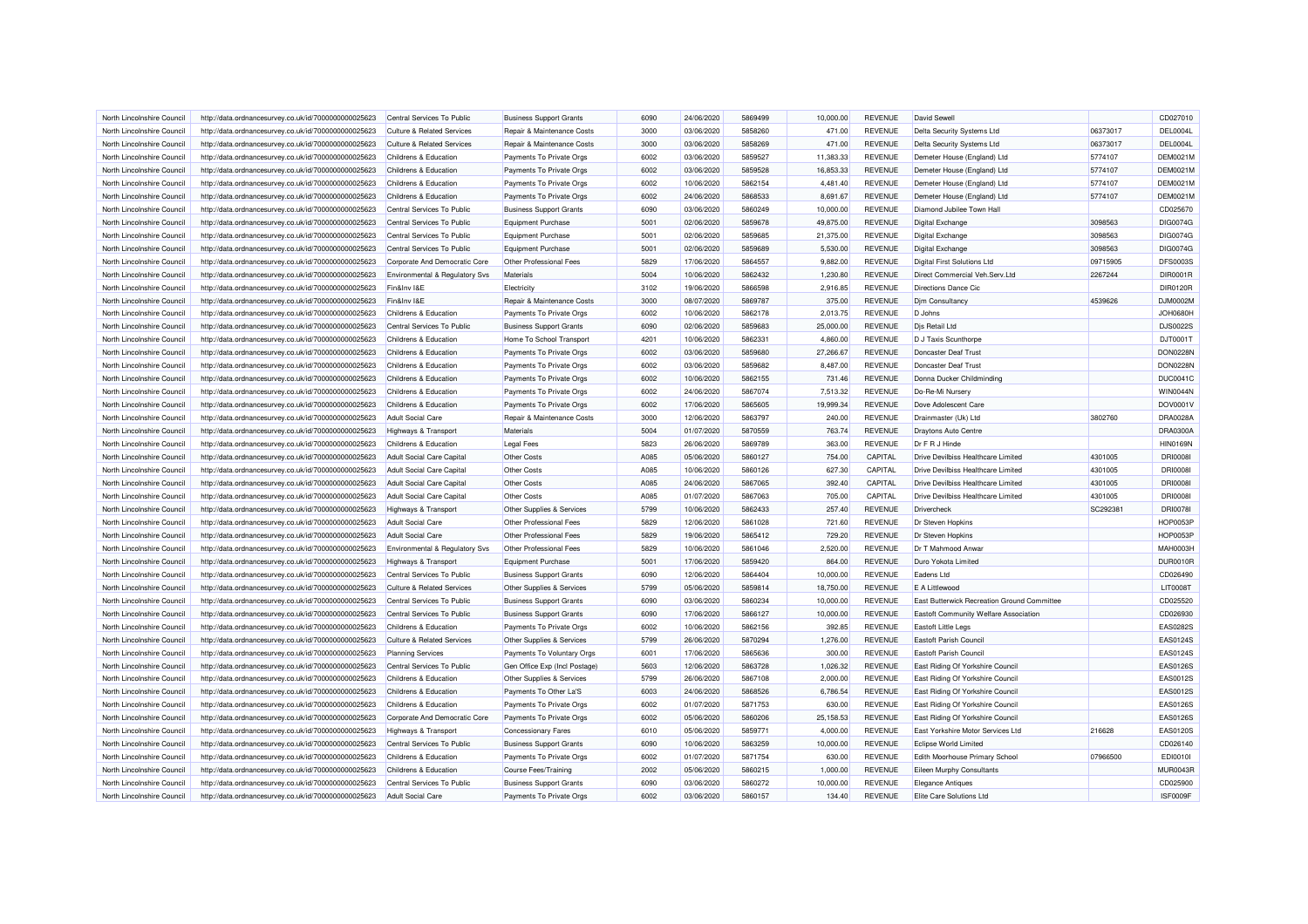| North Lincolnshire Council                               | http://data.ordnancesurvey.co.uk/id/7000000000025623 | Adult Social Care                         | Payments To Private Orgs       | 6002 | 03/06/2020 | 5860157 | 2,447.20  | <b>REVENUE</b> | Elite Care Solutions Ltd                    |          | ISF0009F        |
|----------------------------------------------------------|------------------------------------------------------|-------------------------------------------|--------------------------------|------|------------|---------|-----------|----------------|---------------------------------------------|----------|-----------------|
| North Lincolnshire Council                               | http://data.ordnancesurvey.co.uk/id/7000000000025623 | Environmental & Regulatory Svs            | Other Professional Fees        | 5829 | 24/06/2020 | 5866747 | 2,822.68  | <b>REVENUE</b> | <b>Ellgia Scunthorpe</b>                    | 860123   | <b>BEL0170L</b> |
| North Lincolnshire Council                               | http://data.ordnancesurvey.co.uk/id/7000000000025623 | Environmental & Regulatory Svs            | Other Professional Fees        | 5829 | 24/06/2020 | 5866758 | 2,298.12  | <b>REVENUE</b> | <b>Ellgia Scunthorpe</b>                    | 860123   | <b>BEL0170L</b> |
| North Lincolnshire Council                               | http://data.ordnancesurvey.co.uk/id/7000000000025623 | <b>Environmental &amp; Regulatory Svs</b> | Payments To Private Orgs       | 6002 | 24/06/2020 | 5866744 | 13,117.08 | <b>REVENUE</b> | Ellgia Scunthorpe                           | 860123   | <b>BEL0170L</b> |
| North Lincolnshire Council                               | http://data.ordnancesurvey.co.uk/id/7000000000025623 | Environmental & Regulatory Svs            | Payments To Private Orgs       | 6002 | 24/06/2020 | 5866769 | 275.90    | <b>REVENUE</b> | Ellgia Scunthorpe                           | 860123   | <b>BEL0170L</b> |
| North Lincolnshire Council                               | http://data.ordnancesurvey.co.uk/id/7000000000025623 | Environmental & Regulatory Svs            | Payments To Private Orgs       | 6002 | 24/06/2020 | 5866772 | 1,502.64  | REVENUE        | Ellgia Scunthorpe                           | 860123   | <b>BEL0170L</b> |
| North Lincolnshire Council                               | http://data.ordnancesurvey.co.uk/id/7000000000025623 | Environmental & Regulatory Svs            | Payments To Private Orgs       | 6002 | 01/07/2020 | 5866743 | 450.00    | <b>REVENUE</b> | Ellgia Scunthorpe                           | 860123   | BEL0170L        |
| North Lincolnshire Council                               | http://data.ordnancesurvey.co.uk/id/7000000000025623 | Environmental & Regulatory Svs            | Payments To Private Orgs       | 6002 | 01/07/2020 | 5870236 | 16,318.96 | <b>REVENUE</b> | Ellgia Scunthorpe                           | 860123   | <b>BEL0170L</b> |
| North Lincolnshire Council                               | http://data.ordnancesurvey.co.uk/id/7000000000025623 | <b>Environmental &amp; Regulatory Svs</b> | Payments To Private Orgs       | 6002 | 01/07/2020 | 5870708 | 999.40    | <b>REVENUE</b> | Ellgia Scunthorpe                           | 860123   | <b>BEL0170L</b> |
| North Lincolnshire Council                               | http://data.ordnancesurvey.co.uk/id/7000000000025623 | Environmental & Regulatory Svs            | Payments To Private Orgs       | 6002 | 01/07/2020 | 5870710 | 599.64    | <b>REVENUE</b> | <b>Ellgia Scunthorpe</b>                    | 860123   | <b>BEL0170L</b> |
| North Lincolnshire Council                               | http://data.ordnancesurvey.co.uk/id/7000000000025623 | <b>Culture &amp; Related Services</b>     | Other Supplies & Services      | 5799 | 26/06/2020 | 5870296 | 3,036.00  | <b>REVENUE</b> | Elsham Parish Council                       |          | <b>ELS0002S</b> |
| North Lincolnshire Council                               | http://data.ordnancesurvey.co.uk/id/7000000000025623 | Corporate And Democratic Core             | Licenses, Subs & Memberships   | 5510 | 24/06/2020 | 5866284 | 2,539.92  | <b>REVENUE</b> | Emap Publishing Ltd                         |          | <b>EMA0020A</b> |
| North Lincolnshire Council                               | http://data.ordnancesurvey.co.uk/id/7000000000025623 | <b>Adult Social Care</b>                  | Payments To Private Orgs       | 6002 | 03/06/2020 | 5860162 | 1,675.00  | <b>REVENUE</b> | Emerald Care Services (North Lincs) Ltd     |          | <b>ISF0026F</b> |
| North Lincolnshire Council                               | http://data.ordnancesurvey.co.uk/id/7000000000025623 | <b>Adult Social Care</b>                  | Payments To Private Orgs       | 6002 | 05/06/2020 | 5860150 | 557.90    | <b>REVENUE</b> | Emerald Care Services (North Lincs) Ltd     | 08136830 | <b>EME0032E</b> |
| North Lincolnshire Council                               | http://data.ordnancesurvey.co.uk/id/7000000000025623 | <b>Adult Social Care</b>                  | Payments To Private Orgs       | 6002 | 05/06/2020 | 5860151 | 40,889.46 | <b>REVENUE</b> | Emerald Care Services (North Lincs) Ltd     | 08136830 | <b>EME0032E</b> |
| North Lincolnshire Council                               | http://data.ordnancesurvey.co.uk/id/7000000000025623 | <b>Adult Social Care</b>                  | Payments To Private Orgs       | 6002 | 05/06/2020 | 5860151 | 1,824.00  | <b>REVENUE</b> | Emerald Care Services (North Lincs) Ltd     | 08136830 | <b>EME0032E</b> |
| North Lincolnshire Council                               | http://data.ordnancesurvey.co.uk/id/7000000000025623 | Adult Social Care                         | Payments To Private Orgs       | 6002 | 12/06/2020 | 5864024 | 8,218.26  | <b>REVENUE</b> | Emerald Care Services (North Lincs) Ltd     | 08136830 | <b>EME0032E</b> |
| North Lincolnshire Council                               | http://data.ordnancesurvey.co.uk/id/7000000000025623 | Central Services To Public                | <b>Business Support Grants</b> | 6090 | 15/06/2020 | 5865238 | 10,000.00 | <b>REVENUE</b> | Emerald Care Services (North Lincs) Ltd     |          | CD026610        |
|                                                          |                                                      |                                           |                                | 6002 |            | 5862279 |           |                |                                             |          |                 |
| North Lincolnshire Council                               | http://data.ordnancesurvey.co.uk/id/7000000000025623 | Childrens & Education                     | Payments To Private Orgs       |      | 10/06/2020 |         | 437.00    | <b>REVENUE</b> | Emerald Care Services (North Lincs) Ltd     | 08136830 | <b>EME0032E</b> |
| North Lincolnshire Council                               | http://data.ordnancesurvey.co.uk/id/7000000000025623 | Childrens & Education                     | Payments To Private Orgs       | 6002 | 10/06/2020 | 5862280 | 361.00    | <b>REVENUE</b> | Emerald Care Services (North Lincs) Ltd     | 08136830 | <b>EME0032E</b> |
| North Lincolnshire Council                               | http://data.ordnancesurvey.co.uk/id/7000000000025623 | Central Services To Public                | Provisions                     | 5201 | 03/06/2020 | 5859738 | 339.87    | REVENUE        | <b>Emergency Finthree</b>                   |          | <b>NOR2002R</b> |
| North Lincolnshire Council                               | http://data.ordnancesurvey.co.uk/id/7000000000025623 | Central Services To Public                | Provisions                     | 5201 | 17/06/2020 | 5865552 | 385.62    | <b>REVENUE</b> | <b>Emergency Finthree</b>                   |          | <b>NOR2002R</b> |
| North Lincolnshire Council                               | http://data.ordnancesurvey.co.uk/id/7000000000025623 | Central Services To Public                | Provisions                     | 5201 | 01/07/2020 | 5871564 | 336.58    | <b>REVENUE</b> | <b>Emergency Finthree</b>                   |          | <b>NOR2002R</b> |
| North Lincolnshire Council                               | http://data.ordnancesurvey.co.uk/id/7000000000025623 | Childrens & Education                     | Payments To Private Orgs       | 6002 | 10/06/2020 | 5862151 | 512.58    | <b>REVENUE</b> | Emma C Cobb                                 |          | COB0002B        |
| North Lincolnshire Council                               | http://data.ordnancesurvey.co.uk/id/7000000000025623 | <b>Culture &amp; Related Services</b>     | Licenses, Subs & Memberships   | 5510 | 07/08/2020 | 5862409 | 2,940.00  | <b>REVENUE</b> | Encyclopaedia Britannica (Uk) Ltd           |          | <b>ENC0020C</b> |
| North Lincolnshire Council                               | http://data.ordnancesurvey.co.uk/id/7000000000025623 | Corporate And Democratic Core             | Repair & Maintenance Costs     | 3000 | 03/06/2020 | 5859531 | 3,238.75  | <b>REVENUE</b> | <b>End2end Services Limited</b>             |          | <b>END0042D</b> |
| North Lincolnshire Council                               | http://data.ordnancesurvey.co.uk/id/7000000000025623 | Childrens & Education                     | Payments To Private Orgs       | 6002 | 01/07/2020 | 5870626 | 833.00    | <b>REVENUE</b> | Engineering Utc Northern Lincolnshire       |          | <b>ENG0084G</b> |
| North Lincolnshire Council                               | http://data.ordnancesurvey.co.uk/id/7000000000025623 | Environmental & Regulatory Svs            | Other Supplies & Services      | 5799 | 17/06/2020 | 5865394 | 1.500.00  | <b>REVENUE</b> | Enitial                                     | 02589078 | <b>ENI0002I</b> |
| North Lincolnshire Council                               | http://data.ordnancesurvey.co.uk/id/7000000000025623 | <b>Culture &amp; Related Services</b>     | Other Supplies & Services      | 5799 | 12/06/2020 | 5860864 | 212.78    | <b>REVENUE</b> | Enviroted                                   |          | <b>ENV0092V</b> |
| North Lincolnshire Council                               | http://data.ordnancesurvey.co.uk/id/7000000000025623 | Central Services To Public                | <b>Business Support Grants</b> | 6090 | 03/06/2020 | 5860237 | 10,000.00 | <b>REVENUE</b> | <b>Envy Hair And Beauty</b>                 |          | CD025550        |
| North Lincolnshire Council                               | http://data.ordnancesurvey.co.uk/id/7000000000025623 | Central Services To Public                | <b>Business Support Grants</b> | 6090 | 10/06/2020 | 5863253 | 10,000.00 | <b>REVENUE</b> | Epworth Mechanics' Institute Library        |          | CD026080        |
| North Lincolnshire Council                               | http://data.ordnancesurvey.co.uk/id/7000000000025623 | Childrens & Education                     | Payments To Private Orgs       | 6002 | 17/06/2020 | 5862157 | 24,302.07 | <b>REVENUE</b> | Epworth Primary Academy                     |          | EPW0006W        |
| North Lincolnshire Council                               | http://data.ordnancesurvey.co.uk/id/7000000000025623 | Childrens & Education                     | Payments To Private Orgs       | 6002 | 24/06/2020 | 5868527 | 6,995.83  | <b>REVENUE</b> | Epworth Primary Academy                     |          | EPW0006W        |
| North Lincolnshire Council                               | http://data.ordnancesurvey.co.uk/id/7000000000025623 | Childrens & Education                     | Home To School Transport       | 4201 | 03/06/2020 | 5859612 | 813.75    | <b>REVENUE</b> | Epworth Taxis Ltd                           | 8601067  | EPW0003W        |
| North Lincolnshire Council                               | http://data.ordnancesurvey.co.uk/id/7000000000025623 | Childrens & Education                     | Home To School Transport       | 4201 | 03/06/2020 | 5859615 | 963.75    | <b>REVENUE</b> | Epworth Taxis Ltd                           | 8601067  | EPW0003W        |
| North Lincolnshire Council                               | http://data.ordnancesurvey.co.uk/id/7000000000025623 | Childrens & Education                     | Home To School Transport       | 4201 | 03/06/2020 | 5859616 | 600.00    | <b>REVENUE</b> | Epworth Taxis Ltd                           | 8601067  | EPW0003W        |
| North Lincolnshire Council                               | http://data.ordnancesurvey.co.uk/id/7000000000025623 | Childrens & Education                     | Home To School Transport       | 4201 | 03/06/2020 | 5859618 | 582.75    | <b>REVENUE</b> | Epworth Taxis Ltd                           | 8601067  | EPW0003W        |
| North Lincolnshire Council                               | http://data.ordnancesurvey.co.uk/id/7000000000025623 | Childrens & Education                     | Home To School Transport       | 4201 | 03/06/2020 | 5859620 | 600.00    | <b>REVENUE</b> | Epworth Taxis Ltd                           | 8601067  | EPW0003W        |
| North Lincolnshire Council                               | http://data.ordnancesurvey.co.uk/id/7000000000025623 | Childrens & Education                     | Home To School Transport       | 4201 | 03/06/2020 | 5859621 | 551.20    | <b>REVENUE</b> | Epworth Taxis Ltd                           | 8601067  | EPW0003W        |
| North Lincolnshire Council                               | http://data.ordnancesurvey.co.uk/id/7000000000025623 | Childrens & Education                     | Home To School Transport       | 4201 | 03/06/2020 | 5859622 | 870.00    | <b>REVENUE</b> | <b>Epworth Taxis Ltd</b>                    | 8601067  | EPW0003W        |
|                                                          |                                                      | Childrens & Education                     |                                | 4201 | 03/06/2020 | 5859624 | 342.30    | <b>REVENUE</b> |                                             | 8601067  | EPW0003W        |
| North Lincolnshire Council<br>North Lincolnshire Council | http://data.ordnancesurvey.co.uk/id/7000000000025623 | Childrens & Education                     | Home To School Transport       | 6001 | 10/06/2020 | 5862158 | 4.267.35  | <b>REVENUE</b> | Epworth Taxis Ltd                           |          | EPW0018W        |
|                                                          | http://data.ordnancesurvey.co.uk/id/7000000000025623 |                                           | Payments To Voluntary Orgs     |      |            |         |           |                | Epworth Thurlow Pre-School                  |          |                 |
| North Lincolnshire Council                               | http://data.ordnancesurvey.co.uk/id/7000000000025623 | Central Services To Public                | <b>Business Support Grants</b> | 6090 | 15/06/2020 | 5865235 | 10,000.00 | <b>REVENUE</b> | Europa Technia Ltd                          |          | CD026580        |
| North Lincolnshire Council                               | http://data.ordnancesurvey.co.uk/id/7000000000025623 | Central Services To Public                | <b>Business Support Grants</b> | 6090 | 12/06/2020 | 5864395 | 10,000.00 | <b>REVENUE</b> | European Spraydry Technologies Llp          |          | CD026400        |
| North Lincolnshire Council                               | http://data.ordnancesurvey.co.uk/id/7000000000025623 | Environmental & Regulatory Svs            | It Software-Maintenance        | 5053 | 19/06/2020 | 5865744 | 6,504.00  | <b>REVENUE</b> | Exegesis Sdm Ltd                            |          | EXE0011E        |
| North Lincolnshire Council                               | http://data.ordnancesurvey.co.uk/id/7000000000025623 | Environmental & Regulatory Svs            | <b>Other Premises Costs</b>    | 3390 | 03/06/2020 | 5858299 | 2,440.00  | <b>REVENUE</b> | Eye Watch Security Ltd                      | 04480210 | <b>EYE0006E</b> |
| North Lincolnshire Council                               | http://data.ordnancesurvey.co.uk/id/7000000000025623 | Environmental & Regulatory Svs            | <b>Other Premises Costs</b>    | 3390 | 03/06/2020 | 5858486 | 600.00    | <b>REVENUE</b> | Eye Watch Security Ltd                      | 04480210 | EYE0006E        |
| North Lincolnshire Council                               | http://data.ordnancesurvey.co.uk/id/7000000000025623 | Fin&Inv I&E                               | Other Supplies & Services      | 5799 | 10/06/2020 | 5862601 | 557.75    | <b>REVENUE</b> | Eye Watch Security Ltd                      | 04480210 | EYE0006E        |
| North Lincolnshire Council                               | http://data.ordnancesurvey.co.uk/id/7000000000025623 | Childrens & Education                     | <b>Course Fees/Training</b>    | 2002 | 05/06/2020 | 5860899 | 600.00    | <b>REVENUE</b> | Faculty Of Sport And Exercise Medicine Uk   |          | <b>FAC0006C</b> |
| North Lincolnshire Council                               | http://data.ordnancesurvey.co.uk/id/7000000000025623 | Central Services To Public                | <b>Business Support Grants</b> | 6090 | 10/06/2020 | 5863262 | 25,000.00 | <b>REVENUE</b> | Fair Share Group T/A Highseal Manufacturing |          | CD026170        |
| North Lincolnshire Council                               | http://data.ordnancesurvey.co.uk/id/7000000000025623 | Environmental & Regulatory Svs            | Materials                      | 5004 | 01/07/2020 | 5870560 | 1,081.51  | <b>REVENUE</b> | Faun Zoeller (Uk) Ltd                       | 751804   | <b>FAU0006L</b> |
| North Lincolnshire Council                               | http://data.ordnancesurvey.co.uk/id/7000000000025623 | Central Services To Public                | <b>Business Support Grants</b> | 6090 | 03/06/2020 | 5860240 | 10,000.00 | <b>REVENUE</b> | <b>Fieldside Boarding Kennels</b>           |          | CD025580        |
| North Lincolnshire Council                               | http://data.ordnancesurvey.co.uk/id/7000000000025623 | Childrens & Education                     | Payments To Private Orgs       | 6002 | 10/06/2020 | 5862161 | 14,718.35 | <b>REVENUE</b> | <b>Fieldview Day Nursery</b>                |          | <b>FIE0045E</b> |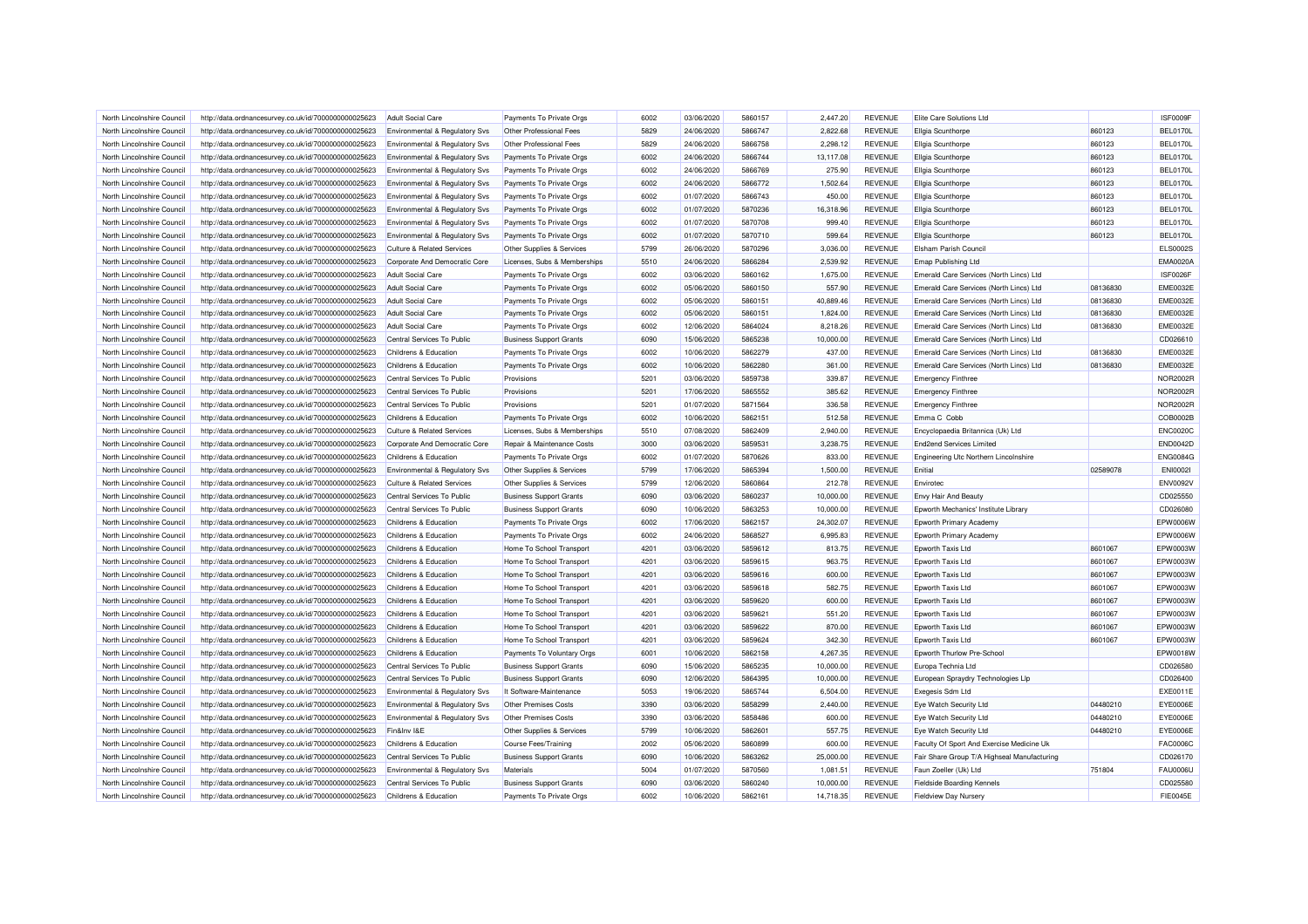| North Lincolnshire Council | http://data.ordnancesurvey.co.uk/id/7000000000025623 | Childrens & Education                     | Payments To Private Orgs | 6002 | 17/06/2020 | 5864471 | 320.00   | <b>REVENUE</b> | <b>First Class Tailored Solutions Ltd</b> | 07819183 | FIR0124R        |
|----------------------------|------------------------------------------------------|-------------------------------------------|--------------------------|------|------------|---------|----------|----------------|-------------------------------------------|----------|-----------------|
| North Lincolnshire Council | http://data.ordnancesurvey.co.uk/id/7000000000025623 | Childrens & Education                     | Payments To Private Orgs | 6002 | 17/06/2020 | 5864472 | 328.00   | <b>REVENUE</b> | <b>First Class Tailored Solutions Ltd</b> | 07819183 | FIR0124R        |
| North Lincolnshire Council | http://data.ordnancesurvey.co.uk/id/7000000000025623 | Childrens & Education                     | Payments To Private Orgs | 6002 | 17/06/2020 | 5864487 | 220.00   | <b>REVENUE</b> | First Class Tailored Solutions Ltd        | 07819183 | FIR0124R        |
| North Lincolnshire Council | http://data.ordnancesurvey.co.uk/id/7000000000025623 | Childrens & Education                     | Payments To Private Orgs | 6002 | 17/06/2020 | 5864490 | 220.00   | <b>REVENUE</b> | <b>First Class Tailored Solutions Ltd</b> | 07819183 | FIR0124R        |
| North Lincolnshire Council | http://data.ordnancesurvey.co.uk/id/7000000000025623 | Childrens & Education                     | Payments To Private Orgs | 6002 | 19/06/2020 | 5866227 | 320.00   | <b>REVENUE</b> | <b>First Class Tailored Solutions Ltd</b> | 07819183 | FIR0124R        |
| North Lincolnshire Council | http://data.ordnancesurvey.co.uk/id/7000000000025623 | Childrens & Education                     | Payments To Private Orgs | 6002 | 19/06/2020 | 5866230 | 220.00   | <b>REVENUE</b> | <b>First Class Tailored Solutions Ltd</b> | 07819183 | FIR0124R        |
| North Lincolnshire Council | http://data.ordnancesurvey.co.uk/id/7000000000025623 | Childrens & Education                     | Payments To Private Orgs | 6002 | 19/06/2020 | 5866232 | 320.00   | <b>REVENUE</b> | <b>First Class Tailored Solutions Ltd</b> | 07819183 | FIR0124R        |
| North Lincolnshire Council | http://data.ordnancesurvey.co.uk/id/7000000000025623 | Childrens & Education                     | Payments To Private Orgs | 6002 | 01/07/2020 | 5870369 | 220.00   | <b>REVENUE</b> | <b>First Class Tailored Solutions Ltd</b> | 07819183 | FIR0124R        |
| North Lincolnshire Council | http://data.ordnancesurvey.co.uk/id/7000000000025623 | Childrens & Education                     | Payments To Private Orgs | 6002 | 01/07/2020 | 5870536 | 320.00   | <b>REVENUE</b> | First Class Tailored Solutions Ltd        | 07819183 | FIR0124R        |
| North Lincolnshire Council | http://data.ordnancesurvey.co.uk/id/7000000000025623 | Childrens & Education                     | Payments To Private Orgs | 6002 | 10/06/2020 | 5861037 | 3,516.95 | <b>REVENUE</b> | Five Rivers Child Care Ltd                |          | <b>FIV0006V</b> |
| North Lincolnshire Council | http://data.ordnancesurvey.co.uk/id/7000000000025623 | Highways & Transport                      | Equipment Hire/Rent      | 5002 | 17/06/2020 | 5865465 | 368.25   | <b>REVENUE</b> | <b>Fleetclean Ltd</b>                     | 01381865 | <b>FLE0007E</b> |
| North Lincolnshire Council | http://data.ordnancesurvey.co.uk/id/7000000000025623 | Childrens & Education                     | Materials                | 5004 | 10/06/2020 | 5862436 | 439.63   | <b>REVENUE</b> | <b>Fleet Factors Ltd</b>                  | 01231325 | <b>FLE0026E</b> |
| North Lincolnshire Council | http://data.ordnancesurvey.co.uk/id/7000000000025623 | Childrens & Education                     | Materials                | 5004 | 10/06/2020 | 5862459 | 449.24   | <b>REVENUE</b> | <b>Fleet Factors Ltd</b>                  | 01231325 | <b>FLE0026E</b> |
| North Lincolnshire Council | http://data.ordnancesurvey.co.uk/id/7000000000025623 | Childrens & Education                     | Materials                | 5004 | 12/06/2020 | 5862490 | 217.86   | <b>REVENUE</b> | <b>Fleet Factors Ltd</b>                  | 01231325 | <b>FLE0026E</b> |
| North Lincolnshire Council | http://data.ordnancesurvey.co.uk/id/7000000000025623 | Childrens & Education                     | <b>Materials</b>         | 5004 | 17/06/2020 | 5865489 | 286.98   | <b>REVENUE</b> | <b>Fleet Factors Ltd</b>                  | 01231325 | <b>FLE0026E</b> |
| North Lincolnshire Council | http://data.ordnancesurvey.co.uk/id/7000000000025623 | Childrens & Education                     | Materials                | 5004 | 03/07/2020 | 5870594 | 657.60   | <b>REVENUE</b> | Fleet Factors I td                        | 01231325 | <b>FLE0026E</b> |
| North Lincolnshire Council | http://data.ordnancesurvey.co.uk/id/7000000000025623 | <b>Culture &amp; Related Services</b>     | <b>Materials</b>         | 5004 | 12/06/2020 | 5862482 | 354.55   | <b>REVENUE</b> | <b>Fleet Factors Ltd</b>                  | 01231325 | <b>FLE0026E</b> |
| North Lincolnshire Council | http://data.ordnancesurvey.co.uk/id/7000000000025623 | <b>Culture &amp; Related Services</b>     | Materials                | 5004 | 12/06/2020 | 5862495 | 400.81   | <b>REVENUE</b> | <b>Fleet Factors Ltd</b>                  | 01231325 | <b>FLE0026E</b> |
| North Lincolnshire Council | http://data.ordnancesurvey.co.uk/id/7000000000025623 | Culture & Related Services                | Materials                | 5004 | 17/06/2020 | 5865471 | 929.90   | <b>REVENUE</b> | <b>Fleet Factors Ltd</b>                  | 01231325 | <b>FLE0026E</b> |
| North Lincolnshire Council | http://data.ordnancesurvey.co.uk/id/7000000000025623 | <b>Culture &amp; Related Services</b>     | Materials                | 5004 | 19/06/2020 | 5865488 | 1.211.15 | <b>REVENUE</b> | <b>Fleet Factors Ltd</b>                  | 01231325 | <b>FLE0026E</b> |
| North Lincolnshire Council | http://data.ordnancesurvey.co.uk/id/7000000000025623 | <b>Culture &amp; Related Services</b>     | <b>Materials</b>         | 5004 | 24/06/2020 | 5868598 | 298.46   | <b>REVENUE</b> | Fleet Factors Ltd                         | 01231325 | <b>FLE0026E</b> |
| North Lincolnshire Council | http://data.ordnancesurvey.co.uk/id/7000000000025623 | <b>Culture &amp; Related Services</b>     | Materials                | 5004 | 26/06/2020 | 5868611 | 228.94   | <b>REVENUE</b> | Fleet Factors I td                        | 01231325 | <b>FLE0026E</b> |
| North Lincolnshire Council | http://data.ordnancesurvey.co.uk/id/7000000000025623 | <b>Culture &amp; Related Services</b>     | <b>Materials</b>         | 5004 | 26/06/2020 | 5868615 | 676.20   | <b>REVENUE</b> | <b>Fleet Factors Ltd</b>                  | 01231325 | <b>FLE0026E</b> |
| North Lincolnshire Council | http://data.ordnancesurvey.co.uk/id/7000000000025623 | <b>Culture &amp; Related Services</b>     | Materials                | 5004 | 03/07/2020 | 5870597 | 354.19   | <b>REVENUE</b> | <b>Fleet Factors Ltd</b>                  | 01231325 | <b>FLE0026E</b> |
| North Lincolnshire Council | http://data.ordnancesurvey.co.uk/id/7000000000025623 | Environmental & Regulatory Svs            | Materials                | 5004 | 10/06/2020 | 5862469 | 1.156.39 | <b>REVENUE</b> | <b>Fleet Factors Ltd</b>                  | 01231325 | <b>FLE0026E</b> |
| North Lincolnshire Council | http://data.ordnancesurvey.co.uk/id/7000000000025623 | <b>Environmental &amp; Requlatory Svs</b> | Materials                | 5004 | 10/06/2020 | 5862472 | 335.61   | <b>REVENUE</b> | Fleet Factors I td                        | 01231325 | <b>FLE0026E</b> |
| North Lincolnshire Council | http://data.ordnancesurvey.co.uk/id/7000000000025623 | Environmental & Regulatory Svs            | <b>Materials</b>         | 5004 | 12/06/2020 | 5862489 | 314.47   | <b>REVENUE</b> | <b>Fleet Factors Ltd</b>                  | 01231325 | <b>FLE0026E</b> |
| North Lincolnshire Council | http://data.ordnancesurvey.co.uk/id/7000000000025623 | Environmental & Regulatory Svs            | Materials                | 5004 | 12/06/2020 | 5862491 | 875.00   | <b>REVENUE</b> | <b>Fleet Factors Ltd</b>                  | 01231325 | <b>FLE0026E</b> |
| North Lincolnshire Council | http://data.ordnancesurvey.co.uk/id/7000000000025623 | Environmental & Regulatory Svs            | Materials                | 5004 | 12/06/2020 | 5862496 | 988.03   | <b>REVENUE</b> | <b>Fleet Factors Ltd</b>                  | 01231325 | <b>FLE0026E</b> |
| North Lincolnshire Council | http://data.ordnancesurvey.co.uk/id/7000000000025623 | <b>Environmental &amp; Regulatory Svs</b> | Materials                | 5004 | 17/06/2020 | 5865473 | 1,238.00 | <b>REVENUE</b> | <b>Fleet Factors Ltd</b>                  | 01231325 | <b>FLE0026E</b> |
| North Lincolnshire Council | http://data.ordnancesurvey.co.uk/id/7000000000025623 | Environmental & Regulatory Svs            | Materials                | 5004 | 17/06/2020 | 5865474 | 233.07   | <b>REVENUE</b> | <b>Fleet Factors Ltd</b>                  | 01231325 | <b>FLE0026E</b> |
| North Lincolnshire Council | http://data.ordnancesurvey.co.uk/id/7000000000025623 | Environmental & Regulatory Svs            | <b>Materials</b>         | 5004 | 17/06/2020 | 5865480 | 2,386.13 | <b>REVENUE</b> | <b>Fleet Factors Ltd</b>                  | 01231325 | <b>FLE0026E</b> |
| North Lincolnshire Council | http://data.ordnancesurvey.co.uk/id/7000000000025623 | Environmental & Regulatory Svs            | Materials                | 5004 | 17/06/2020 | 5865482 | 309.48   | <b>REVENUE</b> | <b>Fleet Factors I td</b>                 | 01231325 | <b>FLE0026E</b> |
| North Lincolnshire Council | http://data.ordnancesurvey.co.uk/id/7000000000025623 | Environmental & Regulatory Svs            | Materials                | 5004 | 17/06/2020 | 5865483 | 915.00   | <b>REVENUE</b> | <b>Fleet Factors Ltd</b>                  | 01231325 | <b>FLE0026E</b> |
| North Lincolnshire Council | http://data.ordnancesurvey.co.uk/id/7000000000025623 | Environmental & Regulatory Svs            | Materials                | 5004 | 17/06/2020 | 5865490 | 402.41   | <b>REVENUE</b> | <b>Fleet Factors Ltd</b>                  | 01231325 | <b>FLE0026E</b> |
| North Lincolnshire Council | http://data.ordnancesurvey.co.uk/id/7000000000025623 | Environmental & Regulatory Svs            | Materials                | 5004 | 17/06/2020 | 5865494 | 292.30   | <b>REVENUE</b> | <b>Fleet Factors I td</b>                 | 01231325 | <b>FLE0026E</b> |
| North Lincolnshire Council | http://data.ordnancesurvey.co.uk/id/7000000000025623 | <b>Environmental &amp; Regulatory Svs</b> | Materials                | 5004 | 17/06/2020 | 5865499 | 213.00   | <b>REVENUE</b> | <b>Fleet Factors Ltd</b>                  | 01231325 | <b>FLE0026E</b> |
| North Lincolnshire Council | http://data.ordnancesurvey.co.uk/id/7000000000025623 | Environmental & Regulatory Svs            | Materials                | 5004 | 19/06/2020 | 5865485 | 1,905.87 | <b>REVENUE</b> | <b>Fleet Factors Ltd</b>                  | 01231325 | <b>FLE0026E</b> |
| North Lincolnshire Council | http://data.ordnancesurvey.co.uk/id/7000000000025623 | Environmental & Regulatory Svs            | Materials                | 5004 | 24/06/2020 | 5868593 | 589.52   | <b>REVENUE</b> | <b>Fleet Factors Ltd</b>                  | 01231325 | <b>FLE0026E</b> |
| North Lincolnshire Council | http://data.ordnancesurvey.co.uk/id/7000000000025623 | Environmental & Regulatory Svs            | <b>Materials</b>         | 5004 | 24/06/2020 | 5868605 | 215.10   | <b>REVENUE</b> | <b>Fleet Factors Ltd</b>                  | 01231325 | <b>FLE0026E</b> |
| North Lincolnshire Council | http://data.ordnancesurvey.co.uk/id/7000000000025623 | Environmental & Regulatory Svs            | Materials                | 5004 | 24/06/2020 | 5868606 | 296.70   | <b>REVENUE</b> | <b>Fleet Factors Ltd</b>                  | 01231325 | <b>FLE0026E</b> |
| North Lincolnshire Council | http://data.ordnancesurvey.co.uk/id/7000000000025623 | Environmental & Regulatory Svs            | Materials                | 5004 | 24/06/2020 | 5868608 | 1.137.90 | <b>REVENUE</b> | <b>Fleet Factors Ltd</b>                  | 01231325 | <b>FLE0026E</b> |
| North Lincolnshire Council | http://data.ordnancesurvey.co.uk/id/7000000000025623 | Environmental & Regulatory Svs            | Materials                | 5004 | 26/06/2020 | 5868620 | 661.66   | <b>REVENUE</b> | <b>Fleet Factors Ltd</b>                  | 01231325 | <b>FLE0026E</b> |
| North Lincolnshire Council | http://data.ordnancesurvey.co.uk/id/7000000000025623 | Environmental & Regulatory Svs            | <b>Materials</b>         | 5004 | 26/06/2020 | 5868624 | 390.00   | <b>REVENUE</b> | <b>Fleet Factors I td</b>                 | 01231325 | <b>FLE0026E</b> |
| North Lincolnshire Council | http://data.ordnancesurvey.co.uk/id/7000000000025623 | Environmental & Regulatory Svs            | Materials                | 5004 | 01/07/2020 | 5870573 | 295.00   | <b>REVENUE</b> | <b>Fleet Factors Ltd</b>                  | 01231325 | <b>FLE0026E</b> |
| North Lincolnshire Council | http://data.ordnancesurvey.co.uk/id/7000000000025623 | Environmental & Regulatory Svs            | Materials                | 5004 | 01/07/2020 | 5870576 | 230.34   | <b>REVENUE</b> | <b>Fleet Factors Ltd</b>                  | 01231325 | <b>FLE0026E</b> |
| North Lincolnshire Council | http://data.ordnancesurvey.co.uk/id/7000000000025623 | <b>Environmental &amp; Regulatory Svs</b> | Materials                | 5004 | 01/07/2020 | 5870587 | 444.50   | <b>REVENUE</b> | <b>Fleet Factors Ltd</b>                  | 01231325 | <b>FLE0026E</b> |
| North Lincolnshire Council | http://data.ordnancesurvey.co.uk/id/7000000000025623 | <b>Environmental &amp; Regulatory Svs</b> | Materials                | 5004 | 01/07/2020 | 5870588 | 404.66   | <b>REVENUE</b> | <b>Fleet Factors Ltd</b>                  | 01231325 | <b>FLE0026E</b> |
| North Lincolnshire Council | http://data.ordnancesurvey.co.uk/id/7000000000025623 | Environmental & Regulatory Svs            | Materials                | 5004 | 03/07/2020 | 5870564 | 259.66   | <b>REVENUE</b> | <b>Fleet Factors Ltd</b>                  | 01231325 | <b>FLE0026E</b> |
| North Lincolnshire Council | http://data.ordnancesurvey.co.uk/id/7000000000025623 | Environmental & Regulatory Svs            | Materials                | 5004 | 03/07/2020 | 5870592 | 263.11   | <b>REVENUE</b> | <b>Fleet Factors I td</b>                 | 01231325 | <b>FLE0026E</b> |
| North Lincolnshire Council | http://data.ordnancesurvey.co.uk/id/7000000000025623 | Highways & Transport                      | Equipment Maint.& Repair | 5003 | 01/07/2020 | 5870585 | 261.60   | <b>REVENUE</b> | <b>Fleet Factors Ltd</b>                  | 01231325 | <b>FLE0026E</b> |
| North Lincolnshire Council | http://data.ordnancesurvey.co.uk/id/7000000000025623 | Highways & Transport                      | Fuel                     | 4001 | 10/06/2020 | 5862450 | 754.00   | <b>REVENUE</b> | <b>Fleet Factors Ltd</b>                  | 01231325 | <b>FLE0026E</b> |
| North Lincolnshire Council | http://data.ordnancesurvey.co.uk/id/7000000000025623 | <b>Highways &amp; Transport</b>           | Fuel                     | 4001 | 01/07/2020 | 5870575 | 580.00   | <b>REVENUE</b> | <b>Fleet Factors Ltd</b>                  | 01231325 | <b>FLE0026E</b> |
|                            |                                                      |                                           |                          |      |            |         |          |                |                                           |          |                 |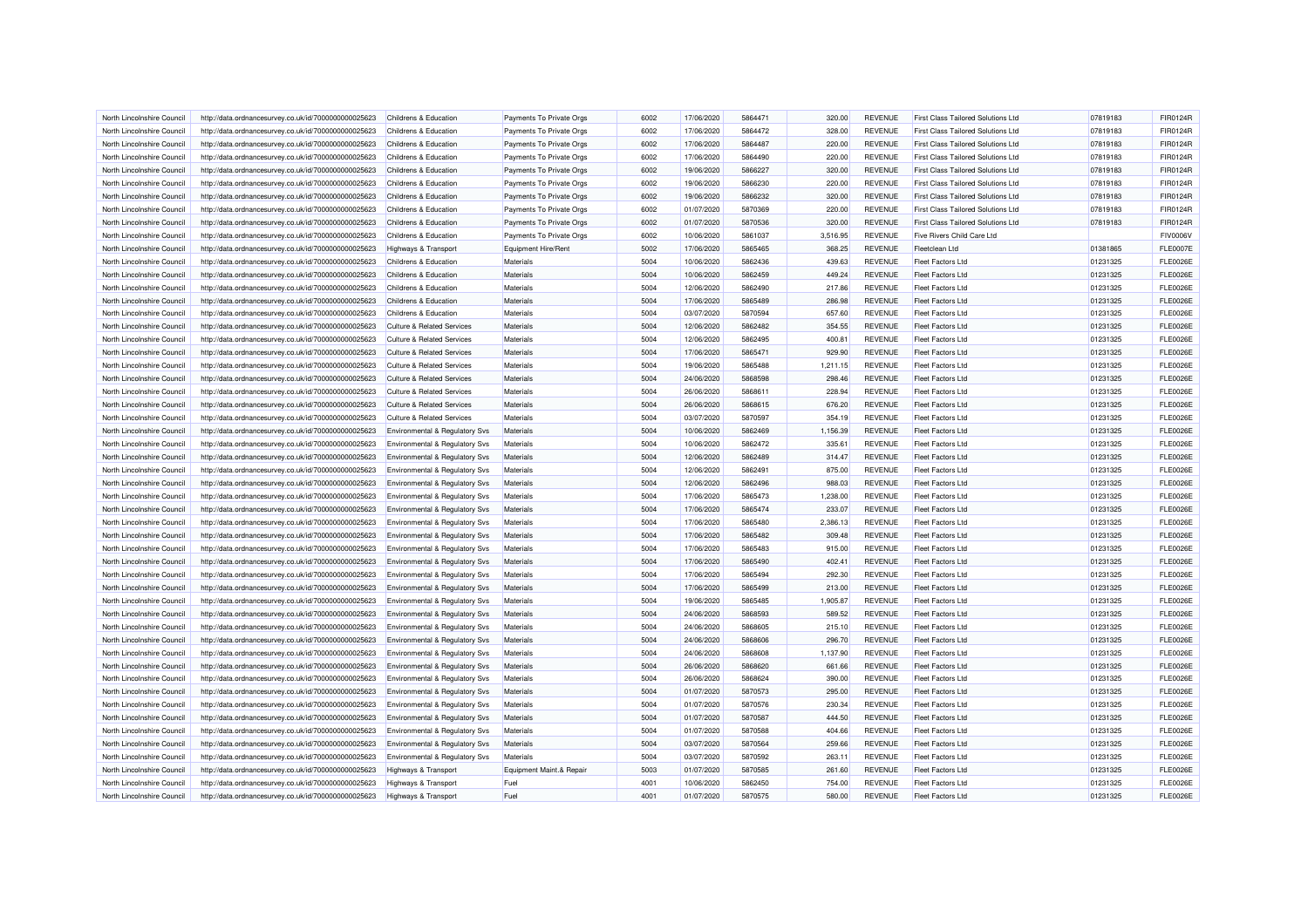| North Lincolnshire Council | http://data.ordnancesurvey.co.uk/id/7000000000025623 | Highways & Transport                  | Materials                      | 5004         | 10/06/2020 | 5862438            | 565.73    | <b>REVENUE</b>                   | <b>Fleet Factors Ltd</b>                 | 01231325 | <b>FLE0026E</b> |
|----------------------------|------------------------------------------------------|---------------------------------------|--------------------------------|--------------|------------|--------------------|-----------|----------------------------------|------------------------------------------|----------|-----------------|
| North Lincolnshire Council | http://data.ordnancesurvey.co.uk/id/7000000000025623 | Highways & Transport                  | Materials                      | 5004         | 10/06/2020 | 5862439            | 511.05    | <b>REVENUE</b>                   | <b>Fleet Factors Ltd</b>                 | 01231325 | <b>FLE0026E</b> |
| North Lincolnshire Council | http://data.ordnancesurvey.co.uk/id/7000000000025623 | Highways & Transport                  | Materials                      | 5004         | 10/06/2020 | 5862440            | 419.71    | <b>REVENUE</b>                   | <b>Fleet Factors Ltd</b>                 | 01231325 | <b>FLE0026E</b> |
| North Lincolnshire Council | http://data.ordnancesurvey.co.uk/id/7000000000025623 | <b>Highways &amp; Transport</b>       | Materials                      | 5004         | 10/06/2020 | 5862443            | 295.17    | <b>REVENUE</b>                   | <b>Fleet Factors Ltd</b>                 | 01231325 | <b>FLE0026E</b> |
| North Lincolnshire Council | http://data.ordnancesurvey.co.uk/id/7000000000025623 | Highways & Transport                  | <b>Materials</b>               | 5004         | 10/06/2020 | 5862445            | 265.76    | <b>REVENUE</b>                   | <b>Fleet Factors Ltd</b>                 | 01231325 | <b>FLE0026E</b> |
| North Lincolnshire Council | http://data.ordnancesurvey.co.uk/id/7000000000025623 | Highways & Transport                  | Materials                      | 5004         | 10/06/2020 | 5862449            | 457.77    | <b>REVENUE</b>                   | <b>Fleet Factors Ltd</b>                 | 01231325 | <b>FLE0026E</b> |
| North Lincolnshire Council | http://data.ordnancesurvey.co.uk/id/7000000000025623 | <b>Highways &amp; Transport</b>       | Materials                      | 5004         | 10/06/2020 | 5862461            | 451.69    | <b>REVENUE</b>                   | <b>Fleet Factors Ltd</b>                 | 01231325 | <b>FLE0026E</b> |
| North Lincolnshire Council | http://data.ordnancesurvey.co.uk/id/7000000000025623 | <b>Highways &amp; Transport</b>       | Materials                      | 5004         | 12/06/2020 | 5862486            | 390.00    | <b>REVENUE</b>                   | <b>Fleet Factors Ltd</b>                 | 01231325 | <b>FLE0026E</b> |
| North Lincolnshire Council | http://data.ordnancesurvey.co.uk/id/7000000000025623 | Highways & Transport                  | Materials                      | 5004         | 12/06/2020 | 5862488            | 2,785.00  | <b>REVENUE</b>                   | Fleet Factors I td                       | 01231325 | <b>FLE0026E</b> |
| North Lincolnshire Council | http://data.ordnancesurvey.co.uk/id/7000000000025623 | Highways & Transport                  | Materials                      | 5004         | 17/06/2020 | 5865475            | 910.00    | <b>REVENUE</b>                   | <b>Fleet Factors Ltd</b>                 | 01231325 | <b>FLE0026E</b> |
| North Lincolnshire Council | http://data.ordnancesurvey.co.uk/id/7000000000025623 | Highways & Transport                  | <b>Materials</b>               | 5004         | 26/06/2020 | 5868612            | 269.83    | <b>REVENUE</b>                   | <b>Fleet Factors Ltd</b>                 | 01231325 | <b>FLE0026E</b> |
| North Lincolnshire Council | http://data.ordnancesurvey.co.uk/id/7000000000025623 | Highways & Transport                  | Stock Purchases & Adjustments  | 5030         | 01/07/2020 | 5870561            | 1,118.50  | <b>REVENUE</b>                   | Fleet Factors Ltd                        | 01231325 | <b>FLE0026E</b> |
| North Lincolnshire Council | http://data.ordnancesurvey.co.uk/id/7000000000025623 | Highways & Transport                  | Stock Purchases & Adjustments  | 5030         | 01/07/2020 | 5870589            | 274.80    | <b>REVENUE</b>                   | <b>Fleet Factors Ltd</b>                 | 01231325 | <b>FLE0026E</b> |
| North Lincolnshire Council | http://data.ordnancesurvey.co.uk/id/7000000000025623 | <b>Highways &amp; Transport</b>       | Vehicle Repairs                | 4004         | 24/06/2020 | 5868599            | 486.72    | <b>REVENUE</b>                   | Fleet Factors I td                       | 01231325 | <b>FLE0026E</b> |
| North Lincolnshire Council | http://data.ordnancesurvey.co.uk/id/7000000000025623 | <b>Planning Services</b>              | Materials                      | 5004         | 01/07/2020 | 5870558            | 224.87    | <b>REVENUE</b>                   | Fmg Support (Rrrm) Ltd                   |          | DEL0036L        |
| North Lincolnshire Council | http://data.ordnancesurvey.co.uk/id/7000000000025623 | Corporate And Democratic Core         | It Software-Maintenance        | 5053         | 19/06/2020 | 5866547            | 29,809.35 | <b>REVENUE</b>                   | Fmp Hr & Payroll Software Ltd            | 09811970 | <b>BON0240N</b> |
| North Lincolnshire Council | http://data.ordnancesurvey.co.uk/id/7000000000025623 | Childrens & Education                 | <b>Legal Fees</b>              | 5823         | 26/06/2020 | 5869788            | 624.00    | <b>REVENUE</b>                   | Foresight Clinical Services Ltd          | 06354163 | FOR0132F        |
| North Lincolnshire Council | http://data.ordnancesurvey.co.uk/id/7000000000025623 | Highways & Transport                  | Other Vehicle Costs            | 4005         | 08/07/2020 | 5870599            | 316.88    | <b>REVENUE</b>                   | <b>Forktruck Solutions Ltd</b>           | 4032332  | <b>FOR0059F</b> |
|                            |                                                      |                                       |                                |              |            |                    |           |                                  |                                          |          | FOR0059R        |
| North Lincolnshire Council | http://data.ordnancesurvey.co.uk/id/7000000000025623 | Highways & Transport                  | Other Vehicle Costs            | 4005<br>6002 | 08/07/2020 | 5870600<br>5861027 | 330.89    | <b>REVENUE</b><br><b>REVENUE</b> | <b>Forktruck Solutions Ltd</b>           | 4032332  |                 |
| North Lincolnshire Council | http://data.ordnancesurvey.co.uk/id/7000000000025623 | Childrens & Education                 | Payments To Private Orgs       | 6002         | 10/06/2020 |                    | 3,299.02  |                                  | Foster Care Associates Limited           | 08273494 | FOS0030S        |
| North Lincolnshire Council | http://data.ordnancesurvey.co.uk/id/7000000000025623 | Childrens & Education                 | Payments To Private Orgs       |              | 10/06/2020 | 5861032            | 10,223.18 | <b>REVENUE</b>                   | Foster Care Associates Limited           | 08273494 | FOS0030S        |
| North Lincolnshire Council | http://data.ordnancesurvey.co.uk/id/7000000000025623 | Childrens & Education                 | Payments To Private Orgs       | 6002         | 10/06/2020 | 5861106            | 3,770.84  | <b>REVENUE</b>                   | <b>Fostering People Ltd</b>              |          | FOS0214S        |
| North Lincolnshire Council | http://data.ordnancesurvey.co.uk/id/7000000000025623 | Childrens & Education                 | Payments To Private Orgs       | 6002         | 10/06/2020 | 5861143            | 2,800.85  | <b>REVENUE</b>                   | <b>Fostering People Ltd</b>              |          | FOS0214S        |
| North Lincolnshire Council | http://data.ordnancesurvey.co.uk/id/7000000000025623 | Childrens & Education                 | Payments To Private Orgs       | 6002         | 10/06/2020 | 5861033            | 3,265.85  | <b>REVENUE</b>                   | <b>Fostering Solutions Ltd</b>           |          | FOS0044S        |
| North Lincolnshire Council | http://data.ordnancesurvey.co.uk/id/7000000000025623 | <b>Culture &amp; Related Services</b> | Materials                      | 5004         | 26/06/2020 | 5868631            | 1,975.00  | <b>REVENUE</b>                   | Fox Auto Electrical Ltd                  | 7903391  | FOX0061X        |
| North Lincolnshire Council | http://data.ordnancesurvey.co.uk/id/7000000000025623 | Highways & Transport                  | Materials                      | 5004         | 24/06/2020 | 5868625            | 366.00    | <b>REVENUE</b>                   | Fox Auto Electrical Ltd                  | 7903391  | FOX0061X        |
| North Lincolnshire Council | http://data.ordnancesurvey.co.uk/id/7000000000025623 | <b>Highways &amp; Transport</b>       | Materials                      | 5004         | 24/06/2020 | 5868626            | 221.50    | <b>REVENUE</b>                   | Fox Auto Electrical Ltd                  | 7903391  | FOX0061X        |
| North Lincolnshire Council | http://data.ordnancesurvey.co.uk/id/7000000000025623 | Highways & Transport                  | Materials                      | 5004         | 01/07/2020 | 5870602            | 221.50    | <b>REVENUE</b>                   | Fox Auto Flectrical Ltd                  | 7903391  | FOX0061X        |
| North Lincolnshire Council | http://data.ordnancesurvey.co.uk/id/7000000000025623 | <b>Public Health</b>                  | Other Vehicle Costs            | 4005         | 17/06/2020 | 5865503            | 834.00    | <b>REVENUE</b>                   | Fox Auto Electrical Ltd                  | 7903391  | FOX0061X        |
| North Lincolnshire Council | http://data.ordnancesurvey.co.uk/id/7000000000025623 | <b>Public Health</b>                  | Payments To Private Orgs       | 6002         | 10/06/2020 | 5861102            | 21,400.00 | <b>REVENUE</b>                   | <b>Framework Housing Association</b>     |          | FRA0017A        |
| North Lincolnshire Council | http://data.ordnancesurvey.co.uk/id/7000000000025623 | Central Services To Public            | <b>Business Support Grants</b> | 6090         | 03/06/2020 | 5860260            | 10,000.00 | <b>REVENUE</b>                   | Fred Wooffitt Memorial Hall              |          | CD025780        |
| North Lincolnshire Council | http://data.ordnancesurvey.co.uk/id/7000000000025623 | Central Services To Public            | <b>Business Support Grants</b> | 6090         | 10/06/2020 | 5863238            | 10,000.00 | <b>REVENUE</b>                   | Freightmaster Blending & Warehousing Ltd |          | CD025930        |
| North Lincolnshire Council | http://data.ordnancesurvey.co.uk/id/7000000000025623 | Central Services To Public            | <b>Business Support Grants</b> | 6090         | 15/06/2020 | 5865240            | 10,000.00 | <b>REVENUE</b>                   | Freshway Butcher & Bakery                |          | CD026630        |
| North Lincolnshire Council | http://data.ordnancesurvey.co.uk/id/7000000000025623 | Environmental & Regulatory Svs        | Other Vehicle Costs            | 4005         | 12/06/2020 | 5862346            | 493.20    | <b>REVENUE</b>                   | Fuchs Lubricants (Uk) Plc                | 935764   | <b>BAT0063T</b> |
| North Lincolnshire Council | http://data.ordnancesurvey.co.uk/id/7000000000025623 | <b>Planning Services</b>              | Payments To Voluntary Orgs     | 6001         | 19/06/2020 | 5866172            | 692.00    | <b>REVENUE</b>                   | <b>Gambling Commission</b>               |          | GAM0163M        |
| North Lincolnshire Council | http://data.ordnancesurvey.co.uk/id/7000000000025623 | <b>Culture &amp; Related Services</b> | Other Supplies & Services      | 5799         | 26/06/2020 | 5870298            | 1,845.00  | <b>REVENUE</b>                   | Garthorpe & Fockerby Parish Council      |          | GAR0279F        |
| North Lincolnshire Council | http://data.ordnancesurvey.co.uk/id/7000000000025623 | Highways & Transport                  | Other Supplies & Services      | 5799         | 26/06/2020 | 5870299            | 282.00    | <b>REVENUE</b>                   | Garthorpe & Fockerby Parish Council      |          | GAR0279F        |
| North Lincolnshire Council | http://data.ordnancesurvey.co.uk/id/7000000000025623 | <b>Planning Services</b>              | Payments To Voluntary Orgs     | 6001         | 01/07/2020 | 5871345            | 11,505.34 | <b>REVENUE</b>                   | Garthorpe Sport & Community Centre       |          | LLO0032O        |
| North Lincolnshire Council | http://data.ordnancesurvey.co.uk/id/7000000000025623 | Central Services To Public            | <b>Business Support Grants</b> | 6090         | 03/06/2020 | 5860256            | 10,000.00 | <b>REVENUE</b>                   | Garthorpe Village Hall Committee         |          | CD025740        |
| North Lincolnshire Council | http://data.ordnancesurvey.co.uk/id/7000000000025623 | Childrens & Education                 | Payments To Private Orgs       | 6002         | 10/06/2020 | 5862207            | 2.241.60  | <b>REVENUE</b>                   | <b>Gayle Parker</b>                      |          | PAR0491R        |
| North Lincolnshire Council | http://data.ordnancesurvey.co.uk/id/7000000000025623 | Environmental & Regulatory Svs        | Materials                      | 5004         | 19/06/2020 | 5866386            | 1,358.64  | <b>REVENUE</b>                   | G Empson & Sons Limited                  | 1434924  | <b>EMP0019F</b> |
| North Lincolnshire Council | http://data.ordnancesurvey.co.uk/id/7000000000025623 | Highways & Transport                  | Stock Purchases & Adjustments  | 5030         | 19/06/2020 | 5865551            | 236.16    | <b>REVENUE</b>                   | G Empson & Sons Limited                  | 1434924  | <b>EMP0019F</b> |
| North Lincolnshire Council | http://data.ordnancesurvey.co.uk/id/7000000000025623 | <b>Housing Services</b>               | Other Supplies & Services      | 5799         | 24/06/2020 | 5868125            | 450.00    | <b>REVENUE</b>                   | REDACTED                                 |          | REDACTED        |
| North Lincolnshire Council | http://data.ordnancesurvey.co.uk/id/7000000000025623 | <b>Housing Services</b>               | Other Supplies & Services      | 5799         | 24/06/2020 | 5868131            | 3,600.00  | <b>REVENUE</b>                   | <b>REDACTED</b>                          |          | REDACTED        |
| North Lincolnshire Council | http://data.ordnancesurvey.co.uk/id/7000000000025623 | Central Services To Public            | <b>Business Support Grants</b> | 6090         | 03/06/2020 | 5860231            | 10,000.00 | <b>REVENUE</b>                   | Glenndale Cab Co                         |          | CD025490        |
| North Lincolnshire Council | http://data.ordnancesurvey.co.uk/id/7000000000025623 | Corporate And Democratic Core         | Fees & Charges Income          | 9002         | 10/06/2020 | 5862275            | $-44.07$  | <b>REVENUE</b>                   | <b>GMB</b>                               |          | <b>GMB0003B</b> |
| North Lincolnshire Council | http://data.ordnancesurvey.co.uk/id/7000000000025623 | Central Services To Public            | <b>Business Support Grants</b> | 6090         | 11/06/2020 | 5863822            | 10,000.00 | <b>REVENUE</b>                   | <b>Goathill Equine Services</b>          |          | CD026330        |
| North Lincolnshire Council | http://data.ordnancesurvey.co.uk/id/7000000000025623 | Central Services To Public            | <b>Business Support Grants</b> | 6090         | 03/06/2020 | 5860245            | 10,000.00 | <b>REVENUE</b>                   | Golf Balls 2 U                           |          | CD025630        |
| North Lincolnshire Council | http://data.ordnancesurvey.co.uk/id/7000000000025623 | Childrens & Education                 | Payments To Private Orgs       | 6002         | 03/06/2020 | 5859587            | 780.00    | <b>REVENUE</b>                   | Good Apple Independent School            |          | GOO0110C        |
| North Lincolnshire Council | http://data.ordnancesurvey.co.uk/id/7000000000025623 | Childrens & Education                 | Payments To Private Orgs       | 6002         | 03/06/2020 | 5859588            | 595.00    | <b>REVENUE</b>                   | Good Apple Independent School            |          | GOO0110C        |
| North Lincolnshire Council | http://data.ordnancesurvey.co.uk/id/7000000000025623 | Childrens & Education                 | Payments To Private Orgs       | 6002         | 01/07/2020 | 5870540            | 975.00    | <b>REVENUE</b>                   | Good Apple Independent School            |          | GOO0110C        |
| North Lincolnshire Council | http://data.ordnancesurvey.co.uk/id/7000000000025623 | Childrens & Education                 | Payments To Private Orgs       | 6002         | 01/07/2020 | 5870541            | 595.00    | <b>REVENUE</b>                   | Good Apple Independent School            |          | GOO0110C        |
| North Lincolnshire Council | http://data.ordnancesurvey.co.uk/id/7000000000025623 | Childrens & Education                 | Payments To Private Orgs       | 6002         | 01/07/2020 | 5870543            | 1.430.00  | <b>REVENUE</b>                   | Good Apple Independent School            |          | GOO0110O        |
|                            |                                                      |                                       |                                |              |            |                    |           |                                  |                                          |          |                 |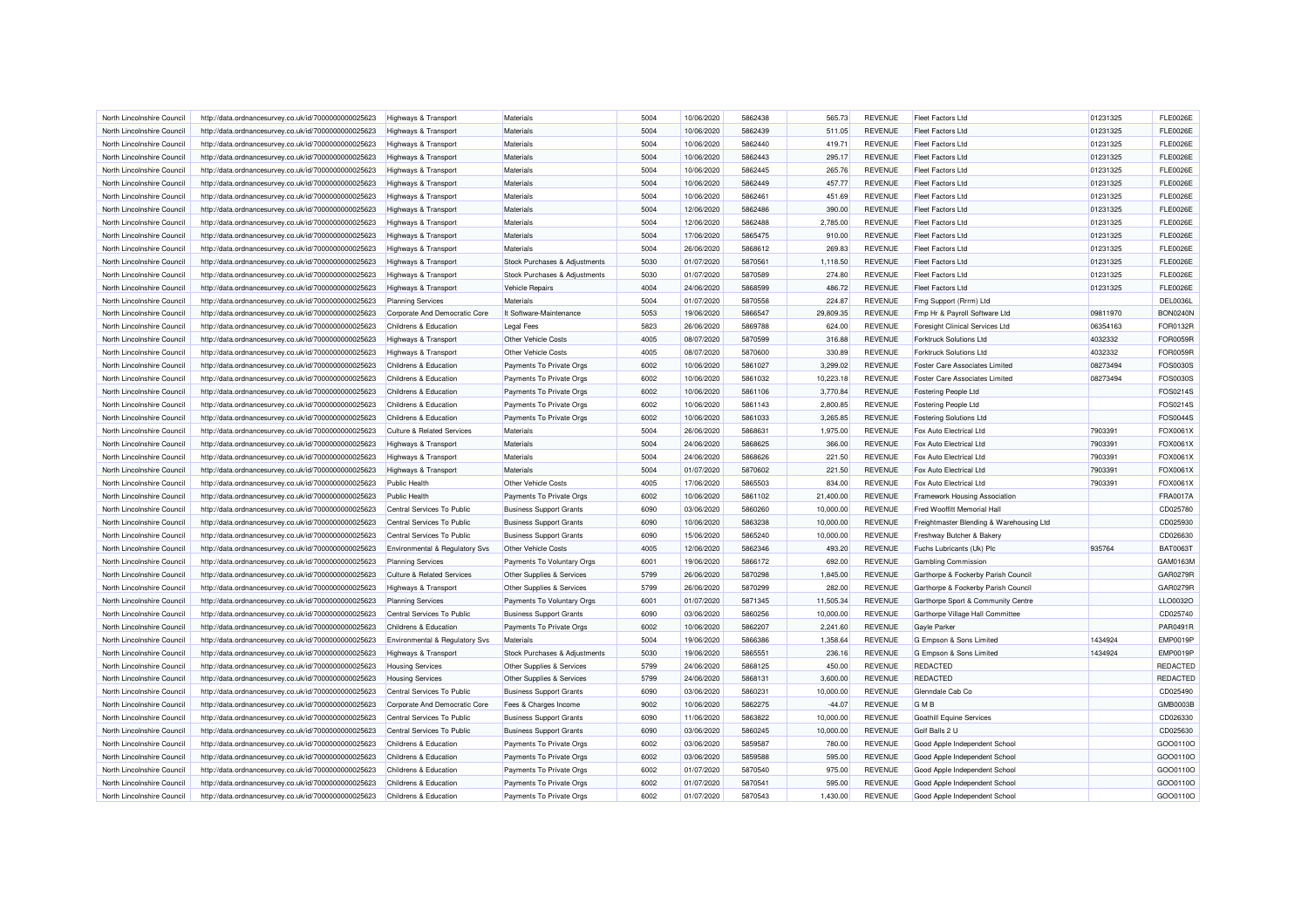| North Lincolnshire Council | http://data.ordnancesurvey.co.uk/id/7000000000025623 | Childrens & Education                     | Payments To Private Orgs              | 6002 | 01/07/2020 | 5870548 | 1,020.00  | <b>REVENUE</b> | Good Apple Independent School                 |          | GOO0110O        |
|----------------------------|------------------------------------------------------|-------------------------------------------|---------------------------------------|------|------------|---------|-----------|----------------|-----------------------------------------------|----------|-----------------|
| North Lincolnshire Council | http://data.ordnancesurvey.co.uk/id/7000000000025623 | Central Services To Public                | <b>Business Support Grants</b>        | 6090 | 17/06/2020 | 5866125 | 25,000.00 | <b>REVENUE</b> | Goodman Tps Ltd                               |          | CD026910        |
| North Lincolnshire Council | http://data.ordnancesurvey.co.uk/id/7000000000025623 | Central Services To Public                | <b>Business Support Grants</b>        | 6090 | 03/06/2020 | 5860252 | 10.000.00 | <b>REVENUE</b> | Goxhill Memorial Hall And Recreation Ground   |          | CD025700        |
| North Lincolnshire Council | http://data.ordnancesurvey.co.uk/id/7000000000025623 | Central Services To Public                | <b>Business Support Grants</b>        | 6090 | 03/06/2020 | 5860269 | 10,000.00 | <b>REVENUE</b> | Goxhill Memorial Hall Bowls Club              |          | CD025870        |
| North Lincolnshire Council | http://data.ordnancesurvey.co.uk/id/7000000000025623 | Childrens & Education                     | Payments To Voluntary Orgs            | 6001 | 10/06/2020 | 5862166 | 334.53    | <b>REVENUE</b> | Goxhill Out Of School Club                    |          | GOX0020>        |
| North Lincolnshire Council | http://data.ordnancesurvey.co.uk/id/7000000000025623 | <b>Culture &amp; Related Services</b>     | Other Supplies & Services             | 5799 | 26/06/2020 | 5870300 | 4,739.00  | <b>REVENUE</b> | <b>Goxhill Parish Council</b>                 |          | GOX0001X        |
| North Lincolnshire Council |                                                      |                                           |                                       | 5799 | 26/06/2020 | 5870301 |           | <b>REVENUE</b> | <b>Goxhill Parish Council</b>                 |          | GOX0001X        |
|                            | http://data.ordnancesurvey.co.uk/id/7000000000025623 | <b>Highways &amp; Transport</b>           | Other Supplies & Services             | 6002 | 10/06/2020 | 5862165 | 753.00    | <b>REVENUE</b> | Goxhill Pre-School                            |          | GOX0012X        |
| North Lincolnshire Council | http://data.ordnancesurvey.co.uk/id/7000000000025623 | Childrens & Education                     | Payments To Private Orgs              |      |            |         | 2,467.16  |                |                                               |          |                 |
| North Lincolnshire Council | http://data.ordnancesurvey.co.uk/id/7000000000025623 | Childrens & Education                     | Payments To Private Orgs              | 6002 | 01/07/2020 | 5871336 | 1,220.80  | <b>REVENUE</b> | <b>Goxhill Pre-School</b>                     |          | GOX0012X        |
| North Lincolnshire Council | http://data.ordnancesurvey.co.uk/id/7000000000025623 | Culture, Env, Reg & Planning Cap          | <b>Building/Construction</b>          | A082 | 12/06/2020 | 5864004 | 20,704.30 | CAPITAL        | Grantham Industries Ltd T/A Gbm Demol & Earth |          | GBM0001M        |
| North Lincolnshire Council | http://data.ordnancesurvey.co.uk/id/7000000000025623 | <b>Adult Social Care</b>                  | Payments To Private Orgs              | 6002 | 03/06/2020 | 5860163 | 1,864.68  | <b>REVENUE</b> | <b>Gray Healthcare Ltd</b>                    |          | <b>ISF0032F</b> |
| North Lincolnshire Council | http://data.ordnancesurvey.co.uk/id/7000000000025623 | <b>Adult Social Care</b>                  | Payments To Private Orgs              | 6002 | 12/06/2020 | 5864027 | 677.20    | <b>REVENUE</b> | Gray Healthcare Ltd                           |          | <b>ISF0032F</b> |
| North Lincolnshire Council | http://data.ordnancesurvey.co.uk/id/7000000000025623 | <b>Adult Social Care</b>                  | <b>Equipment Purchase</b>             | 5001 | 12/06/2020 | 5859691 | 306.00    | <b>REVENUE</b> | Guardian <sub>24</sub>                        |          | GUA0032/        |
| North Lincolnshire Council | http://data.ordnancesurvey.co.uk/id/7000000000025623 | Central Services To Public                | <b>Business Support Grants</b>        | 6090 | 03/06/2020 | 5860265 | 25,000.00 | <b>REVENUE</b> | Guild 750 Ltd                                 |          | CD025830        |
| North Lincolnshire Council | http://data.ordnancesurvey.co.uk/id/7000000000025623 | Childrens & Education                     | Payments To Voluntary Orgs            | 6001 | 10/06/2020 | 5862167 | 4.184.23  | <b>REVENUE</b> | Gunness & Burringham Playgroup                |          | <b>GUN0025N</b> |
| North Lincolnshire Council | http://data.ordnancesurvey.co.uk/id/7000000000025623 | <b>Culture &amp; Related Services</b>     | Other Supplies & Services             | 5799 | 26/06/2020 | 5870302 | 5,363.00  | <b>REVENUE</b> | Gunness Parish Council                        |          | <b>GUN0001N</b> |
| North Lincolnshire Council | http://data.ordnancesurvey.co.uk/id/7000000000025623 | Highways & Transport                      | Other Supplies & Services             | 5799 | 26/06/2020 | 5870303 | 680.00    | <b>REVENUE</b> | Gunness Parish Council                        |          | <b>GUN0001N</b> |
| North Lincolnshire Council | http://data.ordnancesurvey.co.uk/id/7000000000025623 | <b>Adult Social Care</b>                  | Payments To Private Orgs              | 6002 | 05/06/2020 | 5860128 | $-349.58$ | <b>REVENUE</b> | <b>Hales Group Ltd</b>                        | 04738023 | ABB0054B        |
| North Lincolnshire Council | http://data.ordnancesurvey.co.uk/id/7000000000025623 | <b>Adult Social Care</b>                  | Payments To Private Orgs              | 6002 | 05/06/2020 | 5860129 | 73,276.73 | <b>REVENUE</b> | Hales Group Ltd                               | 04738023 | ABB0054B        |
| North Lincolnshire Council | http://data.ordnancesurvey.co.uk/id/7000000000025623 | <b>Adult Social Care</b>                  | Payments To Private Orgs              | 6002 | 05/06/2020 | 5860129 | 2,741.49  | <b>REVENUE</b> | <b>Hales Group Ltd</b>                        | 04738023 | ABB0054B        |
| North Lincolnshire Council | http://data.ordnancesurvey.co.uk/id/7000000000025623 | <b>Adult Social Care</b>                  | Payments To Private Orgs              | 6002 | 12/06/2020 | 5864009 | 28,863.89 | <b>REVENUE</b> | <b>Hales Group Ltd</b>                        | 04738023 | ABB0054B        |
| North Lincolnshire Council | http://data.ordnancesurvey.co.uk/id/7000000000025623 | Childrens & Education                     | Materials                             | 5004 | 19/06/2020 | 5863465 | 500.00    | <b>REVENUE</b> | <b>Hallmark Education Ltd</b>                 |          | <b>HAL0107L</b> |
| North Lincolnshire Council | http://data.ordnancesurvey.co.uk/id/7000000000025623 | <b>Childrens &amp; Education</b>          | Materials                             | 5004 | 19/06/2020 | 5863466 | 400.00    | <b>REVENUE</b> | <b>Hallmark Education Ltd</b>                 |          | <b>HAL0107L</b> |
| North Lincolnshire Council | http://data.ordnancesurvey.co.uk/id/7000000000025623 | Childrens & Education                     | Payments To Private Orgs              | 6002 | 10/06/2020 | 5862170 | 7,394.10  | <b>REVENUE</b> | Happy Days Day Nursery                        |          | <b>HAP0008F</b> |
|                            |                                                      |                                           |                                       | 6002 | 10/06/2020 | 5862168 |           | <b>REVENUE</b> |                                               |          | <b>HAP0006P</b> |
| North Lincolnshire Council | http://data.ordnancesurvey.co.uk/id/7000000000025623 | <b>Childrens &amp; Education</b>          | Payments To Private Orgs              |      |            |         | 712.80    |                | <b>Happy Stars Day Nursery</b>                |          |                 |
| North Lincolnshire Council | http://data.ordnancesurvey.co.uk/id/7000000000025623 | Childrens & Education                     | Payments To Private Orgs              | 6002 | 10/06/2020 | 5862169 | 19,105.74 | <b>REVENUE</b> | <b>Happy Stars Day Nursery</b>                |          | <b>HAP0006P</b> |
| North Lincolnshire Council | http://data.ordnancesurvey.co.uk/id/7000000000025623 | <b>Environmental &amp; Regulatory Svs</b> | Repair & Maintenance Costs            | 3000 | 03/06/2020 | 5859534 | 1,030.00  | <b>REVENUE</b> | <b>Harcon Services Ltd</b>                    | 3943245  | <b>HAR0420F</b> |
| North Lincolnshire Council | http://data.ordnancesurvey.co.uk/id/7000000000025623 | Central Services To Public                | Repair & Maintenance Costs            | 3000 | 03/06/2020 | 5859535 |           | <b>REVENUE</b> | Harrison Lightning Protection & Earthing Ltd  |          | <b>HAR0369F</b> |
| North Lincolnshire Council | http://data.ordnancesurvey.co.uk/id/7000000000025623 | Corporate And Democratic Core             | Repair & Maintenance Costs            | 3000 | 03/06/2020 | 5859535 | 160.00    | <b>REVENUE</b> | Harrison Lightning Protection & Earthing Ltd  |          | <b>HAR0369F</b> |
| North Lincolnshire Council | http://data.ordnancesurvey.co.uk/id/7000000000025623 | Corporate And Democratic Core             | Repair & Maintenance Costs            | 3000 | 17/06/2020 | 5865619 |           | <b>REVENUE</b> | Harrison Lightning Protection & Earthing Ltd  |          | <b>HAR0369F</b> |
| North Lincolnshire Council | http://data.ordnancesurvey.co.uk/id/7000000000025623 | <b>Culture &amp; Related Services</b>     | <b>Repair &amp; Maintenance Costs</b> | 3000 | 03/06/2020 | 5859535 | 450.00    | <b>REVENUE</b> | Harrison Lightning Protection & Earthing Ltd  |          | <b>HAR0369F</b> |
| North Lincolnshire Council | http://data.ordnancesurvey.co.uk/id/7000000000025623 | Environmental & Regulatory Svs            | Repair & Maintenance Costs            | 3000 | 03/06/2020 | 5859535 | 60.00     | <b>REVENUE</b> | Harrison Lightning Protection & Earthing Ltd  |          | <b>HAR0369F</b> |
| North Lincolnshire Council | http://data.ordnancesurvey.co.uk/id/7000000000025623 | <b>Culture &amp; Related Services</b>     | Repair & Maintenance Costs            | 3000 | 17/06/2020 | 5865220 | 315.00    | <b>REVENUE</b> | Harroquip                                     |          | <b>HAR0836F</b> |
| North Lincolnshire Council | http://data.ordnancesurvey.co.uk/id/7000000000025623 | <b>Culture &amp; Related Services</b>     | Other Supplies & Services             | 5799 | 26/06/2020 | 5870304 | 18,866.00 | <b>REVENUE</b> | Haxey Parish Council                          |          | <b>HAX0002X</b> |
| North Lincolnshire Council | http://data.ordnancesurvey.co.uk/id/7000000000025623 | <b>Highways &amp; Transport</b>           | Other Supplies & Services             | 5799 | 26/06/2020 | 5870305 | 6,209.00  | <b>REVENUE</b> | <b>Haxey Parish Council</b>                   |          | HAX0002X        |
| North Lincolnshire Council | http://data.ordnancesurvey.co.uk/id/7000000000025623 | Childrens & Education                     | Payments To Voluntary Orgs            | 6001 | 10/06/2020 | 5862172 | 3,362.02  | <b>REVENUE</b> | Haxey Pre-School Cio                          |          | <b>HAX0008X</b> |
| North Lincolnshire Council | http://data.ordnancesurvey.co.uk/id/7000000000025623 | <b>Childrens &amp; Education</b>          | Payments To Private Orgs              | 6002 | 26/06/2020 | 5869372 | 1,500.00  | <b>REVENUE</b> | <b>Hayleigh Smith</b>                         |          | <b>SMI0673I</b> |
| North Lincolnshire Council | http://data.ordnancesurvey.co.uk/id/7000000000025623 | Corporate And Democratic Core             | Payments To Private Orgs              | 6002 | 25/06/2020 | 5870265 | 311.00    | <b>REVENUE</b> | <b>Hcha Trinity Ltd</b>                       |          | <b>HUL0247L</b> |
| North Lincolnshire Council | http://data.ordnancesurvey.co.uk/id/7000000000025623 | Environmental & Regulatory Svs            | Materials                             | 5004 | 24/06/2020 | 5868577 | 4,108.70  | <b>REVENUE</b> | Heil Farid European Company Limited           | SC053003 | <b>FAR0008R</b> |
| North Lincolnshire Council | http://data.ordnancesurvey.co.uk/id/7000000000025623 | Environmental & Regulatory Svs            | Materials                             | 5004 | 24/06/2020 | 5868578 | 363.50    | <b>REVENUE</b> | Heil Farid European Company Limited           | SC053003 | <b>FAR0008F</b> |
| North Lincolnshire Council | http://data.ordnancesurvey.co.uk/id/7000000000025623 | <b>Highways &amp; Transport</b>           | Materials                             | 5004 | 17/06/2020 | 5865464 | 292.50    | <b>REVENUE</b> | Heil Farid European Company Limited           | SC053003 | <b>FAR0008R</b> |
| North Lincolnshire Council | http://data.ordnancesurvey.co.uk/id/7000000000025623 | Childrens & Education                     | Payments To Private Orgs              | 6002 | 10/06/2020 | 5862131 | 507.99    | <b>REVENUE</b> | Helen Allen                                   |          | ALL0291L        |
| North Lincolnshire Council | http://data.ordnancesurvey.co.uk/id/7000000000025623 | <b>Adult Social Care</b>                  | Other Supplies & Services             | 5799 | 24/06/2020 | 5868089 | 230.25    | <b>REVENUE</b> | He Words Ltd                                  |          | <b>HEW0030W</b> |
| North Lincolnshire Council |                                                      | Childrens & Education                     | <b>Client Related Costs</b>           | 5534 | 19/06/2020 | 5865735 | 230.25    | <b>REVENUE</b> | He Words Ltd                                  |          | <b>HEW0030V</b> |
|                            | http://data.ordnancesurvey.co.uk/id/7000000000025623 |                                           |                                       |      |            |         |           |                |                                               |          |                 |
| North Lincolnshire Council | http://data.ordnancesurvey.co.uk/id/7000000000025623 | Childrens & Education                     | <b>Client Related Costs</b>           | 5534 | 24/06/2020 | 5868083 | 233.50    | <b>REVENUE</b> | He Words Ltd                                  |          | <b>HEW0030W</b> |
| North Lincolnshire Council | http://data.ordnancesurvey.co.uk/id/7000000000025623 | Childrens & Education                     | Other Supplies & Services             | 5799 | 03/06/2020 | 5858731 | 272.75    | <b>REVENUE</b> | He Words Ltd                                  |          | <b>HEW0030W</b> |
| North Lincolnshire Council | http://data.ordnancesurvey.co.uk/id/7000000000025623 | Childrens & Education                     | Other Supplies & Services             | 5799 | 03/06/2020 | 5858734 | 272.75    | <b>REVENUE</b> | He Words Ltd                                  |          | <b>HEW0030W</b> |
| North Lincolnshire Council | http://data.ordnancesurvey.co.uk/id/7000000000025623 | Childrens & Education                     | Other Supplies & Services             | 5799 | 10/06/2020 | 5861354 | 323.75    | <b>REVENUE</b> | He Words Ltd                                  |          | <b>HEW0030W</b> |
| North Lincolnshire Council | http://data.ordnancesurvey.co.uk/id/7000000000025623 | Childrens & Education                     | Other Supplies & Services             | 5799 | 10/06/2020 | 5862545 | 216.06    | <b>REVENUE</b> | He Words Ltd                                  |          | <b>HEW0030W</b> |
| North Lincolnshire Council | http://data.ordnancesurvey.co.uk/id/7000000000025623 | Childrens & Education                     | Other Supplies & Services             | 5799 | 10/06/2020 | 5862548 | 510.64    | <b>REVENUE</b> | He Words Ltd                                  |          | <b>HEW0030W</b> |
| North Lincolnshire Council | http://data.ordnancesurvey.co.uk/id/7000000000025623 | <b>Childrens &amp; Education</b>          | Other Supplies & Services             | 5799 | 19/06/2020 | 5866091 | 901.81    | <b>REVENUE</b> | He Words Ltd                                  |          | <b>HEW0030V</b> |
| North Lincolnshire Council | http://data.ordnancesurvey.co.uk/id/7000000000025623 | Childrens & Education                     | Other Supplies & Services             | 5799 | 19/06/2020 | 5866583 | 1,972.25  | <b>REVENUE</b> | He Words Ltd                                  |          | <b>HEW0030W</b> |
| North Lincolnshire Council | http://data.ordnancesurvey.co.uk/id/7000000000025623 | Childrens & Education                     | Other Supplies & Services             | 5799 | 19/06/2020 | 5866584 | 354.77    | <b>REVENUE</b> | He Words Ltd                                  |          | <b>HEW0030W</b> |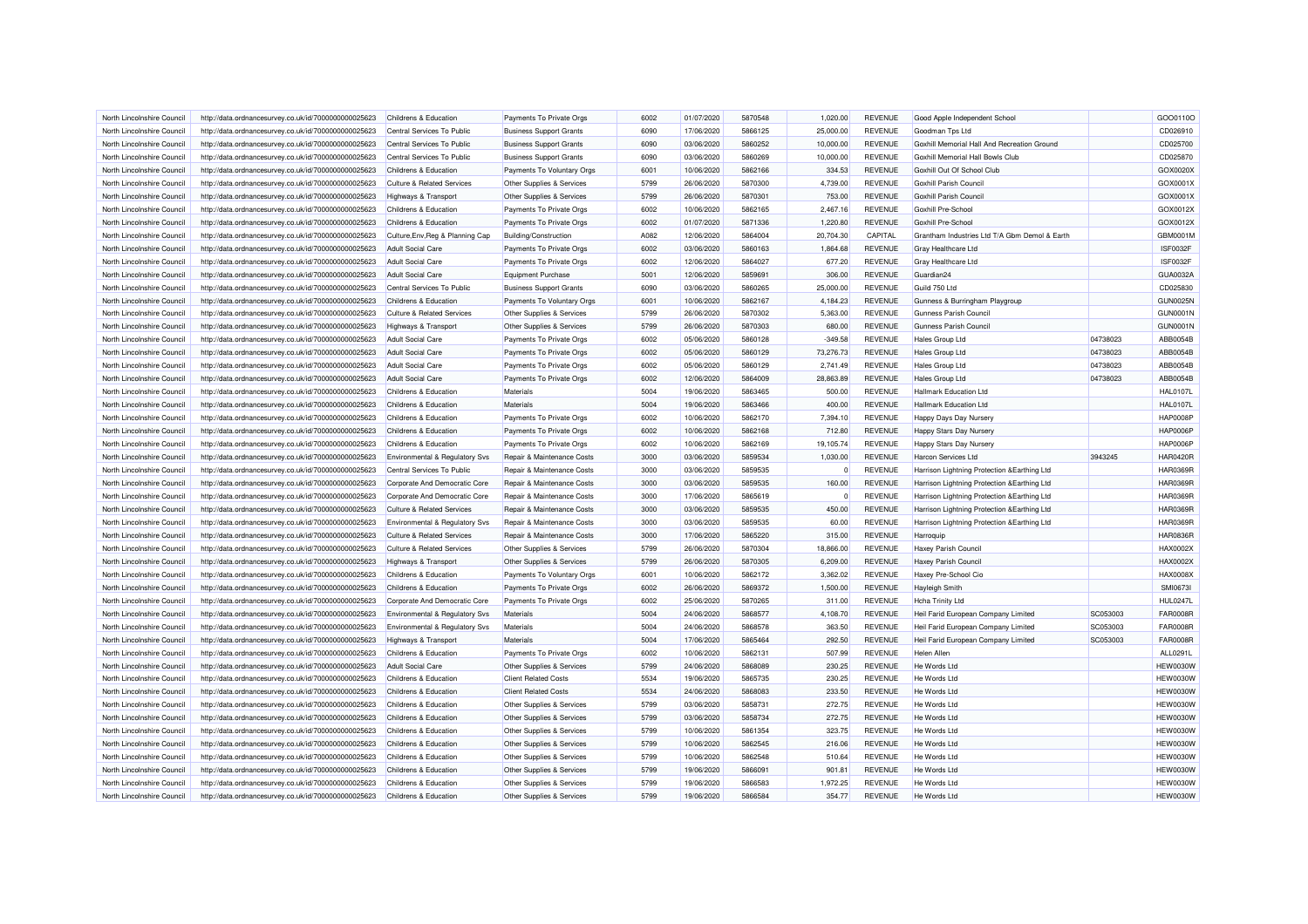| North Lincolnshire Council | http://data.ordnancesurvey.co.uk/id/7000000000025623 | Childrens & Education                 | Other Supplies & Services      | 5799 | 19/06/2020 | 5866663 | 315.25    | <b>REVENUE</b> | He Words Ltd                        |          | HEW0030W        |
|----------------------------|------------------------------------------------------|---------------------------------------|--------------------------------|------|------------|---------|-----------|----------------|-------------------------------------|----------|-----------------|
| North Lincolnshire Council | http://data.ordnancesurvey.co.uk/id/7000000000025623 | Childrens & Education                 | Other Supplies & Services      | 5799 | 19/06/2020 | 5866672 | 272.75    | <b>REVENUE</b> | He Words Ltd                        |          | HEW0030W        |
| North Lincolnshire Council | http://data.ordnancesurvey.co.uk/id/7000000000025623 | Childrens & Education                 | Other Supplies & Services      | 5799 | 19/06/2020 | 5866674 | 1,019.30  | <b>REVENUE</b> | He Words Ltd                        |          | <b>HEW0030W</b> |
| North Lincolnshire Council | http://data.ordnancesurvey.co.uk/id/7000000000025623 | Childrens & Education                 | Other Supplies & Services      | 5799 | 24/06/2020 | 5866777 | 272.75    | <b>REVENUE</b> | He Words Ltd                        |          | <b>HEW0030W</b> |
| North Lincolnshire Council | http://data.ordnancesurvey.co.uk/id/7000000000025623 | Childrens & Education                 | Other Supplies & Services      | 5799 | 24/06/2020 | 5867088 | 869.57    | <b>REVENUE</b> | He Words Ltd                        |          | <b>HEW0030V</b> |
| North Lincolnshire Council | http://data.ordnancesurvey.co.uk/id/7000000000025623 | Childrens & Education                 | Other Supplies & Services      | 5799 | 24/06/2020 | 5868085 | 366.34    | <b>REVENUE</b> | He Words Ltd                        |          | <b>HEW0030W</b> |
| North Lincolnshire Council | http://data.ordnancesurvey.co.uk/id/7000000000025623 | Childrens & Education                 | Other Supplies & Services      | 5799 | 24/06/2020 | 5868091 | 272.75    | <b>REVENUE</b> | He Words Ltd                        |          | <b>HEW0030W</b> |
| North Lincolnshire Council | http://data.ordnancesurvey.co.uk/id/7000000000025623 | Childrens & Education                 | Payments To Private Orgs       | 6002 | 01/07/2020 | 5870723 | 2,250.00  | <b>REVENUE</b> | <b>Hibaldstow Academy</b>           |          | <b>HIB0065B</b> |
| North Lincolnshire Council | http://data.ordnancesurvey.co.uk/id/7000000000025623 | <b>Culture &amp; Related Services</b> | Other Supplies & Services      | 5799 | 26/06/2020 | 5870306 | 8,653.00  | <b>REVENUE</b> | <b>Hibaldstow Parish Council</b>    |          | <b>HIB0003B</b> |
| North Lincolnshire Council | http://data.ordnancesurvey.co.uk/id/7000000000025623 | <b>Highways &amp; Transport</b>       | Other Supplies & Services      | 5799 | 26/06/2020 | 5870307 | 965.00    | <b>REVENUE</b> | <b>Hibaldstow Parish Council</b>    |          | <b>HIB0003B</b> |
| North Lincolnshire Council | http://data.ordnancesurvey.co.uk/id/7000000000025623 | Central Services To Public            | <b>Business Support Grants</b> | 6090 | 03/06/2020 | 5860259 | 10,000.00 | <b>REVENUE</b> | <b>Hibaldstow Village Hall</b>      |          | CD025770        |
| North Lincolnshire Council | http://data.ordnancesurvey.co.uk/id/7000000000025623 | <b>Adult Social Care</b>              | Payments To Private Orgs       | 6002 | 03/06/2020 | 5860158 | 1,318.80  | <b>REVENUE</b> | Hica I td                           |          | ISF0010F        |
| North Lincolnshire Council | http://data.ordnancesurvey.co.uk/id/7000000000025623 | Central Services To Public            | <b>Business Support Grants</b> | 6090 | 17/06/2020 | 5866101 | 10,000.00 | <b>REVENUE</b> | <b>Highfield House Bowls Club</b>   |          | CD026670        |
| North Lincolnshire Council | http://data.ordnancesurvey.co.uk/id/7000000000025623 | Culture, Env, Reg & Planning Cap      | <b>External Fees</b>           | A083 | 03/06/2020 | 5858082 | 25,000.00 | CAPITAL        | Highways England Co Ltd             |          | <b>HIG0070G</b> |
| North Lincolnshire Council | http://data.ordnancesurvey.co.uk/id/7000000000025623 | Childrens & Education                 | Repair & Maintenance Costs     | 3000 | 19/06/2020 | 5865549 | 160.14    | <b>REVENUE</b> | Hill Builders (Humberside) Ltd      | 1876857  | <b>HIL0003L</b> |
| North Lincolnshire Council | http://data.ordnancesurvey.co.uk/id/7000000000025623 | Childrens & Education Services        | <b>Building/Construction</b>   | A082 | 12/06/2020 | 5863988 | 23,292.00 | <b>REVENUE</b> | Hill Builders (Humberside) Ltd      | 1876857  | <b>HIL0003L</b> |
| North Lincolnshire Council |                                                      |                                       |                                | A082 | 12/06/2020 | 5863800 | 3,475.40  | CAPITAL        | Hill Builders (Humberside) Ltd      | 1876857  | <b>HIL0003L</b> |
|                            | http://data.ordnancesurvey.co.uk/id/7000000000025623 | Culture, Env, Reg & Planning Cap      | Building/Construction          |      |            |         |           |                |                                     |          |                 |
| North Lincolnshire Council | http://data.ordnancesurvey.co.uk/id/7000000000025623 | <b>Culture &amp; Related Services</b> | Repair & Maintenance Costs     | 3000 | 19/06/2020 | 5865549 | 2,029.61  | <b>REVENUE</b> | Hill Builders (Humberside) Ltd      | 1876857  | HIL0003L        |
| North Lincolnshire Council | http://data.ordnancesurvey.co.uk/id/7000000000025623 | Environmental & Regulatory Svs        | Repair & Maintenance Costs     | 3000 | 19/06/2020 | 5865549 | 721.84    | <b>REVENUE</b> | Hill Builders (Humberside) Ltd      | 1876857  | <b>HIL0003L</b> |
| North Lincolnshire Council | http://data.ordnancesurvey.co.uk/id/7000000000025623 | Fin&Inv I&E                           | <b>Equipment Purchase</b>      | 5001 | 19/06/2020 | 5865549 | 118.31    | <b>REVENUE</b> | Hill Builders (Humberside) Ltd      | 1876857  | <b>HIL0003L</b> |
| North Lincolnshire Council | http://data.ordnancesurvey.co.uk/id/7000000000025623 | Highways & Transport                  | Repair & Maintenance Costs     | 3000 | 19/06/2020 | 5865549 | 101.20    | <b>REVENUE</b> | Hill Builders (Humberside) Ltd      | 1876857  | <b>HIL0003L</b> |
| North Lincolnshire Council | http://data.ordnancesurvey.co.uk/id/7000000000025623 | Non Distributed Costs                 | Repair & Maintenance Costs     | 3000 | 19/06/2020 | 5865549 | 186.94    | <b>REVENUE</b> | Hill Builders (Humberside) Ltd      | 1876857  | <b>HIL0003L</b> |
| North Lincolnshire Council | http://data.ordnancesurvey.co.uk/id/7000000000025623 | Childrens & Education                 | Payments To Private Orgs       | 6002 | 03/06/2020 | 5859524 | 840.00    | <b>REVENUE</b> | Hill House School                   |          | <b>HIL0630L</b> |
| North Lincolnshire Council | http://data.ordnancesurvey.co.uk/id/7000000000025623 | Environmental & Regulatory Svs        | Other Professional Fees        | 5829 | 05/06/2020 | 5860814 | 510.75    | <b>REVENUE</b> | Hilton Studio                       |          | <b>HIL0023L</b> |
| North Lincolnshire Council | http://data.ordnancesurvey.co.uk/id/7000000000025623 | Central Services To Public            | <b>Business Support Grants</b> | 6090 | 10/06/2020 | 5863242 | 10,000.00 | <b>REVENUE</b> | Historic Motor And Sail Cic         |          | CD025970        |
| North Lincolnshire Council | http://data.ordnancesurvey.co.uk/id/7000000000025623 | Fin&Inv I&E                           | Other Supplies & Services      | 5799 | 19/06/2020 | 5862361 | 5,650.00  | <b>REVENUE</b> | Hmrc Fss Accounts Receivable        |          | <b>VAL0021L</b> |
| North Lincolnshire Council | http://data.ordnancesurvey.co.uk/id/7000000000025623 | <b>Adult Social Care</b>              | Repair & Maintenance Costs     | 3000 | 19/06/2020 | 5865719 | 693.64    | <b>REVENUE</b> | <b>Holls Electrical Ltd</b>         | 1421429  | <b>HOL0021L</b> |
| North Lincolnshire Council | http://data.ordnancesurvey.co.uk/id/7000000000025623 | Childrens & Education                 | Repair & Maintenance Costs     | 3000 | 19/06/2020 | 5865719 | 74.16     | <b>REVENUE</b> | <b>Holls Electrical Ltd</b>         | 1421429  | <b>HOL0021L</b> |
| North Lincolnshire Council | http://data.ordnancesurvey.co.uk/id/7000000000025623 | Corporate And Democratic Core         | Repair & Maintenance Costs     | 3000 | 19/06/2020 | 5865719 | 89.90     | <b>REVENUE</b> | <b>Holls Electrical Ltd</b>         | 1421429  | <b>HOL0021L</b> |
| North Lincolnshire Council | http://data.ordnancesurvey.co.uk/id/7000000000025623 | Non Distributed Costs                 | Repair & Maintenance Costs     | 3000 | 17/06/2020 | 5865226 | 1,610.51  | <b>REVENUE</b> | <b>Holls Electrical Ltd</b>         | 1421429  | <b>HOL0021L</b> |
| North Lincolnshire Council | http://data.ordnancesurvey.co.uk/id/7000000000025623 | <b>Planning Services</b>              | Repair & Maintenance Costs     | 3000 | 19/06/2020 | 5865719 | 62.40     | <b>REVENUE</b> | <b>Holls Electrical Ltd</b>         | 1421429  | <b>HOL0021L</b> |
| North Lincolnshire Council | http://data.ordnancesurvey.co.uk/id/7000000000025623 | Childrens & Education                 | Payments To Private Orgs       | 6002 | 03/06/2020 | 5859580 | 44,820.76 | <b>REVENUE</b> | Hollybank                           |          | <b>HOL0116L</b> |
| North Lincolnshire Council | http://data.ordnancesurvey.co.uk/id/7000000000025623 | Childrens & Education                 | Payments To Private Orgs       | 6002 | 03/06/2020 | 5859581 | 13,440.16 | <b>REVENUE</b> | Hollybank                           |          | <b>HOL0116L</b> |
| North Lincolnshire Council | http://data.ordnancesurvey.co.uk/id/7000000000025623 | Childrens & Education                 | Payments To Private Orgs       | 6002 | 10/06/2020 | 5862175 | 2,616.47  | <b>REVENUE</b> | Home Comforts Childminding          |          | <b>HOM0132M</b> |
| North Lincolnshire Council | http://data.ordnancesurvey.co.uk/id/7000000000025623 | <b>Childrens &amp; Education</b>      | Home To School Transport       | 4201 | 10/06/2020 | 5862333 | 6,360.00  | <b>REVENUE</b> | Hornsby Travel Services Ltd         | 01490232 | <b>HOR0122F</b> |
| North Lincolnshire Council | http://data.ordnancesurvey.co.uk/id/7000000000025623 | <b>Highways &amp; Transport</b>       | <b>Concessionary Fares</b>     | 6010 | 05/06/2020 | 5859768 | 32,400.00 | <b>REVENUE</b> | Hornsby Travel Services Ltd         | 01490232 | <b>HOR0122R</b> |
| North Lincolnshire Council | http://data.ordnancesurvey.co.uk/id/7000000000025623 | Highways & Transport                  | Passenger Transport            | 6011 | 19/06/2020 | 5865749 | 6,696.00  | <b>REVENUE</b> | Hornsby Travel Services Ltd         | 01490232 | <b>HOR0122F</b> |
| North Lincolnshire Council | http://data.ordnancesurvey.co.uk/id/7000000000025623 | Highways & Transport                  | <b>Passenger Transport</b>     | 6011 | 19/06/2020 | 5866391 | 25,641.33 | <b>REVENUE</b> | Hornsby Travel Services Ltd         | 01490232 | <b>HOR0122R</b> |
| North Lincolnshire Council | http://data.ordnancesurvey.co.uk/id/7000000000025623 | Highways & Transport                  | Passenger Transport            | 6011 | 19/06/2020 | 5866392 | 6,812.00  | <b>REVENUE</b> | Hornsby Travel Services Ltd         | 01490232 | <b>HOR0122F</b> |
| North Lincolnshire Council | http://data.ordnancesurvey.co.uk/id/7000000000025623 | Highways & Transport                  | <b>Passenger Transport</b>     | 6011 | 19/06/2020 | 5866536 | 6,943.00  | <b>REVENUE</b> | Hornsby Travel Services Ltd         | 01490232 | <b>HOR0122R</b> |
| North Lincolnshire Council | http://data.ordnancesurvey.co.uk/id/7000000000025623 | Highways & Transport                  | Passenger Transport            | 6011 | 19/06/2020 | 5866537 | 6,844.50  | <b>REVENUE</b> | Hornsby Travel Services Ltd         | 01490232 | <b>HOR0122F</b> |
| North Lincolnshire Council | http://data.ordnancesurvey.co.uk/id/7000000000025623 | Childrens & Education                 | Payments To Private Orgs       | 6002 | 10/06/2020 | 5861026 | 12,816.49 | <b>REVENUE</b> | Horton Establishments Ltd           |          | <b>HOR0164F</b> |
| North Lincolnshire Council | http://data.ordnancesurvey.co.uk/id/7000000000025623 | <b>Adult Social Care</b>              | Payments To Private Orgs       | 6002 | 03/06/2020 | 5860160 | 2,352.00  | <b>REVENUE</b> | Housing & Support Solutions Ltd     |          | <b>ISF0014F</b> |
| North Lincolnshire Council | http://data.ordnancesurvey.co.uk/id/7000000000025623 | <b>Adult Social Care</b>              | Payments To Private Orgs       | 6002 | 03/06/2020 | 5860160 | 24,018.56 | <b>REVENUE</b> | Housing & Support Solutions Ltd     |          | ISF0014F        |
| North Lincolnshire Council | http://data.ordnancesurvey.co.uk/id/7000000000025623 | <b>Adult Social Care</b>              | Payments To Private Orgs       | 6002 | 05/06/2020 | 5860154 | 11,263.44 | <b>REVENUE</b> | Housing & Support Solutions Ltd     |          | <b>HOU0264L</b> |
| North Lincolnshire Council | http://data.ordnancesurvey.co.uk/id/7000000000025623 | <b>Adult Social Care</b>              | Payments To Private Orgs       | 6002 | 12/06/2020 | 5864026 | 13,010.51 | <b>REVENUE</b> | Housing & Support Solutions Ltd     |          | <b>HOU0264L</b> |
| North Lincolnshire Council | http://data.ordnancesurvey.co.uk/id/7000000000025623 | Childrens & Education                 | Payments To Other La'S         | 6003 | 01/07/2020 | 5870538 | 74,299.00 | <b>REVENUE</b> | <b>Hull City Council</b>            |          | <b>KIN0002N</b> |
| North Lincolnshire Council | http://data.ordnancesurvey.co.uk/id/7000000000025623 | Corporate And Democratic Core         | Licenses, Subs & Memberships   | 5510 | 24/06/2020 | 5868157 | 50,000.00 | <b>REVENUE</b> | <b>Hull City Council</b>            |          | <b>KIN0002N</b> |
| North Lincolnshire Council | http://data.ordnancesurvey.co.uk/id/7000000000025623 | Highways & Transport                  | Equipment Hire/Rent            | 5002 | 05/06/2020 | 5852036 | 240.00    | <b>REVENUE</b> | Humberside Aid Plant Hire Ltd       | 1207398  | <b>HUM0020M</b> |
| North Lincolnshire Council | http://data.ordnancesurvey.co.uk/id/7000000000025623 | Highways & Transport                  | Equipment Hire/Rent            | 5002 | 05/06/2020 | 5852038 | 960.00    | <b>REVENUE</b> | Humberside Aid Plant Hire Ltd       | 1207398  | HUM0020M        |
| North Lincolnshire Council | http://data.ordnancesurvey.co.uk/id/7000000000025623 | <b>Highways &amp; Transport</b>       | Equipment Hire/Rent            | 5002 | 05/06/2020 | 5852043 | 884.00    | <b>REVENUE</b> | Humberside Aid Plant Hire Ltd       | 1207398  | <b>HUM0020M</b> |
| North Lincolnshire Council | http://data.ordnancesurvey.co.uk/id/7000000000025623 | Highways & Transport                  | Equipment Hire/Rent            | 5002 | 05/06/2020 | 5861066 | 984.00    | <b>REVENUE</b> | Humberside Aid Plant Hire Ltd       | 1207398  | <b>HUM0020M</b> |
| North Lincolnshire Council | http://data.ordnancesurvey.co.uk/id/7000000000025623 | <b>Highways &amp; Transport</b>       | Other Supplies & Services      | 5799 | 05/06/2020 | 5859808 | 475.00    | <b>REVENUE</b> | Humberside Materials Laboratory Ltd |          | <b>HUM0312M</b> |
|                            |                                                      |                                       |                                |      |            |         |           |                |                                     |          |                 |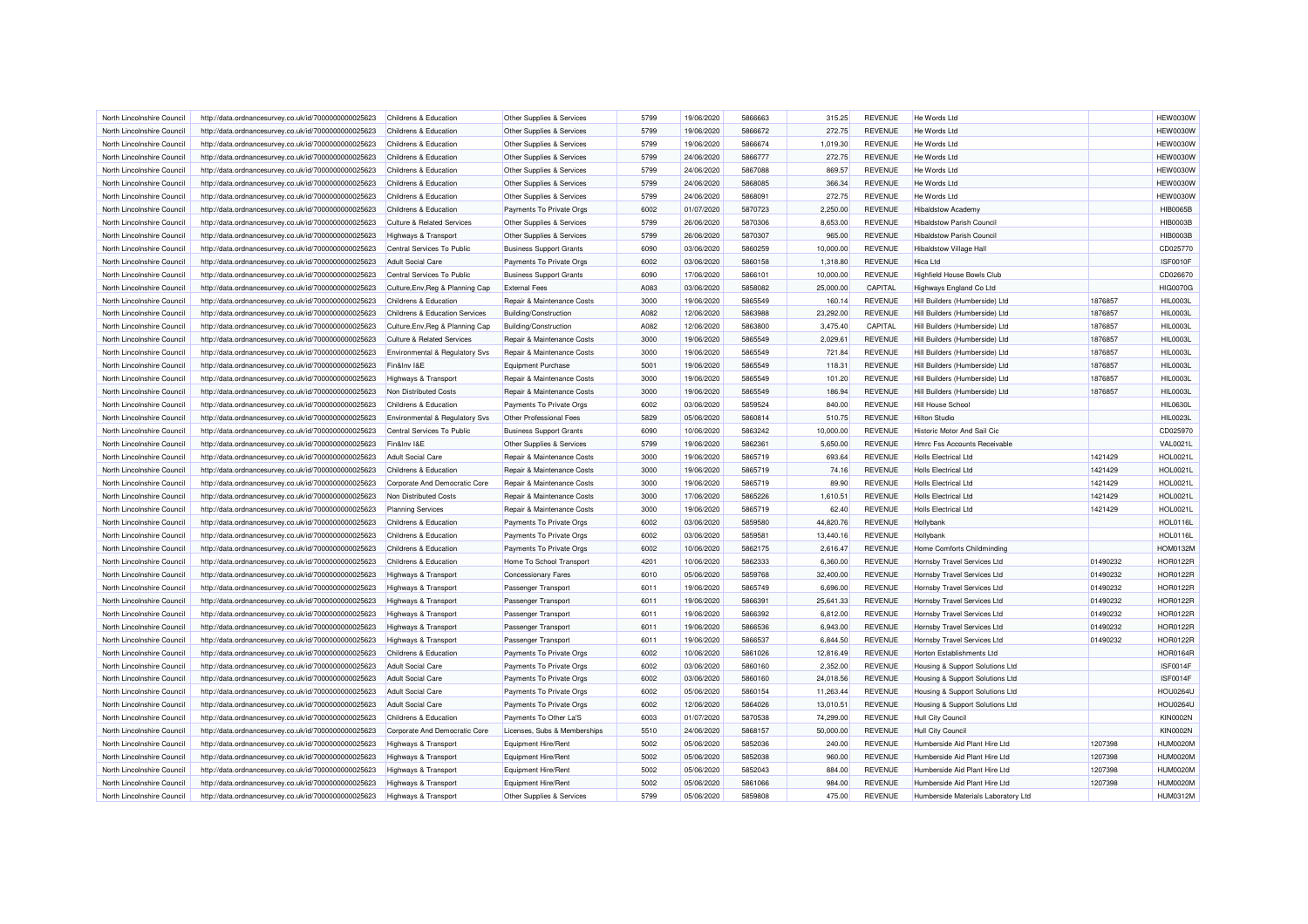| North Lincolnshire Council | http://data.ordnancesurvey.co.uk/id/7000000000025623 | Central Services To Public            | Payments To Private Orgs       | 6002 | 12/06/2020 | 5863470 | 10.260.00 | <b>REVENUE</b> | Humber & Wolds Rural Comm Council          | 4606085  | <b>HUM0307M</b> |
|----------------------------|------------------------------------------------------|---------------------------------------|--------------------------------|------|------------|---------|-----------|----------------|--------------------------------------------|----------|-----------------|
| North Lincolnshire Council | http://data.ordnancesurvey.co.uk/id/7000000000025623 | Childrens & Education                 | Payments To Private Orgs       | 6002 | 01/07/2020 | 5870537 | 862.50    | <b>REVENUE</b> | <b>Huntcliff School</b>                    |          | <b>HUN0039N</b> |
| North Lincolnshire Council | http://data.ordnancesurvey.co.uk/id/7000000000025623 | Childrens & Education                 | Payments To Private Orgs       | 6002 | 01/07/2020 | 5871763 | 630.00    | <b>REVENUE</b> | <b>Huntcliff School</b>                    |          | HUN0039N        |
|                            |                                                      |                                       |                                |      |            |         |           |                |                                            |          |                 |
| North Lincolnshire Council | http://data.ordnancesurvey.co.uk/id/7000000000025623 | Fin&Inv I&E                           | <b>Grounds Maintenance</b>     | 3010 | 10/06/2020 | 5861364 | 482.00    | <b>REVENUE</b> | Hydrainer Pump Hire Ltd                    | 1522204  | <b>HYD0065D</b> |
| North Lincolnshire Council | http://data.ordnancesurvey.co.uk/id/7000000000025623 | Fin&Inv I&E                           | Grounds Maintenance            | 3010 | 10/06/2020 | 5862599 | 338.00    | <b>REVENUE</b> | <b>Hydrainer Pumps Ltd</b>                 |          | <b>HYD0014D</b> |
| North Lincolnshire Council | http://data.ordnancesurvey.co.uk/id/7000000000025623 | <b>Adult Social Care</b>              | Repair & Maintenance Costs     | 3000 | 19/06/2020 | 5866236 | 247.00    | <b>REVENUE</b> | lag Developments Ltd                       | 05073636 | IGA0021A        |
| North Lincolnshire Council | http://data.ordnancesurvey.co.uk/id/7000000000025623 | Central Services To Public            | Repair & Maintenance Costs     | 3000 | 03/06/2020 | 5859547 |           | <b>REVENUE</b> | lag Developments Ltd                       | 05073636 | IGA0021A        |
| North Lincolnshire Council | http://data.ordnancesurvey.co.uk/id/7000000000025623 | Central Services To Public            | Repair & Maintenance Costs     | 3000 | 03/06/2020 | 5859553 |           | <b>REVENUE</b> | lag Developments Ltd                       | 05073636 | IGA0021A        |
| North Lincolnshire Council | http://data.ordnancesurvey.co.uk/id/7000000000025623 | Childrens & Education                 | Repair & Maintenance Costs     | 3000 | 03/06/2020 | 5859547 | 394.00    | <b>REVENUE</b> | lag Developments Ltd                       | 05073636 | IGA0021A        |
| North Lincolnshire Council | http://data.ordnancesurvey.co.uk/id/7000000000025623 | Childrens & Education                 | Repair & Maintenance Costs     | 3000 | 19/06/2020 | 5866236 | 319.40    | <b>REVENUE</b> | lag Developments Ltd                       | 05073636 | IGA0021A        |
| North Lincolnshire Council | http://data.ordnancesurvey.co.uk/id/7000000000025623 | <b>Culture &amp; Related Services</b> | Repair & Maintenance Costs     | 3000 | 03/06/2020 | 5859553 | 591.00    | <b>REVENUE</b> | lag Developments Ltd                       | 05073636 | IGA0021A        |
| North Lincolnshire Council | http://data.ordnancesurvey.co.uk/id/7000000000025623 | Central Services To Public            | <b>Business Support Grants</b> | 6090 | 24/06/2020 | 5869497 | 10,000.00 | <b>REVENUE</b> | Icc (Trailer Repair Specialists) Ltd       |          | CD026990        |
| North Lincolnshire Council | http://data.ordnancesurvey.co.uk/id/7000000000025623 | Corporate And Democratic Core         | It Software-Maintenance        | 5053 | 10/06/2020 | 5861413 | 4,546.34  | <b>REVENUE</b> | Ideagen Mk Ltd                             | 3528524  | <b>IDE0050E</b> |
| North Lincolnshire Council | http://data.ordnancesurvey.co.uk/id/7000000000025623 | Childrens & Education                 | Payments To Private Orgs       | 6002 | 10/06/2020 | 5862177 | 8.025.83  | <b>REVENUE</b> | I Learn Education Crowle                   |          | <b>ILE0012E</b> |
| North Lincolnshire Council | http://data.ordnancesurvey.co.uk/id/7000000000025623 | Childrens & Education                 | Payments To Private Orgs       | 6002 | 10/06/2020 | 5862130 | 11,824.84 | <b>REVENUE</b> | I Learn Education Ltd                      |          | ABC0063C        |
| North Lincolnshire Council | http://data.ordnancesurvey.co.uk/id/7000000000025623 | Childrens & Education                 | Payments To Private Orgs       | 6002 | 10/06/2020 | 5862176 | 15,110.72 | <b>REVENUE</b> | I Learn Education Ltd                      |          | ILE0004E        |
| North Lincolnshire Council | http://data.ordnancesurvey.co.uk/id/7000000000025623 | Childrens & Education                 | Materials                      | 5004 | 24/06/2020 | 5868633 | 6,118.24  | <b>REVENUE</b> | Imperial Commercials Ltd                   | 653665   | LEX0001X        |
| North Lincolnshire Council | http://data.ordnancesurvey.co.uk/id/7000000000025623 | Central Services To Public            | <b>Business Support Grants</b> | 6090 | 03/06/2020 | 5860255 | 10,000.00 | <b>REVENUE</b> | Imperial Hall                              |          | CD025730        |
| North Lincolnshire Council | http://data.ordnancesurvey.co.uk/id/7000000000025623 | Central Services To Public            | <b>Equipment Purchase</b>      | 5001 | 10/06/2020 | 5860228 | 1,346.40  | <b>REVENUE</b> | Imperial Polythene Products                |          | <b>IMP0014P</b> |
| North Lincolnshire Council | http://data.ordnancesurvey.co.uk/id/7000000000025623 | Childrens & Education                 | Payments To Private Orgs       | 6002 | 10/06/2020 | 5861103 | 14,171.34 | <b>REVENUE</b> | Independent Childcare Group Of Schools Ltd |          | CAM0185M        |
| North Lincolnshire Council | http://data.ordnancesurvey.co.uk/id/7000000000025623 | Childrens & Education                 | Payments To Private Orgs       | 6002 | 24/06/2020 | 5868501 | 14,229.00 | <b>REVENUE</b> | Independent Childcare Group Of Schools Ltd |          | CLI0011I        |
| North Lincolnshire Council |                                                      | Childrens & Education                 |                                | 6002 |            | 5868531 |           | <b>REVENUE</b> |                                            |          |                 |
|                            | http://data.ordnancesurvey.co.uk/id/7000000000025623 |                                       | Payments To Private Orgs       |      | 24/06/2020 |         | 6,500.00  |                | Independent Childcare Group Of Schools Ltd |          | CLI0011I        |
| North Lincolnshire Council | http://data.ordnancesurvey.co.uk/id/7000000000025623 | Childrens & Education                 | Payments To Private Orgs       | 6002 | 24/06/2020 | 5868534 | 18,055.33 | <b>REVENUE</b> | Independent Childcare Group Of Schools Ltd |          | CLI0011I        |
| North Lincolnshire Council | http://data.ordnancesurvey.co.uk/id/7000000000025623 | Central Services To Public            | <b>Equipment Purchase</b>      | 5001 | 17/06/2020 | 5864646 | 455.00    | <b>REVENUE</b> | Innovation Supplies Ltd                    | 6885071  | <b>INN0130N</b> |
| North Lincolnshire Council | http://data.ordnancesurvey.co.uk/id/7000000000025623 | Highways & Transport                  | Stock Purchases & Adjustments  | 5030 | 03/06/2020 | 5854602 | 1,034.40  | <b>REVENUE</b> | Instarmac Group Plc                        | 1324925  | <b>INS0024S</b> |
| North Lincolnshire Council | http://data.ordnancesurvey.co.uk/id/7000000000025623 | Highways & Transport                  | Stock Purchases & Adjustments  | 5030 | 03/06/2020 | 5854627 | 1,093.04  | <b>REVENUE</b> | Instarmac Group Plc                        | 1324925  | <b>INS0024S</b> |
| North Lincolnshire Council | http://data.ordnancesurvey.co.uk/id/7000000000025623 | <b>Highways &amp; Transport</b>       | Stock Purchases & Adjustments  | 5030 | 03/06/2020 | 5854631 | 954.24    | <b>REVENUE</b> | Instarmac Group Plc                        | 1324925  | <b>INS0024S</b> |
| North Lincolnshire Council | http://data.ordnancesurvey.co.uk/id/7000000000025623 | <b>Highways &amp; Transport</b>       | Stock Purchases & Adjustments  | 5030 | 17/06/2020 | 5859485 | 1.034.40  | <b>REVENUE</b> | Instarmac Group Plc                        | 1324925  | <b>INS0024S</b> |
| North Lincolnshire Council | http://data.ordnancesurvey.co.uk/id/7000000000025623 | Corporate And Democratic Core         | Repair & Maintenance Costs     | 3000 | 03/06/2020 | 5859559 | 839.37    | <b>REVENUE</b> | <b>Integrated Utility Services Ltd</b>     |          | <b>INT0088T</b> |
| North Lincolnshire Council | http://data.ordnancesurvey.co.uk/id/7000000000025623 | <b>Culture &amp; Related Services</b> | Repair & Maintenance Costs     | 3000 | 03/06/2020 | 5859559 | 838.74    | <b>REVENUE</b> | Integrated Utility Services Ltd            |          | <b>INT0088T</b> |
| North Lincolnshire Council | http://data.ordnancesurvey.co.uk/id/7000000000025623 | <b>Adult Social Care Capital</b>      | <b>Other Costs</b>             | A085 | 05/06/2020 | 5860199 | 1,120.31  | CAPITAL        | Invacare I to                              | 5178693  | <b>INV0022V</b> |
| North Lincolnshire Council | http://data.ordnancesurvey.co.uk/id/7000000000025623 | Childrens & Education                 | Home To School Transport       | 4201 | 03/06/2020 | 5859607 | 5,195.37  | <b>REVENUE</b> | <b>Isle Coaches</b>                        |          | COA0039A        |
| North Lincolnshire Council | http://data.ordnancesurvey.co.uk/id/7000000000025623 | Highways & Transport                  | <b>Concessionary Fares</b>     | 6010 | 05/06/2020 | 5859775 | 5,000.00  | <b>REVENUE</b> | <b>Isle Coaches</b>                        |          | COA0039A        |
| North Lincolnshire Council | http://data.ordnancesurvey.co.uk/id/7000000000025623 | Childrens & Education                 | Payments To Private Orgs       | 6002 | 17/06/2020 | 5864468 | 1.936.51  | <b>REVENUE</b> | <b>Isle Education Trust</b>                | 07814150 | <b>ISL0029L</b> |
| North Lincolnshire Council | http://data.ordnancesurvey.co.uk/id/7000000000025623 | Childrens & Education                 | Payments To Private Orgs       | 6002 | 24/06/2020 | 5866228 | 9,000.00  | <b>REVENUE</b> | <b>Isle Education Trust</b>                | 07814150 | <b>ISL0029L</b> |
| North Lincolnshire Council | http://data.ordnancesurvey.co.uk/id/7000000000025623 | <b>Culture &amp; Related Services</b> | Equipment Maint.& Repair       | 5003 | 10/06/2020 | 5862533 | 993.92    | <b>REVENUE</b> | Isle Education Trust Enterprises Limited   | 07814150 | <b>ISL0101L</b> |
| North Lincolnshire Council | http://data.ordnancesurvey.co.uk/id/7000000000025623 | Central Services To Public            | <b>Business Support Grants</b> | 6090 | 03/06/2020 | 5860254 | 10,000.00 | <b>REVENUE</b> | <b>Ivs Motors Ltd</b>                      |          | CD025720        |
| North Lincolnshire Council | http://data.ordnancesurvey.co.uk/id/7000000000025623 | Highways & Transport                  | Clothing, Uniforms & Laundry   | 5301 | 17/06/2020 | 5865506 | 566.25    | <b>REVENUE</b> | Jacksons Workwear Rental Ltd               | 193856   | <b>JAC0171C</b> |
| North Lincolnshire Council | http://data.ordnancesurvey.co.uk/id/7000000000025623 | Corporate And Democratic Core         | Other Professional Fees        | 5829 | 19/06/2020 | 5866580 |           | <b>REVENUE</b> | Jacobs                                     |          | JAC0011C        |
| North Lincolnshire Council | http://data.ordnancesurvey.co.uk/id/7000000000025623 | Corporate And Democratic Core         | Other Professional Fees        | 5829 | 19/06/2020 | 5866604 |           | <b>REVENUE</b> | Jacobs                                     |          | <b>JAC0011C</b> |
| North Lincolnshire Council | http://data.ordnancesurvey.co.uk/id/7000000000025623 | Central Services To Public            | <b>Business Support Grants</b> | 6090 | 11/06/2020 | 5863816 | 10,000.00 | <b>REVENUE</b> | Jc Racing Garage                           |          | CD026270        |
| North Lincolnshire Council | http://data.ordnancesurvey.co.uk/id/7000000000025623 | Central Services To Public            | <b>Business Support Grants</b> | 6090 | 03/06/2020 | 5860230 | 10.000.00 | <b>REVENUE</b> | Jeff Taylor Motors Ltd                     |          | CD025480        |
| North Lincolnshire Council | http://data.ordnancesurvey.co.uk/id/7000000000025623 | Central Services To Public            | <b>Business Support Grants</b> | 6090 | 10/06/2020 | 5863255 | 10,000.00 | <b>REVENUE</b> | Jennys Nails                               |          | CD026100        |
|                            |                                                      |                                       |                                |      |            |         |           |                |                                            |          |                 |
| North Lincolnshire Council | http://data.ordnancesurvey.co.uk/id/7000000000025623 | Highways & Transport                  | Other Supplies & Services      | 5799 | 19/06/2020 | 5862089 | 4,060.73  | <b>REVENUE</b> | J Mccann & Co Ltd                          | 08326109 | <b>JMC0004C</b> |
| North Lincolnshire Council | http://data.ordnancesurvey.co.uk/id/7000000000025623 | <b>Adult Social Care</b>              | Payments To Private Orgs       | 6002 | 03/06/2020 | 5860164 | 25,455.80 | <b>REVENUE</b> | Jme Care Ltd                               |          | ISF0035F        |
| North Lincolnshire Council | http://data.ordnancesurvey.co.uk/id/7000000000025623 | Central Services To Public            | <b>Business Support Grants</b> | 6090 | 17/06/2020 | 5866115 | 25,000.00 | <b>REVENUE</b> | J&N Food Equipment Ltd                     |          | CD026810        |
| North Lincolnshire Council | http://data.ordnancesurvey.co.uk/id/7000000000025623 | Childrens & Education                 | Payments To Private Orgs       | 6002 | 10/06/2020 | 5862171 | 557.55    | <b>REVENUE</b> | Joanne Hargrave                            |          | <b>HAR0767F</b> |
| North Lincolnshire Council | http://data.ordnancesurvey.co.uk/id/7000000000025623 | Central Services To Public            | <b>Business Support Grants</b> | 6090 | 12/06/2020 | 5864403 | 10,000.00 | <b>REVENUE</b> | John Jackson & Sons Ltd                    |          | CD026480        |
| North Lincolnshire Council | http://data.ordnancesurvey.co.uk/id/7000000000025623 | Childrens & Education                 | Payments To Private Orgs       | 6002 | 01/07/2020 | 5870688 | 22,000.00 | <b>REVENUE</b> | John Leggott College                       |          | JOH0003H        |
| North Lincolnshire Council | http://data.ordnancesurvey.co.uk/id/7000000000025623 | <b>Housing Services</b>               | Fees & Charges Income          | 9002 | 19/06/2020 | 5866594 | $-718.94$ | <b>REVENUE</b> | Jp Developers Limited                      |          | JPD0001D        |
| North Lincolnshire Council | http://data.ordnancesurvey.co.uk/id/7000000000025623 | <b>Housing Services</b>               | Fees & Charges Income          | 9002 | 19/06/2020 | 5866597 | $-62.17$  | <b>REVENUE</b> | Jp Developers Limited                      |          | JPD0001D        |
| North Lincolnshire Council | http://data.ordnancesurvey.co.uk/id/7000000000025623 | Central Services To Public            | <b>Business Support Grants</b> | 6090 | 17/06/2020 | 5866117 | 25,000.00 | <b>REVENUE</b> | J & S Venture Ltd                          |          | CD026830        |
| North Lincolnshire Council | http://data.ordnancesurvey.co.uk/id/7000000000025623 | Childrens & Education                 | Payments To Private Orgs       | 6002 | 26/06/2020 | 5869374 | 1,200.00  | <b>REVENUE</b> | Julia Brooke                               |          | BRO0315O        |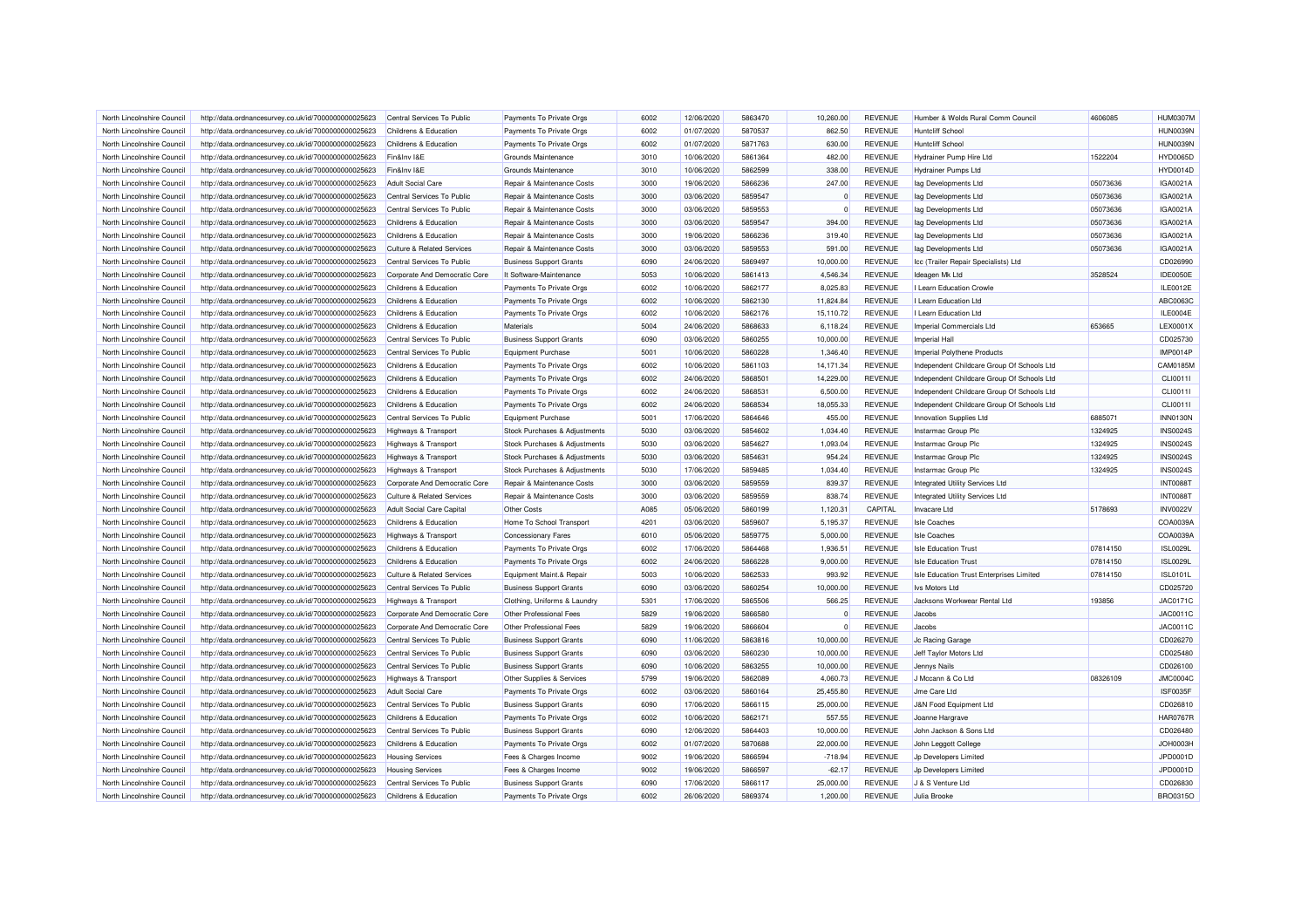| North Lincolnshire Council                               | http://data.ordnancesurvey.co.uk/id/7000000000025623                                                         | Fin&Inv I&E                                    | Provisions                                          | 5201 | 05/06/2020               | 5860736            | 268.04                | <b>REVENUE</b>                   | J W Young (Butcher) Ltd                      | 01348637 | <b>JWY0001Y</b>                    |
|----------------------------------------------------------|--------------------------------------------------------------------------------------------------------------|------------------------------------------------|-----------------------------------------------------|------|--------------------------|--------------------|-----------------------|----------------------------------|----------------------------------------------|----------|------------------------------------|
| North Lincolnshire Council                               | http://data.ordnancesurvey.co.uk/id/7000000000025623                                                         | Fin&Inv I&E                                    | Provisions                                          | 5201 | 01/07/2020               | 5871634            | 276.72                | <b>REVENUE</b>                   | J W Young (Butcher) Ltd                      | 01348637 | <b>JWY0001Y</b>                    |
| North Lincolnshire Council                               | http://data.ordnancesurvey.co.uk/id/7000000000025623                                                         | Fin&Inv I&E                                    | It Software-Maintenance                             | 5053 | 12/06/2020               | 5863536            | 3,860.10              | <b>REVENUE</b>                   | Kappa Lambda Squared Ltd (KI2)               |          | <b>KAP0022P</b>                    |
| North Lincolnshire Council                               | http://data.ordnancesurvey.co.uk/id/7000000000025623                                                         | Central Services To Public                     | <b>Business Support Grants</b>                      | 6090 | 12/06/2020               | 5864399            | 10,000.00             | <b>REVENUE</b>                   | Karen Walker                                 |          | CD026440                           |
| North Lincolnshire Council                               | http://data.ordnancesurvey.co.uk/id/7000000000025623                                                         | Childrens & Education                          | <b>Client Transport Costs</b>                       | 6092 | 10/06/2020               | 5861440            | 300.00                | REVENUE                          | <b>Kaths Kabs</b>                            | 1967063  | KAT0001T                           |
| North Lincolnshire Council                               | http://data.ordnancesurvey.co.uk/id/7000000000025623                                                         | Childrens & Education                          | <b>Client Transport Costs</b>                       | 6092 | 10/06/2020               | 5861442            | 300.00                | <b>REVENUE</b>                   | Kaths Kabs                                   | 1967063  | KAT0001T                           |
| North Lincolnshire Council                               | http://data.ordnancesurvey.co.uk/id/7000000000025623                                                         | Childrens & Education                          | <b>Client Transport Costs</b>                       | 6092 | 10/06/2020               | 5861446            | 850.33                | <b>REVENUE</b>                   | Kaths Kabs                                   | 1967063  | <b>KAT0001T</b>                    |
| North Lincolnshire Council                               | http://data.ordnancesurvey.co.uk/id/7000000000025623                                                         | Childrens & Education                          | <b>Client Transport Costs</b>                       | 6092 | 10/06/2020               | 5861450            | 640.00                | <b>REVENUE</b>                   | <b>Kaths Kabs</b>                            | 1967063  | KAT0001T                           |
| North Lincolnshire Council                               | http://data.ordnancesurvey.co.uk/id/7000000000025623                                                         | Childrens & Education                          | <b>Client Transport Costs</b>                       | 6092 | 10/06/2020               | 5861453            | 1,143.33              | <b>REVENUE</b>                   | Kaths Kabs                                   | 1967063  | KAT0001T                           |
| North Lincolnshire Council                               | http://data.ordnancesurvey.co.uk/id/7000000000025623                                                         | Childrens & Education                          | <b>Client Transport Costs</b>                       | 6092 | 10/06/2020               | 5861459            | 976.67                | <b>REVENUE</b>                   | <b>Kaths Kabs</b>                            | 1967063  | <b>KAT0001T</b>                    |
| North Lincolnshire Council                               | http://data.ordnancesurvey.co.uk/id/7000000000025623                                                         | Childrens & Education                          | <b>Client Transport Costs</b>                       | 6092 | 10/06/2020               | 5861461            | 2,150.00              | <b>REVENUE</b>                   | Kaths Kabs                                   | 1967063  | KAT0001T                           |
| North Lincolnshire Council                               | http://data.ordnancesurvey.co.uk/id/7000000000025623                                                         | Childrens & Education                          | <b>Client Transport Costs</b>                       | 6092 | 10/06/2020               | 5861462            | 1,228.33              | <b>REVENUE</b>                   | Kaths Kabs                                   | 1967063  | KAT0001T                           |
| North Lincolnshire Council                               | http://data.ordnancesurvey.co.uk/id/7000000000025623                                                         | Childrens & Education                          | <b>Client Transport Costs</b>                       | 6092 | 10/06/2020               | 5861463            | 519.33                | <b>REVENUE</b>                   | <b>Kaths Kabs</b>                            | 1967063  | KAT0001T                           |
| North Lincolnshire Council                               | http://data.ordnancesurvey.co.uk/id/7000000000025623                                                         | Childrens & Education                          | <b>Client Transport Costs</b>                       | 6092 | 10/06/2020               | 5861464            | 398.67                | <b>REVENUE</b>                   | Kaths Kabs                                   | 1967063  | KAT0001T                           |
| North Lincolnshire Council                               | http://data.ordnancesurvey.co.uk/id/7000000000025623                                                         | Childrens & Education                          | <b>Client Transport Costs</b>                       | 6092 | 10/06/2020               | 5861465            | 344.00                | <b>REVENUE</b>                   | Kaths Kabs                                   | 1967063  | KAT0001T                           |
| North Lincolnshire Council                               | http://data.ordnancesurvey.co.uk/id/7000000000025623                                                         | Childrens & Education                          | <b>Client Transport Costs</b>                       | 6092 | 10/06/2020               | 5861466            | 690.00                | <b>REVENUE</b>                   | Kaths Kabs                                   | 1967063  | KAT0001T                           |
| North Lincolnshire Council                               | http://data.ordnancesurvey.co.uk/id/7000000000025623                                                         | Childrens & Education                          | Payments To Private Orgs                            | 6002 | 10/06/2020               | 5862174            | 665.91                | <b>REVENUE</b>                   | Katie Holland                                |          | <b>HOL0470L</b>                    |
| North Lincolnshire Council                               | http://data.ordnancesurvey.co.uk/id/7000000000025623                                                         | Central Services To Public                     | <b>Business Support Grants</b>                      | 6090 | 11/06/2020               | 5863815            | 10,000.00             | <b>REVENUE</b>                   | Kbl Engineering Ltd                          |          | CD026260                           |
| North Lincolnshire Council                               | http://data.ordnancesurvey.co.uk/id/7000000000025623                                                         | Central Services To Public                     | Equipment Purchase                                  | 5001 | 24/06/2020               | 5868483            | 415.20                | <b>REVENUE</b>                   | Kdg Work Wear Ltd                            | 4630104  | KDG0001G                           |
| North Lincolnshire Council                               | http://data.ordnancesurvey.co.uk/id/7000000000025623                                                         | <b>Culture &amp; Related Services</b>          | Other Supplies & Services                           | 5799 | 26/06/2020               | 5870308            | 3,693.00              | <b>REVENUE</b>                   | Keadby With Althorpe Parish Council          |          | <b>KEA0023A</b>                    |
| North Lincolnshire Council                               | http://data.ordnancesurvey.co.uk/id/7000000000025623                                                         | Childrens & Education                          | Payments To Private Orgs                            | 6002 | 26/06/2020               | 5869373            | 1,500.00              | <b>REVENUE</b>                   | Keelan Cooke                                 |          | COO0652O                           |
| North Lincolnshire Council                               | http://data.ordnancesurvey.co.uk/id/7000000000025623                                                         | Central Services To Public                     | <b>Business Support Grants</b>                      | 6090 | 03/06/2020               | 5860242            | 10,000.00             | <b>REVENUE</b>                   | Keith Anderson                               |          | CD025600                           |
| North Lincolnshire Council                               | http://data.ordnancesurvey.co.uk/id/7000000000025623                                                         | <b>Adult Social Care</b>                       | Payments To Private Orgs                            | 6002 | 03/06/2020               | 5859672            | 519.82                | <b>REVENUE</b>                   | Kent County Council                          |          | <b>KEN0052N</b>                    |
| North Lincolnshire Council                               | http://data.ordnancesurvey.co.uk/id/7000000000025623                                                         | <b>Adult Social Care</b>                       | Payments To Private Orgs                            | 6002 | 03/06/2020               | 5859673            | 519.82                | <b>REVENUE</b>                   | Kent County Council                          |          | <b>KEN0052N</b>                    |
| North Lincolnshire Council                               | http://data.ordnancesurvey.co.uk/id/7000000000025623                                                         | Environmental & Regulatory Svs                 | Other Supplies & Services                           | 5799 | 03/06/2020               | 5858091            | 690.00                | <b>REVENUE</b>                   | Key Security (Uk) Ltd                        | 6168252  | <b>KEY0017Y</b>                    |
|                                                          |                                                                                                              |                                                |                                                     | 5053 | 10/06/2020               | 5862588            | 330.00                | <b>REVENUE</b>                   |                                              |          | <b>KEY0008Y</b>                    |
| North Lincolnshire Council                               | http://data.ordnancesurvey.co.uk/id/7000000000025623                                                         | Childrens & Education                          | It Software-Maintenance                             | 5053 |                          |                    |                       | <b>REVENUE</b>                   | <b>Keysoft Solutions Ltd</b>                 |          | <b>KEY0008Y</b>                    |
| North Lincolnshire Council<br>North Lincolnshire Council | http://data.ordnancesurvey.co.uk/id/7000000000025623<br>http://data.ordnancesurvey.co.uk/id/7000000000025623 | Childrens & Education<br>Childrens & Education | It Software-Maintenance<br>Payments To Private Orgs | 6002 | 19/06/2020<br>24/06/2020 | 5866370<br>5868535 | 2,815.00<br>11.088.00 | <b>REVENUE</b>                   | <b>Keysoft Solutions Ltd</b><br>Keys Pce Ltd | 10660100 | <b>KEY0164Y</b>                    |
|                                                          |                                                                                                              |                                                |                                                     |      |                          |                    |                       |                                  |                                              |          |                                    |
| North Lincolnshire Council                               | http://data.ordnancesurvey.co.uk/id/7000000000025623                                                         | Childrens & Education                          | Payments To Private Orgs                            | 6002 | 24/06/2020               | 5868536            | 3,696.00              | <b>REVENUE</b><br><b>REVENUE</b> | Keys Pce Ltd                                 | 10660100 | <b>KEY0164Y</b><br><b>KID0044D</b> |
| North Lincolnshire Council                               | http://data.ordnancesurvey.co.uk/id/7000000000025623                                                         | Childrens & Education                          | Payments To Private Orgs                            | 6002 | 10/06/2020               | 5862179            | 2,019.45              |                                  | Kidz Club                                    |          |                                    |
| North Lincolnshire Council                               | http://data.ordnancesurvey.co.uk/id/7000000000025623                                                         | Culture & Related Services                     | Repair & Maintenance Costs                          | 3000 | 03/06/2020               | 5859417            | 950.00                | <b>REVENUE</b>                   | Kingspan Light & Air (Uk & Ireland) Ltd      |          | AIR0002R                           |
| North Lincolnshire Council                               | http://data.ordnancesurvey.co.uk/id/7000000000025623                                                         | <b>Culture &amp; Related Services</b>          | Repair & Maintenance Costs                          | 3000 | 03/06/2020               | 5859419            | 583.00                | <b>REVENUE</b>                   | Kingspan Light & Air (Uk & Ireland) Ltd      |          | AIR0002R                           |
| North Lincolnshire Council                               | http://data.ordnancesurvey.co.uk/id/7000000000025623                                                         | Environmental & Regulatory Svs                 | Other Premises Costs                                | 3390 | 03/06/2020               | 5859409            | 3,165.29              | <b>REVENUE</b>                   | Kingspan Water & Energy Ltd                  |          | <b>KIN0061N</b>                    |
| North Lincolnshire Council                               | http://data.ordnancesurvey.co.uk/id/7000000000025623                                                         | Environmental & Regulatory Svs                 | <b>Other Premises Costs</b>                         | 3390 | 03/06/2020               | 5859414            | 1.596.27              | <b>REVENUE</b>                   | Kingspan Water & Energy Ltd                  |          | <b>KIN0061N</b>                    |
| North Lincolnshire Council                               | http://data.ordnancesurvey.co.uk/id/7000000000025623                                                         | Childrens & Education                          | Payments To Private Orgs                            | 6002 | 10/06/2020               | 5862180            | 10,312.07             | <b>REVENUE</b>                   | Kingsway Consulting Ltd                      | 02808435 | <b>KIN0105N</b>                    |
| North Lincolnshire Council                               | http://data.ordnancesurvey.co.uk/id/7000000000025623                                                         | <b>Housing Services</b>                        | Other Supplies & Services                           | 5799 | 03/06/2020               | 5859400            | 280.00                | <b>REVENUE</b>                   | Kirks Korner Ltd                             |          | <b>KIR0182R</b>                    |
| North Lincolnshire Council                               | http://data.ordnancesurvey.co.uk/id/7000000000025623                                                         | <b>Housing Services</b>                        | Other Supplies & Services                           | 5799 | 03/06/2020               | 5859401            | 280.00                | <b>REVENUE</b>                   | Kirks Korner Ltd                             |          | <b>KIR0182R</b>                    |
| North Lincolnshire Council                               | http://data.ordnancesurvey.co.uk/id/7000000000025623                                                         | <b>Housing Services</b>                        | Other Supplies & Services                           | 5799 | 03/06/2020               | 5859413            | 280.00                | <b>REVENUE</b>                   | Kirks Korner Ltd                             |          | <b>KIR0182R</b>                    |
| North Lincolnshire Council                               | http://data.ordnancesurvey.co.uk/id/7000000000025623                                                         | <b>Housing Services</b>                        | Other Supplies & Services                           | 5799 | 03/06/2020               | 5859415            | 280.00                | <b>REVENUE</b>                   | Kirks Korner Ltd                             |          | <b>KIR0182R</b>                    |
| North Lincolnshire Council                               | http://data.ordnancesurvey.co.uk/id/7000000000025623                                                         | <b>Housing Services</b>                        | Other Supplies & Services                           | 5799 | 19/06/2020               | 5865764            | 331.00                | <b>REVENUE</b>                   | Kirks Korner Ltd                             |          | <b>KIR0182R</b>                    |
| North Lincolnshire Council                               | http://data.ordnancesurvey.co.uk/id/7000000000025623                                                         | <b>Housing Services</b>                        | Other Supplies & Services                           | 5799 | 19/06/2020               | 5865766            | 280.00                | <b>REVENUE</b>                   | Kirks Korner Ltd                             |          | <b>KIR0182R</b>                    |
| North Lincolnshire Council                               | http://data.ordnancesurvey.co.uk/id/7000000000025623                                                         | <b>Housing Services</b>                        | Other Supplies & Services                           | 5799 | 19/06/2020               | 5865767            | 280.00                | <b>REVENUE</b>                   | Kirks Korner Ltd                             |          | <b>KIR0182R</b>                    |
| North Lincolnshire Council                               | http://data.ordnancesurvey.co.uk/id/7000000000025623                                                         | <b>Housing Services</b>                        | Other Supplies & Services                           | 5799 | 19/06/2020               | 5866129            | 280.00                | <b>REVENUE</b>                   | Kirks Korner Ltd                             |          | <b>KIR0182R</b>                    |
| North Lincolnshire Council                               | http://data.ordnancesurvey.co.uk/id/7000000000025623                                                         | <b>Housing Services</b>                        | Other Supplies & Services                           | 5799 | 19/06/2020               | 5866173            | 280.00                | <b>REVENUE</b>                   | Kirks Korner I td                            |          | <b>KIR0182R</b>                    |
| North Lincolnshire Council                               | http://data.ordnancesurvey.co.uk/id/7000000000025623                                                         | <b>Housing Services</b>                        | Other Supplies & Services                           | 5799 | 19/06/2020               | 5866202            | 280.00                | <b>REVENUE</b>                   | Kirks Korner Ltd                             |          | <b>KIR0182R</b>                    |
| North Lincolnshire Council                               | http://data.ordnancesurvey.co.uk/id/7000000000025623                                                         | <b>Housing Services</b>                        | Other Supplies & Services                           | 5799 | 19/06/2020               | 5866206            | 280.00                | <b>REVENUE</b>                   | Kirks Korner Ltd                             |          | <b>KIR0182R</b>                    |
| North Lincolnshire Council                               | http://data.ordnancesurvey.co.uk/id/7000000000025623                                                         | <b>Culture &amp; Related Services</b>          | Other Supplies & Services                           | 5799 | 26/06/2020               | 5870313            | 483.00                | <b>REVENUE</b>                   | Kirmington And Croxton Parish Council        |          | <b>KIR0007R</b>                    |
| North Lincolnshire Council                               | http://data.ordnancesurvey.co.uk/id/7000000000025623                                                         | Highways & Transport                           | Other Supplies & Services                           | 5799 | 26/06/2020               | 5870312            | 784.00                | <b>REVENUE</b>                   | Kirmington And Croxton Parish Council        |          | <b>KIR0007R</b>                    |
| North Lincolnshire Council                               | http://data.ordnancesurvey.co.uk/id/7000000000025623                                                         | Culture & Related Services                     | Other Supplies & Services                           | 5799 | 26/06/2020               | 5870310            | 8,139.00              | <b>REVENUE</b>                   | Kirton Lindsey Town Council                  |          | <b>KIR0003R</b>                    |
| North Lincolnshire Council                               | http://data.ordnancesurvey.co.uk/id/7000000000025623                                                         | Highways & Transport                           | Other Supplies & Services                           | 5799 | 26/06/2020               | 5870311            | 521.00                | <b>REVENUE</b>                   | Kirton Lindsey Town Council                  |          | <b>KIR0003R</b>                    |
| North Lincolnshire Council                               | http://data.ordnancesurvey.co.uk/id/7000000000025623                                                         | Childrens & Education                          | Payments To Private Orgs                            | 6002 | 01/07/2020               | 5870689            | 1,800.00              | <b>REVENUE</b>                   | Kmec Scunthorpe                              |          | <b>KIP0010P</b>                    |
| North Lincolnshire Council                               | http://data.ordnancesurvey.co.uk/id/7000000000025623                                                         | Childrens & Education                          | Payments To Private Orgs                            | 6002 | 01/07/2020               | 5870731            | 1,800.00              | <b>REVENUE</b>                   | <b>Kmec Scunthorpe</b>                       |          | <b>KIP0010P</b>                    |
| North Lincolnshire Council                               | http://data.ordnancesurvey.co.uk/id/7000000000025623                                                         | <b>Culture &amp; Related Services</b>          | Repair & Maintenance Costs                          | 3000 | 03/06/2020               | 5859424            | 4,450.00              | <b>REVENUE</b>                   | Kole Architectural Glazing                   | 07679371 | <b>KOL0020L</b>                    |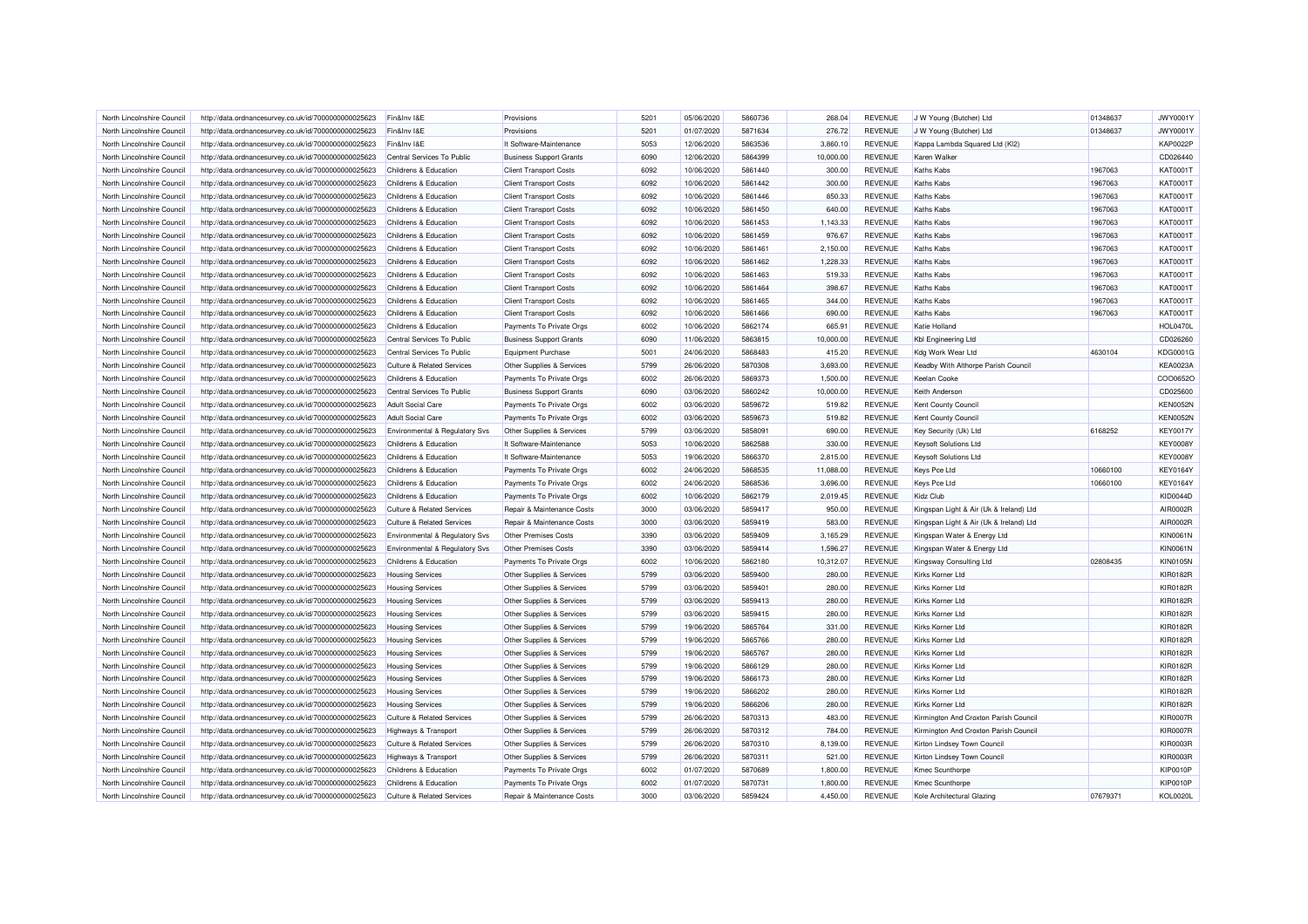| North Lincolnshire Council | http://data.ordnancesurvey.co.uk/id/7000000000025623 | Central Services To Public            | <b>Business Support Grants</b> | 6090         | 03/06/2020 | 5860235 | 10.000.00 | <b>REVENUE</b> | <b>Kvt Autos</b>                                                  |          | CD025530        |
|----------------------------|------------------------------------------------------|---------------------------------------|--------------------------------|--------------|------------|---------|-----------|----------------|-------------------------------------------------------------------|----------|-----------------|
| North Lincolnshire Council | http://data.ordnancesurvey.co.uk/id/7000000000025623 | <b>Highways &amp; Transport</b>       | Rents                          | 3201         | 05/06/2020 | 5860330 | 425.00    | <b>REVENUE</b> | Lambert Smith Hampton Group Ltd                                   |          | <b>LAM0004M</b> |
| North Lincolnshire Council | http://data.ordnancesurvey.co.uk/id/7000000000025623 | <b>Housing Services</b>               | Other Supplies & Services      | 5799         | 10/07/2020 | 5868088 | 602.40    | <b>REVENUE</b> | <b>Landlord Vision Ltd</b>                                        | 8657841  | LAN0321N        |
| North Lincolnshire Council |                                                      | Adult Social Care Capital             |                                | A085         | 24/06/2020 |         |           | CAPITAL        |                                                                   | 231734   | <b>LAN0155N</b> |
|                            | http://data.ordnancesurvey.co.uk/id/7000000000025623 |                                       | <b>Other Costs</b>             |              |            | 5867067 | 318.69    |                | Langham                                                           |          |                 |
| North Lincolnshire Council | http://data.ordnancesurvey.co.uk/id/7000000000025623 | <b>Public Health</b>                  | Materials                      | 5004         | 01/07/2020 | 5868669 | 955.14    | <b>REVENUE</b> | Langham                                                           | 231734   | <b>LAN0155N</b> |
| North Lincolnshire Council | http://data.ordnancesurvey.co.uk/id/7000000000025623 | Environmental & Regulatory Svs        | Payments To Private Orgs       | 6002         | 12/06/2020 | 5863448 | 833.00    | <b>REVENUE</b> | <b>Las Metals</b>                                                 |          | <b>LAS0020S</b> |
| North Lincolnshire Council | http://data.ordnancesurvey.co.uk/id/7000000000025623 | Childrens & Education                 | Payments To Private Orgs       | 6002         | 10/06/2020 | 5862183 | 475.20    | <b>REVENUE</b> | <b>Laurens Little Learners</b>                                    |          | <b>LAU0005U</b> |
| North Lincolnshire Council | http://data.ordnancesurvey.co.uk/id/7000000000025623 | Culture & Related Services            | Materials                      | 5004         | 24/06/2020 | 5864651 | 221.60    | <b>REVENUE</b> | Lbs Horticulture Ltd                                              | 2961161  | <b>LBS0002S</b> |
| North Lincolnshire Council | http://data.ordnancesurvey.co.uk/id/7000000000025623 | <b>Culture &amp; Related Services</b> | <b>Equipment Purchase</b>      | 5001         | 05/06/2020 | 5860865 | 30.00     | <b>REVENUE</b> | Ld Golf Ltd                                                       | 10458739 | LDG0120G        |
| North Lincolnshire Council | http://data.ordnancesurvey.co.uk/id/7000000000025623 | Culture & Related Services            | Other Supplies & Services      | 5799         | 05/06/2020 | 5860865 | 1,833.33  | <b>REVENUE</b> | Ld Golf Ltd                                                       | 10458739 | LDG0120G        |
| North Lincolnshire Council | http://data.ordnancesurvey.co.uk/id/7000000000025623 | Central Services To Public            | <b>Business Support Grants</b> | 6090         | 10/06/2020 | 5863257 | 10,000.00 | <b>REVENUE</b> | <b>Led Automation</b>                                             |          | CD026120        |
| North Lincolnshire Council | http://data.ordnancesurvey.co.uk/id/7000000000025623 | <b>Housing Services</b>               | Other Supplies & Services      | 5799         | 10/06/2020 | 5862571 | 840.00    | <b>REVENUE</b> | Lee Cruz                                                          |          | CRU0021U        |
| North Lincolnshire Council | http://data.ordnancesurvey.co.uk/id/7000000000025623 | <b>Culture &amp; Related Services</b> | Other Professional Fees        | 5829         | 12/06/2020 | 5861098 | 402.48    | <b>REVENUE</b> | Les Mills Fitness Uk Ltd                                          | 07880229 | MIL0298L        |
| North Lincolnshire Council | http://data.ordnancesurvey.co.uk/id/7000000000025623 | Culture & Related Services            | Other Professional Fees        | 5829         | 12/06/2020 | 5861100 | 254.57    | <b>REVENUE</b> | Les Mills Fitness Uk Ltd                                          | 07880229 | MIL0298L        |
| North Lincolnshire Council | http://data.ordnancesurvey.co.uk/id/7000000000025623 | Central Services To Public            | <b>Other Premises Costs</b>    | 3390         | 12/06/2020 | 5863802 | 3,685.50  | <b>REVENUE</b> | Lewis Removals Ltd                                                | 05115077 | <b>LEW0003W</b> |
| North Lincolnshire Council | http://data.ordnancesurvey.co.uk/id/7000000000025623 | Childrens & Education                 | <b>Legal Fees</b>              | 5823         | 17/06/2020 | 5865654 | 717.00    | <b>REVENUE</b> | Lextox                                                            |          | LEX0011X        |
| North Lincolnshire Council | http://data.ordnancesurvey.co.uk/id/7000000000025623 | Childrens & Education                 | <b>Legal Fees</b>              | 5823         | 17/06/2020 | 5865655 | 717.00    | <b>REVENUE</b> | <b>Lextox</b>                                                     |          | LEX0011X        |
| North Lincolnshire Council | http://data.ordnancesurvey.co.uk/id/7000000000025623 | Childrens & Education                 | Other Professional Fees        | 5829         | 10/06/2020 | 5862652 | 537.50    | <b>REVENUE</b> | Liam Fletcher                                                     |          | <b>FLE0167E</b> |
| North Lincolnshire Council | http://data.ordnancesurvey.co.uk/id/7000000000025623 | Central Services To Public            | <b>Business Support Grants</b> | 6090         | 17/06/2020 | 5866122 | 10,000.00 | <b>REVENUE</b> | Lincoln Gardens Community Association                             |          | CD026880        |
| North Lincolnshire Council | http://data.ordnancesurvey.co.uk/id/7000000000025623 | Childrens & Education                 | Payments To Private Orgs       | 6002         | 10/06/2020 | 5862185 | 7,862.43  | <b>REVENUE</b> | Lincoln Gardens Pre School                                        |          | <b>LIN0248N</b> |
| North Lincolnshire Council | http://data.ordnancesurvey.co.uk/id/7000000000025623 | Childrens & Education                 | Payments To Private Orgs       | 6002         | 03/06/2020 | 5859518 | 2,530.00  | <b>REVENUE</b> | Lincoln Minster School                                            |          | <b>LIN0203N</b> |
| North Lincolnshire Council | http://data.ordnancesurvey.co.uk/id/7000000000025623 | Childrens & Education                 | Payments To Other La'S         | 6003         | 01/07/2020 | 5870686 | 12,739.84 | <b>REVENUE</b> | Lincolnshire County Council                                       |          | <b>LIN0003N</b> |
| North Lincolnshire Council | http://data.ordnancesurvey.co.uk/id/7000000000025623 | Highways & Transport                  | Other Supplies & Services      | 5799         | 01/07/2020 | 5871362 | 21,000.00 | <b>REVENUE</b> | Lincolnshire County Council                                       |          | <b>LIN0003N</b> |
| North Lincolnshire Council | http://data.ordnancesurvey.co.uk/id/7000000000025623 | <b>Highways &amp; Transport</b>       | Passenger Transport            | 6011         | 01/07/2020 | 5871360 | 11,184.36 | <b>REVENUE</b> | Lincolnshire County Council                                       |          | LIN0003N        |
| North Lincolnshire Council | http://data.ordnancesurvey.co.uk/id/7000000000025623 | Childrens & Education                 | Advertising & Publicity        | 5610         | 03/06/2020 | 5858738 | 300.00    | <b>REVENUE</b> | <b>Lincolnshire Today</b>                                         |          | LIN0214N        |
| North Lincolnshire Council | http://data.ordnancesurvey.co.uk/id/7000000000025623 | Childrens & Education                 | Advertising & Publicity        | 5610         | 01/07/2020 | 5871393 | 300.00    | <b>REVENUE</b> | Lincolnshire Todav                                                |          | LIN0214N        |
|                            |                                                      |                                       |                                |              |            |         |           |                |                                                                   |          | CD026350        |
| North Lincolnshire Council | http://data.ordnancesurvey.co.uk/id/7000000000025623 | Central Services To Public            | <b>Business Support Grants</b> | 6090<br>6002 | 11/06/2020 | 5863824 | 10,000.00 | <b>REVENUE</b> | <b>Lincolnshire Wildlife Trust</b><br>Lincolnshire Wildlife Trust |          |                 |
| North Lincolnshire Council | http://data.ordnancesurvey.co.uk/id/7000000000025623 | Environmental & Regulatory Svs        | Payments To Private Orgs       |              | 19/06/2020 | 5865743 | 4,588.50  | <b>REVENUE</b> |                                                                   | 461863   | <b>LIN0026N</b> |
| North Lincolnshire Council | http://data.ordnancesurvey.co.uk/id/7000000000025623 | Environmental & Regulatory Svs        | Payments To Private Orgs       | 6002         | 24/06/2020 | 5865740 | 4,588.50  | <b>REVENUE</b> | <b>Lincolnshire Wildlife Trust</b>                                | 461863   | <b>LIN0026N</b> |
| North Lincolnshire Council | http://data.ordnancesurvey.co.uk/id/7000000000025623 | Childrens & Education                 | Payments To Private Orgs       | 6002         | 10/06/2020 | 5862245 | 3,390.36  | <b>REVENUE</b> | Linda Wood T/As Tiddly Peeps                                      |          | WOO0052O        |
| North Lincolnshire Council | http://data.ordnancesurvey.co.uk/id/7000000000025623 | Central Services To Public            | <b>Business Support Grants</b> | 6090         | 03/06/2020 | 5860247 | 10,000.00 | <b>REVENUE</b> | Lindsey Lodge Hospice Shop - Barton 2                             |          | CD025650        |
| North Lincolnshire Council | http://data.ordnancesurvey.co.uk/id/7000000000025623 | Central Services To Public            | <b>Business Support Grants</b> | 6090         | 03/06/2020 | 5860246 | 10,000.00 | <b>REVENUE</b> | Lindsey Lodge Retail Distribution Centre                          |          | CD025640        |
| North Lincolnshire Council | http://data.ordnancesurvey.co.uk/id/7000000000025623 | Childrens & Education                 | Payments To Private Orgs       | 6002         | 10/06/2020 | 5862137 | 771.68    | <b>REVENUE</b> | <b>Lisa Backhouse</b>                                             |          | <b>BAC0163C</b> |
| North Lincolnshire Council | http://data.ordnancesurvey.co.uk/id/7000000000025623 | Childrens & Education                 | Payments To Voluntary Orgs     | 6001         | 10/06/2020 | 5862187 | 13,566.22 | <b>REVENUE</b> | Little Acorns Pre-School                                          |          | <b>LIT0009T</b> |
| North Lincolnshire Council | http://data.ordnancesurvey.co.uk/id/7000000000025623 | Childrens & Education                 | Payments To Private Orgs       | 6002         | 10/06/2020 | 5862194 | 5,815.65  | <b>REVENUE</b> | Little Angels Pre-School                                          |          | LIT0045T        |
| North Lincolnshire Council | http://data.ordnancesurvey.co.uk/id/7000000000025623 | Childrens & Education                 | Payments To Private Orgs       | 6002         | 10/06/2020 | 5862184 | 6,689.84  | <b>REVENUE</b> | Little Cygnets Nursery                                            |          | LCN0002N        |
| North Lincolnshire Council | http://data.ordnancesurvey.co.uk/id/7000000000025623 | Childrens & Education                 | Payments To Private Orgs       | 6002         | 10/06/2020 | 5862190 | 7.343.13  | <b>REVENUE</b> | <b>Little Imps Playgroup</b>                                      |          | LIT0035T        |
| North Lincolnshire Council | http://data.ordnancesurvey.co.uk/id/7000000000025623 | Childrens & Education                 | Payments To Private Orgs       | 6002         | 10/06/2020 | 5862196 | 769.50    | <b>REVENUE</b> | <b>Little Learners</b>                                            |          | LIT0112T        |
| North Lincolnshire Council | http://data.ordnancesurvey.co.uk/id/7000000000025623 | Childrens & Education                 | Payments To Private Orgs       | 6002         | 10/06/2020 | 5862191 | 17,155.98 | <b>REVENUE</b> | Little Owls Pre-School                                            |          | LIT0041T        |
| North Lincolnshire Council | http://data.ordnancesurvey.co.uk/id/7000000000025623 | Childrens & Education                 | Payments To Private Orgs       | 6002         | 10/06/2020 | 5862192 | 7,035.09  | <b>REVENUE</b> | Little Owls Pre-School                                            |          | LIT0041T        |
| North Lincolnshire Council | http://data.ordnancesurvey.co.uk/id/7000000000025623 | Childrens & Education                 | Payments To Private Orgs       | 6002         | 10/06/2020 | 5862193 | 9,287.19  | <b>REVENUE</b> | Little Owls Pre-School                                            |          | LIT0041T        |
| North Lincolnshire Council | http://data.ordnancesurvey.co.uk/id/7000000000025623 | Childrens & Education                 | Payments To Voluntary Orgs     | 6001         | 10/06/2020 | 5862189 | 8,932.32  | <b>REVENUE</b> | <b>Little Rascals Pre-School</b>                                  |          | LIT0011T        |
| North Lincolnshire Council | http://data.ordnancesurvey.co.uk/id/7000000000025623 | Childrens & Education                 | Payments To Private Orgs       | 6002         | 10/06/2020 | 5862188 | 16,974.79 | <b>REVENUE</b> | <b>Little Tots Nursery</b>                                        |          | LIT0010T        |
| North Lincolnshire Council | http://data.ordnancesurvey.co.uk/id/7000000000025623 | Central Services To Public            | <b>Business Support Grants</b> | 6090         | 17/06/2020 | 5866107 | 10,000.00 | <b>REVENUE</b> | Lucky Lady                                                        |          | CD026730        |
| North Lincolnshire Council | http://data.ordnancesurvey.co.uk/id/7000000000025623 | <b>Culture &amp; Related Services</b> | Other Supplies & Services      | 5799         | 26/06/2020 | 5870314 | 2,330.00  | <b>REVENUE</b> | Luddington & Haldenby Parish Council                              |          | LUD0007D        |
| North Lincolnshire Council | http://data.ordnancesurvey.co.uk/id/7000000000025623 | <b>Highways &amp; Transport</b>       | Other Supplies & Services      | 5799         | 26/06/2020 | 5870315 | 437.00    | <b>REVENUE</b> | Luddington & Haldenby Parish Council                              |          | <b>LUD0007D</b> |
| North Lincolnshire Council | http://data.ordnancesurvey.co.uk/id/7000000000025623 | Corporate And Democratic Core         | Gen Office Exp (Incl Postage)  | 5603         | 10/06/2020 | 5862400 | 210.71    | <b>REVENUE</b> | Lyreco Uk Ltd                                                     | 442696   | LYR0001R        |
| North Lincolnshire Council | http://data.ordnancesurvey.co.uk/id/7000000000025623 | Adult Social Care                     | Other Supplies & Services      | 5799         | 17/06/2020 | 5865657 | 260.00    | <b>REVENUE</b> | Mac Auto Valeting                                                 |          | <b>MAC0090C</b> |
| North Lincolnshire Council | http://data.ordnancesurvey.co.uk/id/7000000000025623 | Childrens & Education                 | Other Supplies & Services      | 5799         | 17/06/2020 | 5865657 | 396.50    | <b>REVENUE</b> | Mac Auto Valeting                                                 |          | <b>MAC0090C</b> |
| North Lincolnshire Council | http://data.ordnancesurvey.co.uk/id/7000000000025623 | Childrens & Education                 | Payments To Private Orgs       | 6002         | 01/07/2020 | 5871750 | 630.00    | <b>REVENUE</b> | Malet Lambert School                                              | 07542211 | <b>BUR0395F</b> |
| North Lincolnshire Council | http://data.ordnancesurvey.co.uk/id/7000000000025623 | Childrens & Education                 | <b>Legal Fees</b>              | 5823         | 03/06/2020 | 5859666 | 486.00    | <b>REVENUE</b> | Manchester Paediatrician Ltd                                      | 09985906 | <b>MAN0399N</b> |
| North Lincolnshire Council | http://data.ordnancesurvey.co.uk/id/7000000000025623 | Childrens & Education                 | Payments To Private Orgs       | 6002         | 10/06/2020 | 5862159 | 1,090.32  | <b>REVENUE</b> | <b>Marie Fenwick</b>                                              |          | FEN0095N        |
| North Lincolnshire Council | http://data.ordnancesurvey.co.uk/id/7000000000025623 | <b>Housing Services</b>               | Other Supplies & Services      | 5799         | 17/06/2020 | 5865406 | 4.400.00  | <b>REVENUE</b> | <b>Mark Baker</b>                                                 |          | <b>MAR0968R</b> |
|                            |                                                      |                                       |                                |              |            |         |           |                |                                                                   |          |                 |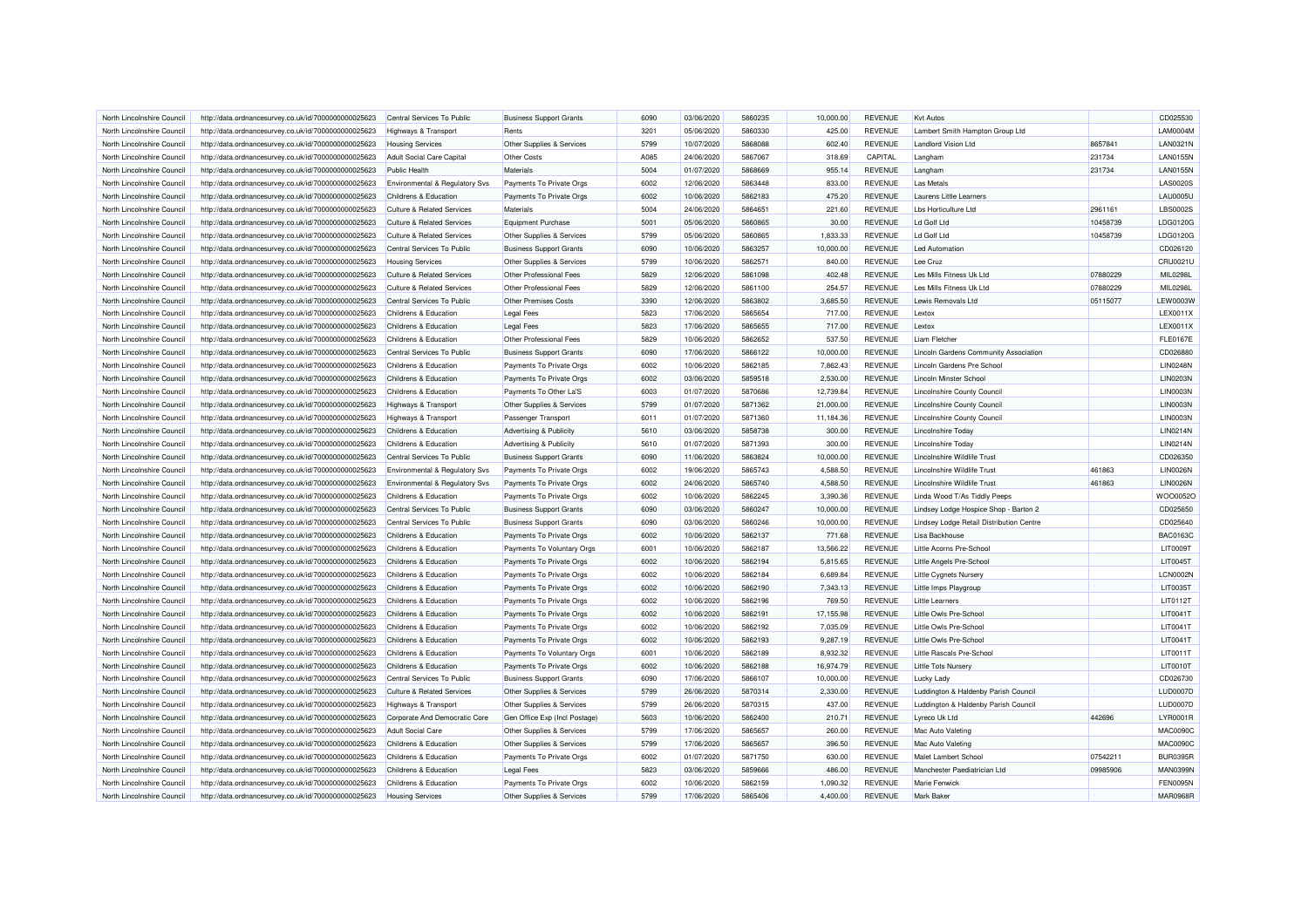| North Lincolnshire Council                               | http://data.ordnancesurvey.co.uk/id/7000000000025623                                                         | <b>Housing Services</b>               | Other Supplies & Services      | 5799 | 10/06/2020               | 5862556            | 495.00               | <b>REVENUE</b> | Martin & Co Lettings                                   |          | <b>MAR0346R</b> |
|----------------------------------------------------------|--------------------------------------------------------------------------------------------------------------|---------------------------------------|--------------------------------|------|--------------------------|--------------------|----------------------|----------------|--------------------------------------------------------|----------|-----------------|
| North Lincolnshire Council                               | http://data.ordnancesurvey.co.uk/id/7000000000025623                                                         | <b>Housing Services</b>               | Other Supplies & Services      | 5799 | 10/06/2020               | 5862557            | 340.00               | <b>REVENUE</b> | Martin & Co Lettings                                   |          | <b>MAR0346R</b> |
| North Lincolnshire Council                               | http://data.ordnancesurvey.co.uk/id/7000000000025623                                                         | <b>Housing Services</b>               | Other Supplies & Services      | 5799 | 10/06/2020               | 5862558            | 475.00               | <b>REVENUE</b> | Martin & Co Lettings                                   |          | <b>MAR0346R</b> |
| North Lincolnshire Council                               | http://data.ordnancesurvey.co.uk/id/7000000000025623                                                         | <b>Housing Services</b>               | Other Supplies & Services      | 5799 | 12/06/2020               | 5863628            | 3,800.00             | <b>REVENUE</b> | Martin & Co Lettings                                   |          | <b>MAR0346F</b> |
| North Lincolnshire Council                               | http://data.ordnancesurvey.co.uk/id/7000000000025623                                                         | <b>Housing Services</b>               | Other Supplies & Services      | 5799 | 12/06/2020               | 5863630            | 2,720.00             | <b>REVENUE</b> | Martin & Co Lettings                                   |          | MAR0346R        |
| North Lincolnshire Council                               | http://data.ordnancesurvey.co.uk/id/7000000000025623                                                         | <b>Housing Services</b>               | Other Supplies & Services      | 5799 | 12/06/2020               | 5863633            | 3,960.00             | <b>REVENUE</b> | Martin & Co Lettings                                   |          | MAR0346R        |
| North Lincolnshire Council                               | http://data.ordnancesurvey.co.uk/id/7000000000025623                                                         | Culture, Env, Reg & Planning Cap      | Building/Construction          | A082 | 24/06/2020               | 5865671            | 8,366.40             | CAPITAL        | <b>Mason Clark Associates</b>                          | 02537113 | MAS0158S        |
| North Lincolnshire Council                               | http://data.ordnancesurvey.co.uk/id/7000000000025623                                                         | Culture, Env, Reg & Planning Cap      | Consultants                    | A087 | 24/06/2020               | 5866549            | 1,317.00             | CAPITAL        | <b>Mason Clark Associates</b>                          | 02537113 | MAS0158S        |
| North Lincolnshire Council                               | http://data.ordnancesurvey.co.uk/id/7000000000025623                                                         | Highways & Transport Capital          | Consultants                    | A087 | 10/06/2020               | 5862531            | 5,247.75             | CAPITAL        | <b>Mason Clark Associates</b>                          | 02537113 | MAS0158S        |
| North Lincolnshire Council                               | http://data.ordnancesurvey.co.uk/id/7000000000025623                                                         | Central Services To Public            | <b>Business Support Grants</b> | 6090 | 12/06/2020               | 5864410            | 10,000.00            | <b>REVENUE</b> | Mast Digital Uk Ltd                                    |          | CD026550        |
| North Lincolnshire Council                               | http://data.ordnancesurvey.co.uk/id/7000000000025623                                                         | Central Services To Public            | <b>Business Support Grants</b> | 6090 | 10/06/2020               | 5863240            | 10,000.00            | <b>REVENUE</b> | Mchardy Financial Advice Limited                       |          | CD025950        |
| North Lincolnshire Council                               | http://data.ordnancesurvey.co.uk/id/7000000000025623                                                         | Central Services To Public            | <b>Equipment Purchase</b>      | 5001 | 17/06/2020               | 5865227            | 7,880.00             | <b>REVENUE</b> | Md Signs Limited                                       | 07734254 | <b>MDS0003S</b> |
| North Lincolnshire Council                               | http://data.ordnancesurvey.co.uk/id/7000000000025623                                                         | Central Services To Public            | <b>Equipment Purchase</b>      | 5001 | 24/06/2020               | 5866791            | 2,105.00             | <b>REVENUE</b> | Md Signs Limited                                       | 07734254 | MDS0003S        |
| North Lincolnshire Council                               | http://data.ordnancesurvey.co.uk/id/7000000000025623                                                         | Central Services To Public            | <b>Equipment Purchase</b>      | 5001 | 24/06/2020               | 5866795            | 3,050.00             | <b>REVENUE</b> | Md Signs Limited                                       | 07734254 | MDS00035        |
| North Lincolnshire Council                               | http://data.ordnancesurvey.co.uk/id/7000000000025623                                                         | Environmental & Regulatory Svs        | <b>Equipment Purchase</b>      | 5001 | 12/06/2020               | 5863452            | 600.00               | <b>REVENUE</b> | Md Signs Limited                                       | 07734254 | MDS00035        |
| North Lincolnshire Council                               | http://data.ordnancesurvey.co.uk/id/7000000000025623                                                         | Environmental & Regulatory Svs        | <b>Equipment Purchase</b>      | 5001 | 24/06/2020               | 5866773            | 650.00               | <b>REVENUE</b> | Md Signs Limited                                       | 07734254 | <b>MDS0003S</b> |
| North Lincolnshire Council                               | http://data.ordnancesurvey.co.uk/id/7000000000025623                                                         | Corporate And Democratic Core         | It Software-Purchase           | 5051 | 10/06/2020               | 5861329            | 480.00               | <b>REVENUE</b> | Meaco Measurement & Control Ltd                        |          | <b>MEA0050A</b> |
| North Lincolnshire Council                               | http://data.ordnancesurvey.co.uk/id/7000000000025623                                                         | Childrens & Education                 | Payments To Private Orgs       | 6002 | 10/06/2020               | 5862259            | 2,250.00             | <b>REVENUE</b> | <b>Meeting New Horizons</b>                            | 7605054  | MNH0001H        |
| North Lincolnshire Council                               | http://data.ordnancesurvey.co.uk/id/7000000000025623                                                         | Central Services To Public            | <b>Business Support Grants</b> | 6090 | 17/06/2020               | 5866103            | 10,000.00            | <b>REVENUE</b> | Meeting New Horizons Cic                               |          | CD026690        |
| North Lincolnshire Council                               | http://data.ordnancesurvey.co.uk/id/7000000000025623                                                         | <b>Planning Services</b>              | Payments To Voluntary Orgs     | 6001 | 19/06/2020               | 5866191            | 28,910.00            | <b>REVENUE</b> | Meeting New Horizons Cic                               |          | MEE0006E        |
| North Lincolnshire Council                               | http://data.ordnancesurvey.co.uk/id/7000000000025623                                                         | Childrens & Education                 | Payments To Private Orgs       | 6002 | 01/07/2020               | 5870728            | 14,416.67            | <b>REVENUE</b> | Melior Community Academy                               | 07386086 | MEL0023L        |
| North Lincolnshire Council                               | http://data.ordnancesurvey.co.uk/id/7000000000025623                                                         | Childrens & Education                 | Payments To Private Orgs       | 6002 | 10/06/2020               | 5862198            | 12,960.04            | <b>REVENUE</b> | Mels Totstop Day Nursery                               |          | MEL0044L        |
| North Lincolnshire Council                               | http://data.ordnancesurvey.co.uk/id/7000000000025623                                                         | Central Services To Public            | <b>Business Support Grants</b> | 6090 | 17/06/2020               | 5866118            | 10,000.00            | <b>REVENUE</b> | <b>Memorial Hall Trustees</b>                          |          | CD026840        |
| North Lincolnshire Council                               | http://data.ordnancesurvey.co.uk/id/7000000000025623                                                         | <b>Adult Social Care</b>              | Payments To Private Orgs       | 6002 | 05/06/2020               | 5860168            | 3,130.48             | <b>REVENUE</b> | Mencap                                                 |          | MEN0244N        |
| North Lincolnshire Council                               | http://data.ordnancesurvey.co.uk/id/7000000000025623                                                         | Central Services To Public            | <b>Business Support Grants</b> | 6090 | 24/06/2020               | 5869500            | 10,000.00            | <b>REVENUE</b> | Merrick & Day Ltd                                      |          | CD027020        |
|                                                          |                                                                                                              |                                       |                                | 6090 | 03/06/2020               |                    | 10,000.00            | <b>REVENUE</b> | Messingham Memorial Playing Field                      |          | CD025690        |
| North Lincolnshire Council                               | http://data.ordnancesurvey.co.uk/id/7000000000025623                                                         | Central Services To Public            | <b>Business Support Grants</b> | 5799 |                          | 5860251<br>5870316 |                      | <b>REVENUE</b> |                                                        |          | <b>MES0002S</b> |
| North Lincolnshire Council<br>North Lincolnshire Council | http://data.ordnancesurvey.co.uk/id/7000000000025623<br>http://data.ordnancesurvey.co.uk/id/7000000000025623 | Culture & Related Services            | Other Supplies & Services      | 5799 | 26/06/2020<br>26/06/2020 | 5870317            | 6,745.00<br>2.261.00 | <b>REVENUE</b> | Messingham Parish Council<br>Messingham Parish Council |          | <b>MES0002S</b> |
|                                                          |                                                                                                              | <b>Highways &amp; Transport</b>       | Other Supplies & Services      |      |                          |                    |                      |                |                                                        |          |                 |
| North Lincolnshire Council                               | http://data.ordnancesurvey.co.uk/id/7000000000025623                                                         | Culture, Env, Reg & Planning Cap      | <b>Building/Construction</b>   | A082 | 03/06/2020               | 5858577            | 3,250.00             | CAPITAL        | Micron Analytical Ltd                                  | 05396498 | MIC0029C        |
| North Lincolnshire Council                               | http://data.ordnancesurvey.co.uk/id/7000000000025623                                                         | Corporate And Democratic Core         | It Software-Maintenance        | 5053 | 17/06/2020               | 5862650            | 1,625.00             | <b>REVENUE</b> | Milton Keynes Council                                  |          | MIL0100L        |
| North Lincolnshire Council                               | http://data.ordnancesurvey.co.uk/id/7000000000025623                                                         | <b>Adult Social Care</b>              | Other Professional Fees        | 5829 | 24/06/2020               | 5868120            | 400.00               | <b>REVENUE</b> | Miss Rebecca Musgrove                                  |          | <b>MUS0242S</b> |
| North Lincolnshire Council                               | http://data.ordnancesurvey.co.uk/id/7000000000025623                                                         | Environmental & Regulatory Svs        | <b>Materials</b>               | 5004 | 17/06/2020               | 5865507            | 240.00               | <b>REVENUE</b> | M L Protective Coatings Ltd                            | 01773189 | <b>MLP0002P</b> |
| North Lincolnshire Council                               | http://data.ordnancesurvey.co.uk/id/7000000000025623                                                         | Highways & Transport                  | <b>Course Fees/Training</b>    | 2002 | 24/06/2020               | 5868634            | 505.00               | <b>REVENUE</b> | Modal Training Ltd                                     |          | MOD0011D        |
| North Lincolnshire Council                               | http://data.ordnancesurvey.co.uk/id/7000000000025623                                                         | Childrens & Education                 | Payments To Private Orgs       | 6002 | 10/06/2020               | 5862199            | 743.40               | <b>REVENUE</b> | Monkey Toes Child Care With Claire                     |          | <b>MON0078N</b> |
| North Lincolnshire Council                               | http://data.ordnancesurvey.co.uk/id/7000000000025623                                                         | Childrens & Education                 | Payments To Private Orgs       | 6002 | 10/06/2020               | 5861387            | 654.00               | <b>REVENUE</b> | Moorwell Miracles Ltd                                  |          | MOO0120C        |
| North Lincolnshire Council                               | http://data.ordnancesurvey.co.uk/id/7000000000025623                                                         | Childrens & Education                 | Payments To Private Orgs       | 6002 | 10/06/2020               | 5862200            | 31,928.86            | <b>REVENUE</b> | Moorwell Miracles I td                                 |          | MOO0120C        |
| North Lincolnshire Council                               | http://data.ordnancesurvey.co.uk/id/7000000000025623                                                         | <b>Planning Services</b>              | Consultancy                    | 5830 | 10/06/2020               | 5862530            | 12,042.00            | <b>REVENUE</b> | Mott Macdonald Limited                                 | 1243967  | MOT0034T        |
| North Lincolnshire Council                               | http://data.ordnancesurvey.co.uk/id/7000000000025623                                                         | <b>Culture &amp; Related Services</b> | Other Premises Costs           | 3390 | 17/06/2020               | 5864632            | 1,700.00             | <b>REVENUE</b> | Mr J Morrison                                          |          | <b>MOR0156R</b> |
| North Lincolnshire Council                               | http://data.ordnancesurvey.co.uk/id/7000000000025623                                                         | Central Services To Public            | <b>Business Support Grants</b> | 6090 | 11/06/2020               | 5863813            | 10,000.00            | <b>REVENUE</b> | Mr Mohammad Ismail Khan                                |          | CD026240        |
| North Lincolnshire Council                               | http://data.ordnancesurvey.co.uk/id/7000000000025623                                                         | Central Services To Public            | <b>Business Support Grants</b> | 6090 | 15/06/2020               | 5865236            | 10.000.00            | <b>REVENUE</b> | Mr Nigel Burke T/A Power Marques                       |          | CD026590        |
| North Lincolnshire Council                               | http://data.ordnancesurvey.co.uk/id/7000000000025623                                                         | Central Services To Public            | <b>Business Support Grants</b> | 6090 | 03/06/2020               | 5860241            | 10,000.00            | <b>REVENUE</b> | Mr Partworn Tyres                                      |          | CD025590        |
| North Lincolnshire Council                               | http://data.ordnancesurvey.co.uk/id/7000000000025623                                                         | Adult Social Care                     | <b>Legal Fees</b>              | 5823 | 10/06/2020               | 5858605            | 1.050.00             | <b>REVENUE</b> | Mr Richard Copnall Ltd                                 |          | COP0024F        |
| North Lincolnshire Council                               | http://data.ordnancesurvey.co.uk/id/7000000000025623                                                         | <b>Adult Social Care</b>              | <b>Legal Fees</b>              | 5823 | 24/06/2020               | 5868167            | 2,275.00             | <b>REVENUE</b> | Mr Richard Copnall Ltd                                 |          | COP0024F        |
| North Lincolnshire Council                               | http://data.ordnancesurvey.co.uk/id/7000000000025623                                                         | Childrens & Education                 | Payments To Private Orgs       | 6002 | 10/06/2020               | 5862173            | 4,460.31             | <b>REVENUE</b> | Mrs Alexandra Heighington                              |          | <b>HEI0036I</b> |
| North Lincolnshire Council                               | http://data.ordnancesurvey.co.uk/id/7000000000025623                                                         | Central Services To Public            | <b>Business Support Grants</b> | 6090 | 17/06/2020               | 5866102            | 10,000.00            | <b>REVENUE</b> | Mrs Susana Paiva                                       |          | CD026680        |
| North Lincolnshire Council                               | http://data.ordnancesurvey.co.uk/id/7000000000025623                                                         | Childrens & Education                 | Payments To Private Orgs       | 6002 | 03/06/2020               | 5859529            | 41,400.28            | <b>REVENUE</b> | Nas Services Ltd                                       | 2757062  | <b>NAS0022S</b> |
| North Lincolnshire Council                               | http://data.ordnancesurvey.co.uk/id/7000000000025623                                                         | Childrens & Education                 | Payments To Private Orgs       | 6002 | 10/06/2020               | 5862236            | 297.36               | <b>REVENUE</b> | Natalie Watson                                         |          | WAT0430T        |
| North Lincolnshire Council                               | http://data.ordnancesurvey.co.uk/id/7000000000025623                                                         | Childrens & Education                 | Payments To Private Orgs       | 6002 | 10/06/2020               | 5861034            | 6,009.66             | <b>REVENUE</b> | National Fostering Agency Ltd                          |          | NAT0100T        |
| North Lincolnshire Council                               | http://data.ordnancesurvey.co.uk/id/7000000000025623                                                         | Childrens & Education                 | Licenses, Subs & Memberships   | 5510 | 03/06/2020               | 5858300            | 305.00               | <b>REVENUE</b> | National Governance Association                        | 3549029  | <b>NAT0184T</b> |
| North Lincolnshire Council                               | http://data.ordnancesurvey.co.uk/id/7000000000025623                                                         | <b>Adult Social Care</b>              | Materials                      | 5004 | 26/06/2020               | 5868636            | 214.39               | <b>REVENUE</b> | Nationwide Windscreen Services                         | 5683242  | NAT0165T        |
| North Lincolnshire Council                               | http://data.ordnancesurvey.co.uk/id/7000000000025623                                                         | Culture, Env, Reg & Planning Cap      | Consultants                    | A087 | 05/06/2020               | 5860175            | 505.00               | CAPITAL        | Natural England                                        |          | NAT0161T        |
| North Lincolnshire Council                               | http://data.ordnancesurvey.co.uk/id/7000000000025623                                                         | Culture & Related Services            | Other Supplies & Services      | 5799 | 24/06/2020               | 5866733            | 17,100.00            | <b>REVENUE</b> | Natural England                                        |          | NAT0161T        |
| North Lincolnshire Council                               | http://data.ordnancesurvey.co.uk/id/7000000000025623                                                         | Childrens & Education                 | <b>Examination Fees</b>        | 5730 | 24/06/2020               | 5868155            | 1,042.00             | <b>REVENUE</b> | <b>N</b> cfe                                           | 2896700  | NCF0002F        |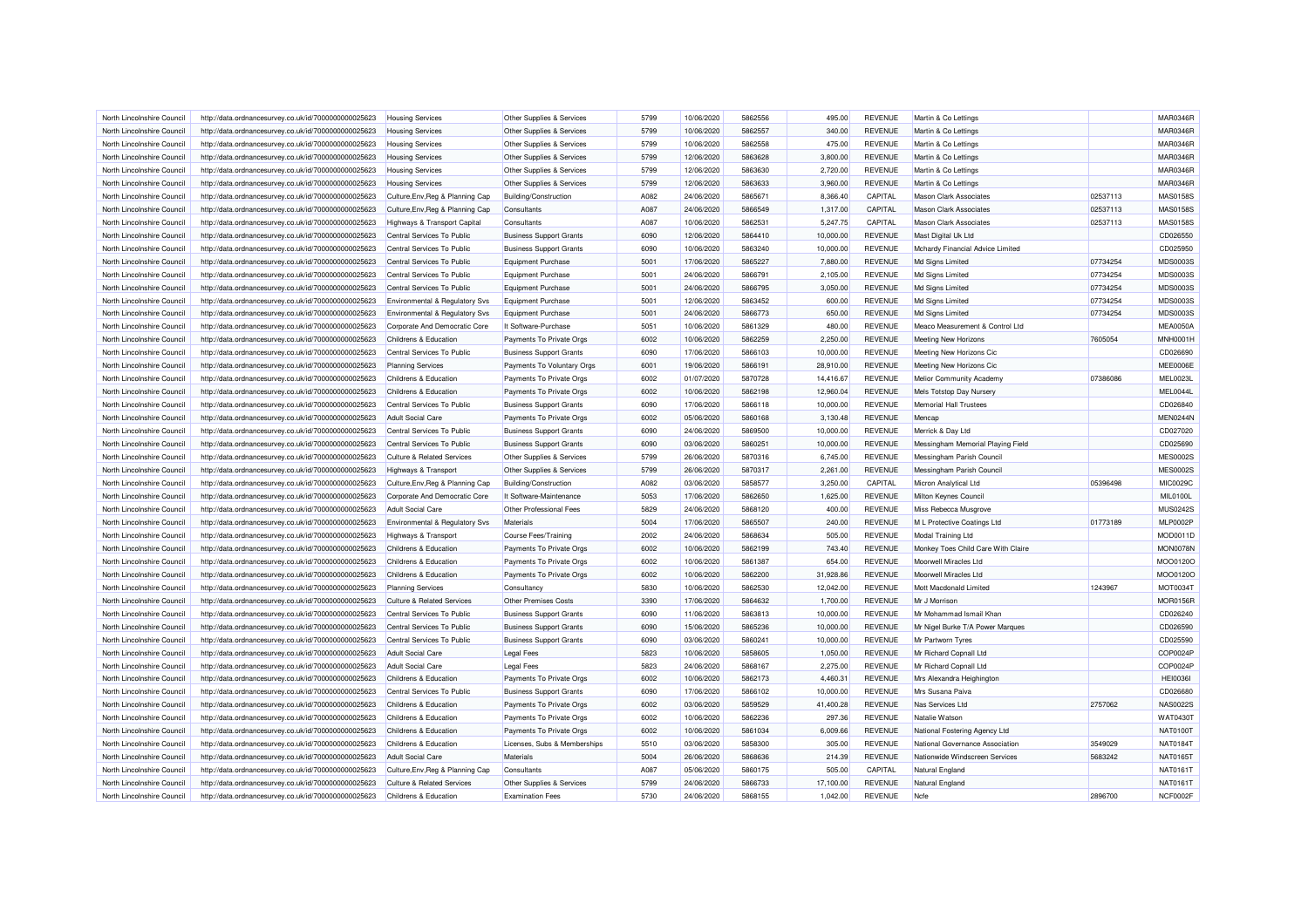| North Lincolnshire Council | http://data.ordnancesurvey.co.uk/id/7000000000025623 | Central Services To Public                | <b>Business Support Grants</b> | 6090 | 10/06/2020 | 5863244 | 10.000.00 | <b>REVENUE</b> | Neuvo Media                        |          | CD025990        |
|----------------------------|------------------------------------------------------|-------------------------------------------|--------------------------------|------|------------|---------|-----------|----------------|------------------------------------|----------|-----------------|
| North Lincolnshire Council | http://data.ordnancesurvey.co.uk/id/7000000000025623 | <b>Adult Social Care</b>                  | Payments To Private Orgs       | 6002 | 05/06/2020 | 5860169 | 7,131.08  | <b>REVENUE</b> | New Concept Care & Nursing Ltd     | 3892391  | NEW0146W        |
| North Lincolnshire Council | http://data.ordnancesurvey.co.uk/id/7000000000025623 | <b>Adult Social Care</b>                  | Payments To Private Orgs       | 6002 | 12/06/2020 | 5864029 | 6,164.17  | <b>REVENUE</b> | New Concept Care & Nursing Ltd     | 3892391  | NEW0146W        |
| North Lincolnshire Council | http://data.ordnancesurvey.co.uk/id/7000000000025623 | <b>Culture &amp; Related Services</b>     | Repair & Maintenance Costs     | 3000 | 03/06/2020 | 5859427 | 538.33    | <b>REVENUE</b> | New County Glazing Ltd             | 04402867 | <b>NEW0032W</b> |
| North Lincolnshire Council | http://data.ordnancesurvey.co.uk/id/7000000000025623 | <b>Culture &amp; Related Services</b>     | Other Supplies & Services      | 5799 | 26/06/2020 | 5870318 | 13,043.00 | <b>REVENUE</b> | New Holland Parish Council         |          | NEW0011W        |
| North Lincolnshire Council | http://data.ordnancesurvey.co.uk/id/7000000000025623 | Highways & Transport                      | Other Supplies & Services      | 5799 | 26/06/2020 | 5870319 | 2,153.00  | <b>REVENUE</b> | New Holland Parish Council         |          | NEW0011W        |
| North Lincolnshire Council | http://data.ordnancesurvey.co.uk/id/7000000000025623 | Corporate And Democratic Core             | Other Professional Fees        | 5829 | 19/06/2020 | 5866607 | 75.00     | <b>REVENUE</b> | Newlyn Plc                         | 3770985  | <b>NEW0120W</b> |
| North Lincolnshire Council | http://data.ordnancesurvey.co.uk/id/7000000000025623 | Corporate And Democratic Core             | Other Professional Fees        | 5829 | 19/06/2020 | 5866609 |           | <b>REVENUE</b> | Newlyn Plc                         | 3770985  | <b>NEW0120W</b> |
| North Lincolnshire Council | http://data.ordnancesurvey.co.uk/id/7000000000025623 | Corporate And Democratic Core             | Other Professional Fees        | 5829 | 19/06/2020 | 5866610 |           | <b>REVENUE</b> | Newlyn Plc                         | 3770985  | <b>NEW0120W</b> |
| North Lincolnshire Council | http://data.ordnancesurvey.co.uk/id/7000000000025623 | <b>Adult Social Care</b>                  | Equipment Maint.& Repair       | 5003 | 24/06/2020 | 5867068 | 815.42    | <b>REVENUE</b> | Newsmith Stainless Ltd             | 0968816  | <b>NEW0125W</b> |
| North Lincolnshire Council | http://data.ordnancesurvey.co.uk/id/7000000000025623 | Corporate And Democratic Core             | Gen Office Exp (Incl Postage)  | 5603 | 01/07/2020 | 5871357 | 4,069.00  | <b>REVENUE</b> | Newsquest Media Group              | 1676637  | <b>NEW0540W</b> |
|                            |                                                      |                                           |                                | 3301 | 03/06/2020 |         |           | <b>REVENUE</b> |                                    | 8560885  | GRE0002E        |
| North Lincolnshire Council | http://data.ordnancesurvey.co.uk/id/7000000000025623 | <b>Adult Social Care</b>                  | Cleaning Costs/ Materials      |      |            | 5859732 | 807.72    |                | Nexon Group                        |          |                 |
| North Lincolnshire Council | http://data.ordnancesurvey.co.uk/id/7000000000025623 | <b>Adult Social Care</b>                  | Cleaning Costs/ Materials      | 3301 | 12/06/2020 | 5860340 | 462.39    | <b>REVENUE</b> | Nexon Group                        | 8560885  | GRE0002E        |
| North Lincolnshire Council | http://data.ordnancesurvey.co.uk/id/7000000000025623 | <b>Adult Social Care</b>                  | Cleaning Costs/ Materials      | 3301 | 24/06/2020 | 5866764 | 336.00    | <b>REVENUE</b> | Nexon Group                        | 8560885  | GRE0002E        |
| North Lincolnshire Council | http://data.ordnancesurvey.co.uk/id/7000000000025623 | <b>Adult Social Care</b>                  | Gen Office Exp (Incl Postage)  | 5603 | 10/06/2020 | 5861407 | 252.00    | <b>REVENUE</b> | Nexon Group                        | 8560885  | GRE0002E        |
| North Lincolnshire Council | http://data.ordnancesurvey.co.uk/id/7000000000025623 | Childrens & Education                     | Other Supplies & Services      | 5799 | 12/06/2020 | 5863861 | 265.30    | <b>REVENUE</b> | Nhs Supply Chain                   |          | <b>NHS0006S</b> |
| North Lincolnshire Council | http://data.ordnancesurvey.co.uk/id/7000000000025623 | <b>Housing Services</b>                   | Other Supplies & Services      | 5799 | 19/06/2020 | 5866589 | 500.00    | <b>REVENUE</b> | Nick Drewn                         |          | <b>DRE0213E</b> |
| North Lincolnshire Council | http://data.ordnancesurvey.co.uk/id/7000000000025623 | <b>Housing Services</b>                   | Other Supplies & Services      | 5799 | 19/06/2020 | 5866591 | 4,000.00  | <b>REVENUE</b> | <b>Nick Drewr</b>                  |          | DRE0213E        |
| North Lincolnshire Council | http://data.ordnancesurvey.co.uk/id/7000000000025623 | <b>Adult Social Care</b>                  | <b>Equipment Purchase</b>      | 5001 | 05/06/2020 | 5860351 | 249.99    | <b>REVENUE</b> | <b>Nisbets</b>                     | 01693112 | <b>NIS0001S</b> |
| North Lincolnshire Council | http://data.ordnancesurvey.co.uk/id/7000000000025623 | <b>Culture &amp; Related Services</b>     | <b>Equipment Purchase</b>      | 5001 | 01/07/2020 | 5871443 | 784.98    | <b>REVENUE</b> | <b>Nisbets</b>                     | 01693112 | <b>NIS0001S</b> |
| North Lincolnshire Council | http://data.ordnancesurvey.co.uk/id/7000000000025623 | <b>Adult Social Care</b>                  | <b>Client Related Costs</b>    | 5534 | 26/06/2020 | 5869760 | 74.46     | <b>REVENUE</b> | NIc-Case Management & Cic Imprest  |          | NOR0235F        |
| North Lincolnshire Council | http://data.ordnancesurvey.co.uk/id/7000000000025623 | Childrens & Education                     | <b>Client Related Costs</b>    | 5534 | 12/06/2020 | 5863415 | 1.444.09  | <b>REVENUE</b> | NIc-Case Management & Cic Imprest  |          | NOR0235F        |
| North Lincolnshire Council | http://data.ordnancesurvey.co.uk/id/7000000000025623 | <b>Childrens &amp; Education</b>          | <b>Client Related Costs</b>    | 5534 | 26/06/2020 | 5869760 | 1,241.09  | <b>REVENUE</b> | NIc-Case Management & Cic Imprest  |          | <b>NOR0235F</b> |
| North Lincolnshire Council | http://data.ordnancesurvey.co.uk/id/7000000000025623 | <b>Adult Social Care</b>                  | Equipment Maint.& Repair       | 5003 | 12/06/2020 | 5863892 | $-43.28$  | <b>REVENUE</b> | Nic-Csh Central Admin Imprest Cash |          | NOR0933F        |
| North Lincolnshire Council | http://data.ordnancesurvey.co.uk/id/7000000000025623 | <b>Adult Social Care</b>                  | Equipment Purchase             | 5001 | 12/06/2020 | 5863892 | 100.00    | <b>REVENUE</b> | Nic-Csh Central Admin Imprest Cash |          | NOR0933F        |
| North Lincolnshire Council | http://data.ordnancesurvey.co.uk/id/7000000000025623 | <b>Adult Social Care</b>                  | Payments To Private Orgs       | 6002 | 12/06/2020 | 5863892 | 200.00    | <b>REVENUE</b> | Nic-Csh Central Admin Imprest Cash |          | NOR0933R        |
| North Lincolnshire Council | http://data.ordnancesurvey.co.uk/id/7000000000025623 | <b>Adult Social Care</b>                  | Provisions                     | 5201 | 12/06/2020 | 5863892 | 35.57     | <b>REVENUE</b> | Nic-Csh Central Admin Imprest Cash |          | NOR0933F        |
| North Lincolnshire Council | http://data.ordnancesurvey.co.uk/id/7000000000025623 | Childrens & Education                     | <b>Client Related Costs</b>    | 5534 | 12/06/2020 | 5863892 | 49.57     | <b>REVENUE</b> | Nic-Csh Central Admin Imprest Cash |          | NOR0933F        |
| North Lincolnshire Council | http://data.ordnancesurvey.co.uk/id/7000000000025623 | Childrens & Education                     | <b>Equipment Purchase</b>      | 5001 | 12/06/2020 | 5863892 | 287.50    | <b>REVENUE</b> | NIc-Csh Central Admin Imprest Cash |          | NOR0933F        |
| North Lincolnshire Council | http://data.ordnancesurvey.co.uk/id/7000000000025623 | Childrens & Education                     | Provisions                     | 5201 | 12/06/2020 | 5863892 | 285.25    | <b>REVENUE</b> | NIc-Csh Central Admin Imprest Cash |          | NOR0933F        |
| North Lincolnshire Council | http://data.ordnancesurvey.co.uk/id/7000000000025623 | Corporate And Democratic Core             | <b>Equipment Purchase</b>      | 5001 | 12/06/2020 | 5863892 | 89.99     | <b>REVENUE</b> | Nic-Csh Central Admin Imprest Cash |          | NOR0933R        |
| North Lincolnshire Council | http://data.ordnancesurvey.co.uk/id/7000000000025623 | Corporate And Democratic Core             | Gen Office Exp (Incl Postage)  | 5603 | 12/06/2020 | 5863892 | 87.37     | <b>REVENUE</b> | Nic-Csh Central Admin Imprest Cash |          | NOR0933F        |
| North Lincolnshire Council | http://data.ordnancesurvey.co.uk/id/7000000000025623 | <b>Culture &amp; Related Services</b>     | Other Professional Fees        | 5829 | 12/06/2020 | 5863892 | 3.33      | <b>REVENUE</b> | Nic-Csh Central Admin Imprest Cash |          | NOR0933F        |
| North Lincolnshire Council | http://data.ordnancesurvey.co.uk/id/7000000000025623 | <b>Environmental &amp; Regulatory Svs</b> | Equipment Maint.& Repair       | 5003 | 12/06/2020 | 5863892 | 2.49      | <b>REVENUE</b> | Nic-Csh Central Admin Imprest Cash |          | NOR0933F        |
| North Lincolnshire Council | http://data.ordnancesurvey.co.uk/id/7000000000025623 | Highways & Transport                      | Materials                      | 5004 | 12/06/2020 | 5863892 | 15.09     | <b>REVENUE</b> | Nic-Csh Central Admin Imprest Cash |          | NOR0933F        |
| North Lincolnshire Council | http://data.ordnancesurvey.co.uk/id/7000000000025623 | <b>Housing Services</b>                   | Other Supplies & Services      | 5799 | 12/06/2020 | 5863892 | 18.91     | <b>REVENUE</b> | Nic-Csh Central Admin Imprest Cash |          | NOR0933F        |
| North Lincolnshire Council | http://data.ordnancesurvey.co.uk/id/7000000000025623 | <b>Childrens &amp; Education</b>          | Other Supplies & Services      | 5799 | 03/06/2020 | 5859745 | 3,500.00  | <b>REVENUE</b> | Nic- Kingfisher Lodge Card Account |          | NOR0935F        |
| North Lincolnshire Council | http://data.ordnancesurvey.co.uk/id/7000000000025623 | Childrens & Education                     | <b>Bank Charges</b>            | 5821 | 26/06/2020 | 5869771 | 11.65     | <b>REVENUE</b> | Nic-Kingfisher Lodge Imprest       |          | NOR0248F        |
| North Lincolnshire Council | http://data.ordnancesurvey.co.uk/id/7000000000025623 | Childrens & Education                     | <b>Client Related Costs</b>    | 5534 | 03/06/2020 | 5859735 | 447.43    | <b>REVENUE</b> | Nlc-Kingfisher Lodge Imprest       |          | NOR0248R        |
| North Lincolnshire Council | http://data.ordnancesurvey.co.uk/id/7000000000025623 | Childrens & Education                     | <b>Client Related Costs</b>    | 5534 | 10/06/2020 | 5862654 | 239.04    | <b>REVENUE</b> | Nic-Kingfisher Lodge Imprest       |          | NOR0248F        |
| North Lincolnshire Council | http://data.ordnancesurvey.co.uk/id/7000000000025623 | Childrens & Education                     | <b>Client Related Costs</b>    | 5534 | 24/06/2020 | 5868133 | 60.45     | <b>REVENUE</b> | Nic-Kingfisher Lodge Imprest       |          | NOR0248F        |
| North Lincolnshire Council | http://data.ordnancesurvey.co.uk/id/7000000000025623 | Childrens & Education                     | <b>Client Related Costs</b>    | 5534 | 26/06/2020 | 5869771 | 310.30    | <b>REVENUE</b> | Nic-Kingfisher Lodge Imprest       |          | <b>NOR0248F</b> |
| North Lincolnshire Council | http://data.ordnancesurvey.co.uk/id/7000000000025623 | Childrens & Education                     | Provisions                     | 5201 | 03/06/2020 | 5859735 | 448.22    | <b>REVENUE</b> | Nic-Kingfisher Lodge Imprest       |          | NOR0248F        |
| North Lincolnshire Council |                                                      | Childrens & Education                     | Provisions                     | 5201 | 10/06/2020 | 5862654 | 323.44    | <b>REVENUE</b> |                                    |          | NOR0248F        |
|                            | http://data.ordnancesurvey.co.uk/id/7000000000025623 |                                           |                                | 5201 | 24/06/2020 |         |           | <b>REVENUE</b> | Nic-Kingfisher Lodge Imprest       |          | NOR0248R        |
| North Lincolnshire Council | http://data.ordnancesurvey.co.uk/id/7000000000025623 | Childrens & Education                     | Provisions                     |      |            | 5868133 | 706.94    |                | Nlc-Kingfisher Lodge Imprest       |          |                 |
| North Lincolnshire Council | http://data.ordnancesurvey.co.uk/id/7000000000025623 | Childrens & Education                     | Provisions                     | 5201 | 26/06/2020 | 5869771 | 329.49    | <b>REVENUE</b> | Nic-Kingfisher Lodge Imprest       |          | NOR0248F        |
| North Lincolnshire Council | http://data.ordnancesurvey.co.uk/id/7000000000025623 | Childrens & Education                     | Rail & Other Fares             | 4121 | 03/06/2020 | 5859735 | 4.00      | <b>REVENUE</b> | Nic-Kingfisher Lodge Imprest       |          | NOR0248F        |
| North Lincolnshire Council | http://data.ordnancesurvey.co.uk/id/7000000000025623 | Childrens & Education                     | Rail & Other Fares             | 4121 | 10/06/2020 | 5862654 | 7.00      | <b>REVENUE</b> | Nic-Kingfisher Lodge Imprest       |          | NOR0248F        |
| North Lincolnshire Council | http://data.ordnancesurvey.co.uk/id/7000000000025623 | Childrens & Education                     | Rail & Other Fares             | 4121 | 26/06/2020 | 5869771 | 14.00     | <b>REVENUE</b> | Nic-Kingfisher Lodge Imprest       |          | NOR0248F        |
| North Lincolnshire Council | http://data.ordnancesurvey.co.uk/id/7000000000025623 | Childrens & Education                     | <b>Client Related Costs</b>    | 5534 | 17/06/2020 | 5864372 | 3.00      | <b>REVENUE</b> | N Lincs Council-The Cygnets        |          | NOR0058R        |
| North Lincolnshire Council | http://data.ordnancesurvey.co.uk/id/7000000000025623 | <b>Childrens &amp; Education</b>          | <b>Equipment Purchase</b>      | 5001 | 17/06/2020 | 5864372 | 3.31      | <b>REVENUE</b> | N Lincs Council-The Cygnets        |          | NOR0058F        |
| North Lincolnshire Council | http://data.ordnancesurvey.co.uk/id/7000000000025623 | Childrens & Education                     | Gen Office Exp (Incl Postage)  | 5603 | 17/06/2020 | 5864372 | 0.65      | REVENUE        | N Lincs Council-The Cygnets        |          | NOR0058F        |
| North Lincolnshire Council | http://data.ordnancesurvey.co.uk/id/7000000000025623 | Childrens & Education                     | Provisions                     | 5201 | 17/06/2020 | 5864372 | 604.96    | <b>REVENUE</b> | N Lincs Council-The Cygnets        |          | NOR0058R        |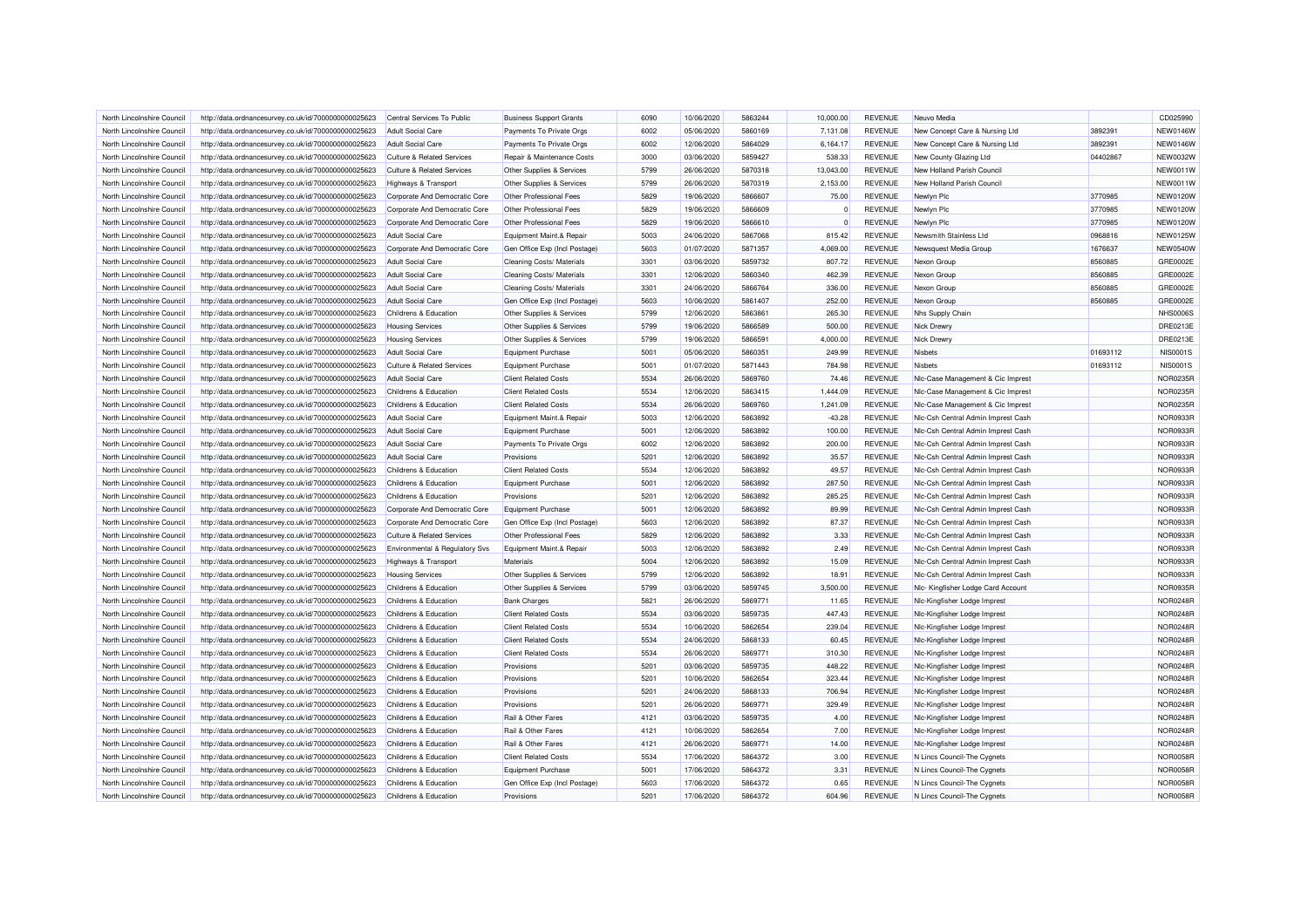| North Lincolnshire Council | http://data.ordnancesurvey.co.uk/id/7000000000025623 | Adult Social Care                     | Payments To Health Providers                         | 6019         | 12/06/2020               | 5863607            | 5.214.00         | <b>REVENUE</b>                   | N Lincs & Goole Hosps Nhs Ft              |          | <b>NOR0424R</b> |
|----------------------------|------------------------------------------------------|---------------------------------------|------------------------------------------------------|--------------|--------------------------|--------------------|------------------|----------------------------------|-------------------------------------------|----------|-----------------|
| North Lincolnshire Council | http://data.ordnancesurvey.co.uk/id/7000000000025623 | Childrens & Education                 | Payments To Private Orgs                             | 6002         | 03/06/2020               | 5859754            | 12,114.00        | <b>REVENUE</b>                   | N Lincs & Goole Hosps Nhs Ft              |          | <b>NOR0424R</b> |
| North Lincolnshire Council | http://data.ordnancesurvey.co.uk/id/7000000000025623 | Childrens & Education                 | Payments To Private Orgs                             | 6002         | 03/06/2020               | 5859755            | 12,114.00        | <b>REVENUE</b>                   | N Lincs & Goole Hosps Nhs Ft              |          | <b>NOR0424R</b> |
| North Lincolnshire Council | http://data.ordnancesurvey.co.uk/id/7000000000025623 | Central Services To Public            | <b>Business Support Grants</b>                       | 6090         | 12/06/2020               | 5864402            | 10,000.00        | <b>REVENUE</b>                   | No.1 Diamond Fashion                      |          | CD026470        |
| North Lincolnshire Council | http://data.ordnancesurvey.co.uk/id/7000000000025623 | <b>Housing Services</b>               | Other Supplies & Services                            | 5799         | 03/06/2020               | 5858491            | 2,774.00         | <b>REVENUE</b>                   | Normanby Hotel                            |          | NOR0478F        |
| North Lincolnshire Council | http://data.ordnancesurvey.co.uk/id/7000000000025623 | <b>Housing Services</b>               | Other Supplies & Services                            | 5799         | 24/06/2020               | 5868122            | 1,532.00         | <b>REVENUE</b>                   | Normanby Hotel                            |          | <b>NOR0478R</b> |
| North Lincolnshire Council | http://data.ordnancesurvey.co.uk/id/7000000000025623 | <b>Housing Services</b>               | Other Supplies & Services                            | 5799         | 24/06/2020               | 5868659            | 6,500.00         | <b>REVENUE</b>                   | Normanby Hotel                            |          | <b>NOR0478R</b> |
| North Lincolnshire Council | http://data.ordnancesurvey.co.uk/id/7000000000025623 | Childrens & Education                 | Payments To Private Orgs                             | 6002         | 01/07/2020               | 5871764            | 630.00           | <b>REVENUE</b>                   | North East Lincolnshire Council           |          | <b>NOR0269F</b> |
| North Lincolnshire Council | http://data.ordnancesurvey.co.uk/id/7000000000025623 | Childrens & Education                 | Payments To Private Orgs                             | 6002         | 01/07/2020               | 5871765            | 630.00           | <b>REVENUE</b>                   | North East Lincolnshire Council           |          | NOR0269R        |
| North Lincolnshire Council | http://data.ordnancesurvey.co.uk/id/7000000000025623 | Corporate And Democratic Core         | It Software-Maintenance                              | 5053         | 10/06/2020               | 5862616            | 1,650.00         | <b>REVENUE</b>                   | North East Lincolnshire Council           |          | NOR0269F        |
| North Lincolnshire Council | http://data.ordnancesurvey.co.uk/id/7000000000025623 | Corporate And Democratic Core         | It Software-Maintenance                              | 5053         | 10/06/2020               | 5862618            | 3,250.00         | <b>REVENUE</b>                   | North East Lincolnshire Council           |          | NOR0269R        |
| North Lincolnshire Council | http://data.ordnancesurvey.co.uk/id/7000000000025623 | Environmental & Regulatory Svs        | Payments To Private Orgs                             | 6002         | 01/07/2020               | 5870233            | 69,952.31        | <b>REVENUE</b>                   | North East Lincolnshire Council           |          | NOR0269R        |
| North Lincolnshire Council | http://data.ordnancesurvey.co.uk/id/7000000000025623 | Environmental & Regulatory Svs        | Equipment Maint.& Repair                             | 5003         | 17/06/2020               | 5860120            | 2,649.03         | <b>REVENUE</b>                   | Northern Municipal Spares Ltd             |          | NOR0013R        |
| North Lincolnshire Council | http://data.ordnancesurvey.co.uk/id/7000000000025623 | Highways & Transport                  | Other Supplies & Services                            | 5799         | 05/06/2020               | 5859533            | 509.07           | <b>REVENUE</b>                   | Northern Powergrid (Yorkshire) Plc        | 4112320  | YED0001D        |
| North Lincolnshire Council | http://data.ordnancesurvey.co.uk/id/7000000000025623 | Highways & Transport                  | <b>Concessionary Fares</b>                           | 6010         | 24/06/2020               | 5868480            | 2,925.00         | <b>REVENUE</b>                   | Northern Trains Limited                   | 03076444 | NOR0761F        |
| North Lincolnshire Council | http://data.ordnancesurvey.co.uk/id/7000000000025623 | Central Services To Public            | <b>Business Support Grants</b>                       | 6090         | 03/06/2020               | 5860238            | 10,000.00        | <b>REVENUE</b>                   | Northfield Boarding Kennels               |          | CD025560        |
| North Lincolnshire Council | http://data.ordnancesurvey.co.uk/id/7000000000025623 | Corporate And Democratic Core         | It Software-Purchase                                 | 5051         | 24/06/2020               | 5867103            | 327.94           | <b>REVENUE</b>                   | Northgate Public Services Uk Ltd          | 968498   | <b>MVM0001N</b> |
| North Lincolnshire Council | http://data.ordnancesurvey.co.uk/id/7000000000025623 | <b>Adult Social Care</b>              | Vehicle Hire                                         | 4101         | 01/07/2020               | 5870605            | 479.08           | <b>REVENUE</b>                   | Northgate Vehicle Hire Ltd                | 1434157  | M&G0002G        |
| North Lincolnshire Council | http://data.ordnancesurvey.co.uk/id/7000000000025623 | <b>Culture &amp; Related Services</b> | Licences                                             | 4002         | 17/06/2020               | 5865693            | 1,070.00         | <b>REVENUE</b>                   | North Lincolnshire Council                |          | <b>NOR0802F</b> |
| North Lincolnshire Council | http://data.ordnancesurvey.co.uk/id/7000000000025623 | Environmental & Regulatory Svs        | Licences                                             | 4002         | 17/06/2020               | 5865693            | 447.00           | <b>REVENUE</b>                   | North Lincolnshire Council                |          | <b>NOR0802R</b> |
| North Lincolnshire Council | http://data.ordnancesurvey.co.uk/id/7000000000025623 | Environmental & Regulatory Svs        | Licences                                             | 4002         | 17/06/2020               | 5865693            | 459.50           | <b>REVENUE</b>                   | North Lincolnshire Council                |          | <b>NOR0802F</b> |
| North Lincolnshire Council | http://data.ordnancesurvey.co.uk/id/7000000000025623 | Environmental & Regulatory Svs        | Other Professional Fees                              | 5829         | 26/06/2020               | 5870269            | 217.75           | <b>REVENUE</b>                   | North Lincolnshire Council                |          | <b>NOR0707R</b> |
| North Lincolnshire Council | http://data.ordnancesurvey.co.uk/id/7000000000025623 | <b>Highways &amp; Transport</b>       | Licences                                             | 4002         | 17/06/2020               | 5865693            | 3,237.50         | <b>REVENUE</b>                   | North Lincolnshire Council                |          | <b>NOR0802R</b> |
| North Lincolnshire Council | http://data.ordnancesurvey.co.uk/id/7000000000025623 | <b>Highways &amp; Transport</b>       | Other Vehicle Costs                                  | 4005         | 17/06/2020               | 5865693            | 66.34            | <b>REVENUE</b>                   | North Lincolnshire Council                |          | <b>NOR0802R</b> |
| North Lincolnshire Council | http://data.ordnancesurvey.co.uk/id/7000000000025623 | <b>Public Health</b>                  | Equipment Hire/Rent                                  | 5002         | 26/06/2020               | 5870269            | 150.00           | <b>REVENUE</b>                   | North Lincolnshire Council                |          | <b>NOR0707R</b> |
| North Lincolnshire Council | http://data.ordnancesurvey.co.uk/id/7000000000025623 | Central Services To Public            | <b>Business Support Grants</b>                       | 6090         | 15/06/2020               | 5865241            | 10,000.00        | <b>REVENUE</b>                   | North Lincolnshire Girl Guide Association |          | CD026640        |
|                            |                                                      |                                       |                                                      |              |                          |                    |                  |                                  |                                           |          | NOR0283F        |
| North Lincolnshire Council | http://data.ordnancesurvey.co.uk/id/7000000000025623 | Culture & Related Services            | <b>Equipment Purchase</b><br>Other Professional Fees | 5001<br>5829 | 24/06/2020<br>19/06/2020 | 5868134<br>5866416 | 296.97<br>335.00 | <b>REVENUE</b><br><b>REVENUE</b> | North Lincs Council-N.Hall Country Park   | 4575195  | NOR0683R        |
| North Lincolnshire Council | http://data.ordnancesurvey.co.uk/id/7000000000025623 | Fin&Inv I&E                           |                                                      |              |                          |                    |                  |                                  | North Point Uk Ltd                        |          |                 |
| North Lincolnshire Council | http://data.ordnancesurvey.co.uk/id/7000000000025623 | <b>Adult Social Care</b>              | Electricity                                          | 3102         | 26/06/2020               | 5869866            | 281.48           | <b>REVENUE</b>                   | Npower Limited                            | 03653277 | NPO0007O        |
| North Lincolnshire Council | http://data.ordnancesurvey.co.uk/id/7000000000025623 | <b>Adult Social Care</b>              | Electricity                                          | 3102         | 26/06/2020               | 5869875            | 1,212.30         | <b>REVENUE</b>                   | Npower Limited                            | 03653277 | NPO0007O        |
| North Lincolnshire Council | http://data.ordnancesurvey.co.uk/id/7000000000025623 | Adult Social Care                     | Electricity                                          | 3102         | 26/06/2020               | 5869992            | 660.11           | <b>REVENUE</b>                   | Nnower I imited                           | 03653277 | NPO0007O        |
| North Lincolnshire Council | http://data.ordnancesurvey.co.uk/id/7000000000025623 | <b>Adult Social Care</b>              | Electricity                                          | 3102         | 26/06/2020               | 5870098            | 281.03           | <b>REVENUE</b>                   | Npower Limited                            | 03653277 | <b>NPO0007C</b> |
| North Lincolnshire Council | http://data.ordnancesurvey.co.uk/id/7000000000025623 | <b>Adult Social Care</b>              | Electricity                                          | 3102         | 26/06/2020               | 5870107            | 1,368.47         | <b>REVENUE</b>                   | Npower Limited                            | 03653277 | NPO0007O        |
| North Lincolnshire Council | http://data.ordnancesurvey.co.uk/id/7000000000025623 | <b>Adult Social Care</b>              | Electricity                                          | 3102         | 26/06/2020               | 5870187            | 596.59           | <b>REVENUE</b>                   | Npower Limited                            | 03653277 | NPO0007O        |
| North Lincolnshire Council | http://data.ordnancesurvey.co.uk/id/7000000000025623 | <b>Adult Social Care</b>              | Electricity                                          | 3102         | 26/06/2020               | 5870188            | 210.41           | <b>REVENUE</b>                   | Npower Limited                            | 03653277 | <b>NPO0007C</b> |
| North Lincolnshire Council | http://data.ordnancesurvey.co.uk/id/7000000000025623 | Childrens & Education                 | Electricity                                          | 3102         | 26/06/2020               | 5869818            | 458.54           | <b>REVENUE</b>                   | Npower Limited                            | 03653277 | NPO0007O        |
| North Lincolnshire Council | http://data.ordnancesurvey.co.uk/id/7000000000025623 | Childrens & Education                 | Electricity                                          | 3102         | 26/06/2020               | 5869828            | 253.77           | <b>REVENUE</b>                   | Npower Limited                            | 03653277 | <b>NPO0007C</b> |
| North Lincolnshire Council | http://data.ordnancesurvey.co.uk/id/7000000000025623 | Childrens & Education                 | Electricity                                          | 3102         | 26/06/2020               | 5869863            | 681.46           | <b>REVENUE</b>                   | Npower Limited                            | 03653277 | NPO0007O        |
| North Lincolnshire Council | http://data.ordnancesurvey.co.uk/id/7000000000025623 | Childrens & Education                 | Electricity                                          | 3102         | 26/06/2020               | 5869864            | 298.64           | <b>REVENUE</b>                   | Noower Limited                            | 03653277 | NPO0007O        |
| North Lincolnshire Council | http://data.ordnancesurvey.co.uk/id/7000000000025623 | Childrens & Education                 | Electricity                                          | 3102         | 26/06/2020               | 5869932            | 1.382.08         | <b>REVENUE</b>                   | Npower Limited                            | 03653277 | NPO0007O        |
| North Lincolnshire Council | http://data.ordnancesurvey.co.uk/id/7000000000025623 | Childrens & Education                 | Electricity                                          | 3102         | 26/06/2020               | 5869967            | 259.07           | <b>REVENUE</b>                   | Npower Limited                            | 03653277 | <b>NPO0007C</b> |
| North Lincolnshire Council | http://data.ordnancesurvey.co.uk/id/7000000000025623 | Childrens & Education                 | Electricity                                          | 3102         | 26/06/2020               | 5870035            | 452.57           | <b>REVENUE</b>                   | Npower Limited                            | 03653277 | <b>NPO0007C</b> |
| North Lincolnshire Council | http://data.ordnancesurvey.co.uk/id/7000000000025623 | Childrens & Education                 | Electricity                                          | 3102         | 26/06/2020               | 5870095            | 650.29           | <b>REVENUE</b>                   | Npower Limited                            | 03653277 | NPO0007O        |
| North Lincolnshire Council | http://data.ordnancesurvey.co.uk/id/7000000000025623 | Childrens & Education                 | Electricity                                          | 3102         | 26/06/2020               | 5870096            | 305.89           | <b>REVENUE</b>                   | Noower Limited                            | 03653277 | NPO0007O        |
| North Lincolnshire Council | http://data.ordnancesurvey.co.uk/id/7000000000025623 | Childrens & Education                 | Electricity                                          | 3102         | 26/06/2020               | 5870104            | 279.35           | <b>REVENUE</b>                   | Npower Limited                            | 03653277 | NPO0007O        |
| North Lincolnshire Council | http://data.ordnancesurvey.co.uk/id/7000000000025623 | Childrens & Education                 | Electricity                                          | 3102         | 26/06/2020               | 5870175            | 1,209.32         | <b>REVENUE</b>                   | Npower Limited                            | 03653277 | NPO0007O        |
| North Lincolnshire Council | http://data.ordnancesurvey.co.uk/id/7000000000025623 | Corporate And Democratic Core         | Electricity                                          | 3102         | 26/06/2020               | 5869870            | 393.23           | <b>REVENUE</b>                   | Npower Limited                            | 03653277 | <b>NPO0007C</b> |
| North Lincolnshire Council | http://data.ordnancesurvey.co.uk/id/7000000000025623 | Corporate And Democratic Core         | Electricity                                          | 3102         | 26/06/2020               | 5869884            | 8,624.63         | <b>REVENUE</b>                   | Npower Limited                            | 03653277 | NPO0007O        |
| North Lincolnshire Council | http://data.ordnancesurvey.co.uk/id/7000000000025623 | Corporate And Democratic Core         | Electricity                                          | 3102         | 26/06/2020               | 5869885            | 2,971.53         | <b>REVENUE</b>                   | Npower Limited                            | 03653277 | NPO0007O        |
| North Lincolnshire Council | http://data.ordnancesurvey.co.uk/id/7000000000025623 | Corporate And Democratic Core         | Electricity                                          | 3102         | 26/06/2020               | 5870102            | 433.27           | <b>REVENUE</b>                   | Npower Limited                            | 03653277 | NPO0007O        |
| North Lincolnshire Council | http://data.ordnancesurvey.co.uk/id/7000000000025623 | Corporate And Democratic Core         | Electricity                                          | 3102         | 26/06/2020               | 5870116            | 8,588.00         | <b>REVENUE</b>                   | Npower Limited                            | 03653277 | <b>NPO0007C</b> |
| North Lincolnshire Council | http://data.ordnancesurvey.co.uk/id/7000000000025623 | Corporate And Democratic Core         | Electricity                                          | 3102         | 26/06/2020               | 5870117            | 3,180.41         | <b>REVENUE</b>                   | Npower Limited                            | 03653277 | NPO0007O        |
| North Lincolnshire Council | http://data.ordnancesurvey.co.uk/id/7000000000025623 | <b>Culture &amp; Related Services</b> | Electricity                                          | 3102         | 26/06/2020               | 5869817            | 236.53           | <b>REVENUE</b>                   | Npower Limited                            | 03653277 | NPO0007O        |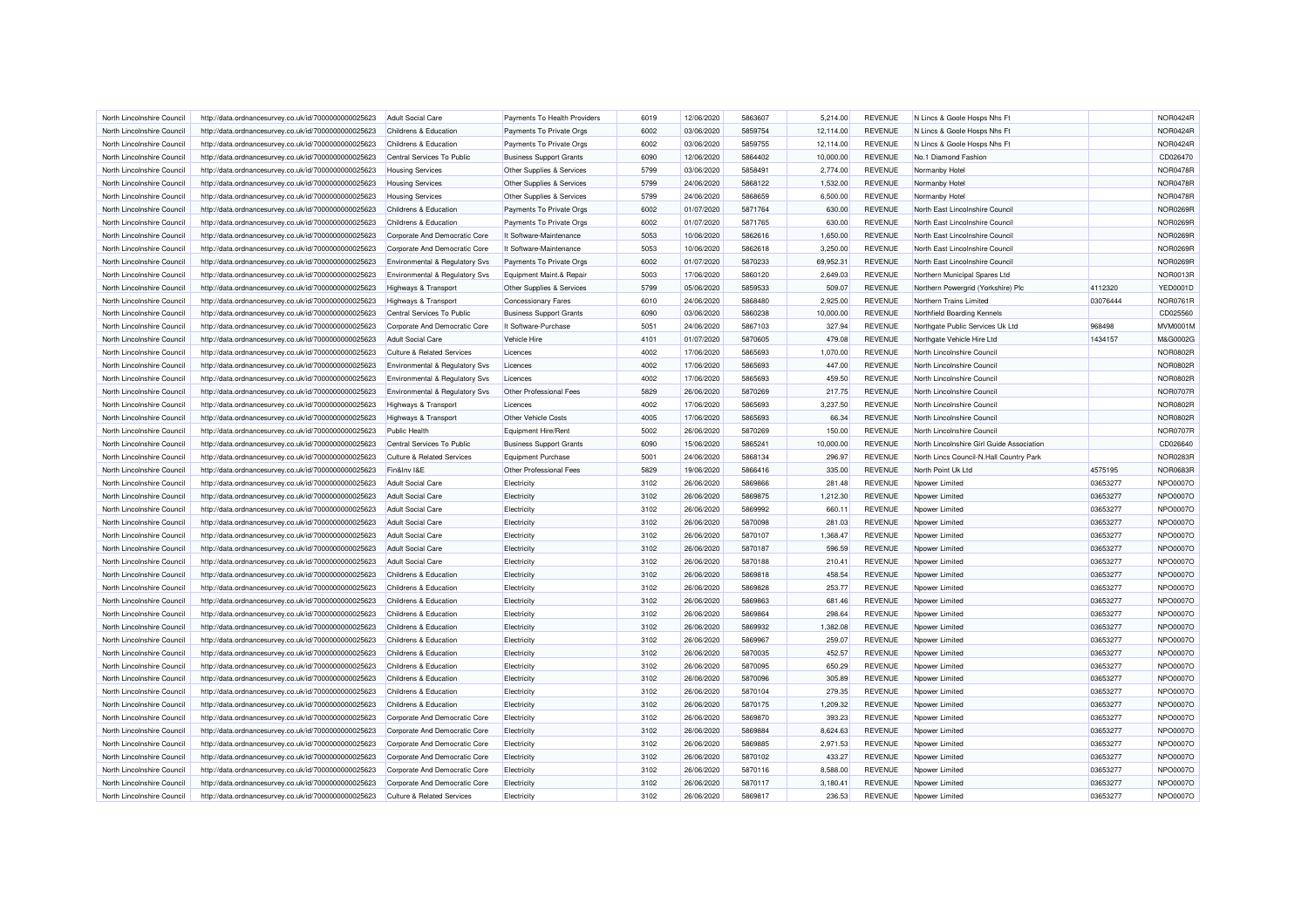| North Lincolnshire Council | http://data.ordnancesurvey.co.uk/id/7000000000025623 | <b>Culture &amp; Related Services</b>     | Electricity | 3102 | 26/06/2020 | 5869858 | 2,738.59  | <b>REVENUE</b> | Npower Limited  | 03653277 | NPO0007O |
|----------------------------|------------------------------------------------------|-------------------------------------------|-------------|------|------------|---------|-----------|----------------|-----------------|----------|----------|
| North Lincolnshire Council | http://data.ordnancesurvey.co.uk/id/7000000000025623 | <b>Culture &amp; Related Services</b>     | Electricity | 3102 | 26/06/2020 | 5869873 | 411.31    | <b>REVENUE</b> | Noower Limited  | 03653277 | NPO0007O |
| North Lincolnshire Council | http://data.ordnancesurvey.co.uk/id/7000000000025623 | <b>Culture &amp; Related Services</b>     | Electricity | 3102 | 26/06/2020 | 5869877 | 7,277.68  | <b>REVENUE</b> | Npower Limited  | 03653277 | NPO0007O |
| North Lincolnshire Council | http://data.ordnancesurvey.co.uk/id/7000000000025623 | <b>Culture &amp; Related Services</b>     | Electricity | 3102 | 26/06/2020 | 5869879 | 1,625.52  | <b>REVENUE</b> | Npower Limited  | 03653277 | NPO0007O |
| North Lincolnshire Council | http://data.ordnancesurvey.co.uk/id/7000000000025623 | <b>Culture &amp; Related Services</b>     | Electricity | 3102 | 26/06/2020 | 5869880 | 2,645.72  | <b>REVENUE</b> | Npower Limited  | 03653277 | NPO0007O |
| North Lincolnshire Council | http://data.ordnancesurvey.co.uk/id/7000000000025623 | <b>Culture &amp; Related Services</b>     | Electricity | 3102 | 26/06/2020 | 5869881 | 2,867.18  | <b>REVENUE</b> | Npower Limited  | 03653277 | NPO0007O |
| North Lincolnshire Council | http://data.ordnancesurvey.co.uk/id/7000000000025623 | <b>Culture &amp; Related Services</b>     | Electricity | 3102 | 26/06/2020 | 5869883 | 294.09    | <b>REVENUE</b> | Npower Limited  | 03653277 | NPO0007O |
| North Lincolnshire Council | http://data.ordnancesurvey.co.uk/id/7000000000025623 | Culture & Related Services                | Electricity | 3102 | 26/06/2020 | 5869885 | 2.971.54  | <b>REVENUE</b> | Npower Limited  | 03653277 | NPO0007O |
| North Lincolnshire Council | http://data.ordnancesurvey.co.uk/id/7000000000025623 | <b>Culture &amp; Related Services</b>     | Electricity | 3102 | 26/06/2020 | 5869886 | 1,262.15  | <b>REVENUE</b> | Npower Limited  | 03653277 | NPO0007O |
| North Lincolnshire Council | http://data.ordnancesurvey.co.uk/id/7000000000025623 | <b>Culture &amp; Related Services</b>     | Electricity | 3102 | 26/06/2020 | 5869921 | 927.01    | <b>REVENUE</b> | Npower Limited  | 03653277 | NPO0007O |
| North Lincolnshire Council | http://data.ordnancesurvey.co.uk/id/7000000000025623 | <b>Culture &amp; Related Services</b>     | Electricity | 3102 | 26/06/2020 | 5869922 | 636.60    | <b>REVENUE</b> | Npower Limited  | 03653277 | NPO0007O |
| North Lincolnshire Council | http://data.ordnancesurvey.co.uk/id/7000000000025623 | Culture & Related Services                | Electricity | 3102 | 26/06/2020 | 5869924 | 298.18    | <b>REVENUE</b> | Npower Limited  | 03653277 | NPO0007O |
| North Lincolnshire Council | http://data.ordnancesurvey.co.uk/id/7000000000025623 | <b>Culture &amp; Related Services</b>     | Electricity | 3102 | 26/06/2020 | 5869925 | 454.97    | <b>REVENUE</b> | Npower Limited  | 03653277 | NPO0007O |
| North Lincolnshire Council | http://data.ordnancesurvey.co.uk/id/7000000000025623 | Culture & Related Services                | Electricity | 3102 | 26/06/2020 | 5869980 | 406.62    | <b>REVENUE</b> | Nnower I imited | 03653277 | NPO0007O |
| North Lincolnshire Council | http://data.ordnancesurvey.co.uk/id/7000000000025623 | <b>Culture &amp; Related Services</b>     | Electricity | 3102 | 26/06/2020 | 5870030 | 241.97    | <b>REVENUE</b> | Npower Limited  | 03653277 | NPO0007O |
| North Lincolnshire Council | http://data.ordnancesurvey.co.uk/id/7000000000025623 | <b>Culture &amp; Related Services</b>     | Electricity | 3102 | 26/06/2020 | 5870090 | 2,845.94  | <b>REVENUE</b> | Npower Limited  | 03653277 | NPO0007O |
|                            |                                                      |                                           |             |      |            |         |           |                |                 | 03653277 | NPO0007O |
| North Lincolnshire Council | http://data.ordnancesurvey.co.uk/id/7000000000025623 | <b>Culture &amp; Related Services</b>     | Electricity | 3102 | 26/06/2020 | 5870105 | 486.45    | <b>REVENUE</b> | Npower Limited  |          |          |
| North Lincolnshire Council | http://data.ordnancesurvey.co.uk/id/7000000000025623 | <b>Culture &amp; Related Services</b>     | Electricity | 3102 | 26/06/2020 | 5870109 | 7,571.20  | <b>REVENUE</b> | Npower Limited  | 03653277 | NPO0007O |
| North Lincolnshire Council | http://data.ordnancesurvey.co.uk/id/7000000000025623 | Culture & Related Services                | Electricity | 3102 | 26/06/2020 | 5870111 | 1,833.59  | <b>REVENUE</b> | Npower Limited  | 03653277 | NPO0007O |
| North Lincolnshire Council | http://data.ordnancesurvey.co.uk/id/7000000000025623 | <b>Culture &amp; Related Services</b>     | Electricity | 3102 | 26/06/2020 | 5870112 | 2,698.40  | <b>REVENUE</b> | Npower Limited  | 03653277 | NPO0007O |
| North Lincolnshire Council | http://data.ordnancesurvey.co.uk/id/7000000000025623 | <b>Culture &amp; Related Services</b>     | Electricity | 3102 | 26/06/2020 | 5870113 | 3,135.54  | <b>REVENUE</b> | Noower Limited  | 03653277 | NPO0007O |
| North Lincolnshire Council | http://data.ordnancesurvey.co.uk/id/7000000000025623 | Culture & Related Services                | Electricity | 3102 | 26/06/2020 | 5870114 | 312.81    | <b>REVENUE</b> | Npower Limited  | 03653277 | NPO0007O |
| North Lincolnshire Council | http://data.ordnancesurvey.co.uk/id/7000000000025623 | <b>Culture &amp; Related Services</b>     | Electricity | 3102 | 26/06/2020 | 5870117 | 3,180.42  | <b>REVENUE</b> | Npower Limited  | 03653277 | NPO0007O |
| North Lincolnshire Council | http://data.ordnancesurvey.co.uk/id/7000000000025623 | <b>Culture &amp; Related Services</b>     | Electricity | 3102 | 26/06/2020 | 5870118 | 1,469.12  | <b>REVENUE</b> | Npower Limited  | 03653277 | NPO0007O |
| North Lincolnshire Council | http://data.ordnancesurvey.co.uk/id/7000000000025623 | Culture & Related Services                | Electricity | 3102 | 26/06/2020 | 5870153 | 1.014.45  | <b>REVENUE</b> | Nnower I imited | 03653277 | NPO0007O |
| North Lincolnshire Council | http://data.ordnancesurvey.co.uk/id/7000000000025623 | <b>Culture &amp; Related Services</b>     | Electricity | 3102 | 26/06/2020 | 5870154 | 576.86    | <b>REVENUE</b> | Npower Limited  | 03653277 | NPO0007O |
| North Lincolnshire Council | http://data.ordnancesurvey.co.uk/id/7000000000025623 | <b>Culture &amp; Related Services</b>     | Electricity | 3102 | 26/06/2020 | 5870155 | 219.65    | REVENUE        | Noower Limited  | 03653277 | NPO0007O |
| North Lincolnshire Council | http://data.ordnancesurvey.co.uk/id/7000000000025623 | <b>Culture &amp; Related Services</b>     | Electricity | 3102 | 26/06/2020 | 5870156 | 363.81    | <b>REVENUE</b> | Npower Limited  | 03653277 | NPO0007O |
| North Lincolnshire Council | http://data.ordnancesurvey.co.uk/id/7000000000025623 | <b>Culture &amp; Related Services</b>     | Electricity | 3102 | 26/06/2020 | 5870157 | 687.35    | <b>REVENUE</b> | Npower Limited  | 03653277 | NPO0007O |
| North Lincolnshire Council | http://data.ordnancesurvey.co.uk/id/7000000000025623 | Culture & Related Services                | Electricity | 3102 | 26/06/2020 | 5870164 | 239.58    | <b>REVENUE</b> | Npower Limited  | 03653277 | NPO0007O |
| North Lincolnshire Council | http://data.ordnancesurvey.co.uk/id/7000000000025623 | Culture & Related Services                | Electricity | 3102 | 26/06/2020 | 5870165 | $-235.76$ | <b>REVENUE</b> | Nnower I imited | 03653277 | NPO0007O |
| North Lincolnshire Council | http://data.ordnancesurvey.co.uk/id/7000000000025623 | Environmental & Regulatory Svs            | Electricity | 3102 | 26/06/2020 | 5869872 | 855.86    | <b>REVENUE</b> | Npower Limited  | 03653277 | NPO0007O |
| North Lincolnshire Council | http://data.ordnancesurvey.co.uk/id/7000000000025623 | Environmental & Regulatory Svs            | Electricity | 3102 | 26/06/2020 | 5869874 | 1,402.59  | <b>REVENUE</b> | Npower Limited  | 03653277 | NPO0007O |
| North Lincolnshire Council | http://data.ordnancesurvey.co.uk/id/7000000000025623 | Environmental & Regulatory Svs            | Electricity | 3102 | 26/06/2020 | 5869883 | 1,176.34  | <b>REVENUE</b> | Npower Limited  | 03653277 | NPO0007O |
| North Lincolnshire Council | http://data.ordnancesurvey.co.uk/id/7000000000025623 | Environmental & Regulatory Svs            | Electricity | 3102 | 26/06/2020 | 5869963 | 902.14    | <b>REVENUE</b> | Npower Limited  | 03653277 | NPO0007O |
| North Lincolnshire Council | http://data.ordnancesurvey.co.uk/id/7000000000025623 | Environmental & Regulatory Svs            | Flectricity | 3102 | 26/06/2020 | 5870082 | 931.90    | <b>REVENUE</b> | Nnower I imited | 03653277 | NPO0007O |
| North Lincolnshire Council | http://data.ordnancesurvey.co.uk/id/7000000000025623 | <b>Environmental &amp; Regulatory Svs</b> | Electricity | 3102 | 26/06/2020 | 5870103 | 774.92    | <b>REVENUE</b> | Npower Limited  | 03653277 | NPO0007O |
| North Lincolnshire Council | http://data.ordnancesurvey.co.uk/id/7000000000025623 | Environmental & Regulatory Svs            | Electricity | 3102 | 26/06/2020 | 5870106 | 2,012.10  | <b>REVENUE</b> | Noower Limited  | 03653277 | NPO0007O |
| North Lincolnshire Council | http://data.ordnancesurvey.co.uk/id/7000000000025623 | Environmental & Regulatory Svs            | Electricity | 3102 | 26/06/2020 | 5870114 | 1,251.24  | <b>REVENUE</b> | Npower Limited  | 03653277 | NPO0007O |
| North Lincolnshire Council | http://data.ordnancesurvey.co.uk/id/7000000000025623 | Fin&Inv I&E                               | Electricity | 3102 | 26/06/2020 | 5869859 | 869.46    | <b>REVENUE</b> | Npower Limited  | 03653277 | NPO0007O |
| North Lincolnshire Council | http://data.ordnancesurvey.co.uk/id/7000000000025623 | Fin&Inv I&E                               | Electricity | 3102 | 26/06/2020 | 5869869 | 536.69    | <b>REVENUE</b> | Npower Limited  | 03653277 | NPO0007O |
| North Lincolnshire Council | http://data.ordnancesurvey.co.uk/id/7000000000025623 | Fin&Inv I&E                               | Electricity | 3102 | 26/06/2020 | 5869878 | 1.230.21  | <b>REVENUE</b> | Noower Limited  | 03653277 | NPO0007O |
| North Lincolnshire Council | http://data.ordnancesurvey.co.uk/id/7000000000025623 | Fin&Inv I&E                               | Electricity | 3102 | 26/06/2020 | 5869956 | 482.93    | <b>REVENUE</b> | Npower Limited  | 03653277 | NPO0007O |
| North Lincolnshire Council | http://data.ordnancesurvey.co.uk/id/7000000000025623 | Fin&Inv I&E                               | Electricity | 3102 | 26/06/2020 | 5869993 | 516.93    | <b>REVENUE</b> | Npower Limited  | 03653277 | NPO0007O |
| North Lincolnshire Council | http://data.ordnancesurvey.co.uk/id/7000000000025623 | Fin&Inv I&E                               | Electricity | 3102 | 26/06/2020 | 5870091 | 1,068.94  | <b>REVENUE</b> | Npower Limited  | 03653277 | NPO0007O |
| North Lincolnshire Council | http://data.ordnancesurvey.co.uk/id/7000000000025623 | Fin&Inv I&E                               | Electricity | 3102 | 26/06/2020 | 5870101 | 619.97    | <b>REVENUE</b> | Npower Limited  | 03653277 | NPO0007O |
| North Lincolnshire Council | http://data.ordnancesurvey.co.uk/id/7000000000025623 | Fin&Inv I&E                               | Electricity | 3102 | 26/06/2020 | 5870110 | 1,249.51  | <b>REVENUE</b> | Npower Limited  | 03653277 | NPO0007O |
| North Lincolnshire Council | http://data.ordnancesurvey.co.uk/id/7000000000025623 | Fin&Inv I&E                               | Electricity | 3102 | 26/06/2020 | 5870191 | 247.00    | <b>REVENUE</b> | Npower Limited  | 03653277 | NPO0007O |
| North Lincolnshire Council | http://data.ordnancesurvey.co.uk/id/7000000000025623 | Highways & Transport                      | Electricity | 3102 | 26/06/2020 | 5869812 | 291.66    | <b>REVENUE</b> | Npower Limited  | 03653277 | NPO0007O |
| North Lincolnshire Council | http://data.ordnancesurvey.co.uk/id/7000000000025623 | Highways & Transport                      | Electricity | 3102 | 26/06/2020 | 5869851 | 1,125.65  | <b>REVENUE</b> | Npower Limited  | 03653277 | NPO0007O |
| North Lincolnshire Council | http://data.ordnancesurvey.co.uk/id/7000000000025623 | <b>Highways &amp; Transport</b>           | Electricity | 3102 | 26/06/2020 | 5869852 | 592.04    | <b>REVENUE</b> | Npower Limited  | 03653277 | NPO0007O |
| North Lincolnshire Council | http://data.ordnancesurvey.co.uk/id/7000000000025623 | Highways & Transport                      | Electricity | 3102 | 26/06/2020 | 5869853 | 1,508.39  | <b>REVENUE</b> | Npower Limited  | 03653277 | NPO0007O |
| North Lincolnshire Council | http://data.ordnancesurvey.co.uk/id/7000000000025623 | <b>Highways &amp; Transport</b>           | Electricity | 3102 | 26/06/2020 | 5869854 | 367.39    | <b>REVENUE</b> | Npower Limited  | 03653277 | NPO0007O |
|                            |                                                      |                                           |             |      |            |         |           |                |                 |          |          |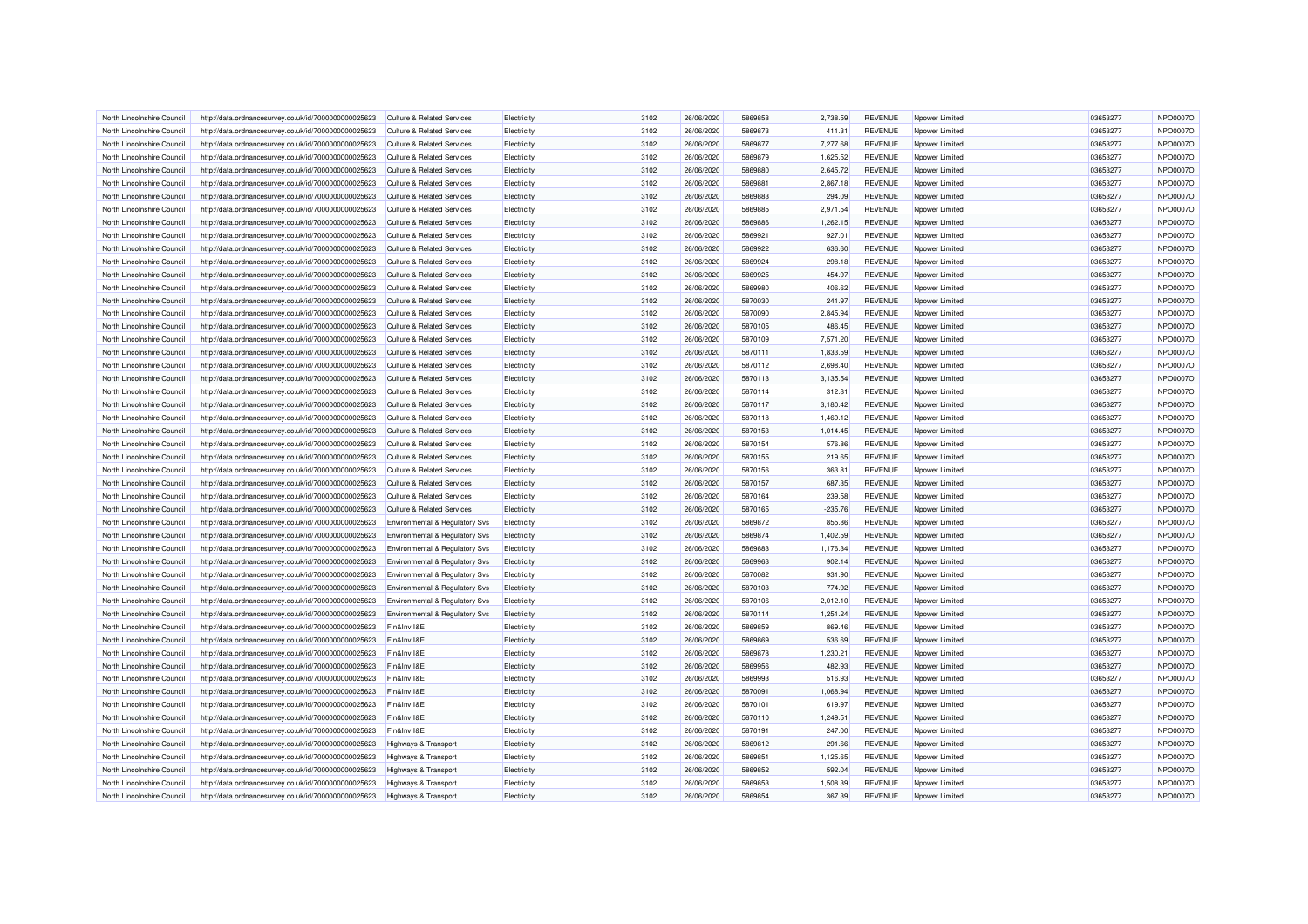| North Lincolnshire Council                               | http://data.ordnancesurvey.co.uk/id/7000000000025623 | <b>Highways &amp; Transport</b>                      | Electricity                    | 3102 | 26/06/2020 | 5869855 | 1,144.53             | <b>REVENUE</b> | Npower Limited                                                   | 03653277 | NPO0007O        |
|----------------------------------------------------------|------------------------------------------------------|------------------------------------------------------|--------------------------------|------|------------|---------|----------------------|----------------|------------------------------------------------------------------|----------|-----------------|
| North Lincolnshire Council                               | http://data.ordnancesurvey.co.uk/id/7000000000025623 | Highways & Transport                                 | Electricity                    | 3102 | 26/06/2020 | 5869861 | 1,300.67             | <b>REVENUE</b> | Npower Limited                                                   | 03653277 | NPO0007O        |
| North Lincolnshire Council                               | http://data.ordnancesurvey.co.uk/id/7000000000025623 | Highways & Transport                                 | Electricity                    | 3102 | 26/06/2020 | 5869865 | 839.28               | <b>REVENUE</b> | Npower Limited                                                   | 03653277 | NPO0007O        |
| North Lincolnshire Council                               | http://data.ordnancesurvey.co.uk/id/7000000000025623 | <b>Highways &amp; Transport</b>                      | Electricity                    | 3102 | 26/06/2020 | 5869876 | 1,932.73             | <b>REVENUE</b> | Npower Limited                                                   | 03653277 | NPO0007O        |
| North Lincolnshire Council                               | http://data.ordnancesurvey.co.uk/id/7000000000025623 | Highways & Transport                                 | Electricity                    | 3102 | 26/06/2020 | 5869985 | 229.33               | <b>REVENUE</b> | Npower Limited                                                   | 03653277 | NPO0007O        |
| North Lincolnshire Council                               | http://data.ordnancesurvey.co.uk/id/7000000000025623 | Highways & Transport                                 | Electricity                    | 3102 | 26/06/2020 | 5870048 | 352.45               | <b>REVENUE</b> | Noower Limited                                                   | 03653277 | NPO0007O        |
| North Lincolnshire Council                               | http://data.ordnancesurvey.co.uk/id/7000000000025623 | <b>Highways &amp; Transport</b>                      | Electricity                    | 3102 | 26/06/2020 | 5870081 | 294.50               | <b>REVENUE</b> | Npower Limited                                                   | 03653277 | NPO0007O        |
| North Lincolnshire Council                               | http://data.ordnancesurvey.co.uk/id/7000000000025623 | Highways & Transport                                 | Electricity                    | 3102 | 26/06/2020 | 5870083 | 1.089.34             | <b>REVENUE</b> | Npower Limited                                                   | 03653277 | NPO0007O        |
| North Lincolnshire Council                               | http://data.ordnancesurvey.co.uk/id/7000000000025623 | <b>Highways &amp; Transport</b>                      | Electricity                    | 3102 | 26/06/2020 | 5870084 | 572.93               | <b>REVENUE</b> | Nnower I imited                                                  | 03653277 | NPO0007O        |
| North Lincolnshire Council                               | http://data.ordnancesurvey.co.uk/id/7000000000025623 | Highways & Transport                                 | Electricity                    | 3102 | 26/06/2020 | 5870085 | 1,459.68             | <b>REVENUE</b> | Npower Limited                                                   | 03653277 | NPO0007O        |
| North Lincolnshire Council                               | http://data.ordnancesurvey.co.uk/id/7000000000025623 | Highways & Transport                                 | Electricity                    | 3102 | 26/06/2020 | 5870086 | 355.54               | <b>REVENUE</b> | Noower Limited                                                   | 03653277 | NPO0007O        |
| North Lincolnshire Council                               | http://data.ordnancesurvey.co.uk/id/7000000000025623 | Highways & Transport                                 | Electricity                    | 3102 | 26/06/2020 | 5870087 | 1,107.62             | <b>REVENUE</b> | Npower Limited                                                   | 03653277 | NPO0007O        |
| North Lincolnshire Council                               | http://data.ordnancesurvey.co.uk/id/7000000000025623 | Highways & Transport                                 | Electricity                    | 3102 | 26/06/2020 | 5870092 | 1,439.41             | <b>REVENUE</b> | Npower Limited                                                   | 03653277 | NPO0007O        |
| North Lincolnshire Council                               | http://data.ordnancesurvey.co.uk/id/7000000000025623 | Highways & Transport                                 | Electricity                    | 3102 | 26/06/2020 | 5870097 | 893.29               | <b>REVENUE</b> | Npower Limited                                                   | 03653277 | NPO0007O        |
| North Lincolnshire Council                               | http://data.ordnancesurvey.co.uk/id/7000000000025623 | <b>Highways &amp; Transport</b>                      | Electricity                    | 3102 | 26/06/2020 | 5870108 | 2.224.87             | <b>REVENUE</b> | Npower Limited                                                   | 03653277 | NPO0007O        |
| North Lincolnshire Council                               | http://data.ordnancesurvey.co.uk/id/7000000000025623 | Highways & Transport                                 | Electricity                    | 3102 | 26/06/2020 | 5870161 | 300.00               | <b>REVENUE</b> | Noower Limited                                                   | 03653277 | NPO0007O        |
| North Lincolnshire Council                               | http://data.ordnancesurvey.co.uk/id/7000000000025623 | Highways & Transport                                 | Electricity                    | 3102 | 26/06/2020 | 5870174 | 212.49               | <b>REVENUE</b> | Npower Limited                                                   | 03653277 | NPO0007O        |
| North Lincolnshire Council                               | http://data.ordnancesurvey.co.uk/id/7000000000025623 | Non Distributed Costs                                | Electricity                    | 3102 | 26/06/2020 | 5869886 | 621.66               | <b>REVENUE</b> | Noower Limited                                                   | 03653277 | NPO0007O        |
| North Lincolnshire Council                               | http://data.ordnancesurvey.co.uk/id/7000000000025623 | Non Distributed Costs                                | Electricity                    | 3102 | 26/06/2020 | 5870001 | 368.92               | <b>REVENUE</b> | Npower Limited                                                   | 03653277 | NPO0007O        |
| North Lincolnshire Council                               | http://data.ordnancesurvey.co.uk/id/7000000000025623 | Non Distributed Costs                                | Electricity                    | 3102 | 26/06/2020 | 5870040 | 210.84               | <b>REVENUE</b> | Npower Limited                                                   | 03653277 | NPO0007O        |
|                                                          |                                                      |                                                      |                                |      |            | 5870118 |                      | <b>REVENUE</b> |                                                                  | 03653277 | NPO0007O        |
| North Lincolnshire Council                               | http://data.ordnancesurvey.co.uk/id/7000000000025623 | Non Distributed Costs                                | Electricity                    | 3102 | 26/06/2020 |         | 723.59               |                | Npower Limited                                                   |          |                 |
| North Lincolnshire Council                               | http://data.ordnancesurvey.co.uk/id/7000000000025623 | Non Distributed Costs                                | Electricity                    | 3102 | 26/06/2020 | 5870200 | 388.28               | <b>REVENUE</b> | Npower Limited                                                   | 03653277 | NPO0007O        |
| North Lincolnshire Council                               | http://data.ordnancesurvey.co.uk/id/7000000000025623 | Non Distributed Costs                                | Electricity                    | 3102 | 26/06/2020 | 5870210 | 210.18               | <b>REVENUE</b> | Npower Limited                                                   | 03653277 | NPO0007O        |
| North Lincolnshire Council                               | http://data.ordnancesurvey.co.uk/id/7000000000025623 | <b>Planning Services</b>                             | Electricity                    | 3102 | 26/06/2020 | 5869856 | 1,542.06             | <b>REVENUE</b> | Npower Limited                                                   | 03653277 | NPO0007O        |
| North Lincolnshire Council                               | http://data.ordnancesurvey.co.uk/id/7000000000025623 | <b>Planning Services</b>                             | Electricity                    | 3102 | 26/06/2020 | 5869857 | 3,753.54             | <b>REVENUE</b> | Noower Limited                                                   | 03653277 | NPO0007O        |
| North Lincolnshire Council                               | http://data.ordnancesurvey.co.uk/id/7000000000025623 | <b>Planning Services</b>                             | Electricity                    | 3102 | 26/06/2020 | 5870088 | 1,606.38             | <b>REVENUE</b> | Npower Limited                                                   | 03653277 | NPO0007O        |
| North Lincolnshire Council                               | http://data.ordnancesurvey.co.uk/id/7000000000025623 | <b>Planning Services</b>                             | Electricity                    | 3102 | 26/06/2020 | 5870089 | 4,392.08             | <b>REVENUE</b> | Npower Limited                                                   | 03653277 | NPO0007O        |
| North Lincolnshire Council                               | http://data.ordnancesurvey.co.uk/id/7000000000025623 | <b>Planning Services</b>                             | Electricity                    | 3102 | 26/06/2020 | 5870166 | 4.928.50             | <b>REVENUE</b> | Nnower I imited                                                  | 03653277 | NPO0007O        |
| North Lincolnshire Council                               | http://data.ordnancesurvey.co.uk/id/7000000000025623 | <b>Planning Services</b>                             | Electricity                    | 3102 | 26/06/2020 | 5870167 | $-4,752.55$          | <b>REVENUE</b> | Npower Limited                                                   | 03653277 | NPO0007O        |
| North Lincolnshire Council                               | http://data.ordnancesurvey.co.uk/id/7000000000025623 | <b>Public Health</b>                                 | Electricity                    | 3102 | 26/06/2020 | 5870032 | 228.10               | <b>REVENUE</b> | Npower Limited                                                   | 03653277 | NPO0007O        |
| North Lincolnshire Council                               | http://data.ordnancesurvey.co.uk/id/7000000000025623 | <b>Public Health</b>                                 | Electricity                    | 3102 | 26/06/2020 | 5870224 | 251.93               | <b>REVENUE</b> | Npower Limited                                                   | 03653277 | NPO0007O        |
| North Lincolnshire Council                               | http://data.ordnancesurvey.co.uk/id/7000000000025623 | Adult Social Care Capital                            | <b>Other Costs</b>             | A085 | 24/06/2020 | 5867060 | 1,441.40             | CAPITAL        | Nrs Healthcare                                                   | 1948041  | <b>NOT0059T</b> |
| North Lincolnshire Council                               | http://data.ordnancesurvey.co.uk/id/7000000000025623 | Central Services To Public                           | <b>Business Support Grants</b> | 6090 | 24/06/2020 | 5869498 | 10,000.00            | <b>REVENUE</b> | Nuddock Wood Lake                                                |          | CD027000        |
| North Lincolnshire Council                               | http://data.ordnancesurvey.co.uk/id/7000000000025623 | <b>Adult Social Care</b>                             | Other Professional Fees        | 5829 | 19/06/2020 | 5865754 | 316.60               | <b>REVENUE</b> | Nurse Plus And Carer Plus Uk Limited                             | 05512996 | <b>NUR0029R</b> |
| North Lincolnshire Council                               | http://data.ordnancesurvey.co.uk/id/7000000000025623 | <b>Adult Social Care</b>                             | Other Professional Fees        | 5829 | 19/06/2020 | 5866380 | 251.25               | <b>REVENUE</b> | Nurse Plus And Carer Plus Uk Limited                             | 05512996 | <b>NUR0029R</b> |
| North Lincolnshire Council                               | http://data.ordnancesurvey.co.uk/id/7000000000025623 | <b>Adult Social Care</b>                             | Other Professional Fees        | 5829 | 26/06/2020 | 5868117 | 269.80               | <b>REVENUE</b> | Nurse Plus And Carer Plus Uk Limited                             | 05512996 | <b>NUR0029R</b> |
| North Lincolnshire Council                               | http://data.ordnancesurvey.co.uk/id/7000000000025623 | <b>Adult Social Care</b>                             | Other Professional Fees        | 5829 | 03/07/2020 | 5871389 | 269.80               | <b>REVENUE</b> | Nurse Plus And Carer Plus Uk Limited                             | 05512996 | <b>NUR0029R</b> |
| North Lincolnshire Council                               | http://data.ordnancesurvey.co.uk/id/7000000000025623 | <b>Adult Social Care</b>                             | Payments To Private Orgs       | 6002 | 05/06/2020 | 5859388 | 269.80               | <b>REVENUE</b> | Nurse Plus And Carer Plus Uk Limited                             | 05512996 | <b>NUR0029R</b> |
| North Lincolnshire Council                               | http://data.ordnancesurvey.co.uk/id/7000000000025623 | <b>Adult Social Care</b>                             | Payments To Private Orgs       | 6002 | 19/06/2020 | 5865732 | 316.60               | <b>REVENUE</b> | Nurse Plus And Carer Plus Uk Limited                             | 05512996 | <b>NUR0029R</b> |
| North Lincolnshire Council                               | http://data.ordnancesurvey.co.uk/id/7000000000025623 | <b>Adult Social Care</b>                             | Payments To Private Orgs       | 6002 | 03/06/2020 | 5860165 | 1.336.80             | <b>REVENUE</b> | Oakhills Residential Homes Ltd                                   |          | <b>ISF0037F</b> |
|                                                          |                                                      |                                                      |                                | 6002 |            | 5860170 |                      | <b>REVENUE</b> |                                                                  |          | <b>OAK0300K</b> |
| North Lincolnshire Council<br>North Lincolnshire Council | http://data.ordnancesurvey.co.uk/id/7000000000025623 | <b>Adult Social Care</b><br><b>Adult Social Care</b> | Payments To Private Orgs       | 6002 | 05/06/2020 | 5864030 | 1,179.84<br>1.633.64 | <b>REVENUE</b> | Oakhills Residential Homes Ltd<br>Oakhills Residential Homes Ltd |          | <b>OAK0300K</b> |
|                                                          | http://data.ordnancesurvey.co.uk/id/7000000000025623 |                                                      | Payments To Private Orgs       |      | 12/06/2020 |         |                      |                |                                                                  |          |                 |
| North Lincolnshire Council                               | http://data.ordnancesurvey.co.uk/id/7000000000025623 | Central Services To Public                           | <b>Business Support Grants</b> | 6090 | 17/06/2020 | 5866105 | 10,000.00            | <b>REVENUE</b> | Oakleaf Cabinetmakers Ltd                                        |          | CD026710        |
| North Lincolnshire Council                               | http://data.ordnancesurvey.co.uk/id/7000000000025623 | Childrens & Education                                | Payments To Private Orgs       | 6002 | 03/06/2020 | 5859586 | 833.33               | <b>REVENUE</b> | Oasis Academy Immingham                                          |          | <b>OAS0001S</b> |
| North Lincolnshire Council                               | http://data.ordnancesurvey.co.uk/id/7000000000025623 | Childrens & Education                                | Payments To Private Orgs       | 6002 | 01/07/2020 | 5871766 | 630.00               | <b>REVENUE</b> | Oasis Academy Immingham                                          |          | OAS0001S        |
| North Lincolnshire Council                               | http://data.ordnancesurvey.co.uk/id/7000000000025623 | Childrens & Education                                | Payments To Private Orgs       | 6002 | 03/06/2020 | 5859585 | 7,425.00             | <b>REVENUE</b> | Oasis Academy Parkwood                                           |          | <b>OAS0085S</b> |
| North Lincolnshire Council                               | http://data.ordnancesurvey.co.uk/id/7000000000025623 | Childrens & Education                                | Payments To Private Orgs       | 6002 | 10/06/2020 | 5862202 | 43,276.80            | <b>REVENUE</b> | Oasis Academy Parkwood                                           |          | OAS0085S        |
| North Lincolnshire Council                               | http://data.ordnancesurvey.co.uk/id/7000000000025623 | Childrens & Education                                | Rents                          | 3201 | 05/06/2020 | 5860540 | 2,250.00             | <b>REVENUE</b> | Oasis Academy Parkwood                                           |          | <b>OAS0085S</b> |
| North Lincolnshire Council                               | http://data.ordnancesurvey.co.uk/id/7000000000025623 | Childrens & Education                                | Payments To Private Orgs       | 6002 | 10/06/2020 | 5862201 | 52,104.60            | <b>REVENUE</b> | Oasis Community Learning Henderson Avenue                        | 05398529 | OAS0032S        |
| North Lincolnshire Council                               | http://data.ordnancesurvey.co.uk/id/7000000000025623 | Childrens & Education                                | Payments To Private Orgs       | 6002 | 01/07/2020 | 5871767 | 630.00               | <b>REVENUE</b> | Oasis Community Learning Henderson Avenue                        | 05398529 | OAS0032S        |
| North Lincolnshire Council                               | http://data.ordnancesurvey.co.uk/id/7000000000025623 | Childrens & Education                                | Payments To Private Orgs       | 6002 | 01/07/2020 | 5871768 | 630.00               | <b>REVENUE</b> | Oasis Community Learning Henderson Avenue                        | 05398529 | OAS0032S        |
| North Lincolnshire Council                               | http://data.ordnancesurvey.co.uk/id/7000000000025623 | <b>Housing Services</b>                              | Fees & Charges Income          | 9002 | 19/06/2020 | 5866599 | $-510.75$            | <b>REVENUE</b> | Obam Domestic Lift Services Ltd                                  |          | <b>OBA0002A</b> |
| North Lincolnshire Council                               | http://data.ordnancesurvey.co.uk/id/7000000000025623 | <b>Public Health</b>                                 | Materials                      | 5004 | 10/06/2020 | 5862349 | 1,476.00             | <b>REVENUE</b> | Obam Domestic Lift Services Ltd                                  |          | <b>OBA0002A</b> |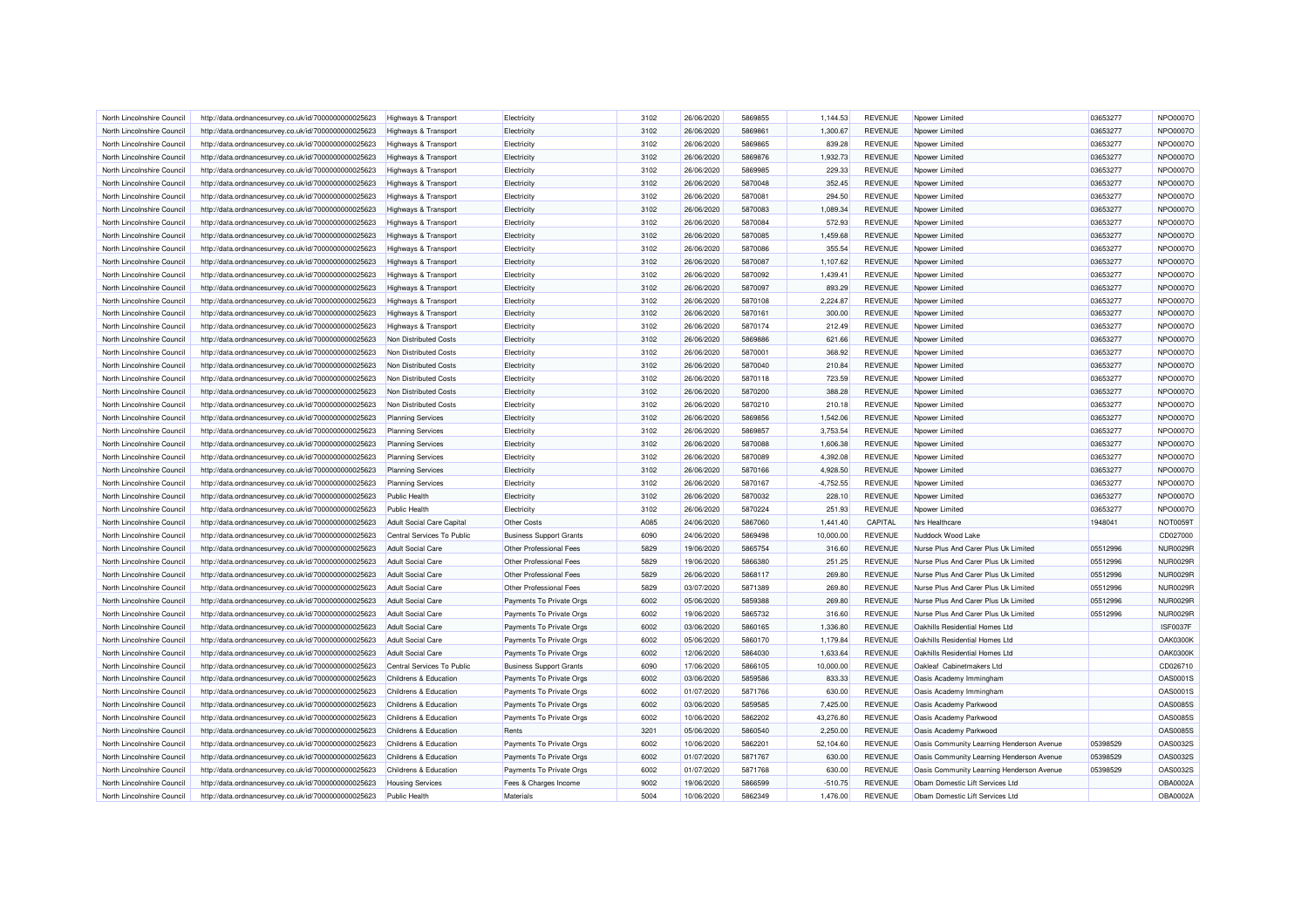| North Lincolnshire Council | http://data.ordnancesurvey.co.uk/id/7000000000025623 | <b>Culture &amp; Related Services</b> | Licenses, Subs & Memberships   | 5510 | 10/06/2020 | 5862387 | 2.395.00   | <b>REVENUE</b> | Oclc (Uk) Ltd                           |          | OCL0001L        |
|----------------------------|------------------------------------------------------|---------------------------------------|--------------------------------|------|------------|---------|------------|----------------|-----------------------------------------|----------|-----------------|
| North Lincolnshire Council | http://data.ordnancesurvey.co.uk/id/7000000000025623 | Childrens & Education                 | It Software-Maintenance        | 5053 | 03/06/2020 | 5859357 | 120,362.24 | <b>REVENUE</b> | Olm Systems Ltd                         |          | OLM0001M        |
| North Lincolnshire Council | http://data.ordnancesurvey.co.uk/id/7000000000025623 | Childrens & Education                 | It Software-Purchase           | 5051 | 05/06/2020 | 5860911 | 11,845.00  | <b>REVENUE</b> | Olm Systems Ltd                         |          | <b>OLM0001M</b> |
| North Lincolnshire Council | http://data.ordnancesurvey.co.uk/id/7000000000025623 | Childrens & Education                 | It Software-Maintenance        | 5053 | 26/06/2020 | 5866366 | 4,341.00   | <b>REVENUE</b> | Omnibus Solutions Ltd                   | 03609069 | <b>OMN0001N</b> |
| North Lincolnshire Council | http://data.ordnancesurvey.co.uk/id/7000000000025623 | Childrens & Education                 | <b>Client Transport Costs</b>  | 6092 | 01/07/2020 | 5871341 | 19,382.00  | <b>REVENUE</b> | One 2 One Taxis                         |          | <b>ONE0035E</b> |
| North Lincolnshire Council | http://data.ordnancesurvey.co.uk/id/7000000000025623 | <b>Housing Services</b>               | Gen Office Exp (Incl Postage)  | 5603 | 17/06/2020 | 5865559 | 278.46     | <b>REVENUE</b> | Ongo                                    |          | <b>ONG0120G</b> |
| North Lincolnshire Council | http://data.ordnancesurvey.co.uk/id/7000000000025623 | <b>Housing Services</b>               | Gen Office Exp (Incl Postage)  | 5603 | 26/06/2020 | 5870352 | 284.64     | <b>REVENUE</b> | Ongo                                    |          | <b>ONG0120G</b> |
| North Lincolnshire Council | http://data.ordnancesurvey.co.uk/id/7000000000025623 | Environmental & Regulatory Svs        | Other Supplies & Services      | 5799 | 17/06/2020 | 5865387 | 225.00     | <b>REVENUE</b> | Ongo Commercial Ltd                     |          | <b>ONG0010G</b> |
| North Lincolnshire Council | http://data.ordnancesurvey.co.uk/id/7000000000025623 | <b>Adult Social Care</b>              | Fees & Charges Income          | 9002 | 03/06/2020 | 5860166 | $-99.36$   | <b>REVENUE</b> | Ongo Recruitment Ltd                    |          | <b>ISF0039F</b> |
| North Lincolnshire Council | http://data.ordnancesurvey.co.uk/id/7000000000025623 | <b>Adult Social Care</b>              | Payments To Private Orgs       | 6002 | 03/06/2020 | 5860166 | 5,609.68   | <b>REVENUE</b> | Ongo Recruitment Ltd                    |          | ISF0039F        |
| North Lincolnshire Council | http://data.ordnancesurvey.co.uk/id/7000000000025623 | Childrens & Education                 | Other Supplies & Services      | 5799 | 10/06/2020 | 5862302 | 616.00     | <b>REVENUE</b> | Ongo Recruitment Ltd                    | 4750128  | CRO0323C        |
| North Lincolnshire Council | http://data.ordnancesurvey.co.uk/id/7000000000025623 | Childrens & Education                 | Pay - Agency                   | 0131 | 26/06/2020 | 5869377 | 1,700.70   | <b>REVENUE</b> | Ongo Recruitment Ltd                    | 4750128  | CRO0323O        |
| North Lincolnshire Council | http://data.ordnancesurvey.co.uk/id/7000000000025623 | Childrens & Education                 | Payments To Private Orgs       | 6002 | 17/06/2020 | 5865646 | 4,749.75   | <b>REVENUE</b> | Ongo Recruitment Ltd                    | 4750128  | CRO0323C        |
| North Lincolnshire Council | http://data.ordnancesurvey.co.uk/id/7000000000025623 | Corporate And Democratic Core         | Other Supplies & Services      | 5799 | 19/06/2020 | 5865759 | 336.00     | <b>REVENUE</b> | Ongo Recruitment Ltd                    | 4750128  | CRO0323O        |
| North Lincolnshire Council | http://data.ordnancesurvey.co.uk/id/7000000000025623 | Childrens & Education                 | Payments To Private Orgs       | 6002 | 03/06/2020 | 5859582 | 1,675.43   | <b>REVENUE</b> | Options Autism (1) Ltd                  | 4064685  | <b>NEW0314W</b> |
| North Lincolnshire Council | http://data.ordnancesurvey.co.uk/id/7000000000025623 | Childrens & Education                 | Payments To Private Orgs       | 6002 | 03/06/2020 | 5859583 | 1,523.12   | <b>REVENUE</b> | Options Autism (1) Ltd                  | 4064685  | <b>NEW0314W</b> |
| North Lincolnshire Council | http://data.ordnancesurvey.co.uk/id/7000000000025623 | Childrens & Education                 | Payments To Private Orgs       | 6002 | 03/06/2020 | 5859584 | 18,244.20  | <b>REVENUE</b> | Options Autism (1) Ltd                  | 4064685  | <b>NEW0314W</b> |
| North Lincolnshire Council | http://data.ordnancesurvey.co.uk/id/7000000000025623 | Childrens & Education                 | Payments To Private Orgs       | 6002 | 24/06/2020 | 5868498 | 30,154.41  | <b>REVENUE</b> | Options Autism (1) Ltd                  | 4064685  | <b>NEW0314W</b> |
| North Lincolnshire Council | http://data.ordnancesurvey.co.uk/id/7000000000025623 | Childrens & Education                 | Payments To Private Orgs       | 6002 | 24/06/2020 | 5868499 | 27,236.24  | <b>REVENUE</b> | Options Autism (1) Ltd                  | 4064685  | <b>NEW0314W</b> |
| North Lincolnshire Council | http://data.ordnancesurvey.co.uk/id/7000000000025623 | Childrens & Education                 | Payments To Private Orgs       | 6002 | 24/06/2020 | 5868518 | 18,852.34  | <b>REVENUE</b> | Options Autism (1) Ltd                  | 4064685  | <b>NEW0314W</b> |
| North Lincolnshire Council | http://data.ordnancesurvey.co.uk/id/7000000000025623 | Childrens & Education                 | Payments To Private Orgs       | 6002 | 01/07/2020 | 5870705 | 18,244.20  | <b>REVENUE</b> | Options Autism (1) Ltd                  | 4064685  | <b>NEW0314W</b> |
| North Lincolnshire Council | http://data.ordnancesurvey.co.uk/id/7000000000025623 | Childrens & Education                 | Payments To Private Orgs       | 6002 | 01/07/2020 | 5870726 | 29,181.69  | <b>REVENUE</b> | Options Autism (1) Ltd                  | 4064685  | NEW0314W        |
| North Lincolnshire Council | http://data.ordnancesurvey.co.uk/id/7000000000025623 | <b>Adult Social Care</b>              | Payments To Private Orgs       | 6002 | 03/06/2020 | 5860161 | 5.831.28   | <b>REVENUE</b> | Options (Autism 2) Ltd                  |          | <b>ISF0021F</b> |
| North Lincolnshire Council | http://data.ordnancesurvey.co.uk/id/7000000000025623 | <b>Adult Social Care</b>              | Payments To Private Orgs       | 6002 | 03/06/2020 | 5860161 | 298.00     | <b>REVENUE</b> | Options (Autism 2) Ltd                  |          | <b>ISF0021F</b> |
| North Lincolnshire Council | http://data.ordnancesurvey.co.uk/id/7000000000025623 | <b>Adult Social Care</b>              | Payments To Private Orgs       | 6002 | 05/06/2020 | 5860174 | 1,000.40   | <b>REVENUE</b> | Options Autism (2) Ltd                  | 4228353  | <b>YOU0005L</b> |
| North Lincolnshire Council | http://data.ordnancesurvey.co.uk/id/7000000000025623 | <b>Adult Social Care</b>              | Payments To Private Orgs       | 6002 | 05/06/2020 | 5860174 | 3,547.20   | <b>REVENUE</b> | Options Autism (2) Ltd                  | 4228353  | <b>YOU0005L</b> |
| North Lincolnshire Council | http://data.ordnancesurvey.co.uk/id/7000000000025623 | Childrens & Education                 | Payments To Private Orgs       | 6002 | 10/06/2020 | 5861025 | 22,585.71  | <b>REVENUE</b> | Oracle Care Limited                     | 5618803  | ORA0060A        |
| North Lincolnshire Council | http://data.ordnancesurvey.co.uk/id/7000000000025623 | Central Services To Public            | <b>Business Support Grants</b> | 6090 | 11/06/2020 | 5863818 | 10,000.00  | <b>REVENUE</b> | Orchard Developments North Lincolnshire |          | CD026290        |
| North Lincolnshire Council | http://data.ordnancesurvey.co.uk/id/7000000000025623 | <b>Childrens &amp; Education</b>      | Payments To Private Orgs       | 6002 | 03/06/2020 | 5859748 | 11,146.67  | <b>REVENUE</b> | Orchard Education Ltd                   |          | ORC0021C        |
| North Lincolnshire Council | http://data.ordnancesurvey.co.uk/id/7000000000025623 | Childrens & Education                 | Payments To Private Orgs       | 6002 | 03/06/2020 | 5859749 | 14,195.83  | <b>REVENUE</b> | Orchard Education Ltd                   |          | ORC0021C        |
| North Lincolnshire Council | http://data.ordnancesurvey.co.uk/id/7000000000025623 | Childrens & Education                 | Payments To Private Orgs       | 6002 | 03/06/2020 | 5859750 | 14,195.83  | <b>REVENUE</b> | Orchard Education Ltd                   |          | ORC0021C        |
| North Lincolnshire Council | http://data.ordnancesurvey.co.uk/id/7000000000025623 | Childrens & Education                 | Payments To Private Orgs       | 6002 | 10/06/2020 | 5862203 | 7,072.05   | <b>REVENUE</b> | <b>Orkidz Nursery</b>                   |          | ORK0001k        |
| North Lincolnshire Council | http://data.ordnancesurvey.co.uk/id/7000000000025623 | Corporate And Democratic Core         | Payments To Private Orgs       | 6002 | 12/06/2020 | 5863997 | 942.68     | <b>REVENUE</b> | Oughtred & Harrison Ltd                 | 0166445  | <b>OUG0032G</b> |
| North Lincolnshire Council | http://data.ordnancesurvey.co.uk/id/7000000000025623 | Corporate And Democratic Core         | Payments To Private Orgs       | 6002 | 12/06/2020 | 5864006 | 984.10     | <b>REVENUE</b> | Oughtred & Harrison Ltd                 | 0166445  | <b>OUG0032G</b> |
| North Lincolnshire Council | http://data.ordnancesurvey.co.uk/id/7000000000025623 | <b>Planning Services</b>              | Payments To Voluntary Orgs     | 6001 | 03/06/2020 | 5859364 | 14,784.00  | <b>REVENUE</b> | Outcasts Cricket Club                   |          | OUT0009T        |
| North Lincolnshire Council | http://data.ordnancesurvey.co.uk/id/7000000000025623 | <b>Planning Services</b>              | Payments To Voluntary Orgs     | 6001 | 01/07/2020 | 5871395 | 1,699.99   | <b>REVENUE</b> | Outcasts Cricket Club                   |          | OUT0009T        |
| North Lincolnshire Council | http://data.ordnancesurvey.co.uk/id/7000000000025623 | Childrens & Education                 | Payments To Private Orgs       | 6002 | 03/06/2020 | 5859684 | 12,925.00  | <b>REVENUE</b> | Outwood Academy Foxhills                |          | FTC0002C        |
| North Lincolnshire Council | http://data.ordnancesurvey.co.uk/id/7000000000025623 | Childrens & Education                 | Payments To Private Orgs       | 6002 | 01/07/2020 | 5871758 | 630.00     | <b>REVENUE</b> | Outwood Academy Foxhills                |          | FTC0002C        |
| North Lincolnshire Council | http://data.ordnancesurvey.co.uk/id/7000000000025623 | Childrens & Education                 | Payments To Private Orgs       | 6002 | 01/07/2020 | 5871759 | 630.00     | <b>REVENUE</b> | Outwood Academy Foxhills                |          | FTC0002C        |
| North Lincolnshire Council | http://data.ordnancesurvey.co.uk/id/7000000000025623 | Childrens & Education                 | Payments To Private Orgs       | 6002 | 01/07/2020 | 5871760 | 630.00     | <b>REVENUE</b> | Outwood Academy Foxhills                |          | FTC0002C        |
| North Lincolnshire Council | http://data.ordnancesurvey.co.uk/id/7000000000025623 | Childrens & Education                 | Payments To Private Orgs       | 6002 | 01/07/2020 | 5871761 | 630.00     | <b>REVENUE</b> | Outwood Academy Foxhills                |          | FTC0002C        |
| North Lincolnshire Council | http://data.ordnancesurvey.co.uk/id/7000000000025623 | Childrens & Education                 | Payments To Private Orgs       | 6002 | 01/07/2020 | 5871762 | 630.00     | <b>REVENUE</b> | Outwood Academy Foxhills                |          | FTC0002C        |
| North Lincolnshire Council | http://data.ordnancesurvey.co.uk/id/7000000000025623 | Childrens & Education                 | Payments To Private Orgs       | 6002 | 01/07/2020 | 5871774 | 630.00     | <b>REVENUE</b> | Outwood Primary Academies               |          | OUT0141T        |
| North Lincolnshire Council | http://data.ordnancesurvey.co.uk/id/7000000000025623 | Childrens & Education                 | Payments To Private Orgs       | 6002 | 01/07/2020 | 5871775 | 630.00     | <b>REVENUE</b> | Outwood Primary Academies               |          | OUT0141T        |
| North Lincolnshire Council | http://data.ordnancesurvey.co.uk/id/7000000000025623 | Childrens & Education                 | Payments To Private Orgs       | 6002 | 24/06/2020 | 5868431 | 78,707.00  | <b>REVENUE</b> | Oversands School                        | 03579104 | WIT0023T        |
| North Lincolnshire Council | http://data.ordnancesurvey.co.uk/id/7000000000025623 | Childrens & Education                 | Payments To Private Orgs       | 6002 | 26/06/2020 | 5869553 | 38,128.00  | <b>REVENUE</b> | Oversands School                        | 03579104 | <b>WIT0023T</b> |
| North Lincolnshire Council | http://data.ordnancesurvey.co.uk/id/7000000000025623 | Highways & Transport                  | Other Supplies & Services      | 5799 | 26/06/2020 | 5870320 | 1,250.00   | <b>REVENUE</b> | Owston Ferry Parish Council             |          | OWS0004S        |
| North Lincolnshire Council | http://data.ordnancesurvey.co.uk/id/7000000000025623 | Childrens & Education                 | Payments To Private Orgs       | 6002 | 01/07/2020 | 5871335 | 392.40     | <b>REVENUE</b> | Panda Play Playgroup                    |          | <b>PAN0016N</b> |
| North Lincolnshire Council | http://data.ordnancesurvey.co.uk/id/7000000000025623 | Childrens & Education                 | Payments To Voluntary Orgs     | 6001 | 10/06/2020 | 5862206 | 6,850.04   | <b>REVENUE</b> | Panda Play Playgroup                    |          | <b>PAN0016N</b> |
| North Lincolnshire Council | http://data.ordnancesurvey.co.uk/id/7000000000025623 | Fin&Inv I&F                           | It Software-Maintenance        | 5053 | 01/07/2020 | 5871636 | 13,462.00  | <b>REVENUE</b> | Parent Pay Ltd                          | 04513692 | PAR0103R        |
| North Lincolnshire Council | http://data.ordnancesurvey.co.uk/id/7000000000025623 | <b>Adult Social Care</b>              | Other Professional Fees        | 5829 | 01/07/2020 | 5871391 | 433.33     | <b>REVENUE</b> | Parklane Plowden Chambers               | 51726    | <b>PAR0599R</b> |
| North Lincolnshire Council | http://data.ordnancesurvey.co.uk/id/7000000000025623 | Central Services To Public            | <b>Business Support Grants</b> | 6090 | 17/06/2020 | 5866104 | 10,000.00  | <b>REVENUE</b> | Pastimes                                |          | CD026700        |
| North Lincolnshire Council | http://data.ordnancesurvey.co.uk/id/7000000000025623 | Childrens & Education                 | Payments To Private Orgs       | 6002 | 05/06/2020 | 5859782 | 3,200.00   | <b>REVENUE</b> | Paula Bennett Consultancy               |          | <b>BEN0320N</b> |
|                            |                                                      |                                       |                                |      |            |         |            |                |                                         |          |                 |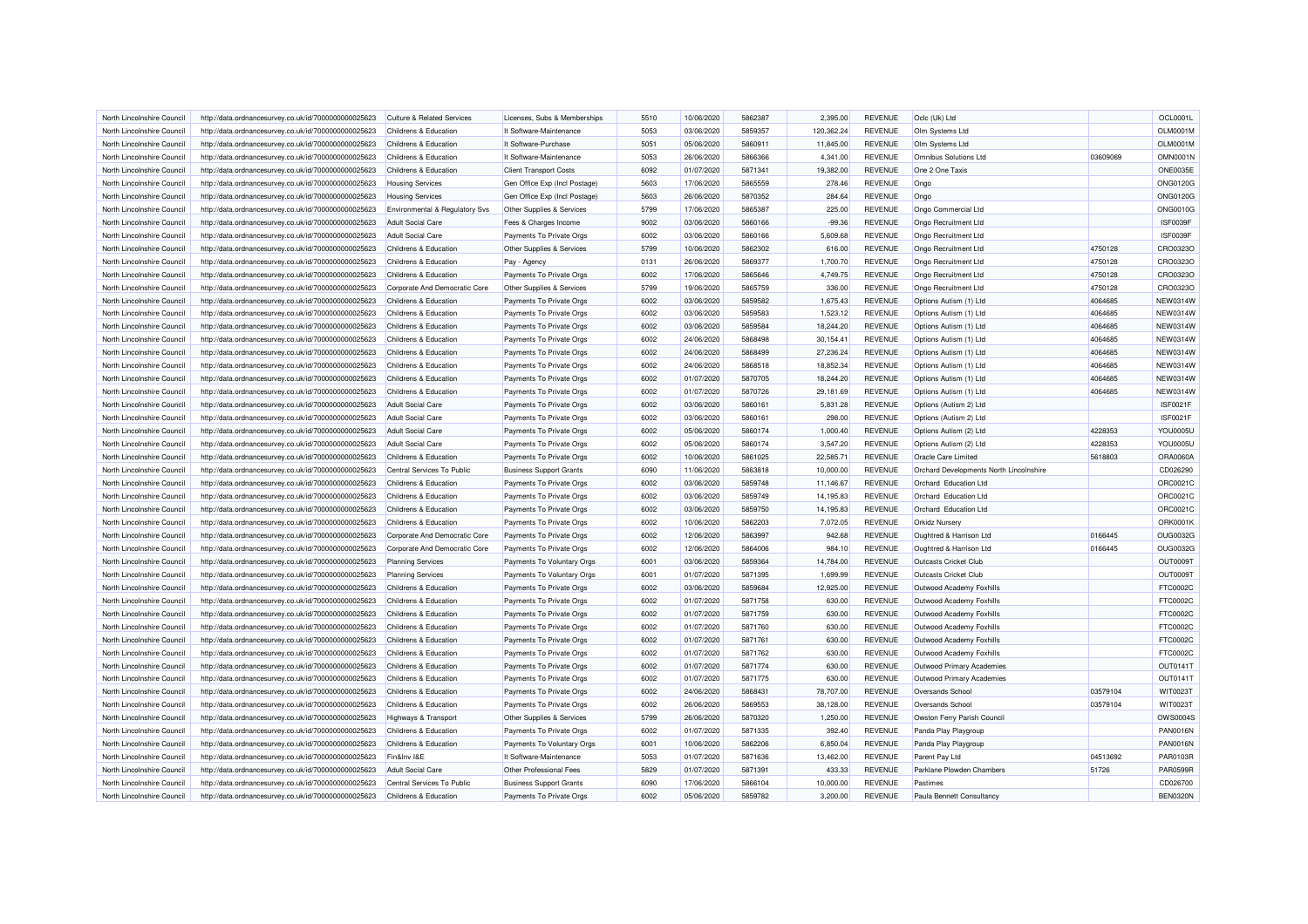| North Lincolnshire Council | http://data.ordnancesurvey.co.uk/id/7000000000025623 | Childrens & Education                 | Payments To Private Orgs         | 6002 | 10/06/2020 | 5862181 | 535.21      | <b>REVENUE</b> | Paula Kirk                              |          | <b>KIR0110R</b> |
|----------------------------|------------------------------------------------------|---------------------------------------|----------------------------------|------|------------|---------|-------------|----------------|-----------------------------------------|----------|-----------------|
| North Lincolnshire Council | http://data.ordnancesurvey.co.uk/id/7000000000025623 | Childrens & Education                 | Payments To Private Orgs         | 6002 | 10/06/2020 | 5862209 | 9,451.93    | <b>REVENUE</b> | Peekaboo Day Nursery                    |          | <b>PEE0011E</b> |
| North Lincolnshire Council | http://data.ordnancesurvey.co.uk/id/7000000000025623 | Adult Social Care                     | Fees & Charges Income            | 9002 | 24/06/2020 | 5867451 | $-122.56$   | <b>REVENUE</b> | <b>Penderels Trust</b>                  |          | DP4284          |
| North Lincolnshire Council | http://data.ordnancesurvey.co.uk/id/7000000000025623 | Corporate And Democratic Core         | <b>Recruitment Costs And Dbs</b> | 2004 | 12/06/2020 | 5860203 | 5,436.79    | <b>REVENUE</b> | People Asset Management Ltd             | 5199107  | PEO0120O        |
| North Lincolnshire Council | http://data.ordnancesurvey.co.uk/id/7000000000025623 | <b>Adult Social Care Capital</b>      | Other Costs                      | A085 | 24/06/2020 | 5867066 | 527.70      | CAPITAL        | Performance Health International Ltd    | 4374752  | <b>ABI00051</b> |
| North Lincolnshire Council |                                                      |                                       |                                  | 5799 | 03/06/2020 | 5859428 | 458.80      | <b>REVENUE</b> | Peter & Amanda Mallinson                |          | <b>MAL0068L</b> |
|                            | http://data.ordnancesurvey.co.uk/id/7000000000025623 | <b>Housing Services</b>               | Other Supplies & Services        |      |            |         |             |                |                                         |          |                 |
| North Lincolnshire Council | http://data.ordnancesurvey.co.uk/id/7000000000025623 | <b>Housing Services</b>               | Other Supplies & Services        | 5799 | 24/06/2020 | 5868123 | 4.203.20    | <b>REVENUE</b> | Peter & Amanda Mallinson                |          | <b>MAL0068L</b> |
| North Lincolnshire Council | http://data.ordnancesurvey.co.uk/id/7000000000025623 | Central Services To Public            | Cleaning Costs/ Materials        | 3301 | 05/06/2020 | 5860676 | 575.74      | <b>REVENUE</b> | Peter Hogarth & Sons Ltd                | 1143352  | HOG0001G        |
| North Lincolnshire Council | http://data.ordnancesurvey.co.uk/id/7000000000025623 | Central Services To Public            | <b>Equipment Purchase</b>        | 5001 | 03/06/2020 | 5858127 | 314.04      | <b>REVENUE</b> | Peter Hogarth & Sons Ltd                | 1143352  | HOG0001G        |
| North Lincolnshire Council | http://data.ordnancesurvey.co.uk/id/7000000000025623 | Central Services To Public            | <b>Equipment Purchase</b>        | 5001 | 05/06/2020 | 5860669 | 2,564.66    | <b>REVENUE</b> | Peter Hogarth & Sons Ltd                | 1143352  | <b>HOG0001G</b> |
| North Lincolnshire Council | http://data.ordnancesurvey.co.uk/id/7000000000025623 | Central Services To Public            | <b>Equipment Purchase</b>        | 5001 | 24/06/2020 | 5868485 | 699.72      | <b>REVENUE</b> | Peter Hogarth & Sons Ltd                | 1143352  | HOG0001G        |
| North Lincolnshire Council | http://data.ordnancesurvey.co.uk/id/7000000000025623 | Corporate And Democratic Core         | <b>Cleaning Costs/ Materials</b> | 3301 | 03/06/2020 | 5858112 | 217.50      | <b>REVENUE</b> | Peter Hogarth & Sons Ltd                | 1143352  | HOG0001G        |
| North Lincolnshire Council | http://data.ordnancesurvey.co.uk/id/7000000000025623 | Corporate And Democratic Core         | Cleaning Costs/ Materials        | 3301 | 03/06/2020 | 5858114 | 249.62      | <b>REVENUE</b> | Peter Hogarth & Sons Ltd                | 1143352  | HOG0001G        |
| North Lincolnshire Council | http://data.ordnancesurvey.co.uk/id/7000000000025623 | Corporate And Democratic Core         | Cleaning Costs/ Materials        | 3301 | 03/06/2020 | 5858128 | 468.56      | <b>REVENUE</b> | Peter Hogarth & Sons Ltd                | 1143352  | HOG0001G        |
| North Lincolnshire Council | http://data.ordnancesurvey.co.uk/id/7000000000025623 | Corporate And Democratic Core         | Cleaning Costs/ Materials        | 3301 | 05/06/2020 | 5860691 | 273.28      | <b>REVENUE</b> | Peter Hogarth & Sons Ltd                | 1143352  | <b>HOG0001G</b> |
| North Lincolnshire Council | http://data.ordnancesurvey.co.uk/id/7000000000025623 | <b>Culture &amp; Related Services</b> | Cleaning Costs/ Materials        | 3301 | 03/06/2020 | 5858124 | 1,607.02    | <b>REVENUE</b> | Peter Hogarth & Sons Ltd                | 1143352  | HOG0001G        |
| North Lincolnshire Council | http://data.ordnancesurvey.co.uk/id/7000000000025623 | <b>Culture &amp; Related Services</b> | Cleaning Costs/ Materials        | 3301 | 03/06/2020 | 5858130 | 375.24      | <b>REVENUE</b> | Peter Hogarth & Sons Ltd                | 1143352  | HOG0001G        |
| North Lincolnshire Council | http://data.ordnancesurvey.co.uk/id/7000000000025623 | <b>Culture &amp; Related Services</b> | Cleaning Costs/ Materials        | 3301 | 10/06/2020 | 5862651 | 583.12      | <b>REVENUE</b> | Peter Hogarth & Sons Ltd                | 1143352  | HOG0001G        |
| North Lincolnshire Council | http://data.ordnancesurvey.co.uk/id/7000000000025623 | <b>Culture &amp; Related Services</b> | Cleaning Costs/ Materials        | 3301 | 24/06/2020 | 5868418 | 363.38      | <b>REVENUE</b> | Peter Hogarth & Sons Ltd                | 1143352  | HOG0001G        |
| North Lincolnshire Council | http://data.ordnancesurvey.co.uk/id/7000000000025623 | <b>Culture &amp; Related Services</b> | <b>Cleaning Costs/ Materials</b> | 3301 | 24/06/2020 | 5868425 | 294.52      | <b>REVENUE</b> | Peter Hogarth & Sons Ltd                | 1143352  | <b>HOG0001G</b> |
| North Lincolnshire Council | http://data.ordnancesurvey.co.uk/id/7000000000025623 | Environmental & Regulatory Svs        | <b>Equipment Purchase</b>        | 5001 | 12/06/2020 | 5862335 | 399.96      | <b>REVENUE</b> | Peter Hogarth & Sons Ltd                | 1143352  | <b>HOG0001G</b> |
| North Lincolnshire Council | http://data.ordnancesurvey.co.uk/id/7000000000025623 | Fin&Inv I&E                           | <b>Cleaning Costs/ Materials</b> | 3301 | 12/06/2020 | 5863513 | 1.368.54    | <b>REVENUE</b> | Peter Hogarth & Sons Ltd                | 1143352  | HOG0001G        |
| North Lincolnshire Council | http://data.ordnancesurvey.co.uk/id/7000000000025623 | Fin&Inv I&E                           | <b>Cleaning Costs/ Materials</b> | 3301 | 01/07/2020 | 5871588 | 69.80       | <b>REVENUE</b> | Peter Hogarth & Sons Ltd                | 1143352  | HOG0001G        |
| North Lincolnshire Council | http://data.ordnancesurvey.co.uk/id/7000000000025623 | Non Distributed Costs                 | Other Supplies & Services        | 5799 | 01/07/2020 | 5871588 | 205.36      | <b>REVENUE</b> | Peter Hogarth & Sons Ltd                | 1143352  | <b>HOG0001G</b> |
| North Lincolnshire Council | http://data.ordnancesurvey.co.uk/id/7000000000025623 | Childrens & Education                 | Payments To Private Orgs         | 6002 | 10/06/2020 | 5861059 | 66,666.67   | <b>REVENUE</b> | Phase (Young Peoples Support) Cic       |          | <b>PHA0121A</b> |
|                            |                                                      |                                       |                                  |      |            |         |             |                |                                         |          |                 |
| North Lincolnshire Council | http://data.ordnancesurvey.co.uk/id/7000000000025623 | Central Services To Public            | <b>Business Support Grants</b>   | 6090 | 17/06/2020 | 5866099 | 10,000.00   | <b>REVENUE</b> | Philip Wear T/A Pride & Joy Motor Group |          | CD026650        |
| North Lincolnshire Council | http://data.ordnancesurvey.co.uk/id/7000000000025623 | Fin&Inv I&E                           | Repair & Maintenance Costs       | 3000 | 19/06/2020 | 5862619 | 870.00      | <b>REVENUE</b> | Phil Jarratt                            |          | <b>JAR0097R</b> |
| North Lincolnshire Council | http://data.ordnancesurvey.co.uk/id/7000000000025623 | Fin&Inv I&E                           | Repair & Maintenance Costs       | 3000 | 01/07/2020 | 5868334 | 855.50      | <b>REVENUE</b> | Phil Jarratt                            |          | <b>JAR0097R</b> |
| North Lincolnshire Council | http://data.ordnancesurvey.co.uk/id/7000000000025623 | Corporate And Democratic Core         | It Software-Maintenance          | 5053 | 10/06/2020 | 5862572 | 47,098.64   | <b>REVENUE</b> | Phoenix Software Ltd                    | 2548628  | SOF0026F        |
| North Lincolnshire Council | http://data.ordnancesurvey.co.uk/id/7000000000025623 | Corporate And Democratic Core         | It Software-Maintenance          | 5053 | 10/06/2020 | 5862573 | 7,757.97    | <b>REVENUE</b> | Phoenix Software Ltd                    | 2548628  | SOF0026F        |
| North Lincolnshire Council | http://data.ordnancesurvey.co.uk/id/7000000000025623 | Corporate And Democratic Core         | It Software-Purchase             | 5051 | 10/06/2020 | 5861318 | 4,017.90    | <b>REVENUE</b> | Phoenix Software Ltd                    | 2548628  | SOF0026F        |
| North Lincolnshire Council | http://data.ordnancesurvey.co.uk/id/7000000000025623 | Corporate And Democratic Core         | It Software-Purchase             | 5051 | 10/06/2020 | 5861331 | 5,821.56    | <b>REVENUE</b> | Phoenix Software Ltd                    | 2548628  | SOF0026F        |
| North Lincolnshire Council | http://data.ordnancesurvey.co.uk/id/7000000000025623 | Central Services To Public            | <b>Business Support Grants</b>   | 6090 | 03/06/2020 | 5860243 | 10,000.00   | <b>REVENUE</b> | Piglet'S Place                          |          | CD025610        |
| North Lincolnshire Council | http://data.ordnancesurvey.co.uk/id/7000000000025623 | Central Services To Public            | <b>Business Support Grants</b>   | 6090 | 10/06/2020 | 5863239 | 10.000.00   | <b>REVENUE</b> | Pink Flamingos 20th Century Design Ltd  |          | CD025940        |
| North Lincolnshire Council | http://data.ordnancesurvey.co.uk/id/7000000000025623 | Childrens & Education                 | It Software-Maintenance          | 5053 | 03/06/2020 | 5859360 | 16,800.00   | <b>REVENUE</b> | Pitney Bowes Software Europe Ltd        |          | PIT0064T        |
| North Lincolnshire Council | http://data.ordnancesurvey.co.uk/id/7000000000025623 | Central Services To Public            | <b>Business Support Grants</b>   | 6090 | 24/06/2020 | 5869494 | 10,000.00   | <b>REVENUE</b> | Plaice 2 Be                             |          | CD026960        |
| North Lincolnshire Council | http://data.ordnancesurvey.co.uk/id/7000000000025623 | Childrens & Education                 | Payments To Private Orgs         | 6002 | 10/06/2020 | 5861368 | 40,275.00   | <b>REVENUE</b> | Plus Skills Development Ltd             |          | <b>PLU0004U</b> |
| North Lincolnshire Council | http://data.ordnancesurvey.co.uk/id/7000000000025623 | Childrens & Education                 | Payments To Private Orgs         | 6002 | 01/07/2020 | 5870549 | 1,080.00    | <b>REVENUE</b> | Plus Skills Development Ltd             |          | <b>PLU0004U</b> |
| North Lincolnshire Council | http://data.ordnancesurvey.co.uk/id/7000000000025623 | Childrens & Education                 | Payments To Private Orgs         | 6002 | 01/07/2020 | 5870550 | 26,328.00   | <b>REVENUE</b> | Plus Skills Development Ltd             |          | <b>PLU0004U</b> |
| North Lincolnshire Council | http://data.ordnancesurvey.co.uk/id/7000000000025623 | <b>Childrens &amp; Education</b>      | Payments To Private Orgs         | 6002 | 01/07/2020 | 5870729 | 16,700.00   | <b>REVENUE</b> | Plus Skills Development Ltd             |          | <b>PLU0004U</b> |
| North Lincolnshire Council | http://data.ordnancesurvey.co.uk/id/7000000000025623 | Central Services To Public            | <b>Business Support Grants</b>   | 6090 | 12/06/2020 | 5864406 | 10,000.00   | <b>REVENUE</b> | Polypearl Ltd                           |          | CD026510        |
| North Lincolnshire Council | http://data.ordnancesurvey.co.uk/id/7000000000025623 | Childrens & Education                 | Payments To Private Orgs         | 6002 | 08/06/2020 | 5861391 | $-3,139.20$ | <b>REVENUE</b> | Poppyfields Day Nursery                 |          | <b>WES0047S</b> |
| North Lincolnshire Council | http://data.ordnancesurvey.co.uk/id/7000000000025623 | <b>Culture &amp; Related Services</b> | Other Professional Fees          | 5829 | 05/06/2020 | 5860927 | 940.37      | <b>REVENUE</b> | Ppl Prs Ltd                             | 10376001 | PPL0001L        |
| North Lincolnshire Council | http://data.ordnancesurvey.co.uk/id/7000000000025623 | Childrens & Education                 | Home To School Transport         | 4201 | 05/06/2020 | 5860818 | 5,675.80    | <b>REVENUE</b> | <b>Premier Cabs</b>                     |          | <b>PRE0280E</b> |
| North Lincolnshire Council | http://data.ordnancesurvey.co.uk/id/7000000000025623 | Childrens & Education                 | Repair & Maintenance Costs       | 3000 | 19/06/2020 | 5866389 | 296.10      | <b>REVENUE</b> | Premier Roofing And Services Ltd        | 4577119  | <b>PRE0164E</b> |
|                            |                                                      |                                       |                                  |      |            |         |             |                |                                         |          |                 |
| North Lincolnshire Council | http://data.ordnancesurvey.co.uk/id/7000000000025623 | Corporate And Democratic Core         | Repair & Maintenance Costs       | 3000 | 10/06/2020 | 5861397 | 1,982.03    | <b>REVENUE</b> | Premier Roofing And Services Ltd        | 4577119  | <b>PRE0164E</b> |
| North Lincolnshire Council | http://data.ordnancesurvey.co.uk/id/7000000000025623 | Environmental & Regulatory Svs        | Repair & Maintenance Costs       | 3000 | 03/06/2020 | 5859435 | 301.60      | <b>REVENUE</b> | Premier Roofing And Services Ltd        | 4577119  | <b>PRE0164E</b> |
| North Lincolnshire Council | http://data.ordnancesurvey.co.uk/id/7000000000025623 | Childrens & Education                 | Payments To Voluntary Orgs       | 6001 | 10/06/2020 | 5862212 | 18,114.07   | <b>REVENUE</b> | Pre-School Learning Alliance            |          | <b>PRE0172E</b> |
| North Lincolnshire Council | http://data.ordnancesurvey.co.uk/id/7000000000025623 | Childrens & Education                 | Licenses, Subs & Memberships     | 5510 | 26/06/2020 | 5869482 | 300.00      | <b>REVENUE</b> | Printed Music Licensing Ltd             |          | <b>PRI05981</b> |
| North Lincolnshire Council | http://data.ordnancesurvey.co.uk/id/7000000000025623 | Childrens & Education                 | Payments To Private Orgs         | 6002 | 10/06/2020 | 5861388 | 565.40      | <b>REVENUE</b> | Priory Lane Pre-School                  |          | <b>LAN0081N</b> |
| North Lincolnshire Council | http://data.ordnancesurvey.co.uk/id/7000000000025623 | Childrens & Education                 | Payments To Voluntary Orgs       | 6001 | 10/06/2020 | 5862182 | 6,080.58    | <b>REVENUE</b> | Priory Lane Pre-School                  |          | <b>LAN0081N</b> |
| North Lincolnshire Council | http://data.ordnancesurvey.co.uk/id/7000000000025623 | Adult Social Care Capital             | Other Costs                      | A085 | 05/06/2020 | 5860196 | 1,394.03    | CAPITAL        | Prism Medical Uk                        | 04992349 | <b>WES0123S</b> |
| North Lincolnshire Council | http://data.ordnancesurvey.co.uk/id/7000000000025623 | <b>Culture &amp; Related Services</b> | Equipment Maint.& Repair         | 5003 | 10/06/2020 | 5862534 | 500.00      | <b>REVENUE</b> | <b>Proathletics Ltd</b>                 | 02851438 | PRO0169C        |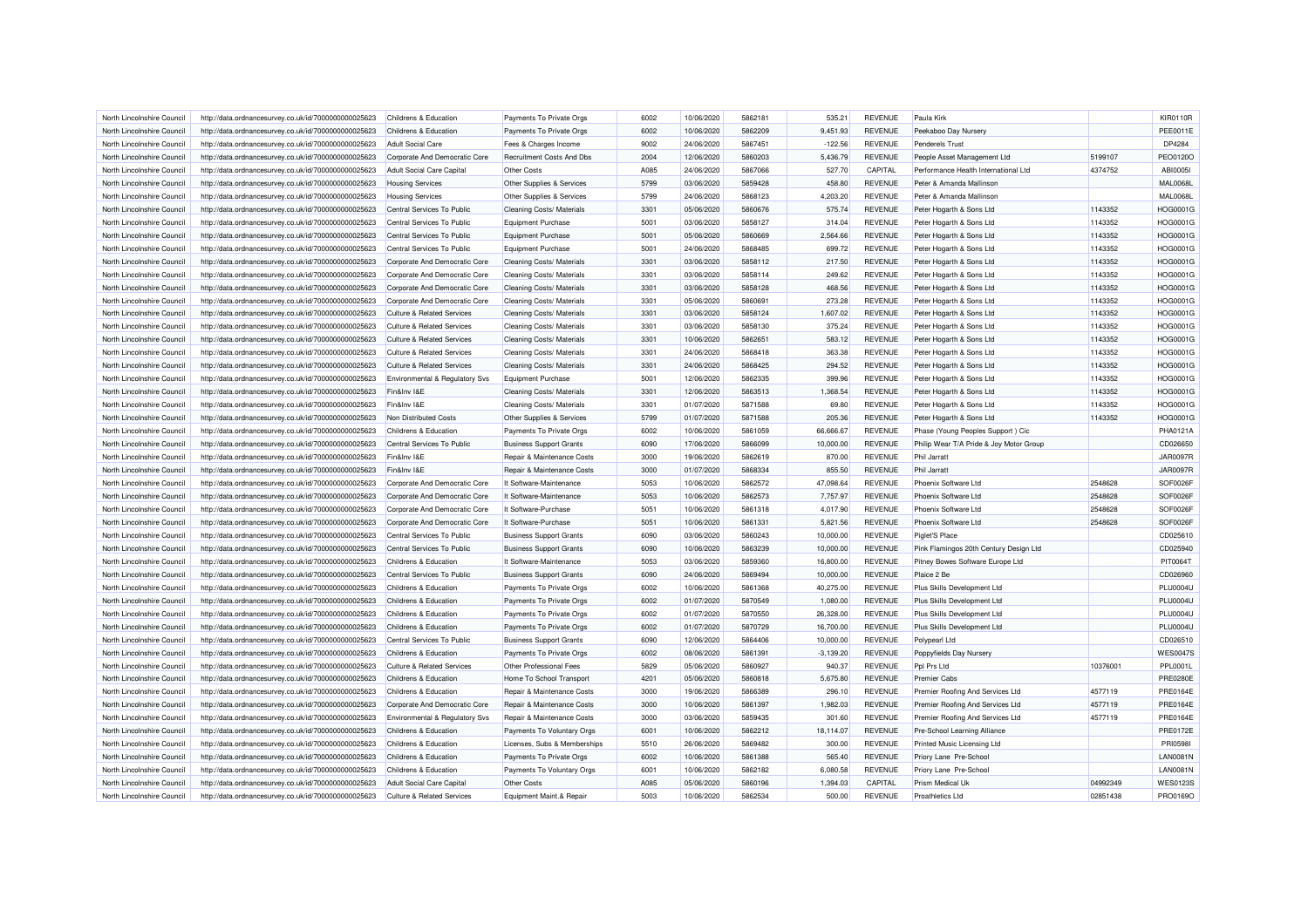| North Lincolnshire Council | http://data.ordnancesurvey.co.uk/id/7000000000025623                                                         | Support Servs Capital            | It Equipment                      | A098 | 10/06/2020 | 5862581 | 1,841.09     | CAPITAL        | Professional Telecom Installations Ltd | 04629825 | PRO0051O        |
|----------------------------|--------------------------------------------------------------------------------------------------------------|----------------------------------|-----------------------------------|------|------------|---------|--------------|----------------|----------------------------------------|----------|-----------------|
| North Lincolnshire Council | http://data.ordnancesurvey.co.uk/id/7000000000025623                                                         | Childrens & Education            | <b>Legal Fees</b>                 | 5823 | 17/06/2020 | 5865661 | 360.00       | <b>REVENUE</b> | Professor Cn Offiah                    |          | OFF0070F        |
| North Lincolnshire Council | http://data.ordnancesurvey.co.uk/id/7000000000025623                                                         | <b>Adult Social Care</b>         | Payments To Private Orgs          | 6002 | 01/07/2020 | 5870363 | 16,667.00    | <b>REVENUE</b> | Public Consulting Group Uk Ltd         | 6654748  | SHO0013O        |
| North Lincolnshire Counci  | http://data.ordnancesurvey.co.uk/id/7000000000025623                                                         | Corporate And Democratic Core    | It Software-Maintenance           | 5053 | 12/06/2020 | 5859730 | 650.00       | <b>REVENUE</b> | Public Sector Live                     |          | <b>PUB0160B</b> |
| North Lincolnshire Council | http://data.ordnancesurvey.co.uk/id/7000000000025623                                                         | Fin&Inv I&E                      | Other Supplies & Services         | 5799 | 12/06/2020 | 5861343 | 1,186.25     | <b>REVENUE</b> | Pure Water Window Cleaning             | 11361613 | <b>PUR0010F</b> |
| North Lincolnshire Council | http://data.ordnancesurvey.co.uk/id/7000000000025623                                                         | Fin&Inv I&E                      | Other Supplies & Services         | 5799 | 01/07/2020 | 5868335 | 345.00       | <b>REVENUE</b> | Pure Water Window Cleaning             | 11361613 | <b>PUR0010F</b> |
| North Lincolnshire Council | http://data.ordnancesurvey.co.uk/id/7000000000025623                                                         | Central Services To Public       | <b>Business Support Grants</b>    | 6090 | 24/06/2020 | 5869501 | 10,000.00    | <b>REVENUE</b> | Quality Bathrooms Of Scunthorpe        |          | CD027030        |
| North Lincolnshire Council | http://data.ordnancesurvey.co.uk/id/7000000000025623                                                         | Central Services To Public       | <b>Business Support Grants</b>    | 6090 | 17/06/2020 | 5866109 | 10,000.00    | <b>REVENUE</b> | Quality Bathrooms Of Scunthorpe Ltd    |          | CD026750        |
| North Lincolnshire Council | http://data.ordnancesurvey.co.uk/id/7000000000025623                                                         | Childrens & Education            | Payments To Private Orgs          | 6002 | 01/07/2020 | 5871777 | 630.00       | <b>REVENUE</b> | Quarry Mount Primary School            |          | QMP0001P        |
| North Lincolnshire Council | http://data.ordnancesurvey.co.uk/id/7000000000025623                                                         | Childrens & Education            | Payments To Private Orgs          | 6002 | 01/07/2020 | 5871778 | 630.00       | <b>REVENUE</b> | Quarry Mount Primary School            |          | QMP0001P        |
| North Lincolnshire Council | http://data.ordnancesurvey.co.uk/id/7000000000025623                                                         | Childrens & Education            | Payments To Private Orgs          | 6002 | 01/07/2020 | 5871779 | 630.00       | <b>REVENUE</b> | Quarry Mount Primary School            |          | QMP0001P        |
| North Lincolnshire Council | http://data.ordnancesurvey.co.uk/id/7000000000025623                                                         | Childrens & Education            | Payments To Private Orgs          | 6002 | 01/07/2020 | 5871780 | 630.00       | <b>REVENUE</b> | Queen Elizabeth'S High School          |          | QUE0111E        |
| North Lincolnshire Council |                                                                                                              | Central Services To Public       |                                   | 6090 | 24/06/2020 | 5869492 | 10,000.00    | <b>REVENUE</b> | Queen Street Bakehouse                 |          | CD026940        |
|                            | http://data.ordnancesurvey.co.uk/id/7000000000025623                                                         |                                  | <b>Business Support Grants</b>    |      |            |         |              |                |                                        |          |                 |
| North Lincolnshire Council | http://data.ordnancesurvey.co.uk/id/7000000000025623                                                         | <b>Childrens &amp; Education</b> | Payments To Private Orgs          | 6002 | 10/06/2020 | 5862211 | 2,577.11     | <b>REVENUE</b> | Rachel Popovski                        |          | <b>POP0165P</b> |
| North Lincolnshire Council | http://data.ordnancesurvey.co.uk/id/7000000000025623                                                         | Central Services To Public       | <b>Business Support Grants</b>    | 6090 | 24/06/2020 | 5869493 | 10,000.00    | <b>REVENUE</b> | Railway Sports Club                    |          | CD026950        |
| North Lincolnshire Council | http://data.ordnancesurvey.co.uk/id/7000000000025623                                                         | <b>Childrens &amp; Education</b> | Payments To Private Orgs          | 6002 | 10/06/2020 | 5862229 | 18,912.82    | <b>REVENUE</b> | Rainbow Kindergarten Barton            |          | STO0060C        |
| North Lincolnshire Council | http://data.ordnancesurvey.co.uk/id/7000000000025623                                                         | Central Services To Public       | <b>Business Support Grants</b>    | 6090 | 10/06/2020 | 5863246 | 10,000.00    | <b>REVENUE</b> | Rainbow Kindergarten Ltd               |          | CD026010        |
| North Lincolnshire Council | http://data.ordnancesurvey.co.uk/id/7000000000025623                                                         | <b>Adult Social Care</b>         | Payments To Health Providers      | 6019 | 03/06/2020 | 5859751 | 205,166.67   | <b>REVENUE</b> | Rdash Ft                               |          | RDA0003A        |
| North Lincolnshire Council | http://data.ordnancesurvey.co.uk/id/7000000000025623                                                         | <b>Adult Social Care</b>         | Payments To Health Providers      | 6019 | 03/06/2020 | 5859753 | 205,166.67   | <b>REVENUE</b> | Rdash Ft                               |          | RDA0003A        |
| North Lincolnshire Counci  | http://data.ordnancesurvey.co.uk/id/7000000000025623                                                         | <b>Adult Social Care</b>         | Payments To Health Providers      | 6019 | 12/06/2020 | 5863598 | 205,166.67   | <b>REVENUE</b> | Rdash Ft                               |          | RDA0003A        |
| North Lincolnshire Council | http://data.ordnancesurvey.co.uk/id/7000000000025623                                                         | <b>Adult Social Care</b>         | Payments To Health Providers      | 6019 | 12/06/2020 | 5863599 | $-18,504.00$ | <b>REVENUE</b> | Rdash Ft                               |          | RDA0003A        |
| North Lincolnshire Council | http://data.ordnancesurvey.co.uk/id/7000000000025623                                                         | Corporate And Democratic Core    | Advertising & Publicity           | 5610 | 03/06/2020 | 5859701 | $-277.25$    | <b>REVENUE</b> | Reach Publishing Ltd                   | 82548    | <b>REA0038A</b> |
| North Lincolnshire Council | http://data.ordnancesurvey.co.uk/id/7000000000025623                                                         | Corporate And Democratic Core    | Advertising & Publicity           | 5610 | 03/06/2020 | 5859709 | 693.32       | <b>REVENUE</b> | Reach Publishing Ltd                   | 82548    | <b>REA0038A</b> |
| North Lincolnshire Council | http://data.ordnancesurvey.co.uk/id/7000000000025623                                                         | <b>Planning Services</b>         | Other Supplies & Services         | 5799 | 17/06/2020 | 5865653 | 248.20       | <b>REVENUE</b> | Reach Publishing Ltd                   | 82548    | <b>REA0038A</b> |
| North Lincolnshire Council | http://data.ordnancesurvey.co.uk/id/7000000000025623                                                         | Childrens & Education            | <b>Other Vehicle Costs</b>        | 4005 | 10/06/2020 | 5862506 | 342.86       | <b>REVENUE</b> | Ready Rent A Car                       | 2177268  | <b>REA0004A</b> |
| North Lincolnshire Council | http://data.ordnancesurvey.co.uk/id/7000000000025623                                                         | Childrens & Education            | Vehicle Hire                      | 4101 | 01/07/2020 | 5870608 | 340.00       | <b>REVENUE</b> | Ready Rent A Car                       | 2177268  | <b>REA0004A</b> |
| North Lincolnshire Council | http://data.ordnancesurvey.co.uk/id/7000000000025623                                                         | Corporate And Democratic Core    | Vehicle Hire                      | 4101 | 01/07/2020 | 5870606 | 260.00       | <b>REVENUE</b> | Ready Rent A Car                       | 2177268  | <b>REA0004A</b> |
| North Lincolnshire Council | http://data.ordnancesurvey.co.uk/id/7000000000025623                                                         | Fin&Inv I&E                      | Vehicle Hire                      | 4101 | 10/06/2020 | 5862507 | 380.00       | <b>REVENUE</b> | Ready Rent A Car                       | 2177268  | <b>REA0004A</b> |
| North Lincolnshire Council | http://data.ordnancesurvey.co.uk/id/7000000000025623                                                         | Fin&Inv I&E                      | Vehicle Hire                      | 4101 | 01/07/2020 | 5870607 | 475.00       | <b>REVENUE</b> | Ready Rent A Car                       | 2177268  | <b>REA0004A</b> |
| North Lincolnshire Council | http://data.ordnancesurvey.co.uk/id/7000000000025623                                                         | Central Services To Public       | <b>Business Support Grants</b>    | 6090 | 10/06/2020 | 5863266 | 25,000.00    | <b>REVENUE</b> | Real Steel Scunthorpe Limited          |          | CD026210        |
| North Lincolnshire Council | http://data.ordnancesurvey.co.uk/id/7000000000025623                                                         | <b>Adult Social Care</b>         | <b>Direct Payments To Clients</b> | 6012 | 03/06/2020 | 5858745 | 745.31       | <b>REVENUE</b> | REDACTED                               |          | REDACTED        |
| North Lincolnshire Council | http://data.ordnancesurvey.co.uk/id/7000000000025623                                                         | <b>Adult Social Care</b>         | Direct Payments To Clients        | 6012 | 03/06/2020 | 5858746 | 4,270.23     | <b>REVENUE</b> | <b>REDACTED</b>                        |          | <b>REDACTED</b> |
| North Lincolnshire Council | http://data.ordnancesurvey.co.uk/id/7000000000025623                                                         | <b>Adult Social Care</b>         | Direct Payments To Clients        | 6012 | 03/06/2020 | 5858747 | 760.00       | <b>REVENUE</b> | REDACTED                               |          | REDACTED        |
| North Lincolnshire Council | http://data.ordnancesurvey.co.uk/id/7000000000025623                                                         | <b>Adult Social Care</b>         | Direct Payments To Clients        | 6012 | 03/06/2020 | 5858748 | 2,648.50     | <b>REVENUE</b> | <b>REDACTED</b>                        |          | REDACTED        |
| North Lincolnshire Council | http://data.ordnancesurvey.co.uk/id/7000000000025623                                                         | <b>Adult Social Care</b>         | Direct Payments To Clients        | 6012 | 03/06/2020 | 5858749 | 694.68       | <b>REVENUE</b> | REDACTED                               |          | REDACTED        |
| North Lincolnshire Council | http://data.ordnancesurvey.co.uk/id/7000000000025623                                                         | <b>Adult Social Care</b>         | <b>Direct Payments To Clients</b> | 6012 | 03/06/2020 | 5858752 | 3.993.56     | <b>REVENUE</b> | REDACTED                               |          | REDACTED        |
| North Lincolnshire Council | http://data.ordnancesurvey.co.uk/id/7000000000025623                                                         | <b>Adult Social Care</b>         | <b>Direct Payments To Clients</b> | 6012 | 03/06/2020 | 5859353 | 391.98       | <b>REVENUE</b> | REDACTED                               |          | REDACTED        |
| North Lincolnshire Council | http://data.ordnancesurvey.co.uk/id/7000000000025623                                                         | Adult Social Care                | <b>Direct Payments To Clients</b> | 6012 | 03/06/2020 | 5859590 | 1.144.00     | <b>REVENUE</b> | REDACTED                               |          | <b>REDACTED</b> |
| North Lincolnshire Council | http://data.ordnancesurvey.co.uk/id/7000000000025623                                                         | <b>Adult Social Care</b>         | <b>Direct Payments To Clients</b> | 6012 | 03/06/2020 | 5859627 | 750.00       | <b>REVENUE</b> | REDACTED                               |          | REDACTED        |
| North Lincolnshire Council | http://data.ordnancesurvey.co.uk/id/7000000000025623                                                         | <b>Adult Social Care</b>         | Direct Payments To Clients        | 6012 | 03/06/2020 | 5859629 | 500.00       | <b>REVENUE</b> | <b>REDACTED</b>                        |          | <b>REDACTED</b> |
| North Lincolnshire Council | http://data.ordnancesurvey.co.uk/id/7000000000025623                                                         | <b>Adult Social Care</b>         | <b>Direct Payments To Clients</b> | 6012 | 03/06/2020 | 5859630 | 771.75       | <b>REVENUE</b> | REDACTED                               |          | REDACTED        |
| North Lincolnshire Council | http://data.ordnancesurvey.co.uk/id/7000000000025623                                                         | <b>Adult Social Care</b>         | Direct Payments To Clients        | 6012 | 03/06/2020 | 5860221 | $-1,854.15$  | <b>REVENUE</b> | <b>REDACTED</b>                        |          | REDACTED        |
| North Lincolnshire Council | http://data.ordnancesurvey.co.uk/id/7000000000025623                                                         | <b>Adult Social Care</b>         | Direct Payments To Clients        | 6012 | 05/06/2020 | 5860322 | 4,000.00     | <b>REVENUE</b> | REDACTED                               |          | REDACTED        |
| North Lincolnshire Council | http://data.ordnancesurvey.co.uk/id/7000000000025623                                                         | <b>Adult Social Care</b>         | Direct Payments To Clients        | 6012 | 05/06/2020 | 5860689 | 1,100.00     | <b>REVENUE</b> | REDACTED                               |          | REDACTED        |
| North Lincolnshire Council | http://data.ordnancesurvey.co.uk/id/7000000000025623                                                         | <b>Adult Social Care</b>         | <b>Direct Payments To Clients</b> | 6012 | 05/06/2020 | 5860789 | 535.92       | <b>REVENUE</b> | <b>REDACTED</b>                        |          | REDACTED        |
| North Lincolnshire Council |                                                                                                              | <b>Adult Social Care</b>         | <b>Direct Payments To Clients</b> | 6012 | 10/06/2020 | 5861420 | 475.00       | <b>REVENUE</b> | REDACTED                               |          | REDACTED        |
| North Lincolnshire Council | http://data.ordnancesurvey.co.uk/id/7000000000025623<br>http://data.ordnancesurvey.co.uk/id/7000000000025623 | <b>Adult Social Care</b>         |                                   | 6012 | 10/06/2020 | 5862377 | 858.96       | <b>REVENUE</b> | REDACTED                               |          | REDACTED        |
| North Lincolnshire Council |                                                                                                              |                                  | Direct Payments To Clients        | 6012 | 10/06/2020 | 5862378 | 1,774.11     | <b>REVENUE</b> | REDACTED                               |          | REDACTED        |
|                            | http://data.ordnancesurvey.co.uk/id/7000000000025623                                                         | <b>Adult Social Care</b>         | Direct Payments To Clients        |      |            |         |              |                |                                        |          |                 |
| North Lincolnshire Council | http://data.ordnancesurvey.co.uk/id/7000000000025623                                                         | <b>Adult Social Care</b>         | Direct Payments To Clients        | 6012 | 10/06/2020 | 5862379 | 2,427.84     | <b>REVENUE</b> | REDACTED                               |          | REDACTED        |
| North Lincolnshire Council | http://data.ordnancesurvey.co.uk/id/7000000000025623                                                         | <b>Adult Social Care</b>         | Direct Payments To Clients        | 6012 | 10/06/2020 | 5862405 | 750.00       | <b>REVENUE</b> | <b>REDACTED</b>                        |          | REDACTED        |
| North Lincolnshire Council | http://data.ordnancesurvey.co.uk/id/7000000000025623                                                         | <b>Adult Social Care</b>         | Direct Payments To Clients        | 6012 | 10/06/2020 | 5862407 | 750.00       | <b>REVENUE</b> | REDACTED                               |          | REDACTED        |
| North Lincolnshire Council | http://data.ordnancesurvey.co.uk/id/7000000000025623                                                         | <b>Adult Social Care</b>         | Direct Payments To Clients        | 6012 | 12/06/2020 | 5863419 | 500.00       | <b>REVENUE</b> | <b>REDACTED</b>                        |          | REDACTED        |
| North Lincolnshire Council | http://data.ordnancesurvey.co.uk/id/7000000000025623                                                         | <b>Adult Social Care</b>         | Direct Payments To Clients        | 6012 | 12/06/2020 | 5863487 | 650.97       | <b>REVENUE</b> | REDACTED                               |          | <b>REDACTED</b> |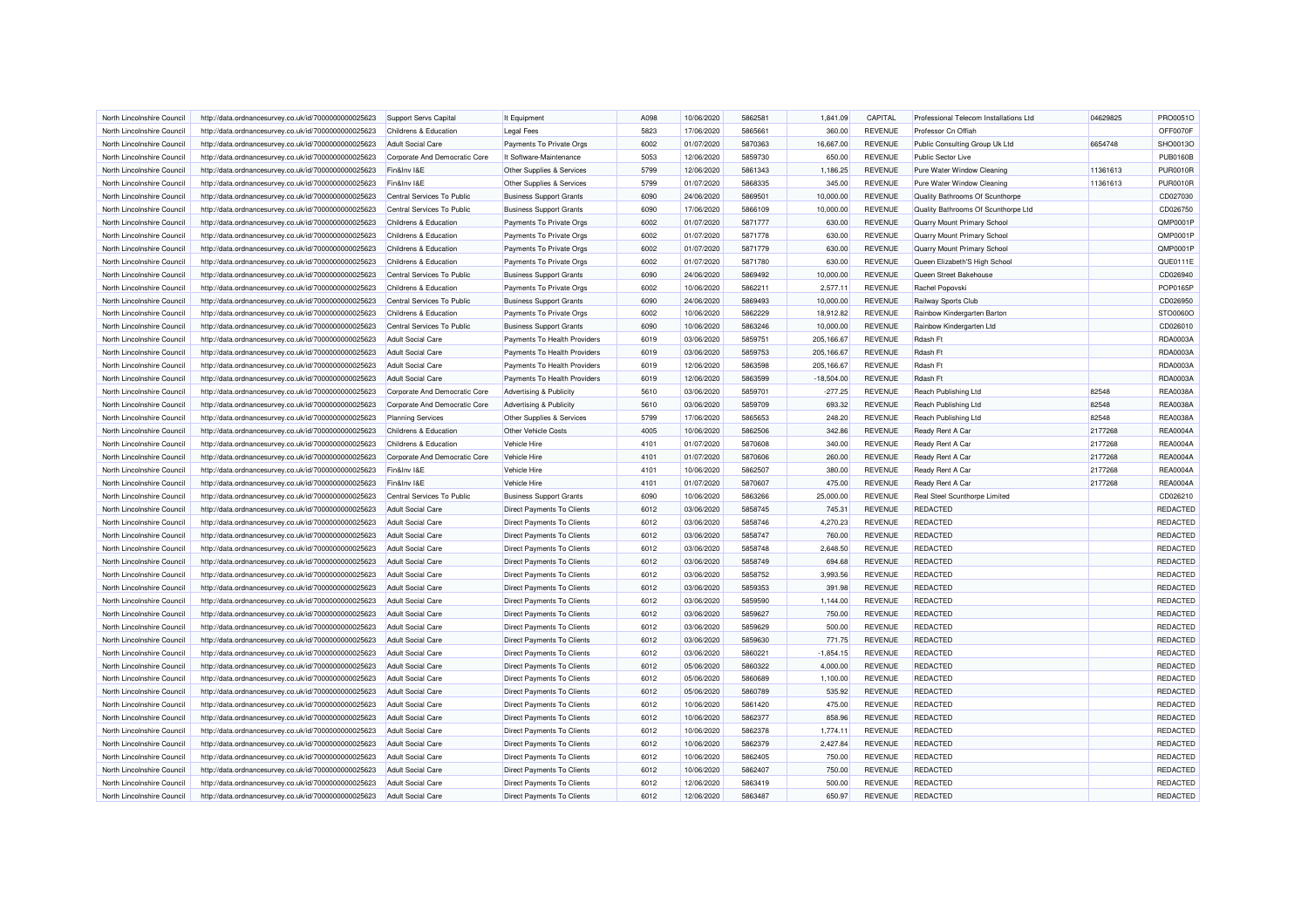| North Lincolnshire Council                              | http://data.ordnancesurvey.co.uk/id/7000000000025623 | <b>Adult Social Care</b>                             | <b>Direct Payments To Clients</b> | 6012 | 17/06/2020               | 5864445            | 500.00               | <b>REVENUE</b> | <b>REDACTED</b>             | REDACTED             |
|---------------------------------------------------------|------------------------------------------------------|------------------------------------------------------|-----------------------------------|------|--------------------------|--------------------|----------------------|----------------|-----------------------------|----------------------|
| North Lincolnshire Council                              | http://data.ordnancesurvey.co.uk/id/7000000000025623 | <b>Adult Social Care</b>                             | <b>Direct Payments To Clients</b> | 6012 | 17/06/2020               | 5865300            | 8,258.66             | <b>REVENUE</b> | <b>REDACTED</b>             | <b>REDACTED</b>      |
| North Lincolnshire Council                              | http://data.ordnancesurvey.co.uk/id/7000000000025623 | <b>Adult Social Care</b>                             | Direct Payments To Clients        | 6012 | 17/06/2020               | 5865301            | 661.88               | <b>REVENUE</b> | <b>REDACTED</b>             | REDACTED             |
|                                                         |                                                      |                                                      |                                   |      |                          |                    |                      |                |                             |                      |
| North Lincolnshire Council                              | http://data.ordnancesurvey.co.uk/id/7000000000025623 | <b>Adult Social Care</b>                             | <b>Direct Payments To Clients</b> | 6012 | 17/06/2020               | 5865694            | 475.00               | <b>REVENUE</b> | REDACTED                    | REDACTED             |
| North Lincolnshire Council                              | http://data.ordnancesurvey.co.uk/id/7000000000025623 | <b>Adult Social Care</b>                             | Direct Payments To Clients        | 6012 | 19/06/2020               | 5866089            | 9,438.67             | <b>REVENUE</b> | <b>REDACTED</b>             | REDACTED             |
| North Lincolnshire Council                              | http://data.ordnancesurvey.co.uk/id/7000000000025623 | <b>Adult Social Care</b>                             | Direct Payments To Clients        | 6012 | 24/06/2020               | 5867135            | 1,058.20             | <b>REVENUE</b> | REDACTED                    | REDACTED             |
| North Lincolnshire Council                              | http://data.ordnancesurvey.co.uk/id/7000000000025623 | <b>Adult Social Care</b>                             | Direct Payments To Clients        | 6012 | 24/06/2020               | 5867136            | 1,261.48             | <b>REVENUE</b> | <b>REDACTED</b>             | REDACTED             |
| North Lincolnshire Council                              | http://data.ordnancesurvey.co.uk/id/7000000000025623 | <b>Adult Social Care</b>                             | Direct Payments To Clients        | 6012 | 24/06/2020               | 5867138            | 1,200.00             | <b>REVENUE</b> | REDACTED                    | REDACTED             |
| North Lincolnshire Council                              | http://data.ordnancesurvey.co.uk/id/7000000000025623 | <b>Adult Social Care</b>                             | <b>Direct Payments To Clients</b> | 6012 | 24/06/2020               | 5867139            | 2,396.00             | <b>REVENUE</b> | REDACTED                    | REDACTED             |
| North Lincolnshire Council                              | http://data.ordnancesurvey.co.uk/id/7000000000025623 | <b>Adult Social Care</b>                             | <b>Direct Payments To Clients</b> | 6012 | 24/06/2020               | 5867140            | 1,004.80             | <b>REVENUE</b> | <b>REDACTED</b>             | <b>REDACTED</b>      |
| North Lincolnshire Council                              | http://data.ordnancesurvey.co.uk/id/7000000000025623 | <b>Adult Social Care</b>                             | Direct Payments To Clients        | 6012 | 24/06/2020               | 5867141            | 584.00               | <b>REVENUE</b> | REDACTED                    | <b>REDACTED</b>      |
| North Lincolnshire Council                              | http://data.ordnancesurvey.co.uk/id/7000000000025623 | <b>Adult Social Care</b>                             | <b>Direct Payments To Clients</b> | 6012 | 24/06/2020               | 5867142            | 2,610.00             | <b>REVENUE</b> | REDACTED                    | REDACTED             |
| North Lincolnshire Council                              | http://data.ordnancesurvey.co.uk/id/7000000000025623 | <b>Adult Social Care</b>                             | Direct Payments To Clients        | 6012 | 24/06/2020               | 5867143            | 703.36               | <b>REVENUE</b> | <b>REDACTED</b>             | <b>REDACTED</b>      |
| North Lincolnshire Council                              | http://data.ordnancesurvey.co.uk/id/7000000000025623 | <b>Adult Social Care</b>                             | Direct Payments To Clients        | 6012 | 24/06/2020               | 5867144            | 1,124.00             | <b>REVENUE</b> | REDACTED                    | REDACTED             |
| North Lincolnshire Council                              | http://data.ordnancesurvey.co.uk/id/7000000000025623 | <b>Adult Social Care</b>                             | Direct Payments To Clients        | 6012 | 24/06/2020               | 5867145            | 540.00               | <b>REVENUE</b> | <b>REDACTED</b>             | REDACTED             |
| North Lincolnshire Council                              | http://data.ordnancesurvey.co.uk/id/7000000000025623 | <b>Adult Social Care</b>                             | Direct Payments To Clients        | 6012 | 24/06/2020               | 5867146            | 1,155.32             | <b>REVENUE</b> | REDACTED                    | REDACTED             |
| North Lincolnshire Council                              | http://data.ordnancesurvey.co.uk/id/7000000000025623 | <b>Adult Social Care</b>                             | <b>Direct Payments To Clients</b> | 6012 | 24/06/2020               | 5867147            | 792.28               | <b>REVENUE</b> | <b>REDACTED</b>             | REDACTED             |
| North Lincolnshire Council                              | http://data.ordnancesurvey.co.uk/id/7000000000025623 | <b>Adult Social Care</b>                             | <b>Direct Payments To Clients</b> | 6012 | 24/06/2020               | 5867150            | 920.00               | <b>REVENUE</b> | <b>REDACTED</b>             | REDACTED             |
| North Lincolnshire Council                              | http://data.ordnancesurvey.co.uk/id/7000000000025623 | <b>Adult Social Care</b>                             | <b>Direct Payments To Clients</b> | 6012 | 24/06/2020               | 5867151            | 1,088.00             | <b>REVENUE</b> | REDACTED                    | <b>REDACTED</b>      |
| North Lincolnshire Council                              | http://data.ordnancesurvey.co.uk/id/7000000000025623 | <b>Adult Social Care</b>                             | <b>Direct Payments To Clients</b> | 6012 | 24/06/2020               | 5867152            | 491.56               | <b>REVENUE</b> | <b>REDACTED</b>             | REDACTED             |
| North Lincolnshire Council                              | http://data.ordnancesurvey.co.uk/id/7000000000025623 | <b>Adult Social Care</b>                             | Direct Payments To Clients        | 6012 | 24/06/2020               | 5867153            | 1,621.20             | <b>REVENUE</b> | <b>REDACTED</b>             | <b>REDACTED</b>      |
| North Lincolnshire Council                              | http://data.ordnancesurvey.co.uk/id/7000000000025623 | <b>Adult Social Care</b>                             | Direct Payments To Clients        | 6012 | 24/06/2020               | 5867154            | 700.00               | <b>REVENUE</b> | REDACTED                    | REDACTED             |
| North Lincolnshire Council                              | http://data.ordnancesurvey.co.uk/id/7000000000025623 | <b>Adult Social Care</b>                             | <b>Direct Payments To Clients</b> | 6012 | 24/06/2020               | 5867155            | 570.08               | <b>REVENUE</b> | REDACTED                    | REDACTED             |
| North Lincolnshire Council                              | http://data.ordnancesurvey.co.uk/id/7000000000025623 | <b>Adult Social Care</b>                             | <b>Direct Payments To Clients</b> | 6012 | 24/06/2020               | 5867156            | 1,332.00             | <b>REVENUE</b> | <b>REDACTED</b>             | REDACTED             |
| North Lincolnshire Council                              | http://data.ordnancesurvey.co.uk/id/7000000000025623 | <b>Adult Social Care</b>                             | <b>Direct Payments To Clients</b> | 6012 | 24/06/2020               | 5867157            | 1,064.00             | <b>REVENUE</b> | REDACTED                    | REDACTED             |
|                                                         |                                                      |                                                      |                                   | 6012 |                          |                    |                      | <b>REVENUE</b> |                             |                      |
| North Lincolnshire Counci<br>North Lincolnshire Council | http://data.ordnancesurvey.co.uk/id/7000000000025623 | <b>Adult Social Care</b><br><b>Adult Social Care</b> | <b>Direct Payments To Clients</b> | 6012 | 24/06/2020<br>24/06/2020 | 5867158<br>5867159 | 1,162.60<br>2,058.72 | <b>REVENUE</b> | REDACTED<br><b>REDACTED</b> | REDACTED<br>REDACTED |
| North Lincolnshire Council                              | http://data.ordnancesurvey.co.uk/id/7000000000025623 |                                                      | Direct Payments To Clients        | 6012 | 24/06/2020               | 5867160            | 708.00               | <b>REVENUE</b> | REDACTED                    | REDACTED             |
|                                                         | http://data.ordnancesurvey.co.uk/id/7000000000025623 | <b>Adult Social Care</b>                             | Direct Payments To Clients        |      |                          |                    |                      |                |                             |                      |
| North Lincolnshire Council                              | http://data.ordnancesurvey.co.uk/id/7000000000025623 | <b>Adult Social Care</b>                             | <b>Direct Payments To Clients</b> | 6012 | 24/06/2020               | 5867161            | 1,536.00             | <b>REVENUE</b> | <b>REDACTED</b>             | REDACTED             |
| North Lincolnshire Council                              | http://data.ordnancesurvey.co.uk/id/7000000000025623 | <b>Adult Social Care</b>                             | Direct Payments To Clients        | 6012 | 24/06/2020               | 5867162            | 756.00               | <b>REVENUE</b> | <b>REDACTED</b>             | REDACTED             |
| North Lincolnshire Council                              | http://data.ordnancesurvey.co.uk/id/7000000000025623 | <b>Adult Social Care</b>                             | <b>Direct Payments To Clients</b> | 6012 | 24/06/2020               | 5867164            | 956.12               | <b>REVENUE</b> | REDACTED                    | REDACTED             |
| North Lincolnshire Council                              | http://data.ordnancesurvey.co.uk/id/7000000000025623 | <b>Adult Social Care</b>                             | Direct Payments To Clients        | 6012 | 24/06/2020               | 5867165            | 829.52               | <b>REVENUE</b> | <b>REDACTED</b>             | REDACTED             |
| North Lincolnshire Council                              | http://data.ordnancesurvey.co.uk/id/7000000000025623 | <b>Adult Social Care</b>                             | Direct Payments To Clients        | 6012 | 24/06/2020               | 5867168            | 1,162.20             | <b>REVENUE</b> | REDACTED                    | REDACTED             |
| North Lincolnshire Council                              | http://data.ordnancesurvey.co.uk/id/7000000000025623 | <b>Adult Social Care</b>                             | Direct Payments To Clients        | 6012 | 24/06/2020               | 5867169            | 841.60               | <b>REVENUE</b> | <b>REDACTED</b>             | REDACTED             |
| North Lincolnshire Council                              | http://data.ordnancesurvey.co.uk/id/7000000000025623 | <b>Adult Social Care</b>                             | Direct Payments To Clients        | 6012 | 24/06/2020               | 5867170            | 1,596.04             | <b>REVENUE</b> | REDACTED                    | REDACTED             |
| North Lincolnshire Council                              | http://data.ordnancesurvey.co.uk/id/7000000000025623 | <b>Adult Social Care</b>                             | <b>Direct Payments To Clients</b> | 6012 | 24/06/2020               | 5867171            | 1.584.08             | <b>REVENUE</b> | REDACTED                    | REDACTED             |
| North Lincolnshire Council                              | http://data.ordnancesurvey.co.uk/id/7000000000025623 | <b>Adult Social Care</b>                             | Direct Payments To Clients        | 6012 | 24/06/2020               | 5867172            | 1,594.00             | <b>REVENUE</b> | <b>REDACTED</b>             | <b>REDACTED</b>      |
| North Lincolnshire Council                              | http://data.ordnancesurvey.co.uk/id/7000000000025623 | <b>Adult Social Care</b>                             | Direct Payments To Clients        | 6012 | 24/06/2020               | 5867173            | 729.64               | <b>REVENUE</b> | REDACTED                    | <b>REDACTED</b>      |
| North Lincolnshire Council                              | http://data.ordnancesurvey.co.uk/id/7000000000025623 | <b>Adult Social Care</b>                             | Direct Payments To Clients        | 6012 | 24/06/2020               | 5867174            | 600.00               | <b>REVENUE</b> | REDACTED                    | REDACTED             |
| North Lincolnshire Council                              | http://data.ordnancesurvey.co.uk/id/7000000000025623 | <b>Adult Social Care</b>                             | Direct Payments To Clients        | 6012 | 24/06/2020               | 5867175            | 1,024.00             | <b>REVENUE</b> | <b>REDACTED</b>             | REDACTED             |
| North Lincolnshire Council                              | http://data.ordnancesurvey.co.uk/id/7000000000025623 | <b>Adult Social Care</b>                             | Direct Payments To Clients        | 6012 | 24/06/2020               | 5867177            | 1,706.00             | <b>REVENUE</b> | REDACTED                    | REDACTED             |
| North Lincolnshire Council                              | http://data.ordnancesurvey.co.uk/id/7000000000025623 | <b>Adult Social Care</b>                             | Direct Payments To Clients        | 6012 | 24/06/2020               | 5867180            | 684.32               | <b>REVENUE</b> | <b>REDACTED</b>             | REDACTED             |
| North Lincolnshire Council                              | http://data.ordnancesurvey.co.uk/id/7000000000025623 | <b>Adult Social Care</b>                             | Direct Payments To Clients        | 6012 | 24/06/2020               | 5867181            | 1,536.56             | <b>REVENUE</b> | REDACTED                    | REDACTED             |
| North Lincolnshire Council                              | http://data.ordnancesurvey.co.uk/id/7000000000025623 | <b>Adult Social Care</b>                             | Direct Payments To Clients        | 6012 | 24/06/2020               | 5867182            | 800.76               | <b>REVENUE</b> | REDACTED                    | REDACTED             |
| North Lincolnshire Council                              | http://data.ordnancesurvey.co.uk/id/7000000000025623 | <b>Adult Social Care</b>                             | <b>Direct Payments To Clients</b> | 6012 | 24/06/2020               | 5867183            | 600.00               | <b>REVENUE</b> | <b>REDACTED</b>             | REDACTED             |
| North Lincolnshire Council                              | http://data.ordnancesurvey.co.uk/id/7000000000025623 | <b>Adult Social Care</b>                             | Direct Payments To Clients        | 6012 | 24/06/2020               | 5867184            | 1,603.68             | <b>REVENUE</b> | REDACTED                    | REDACTED             |
| North Lincolnshire Council                              | http://data.ordnancesurvey.co.uk/id/7000000000025623 | <b>Adult Social Care</b>                             | Direct Payments To Clients        | 6012 | 24/06/2020               | 5867185            | 1,671.84             | <b>REVENUE</b> | REDACTED                    | REDACTED             |
| North Lincolnshire Council                              | http://data.ordnancesurvey.co.uk/id/7000000000025623 | <b>Adult Social Care</b>                             | Direct Payments To Clients        | 6012 | 24/06/2020               | 5867186            | 461.40               | <b>REVENUE</b> | <b>REDACTED</b>             | REDACTED             |
| North Lincolnshire Council                              | http://data.ordnancesurvey.co.uk/id/7000000000025623 | <b>Adult Social Care</b>                             | Direct Payments To Clients        | 6012 | 24/06/2020               | 5867187            | 540.00               | <b>REVENUE</b> | REDACTED                    | REDACTED             |
| North Lincolnshire Council                              | http://data.ordnancesurvey.co.uk/id/7000000000025623 | <b>Adult Social Care</b>                             | Direct Payments To Clients        | 6012 | 24/06/2020               | 5867188            | 280.00               | <b>REVENUE</b> | <b>REDACTED</b>             | REDACTED             |
| North Lincolnshire Council                              | http://data.ordnancesurvey.co.uk/id/7000000000025623 | <b>Adult Social Care</b>                             | Direct Payments To Clients        | 6012 | 24/06/2020               | 5867189            | 1,208.00             | <b>REVENUE</b> | REDACTED                    | REDACTED             |
| North Lincolnshire Council                              | http://data.ordnancesurvey.co.uk/id/7000000000025623 | <b>Adult Social Care</b>                             | Direct Payments To Clients        | 6012 | 24/06/2020               | 5867190            | 1,143.68             | <b>REVENUE</b> | REDACTED                    | <b>REDACTED</b>      |
| North Lincolnshire Council                              | http://data.ordnancesurvey.co.uk/id/7000000000025623 | <b>Adult Social Care</b>                             | Direct Payments To Clients        | 6012 | 24/06/2020               | 5867191            | 2,370.52             | <b>REVENUE</b> | <b>REDACTED</b>             | REDACTED             |
|                                                         |                                                      |                                                      |                                   |      |                          |                    |                      |                |                             |                      |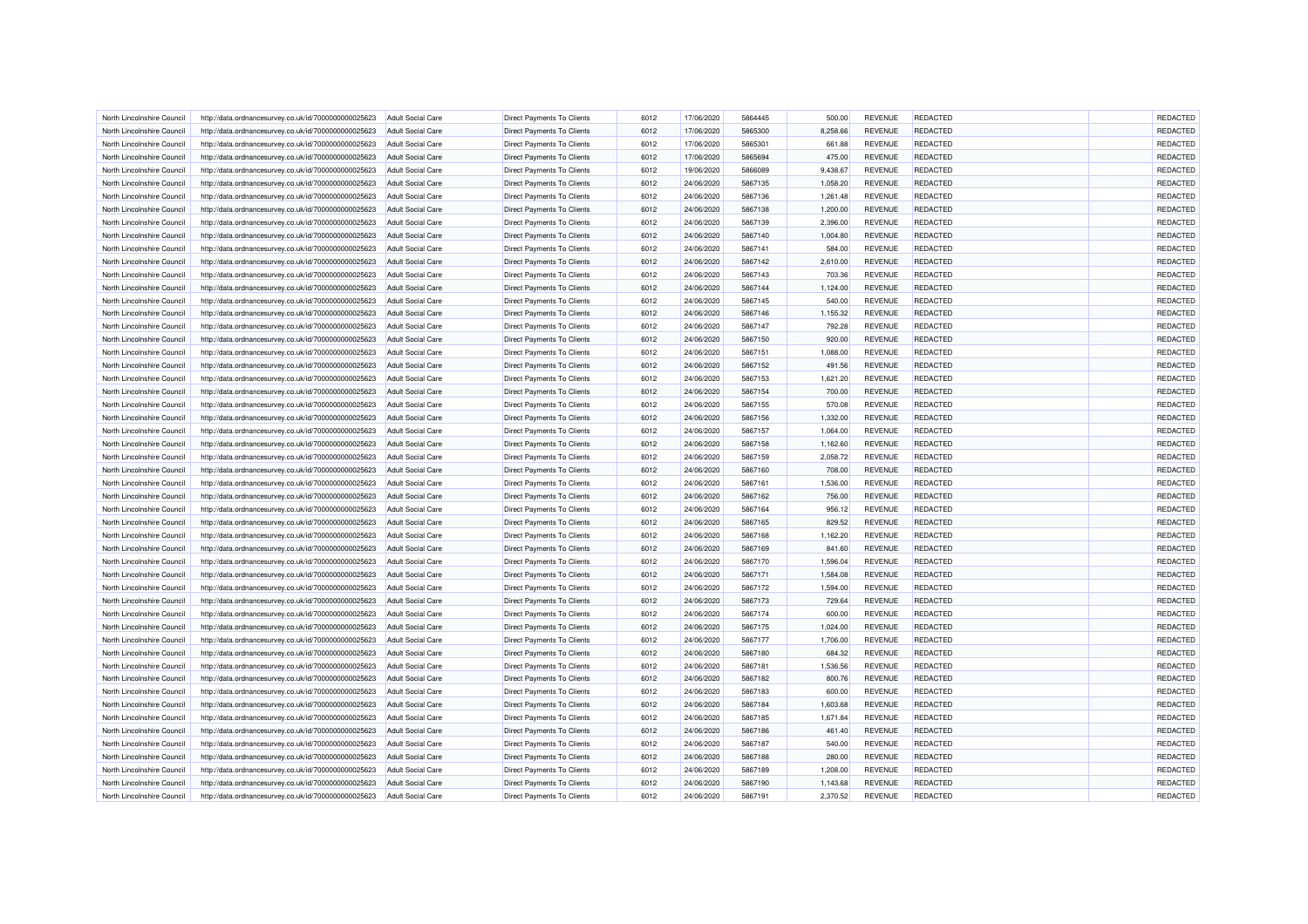| North Lincolnshire Council | http://data.ordnancesurvey.co.uk/id/7000000000025623 | <b>Adult Social Care</b> | <b>Direct Payments To Clients</b> | 6012 | 24/06/2020 | 5867192 | 508.00    | <b>REVENUE</b> | REDACTED        | REDACTED        |
|----------------------------|------------------------------------------------------|--------------------------|-----------------------------------|------|------------|---------|-----------|----------------|-----------------|-----------------|
| North Lincolnshire Council | http://data.ordnancesurvey.co.uk/id/7000000000025623 | <b>Adult Social Care</b> | <b>Direct Payments To Clients</b> | 6012 | 24/06/2020 | 5867193 | 1,488.32  | <b>REVENUE</b> | REDACTED        | <b>REDACTED</b> |
| North Lincolnshire Council | http://data.ordnancesurvey.co.uk/id/7000000000025623 | <b>Adult Social Care</b> | <b>Direct Payments To Clients</b> | 6012 | 24/06/2020 | 5867194 | 2,080.00  | <b>REVENUE</b> | REDACTED        | <b>REDACTED</b> |
| North Lincolnshire Council | http://data.ordnancesurvey.co.uk/id/7000000000025623 | <b>Adult Social Care</b> | <b>Direct Payments To Clients</b> | 6012 | 24/06/2020 | 5867195 | 877.00    | <b>REVENUE</b> | REDACTED        | REDACTED        |
| North Lincolnshire Council | http://data.ordnancesurvey.co.uk/id/7000000000025623 | <b>Adult Social Care</b> | Direct Payments To Clients        | 6012 | 24/06/2020 | 5867196 | 594.00    | <b>REVENUE</b> | <b>REDACTED</b> | REDACTED        |
| North Lincolnshire Council | http://data.ordnancesurvey.co.uk/id/7000000000025623 | <b>Adult Social Care</b> | Direct Payments To Clients        | 6012 | 24/06/2020 | 5867197 | 930.00    | <b>REVENUE</b> | REDACTED        | REDACTED        |
| North Lincolnshire Council | http://data.ordnancesurvey.co.uk/id/7000000000025623 | <b>Adult Social Care</b> | Direct Payments To Clients        | 6012 | 24/06/2020 | 5867198 | 759.72    | <b>REVENUE</b> | <b>REDACTED</b> | REDACTED        |
| North Lincolnshire Council | http://data.ordnancesurvey.co.uk/id/7000000000025623 | <b>Adult Social Care</b> | Direct Payments To Clients        | 6012 | 24/06/2020 | 5867199 | 1,276.56  | <b>REVENUE</b> | REDACTED        | REDACTED        |
| North Lincolnshire Council | http://data.ordnancesurvey.co.uk/id/7000000000025623 | <b>Adult Social Care</b> | <b>Direct Payments To Clients</b> | 6012 | 24/06/2020 | 5867200 | 510.88    | <b>REVENUE</b> | REDACTED        | REDACTED        |
| North Lincolnshire Council | http://data.ordnancesurvey.co.uk/id/7000000000025623 | <b>Adult Social Care</b> | <b>Direct Payments To Clients</b> | 6012 | 24/06/2020 | 5867202 | 1,124.24  | <b>REVENUE</b> | <b>REDACTED</b> | REDACTED        |
| North Lincolnshire Council | http://data.ordnancesurvey.co.uk/id/7000000000025623 | <b>Adult Social Care</b> | <b>Direct Payments To Clients</b> | 6012 | 24/06/2020 | 5867203 | 659.20    | <b>REVENUE</b> | REDACTED        | <b>REDACTED</b> |
| North Lincolnshire Council | http://data.ordnancesurvey.co.uk/id/7000000000025623 | <b>Adult Social Care</b> | <b>Direct Payments To Clients</b> | 6012 | 24/06/2020 | 5867204 | 2,023.84  | <b>REVENUE</b> | REDACTED        | REDACTED        |
| North Lincolnshire Council | http://data.ordnancesurvey.co.uk/id/7000000000025623 | <b>Adult Social Care</b> | Direct Payments To Clients        | 6012 | 24/06/2020 | 5867205 | 848.96    | <b>REVENUE</b> | REDACTED        | REDACTED        |
| North Lincolnshire Council | http://data.ordnancesurvey.co.uk/id/7000000000025623 | <b>Adult Social Care</b> | <b>Direct Payments To Clients</b> | 6012 | 24/06/2020 | 5867206 | 600.00    | <b>REVENUE</b> | REDACTED        | <b>REDACTED</b> |
| North Lincolnshire Council | http://data.ordnancesurvey.co.uk/id/7000000000025623 | <b>Adult Social Care</b> | Direct Payments To Clients        | 6012 | 24/06/2020 | 5867208 | 1,564.96  | <b>REVENUE</b> | <b>REDACTED</b> | REDACTED        |
| North Lincolnshire Council | http://data.ordnancesurvey.co.uk/id/7000000000025623 | <b>Adult Social Care</b> | Direct Payments To Clients        | 6012 | 24/06/2020 | 5867210 | 1,000.00  | <b>REVENUE</b> | REDACTED        | REDACTED        |
| North Lincolnshire Council | http://data.ordnancesurvey.co.uk/id/7000000000025623 | <b>Adult Social Care</b> | Direct Payments To Clients        | 6012 | 24/06/2020 | 5867211 | 3,827.04  | <b>REVENUE</b> | REDACTED        | REDACTED        |
| North Lincolnshire Council | http://data.ordnancesurvey.co.uk/id/7000000000025623 | <b>Adult Social Care</b> | <b>Direct Payments To Clients</b> | 6012 | 24/06/2020 | 5867212 | 3,360.00  | <b>REVENUE</b> | REDACTED        | REDACTED        |
| North Lincolnshire Council | http://data.ordnancesurvey.co.uk/id/7000000000025623 | <b>Adult Social Care</b> | <b>Direct Payments To Clients</b> | 6012 | 24/06/2020 | 5867213 | 600.00    | <b>REVENUE</b> | REDACTED        | REDACTED        |
| North Lincolnshire Council | http://data.ordnancesurvey.co.uk/id/7000000000025623 | <b>Adult Social Care</b> | <b>Direct Payments To Clients</b> | 6012 | 24/06/2020 | 5867214 | 441.60    | <b>REVENUE</b> | REDACTED        | REDACTED        |
| North Lincolnshire Council | http://data.ordnancesurvey.co.uk/id/7000000000025623 | <b>Adult Social Care</b> | Direct Payments To Clients        | 6012 | 24/06/2020 | 5867215 | 1,809.24  | <b>REVENUE</b> | REDACTED        | REDACTED        |
| North Lincolnshire Council | http://data.ordnancesurvey.co.uk/id/7000000000025623 | Adult Social Care        | <b>Direct Payments To Clients</b> | 6012 | 24/06/2020 | 5867216 | 1,055.68  | <b>REVENUE</b> | REDACTED        | <b>REDACTED</b> |
| North Lincolnshire Council | http://data.ordnancesurvey.co.uk/id/7000000000025623 | <b>Adult Social Care</b> | Direct Payments To Clients        | 6012 | 24/06/2020 | 5867217 | 1,235.68  | <b>REVENUE</b> | REDACTED        | REDACTED        |
|                            |                                                      |                          |                                   | 6012 |            | 5867218 |           |                | REDACTED        | REDACTED        |
| North Lincolnshire Council | http://data.ordnancesurvey.co.uk/id/7000000000025623 | <b>Adult Social Care</b> | Direct Payments To Clients        |      | 24/06/2020 |         | 1,487.80  | <b>REVENUE</b> |                 |                 |
| North Lincolnshire Council | http://data.ordnancesurvey.co.uk/id/7000000000025623 | <b>Adult Social Care</b> | Direct Payments To Clients        | 6012 | 24/06/2020 | 5867219 | 949.20    | <b>REVENUE</b> | REDACTED        | REDACTED        |
| North Lincolnshire Council | http://data.ordnancesurvey.co.uk/id/7000000000025623 | <b>Adult Social Care</b> | Direct Payments To Clients        | 6012 | 24/06/2020 | 5867220 | 760.00    | <b>REVENUE</b> | <b>REDACTED</b> | REDACTED        |
| North Lincolnshire Council | http://data.ordnancesurvey.co.uk/id/7000000000025623 | <b>Adult Social Care</b> | <b>Direct Payments To Clients</b> | 6012 | 24/06/2020 | 5867221 | 1,519.32  | <b>REVENUE</b> | REDACTED        | REDACTED        |
| North Lincolnshire Council | http://data.ordnancesurvey.co.uk/id/7000000000025623 | <b>Adult Social Care</b> | <b>Direct Payments To Clients</b> | 6012 | 24/06/2020 | 5867222 | 759.36    | <b>REVENUE</b> | REDACTED        | REDACTED        |
| North Lincolnshire Council | http://data.ordnancesurvey.co.uk/id/7000000000025623 | <b>Adult Social Care</b> | <b>Direct Payments To Clients</b> | 6012 | 24/06/2020 | 5867223 | 1,316.76  | <b>REVENUE</b> | REDACTED        | <b>REDACTED</b> |
| North Lincolnshire Council | http://data.ordnancesurvey.co.uk/id/7000000000025623 | <b>Adult Social Care</b> | Direct Payments To Clients        | 6012 | 24/06/2020 | 5867224 | 1,178.44  | <b>REVENUE</b> | REDACTED        | <b>REDACTED</b> |
| North Lincolnshire Council | http://data.ordnancesurvey.co.uk/id/7000000000025623 | <b>Adult Social Care</b> | <b>Direct Payments To Clients</b> | 6012 | 24/06/2020 | 5867225 | 656.80    | <b>REVENUE</b> | REDACTED        | REDACTED        |
| North Lincolnshire Council | http://data.ordnancesurvey.co.uk/id/7000000000025623 | <b>Adult Social Care</b> | Direct Payments To Clients        | 6012 | 24/06/2020 | 5867226 | 922.80    | <b>REVENUE</b> | <b>REDACTED</b> | REDACTED        |
| North Lincolnshire Council | http://data.ordnancesurvey.co.uk/id/7000000000025623 | <b>Adult Social Care</b> | Direct Payments To Clients        | 6012 | 24/06/2020 | 5867227 | 1,515.52  | <b>REVENUE</b> | REDACTED        | REDACTED        |
| North Lincolnshire Council | http://data.ordnancesurvey.co.uk/id/7000000000025623 | <b>Adult Social Care</b> | Direct Payments To Clients        | 6012 | 24/06/2020 | 5867228 | 1,255.48  | <b>REVENUE</b> | <b>REDACTED</b> | REDACTED        |
| North Lincolnshire Council | http://data.ordnancesurvey.co.uk/id/7000000000025623 | <b>Adult Social Care</b> | Direct Payments To Clients        | 6012 | 24/06/2020 | 5867229 | 12,855.80 | <b>REVENUE</b> | REDACTED        | REDACTED        |
| North Lincolnshire Council | http://data.ordnancesurvey.co.uk/id/7000000000025623 | <b>Adult Social Care</b> | <b>Direct Payments To Clients</b> | 6012 | 24/06/2020 | 5867230 | 2,634.04  | <b>REVENUE</b> | REDACTED        | REDACTED        |
| North Lincolnshire Council | http://data.ordnancesurvey.co.uk/id/7000000000025623 | <b>Adult Social Care</b> | <b>Direct Payments To Clients</b> | 6012 | 24/06/2020 | 5867231 | 1,680.00  | <b>REVENUE</b> | <b>REDACTED</b> | REDACTED        |
| North Lincolnshire Council | http://data.ordnancesurvey.co.uk/id/7000000000025623 | <b>Adult Social Care</b> | <b>Direct Payments To Clients</b> | 6012 | 24/06/2020 | 5867232 | 1,249.60  | <b>REVENUE</b> | REDACTED        | <b>REDACTED</b> |
| North Lincolnshire Council | http://data.ordnancesurvey.co.uk/id/7000000000025623 | <b>Adult Social Care</b> | <b>Direct Payments To Clients</b> | 6012 | 24/06/2020 | 5867233 | 900.00    | <b>REVENUE</b> | REDACTED        | REDACTED        |
| North Lincolnshire Council | http://data.ordnancesurvey.co.uk/id/7000000000025623 | <b>Adult Social Care</b> | Direct Payments To Clients        | 6012 | 24/06/2020 | 5867234 | 987.68    | <b>REVENUE</b> | REDACTED        | <b>REDACTED</b> |
| North Lincolnshire Council | http://data.ordnancesurvey.co.uk/id/7000000000025623 | <b>Adult Social Care</b> | <b>Direct Payments To Clients</b> | 6012 | 24/06/2020 | 5867235 | 1,100.00  | <b>REVENUE</b> | REDACTED        | REDACTED        |
| North Lincolnshire Council | http://data.ordnancesurvey.co.uk/id/7000000000025623 | <b>Adult Social Care</b> | Direct Payments To Clients        | 6012 | 24/06/2020 | 5867237 | 1,598.64  | <b>REVENUE</b> | <b>REDACTED</b> | REDACTED        |
| North Lincolnshire Council | http://data.ordnancesurvey.co.uk/id/7000000000025623 | <b>Adult Social Care</b> | Direct Payments To Clients        | 6012 | 24/06/2020 | 5867238 | 1,082.36  | <b>REVENUE</b> | REDACTED        | REDACTED        |
| North Lincolnshire Council | http://data.ordnancesurvey.co.uk/id/7000000000025623 | <b>Adult Social Care</b> | Direct Payments To Clients        | 6012 | 24/06/2020 | 5867239 | 5,059.36  | <b>REVENUE</b> | REDACTED        | REDACTED        |
| North Lincolnshire Council | http://data.ordnancesurvey.co.uk/id/7000000000025623 | <b>Adult Social Care</b> | <b>Direct Payments To Clients</b> | 6012 | 24/06/2020 | 5867240 | 2,716.56  | <b>REVENUE</b> | REDACTED        | REDACTED        |
| North Lincolnshire Council | http://data.ordnancesurvey.co.uk/id/7000000000025623 | <b>Adult Social Care</b> | <b>Direct Payments To Clients</b> | 6012 | 24/06/2020 | 5867241 | 728.76    | <b>REVENUE</b> | REDACTED        | <b>REDACTED</b> |
| North Lincolnshire Council | http://data.ordnancesurvey.co.uk/id/7000000000025623 | <b>Adult Social Care</b> | <b>Direct Payments To Clients</b> | 6012 | 24/06/2020 | 5867242 | 560.00    | <b>REVENUE</b> | REDACTED        | REDACTED        |
| North Lincolnshire Council | http://data.ordnancesurvey.co.uk/id/7000000000025623 | <b>Adult Social Care</b> | Direct Payments To Clients        | 6012 | 24/06/2020 | 5867243 | 715.76    | <b>REVENUE</b> | REDACTED        | <b>REDACTED</b> |
| North Lincolnshire Council | http://data.ordnancesurvey.co.uk/id/7000000000025623 | <b>Adult Social Care</b> | <b>Direct Payments To Clients</b> | 6012 | 24/06/2020 | 5867245 | 1,676.00  | <b>REVENUE</b> | REDACTED        | REDACTED        |
| North Lincolnshire Council | http://data.ordnancesurvey.co.uk/id/7000000000025623 | <b>Adult Social Care</b> | Direct Payments To Clients        | 6012 | 24/06/2020 | 5867246 | 2,270.56  | <b>REVENUE</b> | REDACTED        | REDACTED        |
| North Lincolnshire Council | http://data.ordnancesurvey.co.uk/id/7000000000025623 | <b>Adult Social Care</b> | Direct Payments To Clients        | 6012 | 24/06/2020 | 5867247 | 1,945.48  | <b>REVENUE</b> | REDACTED        | REDACTED        |
| North Lincolnshire Council | http://data.ordnancesurvey.co.uk/id/7000000000025623 | <b>Adult Social Care</b> | Direct Payments To Clients        | 6012 | 24/06/2020 | 5867248 | 791.72    | <b>REVENUE</b> | REDACTED        | REDACTED        |
| North Lincolnshire Council | http://data.ordnancesurvey.co.uk/id/7000000000025623 | <b>Adult Social Care</b> | Direct Payments To Clients        | 6012 | 24/06/2020 | 5867250 | 361.44    | <b>REVENUE</b> | REDACTED        | REDACTED        |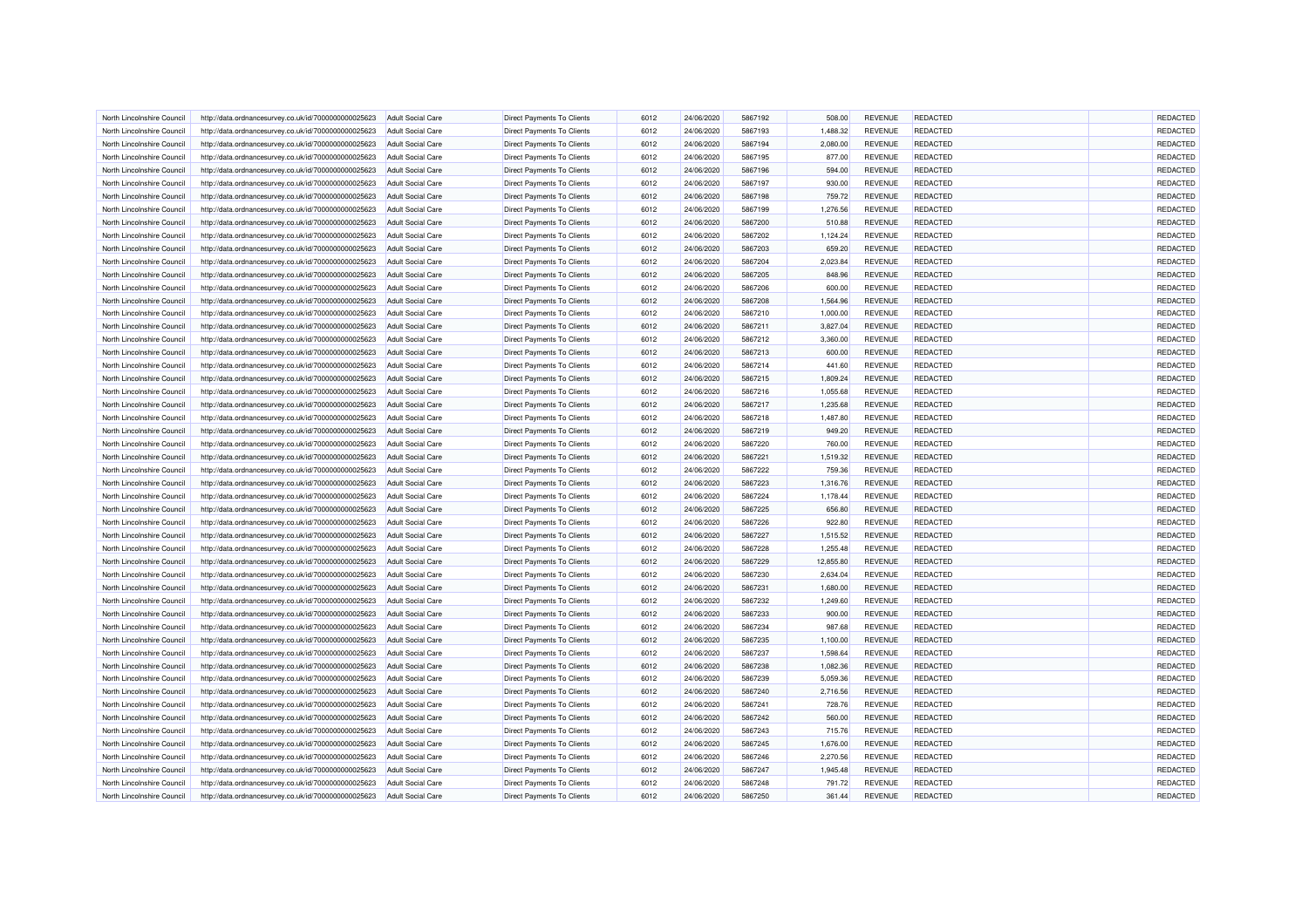| North Lincolnshire Council | http://data.ordnancesurvey.co.uk/id/7000000000025623 | <b>Adult Social Care</b> | <b>Direct Payments To Clients</b> | 6012 | 24/06/2020 | 5867251 | 842.24    | <b>REVENUE</b> | REDACTED        | REDACTED        |
|----------------------------|------------------------------------------------------|--------------------------|-----------------------------------|------|------------|---------|-----------|----------------|-----------------|-----------------|
| North Lincolnshire Council | http://data.ordnancesurvey.co.uk/id/7000000000025623 | <b>Adult Social Care</b> | <b>Direct Payments To Clients</b> | 6012 | 24/06/2020 | 5867252 | 2,139.80  | <b>REVENUE</b> | REDACTED        | <b>REDACTED</b> |
| North Lincolnshire Council | http://data.ordnancesurvey.co.uk/id/7000000000025623 | <b>Adult Social Care</b> | <b>Direct Payments To Clients</b> | 6012 | 24/06/2020 | 5867254 | 916.60    | <b>REVENUE</b> | REDACTED        | REDACTED        |
| North Lincolnshire Council | http://data.ordnancesurvey.co.uk/id/7000000000025623 | <b>Adult Social Care</b> | <b>Direct Payments To Clients</b> | 6012 | 24/06/2020 | 5867255 | 726.80    | <b>REVENUE</b> | REDACTED        | REDACTED        |
| North Lincolnshire Council | http://data.ordnancesurvey.co.uk/id/7000000000025623 | <b>Adult Social Care</b> | Direct Payments To Clients        | 6012 | 24/06/2020 | 5867256 | 1,124.24  | <b>REVENUE</b> | <b>REDACTED</b> | REDACTED        |
| North Lincolnshire Council | http://data.ordnancesurvey.co.uk/id/7000000000025623 | <b>Adult Social Care</b> | Direct Payments To Clients        | 6012 | 24/06/2020 | 5867257 | 839.08    | <b>REVENUE</b> | REDACTED        | REDACTED        |
| North Lincolnshire Council | http://data.ordnancesurvey.co.uk/id/7000000000025623 | <b>Adult Social Care</b> | Direct Payments To Clients        | 6012 | 24/06/2020 | 5867259 | 460.00    | <b>REVENUE</b> | <b>REDACTED</b> | REDACTED        |
| North Lincolnshire Council | http://data.ordnancesurvey.co.uk/id/7000000000025623 | <b>Adult Social Care</b> | Direct Payments To Clients        | 6012 | 24/06/2020 | 5867260 | 3,053.92  | <b>REVENUE</b> | REDACTED        | REDACTED        |
| North Lincolnshire Council | http://data.ordnancesurvey.co.uk/id/7000000000025623 | <b>Adult Social Care</b> | <b>Direct Payments To Clients</b> | 6012 | 24/06/2020 | 5867261 | 3,080.28  | <b>REVENUE</b> | REDACTED        | REDACTED        |
| North Lincolnshire Council | http://data.ordnancesurvey.co.uk/id/7000000000025623 | <b>Adult Social Care</b> | <b>Direct Payments To Clients</b> | 6012 | 24/06/2020 | 5867262 | 840.00    | <b>REVENUE</b> | <b>REDACTED</b> | REDACTED        |
| North Lincolnshire Council | http://data.ordnancesurvey.co.uk/id/7000000000025623 | <b>Adult Social Care</b> | <b>Direct Payments To Clients</b> | 6012 | 24/06/2020 | 5867263 | 860.53    | <b>REVENUE</b> | REDACTED        | REDACTED        |
| North Lincolnshire Council | http://data.ordnancesurvey.co.uk/id/7000000000025623 | <b>Adult Social Care</b> | <b>Direct Payments To Clients</b> | 6012 | 24/06/2020 | 5867264 | 1,595.92  | <b>REVENUE</b> | REDACTED        | REDACTED        |
| North Lincolnshire Council | http://data.ordnancesurvey.co.uk/id/7000000000025623 | <b>Adult Social Care</b> | Direct Payments To Clients        | 6012 | 24/06/2020 | 5867265 | 1,172.00  | <b>REVENUE</b> | REDACTED        | REDACTED        |
| North Lincolnshire Council | http://data.ordnancesurvey.co.uk/id/7000000000025623 | <b>Adult Social Care</b> | <b>Direct Payments To Clients</b> | 6012 | 24/06/2020 | 5867266 | 1,498.00  | <b>REVENUE</b> | REDACTED        | REDACTED        |
| North Lincolnshire Council | http://data.ordnancesurvey.co.uk/id/7000000000025623 | <b>Adult Social Care</b> | Direct Payments To Clients        | 6012 | 24/06/2020 | 5867267 | 1,618.40  | <b>REVENUE</b> | <b>REDACTED</b> | REDACTED        |
| North Lincolnshire Council | http://data.ordnancesurvey.co.uk/id/7000000000025623 | <b>Adult Social Care</b> | Direct Payments To Clients        | 6012 | 24/06/2020 | 5867268 | 2,438.68  | <b>REVENUE</b> | REDACTED        | REDACTED        |
| North Lincolnshire Council | http://data.ordnancesurvey.co.uk/id/7000000000025623 | <b>Adult Social Care</b> | Direct Payments To Clients        | 6012 | 24/06/2020 | 5867269 | 524.00    | <b>REVENUE</b> | REDACTED        | REDACTED        |
| North Lincolnshire Council | http://data.ordnancesurvey.co.uk/id/7000000000025623 | <b>Adult Social Care</b> | <b>Direct Payments To Clients</b> | 6012 | 24/06/2020 | 5867270 | 2,720.00  | <b>REVENUE</b> | <b>REDACTED</b> | REDACTED        |
| North Lincolnshire Council | http://data.ordnancesurvey.co.uk/id/7000000000025623 | <b>Adult Social Care</b> | <b>Direct Payments To Clients</b> | 6012 | 24/06/2020 | 5867271 | 4,944.52  | <b>REVENUE</b> | REDACTED        | <b>REDACTED</b> |
| North Lincolnshire Council | http://data.ordnancesurvey.co.uk/id/7000000000025623 | <b>Adult Social Care</b> | <b>Direct Payments To Clients</b> | 6012 | 24/06/2020 | 5867272 | 627.20    | <b>REVENUE</b> | REDACTED        | REDACTED        |
| North Lincolnshire Council | http://data.ordnancesurvey.co.uk/id/7000000000025623 | <b>Adult Social Care</b> | Direct Payments To Clients        | 6012 | 24/06/2020 | 5867273 | 1,505.76  | <b>REVENUE</b> | REDACTED        | <b>REDACTED</b> |
| North Lincolnshire Council | http://data.ordnancesurvey.co.uk/id/7000000000025623 | Adult Social Care        | <b>Direct Payments To Clients</b> | 6012 | 24/06/2020 | 5867274 | 1,370.92  | <b>REVENUE</b> | REDACTED        | REDACTED        |
| North Lincolnshire Council | http://data.ordnancesurvey.co.uk/id/7000000000025623 | <b>Adult Social Care</b> | Direct Payments To Clients        | 6012 | 24/06/2020 | 5867275 | 456.00    | <b>REVENUE</b> | REDACTED        | REDACTED        |
| North Lincolnshire Council | http://data.ordnancesurvey.co.uk/id/7000000000025623 | <b>Adult Social Care</b> | Direct Payments To Clients        | 6012 | 24/06/2020 | 5867276 | 411.44    | <b>REVENUE</b> | REDACTED        | REDACTED        |
| North Lincolnshire Council | http://data.ordnancesurvey.co.uk/id/7000000000025623 | <b>Adult Social Care</b> | Direct Payments To Clients        | 6012 | 24/06/2020 | 5867277 | 11,472.00 | <b>REVENUE</b> | REDACTED        | REDACTED        |
| North Lincolnshire Council | http://data.ordnancesurvey.co.uk/id/7000000000025623 | <b>Adult Social Care</b> | Direct Payments To Clients        | 6012 | 24/06/2020 | 5867278 | 1,180.00  | <b>REVENUE</b> | <b>REDACTED</b> | REDACTED        |
| North Lincolnshire Council | http://data.ordnancesurvey.co.uk/id/7000000000025623 | <b>Adult Social Care</b> | <b>Direct Payments To Clients</b> | 6012 | 24/06/2020 | 5867279 | 1,678.48  | <b>REVENUE</b> | REDACTED        | REDACTED        |
| North Lincolnshire Council | http://data.ordnancesurvey.co.uk/id/7000000000025623 | <b>Adult Social Care</b> | <b>Direct Payments To Clients</b> | 6012 | 24/06/2020 | 5867280 | 2,150.56  | <b>REVENUE</b> | REDACTED        | REDACTED        |
| North Lincolnshire Council | http://data.ordnancesurvey.co.uk/id/7000000000025623 | <b>Adult Social Care</b> | <b>Direct Payments To Clients</b> | 6012 | 24/06/2020 | 5867281 | 856.72    | <b>REVENUE</b> | REDACTED        | REDACTED        |
| North Lincolnshire Council | http://data.ordnancesurvey.co.uk/id/7000000000025623 | <b>Adult Social Care</b> | Direct Payments To Clients        | 6012 | 24/06/2020 | 5867282 | 2,672.00  | <b>REVENUE</b> | REDACTED        | REDACTED        |
| North Lincolnshire Council | http://data.ordnancesurvey.co.uk/id/7000000000025623 | <b>Adult Social Care</b> | <b>Direct Payments To Clients</b> | 6012 | 24/06/2020 | 5867283 | 828.00    | <b>REVENUE</b> | REDACTED        | REDACTED        |
| North Lincolnshire Council | http://data.ordnancesurvey.co.uk/id/7000000000025623 | <b>Adult Social Care</b> | Direct Payments To Clients        | 6012 | 24/06/2020 | 5867284 | 1,344.00  | <b>REVENUE</b> | <b>REDACTED</b> | REDACTED        |
| North Lincolnshire Council | http://data.ordnancesurvey.co.uk/id/7000000000025623 | <b>Adult Social Care</b> | Direct Payments To Clients        | 6012 | 24/06/2020 | 5867285 | 2,555.96  | <b>REVENUE</b> | REDACTED        | REDACTED        |
| North Lincolnshire Council | http://data.ordnancesurvey.co.uk/id/7000000000025623 | <b>Adult Social Care</b> | Direct Payments To Clients        | 6012 | 24/06/2020 | 5867286 | 2,090.00  | <b>REVENUE</b> | <b>REDACTED</b> | REDACTED        |
| North Lincolnshire Council | http://data.ordnancesurvey.co.uk/id/7000000000025623 | <b>Adult Social Care</b> | Direct Payments To Clients        | 6012 | 24/06/2020 | 5867287 | 2,193.48  | <b>REVENUE</b> | REDACTED        | REDACTED        |
| North Lincolnshire Council | http://data.ordnancesurvey.co.uk/id/7000000000025623 | <b>Adult Social Care</b> | <b>Direct Payments To Clients</b> | 6012 | 24/06/2020 | 5867288 | 1,782.48  | <b>REVENUE</b> | REDACTED        | REDACTED        |
| North Lincolnshire Council | http://data.ordnancesurvey.co.uk/id/7000000000025623 | <b>Adult Social Care</b> | <b>Direct Payments To Clients</b> | 6012 | 24/06/2020 | 5867289 | 760.00    | <b>REVENUE</b> | REDACTED        | REDACTED        |
| North Lincolnshire Council | http://data.ordnancesurvey.co.uk/id/7000000000025623 | <b>Adult Social Care</b> | <b>Direct Payments To Clients</b> | 6012 | 24/06/2020 | 5867290 | 485.12    | <b>REVENUE</b> | REDACTED        | REDACTED        |
| North Lincolnshire Council | http://data.ordnancesurvey.co.uk/id/7000000000025623 | <b>Adult Social Care</b> | <b>Direct Payments To Clients</b> | 6012 | 24/06/2020 | 5867291 | 560.00    | <b>REVENUE</b> | REDACTED        | REDACTED        |
| North Lincolnshire Council | http://data.ordnancesurvey.co.uk/id/7000000000025623 | <b>Adult Social Care</b> | Direct Payments To Clients        | 6012 | 24/06/2020 | 5867292 | 2,351.20  | <b>REVENUE</b> | REDACTED        | REDACTED        |
| North Lincolnshire Council | http://data.ordnancesurvey.co.uk/id/7000000000025623 | <b>Adult Social Care</b> | <b>Direct Payments To Clients</b> | 6012 | 24/06/2020 | 5867294 | 706.56    | <b>REVENUE</b> | REDACTED        | REDACTED        |
| North Lincolnshire Council | http://data.ordnancesurvey.co.uk/id/7000000000025623 | <b>Adult Social Care</b> | Direct Payments To Clients        | 6012 | 24/06/2020 | 5867295 | 1,040.00  | <b>REVENUE</b> | <b>REDACTED</b> | REDACTED        |
| North Lincolnshire Council | http://data.ordnancesurvey.co.uk/id/7000000000025623 | <b>Adult Social Care</b> | Direct Payments To Clients        | 6012 | 24/06/2020 | 5867296 | 828.00    | <b>REVENUE</b> | REDACTED        | REDACTED        |
| North Lincolnshire Council | http://data.ordnancesurvey.co.uk/id/7000000000025623 | <b>Adult Social Care</b> | Direct Payments To Clients        | 6012 | 24/06/2020 | 5867297 | 1,557.60  | <b>REVENUE</b> | REDACTED        | REDACTED        |
| North Lincolnshire Council | http://data.ordnancesurvey.co.uk/id/7000000000025623 | <b>Adult Social Care</b> | <b>Direct Payments To Clients</b> | 6012 | 24/06/2020 | 5867298 | 384.00    | <b>REVENUE</b> | REDACTED        | REDACTED        |
| North Lincolnshire Council | http://data.ordnancesurvey.co.uk/id/7000000000025623 | <b>Adult Social Care</b> | <b>Direct Payments To Clients</b> | 6012 | 24/06/2020 | 5867299 | 1,370.80  | <b>REVENUE</b> | REDACTED        | <b>REDACTED</b> |
| North Lincolnshire Council | http://data.ordnancesurvey.co.uk/id/7000000000025623 | <b>Adult Social Care</b> | <b>Direct Payments To Clients</b> | 6012 | 24/06/2020 | 5867300 | 1,477.72  | <b>REVENUE</b> | REDACTED        | REDACTED        |
| North Lincolnshire Council | http://data.ordnancesurvey.co.uk/id/7000000000025623 | <b>Adult Social Care</b> | Direct Payments To Clients        | 6012 | 24/06/2020 | 5867301 | 1,380.00  | <b>REVENUE</b> | REDACTED        | REDACTED        |
| North Lincolnshire Council | http://data.ordnancesurvey.co.uk/id/7000000000025623 | <b>Adult Social Care</b> | <b>Direct Payments To Clients</b> | 6012 | 24/06/2020 | 5867302 | 1,248.00  | <b>REVENUE</b> | REDACTED        | REDACTED        |
| North Lincolnshire Council | http://data.ordnancesurvey.co.uk/id/7000000000025623 | <b>Adult Social Care</b> | Direct Payments To Clients        | 6012 | 24/06/2020 | 5867303 | 1,069.20  | <b>REVENUE</b> | <b>REDACTED</b> | REDACTED        |
| North Lincolnshire Council | http://data.ordnancesurvey.co.uk/id/7000000000025623 | <b>Adult Social Care</b> | Direct Payments To Clients        | 6012 | 24/06/2020 | 5867304 | 2,000.00  | <b>REVENUE</b> | REDACTED        | REDACTED        |
| North Lincolnshire Council | http://data.ordnancesurvey.co.uk/id/7000000000025623 | <b>Adult Social Care</b> | Direct Payments To Clients        | 6012 | 24/06/2020 | 5867305 | 2,618.48  | <b>REVENUE</b> | REDACTED        | REDACTED        |
| North Lincolnshire Council | http://data.ordnancesurvey.co.uk/id/7000000000025623 | <b>Adult Social Care</b> | Direct Payments To Clients        | 6012 | 24/06/2020 | 5867306 | 2,846.00  | <b>REVENUE</b> | <b>REDACTED</b> | REDACTED        |
|                            |                                                      |                          |                                   |      |            |         |           |                |                 |                 |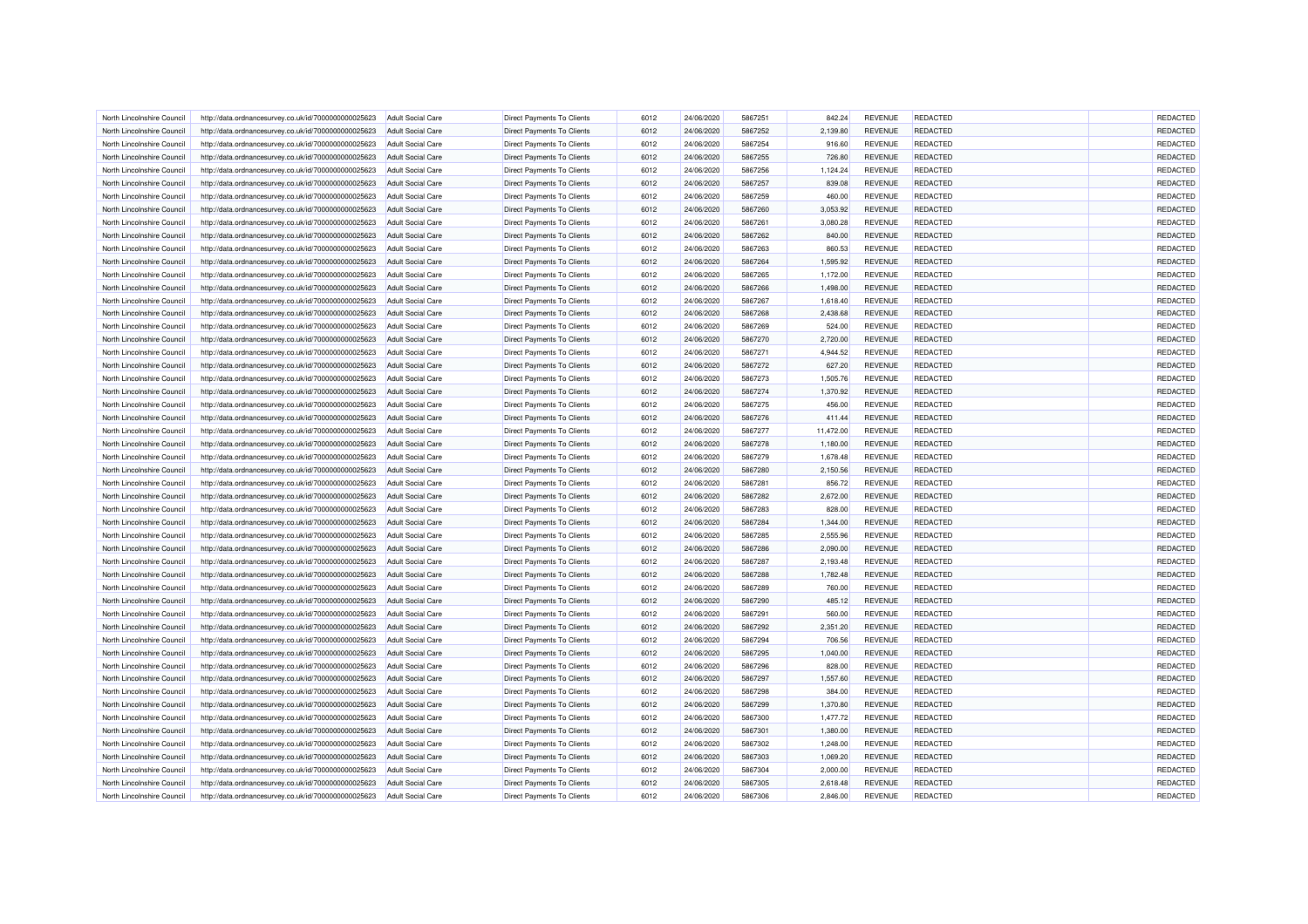| North Lincolnshire Council | http://data.ordnancesurvey.co.uk/id/7000000000025623 | <b>Adult Social Care</b> | <b>Direct Payments To Clients</b> | 6012 | 24/06/2020 | 5867307 | 1.394.72 | <b>REVENUE</b> | REDACTED        | REDACTED        |
|----------------------------|------------------------------------------------------|--------------------------|-----------------------------------|------|------------|---------|----------|----------------|-----------------|-----------------|
| North Lincolnshire Council | http://data.ordnancesurvey.co.uk/id/7000000000025623 | <b>Adult Social Care</b> | <b>Direct Payments To Clients</b> | 6012 | 24/06/2020 | 5867308 | 1,291.24 | <b>REVENUE</b> | REDACTED        | <b>REDACTED</b> |
| North Lincolnshire Council | http://data.ordnancesurvey.co.uk/id/7000000000025623 | <b>Adult Social Care</b> | <b>Direct Payments To Clients</b> | 6012 | 24/06/2020 | 5867309 | 280.00   | <b>REVENUE</b> | REDACTED        | <b>REDACTED</b> |
| North Lincolnshire Council | http://data.ordnancesurvey.co.uk/id/7000000000025623 | <b>Adult Social Care</b> | <b>Direct Payments To Clients</b> | 6012 | 24/06/2020 | 5867310 | 1,080.00 | <b>REVENUE</b> | REDACTED        | REDACTED        |
| North Lincolnshire Council | http://data.ordnancesurvey.co.uk/id/7000000000025623 | <b>Adult Social Care</b> | Direct Payments To Clients        | 6012 | 24/06/2020 | 5867311 | 1,221.04 | <b>REVENUE</b> | <b>REDACTED</b> | REDACTED        |
| North Lincolnshire Council | http://data.ordnancesurvey.co.uk/id/7000000000025623 | <b>Adult Social Care</b> | Direct Payments To Clients        | 6012 | 24/06/2020 | 5867312 | 280.00   | <b>REVENUE</b> | REDACTED        | REDACTED        |
| North Lincolnshire Council | http://data.ordnancesurvey.co.uk/id/7000000000025623 | <b>Adult Social Care</b> | Direct Payments To Clients        | 6012 | 24/06/2020 | 5867313 | 2,355.28 | <b>REVENUE</b> | <b>REDACTED</b> | REDACTED        |
| North Lincolnshire Council | http://data.ordnancesurvey.co.uk/id/7000000000025623 | <b>Adult Social Care</b> | Direct Payments To Clients        | 6012 | 24/06/2020 | 5867314 | 2,268.52 | <b>REVENUE</b> | REDACTED        | REDACTED        |
| North Lincolnshire Council | http://data.ordnancesurvey.co.uk/id/7000000000025623 | <b>Adult Social Care</b> | <b>Direct Payments To Clients</b> | 6012 | 24/06/2020 | 5867315 | 1,177.16 | <b>REVENUE</b> | REDACTED        | REDACTED        |
| North Lincolnshire Council | http://data.ordnancesurvey.co.uk/id/7000000000025623 | <b>Adult Social Care</b> | <b>Direct Payments To Clients</b> | 6012 | 24/06/2020 | 5867316 | 1,464.60 | <b>REVENUE</b> | <b>REDACTED</b> | REDACTED        |
| North Lincolnshire Council | http://data.ordnancesurvey.co.uk/id/7000000000025623 | <b>Adult Social Care</b> | <b>Direct Payments To Clients</b> | 6012 | 24/06/2020 | 5867317 | 1,338.96 | <b>REVENUE</b> | REDACTED        | <b>REDACTED</b> |
| North Lincolnshire Council | http://data.ordnancesurvey.co.uk/id/7000000000025623 | <b>Adult Social Care</b> | <b>Direct Payments To Clients</b> | 6012 | 24/06/2020 | 5867318 | 952.80   | <b>REVENUE</b> | REDACTED        | REDACTED        |
| North Lincolnshire Council | http://data.ordnancesurvey.co.uk/id/7000000000025623 | <b>Adult Social Care</b> | Direct Payments To Clients        | 6012 | 24/06/2020 | 5867319 | 1,240.00 | <b>REVENUE</b> | REDACTED        | REDACTED        |
| North Lincolnshire Council | http://data.ordnancesurvey.co.uk/id/7000000000025623 | <b>Adult Social Care</b> | <b>Direct Payments To Clients</b> | 6012 | 24/06/2020 | 5867320 | 1,013.20 | <b>REVENUE</b> | REDACTED        | <b>REDACTED</b> |
| North Lincolnshire Council | http://data.ordnancesurvey.co.uk/id/7000000000025623 | <b>Adult Social Care</b> | Direct Payments To Clients        | 6012 | 24/06/2020 | 5867321 | 951.32   | <b>REVENUE</b> | <b>REDACTED</b> | REDACTED        |
| North Lincolnshire Council | http://data.ordnancesurvey.co.uk/id/7000000000025623 | <b>Adult Social Care</b> | Direct Payments To Clients        | 6012 | 24/06/2020 | 5867322 | 591.20   | <b>REVENUE</b> | REDACTED        | REDACTED        |
| North Lincolnshire Council | http://data.ordnancesurvey.co.uk/id/7000000000025623 | <b>Adult Social Care</b> | Direct Payments To Clients        | 6012 | 24/06/2020 | 5867323 | 1,158.32 | <b>REVENUE</b> | REDACTED        | REDACTED        |
| North Lincolnshire Council | http://data.ordnancesurvey.co.uk/id/7000000000025623 | <b>Adult Social Care</b> | <b>Direct Payments To Clients</b> | 6012 | 24/06/2020 | 5867324 | 280.00   | <b>REVENUE</b> | REDACTED        | REDACTED        |
| North Lincolnshire Council | http://data.ordnancesurvey.co.uk/id/7000000000025623 | <b>Adult Social Care</b> | <b>Direct Payments To Clients</b> | 6012 | 24/06/2020 | 5867325 | 604.52   | <b>REVENUE</b> | REDACTED        | REDACTED        |
| North Lincolnshire Council | http://data.ordnancesurvey.co.uk/id/7000000000025623 | <b>Adult Social Care</b> | <b>Direct Payments To Clients</b> | 6012 | 24/06/2020 | 5867327 | 336.00   | <b>REVENUE</b> | REDACTED        | REDACTED        |
| North Lincolnshire Council | http://data.ordnancesurvey.co.uk/id/7000000000025623 | <b>Adult Social Care</b> | Direct Payments To Clients        | 6012 | 24/06/2020 | 5867329 | 2,373.28 | <b>REVENUE</b> | REDACTED        | REDACTED        |
| North Lincolnshire Council |                                                      | Adult Social Care        | <b>Direct Payments To Clients</b> | 6012 | 24/06/2020 | 5867331 | 348.00   | <b>REVENUE</b> | REDACTED        | <b>REDACTED</b> |
|                            | http://data.ordnancesurvey.co.uk/id/7000000000025623 |                          |                                   | 6012 |            | 5867332 |          |                | REDACTED        | REDACTED        |
| North Lincolnshire Council | http://data.ordnancesurvey.co.uk/id/7000000000025623 | <b>Adult Social Care</b> | Direct Payments To Clients        |      | 24/06/2020 |         | 2,191.88 | <b>REVENUE</b> |                 |                 |
| North Lincolnshire Council | http://data.ordnancesurvey.co.uk/id/7000000000025623 | <b>Adult Social Care</b> | Direct Payments To Clients        | 6012 | 24/06/2020 | 5867333 | 560.00   | <b>REVENUE</b> | REDACTED        | REDACTED        |
| North Lincolnshire Council | http://data.ordnancesurvey.co.uk/id/7000000000025623 | <b>Adult Social Care</b> | Direct Payments To Clients        | 6012 | 24/06/2020 | 5867334 | 557.88   | <b>REVENUE</b> | REDACTED        | REDACTED        |
| North Lincolnshire Council | http://data.ordnancesurvey.co.uk/id/7000000000025623 | <b>Adult Social Care</b> | Direct Payments To Clients        | 6012 | 24/06/2020 | 5867335 | 521.48   | <b>REVENUE</b> | <b>REDACTED</b> | REDACTED        |
| North Lincolnshire Council | http://data.ordnancesurvey.co.uk/id/7000000000025623 | <b>Adult Social Care</b> | <b>Direct Payments To Clients</b> | 6012 | 24/06/2020 | 5867338 | 1,084.64 | <b>REVENUE</b> | REDACTED        | REDACTED        |
| North Lincolnshire Council | http://data.ordnancesurvey.co.uk/id/7000000000025623 | <b>Adult Social Care</b> | <b>Direct Payments To Clients</b> | 6012 | 24/06/2020 | 5867339 | 464.00   | <b>REVENUE</b> | REDACTED        | REDACTED        |
| North Lincolnshire Council | http://data.ordnancesurvey.co.uk/id/7000000000025623 | <b>Adult Social Care</b> | <b>Direct Payments To Clients</b> | 6012 | 24/06/2020 | 5867340 | 570.24   | <b>REVENUE</b> | REDACTED        | <b>REDACTED</b> |
| North Lincolnshire Council | http://data.ordnancesurvey.co.uk/id/7000000000025623 | <b>Adult Social Care</b> | Direct Payments To Clients        | 6012 | 24/06/2020 | 5867341 | 880.00   | <b>REVENUE</b> | REDACTED        | <b>REDACTED</b> |
| North Lincolnshire Council | http://data.ordnancesurvey.co.uk/id/7000000000025623 | <b>Adult Social Care</b> | <b>Direct Payments To Clients</b> | 6012 | 24/06/2020 | 5867342 | 1,386.52 | <b>REVENUE</b> | REDACTED        | REDACTED        |
| North Lincolnshire Council | http://data.ordnancesurvey.co.uk/id/7000000000025623 | Adult Social Care        | Direct Payments To Clients        | 6012 | 24/06/2020 | 5867343 | 1,785.28 | <b>REVENUE</b> | <b>REDACTED</b> | REDACTED        |
| North Lincolnshire Council | http://data.ordnancesurvey.co.uk/id/7000000000025623 | <b>Adult Social Care</b> | Direct Payments To Clients        | 6012 | 24/06/2020 | 5867344 | 1,425.60 | <b>REVENUE</b> | REDACTED        | REDACTED        |
| North Lincolnshire Council | http://data.ordnancesurvey.co.uk/id/7000000000025623 | <b>Adult Social Care</b> | Direct Payments To Clients        | 6012 | 24/06/2020 | 5867345 | 938.00   | <b>REVENUE</b> | <b>REDACTED</b> | REDACTED        |
| North Lincolnshire Council | http://data.ordnancesurvey.co.uk/id/7000000000025623 | <b>Adult Social Care</b> | Direct Payments To Clients        | 6012 | 24/06/2020 | 5867346 | 5,226.00 | <b>REVENUE</b> | REDACTED        | REDACTED        |
| North Lincolnshire Council | http://data.ordnancesurvey.co.uk/id/7000000000025623 | <b>Adult Social Care</b> | <b>Direct Payments To Clients</b> | 6012 | 24/06/2020 | 5867347 | 2,547.16 | <b>REVENUE</b> | REDACTED        | REDACTED        |
| North Lincolnshire Council | http://data.ordnancesurvey.co.uk/id/7000000000025623 | <b>Adult Social Care</b> | <b>Direct Payments To Clients</b> | 6012 | 24/06/2020 | 5867348 | 270.00   | <b>REVENUE</b> | <b>REDACTED</b> | REDACTED        |
| North Lincolnshire Council | http://data.ordnancesurvey.co.uk/id/7000000000025623 | <b>Adult Social Care</b> | <b>Direct Payments To Clients</b> | 6012 | 24/06/2020 | 5867350 | 1,260.00 | <b>REVENUE</b> | REDACTED        | <b>REDACTED</b> |
| North Lincolnshire Council | http://data.ordnancesurvey.co.uk/id/7000000000025623 | <b>Adult Social Care</b> | <b>Direct Payments To Clients</b> | 6012 | 24/06/2020 | 5867351 | 2,328.00 | <b>REVENUE</b> | REDACTED        | REDACTED        |
| North Lincolnshire Council | http://data.ordnancesurvey.co.uk/id/7000000000025623 | <b>Adult Social Care</b> | Direct Payments To Clients        | 6012 | 24/06/2020 | 5867352 | 329.68   | <b>REVENUE</b> | REDACTED        | <b>REDACTED</b> |
| North Lincolnshire Council | http://data.ordnancesurvey.co.uk/id/7000000000025623 | <b>Adult Social Care</b> | <b>Direct Payments To Clients</b> | 6012 | 24/06/2020 | 5867353 | 871.36   | <b>REVENUE</b> | REDACTED        | REDACTED        |
| North Lincolnshire Council | http://data.ordnancesurvey.co.uk/id/7000000000025623 | <b>Adult Social Care</b> | Direct Payments To Clients        | 6012 | 24/06/2020 | 5867354 | 816.80   | <b>REVENUE</b> | <b>REDACTED</b> | REDACTED        |
| North Lincolnshire Council | http://data.ordnancesurvey.co.uk/id/7000000000025623 | <b>Adult Social Care</b> | Direct Payments To Clients        | 6012 | 24/06/2020 | 5867355 | 677.44   | <b>REVENUE</b> | REDACTED        | REDACTED        |
| North Lincolnshire Council | http://data.ordnancesurvey.co.uk/id/7000000000025623 | <b>Adult Social Care</b> | Direct Payments To Clients        | 6012 | 24/06/2020 | 5867356 | 694.68   | <b>REVENUE</b> | REDACTED        | REDACTED        |
| North Lincolnshire Council | http://data.ordnancesurvey.co.uk/id/7000000000025623 | <b>Adult Social Care</b> | <b>Direct Payments To Clients</b> | 6012 | 24/06/2020 | 5867357 | 427.68   | <b>REVENUE</b> | REDACTED        | REDACTED        |
| North Lincolnshire Council | http://data.ordnancesurvey.co.uk/id/7000000000025623 | <b>Adult Social Care</b> | <b>Direct Payments To Clients</b> | 6012 | 24/06/2020 | 5867358 | 6,890.24 | <b>REVENUE</b> | REDACTED        | <b>REDACTED</b> |
| North Lincolnshire Council | http://data.ordnancesurvey.co.uk/id/7000000000025623 | <b>Adult Social Care</b> | <b>Direct Payments To Clients</b> | 6012 | 24/06/2020 | 5867359 | 1,576.96 | <b>REVENUE</b> | REDACTED        | REDACTED        |
| North Lincolnshire Council | http://data.ordnancesurvey.co.uk/id/7000000000025623 | <b>Adult Social Care</b> | Direct Payments To Clients        | 6012 | 24/06/2020 | 5867360 | 712.52   | <b>REVENUE</b> | REDACTED        | <b>REDACTED</b> |
| North Lincolnshire Council | http://data.ordnancesurvey.co.uk/id/7000000000025623 | <b>Adult Social Care</b> | <b>Direct Payments To Clients</b> | 6012 | 24/06/2020 | 5867361 | 372.00   | <b>REVENUE</b> | REDACTED        | REDACTED        |
| North Lincolnshire Council | http://data.ordnancesurvey.co.uk/id/7000000000025623 | <b>Adult Social Care</b> | Direct Payments To Clients        | 6012 | 24/06/2020 | 5867362 | 400.00   | <b>REVENUE</b> | REDACTED        | REDACTED        |
| North Lincolnshire Council | http://data.ordnancesurvey.co.uk/id/7000000000025623 | <b>Adult Social Care</b> | Direct Payments To Clients        | 6012 | 24/06/2020 | 5867363 | 1,048.00 | <b>REVENUE</b> | REDACTED        | REDACTED        |
| North Lincolnshire Council | http://data.ordnancesurvey.co.uk/id/7000000000025623 | <b>Adult Social Care</b> | Direct Payments To Clients        | 6012 | 24/06/2020 | 5867364 | 644.32   | <b>REVENUE</b> | REDACTED        | REDACTED        |
| North Lincolnshire Council | http://data.ordnancesurvey.co.uk/id/7000000000025623 | <b>Adult Social Care</b> | Direct Payments To Clients        | 6012 | 24/06/2020 | 5867367 | 496.20   | <b>REVENUE</b> | <b>REDACTED</b> | REDACTED        |
|                            |                                                      |                          |                                   |      |            |         |          |                |                 |                 |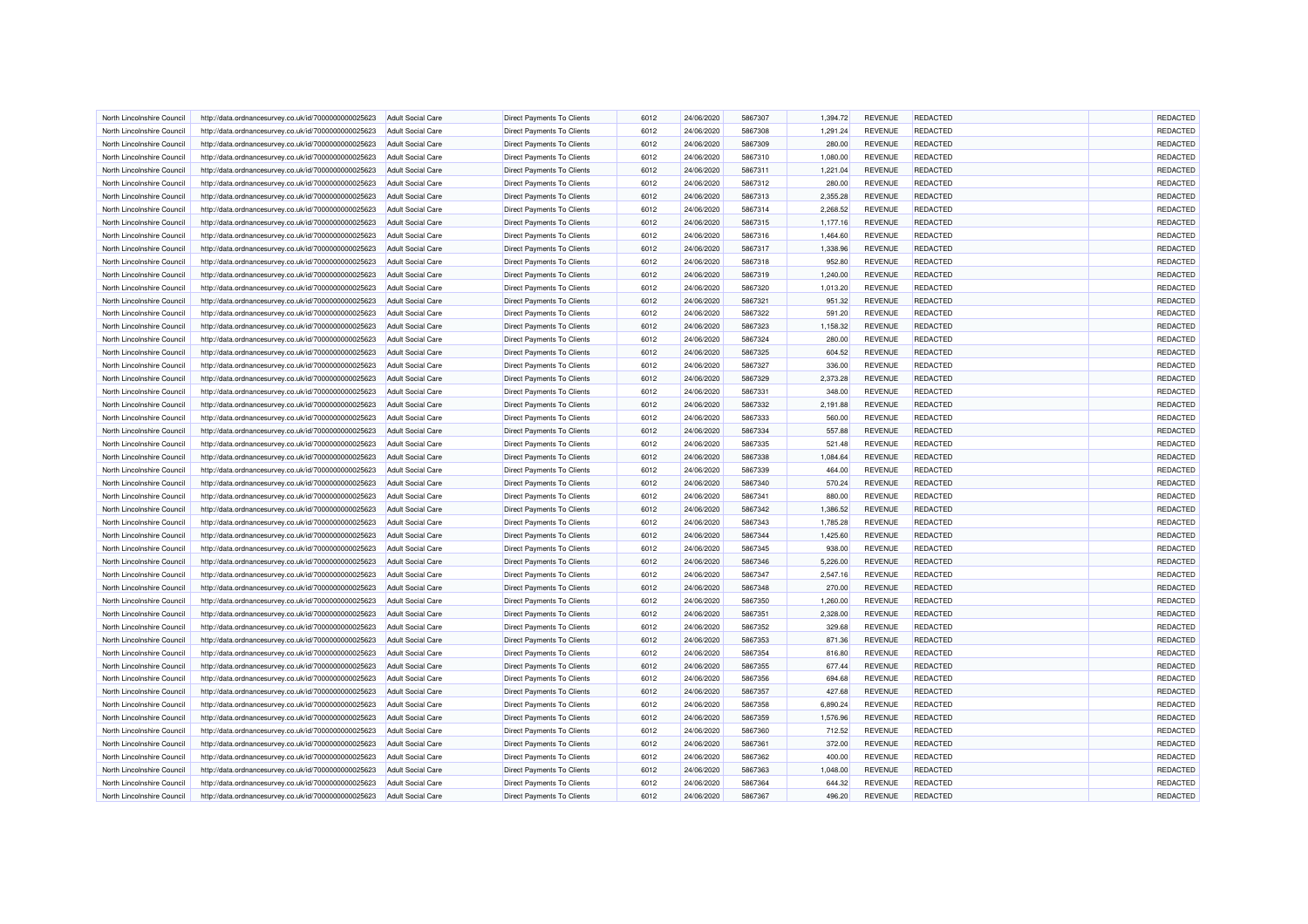| North Lincolnshire Council | http://data.ordnancesurvey.co.uk/id/7000000000025623 | <b>Adult Social Care</b> | <b>Direct Payments To Clients</b> | 6012 | 24/06/2020 | 5867368 | 3,880.36 | <b>REVENUE</b> | REDACTED        | REDACTED        |
|----------------------------|------------------------------------------------------|--------------------------|-----------------------------------|------|------------|---------|----------|----------------|-----------------|-----------------|
| North Lincolnshire Council | http://data.ordnancesurvey.co.uk/id/7000000000025623 | <b>Adult Social Care</b> | <b>Direct Payments To Clients</b> | 6012 | 24/06/2020 | 5867369 | 2,320.00 | <b>REVENUE</b> | REDACTED        | <b>REDACTED</b> |
| North Lincolnshire Council | http://data.ordnancesurvey.co.uk/id/7000000000025623 | <b>Adult Social Care</b> | <b>Direct Payments To Clients</b> | 6012 | 24/06/2020 | 5867370 | 1,897.28 | <b>REVENUE</b> | REDACTED        | REDACTED        |
| North Lincolnshire Council | http://data.ordnancesurvey.co.uk/id/7000000000025623 | <b>Adult Social Care</b> | <b>Direct Payments To Clients</b> | 6012 | 24/06/2020 | 5867371 | 1,538.70 | <b>REVENUE</b> | REDACTED        | REDACTED        |
| North Lincolnshire Council | http://data.ordnancesurvey.co.uk/id/7000000000025623 | Adult Social Care        | Direct Payments To Clients        | 6012 | 24/06/2020 | 5867372 | 1,814.40 | <b>REVENUE</b> | <b>REDACTED</b> | REDACTED        |
| North Lincolnshire Council | http://data.ordnancesurvey.co.uk/id/7000000000025623 | <b>Adult Social Care</b> | Direct Payments To Clients        | 6012 | 24/06/2020 | 5867373 | 2,547.16 | <b>REVENUE</b> | REDACTED        | REDACTED        |
| North Lincolnshire Council | http://data.ordnancesurvey.co.uk/id/7000000000025623 | <b>Adult Social Care</b> | Direct Payments To Clients        | 6012 | 24/06/2020 | 5867374 | 748.80   | <b>REVENUE</b> | <b>REDACTED</b> | REDACTED        |
| North Lincolnshire Council | http://data.ordnancesurvey.co.uk/id/7000000000025623 | <b>Adult Social Care</b> | Direct Payments To Clients        | 6012 | 24/06/2020 | 5867375 | 1,257.92 | <b>REVENUE</b> | REDACTED        | REDACTED        |
| North Lincolnshire Council | http://data.ordnancesurvey.co.uk/id/7000000000025623 | <b>Adult Social Care</b> | <b>Direct Payments To Clients</b> | 6012 | 24/06/2020 | 5867376 | 1,467.32 | <b>REVENUE</b> | REDACTED        | REDACTED        |
| North Lincolnshire Council | http://data.ordnancesurvey.co.uk/id/7000000000025623 | <b>Adult Social Care</b> | <b>Direct Payments To Clients</b> | 6012 | 24/06/2020 | 5867377 | 544.60   | <b>REVENUE</b> | <b>REDACTED</b> | REDACTED        |
| North Lincolnshire Council | http://data.ordnancesurvey.co.uk/id/7000000000025623 | <b>Adult Social Care</b> | <b>Direct Payments To Clients</b> | 6012 | 24/06/2020 | 5867378 | 870.88   | <b>REVENUE</b> | REDACTED        | <b>REDACTED</b> |
| North Lincolnshire Council | http://data.ordnancesurvey.co.uk/id/7000000000025623 | <b>Adult Social Care</b> | <b>Direct Payments To Clients</b> | 6012 | 24/06/2020 | 5867379 | 261.40   | <b>REVENUE</b> | REDACTED        | REDACTED        |
| North Lincolnshire Council | http://data.ordnancesurvey.co.uk/id/7000000000025623 | <b>Adult Social Care</b> | Direct Payments To Clients        | 6012 | 24/06/2020 | 5867380 | 818.88   | <b>REVENUE</b> | REDACTED        | REDACTED        |
| North Lincolnshire Council | http://data.ordnancesurvey.co.uk/id/7000000000025623 | <b>Adult Social Care</b> | <b>Direct Payments To Clients</b> | 6012 | 24/06/2020 | 5867381 | 902.48   | <b>REVENUE</b> | REDACTED        | REDACTED        |
| North Lincolnshire Council | http://data.ordnancesurvey.co.uk/id/7000000000025623 | <b>Adult Social Care</b> | Direct Payments To Clients        | 6012 | 24/06/2020 | 5867382 | 672.00   | <b>REVENUE</b> | <b>REDACTED</b> | REDACTED        |
| North Lincolnshire Council | http://data.ordnancesurvey.co.uk/id/7000000000025623 | <b>Adult Social Care</b> | Direct Payments To Clients        | 6012 | 24/06/2020 | 5867383 | 1,480.40 | <b>REVENUE</b> | REDACTED        | REDACTED        |
| North Lincolnshire Council | http://data.ordnancesurvey.co.uk/id/7000000000025623 | <b>Adult Social Care</b> | Direct Payments To Clients        | 6012 | 24/06/2020 | 5867384 | 629.52   | <b>REVENUE</b> | REDACTED        | REDACTED        |
| North Lincolnshire Council | http://data.ordnancesurvey.co.uk/id/7000000000025623 | <b>Adult Social Care</b> | <b>Direct Payments To Clients</b> | 6012 | 24/06/2020 | 5867385 | 781.04   | <b>REVENUE</b> | <b>REDACTED</b> | REDACTED        |
| North Lincolnshire Council | http://data.ordnancesurvey.co.uk/id/7000000000025623 | <b>Adult Social Care</b> | <b>Direct Payments To Clients</b> | 6012 | 24/06/2020 | 5867386 | 5,255.52 | <b>REVENUE</b> | REDACTED        | REDACTED        |
| North Lincolnshire Council | http://data.ordnancesurvey.co.uk/id/7000000000025623 | <b>Adult Social Care</b> | <b>Direct Payments To Clients</b> | 6012 | 24/06/2020 | 5867387 | 1,307.04 | <b>REVENUE</b> | REDACTED        | REDACTED        |
| North Lincolnshire Council | http://data.ordnancesurvey.co.uk/id/7000000000025623 | <b>Adult Social Care</b> | Direct Payments To Clients        | 6012 | 24/06/2020 | 5867388 | 1,089.20 | <b>REVENUE</b> | REDACTED        | REDACTED        |
| North Lincolnshire Council | http://data.ordnancesurvey.co.uk/id/7000000000025623 | Adult Social Care        | <b>Direct Payments To Clients</b> | 6012 | 24/06/2020 | 5867389 | 3,423.32 | <b>REVENUE</b> | REDACTED        | REDACTED        |
|                            |                                                      |                          |                                   | 6012 |            |         |          |                | REDACTED        | REDACTED        |
| North Lincolnshire Council | http://data.ordnancesurvey.co.uk/id/7000000000025623 | <b>Adult Social Care</b> | Direct Payments To Clients        |      | 24/06/2020 | 5867390 | 1,960.56 | <b>REVENUE</b> |                 |                 |
| North Lincolnshire Council | http://data.ordnancesurvey.co.uk/id/7000000000025623 | <b>Adult Social Care</b> | Direct Payments To Clients        | 6012 | 24/06/2020 | 5867391 | 544.60   | <b>REVENUE</b> | REDACTED        | REDACTED        |
| North Lincolnshire Council | http://data.ordnancesurvey.co.uk/id/7000000000025623 | <b>Adult Social Care</b> | Direct Payments To Clients        | 6012 | 24/06/2020 | 5867392 | 1,607.76 | <b>REVENUE</b> | REDACTED        | REDACTED        |
| North Lincolnshire Council | http://data.ordnancesurvey.co.uk/id/7000000000025623 | <b>Adult Social Care</b> | Direct Payments To Clients        | 6012 | 24/06/2020 | 5867393 | 2,546.88 | <b>REVENUE</b> | <b>REDACTED</b> | REDACTED        |
| North Lincolnshire Council | http://data.ordnancesurvey.co.uk/id/7000000000025623 | <b>Adult Social Care</b> | <b>Direct Payments To Clients</b> | 6012 | 24/06/2020 | 5867394 | 5,653.04 | <b>REVENUE</b> | REDACTED        | REDACTED        |
| North Lincolnshire Council | http://data.ordnancesurvey.co.uk/id/7000000000025623 | <b>Adult Social Care</b> | <b>Direct Payments To Clients</b> | 6012 | 24/06/2020 | 5867396 | 1,243.32 | <b>REVENUE</b> | REDACTED        | REDACTED        |
| North Lincolnshire Council | http://data.ordnancesurvey.co.uk/id/7000000000025623 | <b>Adult Social Care</b> | <b>Direct Payments To Clients</b> | 6012 | 24/06/2020 | 5867397 | 961.60   | <b>REVENUE</b> | REDACTED        | REDACTED        |
| North Lincolnshire Council | http://data.ordnancesurvey.co.uk/id/7000000000025623 | <b>Adult Social Care</b> | Direct Payments To Clients        | 6012 | 24/06/2020 | 5867398 | 2,789.44 | <b>REVENUE</b> | REDACTED        | REDACTED        |
| North Lincolnshire Council | http://data.ordnancesurvey.co.uk/id/7000000000025623 | <b>Adult Social Care</b> | <b>Direct Payments To Clients</b> | 6012 | 24/06/2020 | 5867399 | 680.00   | <b>REVENUE</b> | REDACTED        | REDACTED        |
| North Lincolnshire Council | http://data.ordnancesurvey.co.uk/id/7000000000025623 | <b>Adult Social Care</b> | Direct Payments To Clients        | 6012 | 24/06/2020 | 5867400 | 1,104.76 | <b>REVENUE</b> | <b>REDACTED</b> | REDACTED        |
| North Lincolnshire Council | http://data.ordnancesurvey.co.uk/id/7000000000025623 | <b>Adult Social Care</b> | Direct Payments To Clients        | 6012 | 24/06/2020 | 5867401 | 672.00   | <b>REVENUE</b> | REDACTED        | REDACTED        |
| North Lincolnshire Council | http://data.ordnancesurvey.co.uk/id/7000000000025623 | <b>Adult Social Care</b> | Direct Payments To Clients        | 6012 | 24/06/2020 | 5867402 | 1,728.00 | <b>REVENUE</b> | <b>REDACTED</b> | REDACTED        |
| North Lincolnshire Council | http://data.ordnancesurvey.co.uk/id/7000000000025623 | <b>Adult Social Care</b> | Direct Payments To Clients        | 6012 | 24/06/2020 | 5867403 | 938.60   | <b>REVENUE</b> | REDACTED        | REDACTED        |
| North Lincolnshire Council | http://data.ordnancesurvey.co.uk/id/7000000000025623 | <b>Adult Social Care</b> | <b>Direct Payments To Clients</b> | 6012 | 24/06/2020 | 5867404 | 3,018.96 | <b>REVENUE</b> | REDACTED        | REDACTED        |
| North Lincolnshire Council | http://data.ordnancesurvey.co.uk/id/7000000000025623 | <b>Adult Social Care</b> | <b>Direct Payments To Clients</b> | 6012 | 24/06/2020 | 5867405 | 1,724.80 | <b>REVENUE</b> | REDACTED        | REDACTED        |
| North Lincolnshire Council | http://data.ordnancesurvey.co.uk/id/7000000000025623 | <b>Adult Social Care</b> | <b>Direct Payments To Clients</b> | 6012 | 24/06/2020 | 5867406 | 3,804.56 | <b>REVENUE</b> | REDACTED        | REDACTED        |
| North Lincolnshire Council | http://data.ordnancesurvey.co.uk/id/7000000000025623 | <b>Adult Social Care</b> | <b>Direct Payments To Clients</b> | 6012 | 24/06/2020 | 5867407 | 3,184.72 | <b>REVENUE</b> | REDACTED        | REDACTED        |
| North Lincolnshire Council | http://data.ordnancesurvey.co.uk/id/7000000000025623 | <b>Adult Social Care</b> | Direct Payments To Clients        | 6012 | 24/06/2020 | 5867408 | 458.28   | <b>REVENUE</b> | REDACTED        | REDACTED        |
| North Lincolnshire Council | http://data.ordnancesurvey.co.uk/id/7000000000025623 | <b>Adult Social Care</b> | <b>Direct Payments To Clients</b> | 6012 | 24/06/2020 | 5867409 | 2,122.40 | <b>REVENUE</b> | REDACTED        | <b>REDACTED</b> |
| North Lincolnshire Council | http://data.ordnancesurvey.co.uk/id/7000000000025623 | <b>Adult Social Care</b> | Direct Payments To Clients        | 6012 | 24/06/2020 | 5867410 | 3,056.64 | <b>REVENUE</b> | <b>REDACTED</b> | REDACTED        |
| North Lincolnshire Council | http://data.ordnancesurvey.co.uk/id/7000000000025623 | Adult Social Care        | Direct Payments To Clients        | 6012 | 24/06/2020 | 5867411 | 3,010.40 | <b>REVENUE</b> | REDACTED        | REDACTED        |
| North Lincolnshire Council | http://data.ordnancesurvey.co.uk/id/7000000000025623 | <b>Adult Social Care</b> | Direct Payments To Clients        | 6012 | 24/06/2020 | 5867412 | 2,801.80 | <b>REVENUE</b> | REDACTED        | REDACTED        |
| North Lincolnshire Council | http://data.ordnancesurvey.co.uk/id/7000000000025623 | <b>Adult Social Care</b> | <b>Direct Payments To Clients</b> | 6012 | 24/06/2020 | 5867413 | 2,078.72 | <b>REVENUE</b> | REDACTED        | REDACTED        |
| North Lincolnshire Council | http://data.ordnancesurvey.co.uk/id/7000000000025623 | <b>Adult Social Care</b> | <b>Direct Payments To Clients</b> | 6012 | 24/06/2020 | 5867414 | 325.84   | <b>REVENUE</b> | REDACTED        | <b>REDACTED</b> |
| North Lincolnshire Council | http://data.ordnancesurvey.co.uk/id/7000000000025623 | <b>Adult Social Care</b> | <b>Direct Payments To Clients</b> | 6012 | 24/06/2020 | 5867415 | 746.88   | <b>REVENUE</b> | REDACTED        | REDACTED        |
| North Lincolnshire Council | http://data.ordnancesurvey.co.uk/id/7000000000025623 | <b>Adult Social Care</b> | Direct Payments To Clients        | 6012 | 24/06/2020 | 5867416 | 519.20   | <b>REVENUE</b> | REDACTED        | REDACTED        |
| North Lincolnshire Council | http://data.ordnancesurvey.co.uk/id/7000000000025623 | <b>Adult Social Care</b> | <b>Direct Payments To Clients</b> | 6012 | 24/06/2020 | 5867417 | 604.00   | <b>REVENUE</b> | REDACTED        | <b>REDACTED</b> |
| North Lincolnshire Council | http://data.ordnancesurvey.co.uk/id/7000000000025623 | <b>Adult Social Care</b> | Direct Payments To Clients        | 6012 | 24/06/2020 | 5867418 | 1,210.56 | <b>REVENUE</b> | <b>REDACTED</b> | REDACTED        |
| North Lincolnshire Council | http://data.ordnancesurvey.co.uk/id/7000000000025623 | <b>Adult Social Care</b> | Direct Payments To Clients        | 6012 | 24/06/2020 | 5867419 | 3,960.00 | <b>REVENUE</b> | REDACTED        | REDACTED        |
| North Lincolnshire Council | http://data.ordnancesurvey.co.uk/id/7000000000025623 | <b>Adult Social Care</b> | Direct Payments To Clients        | 6012 | 24/06/2020 | 5867420 | 2,550.64 | <b>REVENUE</b> | REDACTED        | REDACTED        |
| North Lincolnshire Council | http://data.ordnancesurvey.co.uk/id/7000000000025623 | <b>Adult Social Care</b> | Direct Payments To Clients        | 6012 | 24/06/2020 | 5867421 | 2,916.00 | <b>REVENUE</b> | <b>REDACTED</b> | REDACTED        |
|                            |                                                      |                          |                                   |      |            |         |          |                |                 |                 |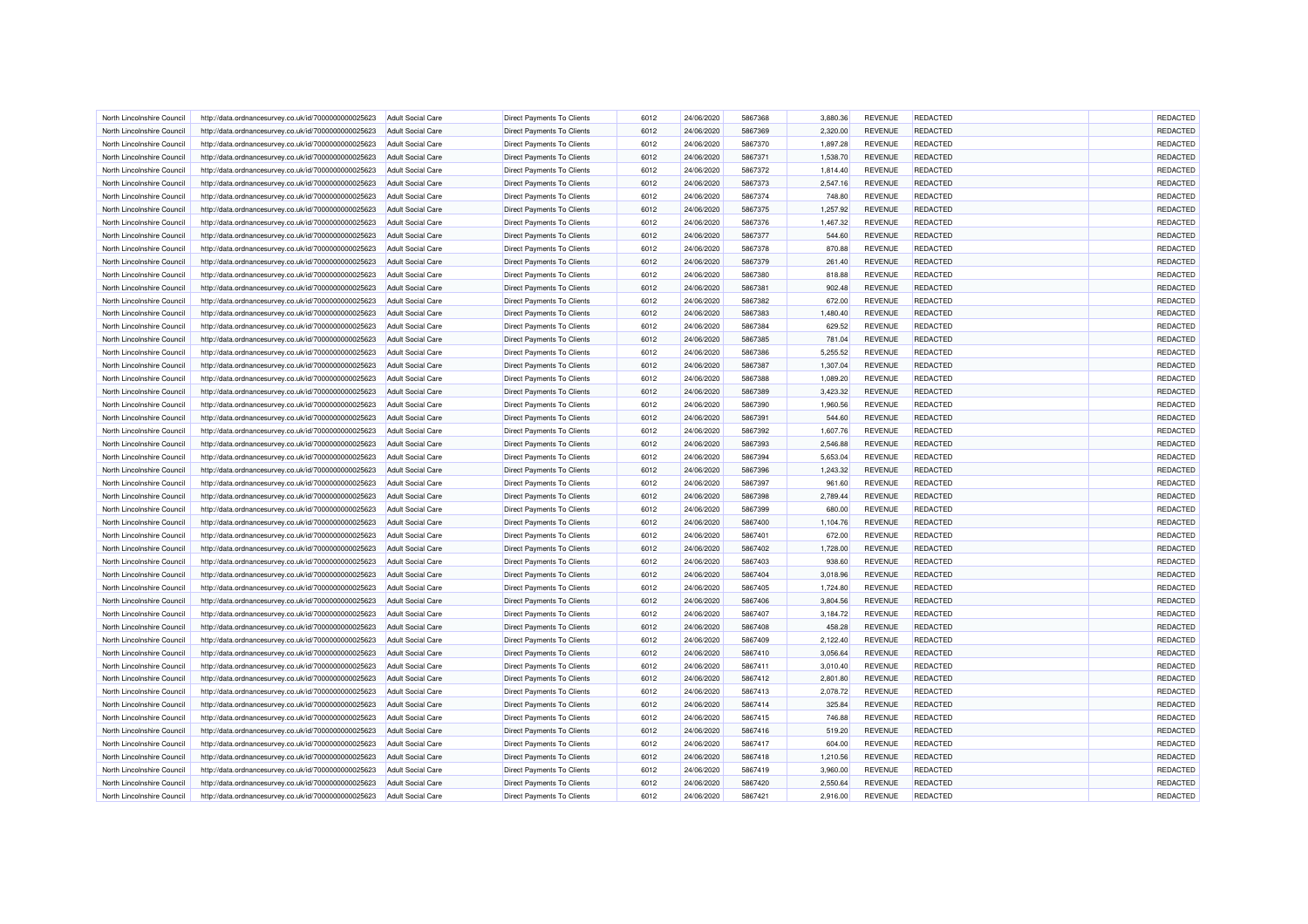| North Lincolnshire Council | http://data.ordnancesurvey.co.uk/id/7000000000025623 | <b>Adult Social Care</b> | <b>Direct Payments To Clients</b> | 6012 | 24/06/2020 | 5867422 | 323.04   | <b>REVENUE</b> | REDACTED        | REDACTED        |
|----------------------------|------------------------------------------------------|--------------------------|-----------------------------------|------|------------|---------|----------|----------------|-----------------|-----------------|
| North Lincolnshire Council | http://data.ordnancesurvey.co.uk/id/7000000000025623 | <b>Adult Social Care</b> | <b>Direct Payments To Clients</b> | 6012 | 24/06/2020 | 5867423 | 2,148.64 | <b>REVENUE</b> | REDACTED        | <b>REDACTED</b> |
| North Lincolnshire Council | http://data.ordnancesurvey.co.uk/id/7000000000025623 | <b>Adult Social Care</b> | <b>Direct Payments To Clients</b> | 6012 | 24/06/2020 | 5867427 | 980.28   | <b>REVENUE</b> | REDACTED        | <b>REDACTED</b> |
| North Lincolnshire Council | http://data.ordnancesurvey.co.uk/id/7000000000025623 | <b>Adult Social Care</b> | <b>Direct Payments To Clients</b> | 6012 | 24/06/2020 | 5867428 | 535.92   | <b>REVENUE</b> | REDACTED        | REDACTED        |
| North Lincolnshire Council | http://data.ordnancesurvey.co.uk/id/7000000000025623 | <b>Adult Social Care</b> | Direct Payments To Clients        | 6012 | 24/06/2020 | 5867429 | 1,114.91 | <b>REVENUE</b> | <b>REDACTED</b> | REDACTED        |
| North Lincolnshire Council | http://data.ordnancesurvey.co.uk/id/7000000000025623 | <b>Adult Social Care</b> | Direct Payments To Clients        | 6012 | 24/06/2020 | 5867430 | 1,058.44 | <b>REVENUE</b> | REDACTED        | REDACTED        |
| North Lincolnshire Council | http://data.ordnancesurvey.co.uk/id/7000000000025623 | <b>Adult Social Care</b> | Direct Payments To Clients        | 6012 | 24/06/2020 | 5867431 | 828.00   | <b>REVENUE</b> | <b>REDACTED</b> | REDACTED        |
| North Lincolnshire Council | http://data.ordnancesurvey.co.uk/id/7000000000025623 | <b>Adult Social Care</b> | Direct Payments To Clients        | 6012 | 24/06/2020 | 5867432 | 3,080.00 | <b>REVENUE</b> | REDACTED        | REDACTED        |
| North Lincolnshire Council | http://data.ordnancesurvey.co.uk/id/7000000000025623 | <b>Adult Social Care</b> | <b>Direct Payments To Clients</b> | 6012 | 24/06/2020 | 5867433 | 2,070.00 | <b>REVENUE</b> | REDACTED        | REDACTED        |
| North Lincolnshire Council | http://data.ordnancesurvey.co.uk/id/7000000000025623 | <b>Adult Social Care</b> | <b>Direct Payments To Clients</b> | 6012 | 24/06/2020 | 5867434 | 5,734.28 | <b>REVENUE</b> | <b>REDACTED</b> | REDACTED        |
| North Lincolnshire Council | http://data.ordnancesurvey.co.uk/id/7000000000025623 | <b>Adult Social Care</b> | <b>Direct Payments To Clients</b> | 6012 | 24/06/2020 | 5867435 | 3,400.68 | <b>REVENUE</b> | REDACTED        | <b>REDACTED</b> |
| North Lincolnshire Council | http://data.ordnancesurvey.co.uk/id/7000000000025623 | <b>Adult Social Care</b> | <b>Direct Payments To Clients</b> | 6012 | 24/06/2020 | 5867436 | 1,127.20 | <b>REVENUE</b> | REDACTED        | REDACTED        |
| North Lincolnshire Council | http://data.ordnancesurvey.co.uk/id/7000000000025623 | <b>Adult Social Care</b> | Direct Payments To Clients        | 6012 | 24/06/2020 | 5867437 | 1,226.40 | <b>REVENUE</b> | REDACTED        | REDACTED        |
| North Lincolnshire Council | http://data.ordnancesurvey.co.uk/id/7000000000025623 | <b>Adult Social Care</b> | <b>Direct Payments To Clients</b> | 6012 | 24/06/2020 | 5867438 | 3,168.32 | <b>REVENUE</b> | REDACTED        | <b>REDACTED</b> |
| North Lincolnshire Council | http://data.ordnancesurvey.co.uk/id/7000000000025623 | <b>Adult Social Care</b> | Direct Payments To Clients        | 6012 | 24/06/2020 | 5867439 | 8,358.88 | <b>REVENUE</b> | <b>REDACTED</b> | REDACTED        |
| North Lincolnshire Council | http://data.ordnancesurvey.co.uk/id/7000000000025623 | <b>Adult Social Care</b> | Direct Payments To Clients        | 6012 | 24/06/2020 | 5867440 | 724.00   | <b>REVENUE</b> | REDACTED        | REDACTED        |
| North Lincolnshire Council | http://data.ordnancesurvey.co.uk/id/7000000000025623 | <b>Adult Social Care</b> | Direct Payments To Clients        | 6012 | 24/06/2020 | 5867441 | 1,004.80 | <b>REVENUE</b> | REDACTED        | REDACTED        |
| North Lincolnshire Council | http://data.ordnancesurvey.co.uk/id/7000000000025623 | <b>Adult Social Care</b> | <b>Direct Payments To Clients</b> | 6012 | 24/06/2020 | 5867442 | 1,192.48 | <b>REVENUE</b> | REDACTED        | REDACTED        |
| North Lincolnshire Council | http://data.ordnancesurvey.co.uk/id/7000000000025623 | <b>Adult Social Care</b> | <b>Direct Payments To Clients</b> | 6012 | 24/06/2020 | 5867443 | 1,306.12 | <b>REVENUE</b> | REDACTED        | REDACTED        |
| North Lincolnshire Council | http://data.ordnancesurvey.co.uk/id/7000000000025623 | <b>Adult Social Care</b> | <b>Direct Payments To Clients</b> | 6012 | 24/06/2020 | 5867444 | 1,893.80 | <b>REVENUE</b> | REDACTED        | REDACTED        |
| North Lincolnshire Council | http://data.ordnancesurvey.co.uk/id/7000000000025623 | <b>Adult Social Care</b> | Direct Payments To Clients        | 6012 | 24/06/2020 | 5867445 | 2,612.96 | <b>REVENUE</b> | REDACTED        | REDACTED        |
| North Lincolnshire Council |                                                      | Adult Social Care        | <b>Direct Payments To Clients</b> | 6012 | 24/06/2020 | 5867446 | 1,761.52 | <b>REVENUE</b> | REDACTED        | <b>REDACTED</b> |
|                            | http://data.ordnancesurvey.co.uk/id/7000000000025623 |                          |                                   | 6012 |            | 5867447 |          |                | REDACTED        | REDACTED        |
| North Lincolnshire Council | http://data.ordnancesurvey.co.uk/id/7000000000025623 | <b>Adult Social Care</b> | Direct Payments To Clients        |      | 24/06/2020 |         | 579.60   | <b>REVENUE</b> |                 |                 |
| North Lincolnshire Council | http://data.ordnancesurvey.co.uk/id/7000000000025623 | <b>Adult Social Care</b> | Direct Payments To Clients        | 6012 | 24/06/2020 | 5867448 | 760.48   | <b>REVENUE</b> | REDACTED        | REDACTED        |
| North Lincolnshire Council | http://data.ordnancesurvey.co.uk/id/7000000000025623 | <b>Adult Social Care</b> | Direct Payments To Clients        | 6012 | 24/06/2020 | 5867449 | 1,878.04 | <b>REVENUE</b> | REDACTED        | REDACTED        |
| North Lincolnshire Council | http://data.ordnancesurvey.co.uk/id/7000000000025623 | <b>Adult Social Care</b> | Direct Payments To Clients        | 6012 | 24/06/2020 | 5867451 | 2,634.04 | <b>REVENUE</b> | <b>REDACTED</b> | REDACTED        |
| North Lincolnshire Council | http://data.ordnancesurvey.co.uk/id/7000000000025623 | <b>Adult Social Care</b> | <b>Direct Payments To Clients</b> | 6012 | 24/06/2020 | 5867452 | 2,634.04 | <b>REVENUE</b> | REDACTED        | REDACTED        |
| North Lincolnshire Council | http://data.ordnancesurvey.co.uk/id/7000000000025623 | <b>Adult Social Care</b> | <b>Direct Payments To Clients</b> | 6012 | 24/06/2020 | 5867453 | 2,634.04 | <b>REVENUE</b> | REDACTED        | REDACTED        |
| North Lincolnshire Council | http://data.ordnancesurvey.co.uk/id/7000000000025623 | <b>Adult Social Care</b> | <b>Direct Payments To Clients</b> | 6012 | 24/06/2020 | 5867454 | 880.00   | <b>REVENUE</b> | REDACTED        | <b>REDACTED</b> |
| North Lincolnshire Council | http://data.ordnancesurvey.co.uk/id/7000000000025623 | <b>Adult Social Care</b> | Direct Payments To Clients        | 6012 | 24/06/2020 | 5867455 | 3,955.56 | <b>REVENUE</b> | REDACTED        | <b>REDACTED</b> |
| North Lincolnshire Council | http://data.ordnancesurvey.co.uk/id/7000000000025623 | <b>Adult Social Care</b> | <b>Direct Payments To Clients</b> | 6012 | 24/06/2020 | 5867456 | 1,464.44 | <b>REVENUE</b> | REDACTED        | REDACTED        |
| North Lincolnshire Council | http://data.ordnancesurvey.co.uk/id/7000000000025623 | Adult Social Care        | Direct Payments To Clients        | 6012 | 24/06/2020 | 5867457 | 1,194.80 | <b>REVENUE</b> | <b>REDACTED</b> | REDACTED        |
| North Lincolnshire Council | http://data.ordnancesurvey.co.uk/id/7000000000025623 | <b>Adult Social Care</b> | Direct Payments To Clients        | 6012 | 24/06/2020 | 5867458 | 945.64   | <b>REVENUE</b> | REDACTED        | REDACTED        |
| North Lincolnshire Council | http://data.ordnancesurvey.co.uk/id/7000000000025623 | <b>Adult Social Care</b> | Direct Payments To Clients        | 6012 | 24/06/2020 | 5867459 | 1,742.72 | <b>REVENUE</b> | <b>REDACTED</b> | REDACTED        |
| North Lincolnshire Council | http://data.ordnancesurvey.co.uk/id/7000000000025623 | <b>Adult Social Care</b> | Direct Payments To Clients        | 6012 | 24/06/2020 | 5867460 | 1,080.00 | <b>REVENUE</b> | REDACTED        | REDACTED        |
| North Lincolnshire Council | http://data.ordnancesurvey.co.uk/id/7000000000025623 | <b>Adult Social Care</b> | <b>Direct Payments To Clients</b> | 6012 | 24/06/2020 | 5867461 | 1,944.88 | <b>REVENUE</b> | REDACTED        | REDACTED        |
| North Lincolnshire Council | http://data.ordnancesurvey.co.uk/id/7000000000025623 | <b>Adult Social Care</b> | <b>Direct Payments To Clients</b> | 6012 | 24/06/2020 | 5867462 | 2,049.00 | <b>REVENUE</b> | <b>REDACTED</b> | REDACTED        |
| North Lincolnshire Council | http://data.ordnancesurvey.co.uk/id/7000000000025623 | <b>Adult Social Care</b> | <b>Direct Payments To Clients</b> | 6012 | 24/06/2020 | 5867463 | 1,200.00 | <b>REVENUE</b> | REDACTED        | <b>REDACTED</b> |
| North Lincolnshire Council | http://data.ordnancesurvey.co.uk/id/7000000000025623 | <b>Adult Social Care</b> | <b>Direct Payments To Clients</b> | 6012 | 24/06/2020 | 5867464 | 2,390.70 | <b>REVENUE</b> | REDACTED        | REDACTED        |
| North Lincolnshire Council | http://data.ordnancesurvey.co.uk/id/7000000000025623 | <b>Adult Social Care</b> | Direct Payments To Clients        | 6012 | 24/06/2020 | 5867465 | 1,540.00 | <b>REVENUE</b> | REDACTED        | <b>REDACTED</b> |
| North Lincolnshire Council | http://data.ordnancesurvey.co.uk/id/7000000000025623 | <b>Adult Social Care</b> | <b>Direct Payments To Clients</b> | 6012 | 24/06/2020 | 5867466 | 645.36   | <b>REVENUE</b> | REDACTED        | REDACTED        |
| North Lincolnshire Council | http://data.ordnancesurvey.co.uk/id/7000000000025623 | <b>Adult Social Care</b> | Direct Payments To Clients        | 6012 | 24/06/2020 | 5867467 | 852.00   | <b>REVENUE</b> | <b>REDACTED</b> | REDACTED        |
| North Lincolnshire Council | http://data.ordnancesurvey.co.uk/id/7000000000025623 | <b>Adult Social Care</b> | Direct Payments To Clients        | 6012 | 24/06/2020 | 5867468 | 684.32   | <b>REVENUE</b> | REDACTED        | REDACTED        |
| North Lincolnshire Council | http://data.ordnancesurvey.co.uk/id/7000000000025623 | <b>Adult Social Care</b> | Direct Payments To Clients        | 6012 | 24/06/2020 | 5867469 | 1,554.08 | <b>REVENUE</b> | REDACTED        | REDACTED        |
| North Lincolnshire Council | http://data.ordnancesurvey.co.uk/id/7000000000025623 | <b>Adult Social Care</b> | <b>Direct Payments To Clients</b> | 6012 | 24/06/2020 | 5867471 | 400.00   | <b>REVENUE</b> | REDACTED        | REDACTED        |
| North Lincolnshire Council | http://data.ordnancesurvey.co.uk/id/7000000000025623 | <b>Adult Social Care</b> | <b>Direct Payments To Clients</b> | 6012 | 24/06/2020 | 5867472 | 975.52   | <b>REVENUE</b> | REDACTED        | <b>REDACTED</b> |
| North Lincolnshire Council | http://data.ordnancesurvey.co.uk/id/7000000000025623 | <b>Adult Social Care</b> | <b>Direct Payments To Clients</b> | 6012 | 24/06/2020 | 5867473 | 730.80   | <b>REVENUE</b> | REDACTED        | REDACTED        |
| North Lincolnshire Council | http://data.ordnancesurvey.co.uk/id/7000000000025623 | <b>Adult Social Care</b> | Direct Payments To Clients        | 6012 | 24/06/2020 | 5867474 | 2,586.56 | <b>REVENUE</b> | REDACTED        | <b>REDACTED</b> |
| North Lincolnshire Council | http://data.ordnancesurvey.co.uk/id/7000000000025623 | <b>Adult Social Care</b> | <b>Direct Payments To Clients</b> | 6012 | 24/06/2020 | 5867475 | 397.60   | <b>REVENUE</b> | REDACTED        | REDACTED        |
| North Lincolnshire Council | http://data.ordnancesurvey.co.uk/id/7000000000025623 | <b>Adult Social Care</b> | Direct Payments To Clients        | 6012 | 24/06/2020 | 5867476 | 1,040.00 | <b>REVENUE</b> | REDACTED        | REDACTED        |
| North Lincolnshire Council | http://data.ordnancesurvey.co.uk/id/7000000000025623 | <b>Adult Social Care</b> | Direct Payments To Clients        | 6012 | 24/06/2020 | 5867477 | 711.00   | <b>REVENUE</b> | REDACTED        | REDACTED        |
| North Lincolnshire Council | http://data.ordnancesurvey.co.uk/id/7000000000025623 | <b>Adult Social Care</b> | Direct Payments To Clients        | 6012 | 24/06/2020 | 5867478 | 744.00   | <b>REVENUE</b> | REDACTED        | REDACTED        |
| North Lincolnshire Council | http://data.ordnancesurvey.co.uk/id/7000000000025623 | <b>Adult Social Care</b> | Direct Payments To Clients        | 6012 | 24/06/2020 | 5867479 | 977.60   | <b>REVENUE</b> | <b>REDACTED</b> | REDACTED        |
|                            |                                                      |                          |                                   |      |            |         |          |                |                 |                 |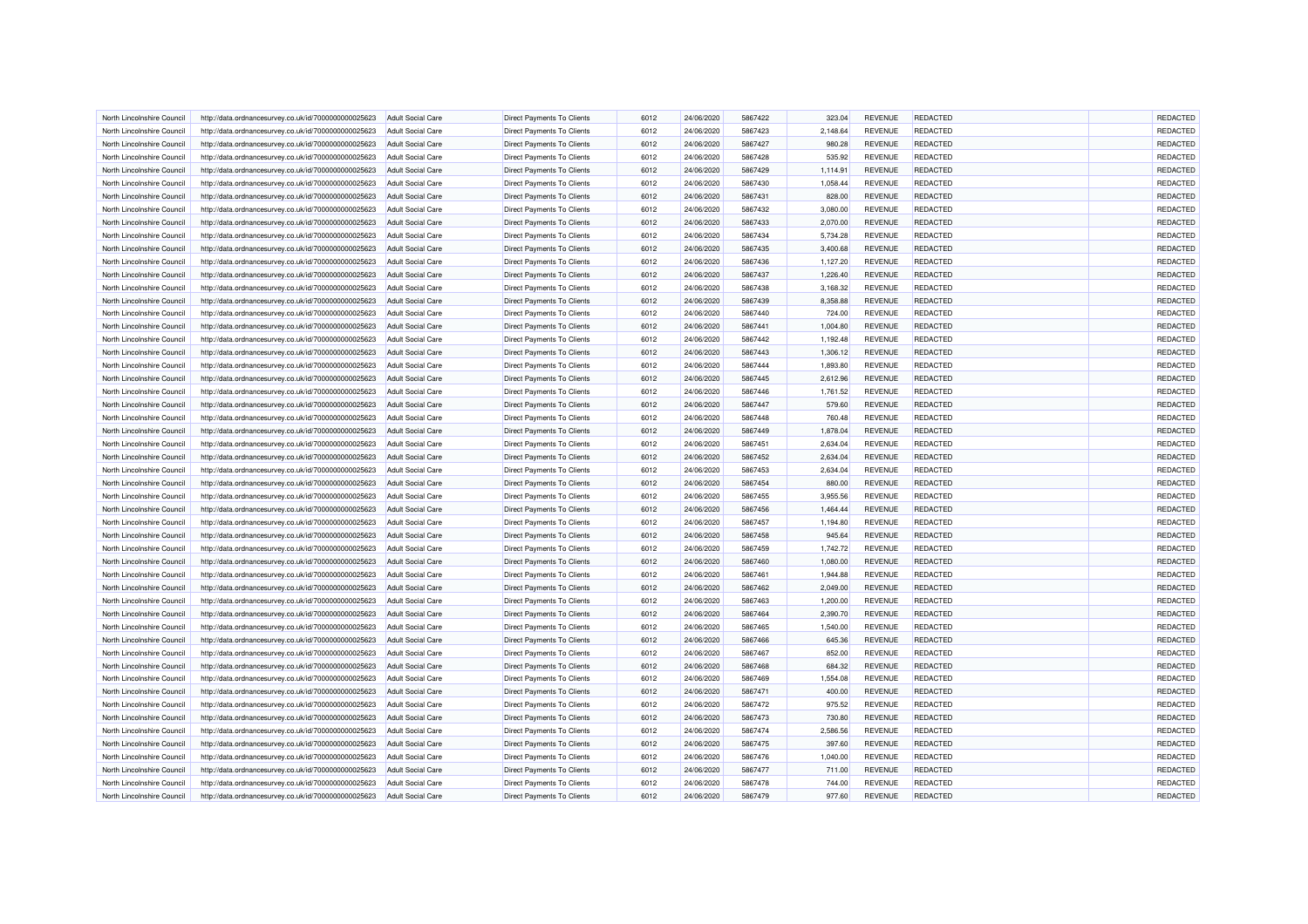| North Lincolnshire Council | http://data.ordnancesurvey.co.uk/id/7000000000025623 | <b>Adult Social Care</b> | <b>Direct Payments To Clients</b> | 6012 | 24/06/2020 | 5867481 | 1,411.56  | <b>REVENUE</b> | REDACTED        | REDACTED        |
|----------------------------|------------------------------------------------------|--------------------------|-----------------------------------|------|------------|---------|-----------|----------------|-----------------|-----------------|
| North Lincolnshire Council | http://data.ordnancesurvey.co.uk/id/7000000000025623 | <b>Adult Social Care</b> | <b>Direct Payments To Clients</b> | 6012 | 24/06/2020 | 5867483 | 913.84    | <b>REVENUE</b> | REDACTED        | <b>REDACTED</b> |
| North Lincolnshire Council | http://data.ordnancesurvey.co.uk/id/7000000000025623 | Adult Social Care        | <b>Direct Payments To Clients</b> | 6012 | 24/06/2020 | 5867484 | 7,280.28  | <b>REVENUE</b> | REDACTED        | <b>REDACTED</b> |
| North Lincolnshire Council | http://data.ordnancesurvey.co.uk/id/7000000000025623 | <b>Adult Social Care</b> | <b>Direct Payments To Clients</b> | 6012 | 24/06/2020 | 5867485 | 2,200.00  | <b>REVENUE</b> | REDACTED        | REDACTED        |
| North Lincolnshire Council | http://data.ordnancesurvey.co.uk/id/7000000000025623 | <b>Adult Social Care</b> | Direct Payments To Clients        | 6012 | 24/06/2020 | 5867486 | 1,113.48  | REVENUE        | <b>REDACTED</b> | REDACTED        |
| North Lincolnshire Council | http://data.ordnancesurvey.co.uk/id/7000000000025623 | <b>Adult Social Care</b> | Direct Payments To Clients        | 6012 | 24/06/2020 | 5867487 | 737.68    | <b>REVENUE</b> | REDACTED        | REDACTED        |
| North Lincolnshire Council | http://data.ordnancesurvey.co.uk/id/7000000000025623 | <b>Adult Social Care</b> | Direct Payments To Clients        | 6012 | 24/06/2020 | 5867489 | 1,160.48  | <b>REVENUE</b> | <b>REDACTED</b> | REDACTED        |
| North Lincolnshire Council | http://data.ordnancesurvey.co.uk/id/7000000000025623 | <b>Adult Social Care</b> | Direct Payments To Clients        | 6012 | 24/06/2020 | 5867490 | 1,380.00  | <b>REVENUE</b> | REDACTED        | REDACTED        |
| North Lincolnshire Council | http://data.ordnancesurvey.co.uk/id/7000000000025623 | <b>Adult Social Care</b> | <b>Direct Payments To Clients</b> | 6012 | 24/06/2020 | 5867491 | 2,000.88  | <b>REVENUE</b> | REDACTED        | REDACTED        |
| North Lincolnshire Council | http://data.ordnancesurvey.co.uk/id/7000000000025623 | <b>Adult Social Care</b> | <b>Direct Payments To Clients</b> | 6012 | 24/06/2020 | 5867492 | 560.00    | <b>REVENUE</b> | <b>REDACTED</b> | REDACTED        |
| North Lincolnshire Council | http://data.ordnancesurvey.co.uk/id/7000000000025623 | Adult Social Care        | <b>Direct Payments To Clients</b> | 6012 | 24/06/2020 | 5867493 | 963.28    | <b>REVENUE</b> | REDACTED        | <b>REDACTED</b> |
| North Lincolnshire Council | http://data.ordnancesurvey.co.uk/id/7000000000025623 | <b>Adult Social Care</b> | <b>Direct Payments To Clients</b> | 6012 | 24/06/2020 | 5867494 | 1,674.80  | <b>REVENUE</b> | REDACTED        | REDACTED        |
| North Lincolnshire Council | http://data.ordnancesurvey.co.uk/id/7000000000025623 | <b>Adult Social Care</b> | Direct Payments To Clients        | 6012 | 24/06/2020 | 5867495 | 1,113.60  | <b>REVENUE</b> | REDACTED        | REDACTED        |
| North Lincolnshire Council | http://data.ordnancesurvey.co.uk/id/7000000000025623 | <b>Adult Social Care</b> | <b>Direct Payments To Clients</b> | 6012 | 24/06/2020 | 5867496 | 783.60    | <b>REVENUE</b> | REDACTED        | REDACTED        |
| North Lincolnshire Council | http://data.ordnancesurvey.co.uk/id/7000000000025623 | <b>Adult Social Care</b> | Direct Payments To Clients        | 6012 | 24/06/2020 | 5867497 | 1,376.64  | <b>REVENUE</b> | <b>REDACTED</b> | REDACTED        |
| North Lincolnshire Council | http://data.ordnancesurvey.co.uk/id/7000000000025623 | <b>Adult Social Care</b> | Direct Payments To Clients        | 6012 | 24/06/2020 | 5867498 | 498.44    | <b>REVENUE</b> | REDACTED        | REDACTED        |
| North Lincolnshire Council | http://data.ordnancesurvey.co.uk/id/7000000000025623 | <b>Adult Social Care</b> | Direct Payments To Clients        | 6012 | 24/06/2020 | 5868098 | 734.38    | <b>REVENUE</b> | REDACTED        | REDACTED        |
| North Lincolnshire Council | http://data.ordnancesurvey.co.uk/id/7000000000025623 | <b>Adult Social Care</b> | <b>Direct Payments To Clients</b> | 6012 | 24/06/2020 | 5868358 | 3,263.12  | <b>REVENUE</b> | REDACTED        | REDACTED        |
| North Lincolnshire Council | http://data.ordnancesurvey.co.uk/id/7000000000025623 | <b>Adult Social Care</b> | <b>Direct Payments To Clients</b> | 6012 | 26/06/2020 | 5869558 | 500.00    | <b>REVENUE</b> | REDACTED        | REDACTED        |
| North Lincolnshire Council | http://data.ordnancesurvey.co.uk/id/7000000000025623 | <b>Adult Social Care</b> | <b>Direct Payments To Clients</b> | 6012 | 26/06/2020 | 5869559 | 500.00    | <b>REVENUE</b> | REDACTED        | REDACTED        |
| North Lincolnshire Council | http://data.ordnancesurvey.co.uk/id/7000000000025623 | <b>Adult Social Care</b> | Direct Payments To Clients        | 6012 | 26/06/2020 | 5869560 | 400.00    | <b>REVENUE</b> | REDACTED        | REDACTED        |
| North Lincolnshire Council | http://data.ordnancesurvey.co.uk/id/7000000000025623 | Adult Social Care        | <b>Direct Payments To Clients</b> | 6012 | 01/07/2020 | 5870750 | 8.144.43  | <b>REVENUE</b> | REDACTED        | REDACTED        |
|                            |                                                      |                          |                                   | 9002 | 24/06/2020 | 5867135 |           | <b>REVENUE</b> | REDACTED        | REDACTED        |
| North Lincolnshire Council | http://data.ordnancesurvey.co.uk/id/7000000000025623 | <b>Adult Social Care</b> | Fees & Charges Income             |      |            |         | $-122.56$ |                |                 |                 |
| North Lincolnshire Council | http://data.ordnancesurvey.co.uk/id/7000000000025623 | <b>Adult Social Care</b> | Fees & Charges Income             | 9002 | 24/06/2020 | 5867136 | $-99.72$  | <b>REVENUE</b> | REDACTED        | REDACTED        |
| North Lincolnshire Council | http://data.ordnancesurvey.co.uk/id/7000000000025623 | <b>Adult Social Care</b> | Fees & Charges Income             | 9002 | 24/06/2020 | 5867138 | $-198.56$ | <b>REVENUE</b> | REDACTED        | REDACTED        |
| North Lincolnshire Council | http://data.ordnancesurvey.co.uk/id/7000000000025623 | <b>Adult Social Care</b> | Fees & Charges Income             | 9002 | 24/06/2020 | 5867139 | $-122.56$ | <b>REVENUE</b> | <b>REDACTED</b> | REDACTED        |
| North Lincolnshire Council | http://data.ordnancesurvey.co.uk/id/7000000000025623 | Adult Social Care        | Fees & Charges Income             | 9002 | 24/06/2020 | 5867140 | $-379.76$ | <b>REVENUE</b> | REDACTED        | REDACTED        |
| North Lincolnshire Council | http://data.ordnancesurvey.co.uk/id/7000000000025623 | <b>Adult Social Care</b> | Fees & Charges Income             | 9002 | 24/06/2020 | 5867141 | $-119.28$ | <b>REVENUE</b> | REDACTED        | REDACTED        |
| North Lincolnshire Council | http://data.ordnancesurvey.co.uk/id/7000000000025623 | <b>Adult Social Care</b> | Fees & Charges Income             | 9002 | 24/06/2020 | 5867142 | $-198.56$ | <b>REVENUE</b> | REDACTED        | REDACTED        |
| North Lincolnshire Council | http://data.ordnancesurvey.co.uk/id/7000000000025623 | <b>Adult Social Care</b> | Fees & Charges Income             | 9002 | 24/06/2020 | 5867143 | $-138.96$ | <b>REVENUE</b> | REDACTED        | REDACTED        |
| North Lincolnshire Council | http://data.ordnancesurvey.co.uk/id/7000000000025623 | <b>Adult Social Care</b> | Fees & Charges Income             | 9002 | 24/06/2020 | 5867144 | $-122.56$ | <b>REVENUE</b> | REDACTED        | REDACTED        |
| North Lincolnshire Council | http://data.ordnancesurvey.co.uk/id/7000000000025623 | <b>Adult Social Care</b> | Fees & Charges Income             | 9002 | 24/06/2020 | 5867145 | $-122.56$ | <b>REVENUE</b> | <b>REDACTED</b> | REDACTED        |
| North Lincolnshire Council | http://data.ordnancesurvey.co.uk/id/7000000000025623 | <b>Adult Social Care</b> | Fees & Charges Income             | 9002 | 24/06/2020 | 5867146 | $-274.36$ | <b>REVENUE</b> | REDACTED        | REDACTED        |
| North Lincolnshire Council | http://data.ordnancesurvey.co.uk/id/7000000000025623 | <b>Adult Social Care</b> | Fees & Charges Income             | 9002 | 24/06/2020 | 5867147 | $-122.56$ | <b>REVENUE</b> | <b>REDACTED</b> | REDACTED        |
| North Lincolnshire Council | http://data.ordnancesurvey.co.uk/id/7000000000025623 | <b>Adult Social Care</b> | Fees & Charges Income             | 9002 | 24/06/2020 | 5867150 | $-338.24$ | <b>REVENUE</b> | REDACTED        | REDACTED        |
| North Lincolnshire Council | http://data.ordnancesurvey.co.uk/id/7000000000025623 | <b>Adult Social Care</b> | Fees & Charges Income             | 9002 | 24/06/2020 | 5867151 | $-122.56$ | <b>REVENUE</b> | REDACTED        | REDACTED        |
| North Lincolnshire Council | http://data.ordnancesurvey.co.uk/id/7000000000025623 | <b>Adult Social Care</b> | Fees & Charges Income             | 9002 | 24/06/2020 | 5867152 | $-122.56$ | <b>REVENUE</b> | <b>REDACTED</b> | REDACTED        |
| North Lincolnshire Council | http://data.ordnancesurvey.co.uk/id/7000000000025623 | <b>Adult Social Care</b> | Fees & Charges Income             | 9002 | 24/06/2020 | 5867154 | $-122.56$ | <b>REVENUE</b> | <b>REDACTED</b> | REDACTED        |
| North Lincolnshire Council | http://data.ordnancesurvey.co.uk/id/7000000000025623 | <b>Adult Social Care</b> | Fees & Charges Income             | 9002 | 24/06/2020 | 5867155 | $-187.68$ | <b>REVENUE</b> | REDACTED        | REDACTED        |
| North Lincolnshire Council | http://data.ordnancesurvey.co.uk/id/7000000000025623 | <b>Adult Social Care</b> | Fees & Charges Income             | 9002 | 24/06/2020 | 5867157 | $-122.56$ | <b>REVENUE</b> | REDACTED        | REDACTED        |
| North Lincolnshire Council | http://data.ordnancesurvey.co.uk/id/7000000000025623 | <b>Adult Social Care</b> | Fees & Charges Income             | 9002 | 24/06/2020 | 5867158 | $-122.56$ | <b>REVENUE</b> | REDACTED        | <b>REDACTED</b> |
| North Lincolnshire Council | http://data.ordnancesurvey.co.uk/id/7000000000025623 | <b>Adult Social Care</b> | Fees & Charges Income             | 9002 | 24/06/2020 | 5867159 | $-122.56$ | <b>REVENUE</b> | <b>REDACTED</b> | REDACTED        |
| North Lincolnshire Council | http://data.ordnancesurvey.co.uk/id/7000000000025623 | <b>Adult Social Care</b> | Fees & Charges Income             | 9002 | 24/06/2020 | 5867160 | $-123.00$ | <b>REVENUE</b> | REDACTED        | REDACTED        |
| North Lincolnshire Council | http://data.ordnancesurvey.co.uk/id/7000000000025623 | <b>Adult Social Care</b> | Fees & Charges Income             | 9002 | 24/06/2020 | 5867161 | $-122.56$ | <b>REVENUE</b> | REDACTED        | REDACTED        |
| North Lincolnshire Council | http://data.ordnancesurvey.co.uk/id/7000000000025623 | <b>Adult Social Care</b> | Fees & Charges Income             | 9002 | 24/06/2020 | 5867162 | $-56.96$  | <b>REVENUE</b> | REDACTED        | REDACTED        |
| North Lincolnshire Council | http://data.ordnancesurvey.co.uk/id/7000000000025623 | <b>Adult Social Care</b> | Fees & Charges Income             | 9002 | 24/06/2020 | 5867164 | $-98.56$  | <b>REVENUE</b> | REDACTED        | REDACTED        |
| North Lincolnshire Council | http://data.ordnancesurvey.co.uk/id/7000000000025623 | <b>Adult Social Care</b> | Fees & Charges Income             | 9002 | 24/06/2020 | 5867165 | $-122.56$ | <b>REVENUE</b> | <b>REDACTED</b> | REDACTED        |
| North Lincolnshire Council | http://data.ordnancesurvey.co.uk/id/7000000000025623 | <b>Adult Social Care</b> | Fees & Charges Income             | 9002 | 24/06/2020 | 5867168 | $-21.80$  | <b>REVENUE</b> | <b>REDACTED</b> | REDACTED        |
| North Lincolnshire Council | http://data.ordnancesurvey.co.uk/id/7000000000025623 | <b>Adult Social Care</b> | Fees & Charges Income             | 9002 | 24/06/2020 | 5867172 | $-120.32$ | <b>REVENUE</b> | <b>REDACTED</b> | REDACTED        |
| North Lincolnshire Council | http://data.ordnancesurvey.co.uk/id/7000000000025623 | <b>Adult Social Care</b> | Fees & Charges Income             | 9002 | 24/06/2020 | 5867177 | $-122.56$ | <b>REVENUE</b> | <b>REDACTED</b> | REDACTED        |
| North Lincolnshire Council | http://data.ordnancesurvey.co.uk/id/7000000000025623 | <b>Adult Social Care</b> | Fees & Charges Income             | 9002 | 24/06/2020 | 5867180 | $-57.36$  | <b>REVENUE</b> | <b>REDACTED</b> | REDACTED        |
| North Lincolnshire Council | http://data.ordnancesurvey.co.uk/id/7000000000025623 | <b>Adult Social Care</b> | Fees & Charges Income             | 9002 | 24/06/2020 | 5867181 | $-122.56$ | <b>REVENUE</b> | <b>REDACTED</b> | REDACTED        |
| North Lincolnshire Council | http://data.ordnancesurvey.co.uk/id/7000000000025623 | <b>Adult Social Care</b> | Fees & Charges Income             | 9002 | 24/06/2020 | 5867182 | $-198.56$ | <b>REVENUE</b> | REDACTED        | <b>REDACTED</b> |
|                            |                                                      |                          |                                   |      |            |         |           |                |                 |                 |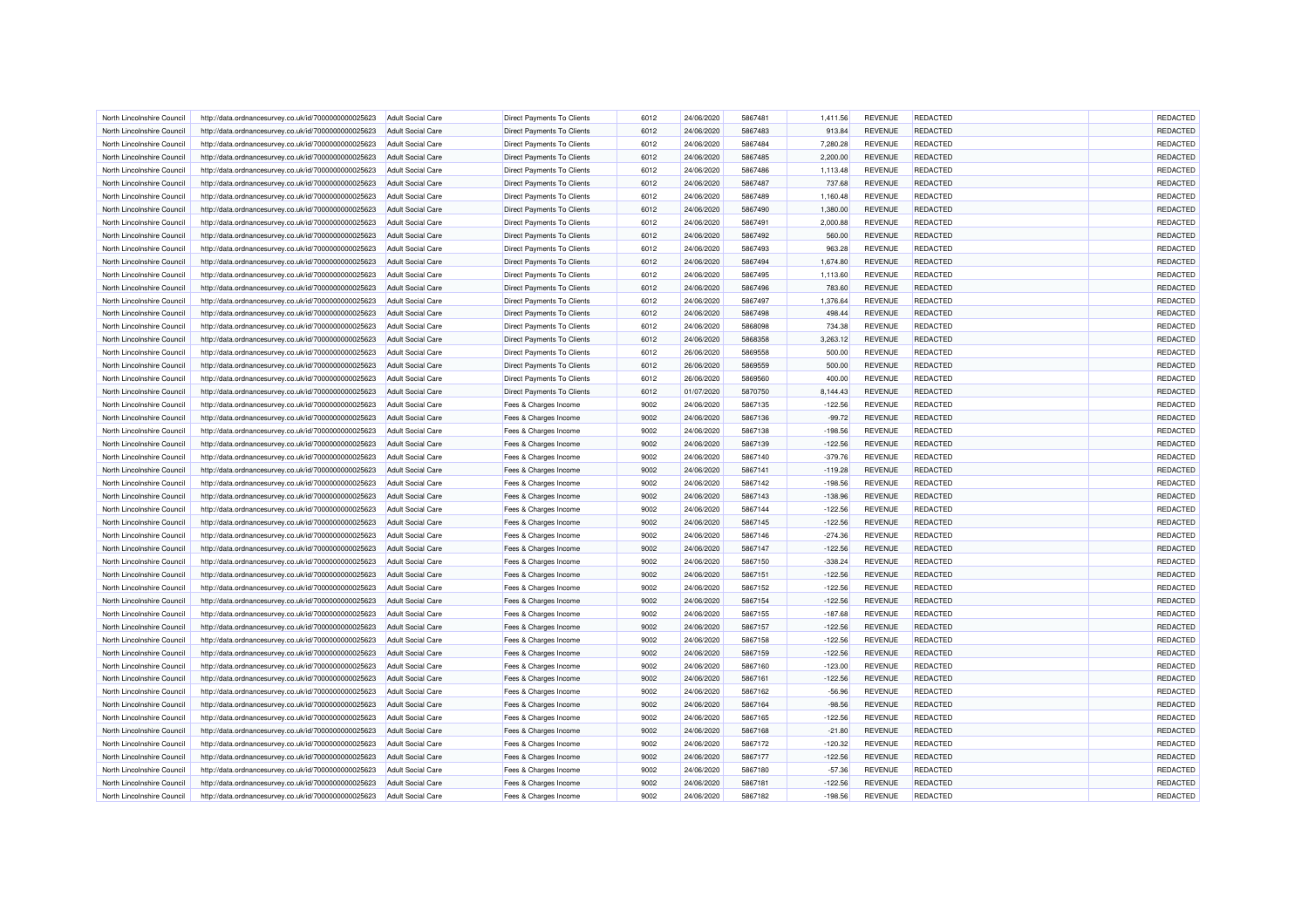| North Lincolnshire Council | http://data.ordnancesurvey.co.uk/id/7000000000025623 | <b>Adult Social Care</b> | Fees & Charges Income | 9002 | 24/06/2020 | 5867183 | $-122.56$ | <b>REVENUE</b> | <b>REDACTED</b> | REDACTED        |
|----------------------------|------------------------------------------------------|--------------------------|-----------------------|------|------------|---------|-----------|----------------|-----------------|-----------------|
| North Lincolnshire Council | http://data.ordnancesurvey.co.uk/id/7000000000025623 | <b>Adult Social Care</b> | Fees & Charges Income | 9002 | 24/06/2020 | 5867184 | $-198.56$ | <b>REVENUE</b> | <b>REDACTED</b> | <b>REDACTED</b> |
| North Lincolnshire Council | http://data.ordnancesurvey.co.uk/id/7000000000025623 | <b>Adult Social Care</b> | Fees & Charges Income | 9002 | 24/06/2020 | 5867185 | $-109.36$ | <b>REVENUE</b> | REDACTED        | <b>REDACTED</b> |
| North Lincolnshire Counci  | http://data.ordnancesurvey.co.uk/id/7000000000025623 | <b>Adult Social Care</b> | Fees & Charges Income | 9002 | 24/06/2020 | 5867186 | $-56.96$  | <b>REVENUE</b> | REDACTED        | REDACTED        |
| North Lincolnshire Council | http://data.ordnancesurvey.co.uk/id/7000000000025623 | <b>Adult Social Care</b> | Fees & Charges Income | 9002 | 24/06/2020 | 5867187 | $-122.56$ | <b>REVENUE</b> | <b>REDACTED</b> | REDACTED        |
| North Lincolnshire Council | http://data.ordnancesurvey.co.uk/id/7000000000025623 | <b>Adult Social Care</b> | Fees & Charges Income | 9002 | 24/06/2020 | 5867189 | $-122.56$ | <b>REVENUE</b> | REDACTED        | REDACTED        |
| North Lincolnshire Council | http://data.ordnancesurvey.co.uk/id/7000000000025623 | <b>Adult Social Care</b> | Fees & Charges Income | 9002 | 24/06/2020 | 5867190 | $-122.56$ | <b>REVENUE</b> | REDACTED        | REDACTED        |
| North Lincolnshire Council | http://data.ordnancesurvey.co.uk/id/7000000000025623 | <b>Adult Social Care</b> | Fees & Charges Income | 9002 | 24/06/2020 | 5867191 | $-198.56$ | <b>REVENUE</b> | <b>REDACTED</b> | REDACTED        |
| North Lincolnshire Council | http://data.ordnancesurvey.co.uk/id/7000000000025623 | <b>Adult Social Care</b> | Fees & Charges Income | 9002 | 24/06/2020 | 5867192 | $-122.56$ | <b>REVENUE</b> | REDACTED        | REDACTED        |
| North Lincolnshire Council | http://data.ordnancesurvey.co.uk/id/7000000000025623 | <b>Adult Social Care</b> | Fees & Charges Income | 9002 | 24/06/2020 | 5867193 | $-346.44$ | <b>REVENUE</b> | <b>REDACTED</b> | <b>REDACTED</b> |
| North Lincolnshire Council | http://data.ordnancesurvey.co.uk/id/7000000000025623 | <b>Adult Social Care</b> | Fees & Charges Income | 9002 | 24/06/2020 | 5867194 | $-379.76$ | <b>REVENUE</b> | REDACTED        | <b>REDACTED</b> |
| North Lincolnshire Council | http://data.ordnancesurvey.co.uk/id/7000000000025623 | <b>Adult Social Care</b> | Fees & Charges Income | 9002 | 24/06/2020 | 5867195 | $-127.36$ | <b>REVENUE</b> | REDACTED        | REDACTED        |
| North Lincolnshire Council | http://data.ordnancesurvey.co.uk/id/7000000000025623 | <b>Adult Social Care</b> | Fees & Charges Income | 9002 | 24/06/2020 | 5867196 | $-113.72$ | <b>REVENUE</b> | <b>REDACTED</b> | REDACTED        |
| North Lincolnshire Council | http://data.ordnancesurvey.co.uk/id/7000000000025623 | <b>Adult Social Care</b> | Fees & Charges Income | 9002 | 24/06/2020 | 5867197 | $-122.56$ | <b>REVENUE</b> | REDACTED        | REDACTED        |
| North Lincolnshire Council | http://data.ordnancesurvey.co.uk/id/7000000000025623 | <b>Adult Social Care</b> | Fees & Charges Income | 9002 | 24/06/2020 | 5867198 | $-318.76$ | <b>REVENUE</b> | <b>REDACTED</b> | REDACTED        |
| North Lincolnshire Council | http://data.ordnancesurvey.co.uk/id/7000000000025623 | <b>Adult Social Care</b> | Fees & Charges Income | 9002 | 24/06/2020 | 5867199 | $-364.72$ | <b>REVENUE</b> | REDACTED        | REDACTED        |
| North Lincolnshire Council | http://data.ordnancesurvey.co.uk/id/7000000000025623 | <b>Adult Social Care</b> | Fees & Charges Income | 9002 | 24/06/2020 | 5867200 | $-85.04$  | <b>REVENUE</b> | REDACTED        | REDACTED        |
| North Lincolnshire Council | http://data.ordnancesurvey.co.uk/id/7000000000025623 | <b>Adult Social Care</b> | Fees & Charges Income | 9002 | 24/06/2020 | 5867202 | $-324.04$ | <b>REVENUE</b> | <b>REDACTED</b> | REDACTED        |
| North Lincolnshire Council | http://data.ordnancesurvey.co.uk/id/7000000000025623 | <b>Adult Social Care</b> | Fees & Charges Income | 9002 | 24/06/2020 | 5867203 | $-104.56$ | <b>REVENUE</b> | REDACTED        | REDACTED        |
|                            |                                                      |                          |                       | 9002 |            | 5867205 | $-41.12$  |                | <b>REDACTED</b> |                 |
| North Lincolnshire Counci  | http://data.ordnancesurvey.co.uk/id/7000000000025623 | <b>Adult Social Care</b> | Fees & Charges Income |      | 24/06/2020 |         |           | <b>REVENUE</b> |                 | REDACTED        |
| North Lincolnshire Council | http://data.ordnancesurvey.co.uk/id/7000000000025623 | <b>Adult Social Care</b> | Fees & Charges Income | 9002 | 24/06/2020 | 5867206 | $-122.56$ | <b>REVENUE</b> | <b>REDACTED</b> | REDACTED        |
| North Lincolnshire Council | http://data.ordnancesurvey.co.uk/id/7000000000025623 | <b>Adult Social Care</b> | Fees & Charges Income | 9002 | 24/06/2020 | 5867208 | $-341.76$ | <b>REVENUE</b> | <b>REDACTED</b> | REDACTED        |
| North Lincolnshire Council | http://data.ordnancesurvey.co.uk/id/7000000000025623 | <b>Adult Social Care</b> | Fees & Charges Income | 9002 | 24/06/2020 | 5867213 | $-122.56$ | <b>REVENUE</b> | <b>REDACTED</b> | REDACTED        |
| North Lincolnshire Council | http://data.ordnancesurvey.co.uk/id/7000000000025623 | <b>Adult Social Care</b> | Fees & Charges Income | 9002 | 24/06/2020 | 5867217 | $-122.56$ | <b>REVENUE</b> | <b>REDACTED</b> | REDACTED        |
| North Lincolnshire Council | http://data.ordnancesurvey.co.uk/id/7000000000025623 | <b>Adult Social Care</b> | Fees & Charges Income | 9002 | 24/06/2020 | 5867218 | $-379.76$ | <b>REVENUE</b> | <b>REDACTED</b> | REDACTED        |
| North Lincolnshire Council | http://data.ordnancesurvey.co.uk/id/7000000000025623 | <b>Adult Social Care</b> | Fees & Charges Income | 9002 | 24/06/2020 | 5867219 | $-49.52$  | <b>REVENUE</b> | <b>REDACTED</b> | REDACTED        |
| North Lincolnshire Council | http://data.ordnancesurvey.co.uk/id/7000000000025623 | <b>Adult Social Care</b> | Fees & Charges Income | 9002 | 24/06/2020 | 5867220 | $-77.92$  | <b>REVENUE</b> | <b>REDACTED</b> | REDACTED        |
| North Lincolnshire Council | http://data.ordnancesurvey.co.uk/id/7000000000025623 | <b>Adult Social Care</b> | Fees & Charges Income | 9002 | 24/06/2020 | 5867221 | $-318.04$ | <b>REVENUE</b> | <b>REDACTED</b> | REDACTED        |
| North Lincolnshire Council | http://data.ordnancesurvey.co.uk/id/7000000000025623 | <b>Adult Social Care</b> | Fees & Charges Income | 9002 | 24/06/2020 | 5867222 | $-198.56$ | <b>REVENUE</b> | REDACTED        | REDACTED        |
| North Lincolnshire Council | http://data.ordnancesurvey.co.uk/id/7000000000025623 | Adult Social Care        | Fees & Charges Income | 9002 | 24/06/2020 | 5867225 | $-103.88$ | <b>REVENUE</b> | REDACTED        | REDACTED        |
| North Lincolnshire Council | http://data.ordnancesurvey.co.uk/id/7000000000025623 | <b>Adult Social Care</b> | Fees & Charges Income | 9002 | 24/06/2020 | 5867226 | $-322.92$ | <b>REVENUE</b> | REDACTED        | REDACTED        |
| North Lincolnshire Council | http://data.ordnancesurvey.co.uk/id/7000000000025623 | <b>Adult Social Care</b> | Fees & Charges Income | 9002 | 24/06/2020 | 5867227 | $-265.84$ | <b>REVENUE</b> | REDACTED        | REDACTED        |
| North Lincolnshire Council | http://data.ordnancesurvey.co.uk/id/7000000000025623 | <b>Adult Social Care</b> | Fees & Charges Income | 9002 | 24/06/2020 | 5867228 | $-57.36$  | <b>REVENUE</b> | <b>REDACTED</b> | REDACTED        |
| North Lincolnshire Council | http://data.ordnancesurvey.co.uk/id/7000000000025623 | <b>Adult Social Care</b> | Fees & Charges Income | 9002 | 24/06/2020 | 5867229 | $-198.56$ | <b>REVENUE</b> | <b>REDACTED</b> | REDACTED        |
| North Lincolnshire Council | http://data.ordnancesurvey.co.uk/id/7000000000025623 | <b>Adult Social Care</b> | Fees & Charges Income | 9002 | 24/06/2020 | 5867230 | $-122.56$ | <b>REVENUE</b> | <b>REDACTED</b> | REDACTED        |
| North Lincolnshire Council | http://data.ordnancesurvey.co.uk/id/7000000000025623 | <b>Adult Social Care</b> | Fees & Charges Income | 9002 | 24/06/2020 | 5867231 | $-122.56$ | <b>REVENUE</b> | REDACTED        | REDACTED        |
| North Lincolnshire Council | http://data.ordnancesurvey.co.uk/id/7000000000025623 | <b>Adult Social Care</b> | Fees & Charges Income | 9002 | 24/06/2020 | 5867232 | $-57.36$  | <b>REVENUE</b> | REDACTED        | REDACTED        |
| North Lincolnshire Council | http://data.ordnancesurvey.co.uk/id/7000000000025623 | Adult Social Care        | Fees & Charges Income | 9002 | 24/06/2020 | 5867233 | $-122.56$ | <b>REVENUE</b> | <b>REDACTED</b> | REDACTED        |
| North Lincolnshire Council | http://data.ordnancesurvey.co.uk/id/7000000000025623 | <b>Adult Social Care</b> | Fees & Charges Income | 9002 | 24/06/2020 | 5867234 | $-122.56$ | <b>REVENUE</b> | REDACTED        | REDACTED        |
| North Lincolnshire Council | http://data.ordnancesurvey.co.uk/id/7000000000025623 | <b>Adult Social Care</b> | Fees & Charges Income | 9002 | 24/06/2020 | 5867235 | $-198.56$ | <b>REVENUE</b> | REDACTED        | REDACTED        |
| North Lincolnshire Council | http://data.ordnancesurvey.co.uk/id/7000000000025623 | <b>Adult Social Care</b> | Fees & Charges Income | 9002 | 24/06/2020 | 5867237 | $-85.56$  | <b>REVENUE</b> | REDACTED        | REDACTED        |
| North Lincolnshire Council | http://data.ordnancesurvey.co.uk/id/7000000000025623 | <b>Adult Social Care</b> | Fees & Charges Income | 9002 | 24/06/2020 | 5867238 | $-85.64$  | <b>REVENUE</b> | <b>REDACTED</b> | <b>REDACTED</b> |
| North Lincolnshire Council | http://data.ordnancesurvey.co.uk/id/7000000000025623 | Adult Social Care        | Fees & Charges Income | 9002 | 24/06/2020 | 5867239 | $-183.96$ | <b>REVENUE</b> | <b>REDACTED</b> | REDACTED        |
|                            |                                                      |                          |                       | 9002 |            |         | $-286.40$ | <b>REVENUE</b> | <b>REDACTED</b> | REDACTED        |
| North Lincolnshire Council | http://data.ordnancesurvey.co.uk/id/7000000000025623 | <b>Adult Social Care</b> | Fees & Charges Income |      | 24/06/2020 | 5867241 |           |                |                 |                 |
| North Lincolnshire Council | http://data.ordnancesurvey.co.uk/id/7000000000025623 | <b>Adult Social Care</b> | Fees & Charges Income | 9002 | 24/06/2020 | 5867242 | $-47.56$  | <b>REVENUE</b> | REDACTED        | REDACTED        |
| North Lincolnshire Council | http://data.ordnancesurvey.co.uk/id/7000000000025623 | <b>Adult Social Care</b> | Fees & Charges Income | 9002 | 24/06/2020 | 5867243 | $-244.80$ | <b>REVENUE</b> | <b>REDACTED</b> | <b>REDACTED</b> |
| North Lincolnshire Council | http://data.ordnancesurvey.co.uk/id/7000000000025623 | <b>Adult Social Care</b> | Fees & Charges Income | 9002 | 24/06/2020 | 5867245 | $-105.48$ | <b>REVENUE</b> | REDACTED        | <b>REDACTED</b> |
| North Lincolnshire Council | http://data.ordnancesurvey.co.uk/id/7000000000025623 | <b>Adult Social Care</b> | Fees & Charges Income | 9002 | 24/06/2020 | 5867246 | $-107.96$ | <b>REVENUE</b> | REDACTED        | <b>REDACTED</b> |
| North Lincolnshire Council | http://data.ordnancesurvey.co.uk/id/7000000000025623 | <b>Adult Social Care</b> | Fees & Charges Income | 9002 | 24/06/2020 | 5867247 | $-323.40$ | <b>REVENUE</b> | <b>REDACTED</b> | REDACTED        |
| North Lincolnshire Council | http://data.ordnancesurvey.co.uk/id/7000000000025623 | <b>Adult Social Care</b> | Fees & Charges Income | 9002 | 24/06/2020 | 5867248 | $-136.60$ | <b>REVENUE</b> | REDACTED        | <b>REDACTED</b> |
| North Lincolnshire Council | http://data.ordnancesurvey.co.uk/id/7000000000025623 | <b>Adult Social Care</b> | Fees & Charges Income | 9002 | 24/06/2020 | 5867251 | $-25.92$  | <b>REVENUE</b> | <b>REDACTED</b> | <b>REDACTED</b> |
| North Lincolnshire Council | http://data.ordnancesurvey.co.uk/id/7000000000025623 | <b>Adult Social Care</b> | Fees & Charges Income | 9002 | 24/06/2020 | 5867252 | $-74.20$  | <b>REVENUE</b> | REDACTED        | <b>REDACTED</b> |
| North Lincolnshire Council | http://data.ordnancesurvey.co.uk/id/7000000000025623 | <b>Adult Social Care</b> | Fees & Charges Income | 9002 | 24/06/2020 | 5867256 | $-312.80$ | <b>REVENUE</b> | REDACTED        | <b>REDACTED</b> |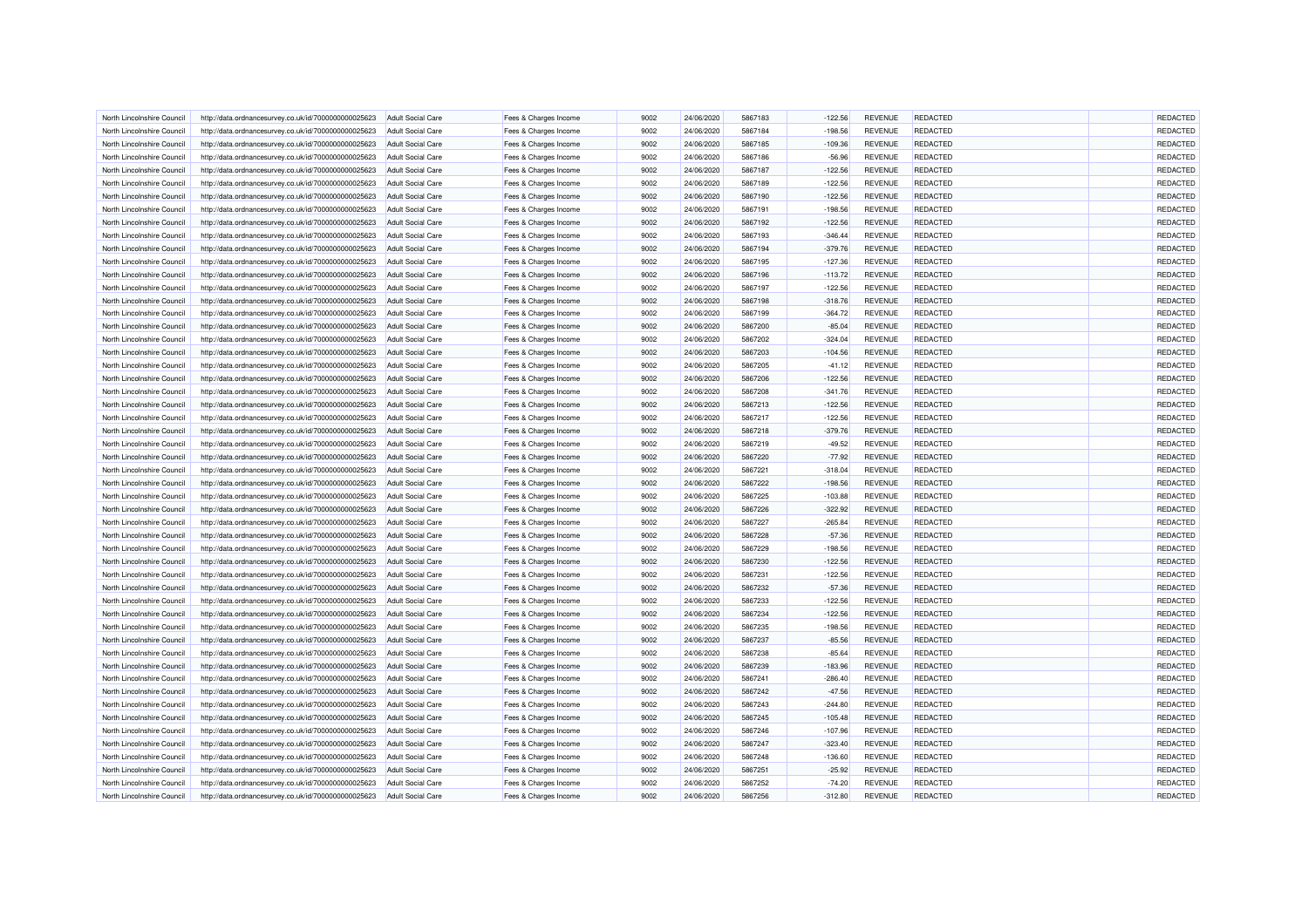| North Lincolnshire Council | http://data.ordnancesurvey.co.uk/id/7000000000025623 | <b>Adult Social Care</b> | Fees & Charges Income | 9002 | 24/06/2020 | 5867262 | $-280.56$ | <b>REVENUE</b> | <b>REDACTED</b> | REDACTED        |
|----------------------------|------------------------------------------------------|--------------------------|-----------------------|------|------------|---------|-----------|----------------|-----------------|-----------------|
|                            |                                                      |                          |                       |      |            |         |           |                |                 |                 |
| North Lincolnshire Council | http://data.ordnancesurvey.co.uk/id/7000000000025623 | <b>Adult Social Care</b> | Fees & Charges Income | 9002 | 24/06/2020 | 5867263 | $-122.56$ | <b>REVENUE</b> | <b>REDACTED</b> | <b>REDACTED</b> |
| North Lincolnshire Council | http://data.ordnancesurvey.co.uk/id/7000000000025623 | <b>Adult Social Care</b> | Fees & Charges Income | 9002 | 24/06/2020 | 5867264 | $-52.20$  | <b>REVENUE</b> | REDACTED        | <b>REDACTED</b> |
| North Lincolnshire Council | http://data.ordnancesurvey.co.uk/id/7000000000025623 | <b>Adult Social Care</b> | Fees & Charges Income | 9002 | 24/06/2020 | 5867265 | $-122.56$ | <b>REVENUE</b> | REDACTED        | REDACTED        |
| North Lincolnshire Council | http://data.ordnancesurvey.co.uk/id/7000000000025623 | <b>Adult Social Care</b> | Fees & Charges Income | 9002 | 24/06/2020 | 5867266 | $-269.20$ | <b>REVENUE</b> | <b>REDACTED</b> | REDACTED        |
| North Lincolnshire Council | http://data.ordnancesurvey.co.uk/id/7000000000025623 | <b>Adult Social Care</b> | Fees & Charges Income | 9002 | 24/06/2020 | 5867268 | $-299.20$ | <b>REVENUE</b> | REDACTED        | REDACTED        |
| North Lincolnshire Council | http://data.ordnancesurvey.co.uk/id/7000000000025623 | <b>Adult Social Care</b> | Fees & Charges Income | 9002 | 24/06/2020 | 5867269 | $-15.20$  | <b>REVENUE</b> | <b>REDACTED</b> | REDACTED        |
| North Lincolnshire Council | http://data.ordnancesurvey.co.uk/id/7000000000025623 | <b>Adult Social Care</b> | Fees & Charges Income | 9002 | 24/06/2020 | 5867270 | $-198.56$ | <b>REVENUE</b> | <b>REDACTED</b> | REDACTED        |
| North Lincolnshire Council | http://data.ordnancesurvey.co.uk/id/7000000000025623 | <b>Adult Social Care</b> | Fees & Charges Income | 9002 | 24/06/2020 | 5867271 | $-379.76$ | <b>REVENUE</b> | REDACTED        | REDACTED        |
| North Lincolnshire Council | http://data.ordnancesurvey.co.uk/id/7000000000025623 | <b>Adult Social Care</b> | Fees & Charges Income | 9002 | 24/06/2020 | 5867272 | $-122.56$ | <b>REVENUE</b> | <b>REDACTED</b> | <b>REDACTED</b> |
| North Lincolnshire Council | http://data.ordnancesurvey.co.uk/id/7000000000025623 | <b>Adult Social Care</b> | Fees & Charges Income | 9002 | 24/06/2020 | 5867273 | $-323.40$ | <b>REVENUE</b> | REDACTED        | <b>REDACTED</b> |
| North Lincolnshire Council | http://data.ordnancesurvey.co.uk/id/7000000000025623 | <b>Adult Social Care</b> | Fees & Charges Income | 9002 | 24/06/2020 | 5867275 | $-198.56$ | <b>REVENUE</b> | REDACTED        | REDACTED        |
| North Lincolnshire Council | http://data.ordnancesurvey.co.uk/id/7000000000025623 | <b>Adult Social Care</b> | Fees & Charges Income | 9002 | 24/06/2020 | 5867279 | $-321.00$ | <b>REVENUE</b> | <b>REDACTED</b> | REDACTED        |
| North Lincolnshire Council | http://data.ordnancesurvey.co.uk/id/7000000000025623 | <b>Adult Social Care</b> | Fees & Charges Income | 9002 | 24/06/2020 | 5867280 | $-177.48$ | <b>REVENUE</b> | REDACTED        | REDACTED        |
| North Lincolnshire Council | http://data.ordnancesurvey.co.uk/id/7000000000025623 | <b>Adult Social Care</b> | Fees & Charges Income | 9002 | 24/06/2020 | 5867281 | $-119.32$ | <b>REVENUE</b> | <b>REDACTED</b> | REDACTED        |
| North Lincolnshire Council | http://data.ordnancesurvey.co.uk/id/7000000000025623 | <b>Adult Social Care</b> | Fees & Charges Income | 9002 | 24/06/2020 | 5867283 | $-198.56$ | <b>REVENUE</b> | REDACTED        | REDACTED        |
|                            |                                                      |                          |                       | 9002 |            |         |           |                |                 | REDACTED        |
| North Lincolnshire Council | http://data.ordnancesurvey.co.uk/id/7000000000025623 | <b>Adult Social Care</b> | Fees & Charges Income |      | 24/06/2020 | 5867285 | $-69.16$  | <b>REVENUE</b> | <b>REDACTED</b> |                 |
| North Lincolnshire Council | http://data.ordnancesurvey.co.uk/id/7000000000025623 | <b>Adult Social Care</b> | Fees & Charges Income | 9002 | 24/06/2020 | 5867286 | $-198.56$ | <b>REVENUE</b> | <b>REDACTED</b> | REDACTED        |
| North Lincolnshire Council | http://data.ordnancesurvey.co.uk/id/7000000000025623 | <b>Adult Social Care</b> | Fees & Charges Income | 9002 | 24/06/2020 | 5867287 | $-30.24$  | <b>REVENUE</b> | REDACTED        | <b>REDACTED</b> |
| North Lincolnshire Council | http://data.ordnancesurvey.co.uk/id/7000000000025623 | <b>Adult Social Care</b> | Fees & Charges Income | 9002 | 24/06/2020 | 5867289 | $-37.84$  | <b>REVENUE</b> | <b>REDACTED</b> | REDACTED        |
| North Lincolnshire Council | http://data.ordnancesurvey.co.uk/id/7000000000025623 | <b>Adult Social Care</b> | Fees & Charges Income | 9002 | 24/06/2020 | 5867290 | $-87.16$  | <b>REVENUE</b> | <b>REDACTED</b> | <b>REDACTED</b> |
| North Lincolnshire Council | http://data.ordnancesurvey.co.uk/id/7000000000025623 | <b>Adult Social Care</b> | Fees & Charges Income | 9002 | 24/06/2020 | 5867291 | $-271.12$ | <b>REVENUE</b> | <b>REDACTED</b> | REDACTED        |
| North Lincolnshire Council | http://data.ordnancesurvey.co.uk/id/7000000000025623 | <b>Adult Social Care</b> | Fees & Charges Income | 9002 | 24/06/2020 | 5867297 | $-198.56$ | <b>REVENUE</b> | REDACTED        | REDACTED        |
| North Lincolnshire Council | http://data.ordnancesurvey.co.uk/id/7000000000025623 | <b>Adult Social Care</b> | Fees & Charges Income | 9002 | 24/06/2020 | 5867299 | $-33.44$  | <b>REVENUE</b> | <b>REDACTED</b> | REDACTED        |
| North Lincolnshire Council | http://data.ordnancesurvey.co.uk/id/7000000000025623 | <b>Adult Social Care</b> | Fees & Charges Income | 9002 | 24/06/2020 | 5867300 | $-153.40$ | <b>REVENUE</b> | <b>REDACTED</b> | REDACTED        |
| North Lincolnshire Counci  | http://data.ordnancesurvey.co.uk/id/7000000000025623 | <b>Adult Social Care</b> | Fees & Charges Income | 9002 | 24/06/2020 | 5867302 | $-295.92$ | <b>REVENUE</b> | <b>REDACTED</b> | REDACTED        |
| North Lincolnshire Council | http://data.ordnancesurvey.co.uk/id/7000000000025623 | <b>Adult Social Care</b> | Fees & Charges Income | 9002 | 24/06/2020 | 5867305 | $-58.48$  | <b>REVENUE</b> | <b>REDACTED</b> | REDACTED        |
| North Lincolnshire Council | http://data.ordnancesurvey.co.uk/id/7000000000025623 | <b>Adult Social Care</b> | Fees & Charges Income | 9002 | 24/06/2020 | 5867310 | $-364.88$ | <b>REVENUE</b> | <b>REDACTED</b> | REDACTED        |
| North Lincolnshire Council | http://data.ordnancesurvey.co.uk/id/7000000000025623 | <b>Adult Social Care</b> | Fees & Charges Income | 9002 | 24/06/2020 | 5867311 | $-442.92$ | <b>REVENUE</b> | REDACTED        | REDACTED        |
| North Lincolnshire Council | http://data.ordnancesurvey.co.uk/id/7000000000025623 | <b>Adult Social Care</b> | Fees & Charges Income | 9002 | 24/06/2020 | 5867313 | $-123.88$ | <b>REVENUE</b> | <b>REDACTED</b> | <b>REDACTED</b> |
| North Lincolnshire Council | http://data.ordnancesurvey.co.uk/id/7000000000025623 | <b>Adult Social Care</b> | Fees & Charges Income | 9002 | 24/06/2020 | 5867315 | $-161.32$ | <b>REVENUE</b> | REDACTED        | REDACTED        |
| North Lincolnshire Council | http://data.ordnancesurvey.co.uk/id/7000000000025623 | <b>Adult Social Care</b> | Fees & Charges Income | 9002 | 24/06/2020 | 5867316 | $-104.80$ | <b>REVENUE</b> | REDACTED        | <b>REDACTED</b> |
| North Lincolnshire Council | http://data.ordnancesurvey.co.uk/id/7000000000025623 | <b>Adult Social Care</b> | Fees & Charges Income | 9002 | 24/06/2020 | 5867317 | $-229.44$ | <b>REVENUE</b> | <b>REDACTED</b> | REDACTED        |
|                            |                                                      |                          |                       |      |            |         |           |                |                 | REDACTED        |
| North Lincolnshire Council | http://data.ordnancesurvey.co.uk/id/7000000000025623 | <b>Adult Social Care</b> | Fees & Charges Income | 9002 | 24/06/2020 | 5867318 | $-122.56$ | <b>REVENUE</b> | <b>REDACTED</b> |                 |
| North Lincolnshire Council | http://data.ordnancesurvey.co.uk/id/7000000000025623 | <b>Adult Social Care</b> | Fees & Charges Income | 9002 | 24/06/2020 | 5867319 | $-232.28$ | <b>REVENUE</b> | REDACTED        | REDACTED        |
| North Lincolnshire Council | http://data.ordnancesurvey.co.uk/id/7000000000025623 | <b>Adult Social Care</b> | Fees & Charges Income | 9002 | 24/06/2020 | 5867320 | $-166.36$ | <b>REVENUE</b> | REDACTED        | REDACTED        |
| North Lincolnshire Council | http://data.ordnancesurvey.co.uk/id/7000000000025623 | <b>Adult Social Care</b> | Fees & Charges Income | 9002 | 24/06/2020 | 5867321 | $-192.48$ | <b>REVENUE</b> | REDACTED        | <b>REDACTED</b> |
| North Lincolnshire Council | http://data.ordnancesurvey.co.uk/id/7000000000025623 | <b>Adult Social Care</b> | Fees & Charges Income | 9002 | 24/06/2020 | 5867322 | $-158.56$ | <b>REVENUE</b> | <b>REDACTED</b> | <b>REDACTED</b> |
| North Lincolnshire Council | http://data.ordnancesurvey.co.uk/id/7000000000025623 | <b>Adult Social Care</b> | Fees & Charges Income | 9002 | 24/06/2020 | 5867323 | $-22.76$  | <b>REVENUE</b> | <b>REDACTED</b> | REDACTED        |
| North Lincolnshire Council | http://data.ordnancesurvey.co.uk/id/7000000000025623 | <b>Adult Social Care</b> | Fees & Charges Income | 9002 | 24/06/2020 | 5867325 | $-171.76$ | <b>REVENUE</b> | <b>REDACTED</b> | REDACTED        |
| North Lincolnshire Council | http://data.ordnancesurvey.co.uk/id/7000000000025623 | <b>Adult Social Care</b> | Fees & Charges Income | 9002 | 24/06/2020 | 5867329 | $-292.16$ | <b>REVENUE</b> | REDACTED        | <b>REDACTED</b> |
| North Lincolnshire Council | http://data.ordnancesurvey.co.uk/id/7000000000025623 | <b>Adult Social Care</b> | Fees & Charges Income | 9002 | 24/06/2020 | 5867334 | $-301.28$ | <b>REVENUE</b> | <b>REDACTED</b> | REDACTED        |
| North Lincolnshire Council | http://data.ordnancesurvey.co.uk/id/7000000000025623 | Adult Social Care        | Fees & Charges Income | 9002 | 24/06/2020 | 5867335 | $-96.16$  | <b>REVENUE</b> | <b>REDACTED</b> | REDACTED        |
| North Lincolnshire Council | http://data.ordnancesurvey.co.uk/id/7000000000025623 | <b>Adult Social Care</b> | Fees & Charges Income | 9002 | 24/06/2020 | 5867341 | $-430.96$ | <b>REVENUE</b> | <b>REDACTED</b> | REDACTED        |
| North Lincolnshire Council | http://data.ordnancesurvey.co.uk/id/7000000000025623 | <b>Adult Social Care</b> | Fees & Charges Income | 9002 | 24/06/2020 | 5867343 | $-135.00$ | <b>REVENUE</b> | REDACTED        | REDACTED        |
| North Lincolnshire Council | http://data.ordnancesurvey.co.uk/id/7000000000025623 | <b>Adult Social Care</b> | Fees & Charges Income | 9002 | 24/06/2020 | 5867346 | $-122.56$ | <b>REVENUE</b> | <b>REDACTED</b> | <b>REDACTED</b> |
| North Lincolnshire Council | http://data.ordnancesurvey.co.uk/id/7000000000025623 | <b>Adult Social Care</b> | Fees & Charges Income | 9002 | 24/06/2020 | 5867350 | $-34.04$  | <b>REVENUE</b> | REDACTED        | <b>REDACTED</b> |
| North Lincolnshire Council | http://data.ordnancesurvey.co.uk/id/7000000000025623 | <b>Adult Social Care</b> | Fees & Charges Income | 9002 | 24/06/2020 | 5867351 | $-229.12$ | <b>REVENUE</b> | <b>REDACTED</b> | <b>REDACTED</b> |
| North Lincolnshire Council | http://data.ordnancesurvey.co.uk/id/7000000000025623 | <b>Adult Social Care</b> | Fees & Charges Income | 9002 | 24/06/2020 | 5867354 | $-94.20$  | <b>REVENUE</b> | <b>REDACTED</b> | REDACTED        |
| North Lincolnshire Council | http://data.ordnancesurvey.co.uk/id/7000000000025623 | <b>Adult Social Care</b> | Fees & Charges Income | 9002 | 24/06/2020 | 5867359 | $-228.24$ | <b>REVENUE</b> | REDACTED        | <b>REDACTED</b> |
|                            |                                                      |                          |                       |      |            |         |           |                |                 |                 |
| North Lincolnshire Council | http://data.ordnancesurvey.co.uk/id/7000000000025623 | <b>Adult Social Care</b> | Fees & Charges Income | 9002 | 24/06/2020 | 5867360 | $-191.60$ | <b>REVENUE</b> | REDACTED        | <b>REDACTED</b> |
| North Lincolnshire Council | http://data.ordnancesurvey.co.uk/id/7000000000025623 | <b>Adult Social Care</b> | Fees & Charges Income | 9002 | 24/06/2020 | 5867362 | $-122.56$ | <b>REVENUE</b> | <b>REDACTED</b> | <b>REDACTED</b> |
| North Lincolnshire Council | http://data.ordnancesurvey.co.uk/id/7000000000025623 | <b>Adult Social Care</b> | Fees & Charges Income | 9002 | 24/06/2020 | 5867363 | $-122.56$ | <b>REVENUE</b> | REDACTED        | <b>REDACTED</b> |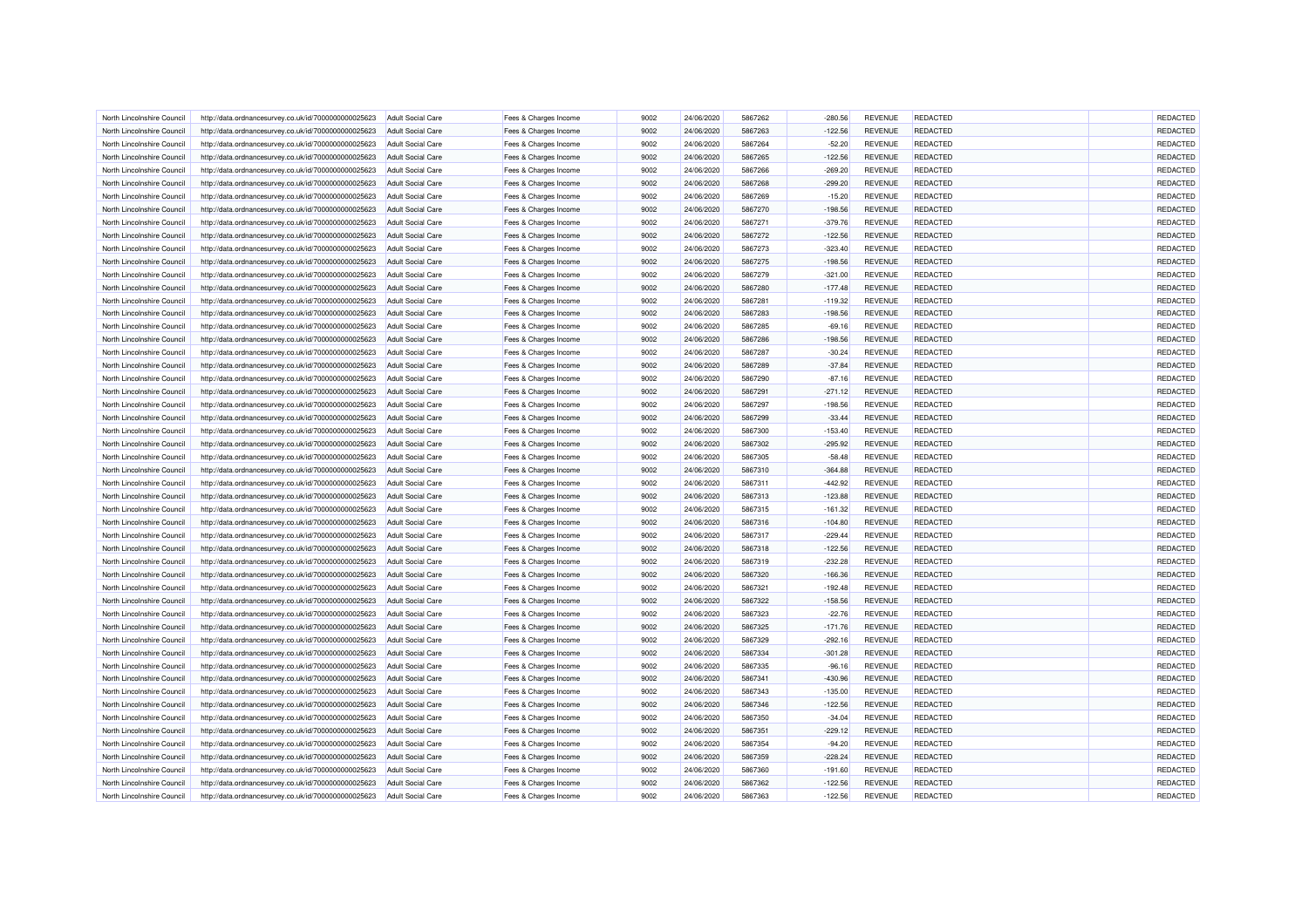| North Lincolnshire Council | http://data.ordnancesurvey.co.uk/id/7000000000025623 | <b>Adult Social Care</b> | Fees & Charges Income | 9002 | 24/06/2020 | 5867364 | $-50.56$  | <b>REVENUE</b> | <b>REDACTED</b> | REDACTED        |
|----------------------------|------------------------------------------------------|--------------------------|-----------------------|------|------------|---------|-----------|----------------|-----------------|-----------------|
|                            |                                                      |                          |                       |      |            |         |           |                |                 |                 |
| North Lincolnshire Council | http://data.ordnancesurvey.co.uk/id/7000000000025623 | <b>Adult Social Care</b> | Fees & Charges Income | 9002 | 24/06/2020 | 5867367 | $-100.20$ | <b>REVENUE</b> | <b>REDACTED</b> | <b>REDACTED</b> |
| North Lincolnshire Council | http://data.ordnancesurvey.co.uk/id/7000000000025623 | <b>Adult Social Care</b> | Fees & Charges Income | 9002 | 24/06/2020 | 5867370 | $-244.20$ | <b>REVENUE</b> | REDACTED        | <b>REDACTED</b> |
| North Lincolnshire Counci  | http://data.ordnancesurvey.co.uk/id/7000000000025623 | <b>Adult Social Care</b> | Fees & Charges Income | 9002 | 24/06/2020 | 5867372 | $-676.20$ | <b>REVENUE</b> | REDACTED        | REDACTED        |
| North Lincolnshire Council | http://data.ordnancesurvey.co.uk/id/7000000000025623 | <b>Adult Social Care</b> | Fees & Charges Income | 9002 | 24/06/2020 | 5867373 | $-232.52$ | <b>REVENUE</b> | <b>REDACTED</b> | REDACTED        |
| North Lincolnshire Council | http://data.ordnancesurvey.co.uk/id/7000000000025623 | <b>Adult Social Care</b> | Fees & Charges Income | 9002 | 24/06/2020 | 5867376 | $-232.28$ | <b>REVENUE</b> | REDACTED        | REDACTED        |
| North Lincolnshire Council | http://data.ordnancesurvey.co.uk/id/7000000000025623 | <b>Adult Social Care</b> | Fees & Charges Income | 9002 | 24/06/2020 | 5867377 | $-47.00$  | <b>REVENUE</b> | REDACTED        | REDACTED        |
| North Lincolnshire Council | http://data.ordnancesurvey.co.uk/id/7000000000025623 | <b>Adult Social Care</b> | Fees & Charges Income | 9002 | 24/06/2020 | 5867380 | $-180.20$ | <b>REVENUE</b> | REDACTED        | REDACTED        |
| North Lincolnshire Council | http://data.ordnancesurvey.co.uk/id/7000000000025623 | <b>Adult Social Care</b> | Fees & Charges Income | 9002 | 24/06/2020 | 5867381 | $-12.44$  | <b>REVENUE</b> | REDACTED        | REDACTED        |
| North Lincolnshire Council | http://data.ordnancesurvey.co.uk/id/7000000000025623 | <b>Adult Social Care</b> | Fees & Charges Income | 9002 | 24/06/2020 | 5867382 | $-122.56$ | <b>REVENUE</b> | <b>REDACTED</b> | <b>REDACTED</b> |
| North Lincolnshire Council | http://data.ordnancesurvey.co.uk/id/7000000000025623 | <b>Adult Social Care</b> | Fees & Charges Income | 9002 | 24/06/2020 | 5867385 | $-65.92$  | <b>REVENUE</b> | REDACTED        | <b>REDACTED</b> |
| North Lincolnshire Council | http://data.ordnancesurvey.co.uk/id/7000000000025623 | <b>Adult Social Care</b> | Fees & Charges Income | 9002 | 24/06/2020 | 5867386 | $-217.24$ | <b>REVENUE</b> | REDACTED        | REDACTED        |
| North Lincolnshire Council | http://data.ordnancesurvey.co.uk/id/7000000000025623 | <b>Adult Social Care</b> | Fees & Charges Income | 9002 | 24/06/2020 | 5867388 | $-583.44$ | <b>REVENUE</b> | <b>REDACTED</b> | REDACTED        |
| North Lincolnshire Council | http://data.ordnancesurvey.co.uk/id/7000000000025623 | <b>Adult Social Care</b> | Fees & Charges Income | 9002 | 24/06/2020 | 5867389 | $-216.52$ | <b>REVENUE</b> | REDACTED        | REDACTED        |
| North Lincolnshire Council | http://data.ordnancesurvey.co.uk/id/7000000000025623 | <b>Adult Social Care</b> | Fees & Charges Income | 9002 | 24/06/2020 | 5867391 | $-53.64$  | <b>REVENUE</b> | <b>REDACTED</b> | REDACTED        |
| North Lincolnshire Council | http://data.ordnancesurvey.co.uk/id/7000000000025623 | <b>Adult Social Care</b> | Fees & Charges Income | 9002 | 24/06/2020 | 5867394 | $-203.36$ | <b>REVENUE</b> | REDACTED        | REDACTED        |
| North Lincolnshire Council | http://data.ordnancesurvey.co.uk/id/7000000000025623 | <b>Adult Social Care</b> | Fees & Charges Income | 9002 | 24/06/2020 | 5867396 | $-107.96$ | <b>REVENUE</b> | REDACTED        | REDACTED        |
| North Lincolnshire Council | http://data.ordnancesurvey.co.uk/id/7000000000025623 | <b>Adult Social Care</b> | Fees & Charges Income | 9002 | 24/06/2020 | 5867399 | $-314.96$ | <b>REVENUE</b> | <b>REDACTED</b> | REDACTED        |
| North Lincolnshire Council | http://data.ordnancesurvey.co.uk/id/7000000000025623 | <b>Adult Social Care</b> | Fees & Charges Income | 9002 | 24/06/2020 | 5867400 | $-66.20$  | <b>REVENUE</b> | REDACTED        | REDACTED        |
| North Lincolnshire Counci  | http://data.ordnancesurvey.co.uk/id/7000000000025623 | <b>Adult Social Care</b> | Fees & Charges Income | 9002 | 24/06/2020 | 5867401 | $-330.96$ | <b>REVENUE</b> | <b>REDACTED</b> | REDACTED        |
| North Lincolnshire Council |                                                      | <b>Adult Social Care</b> |                       | 9002 | 24/06/2020 | 5867403 | $-330.96$ | <b>REVENUE</b> | <b>REDACTED</b> | REDACTED        |
|                            | http://data.ordnancesurvey.co.uk/id/7000000000025623 |                          | Fees & Charges Income |      |            |         |           |                |                 |                 |
| North Lincolnshire Council | http://data.ordnancesurvey.co.uk/id/7000000000025623 | <b>Adult Social Care</b> | Fees & Charges Income | 9002 | 24/06/2020 | 5867404 | $-44.76$  | <b>REVENUE</b> | <b>REDACTED</b> | REDACTED        |
| North Lincolnshire Council | http://data.ordnancesurvey.co.uk/id/7000000000025623 | <b>Adult Social Care</b> | Fees & Charges Income | 9002 | 24/06/2020 | 5867405 | $-373.00$ | <b>REVENUE</b> | REDACTED        | REDACTED        |
| North Lincolnshire Council | http://data.ordnancesurvey.co.uk/id/7000000000025623 | <b>Adult Social Care</b> | Fees & Charges Income | 9002 | 24/06/2020 | 5867406 | $-124.88$ | <b>REVENUE</b> | <b>REDACTED</b> | REDACTED        |
| North Lincolnshire Council | http://data.ordnancesurvey.co.uk/id/7000000000025623 | <b>Adult Social Care</b> | Fees & Charges Income | 9002 | 24/06/2020 | 5867407 | $-318.32$ | <b>REVENUE</b> | <b>REDACTED</b> | REDACTED        |
| North Lincolnshire Council | http://data.ordnancesurvey.co.uk/id/7000000000025623 | <b>Adult Social Care</b> | Fees & Charges Income | 9002 | 24/06/2020 | 5867408 | $-58.00$  | <b>REVENUE</b> | <b>REDACTED</b> | REDACTED        |
| North Lincolnshire Council | http://data.ordnancesurvey.co.uk/id/7000000000025623 | <b>Adult Social Care</b> | Fees & Charges Income | 9002 | 24/06/2020 | 5867410 | $-73.96$  | <b>REVENUE</b> | <b>REDACTED</b> | REDACTED        |
| North Lincolnshire Council | http://data.ordnancesurvey.co.uk/id/7000000000025623 | <b>Adult Social Care</b> | Fees & Charges Income | 9002 | 24/06/2020 | 5867411 | $-203.36$ | <b>REVENUE</b> | <b>REDACTED</b> | REDACTED        |
| North Lincolnshire Council | http://data.ordnancesurvey.co.uk/id/7000000000025623 | <b>Adult Social Care</b> | Fees & Charges Income | 9002 | 24/06/2020 | 5867413 | $-67.56$  | <b>REVENUE</b> | REDACTED        | REDACTED        |
| North Lincolnshire Council | http://data.ordnancesurvey.co.uk/id/7000000000025623 | Adult Social Care        | Fees & Charges Income | 9002 | 24/06/2020 | 5867415 | $-56.12$  | <b>REVENUE</b> | REDACTED        | REDACTED        |
| North Lincolnshire Council | http://data.ordnancesurvey.co.uk/id/7000000000025623 | <b>Adult Social Care</b> | Fees & Charges Income | 9002 | 24/06/2020 | 5867418 | $-104.80$ | <b>REVENUE</b> | REDACTED        | REDACTED        |
| North Lincolnshire Council | http://data.ordnancesurvey.co.uk/id/7000000000025623 | <b>Adult Social Care</b> | Fees & Charges Income | 9002 | 24/06/2020 | 5867419 | $-262.04$ | <b>REVENUE</b> | REDACTED        | REDACTED        |
| North Lincolnshire Council | http://data.ordnancesurvey.co.uk/id/7000000000025623 | <b>Adult Social Care</b> | Fees & Charges Income | 9002 | 24/06/2020 | 5867421 | $-80.92$  | <b>REVENUE</b> | <b>REDACTED</b> | REDACTED        |
| North Lincolnshire Council | http://data.ordnancesurvey.co.uk/id/7000000000025623 | <b>Adult Social Care</b> | Fees & Charges Income | 9002 | 24/06/2020 | 5867425 | 330.80    | <b>REVENUE</b> | <b>REDACTED</b> | REDACTED        |
| North Lincolnshire Council | http://data.ordnancesurvey.co.uk/id/7000000000025623 | <b>Adult Social Care</b> | Fees & Charges Income | 9002 | 24/06/2020 | 5867427 | $-67.56$  | <b>REVENUE</b> | <b>REDACTED</b> | REDACTED        |
| North Lincolnshire Council | http://data.ordnancesurvey.co.uk/id/7000000000025623 | <b>Adult Social Care</b> | Fees & Charges Income | 9002 | 24/06/2020 | 5867429 | $-312.48$ | <b>REVENUE</b> | REDACTED        | REDACTED        |
| North Lincolnshire Council | http://data.ordnancesurvey.co.uk/id/7000000000025623 | <b>Adult Social Care</b> | Fees & Charges Income | 9002 | 24/06/2020 | 5867432 | $-104.76$ | <b>REVENUE</b> | <b>REDACTED</b> | REDACTED        |
| North Lincolnshire Council | http://data.ordnancesurvey.co.uk/id/7000000000025623 | Adult Social Care        | Fees & Charges Income | 9002 | 24/06/2020 | 5867434 | $-122.56$ | <b>REVENUE</b> | <b>REDACTED</b> | REDACTED        |
| North Lincolnshire Council | http://data.ordnancesurvey.co.uk/id/7000000000025623 | <b>Adult Social Care</b> | Fees & Charges Income | 9002 | 24/06/2020 | 5867435 | $-57.36$  | <b>REVENUE</b> | REDACTED        | REDACTED        |
| North Lincolnshire Council | http://data.ordnancesurvey.co.uk/id/7000000000025623 | <b>Adult Social Care</b> | Fees & Charges Income | 9002 | 24/06/2020 | 5867436 | $-319.16$ | <b>REVENUE</b> | REDACTED        | REDACTED        |
| North Lincolnshire Council | http://data.ordnancesurvey.co.uk/id/7000000000025623 | <b>Adult Social Care</b> | Fees & Charges Income | 9002 | 24/06/2020 | 5867437 | $-584.58$ | <b>REVENUE</b> | REDACTED        | REDACTED        |
| North Lincolnshire Council |                                                      | <b>Adult Social Care</b> |                       | 9002 | 24/06/2020 | 5867439 | $-352.00$ | <b>REVENUE</b> | <b>REDACTED</b> | <b>REDACTED</b> |
|                            | http://data.ordnancesurvey.co.uk/id/7000000000025623 |                          | Fees & Charges Income | 9002 | 24/06/2020 | 5867440 |           | <b>REVENUE</b> | <b>REDACTED</b> | REDACTED        |
| North Lincolnshire Council | http://data.ordnancesurvey.co.uk/id/7000000000025623 | Adult Social Care        | Fees & Charges Income |      |            |         | $-127.36$ |                |                 |                 |
| North Lincolnshire Council | http://data.ordnancesurvey.co.uk/id/7000000000025623 | <b>Adult Social Care</b> | Fees & Charges Income | 9002 | 24/06/2020 | 5867441 | $-122.56$ | <b>REVENUE</b> | <b>REDACTED</b> | REDACTED        |
| North Lincolnshire Council | http://data.ordnancesurvey.co.uk/id/7000000000025623 | <b>Adult Social Care</b> | Fees & Charges Income | 9002 | 24/06/2020 | 5867442 | $-57.04$  | <b>REVENUE</b> | REDACTED        | REDACTED        |
| North Lincolnshire Council | http://data.ordnancesurvey.co.uk/id/7000000000025623 | <b>Adult Social Care</b> | Fees & Charges Income | 9002 | 24/06/2020 | 5867443 | $-74.60$  | <b>REVENUE</b> | <b>REDACTED</b> | <b>REDACTED</b> |
| North Lincolnshire Council | http://data.ordnancesurvey.co.uk/id/7000000000025623 | <b>Adult Social Care</b> | Fees & Charges Income | 9002 | 24/06/2020 | 5867444 | $-56.96$  | <b>REVENUE</b> | REDACTED        | <b>REDACTED</b> |
| North Lincolnshire Council | http://data.ordnancesurvey.co.uk/id/7000000000025623 | <b>Adult Social Care</b> | Fees & Charges Income | 9002 | 24/06/2020 | 5867447 | $-122.56$ | <b>REVENUE</b> | REDACTED        | <b>REDACTED</b> |
| North Lincolnshire Council | http://data.ordnancesurvey.co.uk/id/7000000000025623 | <b>Adult Social Care</b> | Fees & Charges Income | 9002 | 24/06/2020 | 5867448 | $-122.56$ | <b>REVENUE</b> | <b>REDACTED</b> | REDACTED        |
| North Lincolnshire Council | http://data.ordnancesurvey.co.uk/id/7000000000025623 | <b>Adult Social Care</b> | Fees & Charges Income | 9002 | 24/06/2020 | 5867449 | $-55.24$  | <b>REVENUE</b> | REDACTED        | <b>REDACTED</b> |
| North Lincolnshire Council | http://data.ordnancesurvey.co.uk/id/7000000000025623 | <b>Adult Social Care</b> | Fees & Charges Income | 9002 | 24/06/2020 | 5867452 | $-122.56$ | <b>REVENUE</b> | <b>REDACTED</b> | <b>REDACTED</b> |
| North Lincolnshire Council | http://data.ordnancesurvey.co.uk/id/7000000000025623 | <b>Adult Social Care</b> | Fees & Charges Income | 9002 | 24/06/2020 | 5867453 | $-122.56$ | <b>REVENUE</b> | REDACTED        | <b>REDACTED</b> |
| North Lincolnshire Council | http://data.ordnancesurvey.co.uk/id/7000000000025623 | <b>Adult Social Care</b> | Fees & Charges Income | 9002 | 24/06/2020 | 5867454 | $-122.56$ | <b>REVENUE</b> | REDACTED        | <b>REDACTED</b> |
|                            |                                                      |                          |                       |      |            |         |           |                |                 |                 |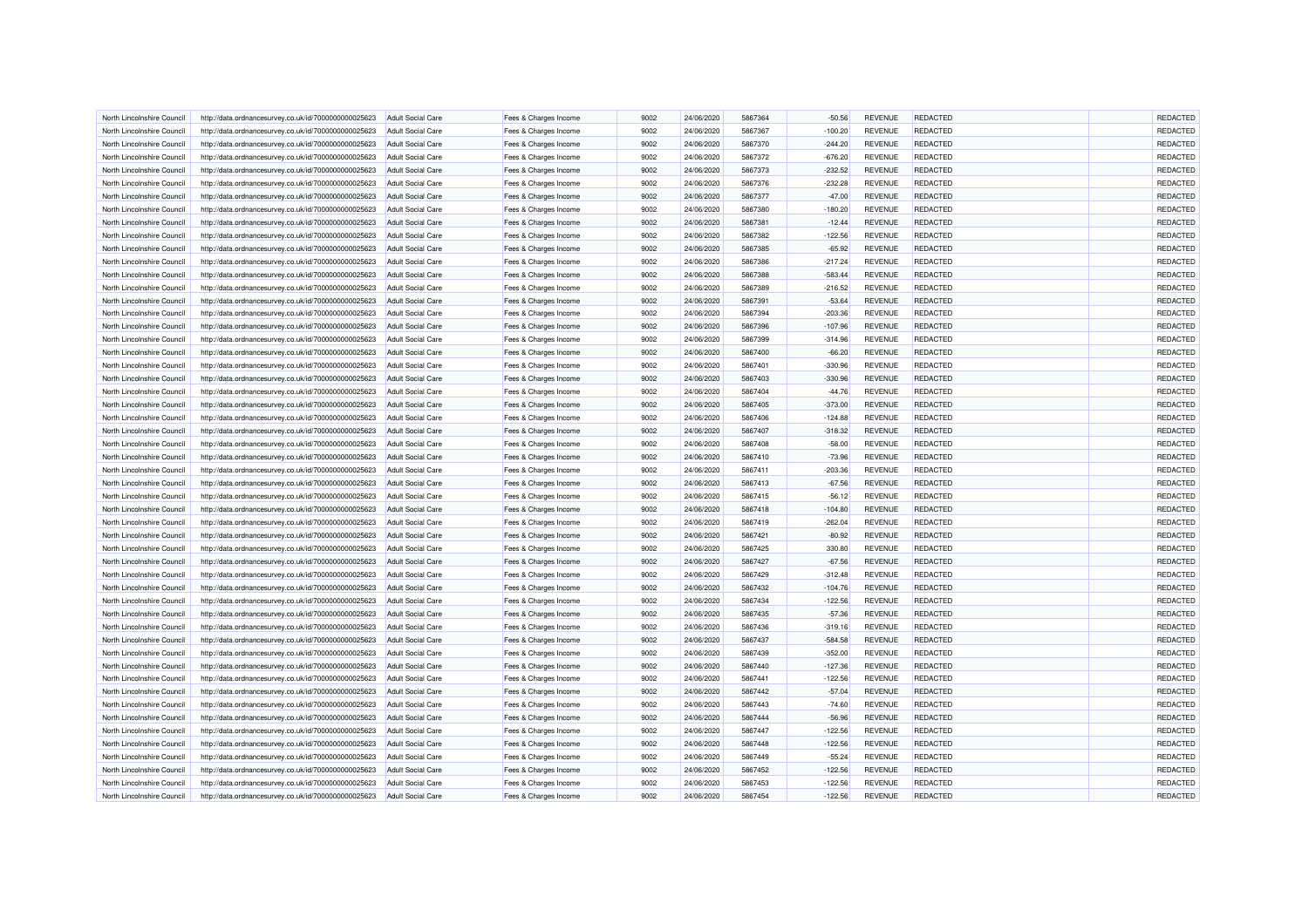| North Lincolnshire Council | http://data.ordnancesurvey.co.uk/id/7000000000025623 | <b>Adult Social Care</b> | Fees & Charges Income    | 9002 | 24/06/2020 | 5867455 | $-284.24$ | <b>REVENUE</b> | <b>REDACTED</b> |          | REDACTED        |
|----------------------------|------------------------------------------------------|--------------------------|--------------------------|------|------------|---------|-----------|----------------|-----------------|----------|-----------------|
| North Lincolnshire Council | http://data.ordnancesurvey.co.uk/id/7000000000025623 | <b>Adult Social Care</b> | Fees & Charges Income    | 9002 | 24/06/2020 | 5867456 | $-56.96$  | <b>REVENUE</b> | <b>REDACTED</b> |          | REDACTED        |
| North Lincolnshire Council | http://data.ordnancesurvey.co.uk/id/7000000000025623 | <b>Adult Social Care</b> | Fees & Charges Income    | 9002 | 24/06/2020 | 5867457 | $-119.28$ | <b>REVENUE</b> | <b>REDACTED</b> |          | REDACTED        |
| North Lincolnshire Counci  | http://data.ordnancesurvey.co.uk/id/7000000000025623 | <b>Adult Social Care</b> | Fees & Charges Income    | 9002 | 24/06/2020 | 5867458 | $-122.56$ | <b>REVENUE</b> | REDACTED        |          | REDACTED        |
| North Lincolnshire Council | http://data.ordnancesurvey.co.uk/id/7000000000025623 | <b>Adult Social Care</b> | Fees & Charges Income    | 9002 | 24/06/2020 | 5867459 | $-258.96$ | <b>REVENUE</b> | <b>REDACTED</b> |          | REDACTED        |
| North Lincolnshire Council | http://data.ordnancesurvey.co.uk/id/7000000000025623 | <b>Adult Social Care</b> | Fees & Charges Income    | 9002 | 24/06/2020 | 5867461 | $-372.64$ | <b>REVENUE</b> | REDACTED        |          | REDACTED        |
| North Lincolnshire Council | http://data.ordnancesurvey.co.uk/id/7000000000025623 | <b>Adult Social Care</b> | Fees & Charges Income    | 9002 | 24/06/2020 | 5867462 | $-103.88$ | <b>REVENUE</b> | <b>REDACTED</b> |          | REDACTED        |
| North Lincolnshire Council | http://data.ordnancesurvey.co.uk/id/7000000000025623 | <b>Adult Social Care</b> | Fees & Charges Income    | 9002 | 24/06/2020 | 5867463 | $-122.56$ | <b>REVENUE</b> | <b>REDACTED</b> |          | REDACTED        |
| North Lincolnshire Council | http://data.ordnancesurvey.co.uk/id/7000000000025623 | <b>Adult Social Care</b> | Fees & Charges Income    | 9002 | 24/06/2020 | 5867464 | $-122.56$ | <b>REVENUE</b> | REDACTED        |          | REDACTED        |
| North Lincolnshire Council | http://data.ordnancesurvey.co.uk/id/7000000000025623 | <b>Adult Social Care</b> | Fees & Charges Income    | 9002 | 24/06/2020 | 5867465 | $-12.44$  | <b>REVENUE</b> | <b>REDACTED</b> |          | <b>REDACTED</b> |
| North Lincolnshire Council | http://data.ordnancesurvey.co.uk/id/7000000000025623 | <b>Adult Social Care</b> | Fees & Charges Income    | 9002 | 24/06/2020 | 5867466 | $-122.56$ | <b>REVENUE</b> | REDACTED        |          | <b>REDACTED</b> |
| North Lincolnshire Council | http://data.ordnancesurvey.co.uk/id/7000000000025623 | <b>Adult Social Care</b> | Fees & Charges Income    | 9002 | 24/06/2020 | 5867467 | $-122.56$ | <b>REVENUE</b> | REDACTED        |          | REDACTED        |
| North Lincolnshire Council | http://data.ordnancesurvey.co.uk/id/7000000000025623 | <b>Adult Social Care</b> | Fees & Charges Income    | 9002 | 24/06/2020 | 5867469 | $-51.60$  | <b>REVENUE</b> | <b>REDACTED</b> |          | <b>REDACTED</b> |
| North Lincolnshire Council | http://data.ordnancesurvey.co.uk/id/7000000000025623 | <b>Adult Social Care</b> | Fees & Charges Income    | 9002 | 24/06/2020 | 5867472 | $-122.56$ | <b>REVENUE</b> | REDACTED        |          | REDACTED        |
| North Lincolnshire Council | http://data.ordnancesurvey.co.uk/id/7000000000025623 | <b>Adult Social Care</b> | Fees & Charges Income    | 9002 | 24/06/2020 | 5867473 | $-119.28$ | <b>REVENUE</b> | <b>REDACTED</b> |          | REDACTED        |
| North Lincolnshire Council | http://data.ordnancesurvey.co.uk/id/7000000000025623 | <b>Adult Social Care</b> | Fees & Charges Income    | 9002 | 24/06/2020 | 5867474 | $-62.16$  | <b>REVENUE</b> | REDACTED        |          | REDACTED        |
| North Lincolnshire Council | http://data.ordnancesurvey.co.uk/id/7000000000025623 | <b>Adult Social Care</b> | Fees & Charges Income    | 9002 | 24/06/2020 | 5867475 | $-84.12$  | <b>REVENUE</b> | <b>REDACTED</b> |          | REDACTED        |
| North Lincolnshire Council |                                                      |                          | Fees & Charges Income    | 9002 | 24/06/2020 | 5867476 | $-122.56$ | <b>REVENUE</b> | <b>REDACTED</b> |          | REDACTED        |
|                            | http://data.ordnancesurvey.co.uk/id/7000000000025623 | <b>Adult Social Care</b> |                          |      |            |         |           |                |                 |          |                 |
| North Lincolnshire Council | http://data.ordnancesurvey.co.uk/id/7000000000025623 | <b>Adult Social Care</b> | Fees & Charges Income    | 9002 | 24/06/2020 | 5867477 | $-322.76$ | <b>REVENUE</b> | REDACTED        |          | <b>REDACTED</b> |
| North Lincolnshire Council | http://data.ordnancesurvey.co.uk/id/7000000000025623 | <b>Adult Social Care</b> | Fees & Charges Income    | 9002 | 24/06/2020 | 5867478 | $-87.36$  | <b>REVENUE</b> | <b>REDACTED</b> |          | REDACTED        |
| North Lincolnshire Council | http://data.ordnancesurvey.co.uk/id/7000000000025623 | <b>Adult Social Care</b> | Fees & Charges Income    | 9002 | 24/06/2020 | 5867481 | $-119.28$ | <b>REVENUE</b> | <b>REDACTED</b> |          | <b>REDACTED</b> |
| North Lincolnshire Council | http://data.ordnancesurvey.co.uk/id/7000000000025623 | <b>Adult Social Care</b> | Fees & Charges Income    | 9002 | 24/06/2020 | 5867483 | $-54.76$  | <b>REVENUE</b> | <b>REDACTED</b> |          | REDACTED        |
| North Lincolnshire Council | http://data.ordnancesurvey.co.uk/id/7000000000025623 | <b>Adult Social Care</b> | Fees & Charges Income    | 9002 | 24/06/2020 | 5867484 | $-82.00$  | <b>REVENUE</b> | REDACTED        |          | REDACTED        |
| North Lincolnshire Council | http://data.ordnancesurvey.co.uk/id/7000000000025623 | <b>Adult Social Care</b> | Fees & Charges Income    | 9002 | 24/06/2020 | 5867485 | $-323.40$ | <b>REVENUE</b> | <b>REDACTED</b> |          | REDACTED        |
| North Lincolnshire Council | http://data.ordnancesurvey.co.uk/id/7000000000025623 | <b>Adult Social Care</b> | Fees & Charges Income    | 9002 | 24/06/2020 | 5867486 | $-183.52$ | <b>REVENUE</b> | REDACTED        |          | REDACTED        |
| North Lincolnshire Council | http://data.ordnancesurvey.co.uk/id/7000000000025623 | <b>Adult Social Care</b> | Fees & Charges Income    | 9002 | 24/06/2020 | 5867489 | $-122.56$ | <b>REVENUE</b> | <b>REDACTED</b> |          | REDACTED        |
| North Lincolnshire Council | http://data.ordnancesurvey.co.uk/id/7000000000025623 | <b>Adult Social Care</b> | Fees & Charges Income    | 9002 | 24/06/2020 | 5867491 | $-210.48$ | <b>REVENUE</b> | <b>REDACTED</b> |          | REDACTED        |
| North Lincolnshire Council | http://data.ordnancesurvey.co.uk/id/7000000000025623 | <b>Adult Social Care</b> | Fees & Charges Income    | 9002 | 24/06/2020 | 5867492 | $-122.56$ | <b>REVENUE</b> | <b>REDACTED</b> |          | REDACTED        |
| North Lincolnshire Council | http://data.ordnancesurvey.co.uk/id/7000000000025623 | <b>Adult Social Care</b> | Fees & Charges Income    | 9002 | 24/06/2020 | 5867493 | $-122.56$ | <b>REVENUE</b> | REDACTED        |          | REDACTED        |
| North Lincolnshire Council | http://data.ordnancesurvey.co.uk/id/7000000000025623 | <b>Adult Social Care</b> | Fees & Charges Income    | 9002 | 24/06/2020 | 5867494 | $-198.56$ | <b>REVENUE</b> | <b>REDACTED</b> |          | REDACTED        |
| North Lincolnshire Council | http://data.ordnancesurvey.co.uk/id/7000000000025623 | <b>Adult Social Care</b> | Fees & Charges Income    | 9002 | 24/06/2020 | 5867495 | $-21.12$  | <b>REVENUE</b> | REDACTED        |          | REDACTED        |
| North Lincolnshire Council | http://data.ordnancesurvey.co.uk/id/7000000000025623 | <b>Adult Social Care</b> | Fees & Charges Income    | 9002 | 24/06/2020 | 5867496 | $-237.04$ | <b>REVENUE</b> | <b>REDACTED</b> |          | REDACTED        |
| North Lincolnshire Council | http://data.ordnancesurvey.co.uk/id/7000000000025623 | <b>Adult Social Care</b> | Fees & Charges Income    | 9002 | 24/06/2020 | 5867497 | $-198.56$ | <b>REVENUE</b> | REDACTED        |          | REDACTED        |
| North Lincolnshire Council | http://data.ordnancesurvey.co.uk/id/7000000000025623 | <b>Adult Social Care</b> | Fees & Charges Income    | 9002 | 24/06/2020 | 5867498 | $-119.28$ | <b>REVENUE</b> | <b>REDACTED</b> |          | REDACTED        |
| North Lincolnshire Council | http://data.ordnancesurvey.co.uk/id/7000000000025623 | <b>Adult Social Care</b> | Payments To Private Orgs | 6002 | 03/06/2020 | 5859816 | 9,626.74  | <b>REVENUE</b> | REDACTED        |          | REDACTED        |
| North Lincolnshire Council | http://data.ordnancesurvey.co.uk/id/7000000000025623 | <b>Adult Social Care</b> | Payments To Private Orgs | 6002 | 03/06/2020 | 5859817 | 6.257.38  | <b>REVENUE</b> | REDACTED        |          | REDACTED        |
| North Lincolnshire Council | http://data.ordnancesurvey.co.uk/id/7000000000025623 | <b>Adult Social Care</b> | Payments To Private Orgs | 6002 | 03/06/2020 | 5859818 | 28,880.21 | <b>REVENUE</b> | REDACTED        |          | REDACTED        |
| North Lincolnshire Council | http://data.ordnancesurvey.co.uk/id/7000000000025623 | Adult Social Care        | Payments To Private Orgs | 6002 | 03/06/2020 | 5859819 | 19,253.47 | <b>REVENUE</b> | <b>REDACTED</b> |          | REDACTED        |
| North Lincolnshire Council |                                                      | <b>Adult Social Care</b> | Payments To Private Orgs | 6002 | 03/06/2020 | 5859820 | 14,440.11 | <b>REVENUE</b> | <b>REDACTED</b> |          | REDACTED        |
|                            | http://data.ordnancesurvey.co.uk/id/7000000000025623 |                          |                          |      |            |         |           |                |                 |          | REDACTED        |
| North Lincolnshire Council | http://data.ordnancesurvey.co.uk/id/7000000000025623 | <b>Adult Social Care</b> | Payments To Private Orgs | 6002 | 03/06/2020 | 5859821 | 1,444.01  | <b>REVENUE</b> | REDACTED        |          |                 |
| North Lincolnshire Council | http://data.ordnancesurvey.co.uk/id/7000000000025623 | <b>Adult Social Care</b> | Payments To Private Orgs | 6002 | 03/06/2020 | 5859822 | 30,324.22 | <b>REVENUE</b> | <b>REDACTED</b> | 01952719 | REDACTED        |
| North Lincolnshire Council | http://data.ordnancesurvey.co.uk/id/7000000000025623 | <b>Adult Social Care</b> | Payments To Private Orgs | 6002 | 03/06/2020 | 5859823 | 33,693.58 | <b>REVENUE</b> | <b>REDACTED</b> |          | <b>REDACTED</b> |
| North Lincolnshire Council | http://data.ordnancesurvey.co.uk/id/7000000000025623 | Adult Social Care        | Payments To Private Orgs | 6002 | 03/06/2020 | 5859824 | 10,589.41 | <b>REVENUE</b> | REDACTED        |          | REDACTED        |
| North Lincolnshire Council | http://data.ordnancesurvey.co.uk/id/7000000000025623 | <b>Adult Social Care</b> | Payments To Private Orgs | 6002 | 03/06/2020 | 5859825 | 28,398.87 | <b>REVENUE</b> | <b>REDACTED</b> |          | REDACTED        |
| North Lincolnshire Council | http://data.ordnancesurvey.co.uk/id/7000000000025623 | <b>Adult Social Care</b> | Payments To Private Orgs | 6002 | 03/06/2020 | 5859826 | 16,365.45 | <b>REVENUE</b> | REDACTED        |          | REDACTED        |
| North Lincolnshire Council | http://data.ordnancesurvey.co.uk/id/7000000000025623 | <b>Adult Social Care</b> | Payments To Private Orgs | 6002 | 03/06/2020 | 5859827 | 15,884.12 | <b>REVENUE</b> | <b>REDACTED</b> |          | REDACTED        |
| North Lincolnshire Council | http://data.ordnancesurvey.co.uk/id/7000000000025623 | <b>Adult Social Care</b> | Payments To Private Orgs | 6002 | 03/06/2020 | 5859828 | 14,440.11 | <b>REVENUE</b> | REDACTED        |          | <b>REDACTED</b> |
| North Lincolnshire Council | http://data.ordnancesurvey.co.uk/id/7000000000025623 | <b>Adult Social Care</b> | Payments To Private Orgs | 6002 | 03/06/2020 | 5859829 | 26,954.86 | <b>REVENUE</b> | REDACTED        |          | <b>REDACTED</b> |
| North Lincolnshire Council | http://data.ordnancesurvey.co.uk/id/7000000000025623 | <b>Adult Social Care</b> | Payments To Private Orgs | 6002 | 03/06/2020 | 5859830 | 2.888.02  | <b>REVENUE</b> | <b>REDACTED</b> |          | REDACTED        |
| North Lincolnshire Council | http://data.ordnancesurvey.co.uk/id/7000000000025623 | <b>Adult Social Care</b> | Payments To Private Orgs | 6002 | 03/06/2020 | 5859831 | 6,738.72  | <b>REVENUE</b> | <b>REDACTED</b> |          | <b>REDACTED</b> |
| North Lincolnshire Council | http://data.ordnancesurvey.co.uk/id/7000000000025623 | <b>Adult Social Care</b> | Payments To Private Orgs | 6002 | 03/06/2020 | 5859832 | 5,776.04  | <b>REVENUE</b> | <b>REDACTED</b> |          | <b>REDACTED</b> |
| North Lincolnshire Council | http://data.ordnancesurvey.co.uk/id/7000000000025623 | <b>Adult Social Care</b> | Payments To Private Orgs | 6002 | 03/06/2020 | 5859833 | 18,772.14 | <b>REVENUE</b> | <b>REDACTED</b> |          | <b>REDACTED</b> |
| North Lincolnshire Council | http://data.ordnancesurvey.co.uk/id/7000000000025623 | <b>Adult Social Care</b> | Payments To Private Orgs | 6002 | 03/06/2020 | 5859834 | 10,108.07 | <b>REVENUE</b> | REDACTED        |          | <b>REDACTED</b> |
|                            |                                                      |                          |                          |      |            |         |           |                |                 |          |                 |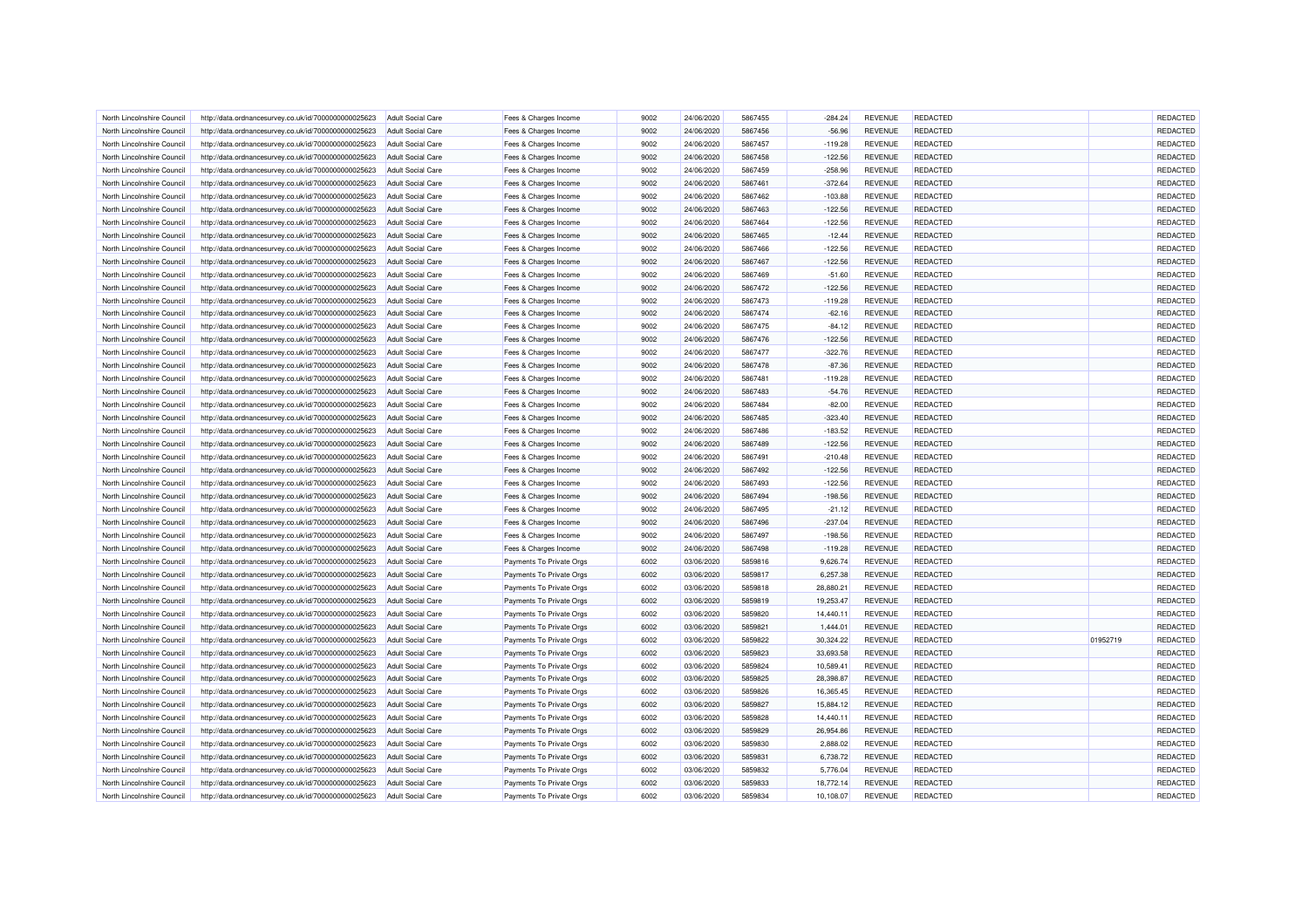| North Lincolnshire Council                               | http://data.ordnancesurvey.co.uk/id/7000000000025623 | <b>Adult Social Care</b>                      | Payments To Private Orgs | 6002         | 03/06/2020               | 5859835            | 9.626.74               | <b>REVENUE</b>                   | REDACTED                           |                     | REDACTED             |
|----------------------------------------------------------|------------------------------------------------------|-----------------------------------------------|--------------------------|--------------|--------------------------|--------------------|------------------------|----------------------------------|------------------------------------|---------------------|----------------------|
|                                                          |                                                      |                                               | Payments To Private Orgs | 6002         | 03/06/2020               | 5859836            | 14,921.44              | <b>REVENUE</b>                   | REDACTED                           | 27662               | REDACTED             |
| North Lincolnshire Council<br>North Lincolnshire Council | http://data.ordnancesurvey.co.uk/id/7000000000025623 | <b>Adult Social Care</b><br>Adult Social Care |                          | 6002         | 03/06/2020               | 5859837            | 17,809.46              | <b>REVENUE</b>                   | REDACTED                           |                     | <b>REDACTED</b>      |
|                                                          | http://data.ordnancesurvey.co.uk/id/7000000000025623 |                                               | Payments To Private Orgs |              |                          |                    |                        |                                  |                                    |                     |                      |
| North Lincolnshire Council                               | http://data.ordnancesurvey.co.uk/id/7000000000025623 | <b>Adult Social Care</b>                      | Payments To Private Orgs | 6002         | 03/06/2020               | 5859838            | 12,033.42              | <b>REVENUE</b>                   | REDACTED                           |                     | REDACTED             |
| North Lincolnshire Council                               | http://data.ordnancesurvey.co.uk/id/7000000000025623 | <b>Adult Social Care</b>                      | Payments To Private Orgs | 6002         | 03/06/2020               | 5859839            | 14,440.11              | <b>REVENUE</b>                   | <b>REDACTED</b>                    |                     | REDACTED             |
| North Lincolnshire Council                               | http://data.ordnancesurvey.co.uk/id/7000000000025623 | <b>Adult Social Care</b>                      | Payments To Private Orgs | 6002         | 03/06/2020               | 5859840            | 8,664.06               | <b>REVENUE</b>                   | REDACTED                           |                     | REDACTED             |
| North Lincolnshire Council                               | http://data.ordnancesurvey.co.uk/id/7000000000025623 | <b>Adult Social Care</b>                      | Payments To Private Orgs | 6002         | 03/06/2020               | 5859841            | 12,033.42              | <b>REVENUE</b>                   | <b>REDACTED</b>                    |                     | REDACTED             |
| North Lincolnshire Council                               | http://data.ordnancesurvey.co.uk/id/7000000000025623 | <b>Adult Social Care</b>                      | Payments To Private Orgs | 6002         | 03/06/2020               | 5859842            | 11,552.08              | <b>REVENUE</b>                   | REDACTED                           |                     | REDACTED             |
| North Lincolnshire Council                               | http://data.ordnancesurvey.co.uk/id/7000000000025623 | Adult Social Care                             | Payments To Private Oras | 6002         | 03/06/2020               | 5859843            | 12.514.76              | <b>REVENUE</b>                   | REDACTED                           |                     | REDACTED             |
| North Lincolnshire Council                               | http://data.ordnancesurvey.co.uk/id/7000000000025623 | <b>Adult Social Care</b>                      | Payments To Private Orgs | 6002         | 03/06/2020               | 5859844            | 15,402.78              | <b>REVENUE</b>                   | <b>REDACTED</b>                    |                     | REDACTED             |
| North Lincolnshire Council                               | http://data.ordnancesurvey.co.uk/id/7000000000025623 | Adult Social Care                             | Payments To Private Orgs | 6002         | 03/06/2020               | 5859845            | 17,809.46              | <b>REVENUE</b>                   | REDACTED                           |                     | <b>REDACTED</b>      |
| North Lincolnshire Council                               | http://data.ordnancesurvey.co.uk/id/7000000000025623 | <b>Adult Social Care</b>                      | Payments To Private Orgs | 6002         | 03/06/2020               | 5859846            | 11,552.08              | <b>REVENUE</b>                   | REDACTED                           |                     | REDACTED             |
| North Lincolnshire Council                               | http://data.ordnancesurvey.co.uk/id/7000000000025623 | Adult Social Care                             | Payments To Private Orgs | 6002         | 03/06/2020               | 5859847            | 20,697.48              | <b>REVENUE</b>                   | REDACTED                           |                     | REDACTED             |
| North Lincolnshire Council                               | http://data.ordnancesurvey.co.uk/id/7000000000025623 | <b>Adult Social Care</b>                      | Payments To Private Orgs | 6002         | 03/06/2020               | 5859848            | 19,253.47              | <b>REVENUE</b>                   | REDACTED                           |                     | <b>REDACTED</b>      |
| North Lincolnshire Council                               | http://data.ordnancesurvey.co.uk/id/7000000000025623 | <b>Adult Social Care</b>                      | Payments To Private Orgs | 6002         | 03/06/2020               | 5859849            | 12,996.09              | <b>REVENUE</b>                   | <b>REDACTED</b>                    |                     | REDACTED             |
| North Lincolnshire Council                               | http://data.ordnancesurvey.co.uk/id/7000000000025623 | <b>Adult Social Care</b>                      | Payments To Private Orgs | 6002         | 03/06/2020               | 5859850            | 2,888.02               | <b>REVENUE</b>                   | REDACTED                           |                     | REDACTED             |
| North Lincolnshire Council                               | http://data.ordnancesurvey.co.uk/id/7000000000025623 | <b>Adult Social Care</b>                      | Payments To Private Orgs | 6002         | 03/06/2020               | 5859851            | 16,365.45              | <b>REVENUE</b>                   | REDACTED                           |                     | REDACTED             |
| North Lincolnshire Council                               | http://data.ordnancesurvey.co.uk/id/7000000000025623 | <b>Adult Social Care</b>                      | Payments To Private Orgs | 6002         | 03/06/2020               | 5859852            | 25,029.52              | <b>REVENUE</b>                   | <b>REDACTED</b>                    |                     | REDACTED             |
| North Lincolnshire Council                               | http://data.ordnancesurvey.co.uk/id/7000000000025623 | <b>Adult Social Care</b>                      | Payments To Private Orgs | 6002         | 03/06/2020               | 5859853            | 2,406.68               | <b>REVENUE</b>                   | <b>REDACTED</b>                    |                     | REDACTED             |
| North Lincolnshire Council                               | http://data.ordnancesurvey.co.uk/id/7000000000025623 | <b>Adult Social Care</b>                      | Payments To Private Orgs | 6002         | 03/06/2020               | 5859854            | 70,275.18              | <b>REVENUE</b>                   | REDACTED                           | 02779611            | REDACTED             |
| North Lincolnshire Council                               | http://data.ordnancesurvey.co.uk/id/7000000000025623 | <b>Adult Social Care</b>                      | Payments To Private Orgs | 6002         | 03/06/2020               | 5859855            | 6,738.72               | <b>REVENUE</b>                   | REDACTED                           | 02779611            | REDACTED             |
| North Lincolnshire Council                               | http://data.ordnancesurvey.co.uk/id/7000000000025623 | Adult Social Care                             | Payments To Private Orgs | 6002         | 03/06/2020               | 5859856            | 9,145.40               | <b>REVENUE</b>                   | REDACTED                           | 02779611            | REDACTED             |
| North Lincolnshire Council                               | http://data.ordnancesurvey.co.uk/id/7000000000025623 | <b>Adult Social Care</b>                      | Payments To Private Orgs | 6002         | 03/06/2020               | 5859857            | 10,108.07              | <b>REVENUE</b>                   | <b>REDACTED</b>                    | 02779611            | REDACTED             |
| North Lincolnshire Council                               | http://data.ordnancesurvey.co.uk/id/7000000000025623 | <b>Adult Social Care</b>                      | Payments To Private Orgs | 6002         | 03/06/2020               | 5859858            | 10,589.41              | <b>REVENUE</b>                   | REDACTED                           | 02779611            | REDACTED             |
| North Lincolnshire Council                               | http://data.ordnancesurvey.co.uk/id/7000000000025623 | <b>Adult Social Care</b>                      | Payments To Private Orgs | 6002         | 03/06/2020               | 5859859            | 8,664.06               | <b>REVENUE</b>                   | REDACTED                           | 02779611            | REDACTED             |
|                                                          |                                                      |                                               |                          |              |                          |                    |                        |                                  |                                    |                     |                      |
| North Lincolnshire Council<br>North Lincolnshire Council | http://data.ordnancesurvey.co.uk/id/7000000000025623 | <b>Adult Social Care</b><br>Adult Social Care | Payments To Private Orgs | 6002<br>6002 | 03/06/2020<br>03/06/2020 | 5859860<br>5859861 | 22,622.83<br>16,365.45 | <b>REVENUE</b><br><b>REVENUE</b> | <b>REDACTED</b><br><b>REDACTED</b> | 06048328<br>4738023 | REDACTED<br>REDACTED |
|                                                          | http://data.ordnancesurvey.co.uk/id/7000000000025623 |                                               | Payments To Private Orgs | 6002         |                          | 5859862            |                        |                                  |                                    |                     |                      |
| North Lincolnshire Council                               | http://data.ordnancesurvey.co.uk/id/7000000000025623 | <b>Adult Social Care</b>                      | Payments To Private Orgs |              | 03/06/2020               |                    | 4,813.37               | <b>REVENUE</b>                   | REDACTED                           | 04228353            | REDACTED             |
| North Lincolnshire Council                               | http://data.ordnancesurvey.co.uk/id/7000000000025623 | <b>Adult Social Care</b>                      | Payments To Private Orgs | 6002         | 03/06/2020               | 5859863            | 13,958.77              | <b>REVENUE</b>                   | REDACTED                           | 04228353            | REDACTED             |
| North Lincolnshire Council                               | http://data.ordnancesurvey.co.uk/id/7000000000025623 | Adult Social Care                             | Payments To Private Orgs | 6002         | 03/06/2020               | 5859864            | 1,925.35               | <b>REVENUE</b>                   | REDACTED                           | 04228353            | REDACTED             |
| North Lincolnshire Council                               | http://data.ordnancesurvey.co.uk/id/7000000000025623 | <b>Adult Social Care</b>                      | Payments To Private Orgs | 6002         | 03/06/2020               | 5859865            | 5,776.04               | <b>REVENUE</b>                   | REDACTED                           | 04228353            | REDACTED             |
| North Lincolnshire Council                               | http://data.ordnancesurvey.co.uk/id/7000000000025623 | Adult Social Care                             | Payments To Private Orgs | 6002         | 03/06/2020               | 5859866            | 37,062.94              | <b>REVENUE</b>                   | <b>REDACTED</b>                    |                     | REDACTED             |
| North Lincolnshire Council                               | http://data.ordnancesurvey.co.uk/id/7000000000025623 | <b>Adult Social Care</b>                      | Payments To Private Orgs | 6002         | 03/06/2020               | 5859867            | 14,440.11              | <b>REVENUE</b>                   | <b>REDACTED</b>                    |                     | REDACTED             |
| North Lincolnshire Council                               | http://data.ordnancesurvey.co.uk/id/7000000000025623 | <b>Adult Social Care</b>                      | Payments To Private Orgs | 6002         | 03/06/2020               | 5859868            | 11,070.75              | <b>REVENUE</b>                   | <b>REDACTED</b>                    |                     | REDACTED             |
| North Lincolnshire Council                               | http://data.ordnancesurvey.co.uk/id/7000000000025623 | Adult Social Care                             | Payments To Private Orgs | 6002         | 03/06/2020               | 5859869            | 21,660.16              | <b>REVENUE</b>                   | REDACTED                           |                     | REDACTED             |
| North Lincolnshire Council                               | http://data.ordnancesurvey.co.uk/id/7000000000025623 | <b>Adult Social Care</b>                      | Payments To Private Oras | 6002         | 03/06/2020               | 5859870            | 16.365.45              | <b>REVENUE</b>                   | REDACTED                           |                     | REDACTED             |
| North Lincolnshire Council                               | http://data.ordnancesurvey.co.uk/id/7000000000025623 | <b>Adult Social Care</b>                      | Payments To Private Orgs | 6002         | 03/06/2020               | 5859871            | 40,432.29              | <b>REVENUE</b>                   | <b>REDACTED</b>                    |                     | REDACTED             |
| North Lincolnshire Council                               | http://data.ordnancesurvey.co.uk/id/7000000000025623 | Adult Social Care                             | Payments To Private Orgs | 6002         | 03/06/2020               | 5859872            | 18,772.14              | <b>REVENUE</b>                   | <b>REDACTED</b>                    |                     | <b>REDACTED</b>      |
| North Lincolnshire Council                               | http://data.ordnancesurvey.co.uk/id/7000000000025623 | <b>Adult Social Care</b>                      | Payments To Private Orgs | 6002         | 03/06/2020               | 5859873            | 18,772.14              | <b>REVENUE</b>                   | <b>REDACTED</b>                    |                     | REDACTED             |
| North Lincolnshire Council                               | http://data.ordnancesurvey.co.uk/id/7000000000025623 | <b>Adult Social Care</b>                      | Payments To Private Orgs | 6002         | 03/06/2020               | 5859874            | 24,309.13              | <b>REVENUE</b>                   | REDACTED                           |                     | <b>REDACTED</b>      |
| North Lincolnshire Council                               | http://data.ordnancesurvey.co.uk/id/7000000000025623 | <b>Adult Social Care</b>                      | Payments To Private Orgs | 6002         | 05/06/2020               | 5860131            | 14,058.89              | <b>REVENUE</b>                   | REDACTED                           | 08596756            | REDACTED             |
| North Lincolnshire Council                               | http://data.ordnancesurvey.co.uk/id/7000000000025623 | <b>Adult Social Care</b>                      | Payments To Private Orgs | 6002         | 05/06/2020               | 5860131            | 20,902.67              | <b>REVENUE</b>                   | <b>REDACTED</b>                    | 08596756            | REDACTED             |
| North Lincolnshire Council                               | http://data.ordnancesurvey.co.uk/id/7000000000025623 | <b>Adult Social Care</b>                      | Payments To Private Orgs | 6002         | 05/06/2020               | 5860132            | 1,135.63               | <b>REVENUE</b>                   | <b>REDACTED</b>                    | 08596756            | REDACTED             |
| North Lincolnshire Council                               | http://data.ordnancesurvey.co.uk/id/7000000000025623 | <b>Adult Social Care</b>                      | Payments To Private Orgs | 6002         | 05/06/2020               | 5860134            | 1,866.88               | <b>REVENUE</b>                   | <b>REDACTED</b>                    |                     | REDACTED             |
| North Lincolnshire Council                               | http://data.ordnancesurvey.co.uk/id/7000000000025623 | <b>Adult Social Care</b>                      | Payments To Private Orgs | 6002         | 05/06/2020               | 5860141            | $-1,359.30$            | <b>REVENUE</b>                   | <b>REDACTED</b>                    |                     | REDACTED             |
| North Lincolnshire Council                               | http://data.ordnancesurvey.co.uk/id/7000000000025623 | <b>Adult Social Care</b>                      | Payments To Private Orgs | 6002         | 05/06/2020               | 5860141            | 589.78                 | <b>REVENUE</b>                   | <b>REDACTED</b>                    |                     | <b>REDACTED</b>      |
| North Lincolnshire Council                               | http://data.ordnancesurvey.co.uk/id/7000000000025623 | <b>Adult Social Care</b>                      | Payments To Private Orgs | 6002         | 05/06/2020               | 5860142            | 37,418.04              | <b>REVENUE</b>                   | <b>REDACTED</b>                    |                     | REDACTED             |
| North Lincolnshire Council                               | http://data.ordnancesurvey.co.uk/id/7000000000025623 | <b>Adult Social Care</b>                      | Payments To Private Orgs | 6002         | 05/06/2020               | 5860142            | 59,733.58              | <b>REVENUE</b>                   | REDACTED                           |                     | REDACTED             |
| North Lincolnshire Council                               | http://data.ordnancesurvey.co.uk/id/7000000000025623 | <b>Adult Social Care</b>                      | Payments To Private Orgs | 6002         | 05/06/2020               | 5860148            | 2,907.28               | <b>REVENUE</b>                   | <b>REDACTED</b>                    |                     | REDACTED             |
| North Lincolnshire Council                               | http://data.ordnancesurvey.co.uk/id/7000000000025623 | <b>Adult Social Care</b>                      | Payments To Private Orgs | 6002         | 05/06/2020               | 5860149            | 920.96                 | <b>REVENUE</b>                   | <b>REDACTED</b>                    | 07128156            | REDACTED             |
| North Lincolnshire Council                               | http://data.ordnancesurvey.co.uk/id/7000000000025623 | <b>Adult Social Care</b>                      | Payments To Private Orgs | 6002         | 05/06/2020               | 5860153            | 17,253.52              | <b>REVENUE</b>                   | <b>REDACTED</b>                    | 27662               | REDACTED             |
| North Lincolnshire Council                               | http://data.ordnancesurvey.co.uk/id/7000000000025623 | <b>Adult Social Care</b>                      | Payments To Private Orgs | 6002         | 05/06/2020               | 5860167            | 11,511.12              | <b>REVENUE</b>                   | <b>REDACTED</b>                    |                     | REDACTED             |
| North Lincolnshire Council                               | http://data.ordnancesurvey.co.uk/id/7000000000025623 | <b>Adult Social Care</b>                      | Payments To Private Orgs | 6002         | 09/06/2020               | 5863158            | $-334.50$              | <b>REVENUE</b>                   | REDACTED                           |                     | REDACTED             |
|                                                          |                                                      |                                               |                          |              |                          |                    |                        |                                  |                                    |                     |                      |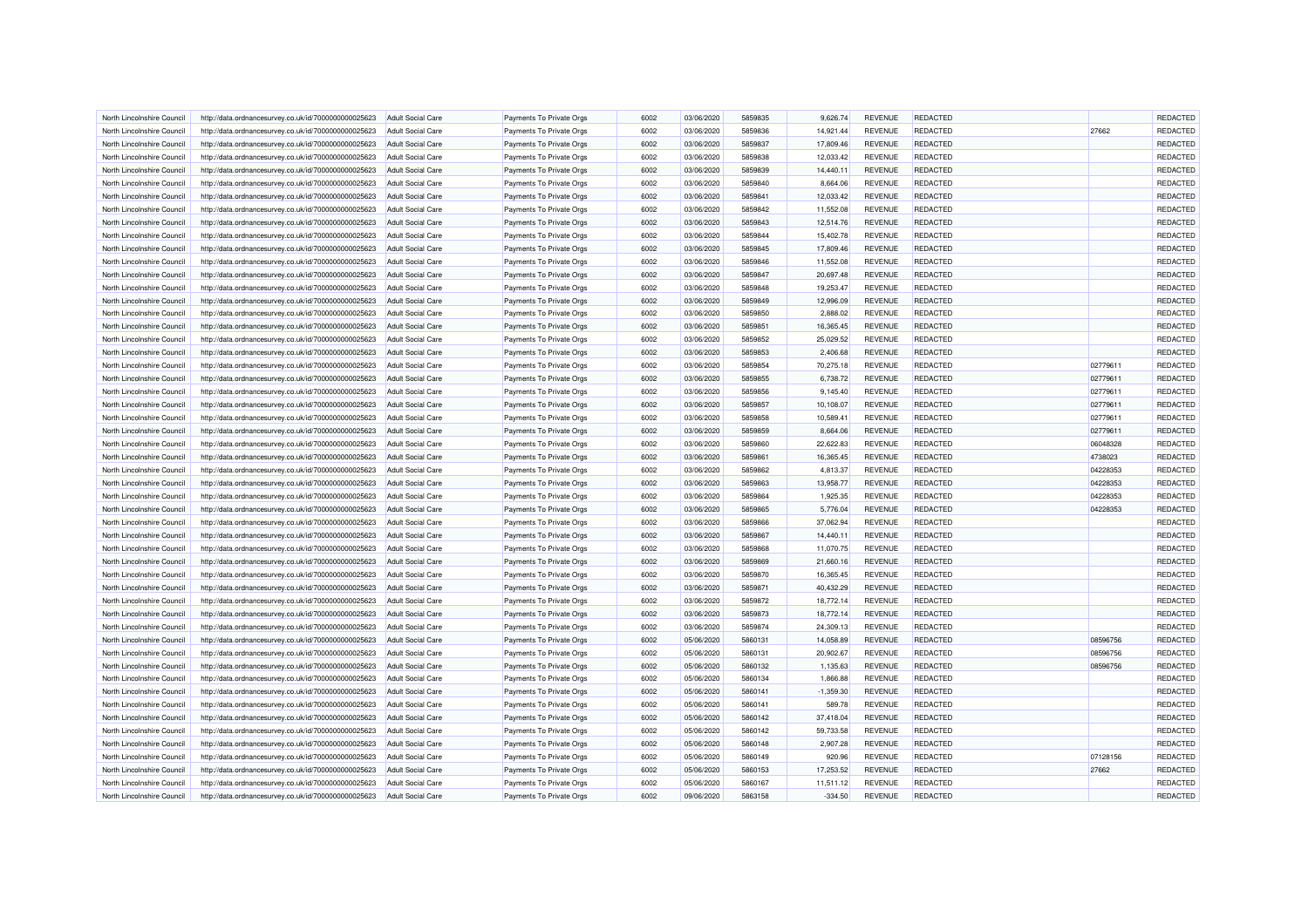| North Lincolnshire Council | http://data.ordnancesurvey.co.uk/id/7000000000025623 | <b>Adult Social Care</b> | Payments To Private Orgs | 6002 | 09/06/2020 | 5863159 | 334.50       | <b>REVENUE</b> | REDACTED        |          | REDACTED        |
|----------------------------|------------------------------------------------------|--------------------------|--------------------------|------|------------|---------|--------------|----------------|-----------------|----------|-----------------|
| North Lincolnshire Council | http://data.ordnancesurvey.co.uk/id/7000000000025623 | <b>Adult Social Care</b> | Payments To Private Orgs | 6002 | 10/06/2020 | 5863084 | 6,260.00     | <b>REVENUE</b> | REDACTED        |          | REDACTED        |
| North Lincolnshire Council | http://data.ordnancesurvey.co.uk/id/7000000000025623 | Adult Social Care        | Payments To Private Orgs | 6002 | 10/06/2020 | 5863086 | 16,171.06    | <b>REVENUE</b> | REDACTED        |          | <b>REDACTED</b> |
| North Lincolnshire Council | http://data.ordnancesurvey.co.uk/id/7000000000025623 | <b>Adult Social Care</b> | Payments To Private Orgs | 6002 | 10/06/2020 | 5863087 | 22,157.16    | <b>REVENUE</b> | REDACTED        |          | REDACTED        |
| North Lincolnshire Council | http://data.ordnancesurvey.co.uk/id/7000000000025623 | <b>Adult Social Care</b> | Payments To Private Orgs | 6002 | 10/06/2020 | 5863087 | 5,747.60     | REVENUE        | <b>REDACTED</b> |          | REDACTED        |
| North Lincolnshire Council | http://data.ordnancesurvey.co.uk/id/7000000000025623 | <b>Adult Social Care</b> | Payments To Private Orgs | 6002 | 10/06/2020 | 5863088 | 2,256.43     | <b>REVENUE</b> | REDACTED        |          | REDACTED        |
| North Lincolnshire Council | http://data.ordnancesurvey.co.uk/id/7000000000025623 | <b>Adult Social Care</b> | Payments To Private Orgs | 6002 | 10/06/2020 | 5863089 | 2,110.48     | <b>REVENUE</b> | <b>REDACTED</b> | 11881882 | REDACTED        |
| North Lincolnshire Council | http://data.ordnancesurvey.co.uk/id/7000000000025623 | <b>Adult Social Care</b> | Payments To Private Orgs | 6002 | 10/06/2020 | 5863090 | 3,800.00     | <b>REVENUE</b> | REDACTED        |          | REDACTED        |
| North Lincolnshire Council | http://data.ordnancesurvey.co.uk/id/7000000000025623 | <b>Adult Social Care</b> | Payments To Private Oras | 6002 | 10/06/2020 | 5863091 | 79,599.49    | <b>REVENUE</b> | REDACTED        |          | REDACTED        |
| North Lincolnshire Council | http://data.ordnancesurvey.co.uk/id/7000000000025623 | <b>Adult Social Care</b> | Payments To Private Orgs | 6002 | 10/06/2020 | 5863092 | 4,658.69     | <b>REVENUE</b> | <b>REDACTED</b> |          | REDACTED        |
| North Lincolnshire Council | http://data.ordnancesurvey.co.uk/id/7000000000025623 | Adult Social Care        | Payments To Private Orgs | 6002 | 10/06/2020 | 5863093 | 48,072.21    | <b>REVENUE</b> | REDACTED        |          | REDACTED        |
| North Lincolnshire Council | http://data.ordnancesurvey.co.uk/id/7000000000025623 | <b>Adult Social Care</b> | Payments To Private Orgs | 6002 | 10/06/2020 | 5863094 | 4,697.31     | <b>REVENUE</b> | REDACTED        |          | REDACTED        |
| North Lincolnshire Council | http://data.ordnancesurvey.co.uk/id/7000000000025623 | <b>Adult Social Care</b> | Payments To Private Orgs | 6002 | 10/06/2020 | 5863095 | 19,888.55    | <b>REVENUE</b> | REDACTED        |          | REDACTED        |
| North Lincolnshire Council | http://data.ordnancesurvey.co.uk/id/7000000000025623 | <b>Adult Social Care</b> | Payments To Private Orgs | 6002 | 10/06/2020 | 5863096 | 2,320.32     | <b>REVENUE</b> | REDACTED        |          | REDACTED        |
| North Lincolnshire Council | http://data.ordnancesurvey.co.uk/id/7000000000025623 | <b>Adult Social Care</b> | Payments To Private Orgs | 6002 | 10/06/2020 | 5863097 | 7,897.60     | <b>REVENUE</b> | <b>REDACTED</b> |          | REDACTED        |
| North Lincolnshire Council | http://data.ordnancesurvey.co.uk/id/7000000000025623 | <b>Adult Social Care</b> | Payments To Private Orgs | 6002 | 10/06/2020 | 5863098 | 2,272.00     | <b>REVENUE</b> | REDACTED        |          | REDACTED        |
| North Lincolnshire Council | http://data.ordnancesurvey.co.uk/id/7000000000025623 | <b>Adult Social Care</b> | Payments To Private Orgs | 6002 | 10/06/2020 | 5863099 | 3,368.80     | <b>REVENUE</b> | REDACTED        |          | REDACTED        |
| North Lincolnshire Council | http://data.ordnancesurvey.co.uk/id/7000000000025623 | <b>Adult Social Care</b> | Payments To Private Orgs | 6002 | 10/06/2020 | 5863100 | 44,795.79    | <b>REVENUE</b> | <b>REDACTED</b> | 01952719 | REDACTED        |
| North Lincolnshire Council | http://data.ordnancesurvey.co.uk/id/7000000000025623 | <b>Adult Social Care</b> | Payments To Private Orgs | 6002 | 10/06/2020 | 5863101 | 223.07       | <b>REVENUE</b> | REDACTED        | 01952719 | REDACTED        |
| North Lincolnshire Council | http://data.ordnancesurvey.co.uk/id/7000000000025623 | <b>Adult Social Care</b> | Payments To Private Orgs | 6002 | 10/06/2020 | 5863102 | 2,257.15     | <b>REVENUE</b> | REDACTED        |          | REDACTED        |
| North Lincolnshire Council | http://data.ordnancesurvey.co.uk/id/7000000000025623 | <b>Adult Social Care</b> | Payments To Private Orgs | 6002 | 10/06/2020 | 5863103 | 43,666.35    | <b>REVENUE</b> | REDACTED        |          | REDACTED        |
| North Lincolnshire Council |                                                      | Adult Social Care        | Payments To Private Orgs | 6002 | 10/06/2020 | 5863104 | 7,182.90     | <b>REVENUE</b> | REDACTED        |          | REDACTED        |
|                            | http://data.ordnancesurvey.co.uk/id/7000000000025623 |                          |                          | 6002 |            |         |              |                | REDACTED        |          | REDACTED        |
| North Lincolnshire Council | http://data.ordnancesurvey.co.uk/id/7000000000025623 | <b>Adult Social Care</b> | Payments To Private Orgs |      | 10/06/2020 | 5863105 | 2,008.00     | <b>REVENUE</b> |                 |          |                 |
| North Lincolnshire Council | http://data.ordnancesurvey.co.uk/id/7000000000025623 | <b>Adult Social Care</b> | Payments To Private Orgs | 6002 | 10/06/2020 | 5863106 | 2,254.80     | <b>REVENUE</b> | REDACTED        |          | REDACTED        |
| North Lincolnshire Council | http://data.ordnancesurvey.co.uk/id/7000000000025623 | <b>Adult Social Care</b> | Payments To Private Orgs | 6002 | 10/06/2020 | 5863107 | 13,483.52    | <b>REVENUE</b> | REDACTED        |          | REDACTED        |
| North Lincolnshire Council | http://data.ordnancesurvey.co.uk/id/7000000000025623 | <b>Adult Social Care</b> | Payments To Private Orgs | 6002 | 10/06/2020 | 5863108 | 32,388.66    | <b>REVENUE</b> | <b>REDACTED</b> |          | <b>REDACTED</b> |
| North Lincolnshire Council | http://data.ordnancesurvey.co.uk/id/7000000000025623 | Adult Social Care        | Payments To Private Orgs | 6002 | 10/06/2020 | 5863109 | $-4, 173.55$ | <b>REVENUE</b> | <b>REDACTED</b> |          | REDACTED        |
| North Lincolnshire Council | http://data.ordnancesurvey.co.uk/id/7000000000025623 | <b>Adult Social Care</b> | Payments To Private Orgs | 6002 | 10/06/2020 | 5863110 | 18,653.46    | <b>REVENUE</b> | <b>REDACTED</b> |          | REDACTED        |
| North Lincolnshire Council | http://data.ordnancesurvey.co.uk/id/7000000000025623 | <b>Adult Social Care</b> | Payments To Private Orgs | 6002 | 10/06/2020 | 5863111 | 29,788.80    | <b>REVENUE</b> | <b>REDACTED</b> |          | REDACTED        |
| North Lincolnshire Council | http://data.ordnancesurvey.co.uk/id/7000000000025623 | Adult Social Care        | Payments To Private Orgs | 6002 | 10/06/2020 | 5863112 | 7,898.08     | <b>REVENUE</b> | <b>REDACTED</b> |          | REDACTED        |
| North Lincolnshire Council | http://data.ordnancesurvey.co.uk/id/7000000000025623 | <b>Adult Social Care</b> | Payments To Private Orgs | 6002 | 10/06/2020 | 5863113 | 1,873.20     | <b>REVENUE</b> | REDACTED        | 27662R   | REDACTED        |
| North Lincolnshire Council | http://data.ordnancesurvey.co.uk/id/7000000000025623 | <b>Adult Social Care</b> | Payments To Private Orgs | 6002 | 10/06/2020 | 5863114 | 28,808.50    | <b>REVENUE</b> | <b>REDACTED</b> |          | REDACTED        |
| North Lincolnshire Council | http://data.ordnancesurvey.co.uk/id/7000000000025623 | <b>Adult Social Care</b> | Payments To Private Orgs | 6002 | 10/06/2020 | 5863115 | 3,345.94     | <b>REVENUE</b> | REDACTED        |          | REDACTED        |
| North Lincolnshire Council | http://data.ordnancesurvey.co.uk/id/7000000000025623 | <b>Adult Social Care</b> | Payments To Private Orgs | 6002 | 10/06/2020 | 5863116 | 1,835.20     | <b>REVENUE</b> | <b>REDACTED</b> |          | REDACTED        |
| North Lincolnshire Council | http://data.ordnancesurvey.co.uk/id/7000000000025623 | Adult Social Care        | Payments To Private Orgs | 6002 | 10/06/2020 | 5863117 | 57,391.63    | <b>REVENUE</b> | <b>REDACTED</b> |          | REDACTED        |
| North Lincolnshire Council | http://data.ordnancesurvey.co.uk/id/7000000000025623 | Adult Social Care        | Payments To Private Orgs | 6002 | 10/06/2020 | 5863118 | 4.938.55     | <b>REVENUE</b> | REDACTED        |          | REDACTED        |
| North Lincolnshire Council | http://data.ordnancesurvey.co.uk/id/7000000000025623 | <b>Adult Social Care</b> | Payments To Private Orgs | 6002 | 10/06/2020 | 5863120 | 1,618.36     | <b>REVENUE</b> | REDACTED        |          | REDACTED        |
| North Lincolnshire Council | http://data.ordnancesurvey.co.uk/id/7000000000025623 | <b>Adult Social Care</b> | Payments To Private Orgs | 6002 | 10/06/2020 | 5863120 | 6.580.00     | <b>REVENUE</b> | <b>REDACTED</b> |          | REDACTED        |
| North Lincolnshire Council | http://data.ordnancesurvey.co.uk/id/7000000000025623 | <b>Adult Social Care</b> | Payments To Private Orgs | 6002 | 10/06/2020 | 5863121 | 2,084.00     | <b>REVENUE</b> | <b>REDACTED</b> |          | REDACTED        |
| North Lincolnshire Council | http://data.ordnancesurvey.co.uk/id/7000000000025623 | <b>Adult Social Care</b> | Payments To Private Orgs | 6002 | 10/06/2020 | 5863122 | 2,010.64     | <b>REVENUE</b> | REDACTED        |          | REDACTED        |
| North Lincolnshire Council | http://data.ordnancesurvey.co.uk/id/7000000000025623 | <b>Adult Social Care</b> | Payments To Private Orgs | 6002 | 10/06/2020 | 5863123 | 5,027.60     | <b>REVENUE</b> | REDACTED        |          | REDACTED        |
| North Lincolnshire Council | http://data.ordnancesurvey.co.uk/id/7000000000025623 | <b>Adult Social Care</b> | Payments To Private Orgs | 6002 | 10/06/2020 | 5863124 | 8,385.24     | <b>REVENUE</b> | <b>REDACTED</b> |          | REDACTED        |
| North Lincolnshire Council | http://data.ordnancesurvey.co.uk/id/7000000000025623 | <b>Adult Social Care</b> | Payments To Private Orgs | 6002 | 10/06/2020 | 5863125 | 5,052.32     | <b>REVENUE</b> | <b>REDACTED</b> |          | REDACTED        |
| North Lincolnshire Council | http://data.ordnancesurvey.co.uk/id/7000000000025623 | <b>Adult Social Care</b> | Payments To Private Orgs | 6002 | 10/06/2020 | 5863126 | 14,853.92    | <b>REVENUE</b> | <b>REDACTED</b> |          | REDACTED        |
| North Lincolnshire Council | http://data.ordnancesurvey.co.uk/id/7000000000025623 | <b>Adult Social Care</b> | Payments To Private Orgs | 6002 | 10/06/2020 | 5863127 | 2,745.44     | <b>REVENUE</b> | <b>REDACTED</b> |          | REDACTED        |
| North Lincolnshire Council | http://data.ordnancesurvey.co.uk/id/7000000000025623 | <b>Adult Social Care</b> | Payments To Private Orgs | 6002 | 10/06/2020 | 5863128 | 14,864.89    | <b>REVENUE</b> | <b>REDACTED</b> |          | REDACTED        |
| North Lincolnshire Council | http://data.ordnancesurvey.co.uk/id/7000000000025623 | <b>Adult Social Care</b> | Payments To Private Orgs | 6002 | 10/06/2020 | 5863129 | 2,793.40     | <b>REVENUE</b> | REDACTED        |          | REDACTED        |
| North Lincolnshire Council | http://data.ordnancesurvey.co.uk/id/7000000000025623 | <b>Adult Social Care</b> | Payments To Private Orgs | 6002 | 10/06/2020 | 5863130 | 2,289.83     | <b>REVENUE</b> | <b>REDACTED</b> |          | REDACTED        |
| North Lincolnshire Council | http://data.ordnancesurvey.co.uk/id/7000000000025623 | <b>Adult Social Care</b> | Payments To Private Orgs | 6002 | 10/06/2020 | 5863131 | 4.594.81     | <b>REVENUE</b> | <b>REDACTED</b> |          | REDACTED        |
| North Lincolnshire Council | http://data.ordnancesurvey.co.uk/id/7000000000025623 | <b>Adult Social Care</b> | Payments To Private Orgs | 6002 | 10/06/2020 | 5863132 | 7,734.00     | <b>REVENUE</b> | <b>REDACTED</b> |          | REDACTED        |
| North Lincolnshire Council | http://data.ordnancesurvey.co.uk/id/7000000000025623 | <b>Adult Social Care</b> | Payments To Private Orgs | 6002 | 10/06/2020 | 5863133 | 4,500.00     | <b>REVENUE</b> | <b>REDACTED</b> |          | REDACTED        |
| North Lincolnshire Council | http://data.ordnancesurvey.co.uk/id/7000000000025623 | <b>Adult Social Care</b> | Payments To Private Orgs | 6002 | 10/06/2020 | 5863134 | 2,789.20     | <b>REVENUE</b> | <b>REDACTED</b> |          | <b>REDACTED</b> |
| North Lincolnshire Council | http://data.ordnancesurvey.co.uk/id/7000000000025623 | <b>Adult Social Care</b> | Payments To Private Orgs | 6002 | 10/06/2020 | 5863135 | 33,844.24    | <b>REVENUE</b> | <b>REDACTED</b> | 27662    | REDACTED        |
|                            |                                                      |                          |                          |      |            |         |              |                |                 |          |                 |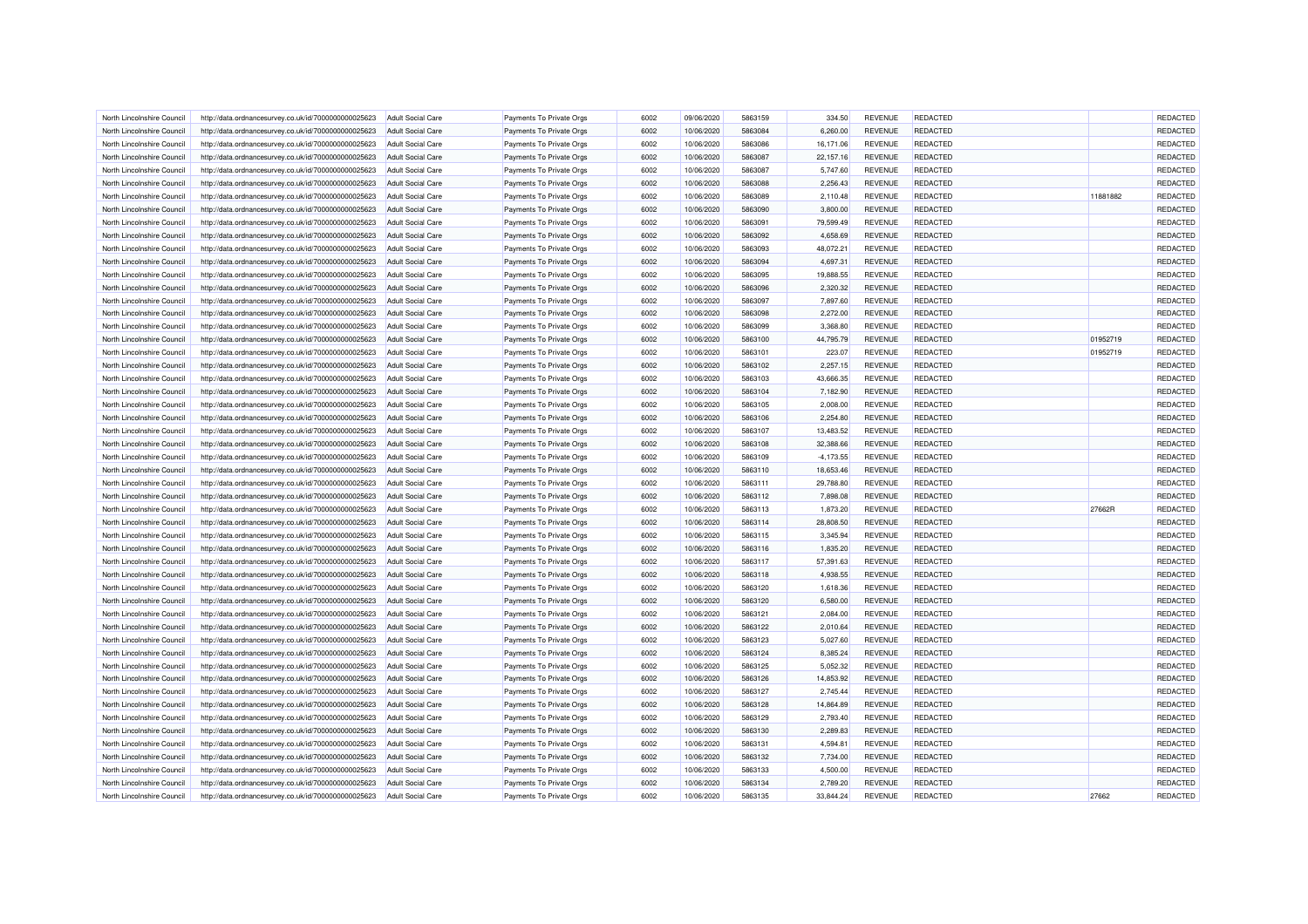| North Lincolnshire Council | http://data.ordnancesurvey.co.uk/id/7000000000025623 | <b>Adult Social Care</b> | Payments To Private Orgs | 6002 | 10/06/2020 | 5863136 | 51,542.52   | <b>REVENUE</b> | REDACTED        | 27662    | REDACTED |
|----------------------------|------------------------------------------------------|--------------------------|--------------------------|------|------------|---------|-------------|----------------|-----------------|----------|----------|
| North Lincolnshire Council | http://data.ordnancesurvey.co.uk/id/7000000000025623 | <b>Adult Social Care</b> | Payments To Private Orgs | 6002 | 10/06/2020 | 5863136 | 2,290.20    | <b>REVENUE</b> | <b>REDACTED</b> | 27662    | REDACTED |
| North Lincolnshire Council | http://data.ordnancesurvey.co.uk/id/7000000000025623 | <b>Adult Social Care</b> | Payments To Private Orgs | 6002 | 10/06/2020 | 5863138 | 2,189.32    | <b>REVENUE</b> | <b>REDACTED</b> | 27662    | REDACTED |
| North Lincolnshire Council | http://data.ordnancesurvey.co.uk/id/7000000000025623 | <b>Adult Social Care</b> | Payments To Private Orgs | 6002 | 10/06/2020 | 5863140 | 34,974.16   | <b>REVENUE</b> | REDACTED        |          | REDACTED |
| North Lincolnshire Council | http://data.ordnancesurvey.co.uk/id/7000000000025623 | <b>Adult Social Care</b> | Payments To Private Orgs | 6002 | 10/06/2020 | 5863141 | 23,831.04   | <b>REVENUE</b> | <b>REDACTED</b> |          | REDACTED |
| North Lincolnshire Council | http://data.ordnancesurvey.co.uk/id/7000000000025623 | <b>Adult Social Care</b> | Payments To Private Orgs | 6002 | 10/06/2020 | 5863142 | 1,276.66    | <b>REVENUE</b> | <b>REDACTED</b> |          | REDACTED |
| North Lincolnshire Council | http://data.ordnancesurvey.co.uk/id/7000000000025623 | <b>Adult Social Care</b> | Payments To Private Orgs | 6002 | 10/06/2020 | 5863143 | 12,299.52   | <b>REVENUE</b> | <b>REDACTED</b> |          | REDACTED |
| North Lincolnshire Council | http://data.ordnancesurvey.co.uk/id/7000000000025623 | <b>Adult Social Care</b> | Payments To Private Orgs | 6002 | 10/06/2020 | 5863144 | 8,071.68    | <b>REVENUE</b> | REDACTED        |          | REDACTED |
| North Lincolnshire Council | http://data.ordnancesurvey.co.uk/id/7000000000025623 | Adult Social Care        | Payments To Private Orgs | 6002 | 10/06/2020 | 5863145 | $-1,657.58$ | <b>REVENUE</b> | <b>REDACTED</b> |          | REDACTED |
| North Lincolnshire Council | http://data.ordnancesurvey.co.uk/id/7000000000025623 | <b>Adult Social Care</b> | Payments To Private Orgs | 6002 | 10/06/2020 | 5863147 | 3,150.00    | <b>REVENUE</b> | <b>REDACTED</b> |          | REDACTED |
| North Lincolnshire Council | http://data.ordnancesurvey.co.uk/id/7000000000025623 | Adult Social Care        | Payments To Private Orgs | 6002 | 10/06/2020 | 5863148 | 33,861.80   | <b>REVENUE</b> | <b>REDACTED</b> |          | REDACTED |
| North Lincolnshire Council | http://data.ordnancesurvey.co.uk/id/7000000000025623 | <b>Adult Social Care</b> | Payments To Private Orgs | 6002 | 10/06/2020 | 5863149 | 18,229.65   | <b>REVENUE</b> | REDACTED        |          | REDACTED |
| North Lincolnshire Council | http://data.ordnancesurvey.co.uk/id/7000000000025623 | <b>Adult Social Care</b> | Payments To Private Orgs | 6002 | 10/06/2020 | 5863150 | 12,115.52   | <b>REVENUE</b> | REDACTED        |          | REDACTED |
| North Lincolnshire Council | http://data.ordnancesurvey.co.uk/id/7000000000025623 | <b>Adult Social Care</b> | Payments To Private Orgs | 6002 | 10/06/2020 | 5863151 | 1,984.36    | <b>REVENUE</b> | <b>REDACTED</b> |          | REDACTED |
| North Lincolnshire Council | http://data.ordnancesurvey.co.uk/id/7000000000025623 | <b>Adult Social Care</b> | Payments To Private Orgs | 6002 | 10/06/2020 | 5863152 | 16,938.47   | <b>REVENUE</b> | <b>REDACTED</b> |          | REDACTED |
| North Lincolnshire Council | http://data.ordnancesurvey.co.uk/id/7000000000025623 | <b>Adult Social Care</b> | Payments To Private Orgs | 6002 | 10/06/2020 | 5863154 | 4,800.00    | <b>REVENUE</b> | REDACTED        | 5049402  | REDACTED |
|                            |                                                      |                          |                          |      |            |         |             |                |                 |          |          |
| North Lincolnshire Council | http://data.ordnancesurvey.co.uk/id/7000000000025623 | <b>Adult Social Care</b> | Payments To Private Orgs | 6002 | 10/06/2020 | 5863155 | 2,314.83    | <b>REVENUE</b> | <b>REDACTED</b> |          | REDACTED |
| North Lincolnshire Council | http://data.ordnancesurvey.co.uk/id/7000000000025623 | <b>Adult Social Care</b> | Payments To Private Orgs | 6002 | 10/06/2020 | 5863157 | 3,850.00    | <b>REVENUE</b> | <b>REDACTED</b> |          | REDACTED |
| North Lincolnshire Council | http://data.ordnancesurvey.co.uk/id/7000000000025623 | <b>Adult Social Care</b> | Payments To Private Orgs | 6002 | 10/06/2020 | 5863160 | 7,229.44    | <b>REVENUE</b> | <b>REDACTED</b> |          | REDACTED |
| North Lincolnshire Council | http://data.ordnancesurvey.co.uk/id/7000000000025623 | <b>Adult Social Care</b> | Payments To Private Orgs | 6002 | 10/06/2020 | 5863161 | 3,188.00    | <b>REVENUE</b> | <b>REDACTED</b> |          | REDACTED |
| North Lincolnshire Council | http://data.ordnancesurvey.co.uk/id/7000000000025623 | <b>Adult Social Care</b> | Payments To Private Orgs | 6002 | 10/06/2020 | 5863162 | 1,654.32    | <b>REVENUE</b> | REDACTED        |          | REDACTED |
| North Lincolnshire Council | http://data.ordnancesurvey.co.uk/id/7000000000025623 | Adult Social Care        | Payments To Private Orgs | 6002 | 10/06/2020 | 5863163 | 5,425.56    | <b>REVENUE</b> | REDACTED        |          | REDACTED |
| North Lincolnshire Council | http://data.ordnancesurvey.co.uk/id/7000000000025623 | <b>Adult Social Care</b> | Payments To Private Orgs | 6002 | 10/06/2020 | 5863163 | 21,227.52   | <b>REVENUE</b> | <b>REDACTED</b> |          | REDACTED |
| North Lincolnshire Council | http://data.ordnancesurvey.co.uk/id/7000000000025623 | <b>Adult Social Care</b> | Payments To Private Orgs | 6002 | 10/06/2020 | 5863164 | 22,749.12   | <b>REVENUE</b> | <b>REDACTED</b> |          | REDACTED |
| North Lincolnshire Council | http://data.ordnancesurvey.co.uk/id/7000000000025623 | <b>Adult Social Care</b> | Payments To Private Orgs | 6002 | 10/06/2020 | 5863164 | 2,049.92    | <b>REVENUE</b> | REDACTED        |          | REDACTED |
| North Lincolnshire Council | http://data.ordnancesurvey.co.uk/id/7000000000025623 | <b>Adult Social Care</b> | Payments To Private Orgs | 6002 | 10/06/2020 | 5863165 | 29,594.88   | <b>REVENUE</b> | <b>REDACTED</b> |          | REDACTED |
| North Lincolnshire Council | http://data.ordnancesurvey.co.uk/id/7000000000025623 | <b>Adult Social Care</b> | Payments To Private Orgs | 6002 | 10/06/2020 | 5863166 | 6,087.49    | <b>REVENUE</b> | <b>REDACTED</b> |          | REDACTED |
| North Lincolnshire Council | http://data.ordnancesurvey.co.uk/id/7000000000025623 | <b>Adult Social Care</b> | Payments To Private Orgs | 6002 | 10/06/2020 | 5863167 | 4,551.84    | <b>REVENUE</b> | <b>REDACTED</b> |          | REDACTED |
| North Lincolnshire Council | http://data.ordnancesurvey.co.uk/id/7000000000025623 | <b>Adult Social Care</b> | Payments To Private Orgs | 6002 | 10/06/2020 | 5863168 | 2,316.16    | <b>REVENUE</b> | REDACTED        |          | REDACTED |
| North Lincolnshire Council | http://data.ordnancesurvey.co.uk/id/7000000000025623 | <b>Adult Social Care</b> | Payments To Private Orgs | 6002 | 10/06/2020 | 5863169 | 2.523.00    | <b>REVENUE</b> | <b>REDACTED</b> |          | REDACTED |
| North Lincolnshire Council | http://data.ordnancesurvey.co.uk/id/7000000000025623 | <b>Adult Social Care</b> | Payments To Private Orgs | 6002 | 10/06/2020 | 5863170 | 23,831.04   | <b>REVENUE</b> | REDACTED        |          | REDACTED |
| North Lincolnshire Council | http://data.ordnancesurvey.co.uk/id/7000000000025623 | Adult Social Care        | Payments To Private Orgs | 6002 | 10/06/2020 | 5863172 | 25,699.36   | <b>REVENUE</b> | REDACTED        |          | REDACTED |
| North Lincolnshire Council | http://data.ordnancesurvey.co.uk/id/7000000000025623 | <b>Adult Social Care</b> | Payments To Private Orgs | 6002 | 10/06/2020 | 5863173 | $-5,544.55$ | <b>REVENUE</b> | <b>REDACTED</b> |          | REDACTED |
| North Lincolnshire Council | http://data.ordnancesurvey.co.uk/id/7000000000025623 | <b>Adult Social Care</b> | Payments To Private Orgs | 6002 | 10/06/2020 | 5863174 | 10,779.72   | <b>REVENUE</b> | <b>REDACTED</b> |          | REDACTED |
| North Lincolnshire Council | http://data.ordnancesurvey.co.uk/id/7000000000025623 | <b>Adult Social Care</b> | Payments To Private Orgs | 6002 | 10/06/2020 | 5863175 | 22,005.00   | <b>REVENUE</b> | REDACTED        |          | REDACTED |
| North Lincolnshire Council | http://data.ordnancesurvey.co.uk/id/7000000000025623 | <b>Adult Social Care</b> | Payments To Private Orgs | 6002 | 10/06/2020 | 5863176 | 24,031.04   | <b>REVENUE</b> | <b>REDACTED</b> |          | REDACTED |
| North Lincolnshire Council | http://data.ordnancesurvey.co.uk/id/7000000000025623 | <b>Adult Social Care</b> | Payments To Private Orgs | 6002 | 10/06/2020 | 5863177 | 21,960.00   | <b>REVENUE</b> | <b>REDACTED</b> |          | REDACTED |
| North Lincolnshire Council | http://data.ordnancesurvey.co.uk/id/7000000000025623 | Adult Social Care        | Payments To Private Orgs | 6002 | 10/06/2020 | 5863178 | $-899.72$   | <b>REVENUE</b> | <b>REDACTED</b> |          | REDACTED |
| North Lincolnshire Council | http://data.ordnancesurvey.co.uk/id/7000000000025623 | <b>Adult Social Care</b> | Payments To Private Orgs | 6002 | 10/06/2020 | 5863179 | 20,712.64   | <b>REVENUE</b> | REDACTED        |          | REDACTED |
| North Lincolnshire Council | http://data.ordnancesurvey.co.uk/id/7000000000025623 | <b>Adult Social Care</b> | Payments To Private Orgs | 6002 | 10/06/2020 | 5863180 | 5,315.04    | <b>REVENUE</b> | REDACTED        |          | REDACTED |
| North Lincolnshire Council | http://data.ordnancesurvey.co.uk/id/7000000000025623 | <b>Adult Social Care</b> | Payments To Private Orgs | 6002 | 10/06/2020 | 5863181 | 6,848.00    | <b>REVENUE</b> | REDACTED        |          | REDACTED |
| North Lincolnshire Council | http://data.ordnancesurvey.co.uk/id/7000000000025623 | <b>Adult Social Care</b> | Payments To Private Orgs | 6002 | 10/06/2020 | 5863182 | 37,683.20   | <b>REVENUE</b> | <b>REDACTED</b> | 02779611 | REDACTED |
| North Lincolnshire Council | http://data.ordnancesurvey.co.uk/id/7000000000025623 | <b>Adult Social Care</b> | Payments To Private Orgs | 6002 | 10/06/2020 | 5863183 | 450.00      | <b>REVENUE</b> | <b>REDACTED</b> | 02779611 | REDACTED |
| North Lincolnshire Council | http://data.ordnancesurvey.co.uk/id/7000000000025623 | <b>Adult Social Care</b> | Payments To Private Orgs | 6002 | 10/06/2020 | 5863184 | 39,888.32   | <b>REVENUE</b> | <b>REDACTED</b> | 02779611 | REDACTED |
| North Lincolnshire Council | http://data.ordnancesurvey.co.uk/id/7000000000025623 | <b>Adult Social Care</b> | Payments To Private Orgs | 6002 | 10/06/2020 | 5863184 | 2,090.20    | <b>REVENUE</b> | <b>REDACTED</b> | 02779611 | REDACTED |
| North Lincolnshire Council | http://data.ordnancesurvey.co.uk/id/7000000000025623 | <b>Adult Social Care</b> | Payments To Private Orgs | 6002 | 10/06/2020 | 5863185 | 58,277.92   | <b>REVENUE</b> | <b>REDACTED</b> | 02779611 | REDACTED |
| North Lincolnshire Council | http://data.ordnancesurvey.co.uk/id/7000000000025623 | <b>Adult Social Care</b> | Payments To Private Orgs | 6002 | 10/06/2020 | 5863186 | $-1,660.94$ | <b>REVENUE</b> | REDACTED        | 02779611 | REDACTED |
| North Lincolnshire Council | http://data.ordnancesurvey.co.uk/id/7000000000025623 | <b>Adult Social Care</b> | Payments To Private Orgs | 6002 | 10/06/2020 | 5863187 | 27,162.24   | <b>REVENUE</b> | REDACTED        | 02779611 | REDACTED |
| North Lincolnshire Council | http://data.ordnancesurvey.co.uk/id/7000000000025623 | <b>Adult Social Care</b> | Payments To Private Orgs | 6002 | 10/06/2020 | 5863187 | 3,907.08    | <b>REVENUE</b> | REDACTED        | 02779611 | REDACTED |
| North Lincolnshire Council | http://data.ordnancesurvey.co.uk/id/7000000000025623 | <b>Adult Social Care</b> | Payments To Private Orgs | 6002 | 10/06/2020 | 5863188 | 1,873.20    | <b>REVENUE</b> | <b>REDACTED</b> | 02779611 | REDACTED |
| North Lincolnshire Council | http://data.ordnancesurvey.co.uk/id/7000000000025623 | <b>Adult Social Care</b> | Payments To Private Orgs | 6002 | 10/06/2020 | 5863188 | 13,436.08   | <b>REVENUE</b> | REDACTED        | 02779611 | REDACTED |
| North Lincolnshire Council | http://data.ordnancesurvey.co.uk/id/7000000000025623 | <b>Adult Social Care</b> | Payments To Private Orgs | 6002 | 10/06/2020 | 5863189 | 2,090.20    | <b>REVENUE</b> | REDACTED        | 02779611 | REDACTED |
| North Lincolnshire Council | http://data.ordnancesurvey.co.uk/id/7000000000025623 | <b>Adult Social Care</b> | Payments To Private Orgs | 6002 | 10/06/2020 | 5863189 | 10,883.00   | <b>REVENUE</b> | <b>REDACTED</b> | 02779611 | REDACTED |
|                            |                                                      |                          |                          |      |            |         |             |                |                 |          |          |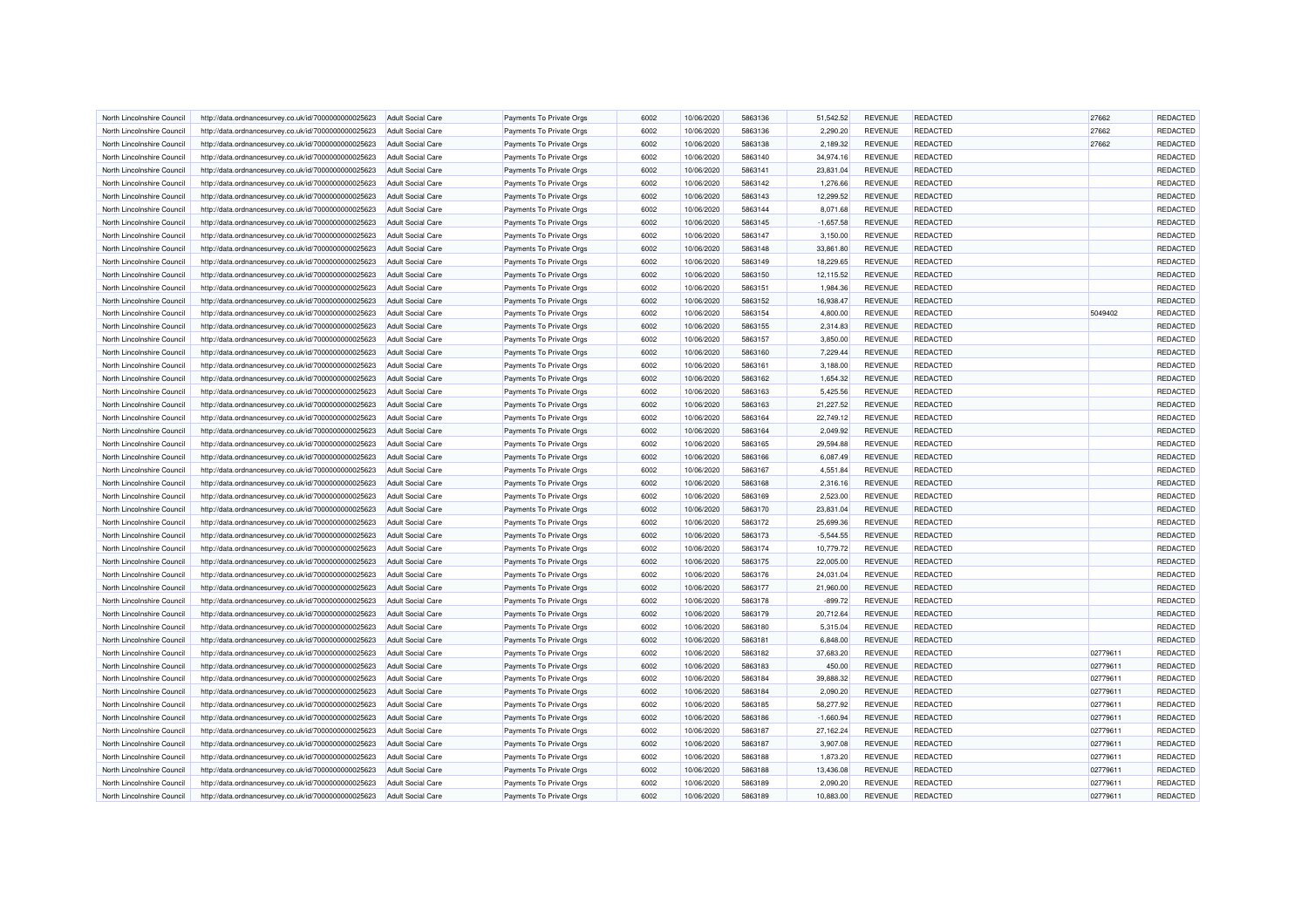| North Lincolnshire Council | http://data.ordnancesurvey.co.uk/id/7000000000025623 | <b>Adult Social Care</b> | Payments To Private Orgs | 6002 | 10/06/2020 | 5863190 | 6,270.60    | <b>REVENUE</b> | <b>REDACTED</b> | 02779611 | REDACTED        |
|----------------------------|------------------------------------------------------|--------------------------|--------------------------|------|------------|---------|-------------|----------------|-----------------|----------|-----------------|
| North Lincolnshire Council | http://data.ordnancesurvey.co.uk/id/7000000000025623 | <b>Adult Social Care</b> | Payments To Private Orgs | 6002 | 10/06/2020 | 5863191 | 10,451.00   | <b>REVENUE</b> | <b>REDACTED</b> | 02779611 | <b>REDACTED</b> |
| North Lincolnshire Council | http://data.ordnancesurvey.co.uk/id/7000000000025623 | <b>Adult Social Care</b> | Payments To Private Orgs | 6002 | 10/06/2020 | 5863193 | 2.084.00    | <b>REVENUE</b> | <b>REDACTED</b> | 02779611 | REDACTED        |
| North Lincolnshire Council | http://data.ordnancesurvey.co.uk/id/7000000000025623 | <b>Adult Social Care</b> | Payments To Private Orgs | 6002 | 10/06/2020 | 5863196 | 1,600.00    | <b>REVENUE</b> | REDACTED        |          | REDACTED        |
| North Lincolnshire Council | http://data.ordnancesurvey.co.uk/id/7000000000025623 | <b>Adult Social Care</b> | Payments To Private Orgs | 6002 | 10/06/2020 | 5863197 | 45,199.50   | <b>REVENUE</b> | <b>REDACTED</b> | 06048328 | REDACTED        |
| North Lincolnshire Council | http://data.ordnancesurvey.co.uk/id/7000000000025623 | <b>Adult Social Care</b> | Payments To Private Orgs | 6002 | 10/06/2020 | 5863198 | 14,326.36   | <b>REVENUE</b> | <b>REDACTED</b> | 06048328 | REDACTED        |
| North Lincolnshire Council | http://data.ordnancesurvey.co.uk/id/7000000000025623 | <b>Adult Social Care</b> | Payments To Private Orgs | 6002 | 10/06/2020 | 5863199 | 2,478.00    | <b>REVENUE</b> | <b>REDACTED</b> |          | REDACTED        |
| North Lincolnshire Council | http://data.ordnancesurvey.co.uk/id/7000000000025623 | <b>Adult Social Care</b> | Payments To Private Orgs | 6002 | 10/06/2020 | 5863200 | 3,893.28    | <b>REVENUE</b> | <b>REDACTED</b> | 4738023  | REDACTED        |
| North Lincolnshire Council | http://data.ordnancesurvey.co.uk/id/7000000000025623 | <b>Adult Social Care</b> | Payments To Private Orgs | 6002 | 10/06/2020 | 5863201 | 25,788.72   | <b>REVENUE</b> | REDACTED        | 4738023  | REDACTED        |
| North Lincolnshire Council | http://data.ordnancesurvey.co.uk/id/7000000000025623 | <b>Adult Social Care</b> | Payments To Private Orgs | 6002 | 10/06/2020 | 5863203 | 1,087.82    | <b>REVENUE</b> | <b>REDACTED</b> | 4738023  | REDACTED        |
| North Lincolnshire Council | http://data.ordnancesurvey.co.uk/id/7000000000025623 | Adult Social Care        | Payments To Private Orgs | 6002 | 10/06/2020 | 5863204 | 3.400.00    | <b>REVENUE</b> | REDACTED        |          | REDACTED        |
| North Lincolnshire Council | http://data.ordnancesurvey.co.uk/id/7000000000025623 | <b>Adult Social Care</b> | Payments To Private Orgs | 6002 | 10/06/2020 | 5863205 | 17,028.37   | <b>REVENUE</b> | REDACTED        | 04228353 | REDACTED        |
| North Lincolnshire Council | http://data.ordnancesurvey.co.uk/id/7000000000025623 | <b>Adult Social Care</b> | Payments To Private Orgs | 6002 | 10/06/2020 | 5863206 | 1,824.00    | <b>REVENUE</b> | <b>REDACTED</b> |          | REDACTED        |
| North Lincolnshire Council | http://data.ordnancesurvey.co.uk/id/7000000000025623 | <b>Adult Social Care</b> | Payments To Private Orgs | 6002 | 10/06/2020 | 5863207 | 2,616.00    | <b>REVENUE</b> | REDACTED        |          | REDACTED        |
| North Lincolnshire Council | http://data.ordnancesurvey.co.uk/id/7000000000025623 | <b>Adult Social Care</b> | Payments To Private Orgs | 6002 | 10/06/2020 | 5863208 | 33,758.93   | <b>REVENUE</b> | <b>REDACTED</b> |          | REDACTED        |
| North Lincolnshire Council | http://data.ordnancesurvey.co.uk/id/7000000000025623 | <b>Adult Social Care</b> | Payments To Private Orgs | 6002 | 10/06/2020 | 5863209 | 5,559.66    | <b>REVENUE</b> | <b>REDACTED</b> |          | REDACTED        |
| North Lincolnshire Council | http://data.ordnancesurvey.co.uk/id/7000000000025623 | <b>Adult Social Care</b> | Payments To Private Orgs | 6002 | 10/06/2020 | 5863210 | 13,981.44   | <b>REVENUE</b> | <b>REDACTED</b> |          | REDACTED        |
|                            |                                                      |                          |                          | 6002 | 10/06/2020 | 5863211 | 1,852.00    | <b>REVENUE</b> | <b>REDACTED</b> |          | REDACTED        |
| North Lincolnshire Council | http://data.ordnancesurvey.co.uk/id/7000000000025623 | <b>Adult Social Care</b> | Payments To Private Orgs |      |            |         |             |                |                 |          |                 |
| North Lincolnshire Council | http://data.ordnancesurvey.co.uk/id/7000000000025623 | <b>Adult Social Care</b> | Payments To Private Orgs | 6002 | 10/06/2020 | 5863212 | 2,770.56    | <b>REVENUE</b> | REDACTED        |          | REDACTED        |
| North Lincolnshire Council | http://data.ordnancesurvey.co.uk/id/7000000000025623 | <b>Adult Social Care</b> | Payments To Private Orgs | 6002 | 10/06/2020 | 5863213 | 15,461.81   | <b>REVENUE</b> | <b>REDACTED</b> |          | REDACTED        |
| North Lincolnshire Council | http://data.ordnancesurvey.co.uk/id/7000000000025623 | <b>Adult Social Care</b> | Payments To Private Orgs | 6002 | 10/06/2020 | 5863214 | 1,205.74    | <b>REVENUE</b> | <b>REDACTED</b> |          | REDACTED        |
| North Lincolnshire Council | http://data.ordnancesurvey.co.uk/id/7000000000025623 | <b>Adult Social Care</b> | Payments To Private Orgs | 6002 | 10/06/2020 | 5863215 | 2,168.00    | <b>REVENUE</b> | REDACTED        |          | REDACTED        |
| North Lincolnshire Council | http://data.ordnancesurvey.co.uk/id/7000000000025623 | <b>Adult Social Care</b> | Payments To Private Orgs | 6002 | 10/06/2020 | 5863216 | 2,352.00    | <b>REVENUE</b> | <b>REDACTED</b> |          | REDACTED        |
| North Lincolnshire Council | http://data.ordnancesurvey.co.uk/id/7000000000025623 | <b>Adult Social Care</b> | Payments To Private Orgs | 6002 | 10/06/2020 | 5863217 | 46,026.76   | <b>REVENUE</b> | <b>REDACTED</b> |          | REDACTED        |
| North Lincolnshire Council | http://data.ordnancesurvey.co.uk/id/7000000000025623 | <b>Adult Social Care</b> | Payments To Private Orgs | 6002 | 10/06/2020 | 5863217 | 6,493.64    | <b>REVENUE</b> | <b>REDACTED</b> |          | REDACTED        |
| North Lincolnshire Counci  | http://data.ordnancesurvey.co.uk/id/7000000000025623 | <b>Adult Social Care</b> | Payments To Private Orgs | 6002 | 10/06/2020 | 5863218 | $-150.99$   | <b>REVENUE</b> | <b>REDACTED</b> |          | REDACTED        |
| North Lincolnshire Council | http://data.ordnancesurvey.co.uk/id/7000000000025623 | <b>Adult Social Care</b> | Payments To Private Orgs | 6002 | 10/06/2020 | 5863219 | 2,760.84    | <b>REVENUE</b> | <b>REDACTED</b> |          | REDACTED        |
| North Lincolnshire Council | http://data.ordnancesurvey.co.uk/id/7000000000025623 | <b>Adult Social Care</b> | Payments To Private Orgs | 6002 | 10/06/2020 | 5863220 | 12,153.16   | <b>REVENUE</b> | <b>REDACTED</b> |          | REDACTED        |
| North Lincolnshire Council | http://data.ordnancesurvey.co.uk/id/7000000000025623 | <b>Adult Social Care</b> | Payments To Private Orgs | 6002 | 10/06/2020 | 5863221 | 23,253.12   | <b>REVENUE</b> | <b>REDACTED</b> |          | REDACTED        |
| North Lincolnshire Council | http://data.ordnancesurvey.co.uk/id/7000000000025623 | <b>Adult Social Care</b> | Payments To Private Orgs | 6002 | 10/06/2020 | 5863222 | 4.380.00    | <b>REVENUE</b> | <b>REDACTED</b> |          | REDACTED        |
| North Lincolnshire Council | http://data.ordnancesurvey.co.uk/id/7000000000025623 | <b>Adult Social Care</b> | Payments To Private Orgs | 6002 | 10/06/2020 | 5863223 | 2,261.80    | <b>REVENUE</b> | REDACTED        |          | REDACTED        |
| North Lincolnshire Council | http://data.ordnancesurvey.co.uk/id/7000000000025623 | <b>Adult Social Care</b> | Payments To Private Orgs | 6002 | 10/06/2020 | 5863225 | $-1,347.59$ | <b>REVENUE</b> | <b>REDACTED</b> |          | REDACTED        |
| North Lincolnshire Council | http://data.ordnancesurvey.co.uk/id/7000000000025623 | <b>Adult Social Care</b> | Payments To Private Orgs | 6002 | 10/06/2020 | 5863226 | 3,049.80    | <b>REVENUE</b> | REDACTED        |          | REDACTED        |
| North Lincolnshire Council | http://data.ordnancesurvey.co.uk/id/7000000000025623 | <b>Adult Social Care</b> | Payments To Private Orgs | 6002 | 10/06/2020 | 5863227 | 77,574.22   | <b>REVENUE</b> | <b>REDACTED</b> |          | REDACTED        |
| North Lincolnshire Council | http://data.ordnancesurvey.co.uk/id/7000000000025623 | <b>Adult Social Care</b> | Payments To Private Orgs | 6002 | 10/06/2020 | 5863228 | $-240.00$   | <b>REVENUE</b> | <b>REDACTED</b> |          | REDACTED        |
| North Lincolnshire Council | http://data.ordnancesurvey.co.uk/id/7000000000025623 | <b>Adult Social Care</b> | Payments To Private Orgs | 6002 | 10/06/2020 | 5863228 | 23.711.04   | <b>REVENUE</b> | REDACTED        |          | REDACTED        |
| North Lincolnshire Council | http://data.ordnancesurvey.co.uk/id/7000000000025623 | <b>Adult Social Care</b> | Payments To Private Orgs | 6002 | 10/06/2020 | 5863229 | 7,195.04    | <b>REVENUE</b> | <b>REDACTED</b> |          | REDACTED        |
| North Lincolnshire Council | http://data.ordnancesurvey.co.uk/id/7000000000025623 | Adult Social Care        | Payments To Private Orgs | 6002 | 10/06/2020 | 5863231 | 4.138.96    | <b>REVENUE</b> | <b>REDACTED</b> | 02779611 | <b>REDACTED</b> |
| North Lincolnshire Council |                                                      |                          |                          | 6002 | 10/06/2020 | 5863232 |             | <b>REVENUE</b> | <b>REDACTED</b> |          | REDACTED        |
|                            | http://data.ordnancesurvey.co.uk/id/7000000000025623 | <b>Adult Social Care</b> | Payments To Private Orgs |      |            |         | 2,184.56    |                |                 |          | REDACTED        |
| North Lincolnshire Council | http://data.ordnancesurvey.co.uk/id/7000000000025623 | <b>Adult Social Care</b> | Payments To Private Orgs | 6002 | 10/06/2020 | 5863233 | 18,877.31   | <b>REVENUE</b> | <b>REDACTED</b> |          |                 |
| North Lincolnshire Council | http://data.ordnancesurvey.co.uk/id/7000000000025623 | <b>Adult Social Care</b> | Payments To Private Orgs | 6002 | 10/06/2020 | 5863234 | 2,624.25    | <b>REVENUE</b> | <b>REDACTED</b> |          | REDACTED        |
| North Lincolnshire Council | http://data.ordnancesurvey.co.uk/id/7000000000025623 | <b>Adult Social Care</b> | Payments To Private Orgs | 6002 | 10/06/2020 | 5863235 | 23,075.14   | <b>REVENUE</b> | <b>REDACTED</b> |          | REDACTED        |
| North Lincolnshire Council | http://data.ordnancesurvey.co.uk/id/7000000000025623 | Adult Social Care        | Payments To Private Orgs | 6002 | 10/06/2020 | 5863236 | 981.16      | <b>REVENUE</b> | REDACTED        |          | REDACTED        |
| North Lincolnshire Council | http://data.ordnancesurvey.co.uk/id/7000000000025623 | <b>Adult Social Care</b> | Payments To Private Orgs | 6002 | 12/06/2020 | 5863928 | 1,000.00    | <b>REVENUE</b> | <b>REDACTED</b> |          | REDACTED        |
| North Lincolnshire Council | http://data.ordnancesurvey.co.uk/id/7000000000025623 | <b>Adult Social Care</b> | Payments To Private Orgs | 6002 | 12/06/2020 | 5863929 | 400.00      | <b>REVENUE</b> | <b>REDACTED</b> | 11881882 | REDACTED        |
| North Lincolnshire Council | http://data.ordnancesurvey.co.uk/id/7000000000025623 | <b>Adult Social Care</b> | Payments To Private Orgs | 6002 | 12/06/2020 | 5863930 | 600.00      | <b>REVENUE</b> | <b>REDACTED</b> |          | <b>REDACTED</b> |
| North Lincolnshire Council | http://data.ordnancesurvey.co.uk/id/7000000000025623 | <b>Adult Social Care</b> | Payments To Private Orgs | 6002 | 12/06/2020 | 5863931 | 400.00      | <b>REVENUE</b> | REDACTED        |          | REDACTED        |
| North Lincolnshire Council | http://data.ordnancesurvey.co.uk/id/7000000000025623 | <b>Adult Social Care</b> | Payments To Private Orgs | 6002 | 12/06/2020 | 5863932 | 600.00      | <b>REVENUE</b> | <b>REDACTED</b> |          | <b>REDACTED</b> |
| North Lincolnshire Council | http://data.ordnancesurvey.co.uk/id/7000000000025623 | <b>Adult Social Care</b> | Payments To Private Orgs | 6002 | 12/06/2020 | 5863933 | 400.00      | <b>REVENUE</b> | <b>REDACTED</b> |          | REDACTED        |
| North Lincolnshire Council | http://data.ordnancesurvey.co.uk/id/7000000000025623 | <b>Adult Social Care</b> | Payments To Private Orgs | 6002 | 12/06/2020 | 5863934 | 400.00      | <b>REVENUE</b> | <b>REDACTED</b> |          | REDACTED        |
| North Lincolnshire Council | http://data.ordnancesurvey.co.uk/id/7000000000025623 | <b>Adult Social Care</b> | Payments To Private Orgs | 6002 | 12/06/2020 | 5863935 | 1,200.00    | <b>REVENUE</b> | <b>REDACTED</b> |          | REDACTED        |
| North Lincolnshire Council | http://data.ordnancesurvey.co.uk/id/7000000000025623 | <b>Adult Social Care</b> | Payments To Private Orgs | 6002 | 12/06/2020 | 5863936 | 300.00      | <b>REVENUE</b> | REDACTED        | 27662R   | REDACTED        |
| North Lincolnshire Council | http://data.ordnancesurvey.co.uk/id/7000000000025623 | <b>Adult Social Care</b> | Payments To Private Orgs | 6002 | 12/06/2020 | 5863937 | 300.00      | <b>REVENUE</b> | <b>REDACTED</b> |          | REDACTED        |
|                            |                                                      |                          |                          |      |            |         |             |                |                 |          |                 |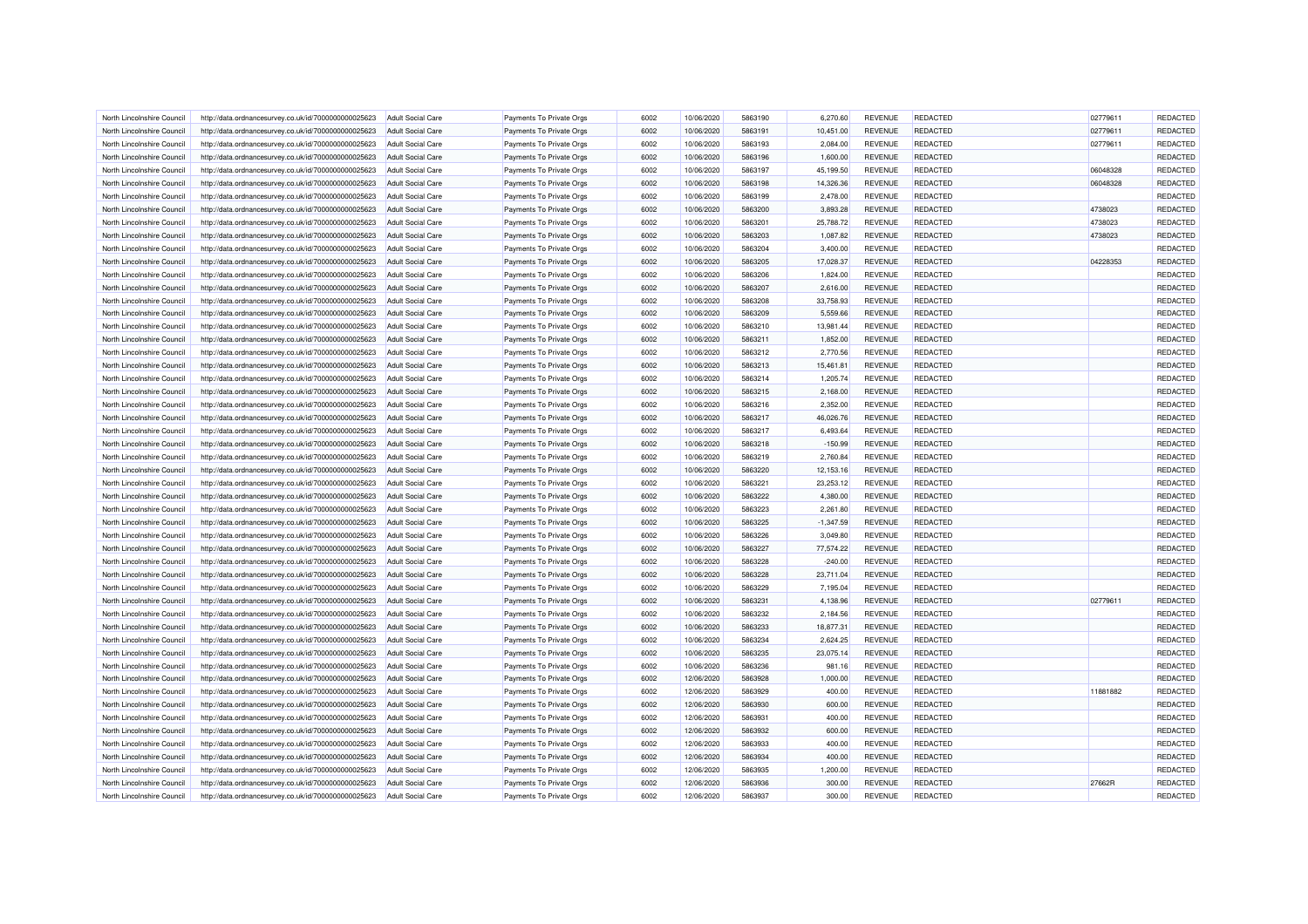|                            |                                                      |                          |                                | 6002 |            | 5863938 |                             |                |                 |          | REDACTED        |
|----------------------------|------------------------------------------------------|--------------------------|--------------------------------|------|------------|---------|-----------------------------|----------------|-----------------|----------|-----------------|
| North Lincolnshire Council | http://data.ordnancesurvey.co.uk/id/7000000000025623 | <b>Adult Social Care</b> | Payments To Private Orgs       |      | 12/06/2020 |         | 400.00                      | <b>REVENUE</b> | <b>REDACTED</b> |          |                 |
| North Lincolnshire Council | http://data.ordnancesurvey.co.uk/id/7000000000025623 | <b>Adult Social Care</b> | Payments To Private Orgs       | 6002 | 12/06/2020 | 5863939 | 400.00                      | <b>REVENUE</b> | <b>REDACTED</b> |          | <b>REDACTED</b> |
| North Lincolnshire Council | http://data.ordnancesurvey.co.uk/id/7000000000025623 | <b>Adult Social Care</b> | Payments To Private Orgs       | 6002 | 12/06/2020 | 5863940 | 1.300.00                    | <b>REVENUE</b> | <b>REDACTED</b> |          | <b>REDACTED</b> |
| North Lincolnshire Council | http://data.ordnancesurvey.co.uk/id/7000000000025623 | <b>Adult Social Care</b> | Payments To Private Orgs       | 6002 | 12/06/2020 | 5863941 | 800.00                      | <b>REVENUE</b> | REDACTED        |          | REDACTED        |
| North Lincolnshire Council | http://data.ordnancesurvey.co.uk/id/7000000000025623 | <b>Adult Social Care</b> | Payments To Private Orgs       | 6002 | 12/06/2020 | 5863942 | 300.00                      | <b>REVENUE</b> | <b>REDACTED</b> |          | REDACTED        |
| North Lincolnshire Council | http://data.ordnancesurvey.co.uk/id/7000000000025623 | <b>Adult Social Care</b> | Payments To Private Orgs       | 6002 | 12/06/2020 | 5863943 | 1,200.00                    | <b>REVENUE</b> | <b>REDACTED</b> |          | REDACTED        |
| North Lincolnshire Council | http://data.ordnancesurvey.co.uk/id/7000000000025623 | <b>Adult Social Care</b> | Payments To Private Orgs       | 6002 | 12/06/2020 | 5863944 | 700.00                      | <b>REVENUE</b> | <b>REDACTED</b> |          | REDACTED        |
| North Lincolnshire Council | http://data.ordnancesurvey.co.uk/id/7000000000025623 | <b>Adult Social Care</b> | Payments To Private Orgs       | 6002 | 12/06/2020 | 5863945 | 500.00                      | <b>REVENUE</b> | <b>REDACTED</b> |          | REDACTED        |
| North Lincolnshire Council | http://data.ordnancesurvey.co.uk/id/7000000000025623 | <b>Adult Social Care</b> | Payments To Private Orgs       | 6002 | 12/06/2020 | 5863946 | 400.00                      | <b>REVENUE</b> | REDACTED        | 27662    | REDACTED        |
| North Lincolnshire Council | http://data.ordnancesurvey.co.uk/id/7000000000025623 | <b>Adult Social Care</b> | Payments To Private Orgs       | 6002 | 12/06/2020 | 5863947 | 300.00                      | <b>REVENUE</b> | REDACTED        |          | <b>REDACTED</b> |
| North Lincolnshire Council | http://data.ordnancesurvey.co.uk/id/7000000000025623 | Adult Social Care        | Payments To Private Orgs       | 6002 | 12/06/2020 | 5863948 | 800.00                      | <b>REVENUE</b> | REDACTED        | 5049402  | <b>REDACTED</b> |
| North Lincolnshire Council | http://data.ordnancesurvey.co.uk/id/7000000000025623 | <b>Adult Social Care</b> | Payments To Private Orgs       | 6002 | 12/06/2020 | 5863949 | 600.00                      | <b>REVENUE</b> | REDACTED        |          | REDACTED        |
| North Lincolnshire Council | http://data.ordnancesurvey.co.uk/id/7000000000025623 | <b>Adult Social Care</b> | Payments To Private Orgs       | 6002 | 12/06/2020 | 5863950 | 1,100.00                    | <b>REVENUE</b> | <b>REDACTED</b> |          | REDACTED        |
| North Lincolnshire Council | http://data.ordnancesurvey.co.uk/id/7000000000025623 | <b>Adult Social Care</b> | Payments To Private Orgs       | 6002 | 12/06/2020 | 5863951 | 500.00                      | <b>REVENUE</b> | REDACTED        |          | <b>REDACTED</b> |
| North Lincolnshire Council | http://data.ordnancesurvey.co.uk/id/7000000000025623 | <b>Adult Social Care</b> | Payments To Private Orgs       | 6002 | 12/06/2020 | 5863952 | 300.00                      | <b>REVENUE</b> | <b>REDACTED</b> |          | REDACTED        |
| North Lincolnshire Council | http://data.ordnancesurvey.co.uk/id/7000000000025623 | <b>Adult Social Care</b> | Payments To Private Orgs       | 6002 | 12/06/2020 | 5863953 | 700.00                      | <b>REVENUE</b> | <b>REDACTED</b> |          | REDACTED        |
| North Lincolnshire Council | http://data.ordnancesurvey.co.uk/id/7000000000025623 | <b>Adult Social Care</b> | Payments To Private Orgs       | 6002 | 12/06/2020 | 5863954 | 400.00                      | <b>REVENUE</b> | <b>REDACTED</b> |          | REDACTED        |
| North Lincolnshire Council | http://data.ordnancesurvey.co.uk/id/7000000000025623 | <b>Adult Social Care</b> | Payments To Private Orgs       | 6002 | 12/06/2020 | 5863955 | 400.00                      | <b>REVENUE</b> | <b>REDACTED</b> |          | REDACTED        |
| North Lincolnshire Council | http://data.ordnancesurvey.co.uk/id/7000000000025623 | <b>Adult Social Care</b> | Payments To Private Orgs       | 6002 | 12/06/2020 | 5863956 | 3,300.00                    | <b>REVENUE</b> | REDACTED        |          | REDACTED        |
| North Lincolnshire Counci  | http://data.ordnancesurvey.co.uk/id/7000000000025623 | <b>Adult Social Care</b> | Payments To Private Orgs       | 6002 | 12/06/2020 | 5863957 | 800.00                      | <b>REVENUE</b> | REDACTED        |          | REDACTED        |
| North Lincolnshire Council | http://data.ordnancesurvey.co.uk/id/7000000000025623 | <b>Adult Social Care</b> | Payments To Private Orgs       | 6002 | 12/06/2020 | 5863958 | 1,100.00                    | <b>REVENUE</b> | <b>REDACTED</b> |          | REDACTED        |
| North Lincolnshire Council | http://data.ordnancesurvey.co.uk/id/7000000000025623 | <b>Adult Social Care</b> | Payments To Private Orgs       | 6002 | 12/06/2020 | 5863959 | 2,300.00                    | <b>REVENUE</b> | REDACTED        | 02779611 | REDACTED        |
| North Lincolnshire Council | http://data.ordnancesurvey.co.uk/id/7000000000025623 | <b>Adult Social Care</b> | Payments To Private Orgs       | 6002 | 12/06/2020 | 5863960 | 400.00                      | <b>REVENUE</b> | <b>REDACTED</b> | 02779611 | REDACTED        |
|                            |                                                      |                          |                                |      |            |         |                             |                |                 |          |                 |
| North Lincolnshire Council | http://data.ordnancesurvey.co.uk/id/7000000000025623 | <b>Adult Social Care</b> | Payments To Private Orgs       | 6002 | 12/06/2020 | 5863961 | 300.00                      | <b>REVENUE</b> | <b>REDACTED</b> |          | REDACTED        |
| North Lincolnshire Council | http://data.ordnancesurvey.co.uk/id/7000000000025623 | <b>Adult Social Care</b> | Payments To Private Orgs       | 6002 | 12/06/2020 | 5863962 | 400.00                      | <b>REVENUE</b> | <b>REDACTED</b> |          | REDACTED        |
| North Lincolnshire Council | http://data.ordnancesurvey.co.uk/id/7000000000025623 | <b>Adult Social Care</b> | Payments To Private Orgs       | 6002 | 12/06/2020 | 5863963 | 600.00                      | <b>REVENUE</b> | <b>REDACTED</b> |          | REDACTED        |
| North Lincolnshire Council | http://data.ordnancesurvey.co.uk/id/7000000000025623 | <b>Adult Social Care</b> | Payments To Private Orgs       | 6002 | 12/06/2020 | 5863964 | 300.00                      | <b>REVENUE</b> | <b>REDACTED</b> |          | REDACTED        |
| North Lincolnshire Council | http://data.ordnancesurvey.co.uk/id/7000000000025623 | <b>Adult Social Care</b> | Payments To Private Orgs       | 6002 | 12/06/2020 | 5863965 | 400.00                      | <b>REVENUE</b> | REDACTED        |          | REDACTED        |
| North Lincolnshire Council | http://data.ordnancesurvey.co.uk/id/7000000000025623 | <b>Adult Social Care</b> | Payments To Private Orgs       | 6002 | 12/06/2020 | 5863966 | 300.00                      | <b>REVENUE</b> | <b>REDACTED</b> |          | REDACTED        |
| North Lincolnshire Council | http://data.ordnancesurvey.co.uk/id/7000000000025623 | <b>Adult Social Care</b> | Payments To Private Orgs       | 6002 | 12/06/2020 | 5863967 | 500.00                      | <b>REVENUE</b> | <b>REDACTED</b> |          | REDACTED        |
| North Lincolnshire Council | http://data.ordnancesurvey.co.uk/id/7000000000025623 | <b>Adult Social Care</b> | Payments To Private Orgs       | 6002 | 12/06/2020 | 5863968 | 400.00                      | <b>REVENUE</b> | REDACTED        |          | REDACTED        |
| North Lincolnshire Council | http://data.ordnancesurvey.co.uk/id/7000000000025623 | <b>Adult Social Care</b> | Payments To Private Orgs       | 6002 | 12/06/2020 | 5863969 | 400.00                      | <b>REVENUE</b> | <b>REDACTED</b> |          | REDACTED        |
| North Lincolnshire Council | http://data.ordnancesurvey.co.uk/id/7000000000025623 | <b>Adult Social Care</b> | Payments To Private Orgs       | 6002 | 12/06/2020 | 5863970 | 1,900.00                    | <b>REVENUE</b> | REDACTED        |          | REDACTED        |
| North Lincolnshire Council | http://data.ordnancesurvey.co.uk/id/7000000000025623 | <b>Adult Social Care</b> | Payments To Private Orgs       | 6002 | 12/06/2020 | 5863971 | 700.00                      | <b>REVENUE</b> | <b>REDACTED</b> |          | REDACTED        |
| North Lincolnshire Council | http://data.ordnancesurvey.co.uk/id/7000000000025623 | <b>Adult Social Care</b> | Payments To Private Orgs       | 6002 | 12/06/2020 | 5863972 | 400.00                      | <b>REVENUE</b> | REDACTED        |          | REDACTED        |
| North Lincolnshire Council | http://data.ordnancesurvey.co.uk/id/7000000000025623 | <b>Adult Social Care</b> | Payments To Private Orgs       | 6002 | 12/06/2020 | 5863973 | 1.100.00                    | <b>REVENUE</b> | REDACTED        |          | REDACTED        |
| North Lincolnshire Council | http://data.ordnancesurvey.co.uk/id/7000000000025623 | <b>Adult Social Care</b> | Payments To Private Orgs       | 6002 | 12/06/2020 | 5863974 | 700.00                      | <b>REVENUE</b> | <b>REDACTED</b> | 02779611 | REDACTED        |
| North Lincolnshire Council | http://data.ordnancesurvey.co.uk/id/7000000000025623 | Adult Social Care        | Payments To Private Orgs       | 6002 | 12/06/2020 | 5863975 | 400.00                      | <b>REVENUE</b> | REDACTED        |          | <b>REDACTED</b> |
| North Lincolnshire Council | http://data.ordnancesurvey.co.uk/id/7000000000025623 | <b>Adult Social Care</b> | Payments To Private Orgs       | 6002 | 12/06/2020 | 5863976 | 400.00                      | <b>REVENUE</b> | REDACTED        |          | REDACTED        |
| North Lincolnshire Council | http://data.ordnancesurvey.co.uk/id/7000000000025623 | <b>Adult Social Care</b> | Payments To Private Orgs       | 6002 | 12/06/2020 | 5864011 | 11,639.12                   | <b>REVENUE</b> | <b>REDACTED</b> | 08596756 | <b>REDACTED</b> |
| North Lincolnshire Council | http://data.ordnancesurvey.co.uk/id/7000000000025623 | <b>Adult Social Care</b> | Payments To Private Orgs       | 6002 | 12/06/2020 | 5864013 | 880.36                      | <b>REVENUE</b> | REDACTED        |          | REDACTED        |
| North Lincolnshire Council | http://data.ordnancesurvey.co.uk/id/7000000000025623 | <b>Adult Social Care</b> | Payments To Private Orgs       | 6002 | 12/06/2020 | 5864018 | 677.20                      | <b>REVENUE</b> | <b>REDACTED</b> |          | REDACTED        |
| North Lincolnshire Council | http://data.ordnancesurvey.co.uk/id/7000000000025623 | Adult Social Care        | Payments To Private Orgs       | 6002 | 12/06/2020 | 5864020 | 39,088.67                   | <b>REVENUE</b> | REDACTED        |          | REDACTED        |
| North Lincolnshire Council | http://data.ordnancesurvey.co.uk/id/7000000000025623 | <b>Adult Social Care</b> | Payments To Private Orgs       | 6002 | 12/06/2020 | 5864023 | 5,820.24                    | <b>REVENUE</b> | <b>REDACTED</b> | 07128156 | REDACTED        |
| North Lincolnshire Council | http://data.ordnancesurvey.co.uk/id/7000000000025623 | <b>Adult Social Care</b> | Payments To Private Orgs       | 6002 | 12/06/2020 | 5864025 | 6,501.44                    | <b>REVENUE</b> | <b>REDACTED</b> | 27662    | REDACTED        |
| North Lincolnshire Council | http://data.ordnancesurvey.co.uk/id/7000000000025623 | <b>Adult Social Care</b> | Payments To Private Orgs       | 6002 | 12/06/2020 | 5864028 | 12,818.76                   | <b>REVENUE</b> | REDACTED        |          | <b>REDACTED</b> |
| North Lincolnshire Council | http://data.ordnancesurvey.co.uk/id/7000000000025623 | <b>Adult Social Care</b> | Payments To Private Orgs       | 6002 | 12/06/2020 | 5864031 | 1,015.80                    | <b>REVENUE</b> | REDACTED        |          | REDACTED        |
| North Lincolnshire Council | http://data.ordnancesurvey.co.uk/id/7000000000025623 | <b>Adult Social Care</b> | Residential Care Income        | 9078 | 10/06/2020 | 5863086 | $-5,165.71$                 | <b>REVENUE</b> | <b>REDACTED</b> |          | REDACTED        |
| North Lincolnshire Council | http://data.ordnancesurvey.co.uk/id/7000000000025623 | <b>Adult Social Care</b> | Residential Care Income        | 9078 | 10/06/2020 | 5863087 | $-853.20$                   | <b>REVENUE</b> | REDACTED        |          | REDACTED        |
| North Lincolnshire Council | http://data.ordnancesurvey.co.uk/id/7000000000025623 | <b>Adult Social Care</b> | Residential Care Income        | 9078 | 10/06/2020 | 5863091 | $-25,497.94$                | <b>REVENUE</b> | <b>REDACTED</b> |          | REDACTED        |
| North Lincolnshire Council |                                                      | <b>Adult Social Care</b> | <b>Residential Care Income</b> | 9078 |            | 5863093 |                             |                | REDACTED        |          | REDACTED        |
|                            | http://data.ordnancesurvey.co.uk/id/7000000000025623 |                          |                                | 9078 | 10/06/2020 |         | $-16,668.42$<br>$-8,190.64$ | <b>REVENUE</b> | <b>REDACTED</b> |          | REDACTED        |
| North Lincolnshire Council | http://data.ordnancesurvey.co.uk/id/7000000000025623 | <b>Adult Social Care</b> | Residential Care Income        |      | 10/06/2020 | 5863095 |                             | <b>REVENUE</b> |                 |          |                 |
| North Lincolnshire Council | http://data.ordnancesurvey.co.uk/id/7000000000025623 | <b>Adult Social Care</b> | Residential Care Income        | 9078 | 10/06/2020 | 5863096 | 646.69                      | <b>REVENUE</b> | <b>REDACTED</b> |          | REDACTED        |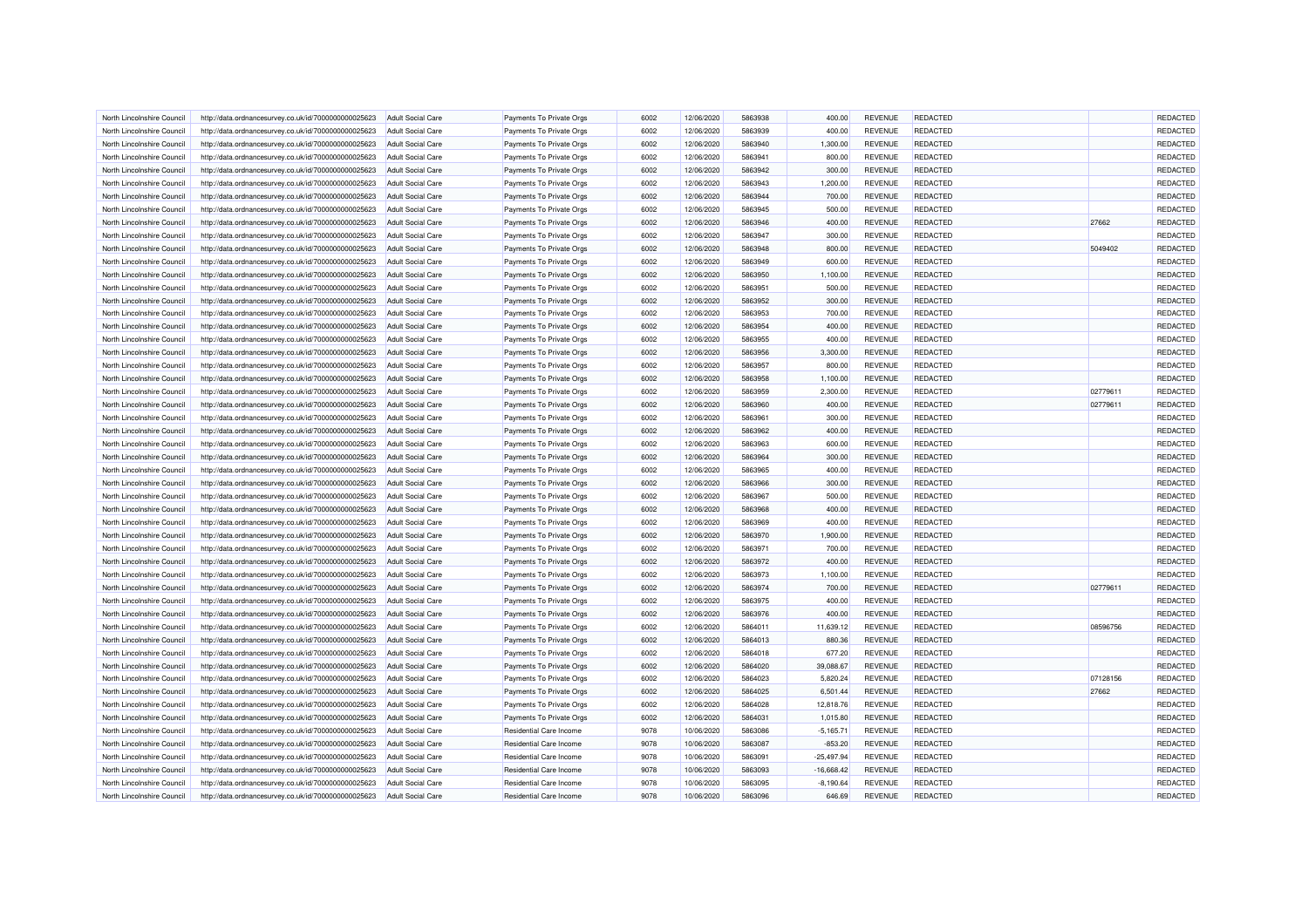| North Lincolnshire Council | http://data.ordnancesurvey.co.uk/id/7000000000025623 | <b>Adult Social Care</b> | Residential Care Income        | 9078 | 10/06/2020 | 5863100 | $-11,407.40$ | <b>REVENUE</b> | <b>REDACTED</b> | 01952719 | REDACTED        |
|----------------------------|------------------------------------------------------|--------------------------|--------------------------------|------|------------|---------|--------------|----------------|-----------------|----------|-----------------|
| North Lincolnshire Council | http://data.ordnancesurvey.co.uk/id/7000000000025623 | <b>Adult Social Care</b> | <b>Residential Care Income</b> | 9078 | 10/06/2020 | 5863101 | 1,968.62     | <b>REVENUE</b> | <b>REDACTED</b> | 01952719 | REDACTED        |
| North Lincolnshire Council | http://data.ordnancesurvey.co.uk/id/7000000000025623 | Adult Social Care        | <b>Residential Care Income</b> | 9078 | 10/06/2020 | 5863103 | $-14.058.02$ | <b>REVENUE</b> | <b>REDACTED</b> |          | <b>REDACTED</b> |
|                            |                                                      |                          |                                |      |            |         |              |                |                 |          |                 |
| North Lincolnshire Council | http://data.ordnancesurvey.co.uk/id/7000000000025623 | <b>Adult Social Care</b> | Residential Care Income        | 9078 | 10/06/2020 | 5863104 | 758.24       | <b>REVENUE</b> | REDACTED        |          | REDACTED        |
| North Lincolnshire Council | http://data.ordnancesurvey.co.uk/id/7000000000025623 | <b>Adult Social Care</b> | <b>Residential Care Income</b> | 9078 | 10/06/2020 | 5863107 | $-5,395.20$  | <b>REVENUE</b> | <b>REDACTED</b> |          | REDACTED        |
| North Lincolnshire Council | http://data.ordnancesurvey.co.uk/id/7000000000025623 | <b>Adult Social Care</b> | <b>Residential Care Income</b> | 9078 | 10/06/2020 | 5863108 | $-10,499.63$ | <b>REVENUE</b> | <b>REDACTED</b> |          | REDACTED        |
| North Lincolnshire Council | http://data.ordnancesurvey.co.uk/id/7000000000025623 | <b>Adult Social Care</b> | <b>Residential Care Income</b> | 9078 | 10/06/2020 | 5863109 | 2,613.53     | <b>REVENUE</b> | <b>REDACTED</b> |          | REDACTED        |
| North Lincolnshire Council | http://data.ordnancesurvey.co.uk/id/7000000000025623 | <b>Adult Social Care</b> | <b>Residential Care Income</b> | 9078 | 10/06/2020 | 5863110 | $-3,292.41$  | <b>REVENUE</b> | <b>REDACTED</b> |          | REDACTED        |
| North Lincolnshire Council | http://data.ordnancesurvey.co.uk/id/7000000000025623 | <b>Adult Social Care</b> | <b>Residential Care Income</b> | 9078 | 10/06/2020 | 5863111 | $-6.581.16$  | <b>REVENUE</b> | <b>REDACTED</b> |          | REDACTED        |
| North Lincolnshire Council | http://data.ordnancesurvey.co.uk/id/7000000000025623 | <b>Adult Social Care</b> | Residential Care Income        | 9078 | 10/06/2020 | 5863114 | $-8,081.13$  | <b>REVENUE</b> | <b>REDACTED</b> |          | <b>REDACTED</b> |
| North Lincolnshire Council | http://data.ordnancesurvey.co.uk/id/7000000000025623 | Adult Social Care        | Residential Care Income        | 9078 | 10/06/2020 | 5863117 | $-19,328.22$ | <b>REVENUE</b> | REDACTED        |          | <b>REDACTED</b> |
| North Lincolnshire Council | http://data.ordnancesurvey.co.uk/id/7000000000025623 | <b>Adult Social Care</b> | Residential Care Income        | 9078 | 10/06/2020 | 5863118 | 238.92       | <b>REVENUE</b> | REDACTED        |          | REDACTED        |
| North Lincolnshire Council | http://data.ordnancesurvey.co.uk/id/7000000000025623 | <b>Adult Social Care</b> | Residential Care Income        | 9078 | 10/06/2020 | 5863121 | $-414.20$    | <b>REVENUE</b> | <b>REDACTED</b> |          | REDACTED        |
| North Lincolnshire Council | http://data.ordnancesurvey.co.uk/id/7000000000025623 | <b>Adult Social Care</b> | <b>Residential Care Income</b> | 9078 | 10/06/2020 | 5863126 | $-4,743.32$  | <b>REVENUE</b> | REDACTED        |          | REDACTED        |
| North Lincolnshire Council | http://data.ordnancesurvey.co.uk/id/7000000000025623 | <b>Adult Social Care</b> | Residential Care Income        | 9078 | 10/06/2020 | 5863128 | $-5,029.32$  | <b>REVENUE</b> | <b>REDACTED</b> |          | REDACTED        |
| North Lincolnshire Council | http://data.ordnancesurvey.co.uk/id/7000000000025623 | <b>Adult Social Care</b> | <b>Residential Care Income</b> | 9078 | 10/06/2020 | 5863135 | $-6,119.52$  | <b>REVENUE</b> | REDACTED        | 27662    | REDACTED        |
| North Lincolnshire Council | http://data.ordnancesurvey.co.uk/id/7000000000025623 | <b>Adult Social Care</b> | Residential Care Income        | 9078 | 10/06/2020 | 5863136 | $-569.40$    | <b>REVENUE</b> | <b>REDACTED</b> | 27662    | REDACTED        |
| North Lincolnshire Council | http://data.ordnancesurvey.co.uk/id/7000000000025623 | <b>Adult Social Care</b> | Residential Care Income        | 9078 | 10/06/2020 | 5863136 | $-8,053.84$  | <b>REVENUE</b> | <b>REDACTED</b> | 27662    | REDACTED        |
| North Lincolnshire Council | http://data.ordnancesurvey.co.uk/id/7000000000025623 | <b>Adult Social Care</b> | Residential Care Income        | 9078 | 10/06/2020 | 5863140 | $-1,816.47$  | <b>REVENUE</b> | REDACTED        |          | <b>REDACTED</b> |
| North Lincolnshire Council | http://data.ordnancesurvey.co.uk/id/7000000000025623 | <b>Adult Social Care</b> | Residential Care Income        | 9078 | 10/06/2020 | 5863141 | $-7.463.29$  | <b>REVENUE</b> | <b>REDACTED</b> |          | REDACTED        |
| North Lincolnshire Council | http://data.ordnancesurvey.co.uk/id/7000000000025623 | <b>Adult Social Care</b> | Residential Care Income        | 9078 | 10/06/2020 | 5863143 | $-4,409.32$  | <b>REVENUE</b> | <b>REDACTED</b> |          | <b>REDACTED</b> |
| North Lincolnshire Council | http://data.ordnancesurvey.co.uk/id/7000000000025623 | <b>Adult Social Care</b> | Residential Care Income        | 9078 | 10/06/2020 | 5863144 | $-632.82$    | <b>REVENUE</b> | REDACTED        |          | REDACTED        |
| North Lincolnshire Council | http://data.ordnancesurvey.co.uk/id/7000000000025623 | <b>Adult Social Care</b> | Residential Care Income        | 9078 | 10/06/2020 | 5863148 | $-5,486.52$  | <b>REVENUE</b> | REDACTED        |          | REDACTED        |
|                            |                                                      |                          |                                | 9078 |            | 5863149 |              |                | <b>REDACTED</b> |          | REDACTED        |
| North Lincolnshire Council | http://data.ordnancesurvey.co.uk/id/7000000000025623 | <b>Adult Social Care</b> | <b>Residential Care Income</b> |      | 10/06/2020 |         | $-4,837.28$  | <b>REVENUE</b> |                 |          |                 |
| North Lincolnshire Council | http://data.ordnancesurvey.co.uk/id/7000000000025623 | <b>Adult Social Care</b> | <b>Residential Care Income</b> | 9078 | 10/06/2020 | 5863150 | $-3,985.80$  | <b>REVENUE</b> | REDACTED        |          | REDACTED        |
| North Lincolnshire Counci  | http://data.ordnancesurvey.co.uk/id/7000000000025623 | <b>Adult Social Care</b> | <b>Residential Care Income</b> | 9078 | 10/06/2020 | 5863152 | $-5,476.30$  | <b>REVENUE</b> | <b>REDACTED</b> |          | REDACTED        |
| North Lincolnshire Council | http://data.ordnancesurvey.co.uk/id/7000000000025623 | <b>Adult Social Care</b> | <b>Residential Care Income</b> | 9078 | 10/06/2020 | 5863155 | $-475.44$    | <b>REVENUE</b> | <b>REDACTED</b> |          | REDACTED        |
| North Lincolnshire Council | http://data.ordnancesurvey.co.uk/id/7000000000025623 | <b>Adult Social Care</b> | Residential Care Income        | 9078 | 10/06/2020 | 5863156 | 475.44       | <b>REVENUE</b> | REDACTED        |          | REDACTED        |
| North Lincolnshire Council | http://data.ordnancesurvey.co.uk/id/7000000000025623 | <b>Adult Social Care</b> | <b>Residential Care Income</b> | 9078 | 10/06/2020 | 5863160 | $-257.40$    | <b>REVENUE</b> | <b>REDACTED</b> |          | REDACTED        |
| North Lincolnshire Council | http://data.ordnancesurvey.co.uk/id/7000000000025623 | <b>Adult Social Care</b> | <b>Residential Care Income</b> | 9078 | 10/06/2020 | 5863163 | $-3,180.60$  | <b>REVENUE</b> | <b>REDACTED</b> |          | REDACTED        |
| North Lincolnshire Council | http://data.ordnancesurvey.co.uk/id/7000000000025623 | <b>Adult Social Care</b> | <b>Residential Care Income</b> | 9078 | 10/06/2020 | 5863163 | $-464.60$    | <b>REVENUE</b> | REDACTED        |          | REDACTED        |
| North Lincolnshire Council | http://data.ordnancesurvey.co.uk/id/7000000000025623 | <b>Adult Social Care</b> | <b>Residential Care Income</b> | 9078 | 10/06/2020 | 5863164 | $-1,112.84$  | <b>REVENUE</b> | <b>REDACTED</b> |          | REDACTED        |
| North Lincolnshire Council | http://data.ordnancesurvey.co.uk/id/7000000000025623 | <b>Adult Social Care</b> | <b>Residential Care Income</b> | 9078 | 10/06/2020 | 5863164 | $-5,716.00$  | <b>REVENUE</b> | REDACTED        |          | REDACTED        |
| North Lincolnshire Council | http://data.ordnancesurvey.co.uk/id/7000000000025623 | <b>Adult Social Care</b> | <b>Residential Care Income</b> | 9078 | 10/06/2020 | 5863165 | $-12,341.72$ | <b>REVENUE</b> | <b>REDACTED</b> |          | REDACTED        |
| North Lincolnshire Council | http://data.ordnancesurvey.co.uk/id/7000000000025623 | <b>Adult Social Care</b> | <b>Residential Care Income</b> | 9078 | 10/06/2020 | 5863166 | 49.07        | <b>REVENUE</b> | REDACTED        |          | REDACTED        |
| North Lincolnshire Council | http://data.ordnancesurvey.co.uk/id/7000000000025623 | <b>Adult Social Care</b> | <b>Residential Care Income</b> | 9078 | 10/06/2020 | 5863170 | $-7.873.24$  | <b>REVENUE</b> | REDACTED        |          | REDACTED        |
| North Lincolnshire Council | http://data.ordnancesurvey.co.uk/id/7000000000025623 | <b>Adult Social Care</b> | Residential Care Income        | 9078 | 10/06/2020 | 5863172 | $-3,166.01$  | <b>REVENUE</b> | REDACTED        |          | REDACTED        |
| North Lincolnshire Council | http://data.ordnancesurvey.co.uk/id/7000000000025623 | Adult Social Care        | <b>Residential Care Income</b> | 9078 | 10/06/2020 | 5863175 | $-6.566.84$  | <b>REVENUE</b> | <b>REDACTED</b> |          | <b>REDACTED</b> |
| North Lincolnshire Council | http://data.ordnancesurvey.co.uk/id/7000000000025623 | <b>Adult Social Care</b> | <b>Residential Care Income</b> | 9078 | 10/06/2020 | 5863176 | $-9,926.04$  | <b>REVENUE</b> | <b>REDACTED</b> |          | REDACTED        |
| North Lincolnshire Council | http://data.ordnancesurvey.co.uk/id/7000000000025623 | <b>Adult Social Care</b> | <b>Residential Care Income</b> | 9078 | 10/06/2020 | 5863178 | 162.72       | <b>REVENUE</b> | REDACTED        |          | REDACTED        |
| North Lincolnshire Council | http://data.ordnancesurvey.co.uk/id/7000000000025623 | <b>Adult Social Care</b> | <b>Residential Care Income</b> | 9078 | 10/06/2020 | 5863179 | $-813.16$    | <b>REVENUE</b> | <b>REDACTED</b> |          | REDACTED        |
| North Lincolnshire Council | http://data.ordnancesurvey.co.uk/id/7000000000025623 | <b>Adult Social Care</b> | <b>Residential Care Income</b> | 9078 | 10/06/2020 | 5863181 | $-443.12$    | <b>REVENUE</b> | <b>REDACTED</b> |          | REDACTED        |
| North Lincolnshire Council | http://data.ordnancesurvey.co.uk/id/7000000000025623 | <b>Adult Social Care</b> | Residential Care Income        | 9078 | 10/06/2020 | 5863182 | $-3,714.00$  | <b>REVENUE</b> | REDACTED        | 02779611 | REDACTED        |
| North Lincolnshire Council | http://data.ordnancesurvey.co.uk/id/7000000000025623 | <b>Adult Social Care</b> | <b>Residential Care Income</b> | 9078 | 10/06/2020 | 5863184 | $-6,080.60$  | <b>REVENUE</b> | <b>REDACTED</b> | 02779611 | REDACTED        |
| North Lincolnshire Council | http://data.ordnancesurvey.co.uk/id/7000000000025623 | <b>Adult Social Care</b> | Residential Care Income        | 9078 | 10/06/2020 | 5863184 | $-569.40$    | <b>REVENUE</b> | REDACTED        | 02779611 | REDACTED        |
| North Lincolnshire Council | http://data.ordnancesurvey.co.uk/id/7000000000025623 | <b>Adult Social Care</b> | Residential Care Income        | 9078 | 10/06/2020 | 5863185 | $-14,554.53$ | <b>REVENUE</b> | <b>REDACTED</b> | 02779611 | REDACTED        |
| North Lincolnshire Council | http://data.ordnancesurvey.co.uk/id/7000000000025623 | <b>Adult Social Care</b> | Residential Care Income        | 9078 | 10/06/2020 | 5863187 | $-5,154.49$  | <b>REVENUE</b> | REDACTED        | 02779611 | REDACTED        |
| North Lincolnshire Council |                                                      | <b>Adult Social Care</b> | <b>Residential Care Income</b> | 9078 | 10/06/2020 | 5863187 | $-692.96$    | <b>REVENUE</b> | <b>REDACTED</b> | 02779611 | REDACTED        |
| North Lincolnshire Council | http://data.ordnancesurvey.co.uk/id/7000000000025623 |                          | Residential Care Income        | 9078 |            | 5863188 | $-828.40$    | <b>REVENUE</b> | <b>REDACTED</b> | 02779611 |                 |
|                            | http://data.ordnancesurvey.co.uk/id/7000000000025623 | <b>Adult Social Care</b> |                                |      | 10/06/2020 |         |              |                |                 |          | REDACTED        |
| North Lincolnshire Council | http://data.ordnancesurvey.co.uk/id/7000000000025623 | <b>Adult Social Care</b> | <b>Residential Care Income</b> | 9078 | 10/06/2020 | 5863188 | $-378.20$    | <b>REVENUE</b> | <b>REDACTED</b> | 02779611 | REDACTED        |
| North Lincolnshire Council | http://data.ordnancesurvey.co.uk/id/7000000000025623 | <b>Adult Social Care</b> | Residential Care Income        | 9078 | 10/06/2020 | 5863189 | $-541.40$    | <b>REVENUE</b> | <b>REDACTED</b> | 02779611 | REDACTED        |
| North Lincolnshire Council | http://data.ordnancesurvey.co.uk/id/7000000000025623 | <b>Adult Social Care</b> | <b>Residential Care Income</b> | 9078 | 10/06/2020 | 5863189 | $-808.40$    | <b>REVENUE</b> | <b>REDACTED</b> | 02779611 | REDACTED        |
| North Lincolnshire Council | http://data.ordnancesurvey.co.uk/id/7000000000025623 | <b>Adult Social Care</b> | Residential Care Income        | 9078 | 10/06/2020 | 5863190 | $-1.413.56$  | <b>REVENUE</b> | <b>REDACTED</b> | 02779611 | REDACTED        |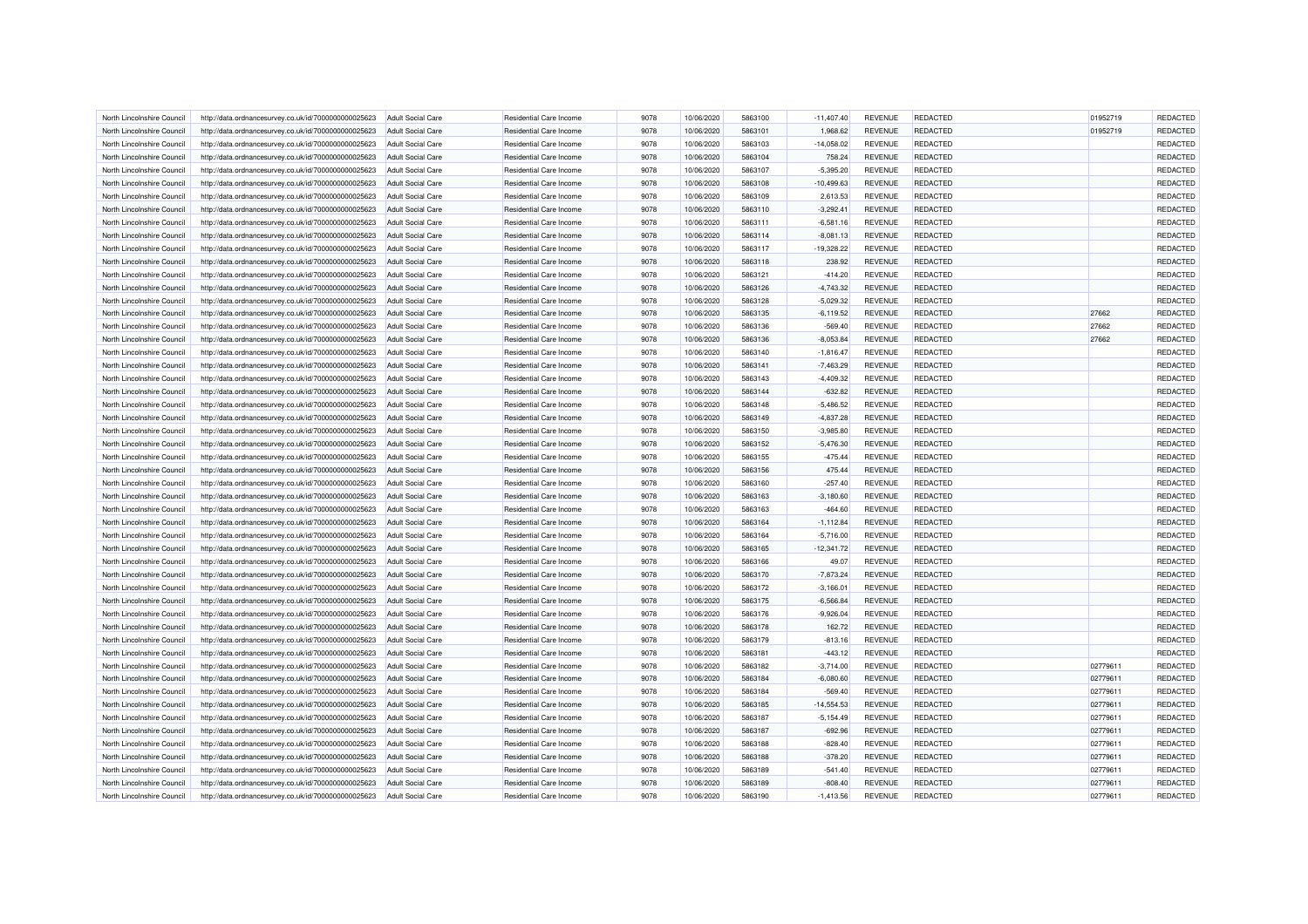| North Lincolnshire Council | http://data.ordnancesurvey.co.uk/id/7000000000025623 | <b>Adult Social Care</b>   | Residential Care Income      | 9078         | 10/06/2020               | 5863191 | $-1.963.80$  | <b>REVENUE</b> | REDACTED        | 02779611 | REDACTED        |
|----------------------------|------------------------------------------------------|----------------------------|------------------------------|--------------|--------------------------|---------|--------------|----------------|-----------------|----------|-----------------|
| North Lincolnshire Council | http://data.ordnancesurvey.co.uk/id/7000000000025623 | <b>Adult Social Care</b>   | Residential Care Income      | 9078         | 10/06/2020               | 5863197 | $-15,426.33$ | <b>REVENUE</b> | REDACTED        | 06048328 | <b>REDACTED</b> |
| North Lincolnshire Council | http://data.ordnancesurvey.co.uk/id/7000000000025623 | <b>Adult Social Care</b>   | Residential Care Income      | 9078         | 10/06/2020               | 5863200 | $-12,151.92$ | <b>REVENUE</b> | REDACTED        | 4738023  | REDACTED        |
| North Lincolnshire Council | http://data.ordnancesurvey.co.uk/id/7000000000025623 | <b>Adult Social Care</b>   | Residential Care Income      | 9078         | 10/06/2020               | 5863201 | $-9,697.18$  | <b>REVENUE</b> | REDACTED        | 4738023  | REDACTED        |
| North Lincolnshire Council | http://data.ordnancesurvey.co.uk/id/7000000000025623 | <b>Adult Social Care</b>   | Residential Care Income      | 9078         | 10/06/2020               | 5863202 | 10,687.60    | <b>REVENUE</b> | <b>REDACTED</b> | 4738023  | REDACTED        |
| North Lincolnshire Council | http://data.ordnancesurvey.co.uk/id/7000000000025623 | <b>Adult Social Care</b>   | Residential Care Income      | 9078         | 10/06/2020               | 5863205 | $-758.00$    | <b>REVENUE</b> | REDACTED        | 04228353 | REDACTED        |
| North Lincolnshire Council | http://data.ordnancesurvey.co.uk/id/7000000000025623 | <b>Adult Social Care</b>   | Residential Care Income      | 9078         | 10/06/2020               | 5863208 | $-12,148.52$ | <b>REVENUE</b> | <b>REDACTED</b> |          | REDACTED        |
| North Lincolnshire Council | http://data.ordnancesurvey.co.uk/id/7000000000025623 | <b>Adult Social Care</b>   | Residential Care Income      | 9078         | 10/06/2020               | 5863209 | 221.64       | <b>REVENUE</b> | REDACTED        |          | REDACTED        |
| North Lincolnshire Council | http://data.ordnancesurvey.co.uk/id/7000000000025623 | <b>Adult Social Care</b>   | Residential Care Income      | 9078         | 10/06/2020               | 5863210 | $-3,668.00$  | <b>REVENUE</b> | REDACTED        |          | REDACTED        |
| North Lincolnshire Council | http://data.ordnancesurvey.co.uk/id/7000000000025623 | <b>Adult Social Care</b>   | Residential Care Income      | 9078         | 10/06/2020               | 5863211 | $-590.72$    | <b>REVENUE</b> | <b>REDACTED</b> |          | REDACTED        |
| North Lincolnshire Council | http://data.ordnancesurvey.co.uk/id/7000000000025623 | <b>Adult Social Care</b>   | Residential Care Income      | 9078         | 10/06/2020               | 5863212 | $-414.20$    | <b>REVENUE</b> | REDACTED        |          | <b>REDACTED</b> |
| North Lincolnshire Council | http://data.ordnancesurvey.co.uk/id/7000000000025623 | <b>Adult Social Care</b>   | Residential Care Income      | 9078         | 10/06/2020               | 5863213 | $-7,528.52$  | <b>REVENUE</b> | REDACTED        |          | REDACTED        |
| North Lincolnshire Council | http://data.ordnancesurvey.co.uk/id/7000000000025623 | <b>Adult Social Care</b>   | Residential Care Income      | 9078         | 10/06/2020               | 5863217 | $-10,088.53$ | <b>REVENUE</b> | REDACTED        |          | REDACTED        |
| North Lincolnshire Council | http://data.ordnancesurvey.co.uk/id/7000000000025623 | <b>Adult Social Care</b>   | Residential Care Income      | 9078         | 10/06/2020               | 5863217 | $-347.00$    | <b>REVENUE</b> | REDACTED        |          | <b>REDACTED</b> |
| North Lincolnshire Council | http://data.ordnancesurvey.co.uk/id/7000000000025623 | <b>Adult Social Care</b>   | Residential Care Income      | 9078         | 10/06/2020               | 5863218 | $-302.14$    | <b>REVENUE</b> | <b>REDACTED</b> |          | REDACTED        |
| North Lincolnshire Council | http://data.ordnancesurvey.co.uk/id/7000000000025623 | <b>Adult Social Care</b>   | Residential Care Income      | 9078         | 10/06/2020               | 5863221 | $-6,650.58$  | <b>REVENUE</b> | REDACTED        |          | REDACTED        |
| North Lincolnshire Council | http://data.ordnancesurvey.co.uk/id/7000000000025623 | <b>Adult Social Care</b>   | Residential Care Income      | 9078         | 10/06/2020               | 5863225 | 269.08       | <b>REVENUE</b> | REDACTED        |          | REDACTED        |
| North Lincolnshire Council | http://data.ordnancesurvey.co.uk/id/7000000000025623 | <b>Adult Social Care</b>   | Residential Care Income      | 9078         | 10/06/2020               | 5863227 | $-26,303.18$ | <b>REVENUE</b> | REDACTED        |          | REDACTED        |
| North Lincolnshire Council | http://data.ordnancesurvey.co.uk/id/7000000000025623 | <b>Adult Social Care</b>   | Residential Care Income      | 9078         | 10/06/2020               | 5863228 | $-8,930.20$  | <b>REVENUE</b> | REDACTED        |          | REDACTED        |
| North Lincolnshire Council | http://data.ordnancesurvey.co.uk/id/7000000000025623 | <b>Adult Social Care</b>   | Residential Care Income      | 9078         | 10/06/2020               | 5863233 | $-9,571.73$  | <b>REVENUE</b> | REDACTED        |          | REDACTED        |
| North Lincolnshire Council | http://data.ordnancesurvey.co.uk/id/7000000000025623 | <b>Adult Social Care</b>   | Residential Care Income      | 9078         | 10/06/2020               | 5863235 | $-11,784.60$ | <b>REVENUE</b> | REDACTED        |          | REDACTED        |
| North Lincolnshire Council | http://data.ordnancesurvey.co.uk/id/7000000000025623 | Central Services To Public | Provisions                   | 5201         | 03/06/2020               | 5859737 | 563.91       | <b>REVENUE</b> | REDACTED        |          | REDACTED        |
| North Lincolnshire Council | http://data.ordnancesurvey.co.uk/id/7000000000025623 | Central Services To Public | Provisions                   | 5201         | 03/06/2020               | 5859739 | 330.69       | <b>REVENUE</b> | <b>REDACTED</b> |          | REDACTED        |
|                            |                                                      |                            |                              |              |                          | 5859741 |              |                | REDACTED        |          | REDACTED        |
| North Lincolnshire Council | http://data.ordnancesurvey.co.uk/id/7000000000025623 | Central Services To Public | Provisions                   | 5201<br>5201 | 03/06/2020<br>05/06/2020 |         | 559.85       | <b>REVENUE</b> | REDACTED        |          | REDACTED        |
| North Lincolnshire Council | http://data.ordnancesurvey.co.uk/id/7000000000025623 | Central Services To Public | Provisions                   |              |                          | 5860913 | 728.43       | <b>REVENUE</b> |                 |          |                 |
| North Lincolnshire Council | http://data.ordnancesurvey.co.uk/id/7000000000025623 | Central Services To Public | Provisions                   | 5201         | 10/06/2020               | 5862381 | 510.55       | <b>REVENUE</b> | <b>REDACTED</b> |          | REDACTED        |
| North Lincolnshire Council | http://data.ordnancesurvey.co.uk/id/7000000000025623 | Central Services To Public | Provisions                   | 5201         | 17/06/2020               | 5865553 | 1,326.69     | <b>REVENUE</b> | <b>REDACTED</b> |          | REDACTED        |
| North Lincolnshire Council | http://data.ordnancesurvey.co.uk/id/7000000000025623 | Central Services To Public | Provisions                   | 5201         | 17/06/2020               | 5865554 | 309.84       | <b>REVENUE</b> | REDACTED        |          | REDACTED        |
| North Lincolnshire Council | http://data.ordnancesurvey.co.uk/id/7000000000025623 | Central Services To Public | Provisions                   | 5201         | 19/06/2020               | 5866649 | 401.33       | <b>REVENUE</b> | REDACTED        |          | REDACTED        |
| North Lincolnshire Council | http://data.ordnancesurvey.co.uk/id/7000000000025623 | Central Services To Public | Provisions                   | 5201         | 24/06/2020               | 5868368 | 768.94       | <b>REVENUE</b> | REDACTED        |          | REDACTED        |
| North Lincolnshire Council | http://data.ordnancesurvey.co.uk/id/7000000000025623 | Central Services To Public | Provisions                   | 5201         | 01/07/2020               | 5871562 | 273.28       | <b>REVENUE</b> | REDACTED        |          | REDACTED        |
| North Lincolnshire Council | http://data.ordnancesurvey.co.uk/id/7000000000025623 | Central Services To Public | Provisions                   | 5201         | 01/07/2020               | 5871566 | 891.24       | <b>REVENUE</b> | <b>REDACTED</b> |          | REDACTED        |
| North Lincolnshire Council | http://data.ordnancesurvey.co.uk/id/7000000000025623 | Childrens & Education      | <b>B Out Basic Allowance</b> | 5520         | 01/06/2020               | 5858753 | 601.00       | <b>REVENUE</b> | REDACTED        |          | REDACTED        |
| North Lincolnshire Council | http://data.ordnancesurvey.co.uk/id/7000000000025623 | Childrens & Education      | <b>B Out Basic Allowance</b> | 5520         | 01/06/2020               | 5858756 | 170.00       | <b>REVENUE</b> | <b>REDACTED</b> |          | REDACTED        |
| North Lincolnshire Council | http://data.ordnancesurvey.co.uk/id/7000000000025623 | Childrens & Education      | <b>B Out Basic Allowance</b> | 5520         | 01/06/2020               | 5858757 | 832.00       | <b>REVENUE</b> | REDACTED        |          | REDACTED        |
| North Lincolnshire Council | http://data.ordnancesurvey.co.uk/id/7000000000025623 | Childrens & Education      | <b>B Out Basic Allowance</b> | 5520         | 01/06/2020               | 5858758 | 268.43       | <b>REVENUE</b> | REDACTED        |          | REDACTED        |
| North Lincolnshire Council | http://data.ordnancesurvey.co.uk/id/7000000000025623 | Childrens & Education      | <b>B Out Basic Allowance</b> | 5520         | 01/06/2020               | 5858759 | 333.26       | <b>REVENUE</b> | <b>REDACTED</b> |          | REDACTED        |
| North Lincolnshire Council | http://data.ordnancesurvey.co.uk/id/7000000000025623 | Childrens & Education      | <b>B Out Basic Allowance</b> | 5520         | 01/06/2020               | 5858760 | 770.26       | <b>REVENUE</b> | <b>REDACTED</b> |          | REDACTED        |
| North Lincolnshire Council | http://data.ordnancesurvey.co.uk/id/7000000000025623 | Childrens & Education      | <b>B Out Basic Allowance</b> | 5520         | 01/06/2020               | 5858763 | 216.00       | <b>REVENUE</b> | REDACTED        |          | REDACTED        |
| North Lincolnshire Council | http://data.ordnancesurvey.co.uk/id/7000000000025623 | Childrens & Education      | <b>B Out Basic Allowance</b> | 5520         | 01/06/2020               | 5858768 | 602.00       | <b>REVENUE</b> | REDACTED        |          | REDACTED        |
| North Lincolnshire Council | http://data.ordnancesurvey.co.uk/id/7000000000025623 | Childrens & Education      | <b>B Out Basic Allowance</b> | 5520         | 01/06/2020               | 5858769 | 386.00       | <b>REVENUE</b> | REDACTED        |          | REDACTED        |
| North Lincolnshire Council | http://data.ordnancesurvey.co.uk/id/7000000000025623 | Childrens & Education      | <b>B Out Basic Allowance</b> | 5520         | 01/06/2020               | 5858771 | 375.26       | <b>REVENUE</b> | <b>REDACTED</b> |          | REDACTED        |
| North Lincolnshire Council | http://data.ordnancesurvey.co.uk/id/7000000000025623 | Childrens & Education      | <b>B Out Basic Allowance</b> | 5520         | 01/06/2020               | 5858773 | 818.00       | <b>REVENUE</b> | <b>REDACTED</b> |          | REDACTED        |
| North Lincolnshire Council | http://data.ordnancesurvey.co.uk/id/7000000000025623 | Childrens & Education      | <b>B Out Basic Allowance</b> | 5520         | 01/06/2020               | 5858776 | 387.12       | <b>REVENUE</b> | <b>REDACTED</b> |          | REDACTED        |
| North Lincolnshire Council | http://data.ordnancesurvey.co.uk/id/7000000000025623 | Childrens & Education      | <b>B Out Basic Allowance</b> | 5520         | 01/06/2020               | 5858778 | 655.47       | <b>REVENUE</b> | <b>REDACTED</b> |          | REDACTED        |
| North Lincolnshire Council | http://data.ordnancesurvey.co.uk/id/7000000000025623 | Childrens & Education      | <b>B Out Basic Allowance</b> | 5520         | 01/06/2020               | 5858785 | 362.05       | <b>REVENUE</b> | REDACTED        |          | <b>REDACTED</b> |
| North Lincolnshire Council | http://data.ordnancesurvey.co.uk/id/7000000000025623 | Childrens & Education      | <b>B Out Basic Allowance</b> | 5520         | 01/06/2020               | 5858786 | 547.95       | <b>REVENUE</b> | <b>REDACTED</b> |          | REDACTED        |
| North Lincolnshire Council | http://data.ordnancesurvey.co.uk/id/7000000000025623 | Childrens & Education      | <b>B Out Basic Allowance</b> | 5520         | 01/06/2020               | 5858788 | 312.07       | <b>REVENUE</b> | <b>REDACTED</b> |          | REDACTED        |
| North Lincolnshire Council | http://data.ordnancesurvey.co.uk/id/7000000000025623 | Childrens & Education      | <b>B Out Basic Allowance</b> | 5520         | 01/06/2020               | 5858789 | 864.00       | <b>REVENUE</b> | <b>REDACTED</b> |          | <b>REDACTED</b> |
| North Lincolnshire Council | http://data.ordnancesurvey.co.uk/id/7000000000025623 | Childrens & Education      | <b>B Out Basic Allowance</b> | 5520         | 01/06/2020               | 5858792 | 216.00       | <b>REVENUE</b> | <b>REDACTED</b> |          | REDACTED        |
| North Lincolnshire Council | http://data.ordnancesurvey.co.uk/id/7000000000025623 | Childrens & Education      | <b>B Out Basic Allowance</b> | 5520         | 01/06/2020               | 5858798 | 421.14       | <b>REVENUE</b> | <b>REDACTED</b> |          | REDACTED        |
| North Lincolnshire Council | http://data.ordnancesurvey.co.uk/id/7000000000025623 | Childrens & Education      | <b>B Out Basic Allowance</b> | 5520         | 01/06/2020               | 5858799 | 668.05       | <b>REVENUE</b> | <b>REDACTED</b> |          | REDACTED        |
| North Lincolnshire Council | http://data.ordnancesurvey.co.uk/id/7000000000025623 | Childrens & Education      | <b>B Out Basic Allowance</b> | 5520         | 01/06/2020               | 5858801 | 318.00       | <b>REVENUE</b> | REDACTED        |          | REDACTED        |
|                            |                                                      |                            |                              |              |                          |         |              |                |                 |          |                 |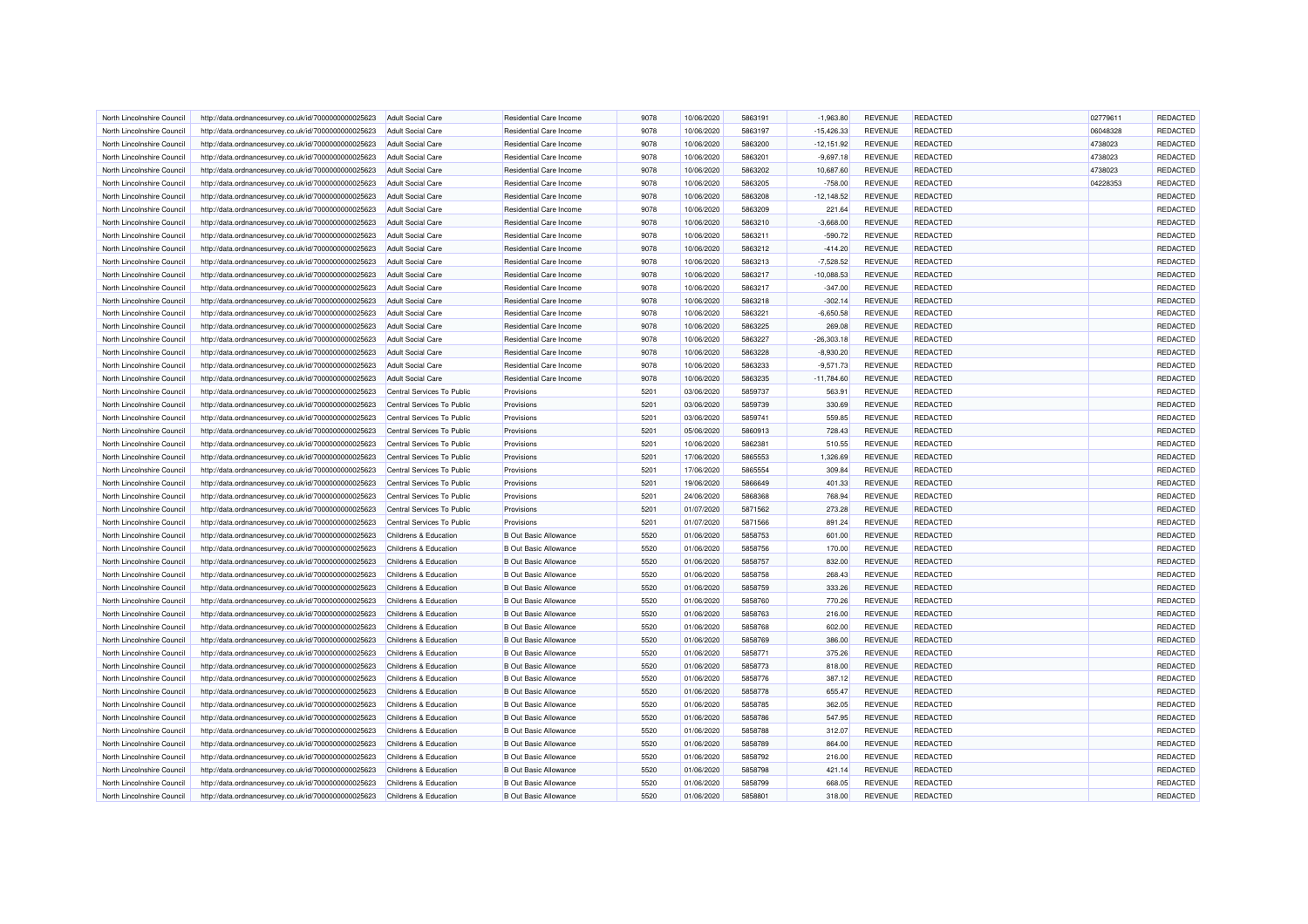| North Lincolnshire Council                               | http://data.ordnancesurvey.co.uk/id/7000000000025623                                                         | Childrens & Education                          | <b>B</b> Out Basic Allowance                                 | 5520 | 01/06/2020               | 5858805 | 287.00           | <b>REVENUE</b>                   | <b>REDACTED</b> | <b>REDACTED</b> |
|----------------------------------------------------------|--------------------------------------------------------------------------------------------------------------|------------------------------------------------|--------------------------------------------------------------|------|--------------------------|---------|------------------|----------------------------------|-----------------|-----------------|
| North Lincolnshire Council                               | http://data.ordnancesurvey.co.uk/id/7000000000025623                                                         | Childrens & Education                          | <b>B Out Basic Allowance</b>                                 | 5520 | 01/06/2020               | 5858808 | 283.00           | <b>REVENUE</b>                   | <b>REDACTED</b> | REDACTED        |
| North Lincolnshire Council                               | http://data.ordnancesurvey.co.uk/id/7000000000025623                                                         | Childrens & Education                          | <b>B Out Basic Allowance</b>                                 | 5520 | 01/06/2020               | 5858810 | 288.02           | <b>REVENUE</b>                   | <b>REDACTED</b> | <b>REDACTED</b> |
| North Lincolnshire Council                               | http://data.ordnancesurvey.co.uk/id/7000000000025623                                                         | Childrens & Education                          | <b>B Out Basic Allowance</b>                                 | 5520 | 01/06/2020               | 5858811 | 463.00           | <b>REVENUE</b>                   | REDACTED        | <b>REDACTED</b> |
| North Lincolnshire Council                               | http://data.ordnancesurvey.co.uk/id/7000000000025623                                                         | Childrens & Education                          | <b>B Out Basic Allowance</b>                                 | 5520 | 01/06/2020               | 5858814 | 287.00           | <b>REVENUE</b>                   | <b>REDACTED</b> | REDACTED        |
| North Lincolnshire Council                               | http://data.ordnancesurvey.co.uk/id/7000000000025623                                                         | Childrens & Education                          | <b>B Out Basic Allowance</b>                                 | 5520 | 01/06/2020               | 5858816 | 341.69           | <b>REVENUE</b>                   | <b>REDACTED</b> | REDACTED        |
| North Lincolnshire Council                               | http://data.ordnancesurvey.co.uk/id/7000000000025623                                                         | Childrens & Education                          | <b>B Out Basic Allowance</b>                                 | 5520 | 01/06/2020               | 5858818 | 409.26           | <b>REVENUE</b>                   | <b>REDACTED</b> | REDACTED        |
| North Lincolnshire Council                               | http://data.ordnancesurvey.co.uk/id/7000000000025623                                                         | Childrens & Education                          | <b>B Out Basic Allowance</b>                                 | 5520 | 01/06/2020               | 5858820 | 293.05           | <b>REVENUE</b>                   | <b>REDACTED</b> | REDACTED        |
| North Lincolnshire Council                               | http://data.ordnancesurvey.co.uk/id/7000000000025623                                                         | Childrens & Education                          | <b>B Out Basic Allowance</b>                                 | 5520 | 01/06/2020               | 5858822 | 274.10           | <b>REVENUE</b>                   | REDACTED        | REDACTED        |
| North Lincolnshire Counci                                | http://data.ordnancesurvey.co.uk/id/7000000000025623                                                         | Childrens & Education                          | <b>B Out Basic Allowance</b>                                 | 5520 | 01/06/2020               | 5858823 | 1,054.86         | <b>REVENUE</b>                   | <b>REDACTED</b> | REDACTED        |
| North Lincolnshire Council                               | http://data.ordnancesurvey.co.uk/id/7000000000025623                                                         | <b>Childrens &amp; Education</b>               | <b>B Out Basic Allowance</b>                                 | 5520 | 01/06/2020               | 5858826 | 258.00           | <b>REVENUE</b>                   | <b>REDACTED</b> | REDACTED        |
| North Lincolnshire Council                               | http://data.ordnancesurvey.co.uk/id/7000000000025623                                                         | Childrens & Education                          | <b>B Out Basic Allowance</b>                                 | 5520 | 01/06/2020               | 5858828 | 622.95           | <b>REVENUE</b>                   | REDACTED        | REDACTED        |
| North Lincolnshire Council                               | http://data.ordnancesurvey.co.uk/id/7000000000025623                                                         | Childrens & Education                          | <b>B Out Basic Allowance</b>                                 | 5520 | 01/06/2020               | 5858831 | 648.00           | <b>REVENUE</b>                   | <b>REDACTED</b> | REDACTED        |
| North Lincolnshire Council                               | http://data.ordnancesurvey.co.uk/id/7000000000025623                                                         | Childrens & Education                          | <b>B Out Basic Allowance</b>                                 | 5520 | 01/06/2020               | 5858836 | 386.00           | <b>REVENUE</b>                   | REDACTED        | REDACTED        |
| North Lincolnshire Council                               | http://data.ordnancesurvey.co.uk/id/7000000000025623                                                         | Childrens & Education                          | <b>B Out Basic Allowance</b>                                 | 5520 | 01/06/2020               | 5858837 | 352.77           | <b>REVENUE</b>                   | <b>REDACTED</b> | REDACTED        |
| North Lincolnshire Council                               | http://data.ordnancesurvey.co.uk/id/7000000000025623                                                         | Childrens & Education                          | <b>B Out Basic Allowance</b>                                 | 5520 | 01/06/2020               | 5858838 | 602.00           | <b>REVENUE</b>                   | <b>REDACTED</b> | REDACTED        |
| North Lincolnshire Council                               | http://data.ordnancesurvey.co.uk/id/7000000000025623                                                         | Childrens & Education                          | <b>B Out Basic Allowance</b>                                 | 5520 | 01/06/2020               | 5858842 | 216.00           | <b>REVENUE</b>                   | REDACTED        | REDACTED        |
| North Lincolnshire Council                               | http://data.ordnancesurvey.co.uk/id/7000000000025623                                                         | <b>Childrens &amp; Education</b>               | <b>B Out Basic Allowance</b>                                 | 5520 | 01/06/2020               | 5858849 | 1,076.00         | <b>REVENUE</b>                   | <b>REDACTED</b> | REDACTED        |
| North Lincolnshire Council                               | http://data.ordnancesurvey.co.uk/id/7000000000025623                                                         | Childrens & Education                          | <b>B Out Basic Allowance</b>                                 | 5520 | 01/06/2020               | 5858852 | 648.00           | <b>REVENUE</b>                   | <b>REDACTED</b> | REDACTED        |
| North Lincolnshire Council                               | http://data.ordnancesurvey.co.uk/id/7000000000025623                                                         | <b>Childrens &amp; Education</b>               | <b>B Out Basic Allowance</b>                                 | 5520 | 01/06/2020               | 5858857 | 252.10           | <b>REVENUE</b>                   | <b>REDACTED</b> | REDACTED        |
| North Lincolnshire Council                               | http://data.ordnancesurvey.co.uk/id/7000000000025623                                                         | Childrens & Education                          | <b>B Out Basic Allowance</b>                                 | 5520 | 01/06/2020               | 5858861 | 474.00           | <b>REVENUE</b>                   | <b>REDACTED</b> | REDACTED        |
| North Lincolnshire Council                               | http://data.ordnancesurvey.co.uk/id/7000000000025623                                                         | Childrens & Education                          | <b>B Out Basic Allowance</b>                                 | 5520 | 01/06/2020               | 5858863 | 314.00           | <b>REVENUE</b>                   | <b>REDACTED</b> | REDACTED        |
| North Lincolnshire Council                               | http://data.ordnancesurvey.co.uk/id/7000000000025623                                                         | Childrens & Education                          | <b>B Out Basic Allowance</b>                                 | 5520 | 01/06/2020               | 5858864 | 394.05           | <b>REVENUE</b>                   | <b>REDACTED</b> | REDACTED        |
| North Lincolnshire Council                               | http://data.ordnancesurvey.co.uk/id/7000000000025623                                                         | Childrens & Education                          | <b>B Out Basic Allowance</b>                                 | 5520 | 01/06/2020               | 5858869 | 290.95           | <b>REVENUE</b>                   | <b>REDACTED</b> | REDACTED        |
| North Lincolnshire Council                               | http://data.ordnancesurvey.co.uk/id/7000000000025623                                                         | Childrens & Education                          | <b>B Out Basic Allowance</b>                                 | 5520 | 01/06/2020               | 5858872 | 399.00           | <b>REVENUE</b>                   | REDACTED        | <b>REDACTED</b> |
| North Lincolnshire Council                               | http://data.ordnancesurvey.co.uk/id/7000000000025623                                                         | <b>Childrens &amp; Education</b>               | <b>B Out Basic Allowance</b>                                 | 5520 | 01/06/2020               | 5858874 | 1,106.00         | <b>REVENUE</b>                   | <b>REDACTED</b> | REDACTED        |
| North Lincolnshire Council                               | http://data.ordnancesurvey.co.uk/id/7000000000025623                                                         | Childrens & Education                          | <b>B Out Basic Allowance</b>                                 | 5520 | 01/06/2020               | 5858875 | 445.00           | <b>REVENUE</b>                   | REDACTED        | REDACTED        |
| North Lincolnshire Council                               | http://data.ordnancesurvey.co.uk/id/7000000000025623                                                         | Childrens & Education                          | <b>B Out Basic Allowance</b>                                 | 5520 | 01/06/2020               | 5858877 | 384.95           | <b>REVENUE</b>                   | <b>REDACTED</b> | REDACTED        |
| North Lincolnshire Council                               | http://data.ordnancesurvey.co.uk/id/7000000000025623                                                         | Childrens & Education                          | <b>B Out Basic Allowance</b>                                 | 5520 | 01/06/2020               | 5858880 | 216.00           | <b>REVENUE</b>                   | <b>REDACTED</b> | REDACTED        |
| North Lincolnshire Council                               | http://data.ordnancesurvey.co.uk/id/7000000000025623                                                         | <b>Childrens &amp; Education</b>               | <b>B Out Basic Allowance</b>                                 | 5520 | 01/06/2020               | 5858884 | 258.00           | <b>REVENUE</b>                   | REDACTED        | REDACTED        |
| North Lincolnshire Council                               | http://data.ordnancesurvey.co.uk/id/7000000000025623                                                         | Childrens & Education                          | <b>B Out Basic Allowance</b>                                 | 5520 | 01/06/2020               | 5858887 | 349.00           | <b>REVENUE</b>                   | <b>REDACTED</b> | REDACTED        |
| North Lincolnshire Council                               | http://data.ordnancesurvey.co.uk/id/7000000000025623                                                         | <b>Childrens &amp; Education</b>               | <b>B Out Basic Allowance</b>                                 | 5520 | 01/06/2020               | 5858889 | 216.00           | <b>REVENUE</b>                   | <b>REDACTED</b> | REDACTED        |
| North Lincolnshire Council                               | http://data.ordnancesurvey.co.uk/id/7000000000025623                                                         | Childrens & Education                          | <b>B Out Basic Allowance</b>                                 | 5520 | 01/06/2020               | 5858890 | 1,208.00         | <b>REVENUE</b>                   | <b>REDACTED</b> | <b>REDACTED</b> |
| North Lincolnshire Council                               | http://data.ordnancesurvey.co.uk/id/7000000000025623                                                         | Childrens & Education                          | <b>B Out Basic Allowance</b>                                 | 5520 | 01/06/2020               | 5858893 | 216.00           | <b>REVENUE</b>                   | <b>REDACTED</b> | REDACTED        |
| North Lincolnshire Council                               | http://data.ordnancesurvey.co.uk/id/7000000000025623                                                         | Childrens & Education                          | <b>B Out Basic Allowance</b>                                 | 5520 | 01/06/2020               | 5858905 | 343.65           | <b>REVENUE</b>                   | REDACTED        | REDACTED        |
| North Lincolnshire Council                               | http://data.ordnancesurvey.co.uk/id/7000000000025623                                                         | Childrens & Education                          | <b>B Out Basic Allowance</b>                                 | 5520 | 01/06/2020               | 5858907 | 287.00           | <b>REVENUE</b>                   | REDACTED        | REDACTED        |
| North Lincolnshire Council                               |                                                                                                              | Childrens & Education                          | <b>B Out Basic Allowance</b>                                 | 5520 | 01/06/2020               | 5858908 | 366.88           | <b>REVENUE</b>                   | <b>REDACTED</b> | REDACTED        |
| North Lincolnshire Council                               | http://data.ordnancesurvey.co.uk/id/7000000000025623<br>http://data.ordnancesurvey.co.uk/id/7000000000025623 | Childrens & Education                          | <b>B Out Basic Allowance</b>                                 | 5520 | 01/06/2020               | 5858913 | 480.00           | <b>REVENUE</b>                   | <b>REDACTED</b> | REDACTED        |
| North Lincolnshire Council                               |                                                                                                              | Childrens & Education                          | <b>B Out Basic Allowance</b>                                 | 5520 | 01/06/2020               | 5858918 | 474.00           | <b>REVENUE</b>                   | <b>REDACTED</b> | REDACTED        |
|                                                          | http://data.ordnancesurvey.co.uk/id/7000000000025623                                                         |                                                |                                                              | 5520 |                          | 5858919 |                  |                                  | <b>REDACTED</b> | REDACTED        |
| North Lincolnshire Council                               | http://data.ordnancesurvey.co.uk/id/7000000000025623                                                         | Childrens & Education                          | <b>B Out Basic Allowance</b>                                 | 5520 | 01/06/2020               | 5858920 | 474.00<br>468.00 | <b>REVENUE</b><br><b>REVENUE</b> | <b>REDACTED</b> | REDACTED        |
| North Lincolnshire Council<br>North Lincolnshire Council | http://data.ordnancesurvey.co.uk/id/7000000000025623<br>http://data.ordnancesurvey.co.uk/id/7000000000025623 | Childrens & Education<br>Childrens & Education | <b>B Out Basic Allowance</b><br><b>B Out Basic Allowance</b> | 5520 | 01/06/2020<br>01/06/2020 | 5858921 | 365.00           | <b>REVENUE</b>                   | <b>REDACTED</b> | REDACTED        |
| North Lincolnshire Council                               | http://data.ordnancesurvey.co.uk/id/7000000000025623                                                         | <b>Childrens &amp; Education</b>               | <b>B Out Basic Allowance</b>                                 | 5520 | 01/06/2020               | 5858922 | 751.00           | <b>REVENUE</b>                   | <b>REDACTED</b> | REDACTED        |
| North Lincolnshire Council                               |                                                                                                              | Childrens & Education                          | <b>B Out Basic Allowance</b>                                 | 5520 | 01/06/2020               | 5858923 | 503.26           | <b>REVENUE</b>                   | <b>REDACTED</b> | <b>REDACTED</b> |
|                                                          | http://data.ordnancesurvey.co.uk/id/7000000000025623                                                         |                                                |                                                              | 5520 | 01/06/2020               | 5858927 |                  | <b>REVENUE</b>                   | <b>REDACTED</b> | REDACTED        |
| North Lincolnshire Council                               | http://data.ordnancesurvey.co.uk/id/7000000000025623                                                         | <b>Childrens &amp; Education</b>               | <b>B Out Basic Allowance</b>                                 |      |                          |         | 282.00           |                                  |                 |                 |
| North Lincolnshire Council                               | http://data.ordnancesurvey.co.uk/id/7000000000025623                                                         | Childrens & Education                          | <b>B Out Basic Allowance</b>                                 | 5520 | 01/06/2020               | 5858930 | 382.00           | <b>REVENUE</b>                   | <b>REDACTED</b> | <b>REDACTED</b> |
| North Lincolnshire Council                               | http://data.ordnancesurvey.co.uk/id/7000000000025623                                                         | Childrens & Education                          | <b>B Out Basic Allowance</b>                                 | 5520 | 01/06/2020               | 5858937 | 556.00           | <b>REVENUE</b>                   | REDACTED        | <b>REDACTED</b> |
| North Lincolnshire Council                               | http://data.ordnancesurvey.co.uk/id/7000000000025623                                                         | Childrens & Education                          | <b>B Out Basic Allowance</b>                                 | 5520 | 01/06/2020               | 5858938 | 586.00           | <b>REVENUE</b>                   | <b>REDACTED</b> | REDACTED        |
| North Lincolnshire Council                               | http://data.ordnancesurvey.co.uk/id/7000000000025623                                                         | Childrens & Education                          | <b>B Out Basic Allowance</b>                                 | 5520 | 01/06/2020               | 5858940 | 251.00           | <b>REVENUE</b>                   | <b>REDACTED</b> | REDACTED        |
| North Lincolnshire Council                               | http://data.ordnancesurvey.co.uk/id/7000000000025623                                                         | Childrens & Education                          | <b>B Out Basic Allowance</b>                                 | 5520 | 01/06/2020               | 5858942 | 258.00           | <b>REVENUE</b>                   | <b>REDACTED</b> | REDACTED        |
| North Lincolnshire Council                               | http://data.ordnancesurvey.co.uk/id/7000000000025623                                                         | Childrens & Education                          | <b>B Out Basic Allowance</b>                                 | 5520 | 01/06/2020               | 5858945 | 258.00           | <b>REVENUE</b>                   | <b>REDACTED</b> | <b>REDACTED</b> |
| North Lincolnshire Council                               | http://data.ordnancesurvey.co.uk/id/7000000000025623                                                         | Childrens & Education                          | <b>B Out Basic Allowance</b>                                 | 5520 | 01/06/2020               | 5858946 | 556.00           | <b>REVENUE</b>                   | REDACTED        | <b>REDACTED</b> |
| North Lincolnshire Council                               | http://data.ordnancesurvey.co.uk/id/7000000000025623                                                         | Childrens & Education                          | <b>B Out Basic Allowance</b>                                 | 5520 | 01/06/2020               | 5858947 | 258.00           | <b>REVENUE</b>                   | <b>REDACTED</b> | REDACTED        |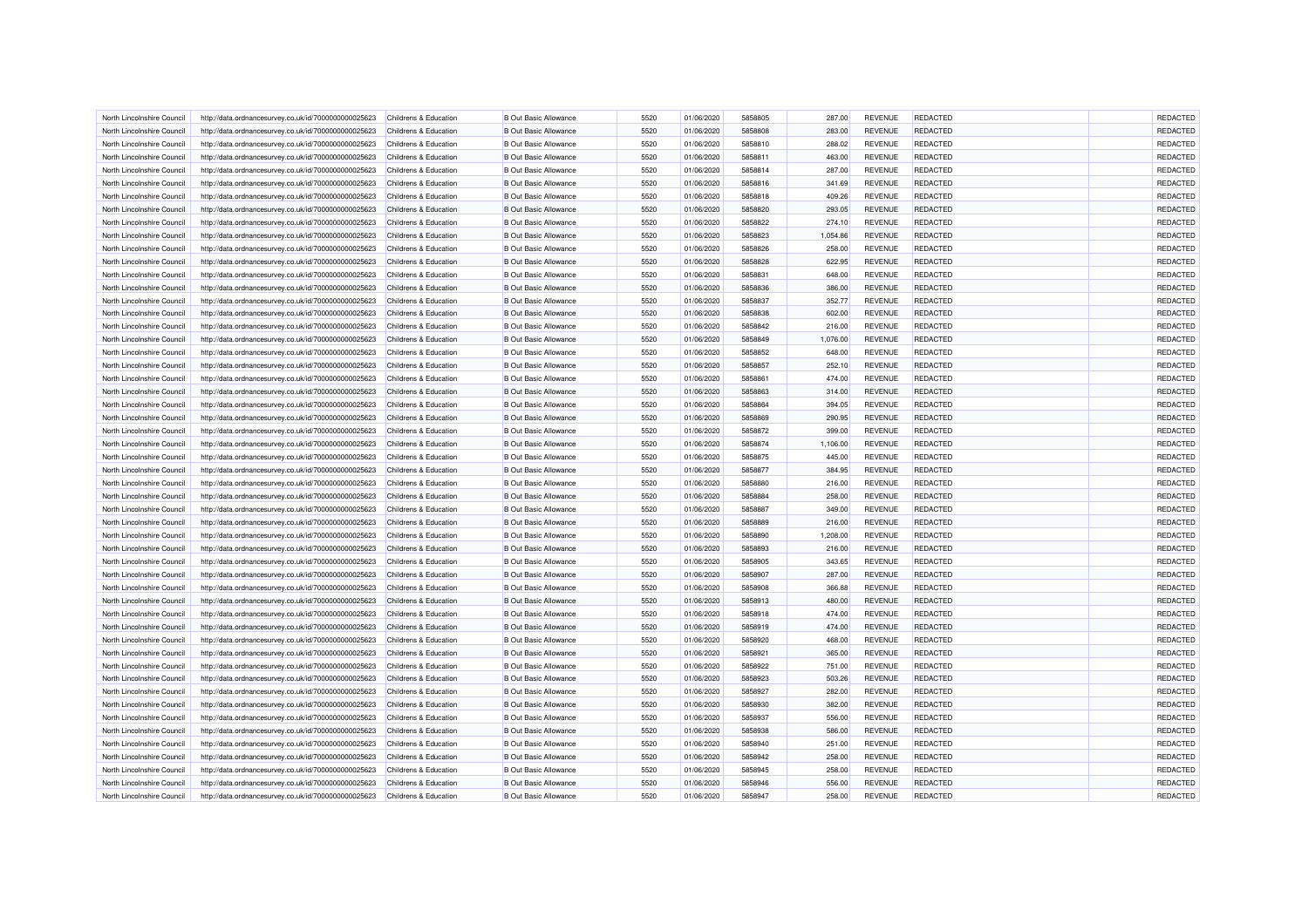| North Lincolnshire Council | http://data.ordnancesurvey.co.uk/id/7000000000025623 | Childrens & Education            | <b>B Out Basic Allowance</b> | 5520 | 01/06/2020 | 5858950            | 832.00   | <b>REVENUE</b> | <b>REDACTED</b> | REDACTED        |
|----------------------------|------------------------------------------------------|----------------------------------|------------------------------|------|------------|--------------------|----------|----------------|-----------------|-----------------|
| North Lincolnshire Council | http://data.ordnancesurvey.co.uk/id/7000000000025623 | Childrens & Education            | <b>B</b> Out Basic Allowance | 5520 | 01/06/2020 | 5858951            | 690.00   | <b>REVENUE</b> | <b>REDACTED</b> | <b>REDACTED</b> |
| North Lincolnshire Council | http://data.ordnancesurvey.co.uk/id/7000000000025623 | Childrens & Education            | <b>B Out Basic Allowance</b> | 5520 | 01/06/2020 | 5858952            | 278.00   | <b>REVENUE</b> | <b>REDACTED</b> | <b>REDACTED</b> |
| North Lincolnshire Counci  | http://data.ordnancesurvey.co.uk/id/7000000000025623 | Childrens & Education            | <b>B</b> Out Basic Allowance | 5520 | 01/06/2020 | 5858953            | 428.00   | <b>REVENUE</b> | REDACTED        | REDACTED        |
| North Lincolnshire Council | http://data.ordnancesurvey.co.uk/id/7000000000025623 | Childrens & Education            | <b>B Out Basic Allowance</b> | 5520 | 01/06/2020 | 5858954            | 605.00   | <b>REVENUE</b> | <b>REDACTED</b> | REDACTED        |
| North Lincolnshire Council | http://data.ordnancesurvey.co.uk/id/7000000000025623 | Childrens & Education            | <b>B Out Basic Allowance</b> | 5520 | 01/06/2020 | 5858958            | 386.00   | <b>REVENUE</b> | <b>REDACTED</b> | REDACTED        |
| North Lincolnshire Council | http://data.ordnancesurvey.co.uk/id/7000000000025623 | <b>Childrens &amp; Education</b> | <b>B Out Basic Allowance</b> | 5520 | 01/06/2020 | 5858959            | 510.00   | <b>REVENUE</b> | <b>REDACTED</b> | REDACTED        |
| North Lincolnshire Council | http://data.ordnancesurvey.co.uk/id/7000000000025623 | Childrens & Education            | <b>B Out Basic Allowance</b> | 5520 | 01/06/2020 | 5858962            | 287.00   | <b>REVENUE</b> | <b>REDACTED</b> | REDACTED        |
| North Lincolnshire Council | http://data.ordnancesurvey.co.uk/id/7000000000025623 | Childrens & Education            | <b>B Out Basic Allowance</b> | 5520 | 01/06/2020 | 5858964            | 216.00   | <b>REVENUE</b> | REDACTED        | REDACTED        |
| North Lincolnshire Council | http://data.ordnancesurvey.co.uk/id/7000000000025623 | Childrens & Education            | <b>B Out Basic Allowance</b> | 5520 | 01/06/2020 | 5858965            | 394.05   | <b>REVENUE</b> | <b>REDACTED</b> | REDACTED        |
| North Lincolnshire Council | http://data.ordnancesurvey.co.uk/id/7000000000025623 | Childrens & Education            | <b>B Out Basic Allowance</b> | 5520 | 01/06/2020 | 5858966            | 298.00   | <b>REVENUE</b> | REDACTED        | REDACTED        |
| North Lincolnshire Council | http://data.ordnancesurvey.co.uk/id/7000000000025623 | Childrens & Education            | <b>B Out Basic Allowance</b> | 5520 | 01/06/2020 | 5858967            | 508.10   | <b>REVENUE</b> | REDACTED        | REDACTED        |
| North Lincolnshire Council | http://data.ordnancesurvey.co.uk/id/7000000000025623 | Childrens & Education            | <b>B Out Basic Allowance</b> | 5520 | 01/06/2020 | 5858970            | 216.00   | <b>REVENUE</b> | <b>REDACTED</b> | REDACTED        |
| North Lincolnshire Council | http://data.ordnancesurvey.co.uk/id/7000000000025623 | Childrens & Education            | <b>B Out Basic Allowance</b> | 5520 | 01/06/2020 | 5858972            | 299.10   | <b>REVENUE</b> | REDACTED        | REDACTED        |
| North Lincolnshire Council | http://data.ordnancesurvey.co.uk/id/7000000000025623 | Childrens & Education            | <b>B Out Basic Allowance</b> | 5520 | 01/06/2020 | 5858979            | 250.30   | <b>REVENUE</b> | <b>REDACTED</b> | REDACTED        |
| North Lincolnshire Council | http://data.ordnancesurvey.co.uk/id/7000000000025623 | Childrens & Education            | <b>B Out Basic Allowance</b> | 5520 | 01/06/2020 | 5858984            | 386.00   | <b>REVENUE</b> | <b>REDACTED</b> | REDACTED        |
| North Lincolnshire Council | http://data.ordnancesurvey.co.uk/id/7000000000025623 | <b>Childrens &amp; Education</b> | <b>B Out Basic Allowance</b> | 5520 | 01/06/2020 | 5858985            | 712.57   | <b>REVENUE</b> | <b>REDACTED</b> | REDACTED        |
| North Lincolnshire Council | http://data.ordnancesurvey.co.uk/id/7000000000025623 | Childrens & Education            | <b>B Out Basic Allowance</b> | 5520 | 01/06/2020 | 5858987            | 278.00   | <b>REVENUE</b> | <b>REDACTED</b> | REDACTED        |
| North Lincolnshire Council | http://data.ordnancesurvey.co.uk/id/7000000000025623 | Childrens & Education            | <b>B Out Basic Allowance</b> | 5520 | 01/06/2020 | 5858991            | 516.00   | <b>REVENUE</b> | <b>REDACTED</b> | REDACTED        |
| North Lincolnshire Council | http://data.ordnancesurvey.co.uk/id/7000000000025623 | Childrens & Education            | <b>B Out Basic Allowance</b> | 5520 | 01/06/2020 | 5858993            | 278.00   | <b>REVENUE</b> | <b>REDACTED</b> | REDACTED        |
| North Lincolnshire Council | http://data.ordnancesurvey.co.uk/id/7000000000025623 | Childrens & Education            | <b>B Out Basic Allowance</b> | 5520 | 01/06/2020 | 5858994            | 396.00   | <b>REVENUE</b> | <b>REDACTED</b> | REDACTED        |
| North Lincolnshire Council | http://data.ordnancesurvey.co.uk/id/7000000000025623 | Childrens & Education            | <b>B Out Basic Allowance</b> | 5520 | 01/06/2020 | 5858995            | 626.00   | <b>REVENUE</b> | <b>REDACTED</b> | <b>REDACTED</b> |
| North Lincolnshire Council | http://data.ordnancesurvey.co.uk/id/7000000000025623 | Childrens & Education            | <b>B Out Basic Allowance</b> | 5520 | 01/06/2020 | 5858996            | 267.15   | <b>REVENUE</b> | REDACTED        | REDACTED        |
| North Lincolnshire Council | http://data.ordnancesurvey.co.uk/id/7000000000025623 | Childrens & Education            | <b>B Out Basic Allowance</b> | 5520 | 01/06/2020 | 5858998            | 319.00   | <b>REVENUE</b> | REDACTED        | REDACTED        |
| North Lincolnshire Council | http://data.ordnancesurvey.co.uk/id/7000000000025623 | <b>Childrens &amp; Education</b> | <b>B Out Basic Allowance</b> | 5520 | 01/06/2020 | 5859006            | 560.86   | <b>REVENUE</b> | REDACTED        | REDACTED        |
| North Lincolnshire Council | http://data.ordnancesurvey.co.uk/id/7000000000025623 | Childrens & Education            | <b>B Out Basic Allowance</b> | 5520 | 01/06/2020 | 5859012            | 278.00   | <b>REVENUE</b> | <b>REDACTED</b> | REDACTED        |
| North Lincolnshire Council | http://data.ordnancesurvey.co.uk/id/7000000000025623 | Childrens & Education            | <b>B Out Basic Allowance</b> | 5520 | 01/06/2020 | 5859014            | 258.00   | <b>REVENUE</b> | <b>REDACTED</b> | REDACTED        |
| North Lincolnshire Council | http://data.ordnancesurvey.co.uk/id/7000000000025623 | Childrens & Education            | <b>B Out Basic Allowance</b> | 5520 | 01/06/2020 | 5859016            | 556.00   | <b>REVENUE</b> | REDACTED        | REDACTED        |
| North Lincolnshire Council | http://data.ordnancesurvey.co.uk/id/7000000000025623 | Childrens & Education            | <b>B Out Basic Allowance</b> | 5520 | 01/06/2020 | 5859017            | 267.76   | <b>REVENUE</b> | <b>REDACTED</b> | REDACTED        |
| North Lincolnshire Council | http://data.ordnancesurvey.co.uk/id/7000000000025623 | Childrens & Education            | <b>B Out Basic Allowance</b> | 5520 | 01/06/2020 | 5859023            | 264.00   | <b>REVENUE</b> | <b>REDACTED</b> | REDACTED        |
| North Lincolnshire Council | http://data.ordnancesurvey.co.uk/id/7000000000025623 | <b>Childrens &amp; Education</b> | <b>B Out Basic Allowance</b> | 5520 | 08/06/2020 | 5861469            | 601.00   | <b>REVENUE</b> | REDACTED        | REDACTED        |
| North Lincolnshire Council | http://data.ordnancesurvey.co.uk/id/7000000000025623 | Childrens & Education            | <b>B Out Basic Allowance</b> | 5520 | 08/06/2020 | 5861472            | 170.00   | <b>REVENUE</b> | <b>REDACTED</b> | REDACTED        |
| North Lincolnshire Council | http://data.ordnancesurvey.co.uk/id/7000000000025623 | Childrens & Education            | <b>B Out Basic Allowance</b> | 5520 | 08/06/2020 | 5861473            | 1,048.00 | <b>REVENUE</b> | REDACTED        | REDACTED        |
|                            |                                                      |                                  |                              |      |            |                    |          |                |                 |                 |
| North Lincolnshire Council | http://data.ordnancesurvey.co.uk/id/7000000000025623 | Childrens & Education            | <b>B Out Basic Allowance</b> | 5520 | 08/06/2020 | 5861474<br>5861475 | 268.43   | <b>REVENUE</b> | <b>REDACTED</b> | REDACTED        |
| North Lincolnshire Council | http://data.ordnancesurvey.co.uk/id/7000000000025623 | Childrens & Education            | <b>B Out Basic Allowance</b> | 5520 | 08/06/2020 |                    | 333.26   | <b>REVENUE</b> | <b>REDACTED</b> | REDACTED        |
| North Lincolnshire Council | http://data.ordnancesurvey.co.uk/id/7000000000025623 | Childrens & Education            | <b>B Out Basic Allowance</b> | 5520 | 08/06/2020 | 5861476            | 776.26   | <b>REVENUE</b> | <b>REDACTED</b> | REDACTED        |
| North Lincolnshire Council | http://data.ordnancesurvey.co.uk/id/7000000000025623 | Childrens & Education            | <b>B Out Basic Allowance</b> | 5520 | 08/06/2020 | 5861479            | 216.00   | <b>REVENUE</b> | <b>REDACTED</b> | <b>REDACTED</b> |
| North Lincolnshire Council | http://data.ordnancesurvey.co.uk/id/7000000000025623 | Childrens & Education            | <b>B Out Basic Allowance</b> | 5520 | 08/06/2020 | 5861484            | 602.00   | <b>REVENUE</b> | <b>REDACTED</b> | REDACTED        |
| North Lincolnshire Council | http://data.ordnancesurvey.co.uk/id/7000000000025623 | Childrens & Education            | <b>B Out Basic Allowance</b> | 5520 | 08/06/2020 | 5861485            | 170.00   | <b>REVENUE</b> | <b>REDACTED</b> | REDACTED        |
| North Lincolnshire Council | http://data.ordnancesurvey.co.uk/id/7000000000025623 | Childrens & Education            | <b>B Out Basic Allowance</b> | 5520 | 08/06/2020 | 5861487            | 423.83   | <b>REVENUE</b> | <b>REDACTED</b> | REDACTED        |
| North Lincolnshire Council | http://data.ordnancesurvey.co.uk/id/7000000000025623 | Childrens & Education            | <b>B Out Basic Allowance</b> | 5520 | 08/06/2020 | 5861489            | 818.00   | <b>REVENUE</b> | <b>REDACTED</b> | REDACTED        |
| North Lincolnshire Council | http://data.ordnancesurvey.co.uk/id/7000000000025623 | Childrens & Education            | <b>B Out Basic Allowance</b> | 5520 | 08/06/2020 | 5861492            | 387.12   | <b>REVENUE</b> | <b>REDACTED</b> | <b>REDACTED</b> |
| North Lincolnshire Council | http://data.ordnancesurvey.co.uk/id/7000000000025623 | Childrens & Education            | <b>B Out Basic Allowance</b> | 5520 | 08/06/2020 | 5861494            | 532.05   | <b>REVENUE</b> | <b>REDACTED</b> | REDACTED        |
| North Lincolnshire Council | http://data.ordnancesurvey.co.uk/id/7000000000025623 | Childrens & Education            | <b>B Out Basic Allowance</b> | 5520 | 08/06/2020 | 5861500            | 149.00   | <b>REVENUE</b> | <b>REDACTED</b> | REDACTED        |
| North Lincolnshire Council | http://data.ordnancesurvey.co.uk/id/7000000000025623 | Childrens & Education            | <b>B Out Basic Allowance</b> | 5520 | 08/06/2020 | 5861501            | 362.05   | <b>REVENUE</b> | <b>REDACTED</b> | REDACTED        |
| North Lincolnshire Council | http://data.ordnancesurvey.co.uk/id/7000000000025623 | Childrens & Education            | <b>B Out Basic Allowance</b> | 5520 | 08/06/2020 | 5861502            | 547.95   | <b>REVENUE</b> | <b>REDACTED</b> | <b>REDACTED</b> |
| North Lincolnshire Council | http://data.ordnancesurvey.co.uk/id/7000000000025623 | <b>Childrens &amp; Education</b> | <b>B Out Basic Allowance</b> | 5520 | 08/06/2020 | 5861504            | 312.07   | <b>REVENUE</b> | REDACTED        | <b>REDACTED</b> |
| North Lincolnshire Council | http://data.ordnancesurvey.co.uk/id/7000000000025623 | Childrens & Education            | <b>B Out Basic Allowance</b> | 5520 | 08/06/2020 | 5861505            | 864.00   | <b>REVENUE</b> | REDACTED        | <b>REDACTED</b> |
| North Lincolnshire Council | http://data.ordnancesurvey.co.uk/id/7000000000025623 | Childrens & Education            | <b>B Out Basic Allowance</b> | 5520 | 08/06/2020 | 5861508            | 216.00   | <b>REVENUE</b> | <b>REDACTED</b> | REDACTED        |
| North Lincolnshire Council | http://data.ordnancesurvey.co.uk/id/7000000000025623 | Childrens & Education            | <b>B Out Basic Allowance</b> | 5520 | 08/06/2020 | 5861514            | 421.14   | <b>REVENUE</b> | <b>REDACTED</b> | REDACTED        |
| North Lincolnshire Council | http://data.ordnancesurvey.co.uk/id/7000000000025623 | Childrens & Education            | <b>B Out Basic Allowance</b> | 5520 | 08/06/2020 | 5861515            | 698.91   | <b>REVENUE</b> | <b>REDACTED</b> | REDACTED        |
| North Lincolnshire Council | http://data.ordnancesurvey.co.uk/id/7000000000025623 | Childrens & Education            | <b>B Out Basic Allowance</b> | 5520 | 08/06/2020 | 5861517            | 318.00   | <b>REVENUE</b> | REDACTED        | <b>REDACTED</b> |
| North Lincolnshire Council | http://data.ordnancesurvey.co.uk/id/7000000000025623 | Childrens & Education            | <b>B Out Basic Allowance</b> | 5520 | 08/06/2020 | 5861521            | 287.00   | <b>REVENUE</b> | <b>REDACTED</b> | REDACTED        |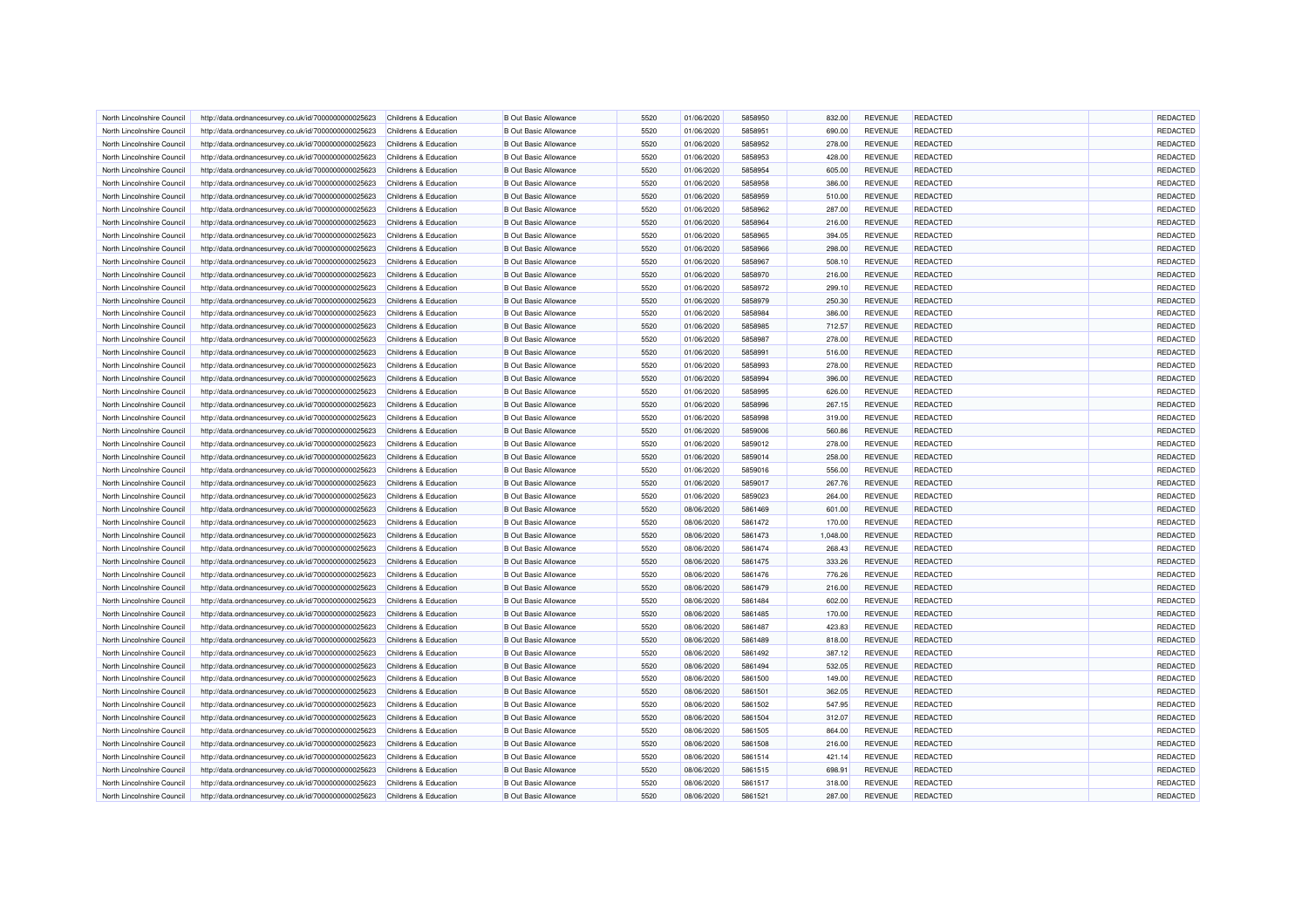| North Lincolnshire Council | http://data.ordnancesurvey.co.uk/id/7000000000025623 | Childrens & Education            | <b>B Out Basic Allowance</b> | 5520 | 08/06/2020 | 5861524 | 283.00   | <b>REVENUE</b> | <b>REDACTED</b> | <b>REDACTED</b> |
|----------------------------|------------------------------------------------------|----------------------------------|------------------------------|------|------------|---------|----------|----------------|-----------------|-----------------|
| North Lincolnshire Council | http://data.ordnancesurvey.co.uk/id/7000000000025623 | Childrens & Education            | <b>B Out Basic Allowance</b> | 5520 | 08/06/2020 | 5861526 | 288.02   | <b>REVENUE</b> | <b>REDACTED</b> | REDACTED        |
| North Lincolnshire Council | http://data.ordnancesurvey.co.uk/id/7000000000025623 | Childrens & Education            | <b>B Out Basic Allowance</b> | 5520 | 08/06/2020 | 5861527 | 463.00   | <b>REVENUE</b> | <b>REDACTED</b> | <b>REDACTED</b> |
| North Lincolnshire Council | http://data.ordnancesurvey.co.uk/id/7000000000025623 | Childrens & Education            | <b>B Out Basic Allowance</b> | 5520 | 08/06/2020 | 5861530 | 287.00   | <b>REVENUE</b> | REDACTED        | <b>REDACTED</b> |
| North Lincolnshire Council | http://data.ordnancesurvey.co.uk/id/7000000000025623 | Childrens & Education            | <b>B Out Basic Allowance</b> | 5520 | 08/06/2020 | 5861532 | 341.69   | <b>REVENUE</b> | <b>REDACTED</b> | REDACTED        |
| North Lincolnshire Council | http://data.ordnancesurvey.co.uk/id/7000000000025623 | Childrens & Education            | <b>B Out Basic Allowance</b> | 5520 | 08/06/2020 | 5861534 | 409.26   | <b>REVENUE</b> | <b>REDACTED</b> | REDACTED        |
| North Lincolnshire Council | http://data.ordnancesurvey.co.uk/id/7000000000025623 | Childrens & Education            | <b>B Out Basic Allowance</b> | 5520 | 08/06/2020 | 5861536 | 293.05   | <b>REVENUE</b> | <b>REDACTED</b> | REDACTED        |
| North Lincolnshire Council | http://data.ordnancesurvey.co.uk/id/7000000000025623 | Childrens & Education            | <b>B Out Basic Allowance</b> | 5520 | 08/06/2020 | 5861537 | 216.00   | <b>REVENUE</b> | <b>REDACTED</b> | REDACTED        |
| North Lincolnshire Council | http://data.ordnancesurvey.co.uk/id/7000000000025623 | Childrens & Education            | <b>B Out Basic Allowance</b> | 5520 | 08/06/2020 | 5861538 | 274.10   | <b>REVENUE</b> | REDACTED        | REDACTED        |
| North Lincolnshire Counci  | http://data.ordnancesurvey.co.uk/id/7000000000025623 | Childrens & Education            | <b>B Out Basic Allowance</b> | 5520 | 08/06/2020 | 5861539 | 1,078.00 | <b>REVENUE</b> | <b>REDACTED</b> | REDACTED        |
| North Lincolnshire Council | http://data.ordnancesurvey.co.uk/id/7000000000025623 | <b>Childrens &amp; Education</b> | <b>B Out Basic Allowance</b> | 5520 | 08/06/2020 | 5861542 | 258.00   | <b>REVENUE</b> | <b>REDACTED</b> | REDACTED        |
| North Lincolnshire Council | http://data.ordnancesurvey.co.uk/id/7000000000025623 | Childrens & Education            | <b>B Out Basic Allowance</b> | 5520 | 08/06/2020 | 5861544 | 792.95   | <b>REVENUE</b> | REDACTED        | REDACTED        |
| North Lincolnshire Council | http://data.ordnancesurvey.co.uk/id/7000000000025623 | Childrens & Education            | <b>B Out Basic Allowance</b> | 5520 | 08/06/2020 | 5861547 | 1,537.92 | <b>REVENUE</b> | <b>REDACTED</b> | <b>REDACTED</b> |
| North Lincolnshire Council | http://data.ordnancesurvey.co.uk/id/7000000000025623 | Childrens & Education            | <b>B Out Basic Allowance</b> | 5520 | 08/06/2020 | 5861552 | 386.00   | <b>REVENUE</b> | <b>REDACTED</b> | REDACTED        |
| North Lincolnshire Council | http://data.ordnancesurvey.co.uk/id/7000000000025623 | Childrens & Education            | <b>B Out Basic Allowance</b> | 5520 | 08/06/2020 | 5861553 | 352.77   | <b>REVENUE</b> | <b>REDACTED</b> | REDACTED        |
| North Lincolnshire Council | http://data.ordnancesurvey.co.uk/id/7000000000025623 | Childrens & Education            | <b>B Out Basic Allowance</b> | 5520 | 08/06/2020 | 5861554 | 602.00   | <b>REVENUE</b> | <b>REDACTED</b> | REDACTED        |
| North Lincolnshire Council | http://data.ordnancesurvey.co.uk/id/7000000000025623 | Childrens & Education            | <b>B Out Basic Allowance</b> | 5520 | 08/06/2020 | 5861558 | 216.00   | <b>REVENUE</b> | REDACTED        | REDACTED        |
| North Lincolnshire Council | http://data.ordnancesurvey.co.uk/id/7000000000025623 | <b>Childrens &amp; Education</b> | <b>B Out Basic Allowance</b> | 5520 | 08/06/2020 | 5861565 | 1,076.00 | <b>REVENUE</b> | <b>REDACTED</b> | REDACTED        |
| North Lincolnshire Council | http://data.ordnancesurvey.co.uk/id/7000000000025623 | Childrens & Education            | <b>B Out Basic Allowance</b> | 5520 | 08/06/2020 | 5861568 | 2,137.92 | <b>REVENUE</b> | <b>REDACTED</b> | REDACTED        |
| North Lincolnshire Council | http://data.ordnancesurvey.co.uk/id/7000000000025623 | <b>Childrens &amp; Education</b> | <b>B Out Basic Allowance</b> | 5520 | 08/06/2020 | 5861572 | 216.00   | <b>REVENUE</b> | <b>REDACTED</b> | REDACTED        |
| North Lincolnshire Council | http://data.ordnancesurvey.co.uk/id/7000000000025623 | Childrens & Education            | <b>B Out Basic Allowance</b> | 5520 | 08/06/2020 | 5861573 | 252.10   | <b>REVENUE</b> | <b>REDACTED</b> | REDACTED        |
| North Lincolnshire Council | http://data.ordnancesurvey.co.uk/id/7000000000025623 | Childrens & Education            | <b>B Out Basic Allowance</b> | 5520 | 08/06/2020 | 5861575 | 216.00   | <b>REVENUE</b> | <b>REDACTED</b> | REDACTED        |
| North Lincolnshire Council | http://data.ordnancesurvey.co.uk/id/7000000000025623 | Childrens & Education            | <b>B Out Basic Allowance</b> | 5520 | 08/06/2020 | 5861577 | 695.14   | <b>REVENUE</b> | <b>REDACTED</b> | REDACTED        |
| North Lincolnshire Council | http://data.ordnancesurvey.co.uk/id/7000000000025623 | Childrens & Education            | <b>B Out Basic Allowance</b> | 5520 | 08/06/2020 | 5861579 | 314.00   | <b>REVENUE</b> | <b>REDACTED</b> | REDACTED        |
| North Lincolnshire Council | http://data.ordnancesurvey.co.uk/id/7000000000025623 | Childrens & Education            | <b>B Out Basic Allowance</b> | 5520 | 08/06/2020 | 5861580 | 394.05   | <b>REVENUE</b> | REDACTED        | <b>REDACTED</b> |
| North Lincolnshire Council | http://data.ordnancesurvey.co.uk/id/7000000000025623 | <b>Childrens &amp; Education</b> | <b>B Out Basic Allowance</b> | 5520 | 08/06/2020 | 5861582 | 149.00   | <b>REVENUE</b> | <b>REDACTED</b> | REDACTED        |
| North Lincolnshire Council | http://data.ordnancesurvey.co.uk/id/7000000000025623 | Childrens & Education            | <b>B Out Basic Allowance</b> | 5520 | 08/06/2020 | 5861585 | 296.66   | <b>REVENUE</b> | REDACTED        | REDACTED        |
| North Lincolnshire Council | http://data.ordnancesurvey.co.uk/id/7000000000025623 | Childrens & Education            | <b>B Out Basic Allowance</b> | 5520 | 08/06/2020 | 5861588 | 399.00   | <b>REVENUE</b> | <b>REDACTED</b> | REDACTED        |
| North Lincolnshire Council | http://data.ordnancesurvey.co.uk/id/7000000000025623 | Childrens & Education            | <b>B Out Basic Allowance</b> | 5520 | 08/06/2020 | 5861590 | 2,972.36 | <b>REVENUE</b> | <b>REDACTED</b> | REDACTED        |
| North Lincolnshire Council | http://data.ordnancesurvey.co.uk/id/7000000000025623 | <b>Childrens &amp; Education</b> | <b>B Out Basic Allowance</b> | 5520 | 08/06/2020 | 5861591 | 939.00   | <b>REVENUE</b> | REDACTED        | REDACTED        |
| North Lincolnshire Council | http://data.ordnancesurvey.co.uk/id/7000000000025623 | Childrens & Education            | <b>B Out Basic Allowance</b> | 5520 | 08/06/2020 | 5861593 | 384.95   | <b>REVENUE</b> | <b>REDACTED</b> | REDACTED        |
| North Lincolnshire Council | http://data.ordnancesurvey.co.uk/id/7000000000025623 | <b>Childrens &amp; Education</b> | <b>B Out Basic Allowance</b> | 5520 | 08/06/2020 | 5861596 | 216.00   | <b>REVENUE</b> | <b>REDACTED</b> | REDACTED        |
| North Lincolnshire Council | http://data.ordnancesurvey.co.uk/id/7000000000025623 | Childrens & Education            | <b>B Out Basic Allowance</b> | 5520 | 08/06/2020 | 5861600 | 258.00   | <b>REVENUE</b> | <b>REDACTED</b> | <b>REDACTED</b> |
| North Lincolnshire Council | http://data.ordnancesurvey.co.uk/id/7000000000025623 | Childrens & Education            | <b>B Out Basic Allowance</b> | 5520 | 08/06/2020 | 5861603 | 349.00   | <b>REVENUE</b> | <b>REDACTED</b> | REDACTED        |
| North Lincolnshire Council | http://data.ordnancesurvey.co.uk/id/7000000000025623 | Childrens & Education            | <b>B Out Basic Allowance</b> | 5520 | 08/06/2020 | 5861605 | 216.00   | <b>REVENUE</b> | REDACTED        | REDACTED        |
| North Lincolnshire Council | http://data.ordnancesurvey.co.uk/id/7000000000025623 | Childrens & Education            | <b>B Out Basic Allowance</b> | 5520 | 08/06/2020 | 5861606 | 1,208.00 | <b>REVENUE</b> | REDACTED        | REDACTED        |
| North Lincolnshire Council | http://data.ordnancesurvey.co.uk/id/7000000000025623 | Childrens & Education            | <b>B Out Basic Allowance</b> | 5520 | 08/06/2020 | 5861609 | 216.00   | <b>REVENUE</b> | <b>REDACTED</b> | REDACTED        |
| North Lincolnshire Council | http://data.ordnancesurvey.co.uk/id/7000000000025623 | Childrens & Education            | <b>B Out Basic Allowance</b> | 5520 | 08/06/2020 | 5861611 | 149.00   | <b>REVENUE</b> | <b>REDACTED</b> | REDACTED        |
| North Lincolnshire Council | http://data.ordnancesurvey.co.uk/id/7000000000025623 | Childrens & Education            | <b>B Out Basic Allowance</b> | 5520 | 08/06/2020 | 5861621 | 343.65   | <b>REVENUE</b> | <b>REDACTED</b> | REDACTED        |
| North Lincolnshire Council | http://data.ordnancesurvey.co.uk/id/7000000000025623 | Childrens & Education            | <b>B Out Basic Allowance</b> | 5520 | 08/06/2020 | 5861623 | 287.00   | <b>REVENUE</b> | <b>REDACTED</b> | REDACTED        |
| North Lincolnshire Council | http://data.ordnancesurvey.co.uk/id/7000000000025623 | Childrens & Education            | <b>B Out Basic Allowance</b> | 5520 | 08/06/2020 | 5861624 | 366.88   | <b>REVENUE</b> | <b>REDACTED</b> | REDACTED        |
| North Lincolnshire Council | http://data.ordnancesurvey.co.uk/id/7000000000025623 | Childrens & Education            | <b>B Out Basic Allowance</b> | 5520 | 08/06/2020 | 5861629 | 1,440.00 | <b>REVENUE</b> | <b>REDACTED</b> | REDACTED        |
| North Lincolnshire Council | http://data.ordnancesurvey.co.uk/id/7000000000025623 | <b>Childrens &amp; Education</b> | <b>B Out Basic Allowance</b> | 5520 | 08/06/2020 | 5861632 | 396.00   | <b>REVENUE</b> | <b>REDACTED</b> | REDACTED        |
| North Lincolnshire Council | http://data.ordnancesurvey.co.uk/id/7000000000025623 | Childrens & Education            | <b>B Out Basic Allowance</b> | 5520 | 08/06/2020 | 5861634 | 474.00   | <b>REVENUE</b> | <b>REDACTED</b> | <b>REDACTED</b> |
| North Lincolnshire Council | http://data.ordnancesurvey.co.uk/id/7000000000025623 | Childrens & Education            | <b>B Out Basic Allowance</b> | 5520 | 08/06/2020 | 5861635 | 474.00   | <b>REVENUE</b> | <b>REDACTED</b> | <b>REDACTED</b> |
| North Lincolnshire Council | http://data.ordnancesurvey.co.uk/id/7000000000025623 | Childrens & Education            | <b>B Out Basic Allowance</b> | 5520 | 08/06/2020 | 5861636 | 468.00   | <b>REVENUE</b> | <b>REDACTED</b> | <b>REDACTED</b> |
| North Lincolnshire Council | http://data.ordnancesurvey.co.uk/id/7000000000025623 | Childrens & Education            | <b>B Out Basic Allowance</b> | 5520 | 08/06/2020 | 5861637 | 365.00   | <b>REVENUE</b> | REDACTED        | <b>REDACTED</b> |
| North Lincolnshire Council | http://data.ordnancesurvey.co.uk/id/7000000000025623 | Childrens & Education            | <b>B Out Basic Allowance</b> | 5520 | 08/06/2020 | 5861638 | 751.00   | <b>REVENUE</b> | <b>REDACTED</b> | REDACTED        |
| North Lincolnshire Council | http://data.ordnancesurvey.co.uk/id/7000000000025623 | Childrens & Education            | <b>B Out Basic Allowance</b> | 5520 | 08/06/2020 | 5861639 | 503.26   | <b>REVENUE</b> | <b>REDACTED</b> | REDACTED        |
| North Lincolnshire Council | http://data.ordnancesurvey.co.uk/id/7000000000025623 | Childrens & Education            | <b>B Out Basic Allowance</b> | 5520 | 08/06/2020 | 5861641 | 438.00   | <b>REVENUE</b> | <b>REDACTED</b> | REDACTED        |
| North Lincolnshire Council | http://data.ordnancesurvey.co.uk/id/7000000000025623 | Childrens & Education            | <b>B Out Basic Allowance</b> | 5520 | 08/06/2020 | 5861642 | 396.00   | <b>REVENUE</b> | <b>REDACTED</b> | <b>REDACTED</b> |
| North Lincolnshire Council | http://data.ordnancesurvey.co.uk/id/7000000000025623 | Childrens & Education            | <b>B Out Basic Allowance</b> | 5520 | 08/06/2020 | 5861643 | 282.00   | <b>REVENUE</b> | REDACTED        | <b>REDACTED</b> |
| North Lincolnshire Council | http://data.ordnancesurvey.co.uk/id/7000000000025623 | Childrens & Education            | <b>B Out Basic Allowance</b> | 5520 | 08/06/2020 | 5861646 | 382.00   | <b>REVENUE</b> | <b>REDACTED</b> | REDACTED        |
|                            |                                                      |                                  |                              |      |            |         |          |                |                 |                 |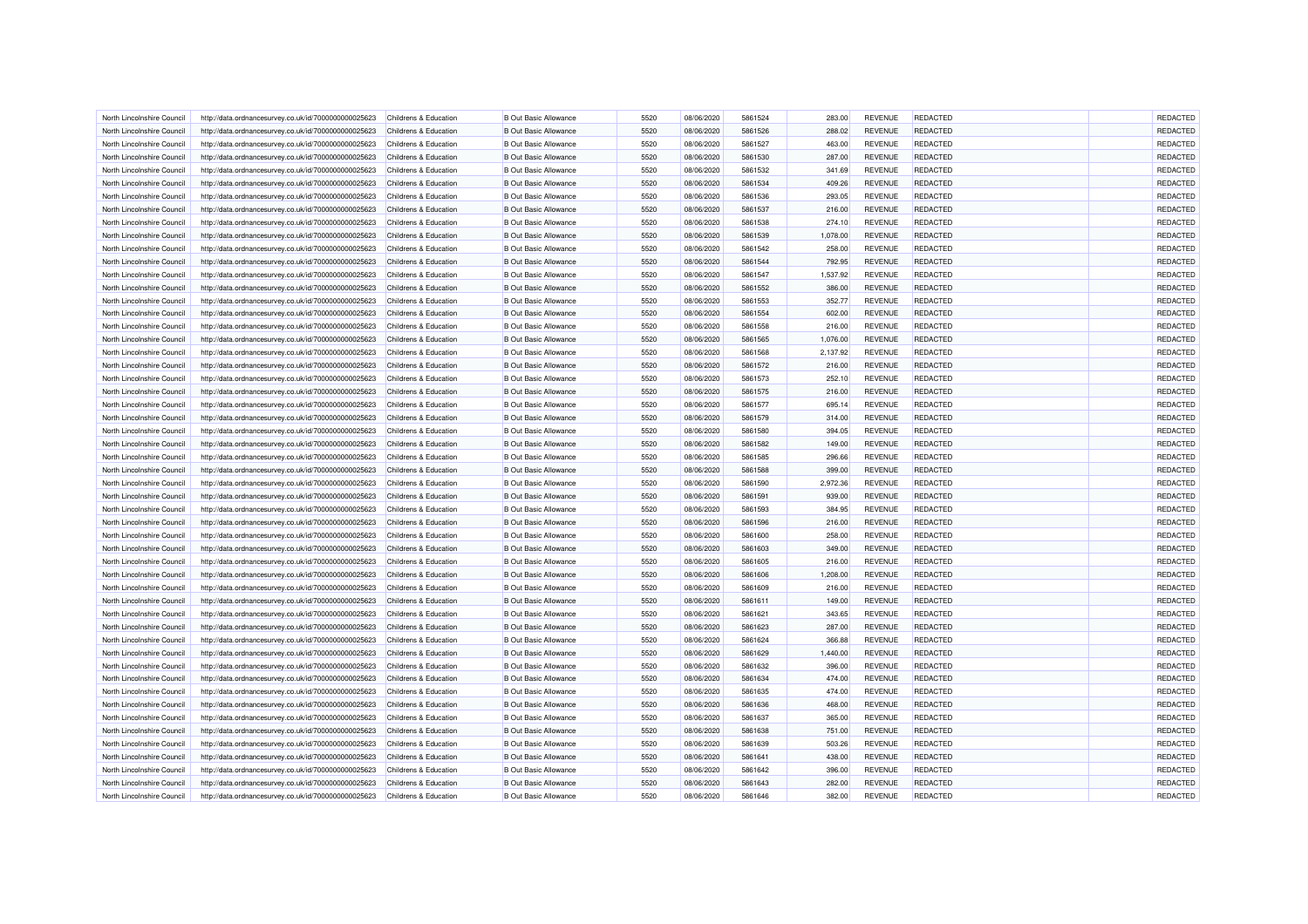| North Lincolnshire Council                               | http://data.ordnancesurvey.co.uk/id/7000000000025623                                                         | Childrens & Education            | <b>B Out Basic Allowance</b>                                 | 5520         | 08/06/2020               | 5861653            | 556.00   | <b>REVENUE</b>                   | REDACTED                    | <b>REDACTED</b>      |
|----------------------------------------------------------|--------------------------------------------------------------------------------------------------------------|----------------------------------|--------------------------------------------------------------|--------------|--------------------------|--------------------|----------|----------------------------------|-----------------------------|----------------------|
| North Lincolnshire Council                               | http://data.ordnancesurvey.co.uk/id/7000000000025623                                                         | Childrens & Education            | <b>B Out Basic Allowance</b>                                 | 5520         | 08/06/2020               | 5861654            | 586.00   | <b>REVENUE</b>                   | REDACTED                    | REDACTED             |
| North Lincolnshire Council                               | http://data.ordnancesurvey.co.uk/id/7000000000025623                                                         | Childrens & Education            | <b>B Out Basic Allowance</b>                                 | 5520         | 08/06/2020               | 5861656            | 251.00   | <b>REVENUE</b>                   | <b>REDACTED</b>             | <b>REDACTED</b>      |
| North Lincolnshire Council                               | http://data.ordnancesurvey.co.uk/id/7000000000025623                                                         | Childrens & Education            | <b>B</b> Out Basic Allowance                                 | 5520         | 08/06/2020               | 5861658            | 258.00   | <b>REVENUE</b>                   | REDACTED                    | <b>REDACTED</b>      |
| North Lincolnshire Council                               | http://data.ordnancesurvey.co.uk/id/7000000000025623                                                         | Childrens & Education            | <b>B Out Basic Allowance</b>                                 | 5520         | 08/06/2020               | 5861661            | 258.00   | <b>REVENUE</b>                   | <b>REDACTED</b>             | REDACTED             |
| North Lincolnshire Council                               | http://data.ordnancesurvey.co.uk/id/7000000000025623                                                         | Childrens & Education            | <b>B</b> Out Basic Allowance                                 | 5520         | 08/06/2020               | 5861662            | 556.00   | <b>REVENUE</b>                   | REDACTED                    | REDACTED             |
| North Lincolnshire Council                               | http://data.ordnancesurvey.co.uk/id/7000000000025623                                                         | <b>Childrens &amp; Education</b> | <b>B Out Basic Allowance</b>                                 | 5520         | 08/06/2020               | 5861663            | 258.00   | <b>REVENUE</b>                   | REDACTED                    | REDACTED             |
| North Lincolnshire Council                               | http://data.ordnancesurvey.co.uk/id/7000000000025623                                                         | Childrens & Education            | <b>B Out Basic Allowance</b>                                 | 5520         | 08/06/2020               | 5861666            | 832.00   | <b>REVENUE</b>                   | <b>REDACTED</b>             | REDACTED             |
| North Lincolnshire Council                               | http://data.ordnancesurvey.co.uk/id/7000000000025623                                                         | Childrens & Education            | <b>B Out Basic Allowance</b>                                 | 5520         | 08/06/2020               | 5861667            | 690.00   | <b>REVENUE</b>                   | REDACTED                    | REDACTED             |
| North Lincolnshire Council                               | http://data.ordnancesurvey.co.uk/id/7000000000025623                                                         | Childrens & Education            | <b>B Out Basic Allowance</b>                                 | 5520         | 08/06/2020               | 5861668            | 542.00   | <b>REVENUE</b>                   | <b>REDACTED</b>             | REDACTED             |
| North Lincolnshire Council                               | http://data.ordnancesurvey.co.uk/id/7000000000025623                                                         | Childrens & Education            | <b>B Out Basic Allowance</b>                                 | 5520         | 08/06/2020               | 5861669            | 428.00   | <b>REVENUE</b>                   | <b>REDACTED</b>             | REDACTED             |
| North Lincolnshire Council                               | http://data.ordnancesurvey.co.uk/id/7000000000025623                                                         | Childrens & Education            | <b>B Out Basic Allowance</b>                                 | 5520         | 08/06/2020               | 5861670            | 1,815.00 | <b>REVENUE</b>                   | REDACTED                    | REDACTED             |
| North Lincolnshire Council                               | http://data.ordnancesurvey.co.uk/id/7000000000025623                                                         | <b>Childrens &amp; Education</b> | <b>B Out Basic Allowance</b>                                 | 5520         | 08/06/2020               | 5861674            | 386.00   | <b>REVENUE</b>                   | <b>REDACTED</b>             | REDACTED             |
| North Lincolnshire Council                               | http://data.ordnancesurvey.co.uk/id/7000000000025623                                                         | Childrens & Education            | <b>B Out Basic Allowance</b>                                 | 5520         | 08/06/2020               | 5861675            | 510.00   | <b>REVENUE</b>                   | REDACTED                    | REDACTED             |
| North Lincolnshire Council                               | http://data.ordnancesurvey.co.uk/id/7000000000025623                                                         | <b>Childrens &amp; Education</b> | <b>B Out Basic Allowance</b>                                 | 5520         | 08/06/2020               | 5861678            | 287.00   | <b>REVENUE</b>                   | <b>REDACTED</b>             | REDACTED             |
| North Lincolnshire Council                               | http://data.ordnancesurvey.co.uk/id/7000000000025623                                                         | Childrens & Education            | <b>B Out Basic Allowance</b>                                 | 5520         | 08/06/2020               | 5861680            | 216.00   | <b>REVENUE</b>                   | <b>REDACTED</b>             | REDACTED             |
| North Lincolnshire Council                               | http://data.ordnancesurvey.co.uk/id/7000000000025623                                                         | Childrens & Education            | <b>B Out Basic Allowance</b>                                 | 5520         | 08/06/2020               | 5861681            | 394.05   | <b>REVENUE</b>                   | <b>REDACTED</b>             | REDACTED             |
| North Lincolnshire Council                               | http://data.ordnancesurvey.co.uk/id/7000000000025623                                                         | Childrens & Education            | <b>B Out Basic Allowance</b>                                 | 5520         | 08/06/2020               | 5861682            | 298.00   | <b>REVENUE</b>                   | <b>REDACTED</b>             | REDACTED             |
| North Lincolnshire Council                               | http://data.ordnancesurvey.co.uk/id/7000000000025623                                                         | Childrens & Education            | <b>B Out Basic Allowance</b>                                 | 5520         | 08/06/2020               | 5861683            | 636.10   | <b>REVENUE</b>                   | <b>REDACTED</b>             | REDACTED             |
| North Lincolnshire Council                               | http://data.ordnancesurvey.co.uk/id/7000000000025623                                                         | Childrens & Education            | <b>B Out Basic Allowance</b>                                 | 5520         | 08/06/2020               | 5861686            | 216.00   | <b>REVENUE</b>                   | <b>REDACTED</b>             | REDACTED             |
| North Lincolnshire Council                               | http://data.ordnancesurvey.co.uk/id/7000000000025623                                                         | Childrens & Education            | <b>B Out Basic Allowance</b>                                 | 5520         | 08/06/2020               | 5861687            | 396.00   | <b>REVENUE</b>                   | <b>REDACTED</b>             | REDACTED             |
| North Lincolnshire Council                               | http://data.ordnancesurvey.co.uk/id/7000000000025623                                                         | Childrens & Education            | <b>B Out Basic Allowance</b>                                 | 5520         | 08/06/2020               | 5861688            | 299.10   | <b>REVENUE</b>                   | <b>REDACTED</b>             | <b>REDACTED</b>      |
| North Lincolnshire Council                               | http://data.ordnancesurvey.co.uk/id/7000000000025623                                                         | Childrens & Education            | <b>B Out Basic Allowance</b>                                 | 5520         | 08/06/2020               | 5861695            | 250.30   | <b>REVENUE</b>                   | <b>REDACTED</b>             | REDACTED             |
| North Lincolnshire Council                               | http://data.ordnancesurvey.co.uk/id/7000000000025623                                                         | Childrens & Education            | <b>B Out Basic Allowance</b>                                 | 5520         | 08/06/2020               | 5861700            | 386.00   | <b>REVENUE</b>                   | <b>REDACTED</b>             | <b>REDACTED</b>      |
| North Lincolnshire Council                               | http://data.ordnancesurvey.co.uk/id/7000000000025623                                                         | Childrens & Education            | <b>B Out Basic Allowance</b>                                 | 5520         | 08/06/2020               | 5861701            | 786.29   | <b>REVENUE</b>                   | REDACTED                    | REDACTED             |
| North Lincolnshire Council                               | http://data.ordnancesurvey.co.uk/id/7000000000025623                                                         | Childrens & Education            | <b>B Out Basic Allowance</b>                                 | 5520         | 08/06/2020               | 5861703            | 834.00   | <b>REVENUE</b>                   | <b>REDACTED</b>             | REDACTED             |
| North Lincolnshire Council                               | http://data.ordnancesurvey.co.uk/id/7000000000025623                                                         | Childrens & Education            | <b>B Out Basic Allowance</b>                                 | 5520         | 08/06/2020               | 5861707            | 516.00   | <b>REVENUE</b>                   | <b>REDACTED</b>             | REDACTED             |
| North Lincolnshire Council                               | http://data.ordnancesurvey.co.uk/id/7000000000025623                                                         | Childrens & Education            | <b>B Out Basic Allowance</b>                                 | 5520         | 08/06/2020               | 5861709            | 834.00   | <b>REVENUE</b>                   | <b>REDACTED</b>             | REDACTED             |
| North Lincolnshire Council                               |                                                                                                              | <b>Childrens &amp; Education</b> | <b>B Out Basic Allowance</b>                                 | 5520         | 08/06/2020               | 5861710            | 792.00   | <b>REVENUE</b>                   | <b>REDACTED</b>             | REDACTED             |
| North Lincolnshire Council                               | http://data.ordnancesurvey.co.uk/id/7000000000025623<br>http://data.ordnancesurvey.co.uk/id/7000000000025623 | Childrens & Education            | <b>B Out Basic Allowance</b>                                 | 5520         | 08/06/2020               | 5861711            | 500.58   | <b>REVENUE</b>                   | REDACTED                    | REDACTED             |
| North Lincolnshire Council                               | http://data.ordnancesurvey.co.uk/id/7000000000025623                                                         | <b>Childrens &amp; Education</b> | <b>B Out Basic Allowance</b>                                 | 5520         | 08/06/2020               | 5861712            | 258.00   | <b>REVENUE</b>                   | <b>REDACTED</b>             | REDACTED             |
| North Lincolnshire Council                               | http://data.ordnancesurvey.co.uk/id/7000000000025623                                                         | <b>Childrens &amp; Education</b> | <b>B Out Basic Allowance</b>                                 | 5520         | 08/06/2020               | 5861713            | 396.00   | <b>REVENUE</b>                   | <b>REDACTED</b>             | REDACTED             |
| North Lincolnshire Council                               | http://data.ordnancesurvey.co.uk/id/7000000000025623                                                         | Childrens & Education            | <b>B Out Basic Allowance</b>                                 | 5520         | 08/06/2020               | 5861714            | 319.00   | <b>REVENUE</b>                   | <b>REDACTED</b>             | <b>REDACTED</b>      |
| North Lincolnshire Council                               | http://data.ordnancesurvey.co.uk/id/7000000000025623                                                         | Childrens & Education            | <b>B Out Basic Allowance</b>                                 | 5520         | 08/06/2020               | 5861716            | 438.00   | <b>REVENUE</b>                   | <b>REDACTED</b>             | REDACTED             |
|                                                          |                                                                                                              |                                  | <b>B Out Basic Allowance</b>                                 | 5520         | 08/06/2020               | 5861717            |          | <b>REVENUE</b>                   | REDACTED                    | <b>REDACTED</b>      |
| North Lincolnshire Council                               | http://data.ordnancesurvey.co.uk/id/7000000000025623                                                         | Childrens & Education            |                                                              |              |                          |                    | 396.00   |                                  |                             |                      |
| North Lincolnshire Council                               | http://data.ordnancesurvey.co.uk/id/7000000000025623                                                         | Childrens & Education            | <b>B Out Basic Allowance</b>                                 | 5520         | 08/06/2020               | 5861718            | 146.00   | <b>REVENUE</b>                   | REDACTED                    | REDACTED             |
| North Lincolnshire Council<br>North Lincolnshire Council | http://data.ordnancesurvey.co.uk/id/7000000000025623                                                         | Childrens & Education            | <b>B Out Basic Allowance</b><br><b>B Out Basic Allowance</b> | 5520<br>5520 | 08/06/2020<br>08/06/2020 | 5861722<br>5861723 | 396.00   | <b>REVENUE</b><br><b>REVENUE</b> | <b>REDACTED</b><br>REDACTED | REDACTED<br>REDACTED |
|                                                          | http://data.ordnancesurvey.co.uk/id/7000000000025623                                                         | Childrens & Education            |                                                              |              |                          |                    | 834.00   |                                  |                             |                      |
| North Lincolnshire Council                               | http://data.ordnancesurvey.co.uk/id/7000000000025623                                                         | Childrens & Education            | <b>B Out Basic Allowance</b>                                 | 5520         | 08/06/2020               | 5861724            | 396.00   | <b>REVENUE</b>                   | <b>REDACTED</b>             | REDACTED             |
| North Lincolnshire Council                               | http://data.ordnancesurvey.co.uk/id/7000000000025623                                                         | Childrens & Education            | <b>B Out Basic Allowance</b>                                 | 5520         | 08/06/2020               | 5861725            | 396.00   | <b>REVENUE</b>                   | <b>REDACTED</b>             | REDACTED             |
| North Lincolnshire Council                               | http://data.ordnancesurvey.co.uk/id/7000000000025623                                                         | Childrens & Education            | <b>B Out Basic Allowance</b>                                 | 5520         | 08/06/2020               | 5861726            | 146.00   | <b>REVENUE</b>                   | <b>REDACTED</b>             | REDACTED             |
| North Lincolnshire Council                               | http://data.ordnancesurvey.co.uk/id/7000000000025623                                                         | Childrens & Education            | <b>B Out Basic Allowance</b>                                 | 5520         | 08/06/2020               | 5861728            | 582.00   | <b>REVENUE</b>                   | <b>REDACTED</b>             | <b>REDACTED</b>      |
| North Lincolnshire Council                               | http://data.ordnancesurvey.co.uk/id/7000000000025623                                                         | <b>Childrens &amp; Education</b> | <b>B Out Basic Allowance</b>                                 | 5520         | 08/06/2020               | 5861729            | 980.00   | <b>REVENUE</b>                   | <b>REDACTED</b>             | REDACTED             |
| North Lincolnshire Council                               | http://data.ordnancesurvey.co.uk/id/7000000000025623                                                         | Childrens & Education            | <b>B Out Basic Allowance</b>                                 | 5520         | 08/06/2020               | 5861730            | 396.00   | <b>REVENUE</b>                   | <b>REDACTED</b>             | <b>REDACTED</b>      |
| North Lincolnshire Council                               | http://data.ordnancesurvey.co.uk/id/7000000000025623                                                         | <b>Childrens &amp; Education</b> | <b>B Out Basic Allowance</b>                                 | 5520         | 08/06/2020               | 5861731            | 258.00   | <b>REVENUE</b>                   | <b>REDACTED</b>             | REDACTED             |
| North Lincolnshire Council                               | http://data.ordnancesurvey.co.uk/id/7000000000025623                                                         | <b>Childrens &amp; Education</b> | <b>B Out Basic Allowance</b>                                 | 5520         | 08/06/2020               | 5861733            | 556.00   | <b>REVENUE</b>                   | <b>REDACTED</b>             | <b>REDACTED</b>      |
| North Lincolnshire Council                               | http://data.ordnancesurvey.co.uk/id/7000000000025623                                                         | Childrens & Education            | <b>B Out Basic Allowance</b>                                 | 5520         | 08/06/2020               | 5861734            | 267.76   | <b>REVENUE</b>                   | REDACTED                    | <b>REDACTED</b>      |
| North Lincolnshire Council                               | http://data.ordnancesurvey.co.uk/id/7000000000025623                                                         | Childrens & Education            | <b>B Out Basic Allowance</b>                                 | 5520         | 08/06/2020               | 5861737            | 375.30   | <b>REVENUE</b>                   | <b>REDACTED</b>             | REDACTED             |
| North Lincolnshire Council                               | http://data.ordnancesurvey.co.uk/id/7000000000025623                                                         | Childrens & Education            | <b>B Out Basic Allowance</b>                                 | 5520         | 08/06/2020               | 5861740            | 792.00   | <b>REVENUE</b>                   | <b>REDACTED</b>             | REDACTED             |
| North Lincolnshire Council                               | http://data.ordnancesurvey.co.uk/id/7000000000025623                                                         | Childrens & Education            | <b>B Out Basic Allowance</b>                                 | 5520         | 08/06/2020               | 5861741            | 396.00   | <b>REVENUE</b>                   | <b>REDACTED</b>             | REDACTED             |
| North Lincolnshire Council                               | http://data.ordnancesurvey.co.uk/id/7000000000025623                                                         | Childrens & Education            | <b>B Out Basic Allowance</b>                                 | 5520         | 15/06/2020               | 5864668            | 601.00   | <b>REVENUE</b>                   | <b>REDACTED</b>             | REDACTED             |
| North Lincolnshire Council                               | http://data.ordnancesurvey.co.uk/id/7000000000025623                                                         | Childrens & Education            | <b>B Out Basic Allowance</b>                                 | 5520         | 15/06/2020               | 5864671            | 170.00   | <b>REVENUE</b>                   | REDACTED                    | <b>REDACTED</b>      |
| North Lincolnshire Council                               | http://data.ordnancesurvey.co.uk/id/7000000000025623                                                         | Childrens & Education            | <b>B Out Basic Allowance</b>                                 | 5520         | 15/06/2020               | 5864672            | 832.00   | <b>REVENUE</b>                   | <b>REDACTED</b>             | REDACTED             |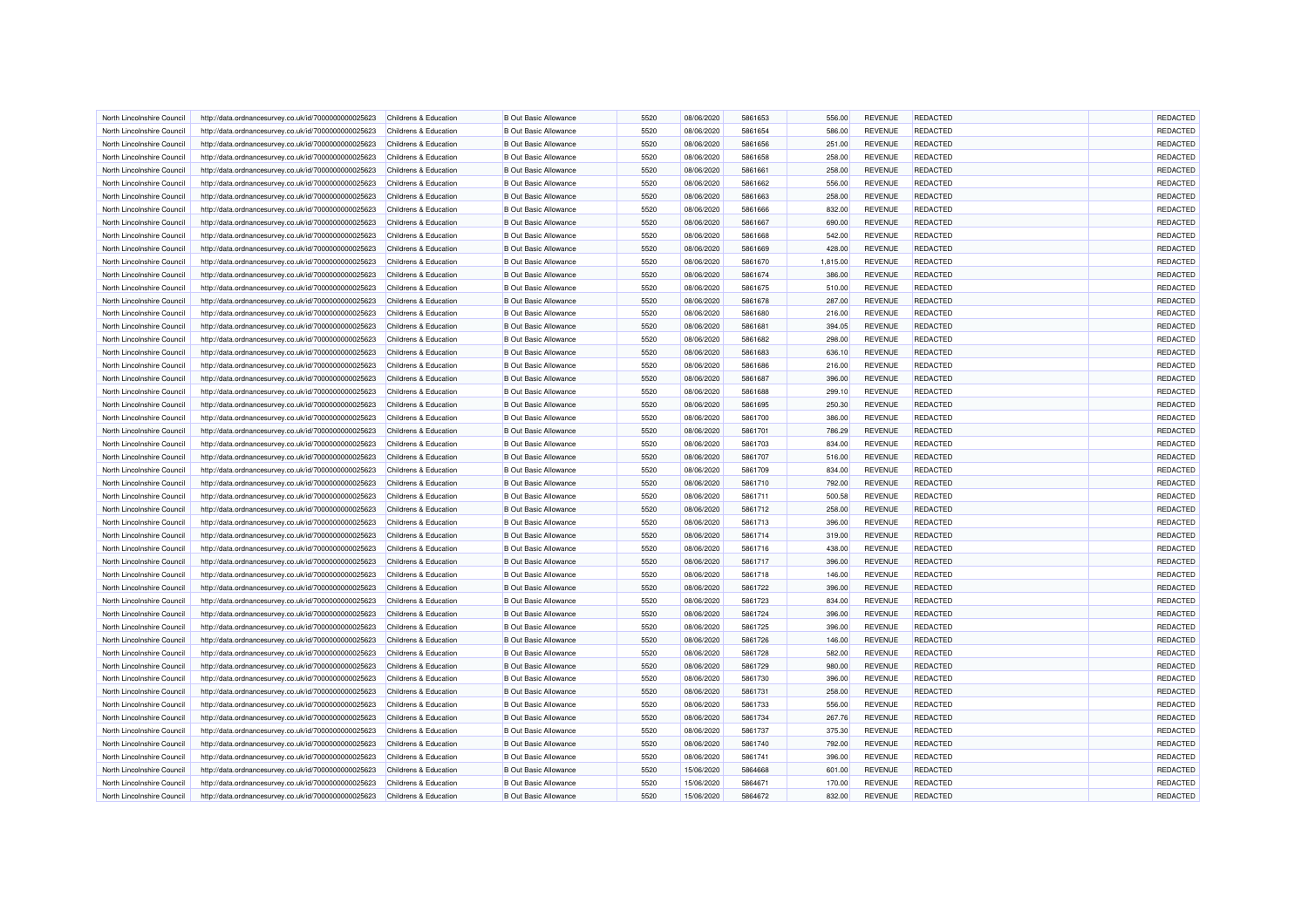| North Lincolnshire Council                               | http://data.ordnancesurvey.co.uk/id/7000000000025623                                                         | Childrens & Education            | <b>B</b> Out Basic Allowance                                 | 5520         | 15/06/2020               | 5864673            | 268.43           | <b>REVENUE</b>                   | <b>REDACTED</b>                    | <b>REDACTED</b>      |
|----------------------------------------------------------|--------------------------------------------------------------------------------------------------------------|----------------------------------|--------------------------------------------------------------|--------------|--------------------------|--------------------|------------------|----------------------------------|------------------------------------|----------------------|
| North Lincolnshire Council                               | http://data.ordnancesurvey.co.uk/id/7000000000025623                                                         | Childrens & Education            | <b>B Out Basic Allowance</b>                                 | 5520         | 15/06/2020               | 5864674            | 333.26           | <b>REVENUE</b>                   | <b>REDACTED</b>                    | REDACTED             |
| North Lincolnshire Council                               | http://data.ordnancesurvey.co.uk/id/7000000000025623                                                         | Childrens & Education            | <b>B Out Basic Allowance</b>                                 | 5520         | 15/06/2020               | 5864675            | 776.26           | <b>REVENUE</b>                   | <b>REDACTED</b>                    | <b>REDACTED</b>      |
| North Lincolnshire Council                               | http://data.ordnancesurvey.co.uk/id/7000000000025623                                                         | Childrens & Education            | <b>B</b> Out Basic Allowance                                 | 5520         | 15/06/2020               | 5864676            | 721.83           | <b>REVENUE</b>                   | REDACTED                           | REDACTED             |
| North Lincolnshire Council                               | http://data.ordnancesurvey.co.uk/id/7000000000025623                                                         | Childrens & Education            | <b>B Out Basic Allowance</b>                                 | 5520         | 15/06/2020               | 5864678            | 216.00           | <b>REVENUE</b>                   | <b>REDACTED</b>                    | REDACTED             |
| North Lincolnshire Council                               | http://data.ordnancesurvey.co.uk/id/7000000000025623                                                         | Childrens & Education            | <b>B Out Basic Allowance</b>                                 | 5520         | 15/06/2020               | 5864680            | 730.95           | <b>REVENUE</b>                   | <b>REDACTED</b>                    | REDACTED             |
| North Lincolnshire Council                               | http://data.ordnancesurvey.co.uk/id/7000000000025623                                                         | Childrens & Education            | <b>B Out Basic Allowance</b>                                 | 5520         | 15/06/2020               | 5864681            | 117.26           | <b>REVENUE</b>                   | <b>REDACTED</b>                    | REDACTED             |
| North Lincolnshire Council                               | http://data.ordnancesurvey.co.uk/id/7000000000025623                                                         | Childrens & Education            | <b>B Out Basic Allowance</b>                                 | 5520         | 15/06/2020               | 5864683            | 772.00           | <b>REVENUE</b>                   | <b>REDACTED</b>                    | REDACTED             |
| North Lincolnshire Council                               | http://data.ordnancesurvey.co.uk/id/7000000000025623                                                         | Childrens & Education            | <b>B Out Basic Allowance</b>                                 | 5520         | 15/06/2020               | 5864685            | 461.95           | <b>REVENUE</b>                   | REDACTED                           | REDACTED             |
| North Lincolnshire Counci                                | http://data.ordnancesurvey.co.uk/id/7000000000025623                                                         | Childrens & Education            | <b>B Out Basic Allowance</b>                                 | 5520         | 15/06/2020               | 5864686            | 375.26           | <b>REVENUE</b>                   | <b>REDACTED</b>                    | REDACTED             |
| North Lincolnshire Council                               | http://data.ordnancesurvey.co.uk/id/7000000000025623                                                         | <b>Childrens &amp; Education</b> | <b>B Out Basic Allowance</b>                                 | 5520         | 15/06/2020               | 5864688            | 818.00           | <b>REVENUE</b>                   | <b>REDACTED</b>                    | REDACTED             |
| North Lincolnshire Council                               | http://data.ordnancesurvey.co.uk/id/7000000000025623                                                         | Childrens & Education            | <b>B Out Basic Allowance</b>                                 | 5520         | 15/06/2020               | 5864689            | 469.05           | <b>REVENUE</b>                   | REDACTED                           | REDACTED             |
| North Lincolnshire Council                               | http://data.ordnancesurvey.co.uk/id/7000000000025623                                                         | Childrens & Education            | <b>B Out Basic Allowance</b>                                 | 5520         | 15/06/2020               | 5864690            | 461.95           | <b>REVENUE</b>                   | <b>REDACTED</b>                    | <b>REDACTED</b>      |
| North Lincolnshire Council                               | http://data.ordnancesurvey.co.uk/id/7000000000025623                                                         | Childrens & Education            | <b>B Out Basic Allowance</b>                                 | 5520         | 15/06/2020               | 5864691            | 387.12           | <b>REVENUE</b>                   | <b>REDACTED</b>                    | REDACTED             |
| North Lincolnshire Council                               | http://data.ordnancesurvey.co.uk/id/7000000000025623                                                         | Childrens & Education            | <b>B Out Basic Allowance</b>                                 | 5520         | 15/06/2020               | 5864693            | 532.05           | <b>REVENUE</b>                   | <b>REDACTED</b>                    | REDACTED             |
| North Lincolnshire Council                               | http://data.ordnancesurvey.co.uk/id/7000000000025623                                                         | Childrens & Education            | <b>B Out Basic Allowance</b>                                 | 5520         | 15/06/2020               | 5864695            | 461.95           | <b>REVENUE</b>                   | <b>REDACTED</b>                    | REDACTED             |
| North Lincolnshire Council                               | http://data.ordnancesurvey.co.uk/id/7000000000025623                                                         | Childrens & Education            | <b>B Out Basic Allowance</b>                                 | 5520         | 15/06/2020               | 5864700            | 362.05           | <b>REVENUE</b>                   | REDACTED                           | REDACTED             |
| North Lincolnshire Council                               | http://data.ordnancesurvey.co.uk/id/7000000000025623                                                         | <b>Childrens &amp; Education</b> | <b>B Out Basic Allowance</b>                                 | 5520         | 15/06/2020               | 5864701            | 547.95           | <b>REVENUE</b>                   | <b>REDACTED</b>                    | REDACTED             |
| North Lincolnshire Council                               | http://data.ordnancesurvey.co.uk/id/7000000000025623                                                         | Childrens & Education            | <b>B Out Basic Allowance</b>                                 | 5520         | 15/06/2020               | 5864703            | 312.07           | <b>REVENUE</b>                   | <b>REDACTED</b>                    | REDACTED             |
| North Lincolnshire Council                               | http://data.ordnancesurvey.co.uk/id/7000000000025623                                                         | <b>Childrens &amp; Education</b> | <b>B Out Basic Allowance</b>                                 | 5520         | 15/06/2020               | 5864704            | 864.00           | <b>REVENUE</b>                   | <b>REDACTED</b>                    | REDACTED             |
| North Lincolnshire Council                               | http://data.ordnancesurvey.co.uk/id/7000000000025623                                                         | Childrens & Education            | <b>B Out Basic Allowance</b>                                 | 5520         | 15/06/2020               | 5864707            | 216.00           | <b>REVENUE</b>                   | <b>REDACTED</b>                    | REDACTED             |
| North Lincolnshire Council                               | http://data.ordnancesurvey.co.uk/id/7000000000025623                                                         | Childrens & Education            | <b>B Out Basic Allowance</b>                                 | 5520         | 15/06/2020               | 5864713            | 421.14           | <b>REVENUE</b>                   | <b>REDACTED</b>                    | REDACTED             |
| North Lincolnshire Council                               | http://data.ordnancesurvey.co.uk/id/7000000000025623                                                         | Childrens & Education            | <b>B Out Basic Allowance</b>                                 | 5520         | 15/06/2020               | 5864714            | 668.05           | <b>REVENUE</b>                   | <b>REDACTED</b>                    | REDACTED             |
| North Lincolnshire Council                               | http://data.ordnancesurvey.co.uk/id/7000000000025623                                                         | Childrens & Education            | <b>B Out Basic Allowance</b>                                 | 5520         | 15/06/2020               | 5864716            | 318.00           | <b>REVENUE</b>                   | <b>REDACTED</b>                    | REDACTED             |
| North Lincolnshire Council                               | http://data.ordnancesurvey.co.uk/id/7000000000025623                                                         | Childrens & Education            | <b>B Out Basic Allowance</b>                                 | 5520         | 15/06/2020               | 5864720            | 931.00           | <b>REVENUE</b>                   | REDACTED                           | <b>REDACTED</b>      |
| North Lincolnshire Council                               | http://data.ordnancesurvey.co.uk/id/7000000000025623                                                         | <b>Childrens &amp; Education</b> | <b>B Out Basic Allowance</b>                                 | 5520         | 15/06/2020               | 5864723            | 283.00           | <b>REVENUE</b>                   | <b>REDACTED</b>                    | REDACTED             |
| North Lincolnshire Council                               | http://data.ordnancesurvey.co.uk/id/7000000000025623                                                         | Childrens & Education            | <b>B Out Basic Allowance</b>                                 | 5520         | 15/06/2020               | 5864724            | 458.74           | <b>REVENUE</b>                   | REDACTED                           | REDACTED             |
| North Lincolnshire Council                               | http://data.ordnancesurvey.co.uk/id/7000000000025623                                                         | Childrens & Education            | <b>B Out Basic Allowance</b>                                 | 5520         | 15/06/2020               | 5864725            | 288.02           | <b>REVENUE</b>                   | <b>REDACTED</b>                    | REDACTED             |
| North Lincolnshire Council                               |                                                                                                              | Childrens & Education            | <b>B Out Basic Allowance</b>                                 | 5520         | 15/06/2020               | 5864726            | 463.00           | <b>REVENUE</b>                   | <b>REDACTED</b>                    | REDACTED             |
| North Lincolnshire Council                               | http://data.ordnancesurvey.co.uk/id/7000000000025623<br>http://data.ordnancesurvey.co.uk/id/7000000000025623 | <b>Childrens &amp; Education</b> | <b>B Out Basic Allowance</b>                                 | 5520         | 15/06/2020               | 5864727            | 461.95           | <b>REVENUE</b>                   | REDACTED                           | REDACTED             |
| North Lincolnshire Council                               | http://data.ordnancesurvey.co.uk/id/7000000000025623                                                         | Childrens & Education            | <b>B Out Basic Allowance</b>                                 | 5520         | 15/06/2020               | 5864728            |                  | <b>REVENUE</b>                   | <b>REDACTED</b>                    | REDACTED             |
| North Lincolnshire Council                               | http://data.ordnancesurvey.co.uk/id/7000000000025623                                                         | <b>Childrens &amp; Education</b> | <b>B Out Basic Allowance</b>                                 | 5520         | 15/06/2020               | 5864729            | 469.05<br>287.00 | <b>REVENUE</b>                   | <b>REDACTED</b>                    | REDACTED             |
| North Lincolnshire Council                               | http://data.ordnancesurvey.co.uk/id/7000000000025623                                                         | Childrens & Education            | <b>B Out Basic Allowance</b>                                 | 5520         | 15/06/2020               | 5864730            | 546.56           | <b>REVENUE</b>                   | <b>REDACTED</b>                    | <b>REDACTED</b>      |
| North Lincolnshire Council                               | http://data.ordnancesurvey.co.uk/id/7000000000025623                                                         | Childrens & Education            | <b>B Out Basic Allowance</b>                                 | 5520         | 15/06/2020               | 5864731            | 341.69           | <b>REVENUE</b>                   | <b>REDACTED</b>                    | REDACTED             |
|                                                          |                                                                                                              |                                  | <b>B Out Basic Allowance</b>                                 | 5520         |                          | 5864733            |                  | <b>REVENUE</b>                   | REDACTED                           | REDACTED             |
| North Lincolnshire Council                               | http://data.ordnancesurvey.co.uk/id/7000000000025623                                                         | Childrens & Education            |                                                              |              | 15/06/2020               |                    | 409.26           |                                  |                                    |                      |
| North Lincolnshire Council                               | http://data.ordnancesurvey.co.uk/id/7000000000025623                                                         | Childrens & Education            | <b>B Out Basic Allowance</b>                                 | 5520         | 15/06/2020               | 5864734            | 356.07           | <b>REVENUE</b>                   | REDACTED                           | <b>REDACTED</b>      |
| North Lincolnshire Council<br>North Lincolnshire Council | http://data.ordnancesurvey.co.uk/id/7000000000025623                                                         | Childrens & Education            | <b>B Out Basic Allowance</b><br><b>B Out Basic Allowance</b> | 5520<br>5520 | 15/06/2020<br>15/06/2020 | 5864735<br>5864737 | 293.05<br>878.10 | <b>REVENUE</b><br><b>REVENUE</b> | <b>REDACTED</b><br><b>REDACTED</b> | REDACTED<br>REDACTED |
|                                                          | http://data.ordnancesurvey.co.uk/id/7000000000025623                                                         | Childrens & Education            |                                                              |              |                          |                    |                  |                                  |                                    |                      |
| North Lincolnshire Council                               | http://data.ordnancesurvey.co.uk/id/7000000000025623                                                         | Childrens & Education            | <b>B Out Basic Allowance</b>                                 | 5520         | 15/06/2020               | 5864738            | 1,078.00         | <b>REVENUE</b>                   | <b>REDACTED</b>                    | REDACTED             |
| North Lincolnshire Council                               | http://data.ordnancesurvey.co.uk/id/7000000000025623                                                         | Childrens & Education            | <b>B Out Basic Allowance</b>                                 | 5520         | 15/06/2020               | 5864741            | 258.00           | <b>REVENUE</b>                   | <b>REDACTED</b>                    | REDACTED             |
| North Lincolnshire Council                               | http://data.ordnancesurvey.co.uk/id/7000000000025623                                                         | Childrens & Education            | <b>B Out Basic Allowance</b>                                 | 5520         | 15/06/2020               | 5864743            | 622.95           | <b>REVENUE</b>                   | <b>REDACTED</b>                    | REDACTED             |
| North Lincolnshire Council<br>North Lincolnshire Council | http://data.ordnancesurvey.co.uk/id/7000000000025623                                                         | Childrens & Education            | <b>B Out Basic Allowance</b>                                 | 5520<br>5520 | 15/06/2020               | 5864745<br>5864746 | 216.00           | <b>REVENUE</b>                   | <b>REDACTED</b>                    | REDACTED<br>REDACTED |
|                                                          | http://data.ordnancesurvey.co.uk/id/7000000000025623                                                         | <b>Childrens &amp; Education</b> | <b>B Out Basic Allowance</b>                                 |              | 15/06/2020               |                    | 1,092.96         | <b>REVENUE</b>                   | <b>REDACTED</b>                    |                      |
| North Lincolnshire Council                               | http://data.ordnancesurvey.co.uk/id/7000000000025623                                                         | Childrens & Education            | <b>B Out Basic Allowance</b>                                 | 5520         | 15/06/2020               | 5864750            | 461.95           | <b>REVENUE</b>                   | <b>REDACTED</b>                    | <b>REDACTED</b>      |
| North Lincolnshire Council                               | http://data.ordnancesurvey.co.uk/id/7000000000025623                                                         | Childrens & Education            | <b>B Out Basic Allowance</b>                                 | 5520         | 15/06/2020               | 5864751            | 386.00           | <b>REVENUE</b>                   | <b>REDACTED</b>                    | REDACTED             |
| North Lincolnshire Council                               | http://data.ordnancesurvey.co.uk/id/7000000000025623                                                         | Childrens & Education            | <b>B Out Basic Allowance</b>                                 | 5520         | 15/06/2020               | 5864752            | 352.77           | <b>REVENUE</b>                   | <b>REDACTED</b>                    | <b>REDACTED</b>      |
| North Lincolnshire Council                               | http://data.ordnancesurvey.co.uk/id/7000000000025623                                                         | Childrens & Education            | <b>B Out Basic Allowance</b>                                 | 5520         | 15/06/2020               | 5864753            | 602.00           | <b>REVENUE</b>                   | REDACTED                           | <b>REDACTED</b>      |
| North Lincolnshire Council                               | http://data.ordnancesurvey.co.uk/id/7000000000025623                                                         | Childrens & Education            | <b>B Out Basic Allowance</b>                                 | 5520         | 15/06/2020               | 5864755            | 258.00           | <b>REVENUE</b>                   | <b>REDACTED</b>                    | REDACTED             |
| North Lincolnshire Council                               | http://data.ordnancesurvey.co.uk/id/7000000000025623                                                         | Childrens & Education            | <b>B Out Basic Allowance</b>                                 | 5520         | 15/06/2020               | 5864757            | 301.71           | <b>REVENUE</b>                   | <b>REDACTED</b>                    | REDACTED             |
| North Lincolnshire Council                               | http://data.ordnancesurvey.co.uk/id/7000000000025623                                                         | Childrens & Education            | <b>B Out Basic Allowance</b>                                 | 5520         | 15/06/2020               | 5864764            | 1,076.00         | <b>REVENUE</b>                   | <b>REDACTED</b>                    | REDACTED             |
| North Lincolnshire Council                               | http://data.ordnancesurvey.co.uk/id/7000000000025623                                                         | Childrens & Education            | <b>B Out Basic Allowance</b>                                 | 5520         | 15/06/2020               | 5864767            | 648.00           | <b>REVENUE</b>                   | <b>REDACTED</b>                    | <b>REDACTED</b>      |
| North Lincolnshire Council                               | http://data.ordnancesurvey.co.uk/id/7000000000025623                                                         | Childrens & Education            | <b>B Out Basic Allowance</b>                                 | 5520         | 15/06/2020               | 5864772            | 252.10           | <b>REVENUE</b>                   | REDACTED                           | <b>REDACTED</b>      |
| North Lincolnshire Council                               | http://data.ordnancesurvey.co.uk/id/7000000000025623                                                         | Childrens & Education            | <b>B Out Basic Allowance</b>                                 | 5520         | 15/06/2020               | 5864776            | 732.00           | <b>REVENUE</b>                   | <b>REDACTED</b>                    | REDACTED             |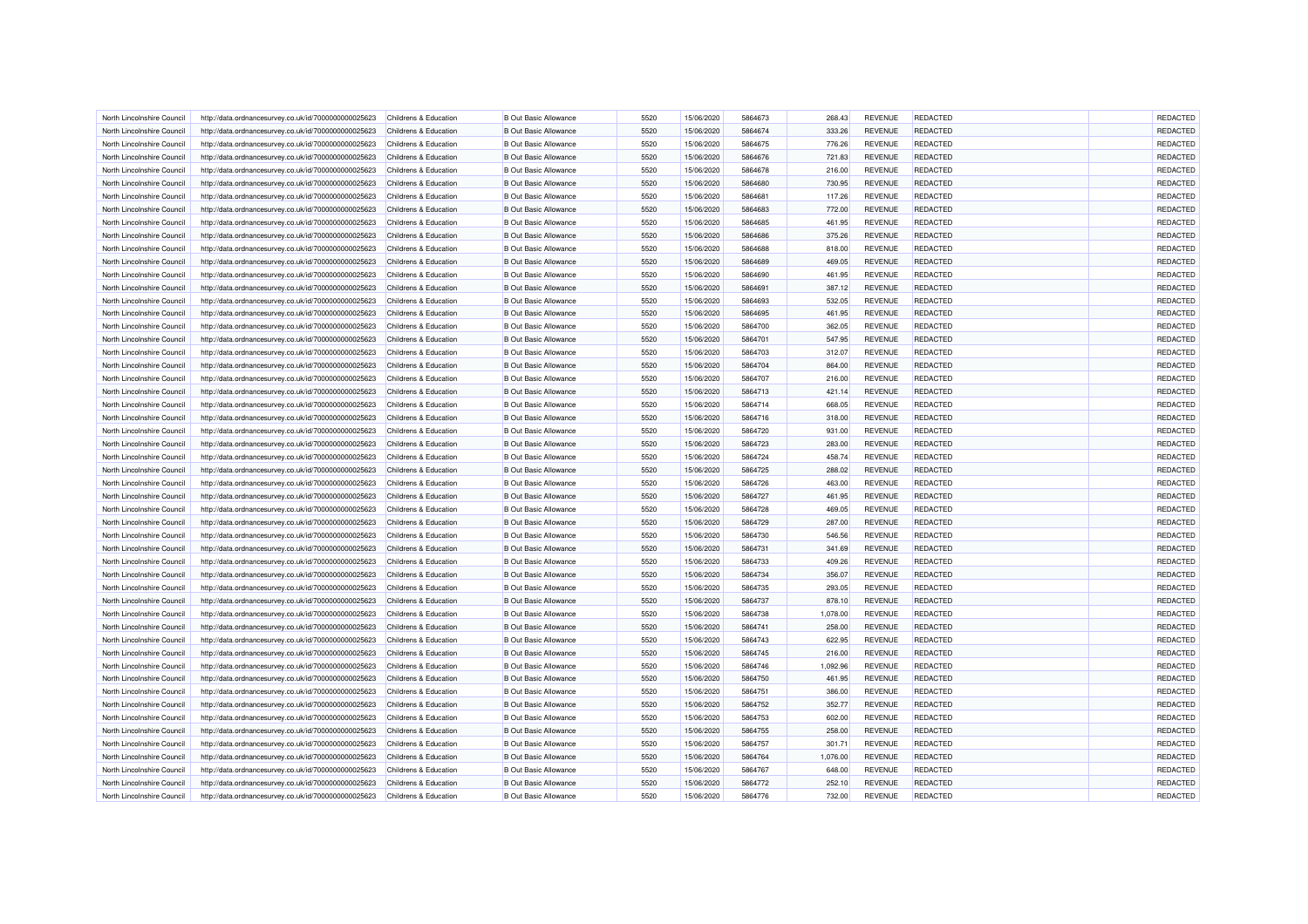| North Lincolnshire Council                               | http://data.ordnancesurvey.co.uk/id/7000000000025623 | Childrens & Education                          | <b>B Out Basic Allowance</b>                                 | 5520         | 15/06/2020               | 5864778            | 1,012.00 | <b>REVENUE</b> | REDACTED                           | <b>REDACTED</b> |
|----------------------------------------------------------|------------------------------------------------------|------------------------------------------------|--------------------------------------------------------------|--------------|--------------------------|--------------------|----------|----------------|------------------------------------|-----------------|
| North Lincolnshire Council                               | http://data.ordnancesurvey.co.uk/id/7000000000025623 | Childrens & Education                          | <b>B Out Basic Allowance</b>                                 | 5520         | 15/06/2020               | 5864779            | 1,280.05 | <b>REVENUE</b> | REDACTED                           | REDACTED        |
| North Lincolnshire Council                               | http://data.ordnancesurvey.co.uk/id/7000000000025623 | Childrens & Education                          | <b>B Out Basic Allowance</b>                                 | 5520         | 15/06/2020               | 5864784            | 296.66   | <b>REVENUE</b> | <b>REDACTED</b>                    | <b>REDACTED</b> |
| North Lincolnshire Council                               | http://data.ordnancesurvey.co.uk/id/7000000000025623 | <b>Childrens &amp; Education</b>               | <b>B Out Basic Allowance</b>                                 | 5520         | 15/06/2020               | 5864785            | 542.95   | <b>REVENUE</b> | REDACTED                           | REDACTED        |
| North Lincolnshire Council                               | http://data.ordnancesurvey.co.uk/id/7000000000025623 | Childrens & Education                          | <b>B Out Basic Allowance</b>                                 | 5520         | 15/06/2020               | 5864787            | 399.00   | <b>REVENUE</b> | <b>REDACTED</b>                    | REDACTED        |
| North Lincolnshire Council                               | http://data.ordnancesurvey.co.uk/id/7000000000025623 | Childrens & Education                          | <b>B Out Basic Allowance</b>                                 | 5520         | 15/06/2020               | 5864789            | 1,106.00 | <b>REVENUE</b> | REDACTED                           | REDACTED        |
| North Lincolnshire Council                               | http://data.ordnancesurvey.co.uk/id/7000000000025623 | <b>Childrens &amp; Education</b>               | <b>B Out Basic Allowance</b>                                 | 5520         | 15/06/2020               | 5864790            | 313.00   | <b>REVENUE</b> | REDACTED                           | REDACTED        |
| North Lincolnshire Council                               | http://data.ordnancesurvey.co.uk/id/7000000000025623 | Childrens & Education                          | <b>B</b> Out Basic Allowance                                 | 5520         | 15/06/2020               | 5864792            | 384.95   | <b>REVENUE</b> | <b>REDACTED</b>                    | REDACTED        |
| North Lincolnshire Council                               | http://data.ordnancesurvey.co.uk/id/7000000000025623 | Childrens & Education                          | <b>B Out Basic Allowance</b>                                 | 5520         | 15/06/2020               | 5864795            | 216.00   | <b>REVENUE</b> | REDACTED                           | REDACTED        |
| North Lincolnshire Council                               | http://data.ordnancesurvey.co.uk/id/7000000000025623 | Childrens & Education                          | <b>B Out Basic Allowance</b>                                 | 5520         | 15/06/2020               | 5864799            | 258.00   | <b>REVENUE</b> | <b>REDACTED</b>                    | REDACTED        |
| North Lincolnshire Council                               | http://data.ordnancesurvey.co.uk/id/7000000000025623 | Childrens & Education                          | <b>B Out Basic Allowance</b>                                 | 5520         | 15/06/2020               | 5864802            | 349.00   | <b>REVENUE</b> | <b>REDACTED</b>                    | REDACTED        |
| North Lincolnshire Council                               | http://data.ordnancesurvey.co.uk/id/7000000000025623 | Childrens & Education                          | <b>B Out Basic Allowance</b>                                 | 5520         | 15/06/2020               | 5864805            | 1.208.00 | <b>REVENUE</b> | REDACTED                           | <b>REDACTED</b> |
| North Lincolnshire Council                               | http://data.ordnancesurvey.co.uk/id/7000000000025623 | <b>Childrens &amp; Education</b>               | <b>B Out Basic Allowance</b>                                 | 5520         | 15/06/2020               | 5864808            | 216.00   | <b>REVENUE</b> | <b>REDACTED</b>                    | REDACTED        |
| North Lincolnshire Council                               | http://data.ordnancesurvey.co.uk/id/7000000000025623 | Childrens & Education                          | <b>B Out Basic Allowance</b>                                 | 5520         | 15/06/2020               | 5864809            | 149.00   | <b>REVENUE</b> | REDACTED                           | <b>REDACTED</b> |
| North Lincolnshire Council                               | http://data.ordnancesurvey.co.uk/id/7000000000025623 | <b>Childrens &amp; Education</b>               | <b>B Out Basic Allowance</b>                                 | 5520         | 15/06/2020               | 5864812            | 149.00   | <b>REVENUE</b> | <b>REDACTED</b>                    | REDACTED        |
| North Lincolnshire Council                               | http://data.ordnancesurvey.co.uk/id/7000000000025623 | Childrens & Education                          | <b>B Out Basic Allowance</b>                                 | 5520         | 15/06/2020               | 5864817            | 216.00   | <b>REVENUE</b> | <b>REDACTED</b>                    | REDACTED        |
| North Lincolnshire Council                               | http://data.ordnancesurvey.co.uk/id/7000000000025623 | Childrens & Education                          | <b>B Out Basic Allowance</b>                                 | 5520         | 15/06/2020               | 5864820            | 343.65   | <b>REVENUE</b> | <b>REDACTED</b>                    | REDACTED        |
| North Lincolnshire Council                               | http://data.ordnancesurvey.co.uk/id/7000000000025623 | Childrens & Education                          | <b>B Out Basic Allowance</b>                                 | 5520         | 15/06/2020               | 5864822            | 287.00   | <b>REVENUE</b> | <b>REDACTED</b>                    | REDACTED        |
| North Lincolnshire Council                               | http://data.ordnancesurvey.co.uk/id/7000000000025623 | Childrens & Education                          | <b>B Out Basic Allowance</b>                                 | 5520         | 15/06/2020               | 5864823            | 366.88   | <b>REVENUE</b> | <b>REDACTED</b>                    | REDACTED        |
| North Lincolnshire Council                               |                                                      | Childrens & Education                          | <b>B Out Basic Allowance</b>                                 | 5520         | 15/06/2020               | 5864828            | 480.00   | <b>REVENUE</b> | <b>REDACTED</b>                    | REDACTED        |
|                                                          | http://data.ordnancesurvey.co.uk/id/7000000000025623 |                                                |                                                              |              |                          |                    |          |                |                                    | REDACTED        |
| North Lincolnshire Council<br>North Lincolnshire Council | http://data.ordnancesurvey.co.uk/id/7000000000025623 | Childrens & Education<br>Childrens & Education | <b>B Out Basic Allowance</b><br><b>B Out Basic Allowance</b> | 5520<br>5520 | 15/06/2020<br>15/06/2020 | 5864833<br>5864834 | 474.00   | <b>REVENUE</b> | <b>REDACTED</b><br><b>REDACTED</b> | <b>REDACTED</b> |
|                                                          | http://data.ordnancesurvey.co.uk/id/7000000000025623 |                                                |                                                              | 5520         |                          | 5864835            | 732.00   | <b>REVENUE</b> |                                    |                 |
| North Lincolnshire Council                               | http://data.ordnancesurvey.co.uk/id/7000000000025623 | Childrens & Education                          | <b>B Out Basic Allowance</b>                                 |              | 15/06/2020               |                    | 468.00   | <b>REVENUE</b> | <b>REDACTED</b>                    | REDACTED        |
| North Lincolnshire Council                               | http://data.ordnancesurvey.co.uk/id/7000000000025623 | Childrens & Education                          | <b>B Out Basic Allowance</b>                                 | 5520         | 15/06/2020               | 5864836            | 365.00   | <b>REVENUE</b> | <b>REDACTED</b>                    | <b>REDACTED</b> |
| North Lincolnshire Council                               | http://data.ordnancesurvey.co.uk/id/7000000000025623 | Childrens & Education                          | <b>B Out Basic Allowance</b>                                 | 5520         | 15/06/2020               | 5864837            | 751.00   | <b>REVENUE</b> | REDACTED                           | REDACTED        |
| North Lincolnshire Council                               | http://data.ordnancesurvey.co.uk/id/7000000000025623 | Childrens & Education                          | <b>B Out Basic Allowance</b>                                 | 5520         | 15/06/2020               | 5864838            | 503.26   | <b>REVENUE</b> | <b>REDACTED</b>                    | REDACTED        |
| North Lincolnshire Council                               | http://data.ordnancesurvey.co.uk/id/7000000000025623 | Childrens & Education                          | <b>B Out Basic Allowance</b>                                 | 5520         | 15/06/2020               | 5864842            | 282.00   | <b>REVENUE</b> | <b>REDACTED</b>                    | REDACTED        |
| North Lincolnshire Council                               | http://data.ordnancesurvey.co.uk/id/7000000000025623 | Childrens & Education                          | <b>B Out Basic Allowance</b>                                 | 5520         | 15/06/2020               | 5864845            | 382.00   | <b>REVENUE</b> | <b>REDACTED</b>                    | REDACTED        |
| North Lincolnshire Council                               | http://data.ordnancesurvey.co.uk/id/7000000000025623 | <b>Childrens &amp; Education</b>               | <b>B Out Basic Allowance</b>                                 | 5520         | 15/06/2020               | 5864852            | 556.00   | <b>REVENUE</b> | <b>REDACTED</b>                    | REDACTED        |
| North Lincolnshire Council                               | http://data.ordnancesurvey.co.uk/id/7000000000025623 | Childrens & Education                          | <b>B Out Basic Allowance</b>                                 | 5520         | 15/06/2020               | 5864853            | 586.00   | <b>REVENUE</b> | REDACTED                           | REDACTED        |
| North Lincolnshire Council                               | http://data.ordnancesurvey.co.uk/id/7000000000025623 | <b>Childrens &amp; Education</b>               | <b>B Out Basic Allowance</b>                                 | 5520         | 15/06/2020               | 5864855            | 367.30   | <b>REVENUE</b> | <b>REDACTED</b>                    | REDACTED        |
| North Lincolnshire Council                               | http://data.ordnancesurvey.co.uk/id/7000000000025623 | <b>Childrens &amp; Education</b>               | <b>B Out Basic Allowance</b>                                 | 5520         | 15/06/2020               | 5864857            | 258.00   | <b>REVENUE</b> | <b>REDACTED</b>                    | REDACTED        |
| North Lincolnshire Council                               | http://data.ordnancesurvey.co.uk/id/7000000000025623 | Childrens & Education                          | <b>B Out Basic Allowance</b>                                 | 5520         | 15/06/2020               | 5864860            | 258.00   | <b>REVENUE</b> | <b>REDACTED</b>                    | <b>REDACTED</b> |
| North Lincolnshire Council                               | http://data.ordnancesurvey.co.uk/id/7000000000025623 | Childrens & Education                          | <b>B Out Basic Allowance</b>                                 | 5520         | 15/06/2020               | 5864861            | 556.00   | <b>REVENUE</b> | <b>REDACTED</b>                    | REDACTED        |
| North Lincolnshire Council                               | http://data.ordnancesurvey.co.uk/id/7000000000025623 | Childrens & Education                          | <b>B Out Basic Allowance</b>                                 | 5520         | 15/06/2020               | 5864862            | 552.86   | <b>REVENUE</b> | REDACTED                           | <b>REDACTED</b> |
| North Lincolnshire Council                               | http://data.ordnancesurvey.co.uk/id/7000000000025623 | Childrens & Education                          | <b>B Out Basic Allowance</b>                                 | 5520         | 15/06/2020               | 5864865            | 832.00   | <b>REVENUE</b> | REDACTED                           | REDACTED        |
| North Lincolnshire Council                               | http://data.ordnancesurvey.co.uk/id/7000000000025623 | Childrens & Education                          | <b>B Out Basic Allowance</b>                                 | 5520         | 15/06/2020               | 5864866            | 690.00   | <b>REVENUE</b> | <b>REDACTED</b>                    | REDACTED        |
| North Lincolnshire Council                               | http://data.ordnancesurvey.co.uk/id/7000000000025623 | Childrens & Education                          | <b>B Out Basic Allowance</b>                                 | 5520         | 15/06/2020               | 5864867            | 570.00   | <b>REVENUE</b> | REDACTED                           | REDACTED        |
| North Lincolnshire Council                               | http://data.ordnancesurvey.co.uk/id/7000000000025623 | Childrens & Education                          | <b>B Out Basic Allowance</b>                                 | 5520         | 15/06/2020               | 5864868            | 428.00   | <b>REVENUE</b> | <b>REDACTED</b>                    | REDACTED        |
| North Lincolnshire Council                               | http://data.ordnancesurvey.co.uk/id/7000000000025623 | Childrens & Education                          | <b>B Out Basic Allowance</b>                                 | 5520         | 15/06/2020               | 5864869            | 605.00   | <b>REVENUE</b> | <b>REDACTED</b>                    | REDACTED        |
| North Lincolnshire Council                               | http://data.ordnancesurvey.co.uk/id/7000000000025623 | Childrens & Education                          | <b>B Out Basic Allowance</b>                                 | 5520         | 15/06/2020               | 5864871            | 149.00   | <b>REVENUE</b> | <b>REDACTED</b>                    | REDACTED        |
| North Lincolnshire Council                               | http://data.ordnancesurvey.co.uk/id/7000000000025623 | Childrens & Education                          | <b>B Out Basic Allowance</b>                                 | 5520         | 15/06/2020               | 5864873            | 386.00   | <b>REVENUE</b> | <b>REDACTED</b>                    | <b>REDACTED</b> |
| North Lincolnshire Council                               | http://data.ordnancesurvey.co.uk/id/7000000000025623 | <b>Childrens &amp; Education</b>               | <b>B Out Basic Allowance</b>                                 | 5520         | 15/06/2020               | 5864874            | 510.00   | <b>REVENUE</b> | <b>REDACTED</b>                    | REDACTED        |
| North Lincolnshire Council                               | http://data.ordnancesurvey.co.uk/id/7000000000025623 | Childrens & Education                          | <b>B Out Basic Allowance</b>                                 | 5520         | 15/06/2020               | 5864877            | 287.00   | <b>REVENUE</b> | <b>REDACTED</b>                    | <b>REDACTED</b> |
| North Lincolnshire Council                               | http://data.ordnancesurvey.co.uk/id/7000000000025623 | <b>Childrens &amp; Education</b>               | <b>B Out Basic Allowance</b>                                 | 5520         | 15/06/2020               | 5864879            | 216.00   | <b>REVENUE</b> | <b>REDACTED</b>                    | REDACTED        |
| North Lincolnshire Council                               | http://data.ordnancesurvey.co.uk/id/7000000000025623 | Childrens & Education                          | <b>B Out Basic Allowance</b>                                 | 5520         | 15/06/2020               | 5864880            | 394.05   | <b>REVENUE</b> | <b>REDACTED</b>                    | <b>REDACTED</b> |
| North Lincolnshire Council                               | http://data.ordnancesurvey.co.uk/id/7000000000025623 | <b>Childrens &amp; Education</b>               | <b>B Out Basic Allowance</b>                                 | 5520         | 15/06/2020               | 5864881            | 298.00   | <b>REVENUE</b> | REDACTED                           | <b>REDACTED</b> |
| North Lincolnshire Council                               | http://data.ordnancesurvey.co.uk/id/7000000000025623 | Childrens & Education                          | <b>B Out Basic Allowance</b>                                 | 5520         | 15/06/2020               | 5864882            | 508.10   | <b>REVENUE</b> | <b>REDACTED</b>                    | REDACTED        |
| North Lincolnshire Council                               | http://data.ordnancesurvey.co.uk/id/7000000000025623 | Childrens & Education                          | <b>B Out Basic Allowance</b>                                 | 5520         | 15/06/2020               | 5864885            | 216.00   | <b>REVENUE</b> | <b>REDACTED</b>                    | REDACTED        |
| North Lincolnshire Council                               | http://data.ordnancesurvey.co.uk/id/7000000000025623 | Childrens & Education                          | <b>B Out Basic Allowance</b>                                 | 5520         | 15/06/2020               | 5864887            | 299.10   | <b>REVENUE</b> | <b>REDACTED</b>                    | REDACTED        |
| North Lincolnshire Council                               | http://data.ordnancesurvey.co.uk/id/7000000000025623 | Childrens & Education                          | <b>B Out Basic Allowance</b>                                 | 5520         | 15/06/2020               | 5864892            | 170.00   | <b>REVENUE</b> | <b>REDACTED</b>                    | REDACTED        |
| North Lincolnshire Council                               | http://data.ordnancesurvey.co.uk/id/7000000000025623 | Childrens & Education                          | <b>B Out Basic Allowance</b>                                 | 5520         | 15/06/2020               | 5864894            | 250.30   | <b>REVENUE</b> | REDACTED                           | <b>REDACTED</b> |
| North Lincolnshire Council                               | http://data.ordnancesurvey.co.uk/id/7000000000025623 | Childrens & Education                          | <b>B Out Basic Allowance</b>                                 | 5520         | 15/06/2020               | 5864898            | 132.00   | <b>REVENUE</b> | <b>REDACTED</b>                    | REDACTED        |
|                                                          |                                                      |                                                |                                                              |              |                          |                    |          |                |                                    |                 |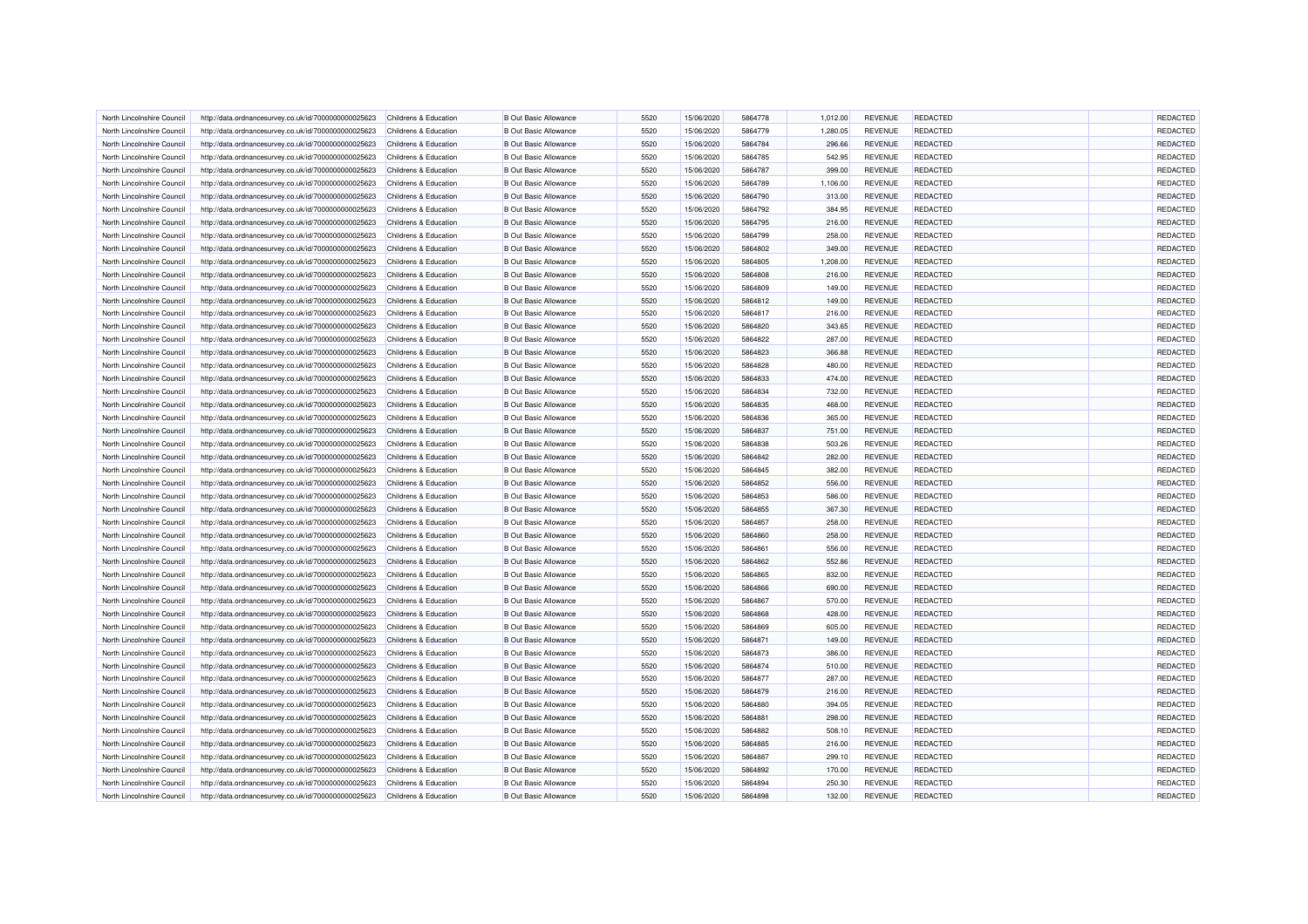| North Lincolnshire Council | http://data.ordnancesurvey.co.uk/id/7000000000025623 | Childrens & Education            | <b>B</b> Out Basic Allowance | 5520 | 15/06/2020 | 5864899 | 386.00   | <b>REVENUE</b> | <b>REDACTED</b> | REDACTED        |
|----------------------------|------------------------------------------------------|----------------------------------|------------------------------|------|------------|---------|----------|----------------|-----------------|-----------------|
| North Lincolnshire Council | http://data.ordnancesurvey.co.uk/id/7000000000025623 | Childrens & Education            | <b>B</b> Out Basic Allowance | 5520 | 15/06/2020 | 5864900 | 1,030.00 | <b>REVENUE</b> | <b>REDACTED</b> | <b>REDACTED</b> |
| North Lincolnshire Council | http://data.ordnancesurvey.co.uk/id/7000000000025623 | Childrens & Education            | <b>B Out Basic Allowance</b> | 5520 | 15/06/2020 | 5864902 | 278.00   | <b>REVENUE</b> | <b>REDACTED</b> | REDACTED        |
| North Lincolnshire Council | http://data.ordnancesurvey.co.uk/id/7000000000025623 | <b>Childrens &amp; Education</b> | <b>B Out Basic Allowance</b> | 5520 | 15/06/2020 | 5864903 | 170.00   | <b>REVENUE</b> | REDACTED        | REDACTED        |
| North Lincolnshire Council | http://data.ordnancesurvey.co.uk/id/7000000000025623 | Childrens & Education            | <b>B Out Basic Allowance</b> | 5520 | 15/06/2020 | 5864906 | 516.00   | <b>REVENUE</b> | <b>REDACTED</b> | REDACTED        |
| North Lincolnshire Council | http://data.ordnancesurvey.co.uk/id/7000000000025623 | Childrens & Education            | <b>B Out Basic Allowance</b> | 5520 | 15/06/2020 | 5864908 | 278.00   | <b>REVENUE</b> | <b>REDACTED</b> | REDACTED        |
| North Lincolnshire Council | http://data.ordnancesurvey.co.uk/id/7000000000025623 | Childrens & Education            | <b>B Out Basic Allowance</b> | 5520 | 15/06/2020 | 5864909 | 264.00   | <b>REVENUE</b> | <b>REDACTED</b> | REDACTED        |
| North Lincolnshire Council | http://data.ordnancesurvey.co.uk/id/7000000000025623 | <b>Childrens &amp; Education</b> | <b>B Out Basic Allowance</b> | 5520 | 15/06/2020 | 5864910 | 556.00   | <b>REVENUE</b> | <b>REDACTED</b> | REDACTED        |
| North Lincolnshire Council | http://data.ordnancesurvey.co.uk/id/7000000000025623 | Childrens & Education            | <b>B Out Basic Allowance</b> | 5520 | 15/06/2020 | 5864911 | 258.00   | <b>REVENUE</b> | REDACTED        | REDACTED        |
| North Lincolnshire Council | http://data.ordnancesurvey.co.uk/id/7000000000025623 | Childrens & Education            | <b>B Out Basic Allowance</b> | 5520 | 15/06/2020 | 5864913 | 319.00   | <b>REVENUE</b> | <b>REDACTED</b> | REDACTED        |
| North Lincolnshire Council | http://data.ordnancesurvey.co.uk/id/7000000000025623 | Childrens & Education            | <b>B Out Basic Allowance</b> | 5520 | 15/06/2020 | 5864923 | 278.00   | <b>REVENUE</b> | REDACTED        | <b>REDACTED</b> |
| North Lincolnshire Council | http://data.ordnancesurvey.co.uk/id/7000000000025623 | Childrens & Education            | <b>B Out Basic Allowance</b> | 5520 | 15/06/2020 | 5864929 | 278.00   | <b>REVENUE</b> | REDACTED        | REDACTED        |
| North Lincolnshire Council | http://data.ordnancesurvey.co.uk/id/7000000000025623 | Childrens & Education            | <b>B Out Basic Allowance</b> | 5520 | 15/06/2020 | 5864930 | 132.00   | <b>REVENUE</b> | <b>REDACTED</b> | <b>REDACTED</b> |
|                            |                                                      |                                  |                              | 5520 |            | 5864931 |          |                |                 | REDACTED        |
| North Lincolnshire Council | http://data.ordnancesurvey.co.uk/id/7000000000025623 | Childrens & Education            | <b>B Out Basic Allowance</b> |      | 15/06/2020 |         | 258.00   | <b>REVENUE</b> | REDACTED        |                 |
| North Lincolnshire Council | http://data.ordnancesurvey.co.uk/id/7000000000025623 | Childrens & Education            | <b>B Out Basic Allowance</b> | 5520 | 15/06/2020 | 5864933 | 556.00   | <b>REVENUE</b> | <b>REDACTED</b> | REDACTED        |
| North Lincolnshire Council | http://data.ordnancesurvey.co.uk/id/7000000000025623 | Childrens & Education            | <b>B Out Basic Allowance</b> | 5520 | 15/06/2020 | 5864934 | 267.76   | <b>REVENUE</b> | <b>REDACTED</b> | REDACTED        |
| North Lincolnshire Council | http://data.ordnancesurvey.co.uk/id/7000000000025623 | Childrens & Education            | <b>B Out Basic Allowance</b> | 5520 | 15/06/2020 | 5864940 | 264.00   | <b>REVENUE</b> | <b>REDACTED</b> | REDACTED        |
| North Lincolnshire Council | http://data.ordnancesurvey.co.uk/id/7000000000025623 | Childrens & Education            | <b>B Out Basic Allowance</b> | 5520 | 22/06/2020 | 5867532 | 607.48   | <b>REVENUE</b> | <b>REDACTED</b> | REDACTED        |
| North Lincolnshire Council | http://data.ordnancesurvey.co.uk/id/7000000000025623 | Childrens & Education            | <b>B Out Basic Allowance</b> | 5520 | 22/06/2020 | 5867535 | 175.10   | <b>REVENUE</b> | REDACTED        | <b>REDACTED</b> |
| North Lincolnshire Council | http://data.ordnancesurvey.co.uk/id/7000000000025623 | Childrens & Education            | <b>B Out Basic Allowance</b> | 5520 | 22/06/2020 | 5867536 | 844.96   | <b>REVENUE</b> | <b>REDACTED</b> | REDACTED        |
| North Lincolnshire Council | http://data.ordnancesurvey.co.uk/id/7000000000025623 | Childrens & Education            | <b>B Out Basic Allowance</b> | 5520 | 22/06/2020 | 5867537 | 268.43   | <b>REVENUE</b> | <b>REDACTED</b> | REDACTED        |
| North Lincolnshire Council | http://data.ordnancesurvey.co.uk/id/7000000000025623 | Childrens & Education            | <b>B Out Basic Allowance</b> | 5520 | 22/06/2020 | 5867538 | 342.82   | <b>REVENUE</b> | <b>REDACTED</b> | REDACTED        |
| North Lincolnshire Council | http://data.ordnancesurvey.co.uk/id/7000000000025623 | Childrens & Education            | <b>B Out Basic Allowance</b> | 5520 | 22/06/2020 | 5867539 | 799.11   | <b>REVENUE</b> | REDACTED        | REDACTED        |
| North Lincolnshire Council | http://data.ordnancesurvey.co.uk/id/7000000000025623 | Childrens & Education            | <b>B Out Basic Allowance</b> | 5520 | 22/06/2020 | 5867542 | 222.48   | <b>REVENUE</b> | <b>REDACTED</b> | REDACTED        |
| North Lincolnshire Council | http://data.ordnancesurvey.co.uk/id/7000000000025623 | Childrens & Education            | <b>B Out Basic Allowance</b> | 5520 | 22/06/2020 | 5867547 | 620.06   | <b>REVENUE</b> | REDACTED        | REDACTED        |
| North Lincolnshire Council | http://data.ordnancesurvey.co.uk/id/7000000000025623 | Childrens & Education            | <b>B Out Basic Allowance</b> | 5520 | 22/06/2020 | 5867550 | 428.37   | <b>REVENUE</b> | <b>REDACTED</b> | REDACTED        |
| North Lincolnshire Council | http://data.ordnancesurvey.co.uk/id/7000000000025623 | Childrens & Education            | <b>B Out Basic Allowance</b> | 5520 | 22/06/2020 | 5867552 | 842.54   | <b>REVENUE</b> | <b>REDACTED</b> | REDACTED        |
| North Lincolnshire Council | http://data.ordnancesurvey.co.uk/id/7000000000025623 | Childrens & Education            | <b>B Out Basic Allowance</b> | 5520 | 22/06/2020 | 5867555 | 396.06   | <b>REVENUE</b> | <b>REDACTED</b> | REDACTED        |
| North Lincolnshire Council | http://data.ordnancesurvey.co.uk/id/7000000000025623 | Childrens & Education            | <b>B Out Basic Allowance</b> | 5520 | 22/06/2020 | 5867557 | 532.05   | <b>REVENUE</b> | <b>REDACTED</b> | REDACTED        |
| North Lincolnshire Council | http://data.ordnancesurvey.co.uk/id/7000000000025623 | Childrens & Education            | <b>B Out Basic Allowance</b> | 5520 | 22/06/2020 | 5867564 | 362.05   | <b>REVENUE</b> | REDACTED        | REDACTED        |
|                            |                                                      |                                  |                              |      |            |         |          |                |                 |                 |
| North Lincolnshire Council | http://data.ordnancesurvey.co.uk/id/7000000000025623 | Childrens & Education            | <b>B Out Basic Allowance</b> | 5520 | 22/06/2020 | 5867565 | 559.53   | <b>REVENUE</b> | <b>REDACTED</b> | REDACTED        |
| North Lincolnshire Council | http://data.ordnancesurvey.co.uk/id/7000000000025623 | Childrens & Education            | <b>B Out Basic Allowance</b> | 5520 | 22/06/2020 | 5867567 | 312.07   | <b>REVENUE</b> | <b>REDACTED</b> | REDACTED        |
| North Lincolnshire Council | http://data.ordnancesurvey.co.uk/id/7000000000025623 | Childrens & Education            | <b>B Out Basic Allowance</b> | 5520 | 22/06/2020 | 5867568 | 889.92   | <b>REVENUE</b> | REDACTED        | REDACTED        |
| North Lincolnshire Council | http://data.ordnancesurvey.co.uk/id/7000000000025623 | <b>Childrens &amp; Education</b> | <b>B Out Basic Allowance</b> | 5520 | 22/06/2020 | 5867571 | 222.48   | <b>REVENUE</b> | <b>REDACTED</b> | REDACTED        |
| North Lincolnshire Council | http://data.ordnancesurvey.co.uk/id/7000000000025623 | Childrens & Education            | <b>B Out Basic Allowance</b> | 5520 | 22/06/2020 | 5867577 | 421.14   | <b>REVENUE</b> | <b>REDACTED</b> | REDACTED        |
| North Lincolnshire Council | http://data.ordnancesurvey.co.uk/id/7000000000025623 | <b>Childrens &amp; Education</b> | <b>B Out Basic Allowance</b> | 5520 | 22/06/2020 | 5867578 | 682.27   | <b>REVENUE</b> | <b>REDACTED</b> | REDACTED        |
| North Lincolnshire Council | http://data.ordnancesurvey.co.uk/id/7000000000025623 | Childrens & Education            | <b>B Out Basic Allowance</b> | 5520 | 22/06/2020 | 5867580 | 318.00   | <b>REVENUE</b> | <b>REDACTED</b> | REDACTED        |
| North Lincolnshire Council | http://data.ordnancesurvey.co.uk/id/7000000000025623 | Childrens & Education            | <b>B Out Basic Allowance</b> | 5520 | 22/06/2020 | 5867584 | 287.00   | <b>REVENUE</b> | <b>REDACTED</b> | <b>REDACTED</b> |
| North Lincolnshire Council | http://data.ordnancesurvey.co.uk/id/7000000000025623 | Childrens & Education            | <b>B Out Basic Allowance</b> | 5520 | 22/06/2020 | 5867587 | 283.00   | <b>REVENUE</b> | <b>REDACTED</b> | REDACTED        |
| North Lincolnshire Council | http://data.ordnancesurvey.co.uk/id/7000000000025623 | Childrens & Education            | <b>B Out Basic Allowance</b> | 5520 | 22/06/2020 | 5867589 | 294.18   | <b>REVENUE</b> | <b>REDACTED</b> | REDACTED        |
| North Lincolnshire Council | http://data.ordnancesurvey.co.uk/id/7000000000025623 | Childrens & Education            | <b>B Out Basic Allowance</b> | 5520 | 22/06/2020 | 5867590 | 463.00   | <b>REVENUE</b> | <b>REDACTED</b> | <b>REDACTED</b> |
| North Lincolnshire Council | http://data.ordnancesurvey.co.uk/id/7000000000025623 | Childrens & Education            | <b>B Out Basic Allowance</b> | 5520 | 22/06/2020 | 5867593 | 287.00   | <b>REVENUE</b> | <b>REDACTED</b> | REDACTED        |
| North Lincolnshire Council | http://data.ordnancesurvey.co.uk/id/7000000000025623 | Childrens & Education            | <b>B Out Basic Allowance</b> | 5520 | 22/06/2020 | 5867595 | 341.69   | REVENUE        | <b>REDACTED</b> | REDACTED        |
| North Lincolnshire Council | http://data.ordnancesurvey.co.uk/id/7000000000025623 | <b>Childrens &amp; Education</b> | <b>B Out Basic Allowance</b> | 5520 | 22/06/2020 | 5867597 | 409.26   | <b>REVENUE</b> | <b>REDACTED</b> | REDACTED        |
| North Lincolnshire Council | http://data.ordnancesurvey.co.uk/id/7000000000025623 | Childrens & Education            | <b>B Out Basic Allowance</b> | 5520 | 22/06/2020 | 5867599 | 297.52   | <b>REVENUE</b> | <b>REDACTED</b> | REDACTED        |
| North Lincolnshire Council | http://data.ordnancesurvey.co.uk/id/7000000000025623 | <b>Childrens &amp; Education</b> | <b>B Out Basic Allowance</b> | 5520 | 22/06/2020 | 5867601 | 274.10   | <b>REVENUE</b> | <b>REDACTED</b> | <b>REDACTED</b> |
| North Lincolnshire Council | http://data.ordnancesurvey.co.uk/id/7000000000025623 | Childrens & Education            | <b>B Out Basic Allowance</b> | 5520 | 22/06/2020 | 5867602 | 1,364.44 | <b>REVENUE</b> | REDACTED        | <b>REDACTED</b> |
| North Lincolnshire Council |                                                      | Childrens & Education            | <b>B Out Basic Allowance</b> | 5520 | 22/06/2020 | 5867605 | 265.74   | <b>REVENUE</b> | <b>REDACTED</b> | <b>REDACTED</b> |
|                            | http://data.ordnancesurvey.co.uk/id/7000000000025623 |                                  |                              |      |            |         |          |                |                 |                 |
| North Lincolnshire Council | http://data.ordnancesurvey.co.uk/id/7000000000025623 | Childrens & Education            | <b>B Out Basic Allowance</b> | 5520 | 22/06/2020 | 5867607 | 634.53   | <b>REVENUE</b> | <b>REDACTED</b> | REDACTED        |
| North Lincolnshire Council | http://data.ordnancesurvey.co.uk/id/7000000000025623 | Childrens & Education            | <b>B Out Basic Allowance</b> | 5520 | 22/06/2020 | 5867610 | 667.44   | <b>REVENUE</b> | <b>REDACTED</b> | REDACTED        |
| North Lincolnshire Council | http://data.ordnancesurvey.co.uk/id/7000000000025623 | Childrens & Education            | <b>B Out Basic Allowance</b> | 5520 | 22/06/2020 | 5867615 | 1,169.58 | <b>REVENUE</b> | <b>REDACTED</b> | <b>REDACTED</b> |
| North Lincolnshire Council | http://data.ordnancesurvey.co.uk/id/7000000000025623 | Childrens & Education            | <b>B Out Basic Allowance</b> | 5520 | 22/06/2020 | 5867616 | 352.77   | <b>REVENUE</b> | REDACTED        | <b>REDACTED</b> |
| North Lincolnshire Council | http://data.ordnancesurvey.co.uk/id/7000000000025623 | Childrens & Education            | <b>B Out Basic Allowance</b> | 5520 | 22/06/2020 | 5867617 | 620.06   | <b>REVENUE</b> | <b>REDACTED</b> | REDACTED        |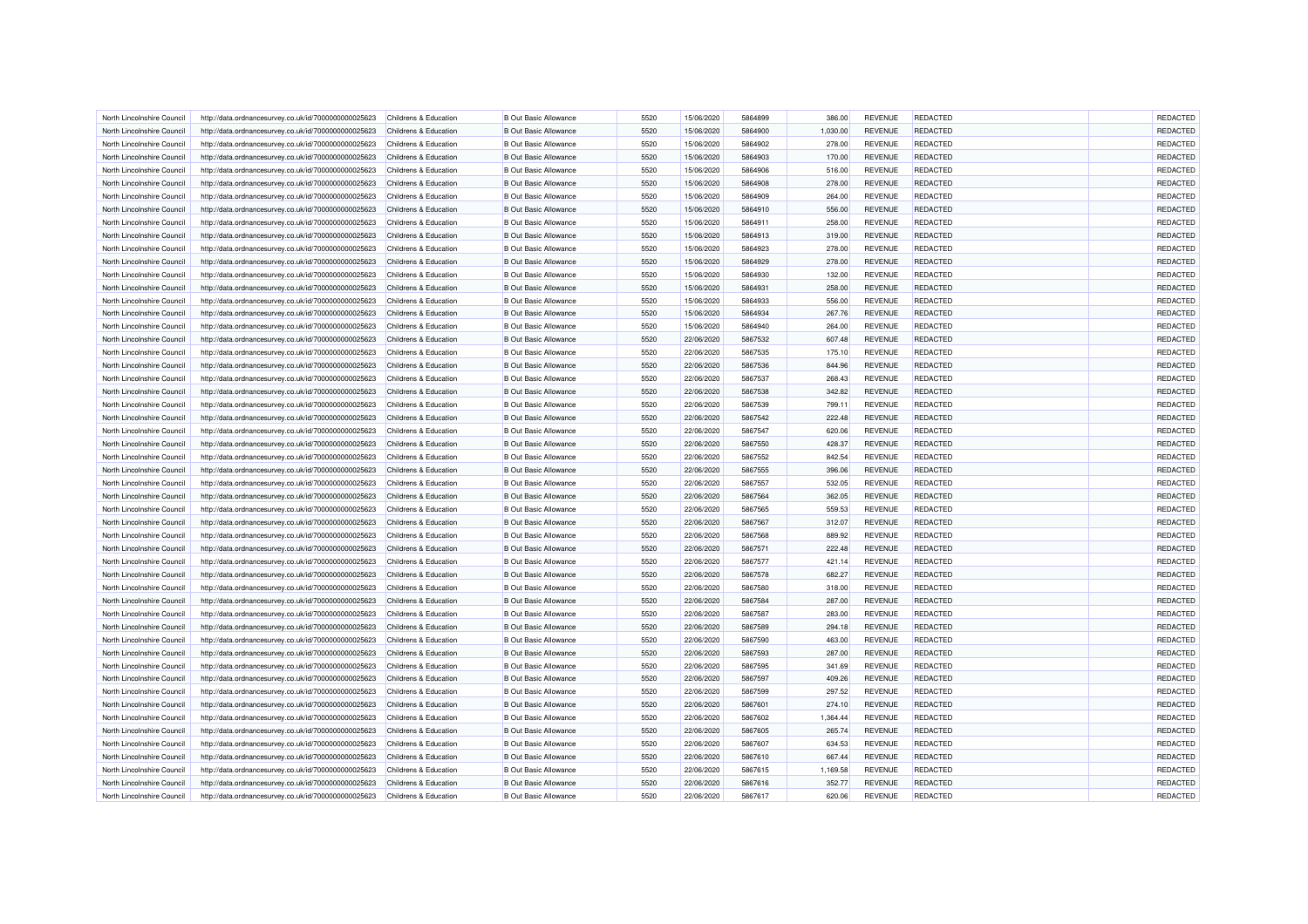| North Lincolnshire Council | http://data.ordnancesurvey.co.uk/id/7000000000025623 | Childrens & Education            | <b>B Out Basic Allowance</b> | 5520 | 22/06/2020               | 5867619 | 265.74   | <b>REVENUE</b> | <b>REDACTED</b> | REDACTED        |
|----------------------------|------------------------------------------------------|----------------------------------|------------------------------|------|--------------------------|---------|----------|----------------|-----------------|-----------------|
| North Lincolnshire Council | http://data.ordnancesurvey.co.uk/id/7000000000025623 | Childrens & Education            | <b>B</b> Out Basic Allowance | 5520 | 22/06/2020               | 5867621 | 322.48   | <b>REVENUE</b> | <b>REDACTED</b> | <b>REDACTED</b> |
| North Lincolnshire Council | http://data.ordnancesurvey.co.uk/id/7000000000025623 | Childrens & Education            | <b>B Out Basic Allowance</b> | 5520 | 22/06/2020               | 5867628 | 1,108.28 | <b>REVENUE</b> | <b>REDACTED</b> | <b>REDACTED</b> |
| North Lincolnshire Council | http://data.ordnancesurvey.co.uk/id/7000000000025623 | Childrens & Education            | <b>B</b> Out Basic Allowance | 5520 | 22/06/2020               | 5867631 | 667.44   | <b>REVENUE</b> | REDACTED        | REDACTED        |
| North Lincolnshire Council | http://data.ordnancesurvey.co.uk/id/7000000000025623 | Childrens & Education            | <b>B Out Basic Allowance</b> | 5520 | 22/06/2020               | 5867636 | 252.10   | <b>REVENUE</b> | <b>REDACTED</b> | REDACTED        |
| North Lincolnshire Council | http://data.ordnancesurvey.co.uk/id/7000000000025623 | Childrens & Education            | <b>B Out Basic Allowance</b> | 5520 | 22/06/2020               | 5867640 | 746.22   | <b>REVENUE</b> | <b>REDACTED</b> | REDACTED        |
| North Lincolnshire Council | http://data.ordnancesurvey.co.uk/id/7000000000025623 | <b>Childrens &amp; Education</b> | <b>B Out Basic Allowance</b> | 5520 | 22/06/2020               | 5867642 | 314.00   | <b>REVENUE</b> | <b>REDACTED</b> | REDACTED        |
| North Lincolnshire Council | http://data.ordnancesurvey.co.uk/id/7000000000025623 | Childrens & Education            | <b>B</b> Out Basic Allowance | 5520 | 22/06/2020               | 5867643 | 394.05   | <b>REVENUE</b> | <b>REDACTED</b> | REDACTED        |
| North Lincolnshire Council | http://data.ordnancesurvey.co.uk/id/7000000000025623 | Childrens & Education            | <b>B Out Basic Allowance</b> | 5520 | 22/06/2020               | 5867648 | 296.66   | <b>REVENUE</b> | REDACTED        | REDACTED        |
| North Lincolnshire Council | http://data.ordnancesurvey.co.uk/id/7000000000025623 | Childrens & Education            | <b>B Out Basic Allowance</b> | 5520 | 22/06/2020               | 5867651 | 399.00   | <b>REVENUE</b> | <b>REDACTED</b> | <b>REDACTED</b> |
| North Lincolnshire Council | http://data.ordnancesurvey.co.uk/id/7000000000025623 | Childrens & Education            | <b>B Out Basic Allowance</b> | 5520 | 22/06/2020               | 5867653 | 1,133.18 | <b>REVENUE</b> | REDACTED        | REDACTED        |
| North Lincolnshire Council | http://data.ordnancesurvey.co.uk/id/7000000000025623 | Childrens & Education            | <b>B Out Basic Allowance</b> | 5520 | 22/06/2020               | 5867654 | 322.39   | <b>REVENUE</b> | REDACTED        | REDACTED        |
| North Lincolnshire Council | http://data.ordnancesurvey.co.uk/id/7000000000025623 | Childrens & Education            | <b>B Out Basic Allowance</b> | 5520 | 22/06/2020               | 5867656 | 391.43   | <b>REVENUE</b> | <b>REDACTED</b> | REDACTED        |
| North Lincolnshire Council | http://data.ordnancesurvey.co.uk/id/7000000000025623 | Childrens & Education            | <b>B Out Basic Allowance</b> | 5520 | 22/06/2020               | 5867659 | 222.48   | <b>REVENUE</b> | REDACTED        | <b>REDACTED</b> |
| North Lincolnshire Council | http://data.ordnancesurvey.co.uk/id/7000000000025623 | Childrens & Education            | <b>B Out Basic Allowance</b> | 5520 | 22/06/2020               | 5867663 | 265.74   | <b>REVENUE</b> | <b>REDACTED</b> | REDACTED        |
| North Lincolnshire Council | http://data.ordnancesurvey.co.uk/id/7000000000025623 | Childrens & Education            | <b>B Out Basic Allowance</b> | 5520 | 22/06/2020               | 5867666 | 349.00   | <b>REVENUE</b> | <b>REDACTED</b> | REDACTED        |
| North Lincolnshire Council | http://data.ordnancesurvey.co.uk/id/7000000000025623 | <b>Childrens &amp; Education</b> | <b>B Out Basic Allowance</b> | 5520 | 22/06/2020               | 5867668 | 222.48   | <b>REVENUE</b> | <b>REDACTED</b> | REDACTED        |
| North Lincolnshire Council | http://data.ordnancesurvey.co.uk/id/7000000000025623 | Childrens & Education            | <b>B Out Basic Allowance</b> | 5520 | 22/06/2020               | 5867669 | 1,215.74 | <b>REVENUE</b> | <b>REDACTED</b> | REDACTED        |
| North Lincolnshire Council | http://data.ordnancesurvey.co.uk/id/7000000000025623 | Childrens & Education            | <b>B Out Basic Allowance</b> | 5520 | 22/06/2020               | 5867672 | 222.48   | <b>REVENUE</b> | <b>REDACTED</b> | REDACTED        |
| North Lincolnshire Council | http://data.ordnancesurvey.co.uk/id/7000000000025623 | Childrens & Education            | <b>B Out Basic Allowance</b> | 5520 | 22/06/2020               | 5867674 | 153.47   | <b>REVENUE</b> | <b>REDACTED</b> | REDACTED        |
| North Lincolnshire Council | http://data.ordnancesurvey.co.uk/id/7000000000025623 | Childrens & Education            | <b>B Out Basic Allowance</b> | 5520 | 22/06/2020               | 5867684 | 343.65   | <b>REVENUE</b> | <b>REDACTED</b> | REDACTED        |
| North Lincolnshire Council | http://data.ordnancesurvey.co.uk/id/7000000000025623 | Childrens & Education            | <b>B Out Basic Allowance</b> | 5520 | 22/06/2020               | 5867686 | 287.00   | <b>REVENUE</b> | <b>REDACTED</b> | <b>REDACTED</b> |
| North Lincolnshire Council | http://data.ordnancesurvey.co.uk/id/7000000000025623 | Childrens & Education            | <b>B Out Basic Allowance</b> | 5520 | 22/06/2020               | 5867687 | 366.88   | <b>REVENUE</b> | REDACTED        | REDACTED        |
|                            |                                                      |                                  | <b>B Out Basic Allowance</b> | 5520 |                          | 5867692 |          | <b>REVENUE</b> | REDACTED        | REDACTED        |
| North Lincolnshire Council | http://data.ordnancesurvey.co.uk/id/7000000000025623 | Childrens & Education            |                              | 5520 | 22/06/2020<br>22/06/2020 | 5867694 | 494.40   |                | REDACTED        | REDACTED        |
| North Lincolnshire Council | http://data.ordnancesurvey.co.uk/id/7000000000025623 | <b>Childrens &amp; Education</b> | <b>B Out Basic Allowance</b> |      |                          |         | 135.96   | <b>REVENUE</b> |                 |                 |
| North Lincolnshire Council | http://data.ordnancesurvey.co.uk/id/7000000000025623 | Childrens & Education            | <b>B Out Basic Allowance</b> | 5520 | 22/06/2020               | 5867695 | 286.34   | <b>REVENUE</b> | <b>REDACTED</b> | REDACTED        |
| North Lincolnshire Council | http://data.ordnancesurvey.co.uk/id/7000000000025623 | Childrens & Education            | <b>B Out Basic Allowance</b> | 5520 | 22/06/2020               | 5867697 | 488.22   | <b>REVENUE</b> | <b>REDACTED</b> | REDACTED        |
| North Lincolnshire Council | http://data.ordnancesurvey.co.uk/id/7000000000025623 | Childrens & Education            | <b>B Out Basic Allowance</b> | 5520 | 22/06/2020               | 5867698 | 488.22   | <b>REVENUE</b> | REDACTED        | REDACTED        |
| North Lincolnshire Council | http://data.ordnancesurvey.co.uk/id/7000000000025623 | Childrens & Education            | <b>B Out Basic Allowance</b> | 5520 | 22/06/2020               | 5867699 | 500.58   | <b>REVENUE</b> | <b>REDACTED</b> | REDACTED        |
| North Lincolnshire Council | http://data.ordnancesurvey.co.uk/id/7000000000025623 | Childrens & Education            | <b>B Out Basic Allowance</b> | 5520 | 22/06/2020               | 5867700 | 375.95   | <b>REVENUE</b> | <b>REDACTED</b> | REDACTED        |
| North Lincolnshire Council | http://data.ordnancesurvey.co.uk/id/7000000000025623 | <b>Childrens &amp; Education</b> | <b>B Out Basic Allowance</b> | 5520 | 22/06/2020               | 5867701 | 773.53   | <b>REVENUE</b> | <b>REDACTED</b> | REDACTED        |
| North Lincolnshire Council | http://data.ordnancesurvey.co.uk/id/7000000000025623 | Childrens & Education            | <b>B Out Basic Allowance</b> | 5520 | 22/06/2020               | 5867702 | 517.92   | <b>REVENUE</b> | <b>REDACTED</b> | REDACTED        |
| North Lincolnshire Council | http://data.ordnancesurvey.co.uk/id/7000000000025623 | Childrens & Education            | <b>B Out Basic Allowance</b> | 5520 | 22/06/2020               | 5867704 | 150.38   | <b>REVENUE</b> | REDACTED        | REDACTED        |
| North Lincolnshire Council | http://data.ordnancesurvey.co.uk/id/7000000000025623 | Childrens & Education            | <b>B Out Basic Allowance</b> | 5520 | 22/06/2020               | 5867706 | 282.00   | <b>REVENUE</b> | <b>REDACTED</b> | REDACTED        |
| North Lincolnshire Council | http://data.ordnancesurvey.co.uk/id/7000000000025623 | Childrens & Education            | <b>B Out Basic Allowance</b> | 5520 | 22/06/2020               | 5867709 | 382.00   | <b>REVENUE</b> | <b>REDACTED</b> | REDACTED        |
| North Lincolnshire Council | http://data.ordnancesurvey.co.uk/id/7000000000025623 | Childrens & Education            | <b>B Out Basic Allowance</b> | 5520 | 22/06/2020               | 5867716 | 572.68   | <b>REVENUE</b> | <b>REDACTED</b> | REDACTED        |
| North Lincolnshire Council | http://data.ordnancesurvey.co.uk/id/7000000000025623 | Childrens & Education            | <b>B Out Basic Allowance</b> | 5520 | 22/06/2020               | 5867717 | 597.58   | <b>REVENUE</b> | <b>REDACTED</b> | <b>REDACTED</b> |
| North Lincolnshire Council | http://data.ordnancesurvey.co.uk/id/7000000000025623 | Childrens & Education            | <b>B Out Basic Allowance</b> | 5520 | 22/06/2020               | 5867719 | 251.00   | <b>REVENUE</b> | <b>REDACTED</b> | REDACTED        |
| North Lincolnshire Council | http://data.ordnancesurvey.co.uk/id/7000000000025623 | Childrens & Education            | <b>B Out Basic Allowance</b> | 5520 | 22/06/2020               | 5867721 | 258.00   | <b>REVENUE</b> | <b>REDACTED</b> | REDACTED        |
| North Lincolnshire Council | http://data.ordnancesurvey.co.uk/id/7000000000025623 | Childrens & Education            | <b>B Out Basic Allowance</b> | 5520 | 22/06/2020               | 5867724 | 258.00   | <b>REVENUE</b> | <b>REDACTED</b> | REDACTED        |
| North Lincolnshire Council | http://data.ordnancesurvey.co.uk/id/7000000000025623 | Childrens & Education            | <b>B Out Basic Allowance</b> | 5520 | 22/06/2020               | 5867725 | 572.68   | <b>REVENUE</b> | <b>REDACTED</b> | REDACTED        |
| North Lincolnshire Council | http://data.ordnancesurvey.co.uk/id/7000000000025623 | Childrens & Education            | <b>B Out Basic Allowance</b> | 5520 | 22/06/2020               | 5867726 | 379.63   | <b>REVENUE</b> | <b>REDACTED</b> | <b>REDACTED</b> |
| North Lincolnshire Council | http://data.ordnancesurvey.co.uk/id/7000000000025623 | Childrens & Education            | <b>B Out Basic Allowance</b> | 5520 | 22/06/2020               | 5867729 | 844.96   | <b>REVENUE</b> | <b>REDACTED</b> | REDACTED        |
| North Lincolnshire Council | http://data.ordnancesurvey.co.uk/id/7000000000025623 | <b>Childrens &amp; Education</b> | <b>B Out Basic Allowance</b> | 5520 | 22/06/2020               | 5867730 | 710.70   | <b>REVENUE</b> | <b>REDACTED</b> | REDACTED        |
| North Lincolnshire Council | http://data.ordnancesurvey.co.uk/id/7000000000025623 | Childrens & Education            | <b>B Out Basic Allowance</b> | 5520 | 22/06/2020               | 5867731 | 286.34   | <b>REVENUE</b> | <b>REDACTED</b> | REDACTED        |
| North Lincolnshire Council | http://data.ordnancesurvey.co.uk/id/7000000000025623 | <b>Childrens &amp; Education</b> | <b>B Out Basic Allowance</b> | 5520 | 22/06/2020               | 5867733 | 440.84   | <b>REVENUE</b> | <b>REDACTED</b> | <b>REDACTED</b> |
| North Lincolnshire Council | http://data.ordnancesurvey.co.uk/id/7000000000025623 | <b>Childrens &amp; Education</b> | <b>B Out Basic Allowance</b> | 5520 | 22/06/2020               | 5867734 | 623.15   | <b>REVENUE</b> | REDACTED        | <b>REDACTED</b> |
| North Lincolnshire Council | http://data.ordnancesurvey.co.uk/id/7000000000025623 | Childrens & Education            | <b>B Out Basic Allowance</b> | 5520 | 22/06/2020               | 5867736 | 153.47   | REVENUE        | REDACTED        | <b>REDACTED</b> |
| North Lincolnshire Council | http://data.ordnancesurvey.co.uk/id/7000000000025623 | Childrens & Education            | <b>B Out Basic Allowance</b> | 5520 | 22/06/2020               | 5867738 | 397.58   | <b>REVENUE</b> | <b>REDACTED</b> | REDACTED        |
| North Lincolnshire Council | http://data.ordnancesurvey.co.uk/id/7000000000025623 | Childrens & Education            | <b>B Out Basic Allowance</b> | 5520 | 22/06/2020               | 5867739 | 525.30   | <b>REVENUE</b> | <b>REDACTED</b> | REDACTED        |
| North Lincolnshire Council | http://data.ordnancesurvey.co.uk/id/7000000000025623 | Childrens & Education            | <b>B Out Basic Allowance</b> | 5520 | 22/06/2020               | 5867742 | 287.00   | <b>REVENUE</b> | <b>REDACTED</b> | REDACTED        |
| North Lincolnshire Council | http://data.ordnancesurvey.co.uk/id/7000000000025623 | Childrens & Education            | <b>B Out Basic Allowance</b> | 5520 | 22/06/2020               | 5867745 | 394.05   | <b>REVENUE</b> | REDACTED        | <b>REDACTED</b> |
| North Lincolnshire Council | http://data.ordnancesurvey.co.uk/id/7000000000025623 | Childrens & Education            | <b>B Out Basic Allowance</b> | 5520 | 22/06/2020               | 5867746 | 306.94   | <b>REVENUE</b> | <b>REDACTED</b> | REDACTED        |
|                            |                                                      |                                  |                              |      |                          |         |          |                |                 |                 |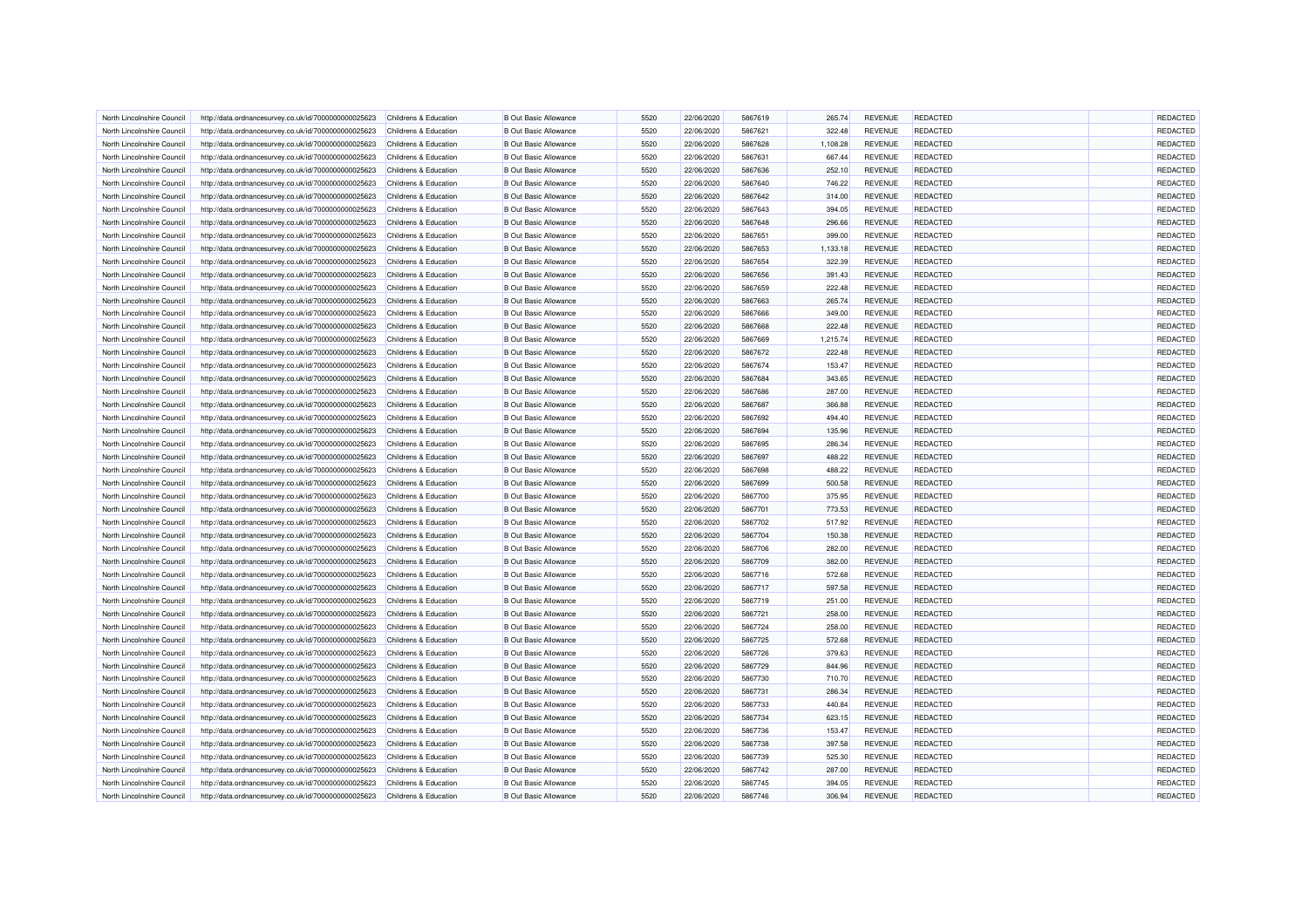| North Lincolnshire Council                               | http://data.ordnancesurvey.co.uk/id/7000000000025623                                                         | Childrens & Education            | <b>B Out Basic Allowance</b>                                 | 5520         | 22/06/2020               | 5867747            | 508.10             | <b>REVENUE</b>                   | <b>REDACTED</b>                    | <b>REDACTED</b>      |
|----------------------------------------------------------|--------------------------------------------------------------------------------------------------------------|----------------------------------|--------------------------------------------------------------|--------------|--------------------------|--------------------|--------------------|----------------------------------|------------------------------------|----------------------|
| North Lincolnshire Council                               | http://data.ordnancesurvey.co.uk/id/7000000000025623                                                         | Childrens & Education            | <b>B Out Basic Allowance</b>                                 | 5520         | 22/06/2020               | 5867750            | 222.48             | <b>REVENUE</b>                   | <b>REDACTED</b>                    | REDACTED             |
| North Lincolnshire Council                               | http://data.ordnancesurvey.co.uk/id/7000000000025623                                                         | Childrens & Education            | <b>B Out Basic Allowance</b>                                 | 5520         | 22/06/2020               | 5867752            | 299.10             | <b>REVENUE</b>                   | <b>REDACTED</b>                    | <b>REDACTED</b>      |
| North Lincolnshire Council                               | http://data.ordnancesurvey.co.uk/id/7000000000025623                                                         | Childrens & Education            | <b>B Out Basic Allowance</b>                                 | 5520         | 22/06/2020               | 5867759            | 250.30             | <b>REVENUE</b>                   | REDACTED                           | <b>REDACTED</b>      |
| North Lincolnshire Council                               | http://data.ordnancesurvey.co.uk/id/7000000000025623                                                         | Childrens & Education            | <b>B Out Basic Allowance</b>                                 | 5520         | 22/06/2020               | 5867762            | 379.00             | <b>REVENUE</b>                   | <b>REDACTED</b>                    | REDACTED             |
| North Lincolnshire Council                               | http://data.ordnancesurvey.co.uk/id/7000000000025623                                                         | Childrens & Education            | <b>B Out Basic Allowance</b>                                 | 5520         | 22/06/2020               | 5867764            | 397.58             | <b>REVENUE</b>                   | <b>REDACTED</b>                    | REDACTED             |
| North Lincolnshire Council                               | http://data.ordnancesurvey.co.uk/id/7000000000025623                                                         | Childrens & Education            | <b>B Out Basic Allowance</b>                                 | 5520         | 22/06/2020               | 5867765            | 885.80             | <b>REVENUE</b>                   | <b>REDACTED</b>                    | REDACTED             |
| North Lincolnshire Council                               | http://data.ordnancesurvey.co.uk/id/7000000000025623                                                         | Childrens & Education            | <b>B Out Basic Allowance</b>                                 | 5520         | 22/06/2020               | 5867767            | 286.34             | <b>REVENUE</b>                   | <b>REDACTED</b>                    | REDACTED             |
| North Lincolnshire Council                               | http://data.ordnancesurvey.co.uk/id/7000000000025623                                                         | Childrens & Education            | <b>B Out Basic Allowance</b>                                 | 5520         | 22/06/2020               | 5867771            | 523.74             | <b>REVENUE</b>                   | REDACTED                           | REDACTED             |
| North Lincolnshire Counci                                | http://data.ordnancesurvey.co.uk/id/7000000000025623                                                         | Childrens & Education            | <b>B Out Basic Allowance</b>                                 | 5520         | 22/06/2020               | 5867772            | 286.34             | <b>REVENUE</b>                   | <b>REDACTED</b>                    | REDACTED             |
| North Lincolnshire Council                               | http://data.ordnancesurvey.co.uk/id/7000000000025623                                                         | <b>Childrens &amp; Education</b> | <b>B Out Basic Allowance</b>                                 | 5520         | 22/06/2020               | 5867773            | 271.92             | <b>REVENUE</b>                   | <b>REDACTED</b>                    | REDACTED             |
| North Lincolnshire Council                               | http://data.ordnancesurvey.co.uk/id/7000000000025623                                                         | Childrens & Education            | <b>B Out Basic Allowance</b>                                 | 5520         | 22/06/2020               | 5867774            | 572.68             | <b>REVENUE</b>                   | REDACTED                           | REDACTED             |
| North Lincolnshire Council                               | http://data.ordnancesurvey.co.uk/id/7000000000025623                                                         | Childrens & Education            | <b>B Out Basic Allowance</b>                                 | 5520         | 22/06/2020               | 5867775            | 265.74             | <b>REVENUE</b>                   | <b>REDACTED</b>                    | REDACTED             |
| North Lincolnshire Council                               | http://data.ordnancesurvey.co.uk/id/7000000000025623                                                         | Childrens & Education            | <b>B Out Basic Allowance</b>                                 | 5520         | 22/06/2020               | 5867777            | 328.57             | <b>REVENUE</b>                   | <b>REDACTED</b>                    | REDACTED             |
| North Lincolnshire Council                               | http://data.ordnancesurvey.co.uk/id/7000000000025623                                                         | Childrens & Education            | <b>B Out Basic Allowance</b>                                 | 5520         | 22/06/2020               | 5867783            | 1,125.06           | <b>REVENUE</b>                   | <b>REDACTED</b>                    | REDACTED             |
| North Lincolnshire Council                               | http://data.ordnancesurvey.co.uk/id/7000000000025623                                                         | Childrens & Education            | <b>B Out Basic Allowance</b>                                 | 5520         | 22/06/2020               | 5867786            | 286.34             | <b>REVENUE</b>                   | <b>REDACTED</b>                    | REDACTED             |
| North Lincolnshire Council                               | http://data.ordnancesurvey.co.uk/id/7000000000025623                                                         | Childrens & Education            | <b>B Out Basic Allowance</b>                                 | 5520         | 22/06/2020               | 5867792            | 286.34             | <b>REVENUE</b>                   | <b>REDACTED</b>                    | REDACTED             |
| North Lincolnshire Council                               | http://data.ordnancesurvey.co.uk/id/7000000000025623                                                         | <b>Childrens &amp; Education</b> | <b>B Out Basic Allowance</b>                                 | 5520         | 22/06/2020               | 5867794            | 265.74             | <b>REVENUE</b>                   | <b>REDACTED</b>                    | REDACTED             |
| North Lincolnshire Council                               | http://data.ordnancesurvey.co.uk/id/7000000000025623                                                         | Childrens & Education            | <b>B Out Basic Allowance</b>                                 | 5520         | 22/06/2020               | 5867796            | 572.68             | <b>REVENUE</b>                   | <b>REDACTED</b>                    | REDACTED             |
| North Lincolnshire Council                               | http://data.ordnancesurvey.co.uk/id/7000000000025623                                                         | <b>Childrens &amp; Education</b> | <b>B Out Basic Allowance</b>                                 | 5520         | 22/06/2020               | 5867797            | 267.76             | <b>REVENUE</b>                   | <b>REDACTED</b>                    | REDACTED             |
| North Lincolnshire Council                               | http://data.ordnancesurvey.co.uk/id/7000000000025623                                                         | Childrens & Education            | <b>B Out Basic Allowance</b>                                 | 5520         | 22/06/2020               | 5867803            | 271.92             | <b>REVENUE</b>                   | <b>REDACTED</b>                    | REDACTED             |
| North Lincolnshire Council                               | http://data.ordnancesurvey.co.uk/id/7000000000025623                                                         | Childrens & Education            | <b>B Out Basic Allowance</b>                                 | 5520         | 29/06/2020               | 5870766            | 675.06             | <b>REVENUE</b>                   | <b>REDACTED</b>                    | REDACTED             |
| North Lincolnshire Council                               | http://data.ordnancesurvey.co.uk/id/7000000000025623                                                         | Childrens & Education            | <b>B Out Basic Allowance</b>                                 | 5520         | 29/06/2020               | 5870769            | 403.39             | <b>REVENUE</b>                   | <b>REDACTED</b>                    | REDACTED             |
| North Lincolnshire Council                               | http://data.ordnancesurvey.co.uk/id/7000000000025623                                                         | Childrens & Education            | <b>B Out Basic Allowance</b>                                 | 5520         | 29/06/2020               | 5870770            | 966.23             | <b>REVENUE</b>                   | <b>REDACTED</b>                    | REDACTED             |
| North Lincolnshire Council                               | http://data.ordnancesurvey.co.uk/id/7000000000025623                                                         | Childrens & Education            | <b>B Out Basic Allowance</b>                                 | 5520         | 29/06/2020               | 5870771            | 268.43             | <b>REVENUE</b>                   | REDACTED                           | <b>REDACTED</b>      |
| North Lincolnshire Council                               | http://data.ordnancesurvey.co.uk/id/7000000000025623                                                         | <b>Childrens &amp; Education</b> | <b>B Out Basic Allowance</b>                                 | 5520         | 29/06/2020               | 5870772            | 410.40             | <b>REVENUE</b>                   | <b>REDACTED</b>                    | REDACTED             |
| North Lincolnshire Council                               | http://data.ordnancesurvey.co.uk/id/7000000000025623                                                         | Childrens & Education            | <b>B Out Basic Allowance</b>                                 | 5520         | 29/06/2020               | 5870773            | 872.53             | <b>REVENUE</b>                   | REDACTED                           | REDACTED             |
| North Lincolnshire Council                               | http://data.ordnancesurvey.co.uk/id/7000000000025623                                                         | Childrens & Education            | <b>B Out Basic Allowance</b>                                 | 5520         | 29/06/2020               | 5870776            | 290.06             | <b>REVENUE</b>                   | <b>REDACTED</b>                    | REDACTED             |
| North Lincolnshire Council                               |                                                                                                              | Childrens & Education            | <b>B Out Basic Allowance</b>                                 | 5520         | 29/06/2020               | 5870781            | 808.41             | <b>REVENUE</b>                   | <b>REDACTED</b>                    | REDACTED             |
| North Lincolnshire Council                               | http://data.ordnancesurvey.co.uk/id/7000000000025623<br>http://data.ordnancesurvey.co.uk/id/7000000000025623 | <b>Childrens &amp; Education</b> | <b>B Out Basic Allowance</b>                                 | 5520         | 29/06/2020               | 5870782            | 255.36             | <b>REVENUE</b>                   | REDACTED                           | REDACTED             |
| North Lincolnshire Council                               | http://data.ordnancesurvey.co.uk/id/7000000000025623                                                         | Childrens & Education            | <b>B Out Basic Allowance</b>                                 | 5520         | 29/06/2020               | 5870784            |                    | <b>REVENUE</b>                   | <b>REDACTED</b>                    | REDACTED             |
| North Lincolnshire Council                               | http://data.ordnancesurvey.co.uk/id/7000000000025623                                                         | <b>Childrens &amp; Education</b> | <b>B Out Basic Allowance</b>                                 | 5520         | 29/06/2020               | 5870786            | 378.34<br>1,098.47 | <b>REVENUE</b>                   | <b>REDACTED</b>                    | REDACTED             |
| North Lincolnshire Council                               | http://data.ordnancesurvey.co.uk/id/7000000000025623                                                         | Childrens & Education            | <b>B Out Basic Allowance</b>                                 | 5520         | 29/06/2020               | 5870789            | 396.06             | <b>REVENUE</b>                   | <b>REDACTED</b>                    | <b>REDACTED</b>      |
| North Lincolnshire Council                               | http://data.ordnancesurvey.co.uk/id/7000000000025623                                                         | Childrens & Education            | <b>B Out Basic Allowance</b>                                 | 5520         | 29/06/2020               | 5870791            | 532.05             | <b>REVENUE</b>                   | <b>REDACTED</b>                    | REDACTED             |
|                                                          |                                                                                                              |                                  | <b>B Out Basic Allowance</b>                                 | 5520         |                          | 5870798            |                    | <b>REVENUE</b>                   | REDACTED                           | REDACTED             |
| North Lincolnshire Council                               | http://data.ordnancesurvey.co.uk/id/7000000000025623                                                         | Childrens & Education            |                                                              |              | 29/06/2020               |                    | 362.05             |                                  |                                    |                      |
| North Lincolnshire Council                               | http://data.ordnancesurvey.co.uk/id/7000000000025623                                                         | Childrens & Education            | <b>B Out Basic Allowance</b>                                 | 5520         | 29/06/2020               | 5870799            | 680.30             | <b>REVENUE</b>                   | REDACTED                           | <b>REDACTED</b>      |
| North Lincolnshire Council<br>North Lincolnshire Council | http://data.ordnancesurvey.co.uk/id/7000000000025623                                                         | Childrens & Education            | <b>B Out Basic Allowance</b><br><b>B Out Basic Allowance</b> | 5520<br>5520 | 29/06/2020<br>29/06/2020 | 5870801<br>5870802 | 312.07             | <b>REVENUE</b><br><b>REVENUE</b> | <b>REDACTED</b><br><b>REDACTED</b> | REDACTED<br>REDACTED |
|                                                          | http://data.ordnancesurvey.co.uk/id/7000000000025623                                                         | Childrens & Education            |                                                              |              |                          |                    | 1,160.24           |                                  |                                    |                      |
| North Lincolnshire Council                               | http://data.ordnancesurvey.co.uk/id/7000000000025623                                                         | Childrens & Education            | <b>B Out Basic Allowance</b>                                 | 5520         | 29/06/2020               | 5870805            | 290.06             | <b>REVENUE</b>                   | <b>REDACTED</b>                    | REDACTED             |
| North Lincolnshire Council                               | http://data.ordnancesurvey.co.uk/id/7000000000025623                                                         | Childrens & Education            | <b>B Out Basic Allowance</b>                                 | 5520         | 29/06/2020               | 5870811            | 421.14             | <b>REVENUE</b>                   | <b>REDACTED</b>                    | REDACTED             |
| North Lincolnshire Council                               | http://data.ordnancesurvey.co.uk/id/7000000000025623                                                         | Childrens & Education            | <b>B Out Basic Allowance</b>                                 | 5520         | 29/06/2020               | 5870812            | 825.30             | <b>REVENUE</b>                   | <b>REDACTED</b>                    | REDACTED             |
| North Lincolnshire Council                               | http://data.ordnancesurvey.co.uk/id/7000000000025623                                                         | Childrens & Education            | <b>B Out Basic Allowance</b>                                 | 5520         | 29/06/2020               | 5870814            | 318.00             | <b>REVENUE</b>                   | <b>REDACTED</b>                    | REDACTED             |
| North Lincolnshire Council                               | http://data.ordnancesurvey.co.uk/id/7000000000025623                                                         | <b>Childrens &amp; Education</b> | <b>B Out Basic Allowance</b>                                 | 5520         | 29/06/2020               | 5870818            | 287.00             | <b>REVENUE</b>                   | <b>REDACTED</b>                    | REDACTED             |
| North Lincolnshire Council                               | http://data.ordnancesurvey.co.uk/id/7000000000025623                                                         | Childrens & Education            | <b>B Out Basic Allowance</b>                                 | 5520         | 29/06/2020               | 5870821            | 283.00             | <b>REVENUE</b>                   | <b>REDACTED</b>                    | REDACTED             |
| North Lincolnshire Council                               | http://data.ordnancesurvey.co.uk/id/7000000000025623                                                         | Childrens & Education            | <b>B Out Basic Allowance</b>                                 | 5520         | 29/06/2020               | 5870823            | 294.18             | <b>REVENUE</b>                   | <b>REDACTED</b>                    | REDACTED             |
| North Lincolnshire Council                               | http://data.ordnancesurvey.co.uk/id/7000000000025623                                                         | Childrens & Education            | <b>B Out Basic Allowance</b>                                 | 5520         | 29/06/2020               | 5870824            | 463.00             | <b>REVENUE</b>                   | <b>REDACTED</b>                    | <b>REDACTED</b>      |
| North Lincolnshire Council                               | http://data.ordnancesurvey.co.uk/id/7000000000025623                                                         | Childrens & Education            | <b>B Out Basic Allowance</b>                                 | 5520         | 29/06/2020               | 5870827            | 287.00             | <b>REVENUE</b>                   | REDACTED                           | <b>REDACTED</b>      |
| North Lincolnshire Council                               | http://data.ordnancesurvey.co.uk/id/7000000000025623                                                         | Childrens & Education            | <b>B Out Basic Allowance</b>                                 | 5520         | 29/06/2020               | 5870829            | 341.69             | <b>REVENUE</b>                   | <b>REDACTED</b>                    | REDACTED             |
| North Lincolnshire Council                               | http://data.ordnancesurvey.co.uk/id/7000000000025623                                                         | Childrens & Education            | <b>B Out Basic Allowance</b>                                 | 5520         | 29/06/2020               | 5870831            | 409.26             | <b>REVENUE</b>                   | <b>REDACTED</b>                    | REDACTED             |
| North Lincolnshire Council                               | http://data.ordnancesurvey.co.uk/id/7000000000025623                                                         | Childrens & Education            | <b>B Out Basic Allowance</b>                                 | 5520         | 29/06/2020               | 5870833            | 344.14             | <b>REVENUE</b>                   | <b>REDACTED</b>                    | REDACTED             |
| North Lincolnshire Council                               | http://data.ordnancesurvey.co.uk/id/7000000000025623                                                         | Childrens & Education            | <b>B Out Basic Allowance</b>                                 | 5520         | 29/06/2020               | 5870834            | 290.06             | <b>REVENUE</b>                   | <b>REDACTED</b>                    | <b>REDACTED</b>      |
| North Lincolnshire Council                               | http://data.ordnancesurvey.co.uk/id/7000000000025623                                                         | Childrens & Education            | <b>B Out Basic Allowance</b>                                 | 5520         | 29/06/2020               | 5870835            | 274.10             | <b>REVENUE</b>                   | REDACTED                           | <b>REDACTED</b>      |
| North Lincolnshire Council                               | http://data.ordnancesurvey.co.uk/id/7000000000025623                                                         | Childrens & Education            | <b>B Out Basic Allowance</b>                                 | 5520         | 29/06/2020               | 5870836            | 1,314.58           | <b>REVENUE</b>                   | <b>REDACTED</b>                    | REDACTED             |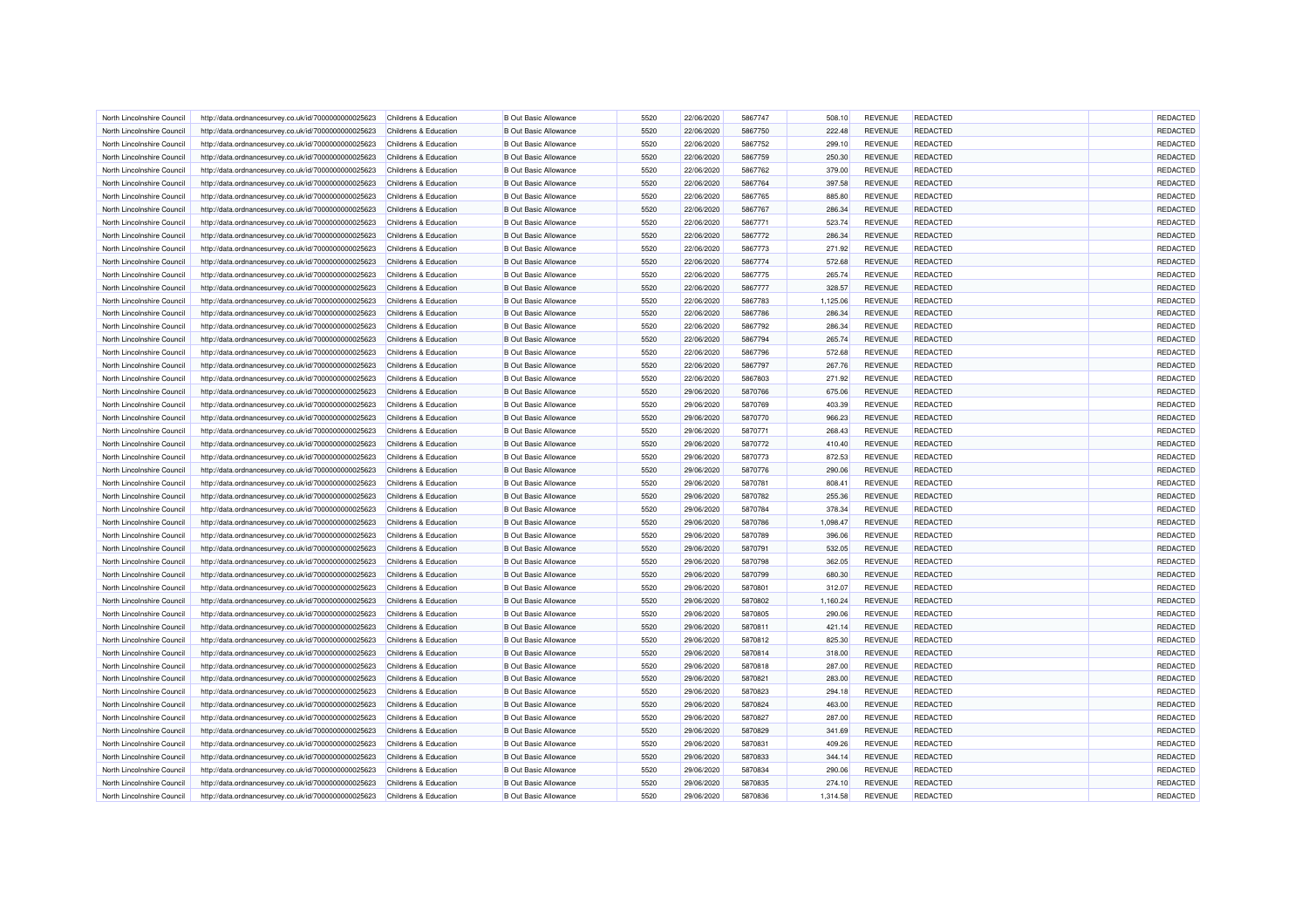| North Lincolnshire Council | http://data.ordnancesurvey.co.uk/id/7000000000025623 | Childrens & Education            | <b>B Out Basic Allowance</b> | 5520 | 29/06/2020 | 5870839 | 346.46   | <b>REVENUE</b> | <b>REDACTED</b> | REDACTED        |
|----------------------------|------------------------------------------------------|----------------------------------|------------------------------|------|------------|---------|----------|----------------|-----------------|-----------------|
| North Lincolnshire Council | http://data.ordnancesurvey.co.uk/id/7000000000025623 | Childrens & Education            | <b>B</b> Out Basic Allowance | 5520 | 29/06/2020 | 5870841 | 755.30   | <b>REVENUE</b> | <b>REDACTED</b> | <b>REDACTED</b> |
| North Lincolnshire Council | http://data.ordnancesurvey.co.uk/id/7000000000025623 | Childrens & Education            | <b>B Out Basic Allowance</b> | 5520 | 29/06/2020 | 5870843 | 290.06   | <b>REVENUE</b> | <b>REDACTED</b> | <b>REDACTED</b> |
| North Lincolnshire Counci  | http://data.ordnancesurvey.co.uk/id/7000000000025623 | Childrens & Education            | <b>B</b> Out Basic Allowance | 5520 | 29/06/2020 | 5870844 | 870.18   | <b>REVENUE</b> | REDACTED        | REDACTED        |
| North Lincolnshire Council | http://data.ordnancesurvey.co.uk/id/7000000000025623 | Childrens & Education            | <b>B Out Basic Allowance</b> | 5520 | 29/06/2020 | 5870850 | 740.83   | <b>REVENUE</b> | <b>REDACTED</b> | REDACTED        |
| North Lincolnshire Council | http://data.ordnancesurvey.co.uk/id/7000000000025623 | Childrens & Education            | <b>B Out Basic Allowance</b> | 5520 | 29/06/2020 | 5870851 | 352.77   | <b>REVENUE</b> | REDACTED        | REDACTED        |
| North Lincolnshire Council | http://data.ordnancesurvey.co.uk/id/7000000000025623 | <b>Childrens &amp; Education</b> | <b>B Out Basic Allowance</b> | 5520 | 29/06/2020 | 5870852 | 808.41   | <b>REVENUE</b> | <b>REDACTED</b> | REDACTED        |
| North Lincolnshire Council | http://data.ordnancesurvey.co.uk/id/7000000000025623 | Childrens & Education            | <b>B</b> Out Basic Allowance | 5520 | 29/06/2020 | 5870854 | 346.46   | <b>REVENUE</b> | <b>REDACTED</b> | REDACTED        |
| North Lincolnshire Council | http://data.ordnancesurvey.co.uk/id/7000000000025623 | Childrens & Education            | <b>B Out Basic Allowance</b> | 5520 | 29/06/2020 | 5870856 | 584.77   | <b>REVENUE</b> | REDACTED        | REDACTED        |
| North Lincolnshire Council | http://data.ordnancesurvey.co.uk/id/7000000000025623 | Childrens & Education            | <b>B Out Basic Allowance</b> | 5520 | 29/06/2020 | 5870863 | 1,444.93 | <b>REVENUE</b> | <b>REDACTED</b> | REDACTED        |
| North Lincolnshire Council | http://data.ordnancesurvey.co.uk/id/7000000000025623 | Childrens & Education            | <b>B Out Basic Allowance</b> | 5520 | 29/06/2020 | 5870866 | 870.18   | <b>REVENUE</b> | REDACTED        | REDACTED        |
| North Lincolnshire Council | http://data.ordnancesurvey.co.uk/id/7000000000025623 | Childrens & Education            | <b>B Out Basic Allowance</b> | 5520 | 29/06/2020 | 5870870 | 290.06   | <b>REVENUE</b> | REDACTED        | REDACTED        |
| North Lincolnshire Council | http://data.ordnancesurvey.co.uk/id/7000000000025623 | Childrens & Education            | <b>B Out Basic Allowance</b> | 5520 | 29/06/2020 | 5870871 | 252.10   | <b>REVENUE</b> | <b>REDACTED</b> | REDACTED        |
| North Lincolnshire Council | http://data.ordnancesurvey.co.uk/id/7000000000025623 | Childrens & Education            | <b>B Out Basic Allowance</b> | 5520 | 29/06/2020 | 5870873 | 290.06   | <b>REVENUE</b> | REDACTED        | REDACTED        |
| North Lincolnshire Council | http://data.ordnancesurvey.co.uk/id/7000000000025623 | Childrens & Education            | <b>B Out Basic Allowance</b> | 5520 | 29/06/2020 | 5870875 | 827.07   | <b>REVENUE</b> | <b>REDACTED</b> | <b>REDACTED</b> |
| North Lincolnshire Council | http://data.ordnancesurvey.co.uk/id/7000000000025623 | Childrens & Education            | <b>B Out Basic Allowance</b> | 5520 | 29/06/2020 | 5870877 | 314.00   | <b>REVENUE</b> | <b>REDACTED</b> | REDACTED        |
| North Lincolnshire Council | http://data.ordnancesurvey.co.uk/id/7000000000025623 | <b>Childrens &amp; Education</b> | <b>B Out Basic Allowance</b> | 5520 | 29/06/2020 | 5870878 | 394.05   | <b>REVENUE</b> | <b>REDACTED</b> | REDACTED        |
| North Lincolnshire Council | http://data.ordnancesurvey.co.uk/id/7000000000025623 | Childrens & Education            | <b>B Out Basic Allowance</b> | 5520 | 29/06/2020 | 5870883 | 296.66   | <b>REVENUE</b> | <b>REDACTED</b> | REDACTED        |
| North Lincolnshire Council | http://data.ordnancesurvey.co.uk/id/7000000000025623 | Childrens & Education            | <b>B Out Basic Allowance</b> | 5520 | 29/06/2020 | 5870886 | 399.00   | <b>REVENUE</b> | <b>REDACTED</b> | <b>REDACTED</b> |
| North Lincolnshire Council | http://data.ordnancesurvey.co.uk/id/7000000000025623 | Childrens & Education            | <b>B Out Basic Allowance</b> | 5520 | 29/06/2020 | 5870888 | 1,416.64 | <b>REVENUE</b> | <b>REDACTED</b> | REDACTED        |
| North Lincolnshire Council | http://data.ordnancesurvey.co.uk/id/7000000000025623 | Childrens & Education            | <b>B Out Basic Allowance</b> | 5520 | 29/06/2020 | 5870889 | 322.39   | <b>REVENUE</b> | <b>REDACTED</b> | REDACTED        |
| North Lincolnshire Council | http://data.ordnancesurvey.co.uk/id/7000000000025623 | Childrens & Education            | <b>B Out Basic Allowance</b> | 5520 | 29/06/2020 | 5870891 | 620.01   | <b>REVENUE</b> | <b>REDACTED</b> | <b>REDACTED</b> |
| North Lincolnshire Council |                                                      |                                  | <b>B Out Basic Allowance</b> | 5520 | 29/06/2020 | 5870894 | 290.06   | <b>REVENUE</b> | REDACTED        | REDACTED        |
|                            | http://data.ordnancesurvey.co.uk/id/7000000000025623 | Childrens & Education            |                              |      |            |         |          |                |                 |                 |
| North Lincolnshire Council | http://data.ordnancesurvey.co.uk/id/7000000000025623 | Childrens & Education            | <b>B Out Basic Allowance</b> | 5520 | 29/06/2020 | 5870898 | 346.46   | <b>REVENUE</b> | REDACTED        | REDACTED        |
| North Lincolnshire Council | http://data.ordnancesurvey.co.uk/id/7000000000025623 | <b>Childrens &amp; Education</b> | <b>B Out Basic Allowance</b> | 5520 | 29/06/2020 | 5870901 | 349.00   | <b>REVENUE</b> | REDACTED        | REDACTED        |
| North Lincolnshire Council | http://data.ordnancesurvey.co.uk/id/7000000000025623 | Childrens & Education            | <b>B Out Basic Allowance</b> | 5520 | 29/06/2020 | 5870903 | 290.06   | <b>REVENUE</b> | <b>REDACTED</b> | REDACTED        |
| North Lincolnshire Council | http://data.ordnancesurvey.co.uk/id/7000000000025623 | Childrens & Education            | <b>B Out Basic Allowance</b> | 5520 | 29/06/2020 | 5870904 | 1,296.46 | <b>REVENUE</b> | <b>REDACTED</b> | REDACTED        |
| North Lincolnshire Council | http://data.ordnancesurvey.co.uk/id/7000000000025623 | Childrens & Education            | <b>B Out Basic Allowance</b> | 5520 | 29/06/2020 | 5870907 | 290.06   | <b>REVENUE</b> | REDACTED        | REDACTED        |
| North Lincolnshire Council | http://data.ordnancesurvey.co.uk/id/7000000000025623 | Childrens & Education            | <b>B Out Basic Allowance</b> | 5520 | 29/06/2020 | 5870916 | 290.06   | <b>REVENUE</b> | <b>REDACTED</b> | REDACTED        |
| North Lincolnshire Council | http://data.ordnancesurvey.co.uk/id/7000000000025623 | Childrens & Education            | <b>B Out Basic Allowance</b> | 5520 | 29/06/2020 | 5870919 | 343.65   | <b>REVENUE</b> | <b>REDACTED</b> | REDACTED        |
| North Lincolnshire Council | http://data.ordnancesurvey.co.uk/id/7000000000025623 | <b>Childrens &amp; Education</b> | <b>B Out Basic Allowance</b> | 5520 | 29/06/2020 | 5870921 | 287.00   | <b>REVENUE</b> | <b>REDACTED</b> | REDACTED        |
| North Lincolnshire Council | http://data.ordnancesurvey.co.uk/id/7000000000025623 | Childrens & Education            | <b>B Out Basic Allowance</b> | 5520 | 29/06/2020 | 5870922 | 366.88   | <b>REVENUE</b> | <b>REDACTED</b> | REDACTED        |
| North Lincolnshire Council | http://data.ordnancesurvey.co.uk/id/7000000000025623 | Childrens & Education            | <b>B Out Basic Allowance</b> | 5520 | 29/06/2020 | 5870927 | 494.40   | <b>REVENUE</b> | REDACTED        | REDACTED        |
| North Lincolnshire Council | http://data.ordnancesurvey.co.uk/id/7000000000025623 | Childrens & Education            | <b>B Out Basic Allowance</b> | 5520 | 29/06/2020 | 5870932 | 902.26   | <b>REVENUE</b> | <b>REDACTED</b> | REDACTED        |
| North Lincolnshire Council | http://data.ordnancesurvey.co.uk/id/7000000000025623 | Childrens & Education            | <b>B Out Basic Allowance</b> | 5520 | 29/06/2020 | 5870933 | 636.52   | <b>REVENUE</b> | <b>REDACTED</b> | REDACTED        |
| North Lincolnshire Council | http://data.ordnancesurvey.co.uk/id/7000000000025623 | Childrens & Education            | <b>B Out Basic Allowance</b> | 5520 | 29/06/2020 | 5870934 | 650.10   | <b>REVENUE</b> | <b>REDACTED</b> | REDACTED        |
| North Lincolnshire Council | http://data.ordnancesurvey.co.uk/id/7000000000025623 | Childrens & Education            | <b>B Out Basic Allowance</b> | 5520 | 29/06/2020 | 5870935 | 490.15   | <b>REVENUE</b> | <b>REDACTED</b> | <b>REDACTED</b> |
| North Lincolnshire Council | http://data.ordnancesurvey.co.uk/id/7000000000025623 | Childrens & Education            | <b>B Out Basic Allowance</b> | 5520 | 29/06/2020 | 5870936 | 1,183.60 | <b>REVENUE</b> | <b>REDACTED</b> | REDACTED        |
| North Lincolnshire Council | http://data.ordnancesurvey.co.uk/id/7000000000025623 | Childrens & Education            | <b>B Out Basic Allowance</b> | 5520 | 29/06/2020 | 5870937 | 638.69   | <b>REVENUE</b> | <b>REDACTED</b> | REDACTED        |
| North Lincolnshire Council | http://data.ordnancesurvey.co.uk/id/7000000000025623 | Childrens & Education            | <b>B Out Basic Allowance</b> | 5520 | 29/06/2020 | 5870939 | 150.38   | <b>REVENUE</b> | <b>REDACTED</b> | REDACTED        |
| North Lincolnshire Council | http://data.ordnancesurvey.co.uk/id/7000000000025623 | Childrens & Education            | <b>B Out Basic Allowance</b> | 5520 | 29/06/2020 | 5870941 | 282.00   | <b>REVENUE</b> | <b>REDACTED</b> | REDACTED        |
| North Lincolnshire Council | http://data.ordnancesurvey.co.uk/id/7000000000025623 | Childrens & Education            | <b>B Out Basic Allowance</b> | 5520 | 29/06/2020 | 5870944 | 382.00   | <b>REVENUE</b> | <b>REDACTED</b> | <b>REDACTED</b> |
| North Lincolnshire Council | http://data.ordnancesurvey.co.uk/id/7000000000025623 | Childrens & Education            | <b>B Out Basic Allowance</b> | 5520 | 29/06/2020 | 5870949 | 1,341.65 | <b>REVENUE</b> | <b>REDACTED</b> | REDACTED        |
| North Lincolnshire Council | http://data.ordnancesurvey.co.uk/id/7000000000025623 | Childrens & Education            | <b>B Out Basic Allowance</b> | 5520 | 29/06/2020 | 5870952 | 746.64   | <b>REVENUE</b> | <b>REDACTED</b> | REDACTED        |
| North Lincolnshire Council | http://data.ordnancesurvey.co.uk/id/7000000000025623 | Childrens & Education            | <b>B Out Basic Allowance</b> | 5520 | 29/06/2020 | 5870953 | 718.35   | <b>REVENUE</b> | <b>REDACTED</b> | REDACTED        |
| North Lincolnshire Council | http://data.ordnancesurvey.co.uk/id/7000000000025623 | Childrens & Education            | <b>B Out Basic Allowance</b> | 5520 | 29/06/2020 | 5870955 | 251.00   | <b>REVENUE</b> | <b>REDACTED</b> | <b>REDACTED</b> |
| North Lincolnshire Council | http://data.ordnancesurvey.co.uk/id/7000000000025623 | <b>Childrens &amp; Education</b> | <b>B Out Basic Allowance</b> | 5520 | 29/06/2020 | 5870957 | 258.00   | <b>REVENUE</b> | REDACTED        | <b>REDACTED</b> |
| North Lincolnshire Council | http://data.ordnancesurvey.co.uk/id/7000000000025623 | Childrens & Education            | <b>B Out Basic Allowance</b> | 5520 | 29/06/2020 | 5870960 | 258.00   | <b>REVENUE</b> | REDACTED        | <b>REDACTED</b> |
| North Lincolnshire Council | http://data.ordnancesurvey.co.uk/id/7000000000025623 | Childrens & Education            | <b>B Out Basic Allowance</b> | 5520 | 29/06/2020 | 5870961 | 746.64   | <b>REVENUE</b> | <b>REDACTED</b> | REDACTED        |
|                            |                                                      |                                  |                              | 5520 |            |         |          |                |                 | REDACTED        |
| North Lincolnshire Council | http://data.ordnancesurvey.co.uk/id/7000000000025623 | Childrens & Education            | <b>B Out Basic Allowance</b> |      | 29/06/2020 | 5870962 | 346.46   | <b>REVENUE</b> | <b>REDACTED</b> |                 |
| North Lincolnshire Council | http://data.ordnancesurvey.co.uk/id/7000000000025623 | Childrens & Education            | <b>B Out Basic Allowance</b> | 5520 | 29/06/2020 | 5870965 | 980.12   | <b>REVENUE</b> | <b>REDACTED</b> | REDACTED        |
| North Lincolnshire Council | http://data.ordnancesurvey.co.uk/id/7000000000025623 | Childrens & Education            | <b>B Out Basic Allowance</b> | 5520 | 29/06/2020 | 5870966 | 926.58   | <b>REVENUE</b> | REDACTED        | <b>REDACTED</b> |
| North Lincolnshire Council | http://data.ordnancesurvey.co.uk/id/7000000000025623 | Childrens & Education            | <b>B Out Basic Allowance</b> | 5520 | 29/06/2020 | 5870967 | 286.34   | <b>REVENUE</b> | <b>REDACTED</b> | REDACTED        |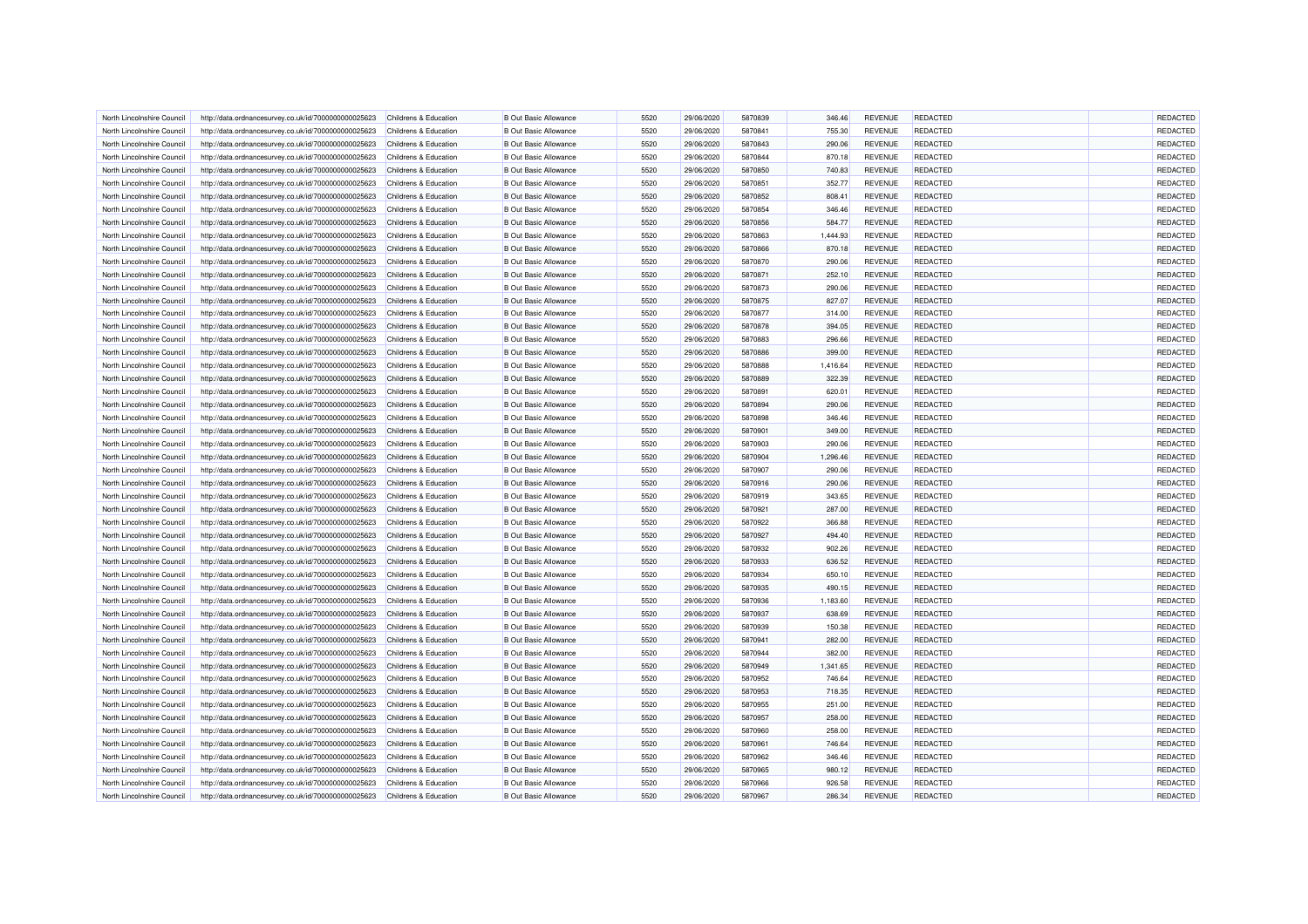| North Lincolnshire Council | http://data.ordnancesurvey.co.uk/id/7000000000025623 | Childrens & Education            | <b>B</b> Out Basic Allowance | 5520 | 29/06/2020 | 5870968 | 574.75 | <b>REVENUE</b> | REDACTED        | <b>REDACTED</b> |
|----------------------------|------------------------------------------------------|----------------------------------|------------------------------|------|------------|---------|--------|----------------|-----------------|-----------------|
| North Lincolnshire Council | http://data.ordnancesurvey.co.uk/id/7000000000025623 | Childrens & Education            | <b>B Out Basic Allowance</b> | 5520 | 29/06/2020 | 5870969 | 773.53 | <b>REVENUE</b> | REDACTED        | REDACTED        |
| North Lincolnshire Council | http://data.ordnancesurvey.co.uk/id/7000000000025623 | Childrens & Education            | <b>B Out Basic Allowance</b> | 5520 | 29/06/2020 | 5870971 | 353.56 | <b>REVENUE</b> | <b>REDACTED</b> | <b>REDACTED</b> |
| North Lincolnshire Council | http://data.ordnancesurvey.co.uk/id/7000000000025623 | Childrens & Education            | <b>B</b> Out Basic Allowance | 5520 | 29/06/2020 | 5870973 | 518.35 | <b>REVENUE</b> | REDACTED        | REDACTED        |
| North Lincolnshire Council | http://data.ordnancesurvey.co.uk/id/7000000000025623 | Childrens & Education            | <b>B Out Basic Allowance</b> | 5520 | 29/06/2020 | 5870974 | 684.87 | <b>REVENUE</b> | <b>REDACTED</b> | REDACTED        |
| North Lincolnshire Council | http://data.ordnancesurvey.co.uk/id/7000000000025623 | Childrens & Education            | <b>B Out Basic Allowance</b> | 5520 | 29/06/2020 | 5870977 | 287.00 | <b>REVENUE</b> | <b>REDACTED</b> | REDACTED        |
| North Lincolnshire Council | http://data.ordnancesurvey.co.uk/id/7000000000025623 | Childrens & Education            | <b>B Out Basic Allowance</b> | 5520 | 29/06/2020 | 5870979 | 290.06 | <b>REVENUE</b> | <b>REDACTED</b> | REDACTED        |
| North Lincolnshire Council | http://data.ordnancesurvey.co.uk/id/7000000000025623 | Childrens & Education            | <b>B Out Basic Allowance</b> | 5520 | 29/06/2020 | 5870980 | 394.05 | <b>REVENUE</b> | <b>REDACTED</b> | REDACTED        |
| North Lincolnshire Council | http://data.ordnancesurvey.co.uk/id/7000000000025623 | Childrens & Education            | <b>B Out Basic Allowance</b> | 5520 | 29/06/2020 | 5870981 | 400.18 | <b>REVENUE</b> | REDACTED        | REDACTED        |
| North Lincolnshire Council | http://data.ordnancesurvey.co.uk/id/7000000000025623 | Childrens & Education            | <b>B Out Basic Allowance</b> | 5520 | 29/06/2020 | 5870982 | 508.10 | <b>REVENUE</b> | <b>REDACTED</b> | REDACTED        |
| North Lincolnshire Council | http://data.ordnancesurvey.co.uk/id/7000000000025623 | <b>Childrens &amp; Education</b> | <b>B Out Basic Allowance</b> | 5520 | 29/06/2020 | 5870985 | 290.06 | <b>REVENUE</b> | <b>REDACTED</b> | REDACTED        |
| North Lincolnshire Council | http://data.ordnancesurvey.co.uk/id/7000000000025623 | Childrens & Education            | <b>B Out Basic Allowance</b> | 5520 | 29/06/2020 | 5870987 | 299.10 | <b>REVENUE</b> | REDACTED        | <b>REDACTED</b> |
| North Lincolnshire Council | http://data.ordnancesurvey.co.uk/id/7000000000025623 | Childrens & Education            | <b>B Out Basic Allowance</b> | 5520 | 29/06/2020 | 5870994 | 250.30 | <b>REVENUE</b> | <b>REDACTED</b> | REDACTED        |
| North Lincolnshire Council | http://data.ordnancesurvey.co.uk/id/7000000000025623 | Childrens & Education            | <b>B Out Basic Allowance</b> | 5520 | 29/06/2020 | 5870999 | 518.35 | <b>REVENUE</b> | REDACTED        | REDACTED        |
| North Lincolnshire Council | http://data.ordnancesurvey.co.uk/id/7000000000025623 | Childrens & Education            | <b>B Out Basic Allowance</b> | 5520 | 29/06/2020 | 5871001 | 586.53 | <b>REVENUE</b> | <b>REDACTED</b> | REDACTED        |
| North Lincolnshire Council | http://data.ordnancesurvey.co.uk/id/7000000000025623 | Childrens & Education            | <b>B Out Basic Allowance</b> | 5520 | 29/06/2020 | 5871003 | 286.34 | <b>REVENUE</b> | <b>REDACTED</b> | REDACTED        |
| North Lincolnshire Council | http://data.ordnancesurvey.co.uk/id/7000000000025623 | Childrens & Education            | <b>B Out Basic Allowance</b> | 5520 | 29/06/2020 | 5871007 | 604.46 | <b>REVENUE</b> | REDACTED        | REDACTED        |
| North Lincolnshire Council | http://data.ordnancesurvey.co.uk/id/7000000000025623 | <b>Childrens &amp; Education</b> | <b>B Out Basic Allowance</b> | 5520 | 29/06/2020 | 5871009 | 286.34 | <b>REVENUE</b> | <b>REDACTED</b> | REDACTED        |
| North Lincolnshire Council | http://data.ordnancesurvey.co.uk/id/7000000000025623 | Childrens & Education            | <b>B Out Basic Allowance</b> | 5520 | 29/06/2020 | 5871010 | 271.92 | <b>REVENUE</b> | <b>REDACTED</b> | REDACTED        |
| North Lincolnshire Council | http://data.ordnancesurvey.co.uk/id/7000000000025623 | <b>Childrens &amp; Education</b> | <b>B Out Basic Allowance</b> | 5520 | 29/06/2020 | 5871011 | 641.51 | <b>REVENUE</b> | <b>REDACTED</b> | REDACTED        |
| North Lincolnshire Council | http://data.ordnancesurvey.co.uk/id/7000000000025623 | Childrens & Education            | <b>B Out Basic Allowance</b> | 5520 | 29/06/2020 | 5871012 | 346.46 | <b>REVENUE</b> | <b>REDACTED</b> | REDACTED        |
| North Lincolnshire Council | http://data.ordnancesurvey.co.uk/id/7000000000025623 | Childrens & Education            | <b>B Out Basic Allowance</b> | 5520 | 29/06/2020 | 5871014 | 428.38 | <b>REVENUE</b> | <b>REDACTED</b> | REDACTED        |
| North Lincolnshire Council | http://data.ordnancesurvey.co.uk/id/7000000000025623 | Childrens & Education            | <b>B Out Basic Allowance</b> | 5520 | 29/06/2020 | 5871023 | 286.34 | <b>REVENUE</b> | <b>REDACTED</b> | REDACTED        |
| North Lincolnshire Council | http://data.ordnancesurvey.co.uk/id/7000000000025623 | Childrens & Education            | <b>B Out Basic Allowance</b> | 5520 | 29/06/2020 | 5871029 | 286.34 | <b>REVENUE</b> | <b>REDACTED</b> | REDACTED        |
| North Lincolnshire Council | http://data.ordnancesurvey.co.uk/id/7000000000025623 | Childrens & Education            | <b>B Out Basic Allowance</b> | 5520 | 29/06/2020 | 5871031 | 346.46 | <b>REVENUE</b> | REDACTED        | <b>REDACTED</b> |
| North Lincolnshire Council | http://data.ordnancesurvey.co.uk/id/7000000000025623 | <b>Childrens &amp; Education</b> | <b>B Out Basic Allowance</b> | 5520 | 29/06/2020 | 5871033 | 759.60 | <b>REVENUE</b> | <b>REDACTED</b> | REDACTED        |
| North Lincolnshire Council | http://data.ordnancesurvey.co.uk/id/7000000000025623 | Childrens & Education            | <b>B Out Basic Allowance</b> | 5520 | 29/06/2020 | 5871034 | 267.76 | <b>REVENUE</b> | REDACTED        | REDACTED        |
| North Lincolnshire Council | http://data.ordnancesurvey.co.uk/id/7000000000025623 | Childrens & Education            | <b>B Out Basic Allowance</b> | 5520 | 29/06/2020 | 5871040 | 271.92 | <b>REVENUE</b> | <b>REDACTED</b> | REDACTED        |
| North Lincolnshire Council | http://data.ordnancesurvey.co.uk/id/7000000000025623 | Childrens & Education            | <b>Client Related Costs</b>  | 5534 | 01/06/2020 | 5858753 | 65.17  | <b>REVENUE</b> | <b>REDACTED</b> | REDACTED        |
| North Lincolnshire Council | http://data.ordnancesurvey.co.uk/id/7000000000025623 | <b>Childrens &amp; Education</b> | <b>Client Related Costs</b>  | 5534 | 01/06/2020 | 5858756 | 80.00  | <b>REVENUE</b> | REDACTED        | REDACTED        |
| North Lincolnshire Council | http://data.ordnancesurvey.co.uk/id/7000000000025623 | Childrens & Education            | <b>Client Related Costs</b>  | 5534 | 01/06/2020 | 5858757 | 22.31  | <b>REVENUE</b> | <b>REDACTED</b> | REDACTED        |
| North Lincolnshire Council | http://data.ordnancesurvey.co.uk/id/7000000000025623 | <b>Childrens &amp; Education</b> | <b>Client Related Costs</b>  | 5534 | 01/06/2020 | 5858759 | 82.31  | <b>REVENUE</b> | <b>REDACTED</b> | REDACTED        |
| North Lincolnshire Council | http://data.ordnancesurvey.co.uk/id/7000000000025623 | Childrens & Education            | <b>Client Related Costs</b>  | 5534 | 01/06/2020 | 5858760 | 2.31   | <b>REVENUE</b> | <b>REDACTED</b> | <b>REDACTED</b> |
| North Lincolnshire Council | http://data.ordnancesurvey.co.uk/id/7000000000025623 | Childrens & Education            | <b>Client Related Costs</b>  | 5534 | 01/06/2020 | 5858763 | 40.00  | <b>REVENUE</b> | <b>REDACTED</b> | REDACTED        |
| North Lincolnshire Council | http://data.ordnancesurvey.co.uk/id/7000000000025623 | Childrens & Education            | <b>Client Related Costs</b>  | 5534 | 01/06/2020 | 5858768 | 210.00 | <b>REVENUE</b> | REDACTED        | REDACTED        |
| North Lincolnshire Council | http://data.ordnancesurvey.co.uk/id/7000000000025623 | Childrens & Education            | <b>Client Related Costs</b>  | 5534 | 01/06/2020 | 5858769 | 22.31  | <b>REVENUE</b> | REDACTED        | REDACTED        |
| North Lincolnshire Council | http://data.ordnancesurvey.co.uk/id/7000000000025623 | Childrens & Education            | <b>Client Related Costs</b>  | 5534 | 01/06/2020 | 5858771 | 60.00  | <b>REVENUE</b> | <b>REDACTED</b> | REDACTED        |
| North Lincolnshire Council | http://data.ordnancesurvey.co.uk/id/7000000000025623 | Childrens & Education            | <b>Client Related Costs</b>  | 5534 | 01/06/2020 | 5858773 | 262.31 | <b>REVENUE</b> | <b>REDACTED</b> | REDACTED        |
| North Lincolnshire Council | http://data.ordnancesurvey.co.uk/id/7000000000025623 | Childrens & Education            | <b>Client Related Costs</b>  | 5534 | 01/06/2020 | 5858778 | 22.86  | <b>REVENUE</b> | <b>REDACTED</b> | REDACTED        |
| North Lincolnshire Council | http://data.ordnancesurvey.co.uk/id/7000000000025623 | Childrens & Education            | <b>Client Related Costs</b>  | 5534 | 01/06/2020 | 5858786 | 60.00  | <b>REVENUE</b> | <b>REDACTED</b> | REDACTED        |
| North Lincolnshire Council | http://data.ordnancesurvey.co.uk/id/7000000000025623 | Childrens & Education            | <b>Client Related Costs</b>  | 5534 | 01/06/2020 | 5858789 | 100.00 | <b>REVENUE</b> | <b>REDACTED</b> | REDACTED        |
| North Lincolnshire Council | http://data.ordnancesurvey.co.uk/id/7000000000025623 | Childrens & Education            | <b>Client Related Costs</b>  | 5534 | 01/06/2020 | 5858792 | 60.00  | <b>REVENUE</b> | <b>REDACTED</b> | REDACTED        |
| North Lincolnshire Council | http://data.ordnancesurvey.co.uk/id/7000000000025623 | <b>Childrens &amp; Education</b> | <b>Client Related Costs</b>  | 5534 | 01/06/2020 | 5858799 | 30.00  | <b>REVENUE</b> | <b>REDACTED</b> | REDACTED        |
| North Lincolnshire Council | http://data.ordnancesurvey.co.uk/id/7000000000025623 | Childrens & Education            | <b>Client Related Costs</b>  | 5534 | 01/06/2020 | 5858823 | 92.86  | <b>REVENUE</b> | <b>REDACTED</b> | <b>REDACTED</b> |
| North Lincolnshire Council | http://data.ordnancesurvey.co.uk/id/7000000000025623 | Childrens & Education            | <b>Client Related Costs</b>  | 5534 | 01/06/2020 | 5858831 | 50.00  | <b>REVENUE</b> | <b>REDACTED</b> | <b>REDACTED</b> |
| North Lincolnshire Council | http://data.ordnancesurvey.co.uk/id/7000000000025623 | Childrens & Education            | <b>Client Related Costs</b>  | 5534 | 01/06/2020 | 5858838 | 130.00 | <b>REVENUE</b> | <b>REDACTED</b> | REDACTED        |
| North Lincolnshire Council | http://data.ordnancesurvey.co.uk/id/7000000000025623 | Childrens & Education            | <b>Client Related Costs</b>  | 5534 | 01/06/2020 | 5858842 | 60.00  | <b>REVENUE</b> | REDACTED        | REDACTED        |
| North Lincolnshire Council | http://data.ordnancesurvey.co.uk/id/7000000000025623 | Childrens & Education            | <b>Client Related Costs</b>  | 5534 | 01/06/2020 | 5858849 | 417.15 | <b>REVENUE</b> | <b>REDACTED</b> | REDACTED        |
| North Lincolnshire Council | http://data.ordnancesurvey.co.uk/id/7000000000025623 | Childrens & Education            | <b>Client Related Costs</b>  | 5534 | 01/06/2020 | 5858852 | 190.00 | <b>REVENUE</b> | <b>REDACTED</b> | REDACTED        |
| North Lincolnshire Council | http://data.ordnancesurvey.co.uk/id/7000000000025623 | <b>Childrens &amp; Education</b> | <b>Client Related Costs</b>  | 5534 | 01/06/2020 | 5858861 | 214.28 | <b>REVENUE</b> | <b>REDACTED</b> | REDACTED        |
| North Lincolnshire Council | http://data.ordnancesurvey.co.uk/id/7000000000025623 | Childrens & Education            | <b>Client Related Costs</b>  | 5534 | 01/06/2020 | 5858874 | 100.00 | <b>REVENUE</b> | <b>REDACTED</b> | <b>REDACTED</b> |
| North Lincolnshire Council | http://data.ordnancesurvey.co.uk/id/7000000000025623 | <b>Childrens &amp; Education</b> | <b>Client Related Costs</b>  | 5534 | 01/06/2020 | 5858875 | 80.00  | <b>REVENUE</b> | REDACTED        | REDACTED        |
| North Lincolnshire Council | http://data.ordnancesurvey.co.uk/id/7000000000025623 | Childrens & Education            | <b>Client Related Costs</b>  | 5534 | 01/06/2020 | 5858877 | 30.00  | <b>REVENUE</b> | <b>REDACTED</b> | REDACTED        |
|                            |                                                      |                                  |                              |      |            |         |        |                |                 |                 |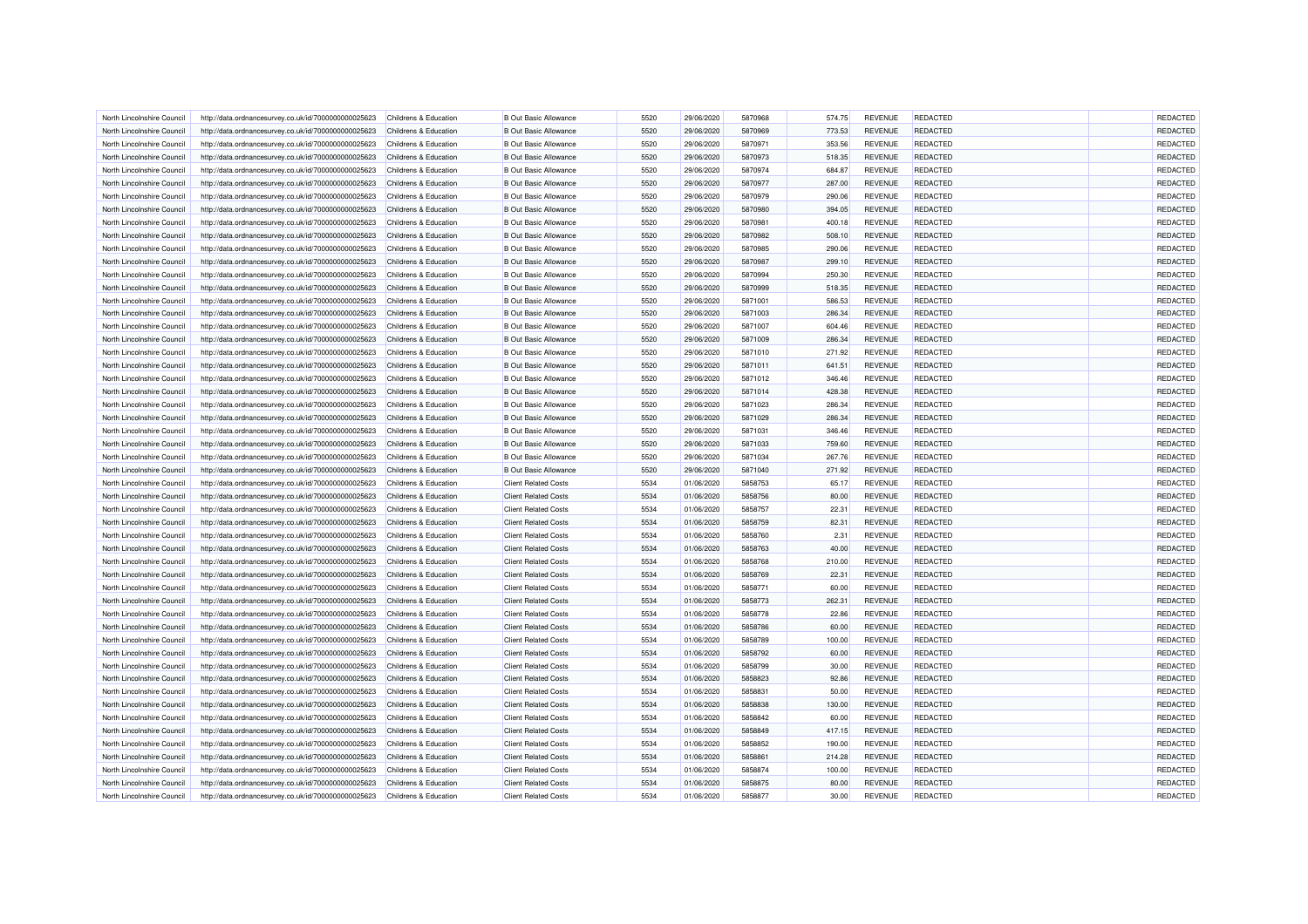| North Lincolnshire Council | http://data.ordnancesurvey.co.uk/id/7000000000025623 | Childrens & Education                                     | <b>Client Related Costs</b> | 5534 | 01/06/2020 | 5858880 | 40.00  | <b>REVENUE</b> | REDACTED        | <b>REDACTED</b> |
|----------------------------|------------------------------------------------------|-----------------------------------------------------------|-----------------------------|------|------------|---------|--------|----------------|-----------------|-----------------|
| North Lincolnshire Council | http://data.ordnancesurvey.co.uk/id/7000000000025623 | Childrens & Education                                     | <b>Client Related Costs</b> | 5534 | 01/06/2020 | 5858884 | 20.00  | <b>REVENUE</b> | <b>REDACTED</b> | <b>REDACTED</b> |
| North Lincolnshire Counci  | http://data.ordnancesurvey.co.uk/id/7000000000025623 | Childrens & Education                                     | <b>Client Related Costs</b> | 5534 | 01/06/2020 | 5858893 | 80.00  | <b>REVENUE</b> | <b>REDACTED</b> | REDACTED        |
| North Lincolnshire Council | http://data.ordnancesurvey.co.uk/id/7000000000025623 | Childrens & Education                                     | <b>Client Related Costs</b> | 5534 | 01/06/2020 | 5858913 | 300.00 | <b>REVENUE</b> | REDACTED        | REDACTED        |
| North Lincolnshire Council | http://data.ordnancesurvey.co.uk/id/7000000000025623 | Childrens & Education                                     | <b>Client Related Costs</b> | 5534 | 01/06/2020 | 5858918 | 92.31  | <b>REVENUE</b> | <b>REDACTED</b> | REDACTED        |
| North Lincolnshire Council | http://data.ordnancesurvey.co.uk/id/7000000000025623 | Childrens & Education                                     | <b>Client Related Costs</b> | 5534 | 01/06/2020 | 5858919 | 142.31 | <b>REVENUE</b> | <b>REDACTED</b> | REDACTED        |
| North Lincolnshire Council | http://data.ordnancesurvey.co.uk/id/7000000000025623 |                                                           | <b>Client Related Costs</b> | 5534 | 01/06/2020 | 5858920 | 12.31  | <b>REVENUE</b> | REDACTED        | REDACTED        |
| North Lincolnshire Council | http://data.ordnancesurvey.co.uk/id/7000000000025623 | Childrens & Education<br>Childrens & Education            | <b>Client Related Costs</b> | 5534 | 01/06/2020 | 5858921 | 122.31 | <b>REVENUE</b> | <b>REDACTED</b> | REDACTED        |
|                            |                                                      |                                                           |                             |      |            |         |        |                |                 |                 |
| North Lincolnshire Counci  | http://data.ordnancesurvey.co.uk/id/7000000000025623 | Childrens & Education                                     | <b>Client Related Costs</b> | 5534 | 01/06/2020 | 5858922 | 182.31 | <b>REVENUE</b> | REDACTED        | REDACTED        |
| North Lincolnshire Council | http://data.ordnancesurvey.co.uk/id/7000000000025623 | Childrens & Education                                     | <b>Client Related Costs</b> | 5534 | 01/06/2020 | 5858923 | 68.57  | <b>REVENUE</b> | <b>REDACTED</b> | <b>REDACTED</b> |
| North Lincolnshire Council | http://data.ordnancesurvey.co.uk/id/7000000000025623 | Childrens & Education                                     | <b>Client Related Costs</b> | 5534 | 01/06/2020 | 5858937 | 110.00 | <b>REVENUE</b> | REDACTED        | REDACTED        |
| North Lincolnshire Council | http://data.ordnancesurvey.co.uk/id/7000000000025623 | Childrens & Education                                     | <b>Client Related Costs</b> | 5534 | 01/06/2020 | 5858942 | 40.00  | <b>REVENUE</b> | REDACTED        | REDACTED        |
| North Lincolnshire Council | http://data.ordnancesurvey.co.uk/id/7000000000025623 | <b>Childrens &amp; Education</b>                          | <b>Client Related Costs</b> | 5534 | 01/06/2020 | 5858946 | 150.00 | <b>REVENUE</b> | <b>REDACTED</b> | REDACTED        |
| North Lincolnshire Council | http://data.ordnancesurvey.co.uk/id/7000000000025623 | Childrens & Education                                     | <b>Client Related Costs</b> | 5534 | 01/06/2020 | 5858947 | 100.00 | <b>REVENUE</b> | <b>REDACTED</b> | REDACTED        |
| North Lincolnshire Council | http://data.ordnancesurvey.co.uk/id/7000000000025623 | Childrens & Education                                     | <b>Client Related Costs</b> | 5534 | 01/06/2020 | 5858951 | 148.57 | <b>REVENUE</b> | <b>REDACTED</b> | REDACTED        |
| North Lincolnshire Council | http://data.ordnancesurvey.co.uk/id/7000000000025623 | Childrens & Education                                     | <b>Client Related Costs</b> | 5534 | 01/06/2020 | 5858952 | 5.71   | <b>REVENUE</b> | REDACTED        | REDACTED        |
| North Lincolnshire Council | http://data.ordnancesurvey.co.uk/id/7000000000025623 | Childrens & Education                                     | <b>Client Related Costs</b> | 5534 | 01/06/2020 | 5858953 | 80.00  | <b>REVENUE</b> | REDACTED        | REDACTED        |
| North Lincolnshire Council | http://data.ordnancesurvey.co.uk/id/7000000000025623 | Childrens & Education                                     | <b>Client Related Costs</b> | 5534 | 01/06/2020 | 5858958 | 20.00  | <b>REVENUE</b> | <b>REDACTED</b> | REDACTED        |
| North Lincolnshire Council | http://data.ordnancesurvey.co.uk/id/7000000000025623 | Childrens & Education                                     | <b>Client Related Costs</b> | 5534 | 01/06/2020 | 5858964 | 40.00  | <b>REVENUE</b> | REDACTED        | REDACTED        |
| North Lincolnshire Council | http://data.ordnancesurvey.co.uk/id/7000000000025623 | Childrens & Education                                     | <b>Client Related Costs</b> | 5534 | 01/06/2020 | 5858970 | 116.00 | <b>REVENUE</b> | <b>REDACTED</b> | REDACTED        |
| North Lincolnshire Council | http://data.ordnancesurvey.co.uk/id/7000000000025623 | Childrens & Education                                     | <b>Client Related Costs</b> | 5534 | 01/06/2020 | 5858984 | 40.00  | <b>REVENUE</b> | REDACTED        | REDACTED        |
| North Lincolnshire Council | http://data.ordnancesurvey.co.uk/id/7000000000025623 | Childrens & Education                                     | <b>Client Related Costs</b> | 5534 | 01/06/2020 | 5858985 | 165.71 | <b>REVENUE</b> | <b>REDACTED</b> | REDACTED        |
| North Lincolnshire Council | http://data.ordnancesurvey.co.uk/id/7000000000025623 | Childrens & Education                                     | <b>Client Related Costs</b> | 5534 | 01/06/2020 | 5858991 | 100.00 | <b>REVENUE</b> | <b>REDACTED</b> | REDACTED        |
| North Lincolnshire Council | http://data.ordnancesurvey.co.uk/id/7000000000025623 | Childrens & Education                                     | <b>Client Related Costs</b> | 5534 | 01/06/2020 | 5858995 | 100.00 | <b>REVENUE</b> | REDACTED        | <b>REDACTED</b> |
| North Lincolnshire Council | http://data.ordnancesurvey.co.uk/id/7000000000025623 | Childrens & Education                                     | <b>Client Related Costs</b> | 5534 | 01/06/2020 | 5858996 | 80.00  | <b>REVENUE</b> | <b>REDACTED</b> | <b>REDACTED</b> |
| North Lincolnshire Council | http://data.ordnancesurvey.co.uk/id/7000000000025623 | Childrens & Education                                     | <b>Client Related Costs</b> | 5534 | 01/06/2020 | 5859016 | 40.00  | <b>REVENUE</b> | <b>REDACTED</b> | REDACTED        |
| North Lincolnshire Council |                                                      | Childrens & Education                                     | <b>Client Related Costs</b> | 5534 | 08/06/2020 | 5861469 | 62.31  | <b>REVENUE</b> | <b>REDACTED</b> | REDACTED        |
|                            | http://data.ordnancesurvey.co.uk/id/7000000000025623 |                                                           |                             |      |            |         |        |                |                 |                 |
| North Lincolnshire Council | http://data.ordnancesurvey.co.uk/id/7000000000025623 | Childrens & Education                                     | <b>Client Related Costs</b> | 5534 | 08/06/2020 | 5861472 | 80.00  | <b>REVENUE</b> | <b>REDACTED</b> | REDACTED        |
| North Lincolnshire Council | http://data.ordnancesurvey.co.uk/id/7000000000025623 | Childrens & Education                                     | <b>Client Related Costs</b> | 5534 | 08/06/2020 | 5861473 | 272.31 | <b>REVENUE</b> | <b>REDACTED</b> | REDACTED        |
| North Lincolnshire Council | http://data.ordnancesurvey.co.uk/id/7000000000025623 | Childrens & Education                                     | <b>Client Related Costs</b> | 5534 | 08/06/2020 | 5861475 | 82.31  | <b>REVENUE</b> | <b>REDACTED</b> | REDACTED        |
| North Lincolnshire Council | http://data.ordnancesurvey.co.uk/id/7000000000025623 | Childrens & Education                                     | <b>Client Related Costs</b> | 5534 | 08/06/2020 | 5861476 | 302.31 | <b>REVENUE</b> | <b>REDACTED</b> | <b>REDACTED</b> |
| North Lincolnshire Council | http://data.ordnancesurvey.co.uk/id/7000000000025623 | Childrens & Education                                     | <b>Client Related Costs</b> | 5534 | 08/06/2020 | 5861479 | 290.00 | <b>REVENUE</b> | <b>REDACTED</b> | <b>REDACTED</b> |
| North Lincolnshire Council | http://data.ordnancesurvey.co.uk/id/7000000000025623 | Childrens & Education                                     | <b>Client Related Costs</b> | 5534 | 08/06/2020 | 5861484 | 510.00 | <b>REVENUE</b> | REDACTED        | REDACTED        |
| North Lincolnshire Council | http://data.ordnancesurvey.co.uk/id/7000000000025623 | Childrens & Education                                     | <b>Client Related Costs</b> | 5534 | 08/06/2020 | 5861485 | 272.31 | <b>REVENUE</b> | <b>REDACTED</b> | REDACTED        |
| North Lincolnshire Council | http://data.ordnancesurvey.co.uk/id/7000000000025623 | <b>Childrens &amp; Education</b>                          | <b>Client Related Costs</b> | 5534 | 08/06/2020 | 5861487 | 338.57 | <b>REVENUE</b> | <b>REDACTED</b> | REDACTED        |
| North Lincolnshire Council | http://data.ordnancesurvey.co.uk/id/7000000000025623 | Childrens & Education                                     | <b>Client Related Costs</b> | 5534 | 08/06/2020 | 5861489 | 262.31 | <b>REVENUE</b> | REDACTED        | REDACTED        |
| North Lincolnshire Council | http://data.ordnancesurvey.co.uk/id/7000000000025623 | Childrens & Education                                     | <b>Client Related Costs</b> | 5534 | 08/06/2020 | 5861500 | 252.31 | <b>REVENUE</b> | <b>REDACTED</b> | REDACTED        |
| North Lincolnshire Council | http://data.ordnancesurvey.co.uk/id/7000000000025623 | Childrens & Education                                     | <b>Client Related Costs</b> | 5534 | 08/06/2020 | 5861502 | 310.00 | <b>REVENUE</b> | <b>REDACTED</b> | REDACTED        |
| North Lincolnshire Council | http://data.ordnancesurvey.co.uk/id/7000000000025623 | Childrens & Education                                     | <b>Client Related Costs</b> | 5534 | 08/06/2020 | 5861505 | 400.00 | <b>REVENUE</b> | REDACTED        | REDACTED        |
| North Lincolnshire Council | http://data.ordnancesurvey.co.uk/id/7000000000025623 | Childrens & Education                                     | <b>Client Related Costs</b> | 5534 | 08/06/2020 | 5861508 | 310.00 | <b>REVENUE</b> | <b>REDACTED</b> | REDACTED        |
| North Lincolnshire Council | http://data.ordnancesurvey.co.uk/id/7000000000025623 | Childrens & Education                                     | <b>Client Related Costs</b> | 5534 | 08/06/2020 | 5861515 | 310.00 | <b>REVENUE</b> | <b>REDACTED</b> | REDACTED        |
| North Lincolnshire Council | http://data.ordnancesurvey.co.uk/id/7000000000025623 | Childrens & Education                                     | <b>Client Related Costs</b> | 5534 | 08/06/2020 | 5861536 | 250.00 | <b>REVENUE</b> | <b>REDACTED</b> | REDACTED        |
| North Lincolnshire Council | http://data.ordnancesurvey.co.uk/id/7000000000025623 | Childrens & Education                                     | <b>Client Related Costs</b> | 5534 | 08/06/2020 | 5861537 | 250.00 | <b>REVENUE</b> | REDACTED        | REDACTED        |
| North Lincolnshire Council | http://data.ordnancesurvey.co.uk/id/7000000000025623 | Childrens & Education                                     | <b>Client Related Costs</b> | 5534 | 08/06/2020 | 5861539 | 390.00 | <b>REVENUE</b> | REDACTED        | REDACTED        |
| North Lincolnshire Council | http://data.ordnancesurvey.co.uk/id/7000000000025623 | Childrens & Education                                     | <b>Client Related Costs</b> | 5534 | 08/06/2020 | 5861542 | 250.00 | <b>REVENUE</b> | <b>REDACTED</b> | REDACTED        |
| North Lincolnshire Council | http://data.ordnancesurvey.co.uk/id/7000000000025623 |                                                           | <b>Client Related Costs</b> | 5534 | 08/06/2020 | 5861547 | 350.00 | <b>REVENUE</b> | REDACTED        | REDACTED        |
| North Lincolnshire Council | http://data.ordnancesurvey.co.uk/id/7000000000025623 | <b>Childrens &amp; Education</b><br>Childrens & Education | <b>Client Related Costs</b> | 5534 | 08/06/2020 | 5861552 | 250.00 | <b>REVENUE</b> | <b>REDACTED</b> | <b>REDACTED</b> |
|                            |                                                      |                                                           |                             |      |            |         |        |                |                 | <b>REDACTED</b> |
| North Lincolnshire Council | http://data.ordnancesurvey.co.uk/id/7000000000025623 | Childrens & Education                                     | <b>Client Related Costs</b> | 5534 | 08/06/2020 | 5861554 | 430.00 | <b>REVENUE</b> | <b>REDACTED</b> |                 |
| North Lincolnshire Council | http://data.ordnancesurvey.co.uk/id/7000000000025623 | Childrens & Education                                     | <b>Client Related Costs</b> | 5534 | 08/06/2020 | 5861558 | 349.95 | <b>REVENUE</b> | REDACTED        | <b>REDACTED</b> |
| North Lincolnshire Council | http://data.ordnancesurvey.co.uk/id/7000000000025623 | Childrens & Education                                     | <b>Client Related Costs</b> | 5534 | 08/06/2020 | 5861565 | 710.00 | <b>REVENUE</b> | <b>REDACTED</b> | REDACTED        |
| North Lincolnshire Council | http://data.ordnancesurvey.co.uk/id/7000000000025623 | Childrens & Education                                     | <b>Client Related Costs</b> | 5534 | 08/06/2020 | 5861568 | 490.00 | <b>REVENUE</b> | REDACTED        | REDACTED        |
| North Lincolnshire Council | http://data.ordnancesurvey.co.uk/id/7000000000025623 | Childrens & Education                                     | <b>Client Related Costs</b> | 5534 | 08/06/2020 | 5861572 | 250.00 | <b>REVENUE</b> | <b>REDACTED</b> | REDACTED        |
| North Lincolnshire Council | http://data.ordnancesurvey.co.uk/id/7000000000025623 | Childrens & Education                                     | <b>Client Related Costs</b> | 5534 | 08/06/2020 | 5861575 | 250.00 | <b>REVENUE</b> | <b>REDACTED</b> | REDACTED        |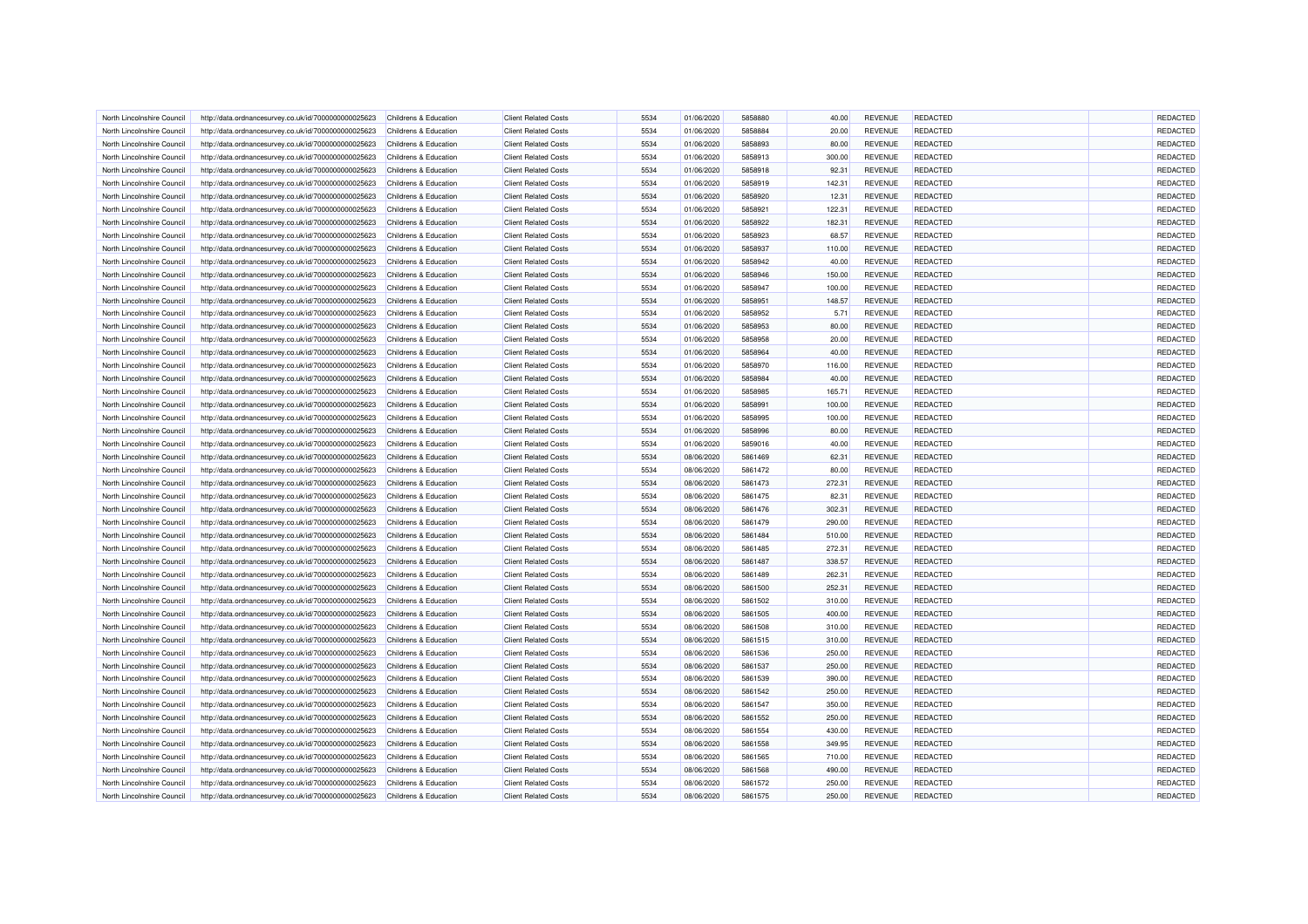| North Lincolnshire Council | http://data.ordnancesurvey.co.uk/id/7000000000025623 | Childrens & Education            | <b>Client Related Costs</b> | 5534 | 08/06/2020 | 5861577 | 512.86   | <b>REVENUE</b>                   | <b>REDACTED</b> | REDACTED        |
|----------------------------|------------------------------------------------------|----------------------------------|-----------------------------|------|------------|---------|----------|----------------------------------|-----------------|-----------------|
| North Lincolnshire Council | http://data.ordnancesurvey.co.uk/id/7000000000025623 | Childrens & Education            | <b>Client Related Costs</b> | 5534 | 08/06/2020 | 5861582 | 250.00   | <b>REVENUE</b>                   | <b>REDACTED</b> | <b>REDACTED</b> |
| North Lincolnshire Council | http://data.ordnancesurvey.co.uk/id/7000000000025623 | Childrens & Education            | <b>Client Related Costs</b> | 5534 | 08/06/2020 | 5861590 | 400.00   | <b>REVENUE</b>                   | <b>REDACTED</b> | <b>REDACTED</b> |
| North Lincolnshire Council | http://data.ordnancesurvey.co.uk/id/7000000000025623 | <b>Childrens &amp; Education</b> | <b>Client Related Costs</b> | 5534 | 08/06/2020 | 5861591 | 272.86   | <b>REVENUE</b>                   | REDACTED        | REDACTED        |
| North Lincolnshire Council |                                                      | Childrens & Education            | <b>Client Related Costs</b> | 5534 |            | 5861593 |          |                                  | <b>REDACTED</b> | REDACTED        |
|                            | http://data.ordnancesurvey.co.uk/id/7000000000025623 |                                  |                             | 5534 | 08/06/2020 |         | 280.00   | <b>REVENUE</b><br><b>REVENUE</b> | <b>REDACTED</b> | REDACTED        |
| North Lincolnshire Council | http://data.ordnancesurvey.co.uk/id/7000000000025623 | Childrens & Education            | <b>Client Related Costs</b> |      | 08/06/2020 | 5861596 | 290.00   |                                  |                 |                 |
| North Lincolnshire Council | http://data.ordnancesurvey.co.uk/id/7000000000025623 | Childrens & Education            | <b>Client Related Costs</b> | 5534 | 08/06/2020 | 5861600 | 270.00   | <b>REVENUE</b>                   | <b>REDACTED</b> | REDACTED        |
| North Lincolnshire Council | http://data.ordnancesurvey.co.uk/id/7000000000025623 | <b>Childrens &amp; Education</b> | <b>Client Related Costs</b> | 5534 | 08/06/2020 | 5861605 | 250.00   | <b>REVENUE</b>                   | <b>REDACTED</b> | REDACTED        |
| North Lincolnshire Council | http://data.ordnancesurvey.co.uk/id/7000000000025623 | Childrens & Education            | <b>Client Related Costs</b> | 5534 | 08/06/2020 | 5861606 | 250.00   | <b>REVENUE</b>                   | REDACTED        | REDACTED        |
| North Lincolnshire Council | http://data.ordnancesurvey.co.uk/id/7000000000025623 | Childrens & Education            | <b>Client Related Costs</b> | 5534 | 08/06/2020 | 5861609 | 330.00   | <b>REVENUE</b>                   | <b>REDACTED</b> | <b>REDACTED</b> |
| North Lincolnshire Council | http://data.ordnancesurvey.co.uk/id/7000000000025623 | Childrens & Education            | <b>Client Related Costs</b> | 5534 | 08/06/2020 | 5861611 | 290.00   | <b>REVENUE</b>                   | REDACTED        | <b>REDACTED</b> |
| North Lincolnshire Council | http://data.ordnancesurvey.co.uk/id/7000000000025623 | Childrens & Education            | <b>Client Related Costs</b> | 5534 | 08/06/2020 | 5861629 | 300.00   | <b>REVENUE</b>                   | REDACTED        | REDACTED        |
| North Lincolnshire Council | http://data.ordnancesurvey.co.uk/id/7000000000025623 | Childrens & Education            | <b>Client Related Costs</b> | 5534 | 08/06/2020 | 5861634 | 342.31   | <b>REVENUE</b>                   | <b>REDACTED</b> | <b>REDACTED</b> |
| North Lincolnshire Council | http://data.ordnancesurvey.co.uk/id/7000000000025623 | Childrens & Education            | <b>Client Related Costs</b> | 5534 | 08/06/2020 | 5861635 | 392.31   | <b>REVENUE</b>                   | REDACTED        | REDACTED        |
| North Lincolnshire Council | http://data.ordnancesurvey.co.uk/id/7000000000025623 | Childrens & Education            | <b>Client Related Costs</b> | 5534 | 08/06/2020 | 5861636 | 12.31    | <b>REVENUE</b>                   | <b>REDACTED</b> | REDACTED        |
| North Lincolnshire Council | http://data.ordnancesurvey.co.uk/id/7000000000025623 | Childrens & Education            | <b>Client Related Costs</b> | 5534 | 08/06/2020 | 5861637 | 122.31   | <b>REVENUE</b>                   | <b>REDACTED</b> | REDACTED        |
| North Lincolnshire Council | http://data.ordnancesurvey.co.uk/id/7000000000025623 | Childrens & Education            | <b>Client Related Costs</b> | 5534 | 08/06/2020 | 5861638 | 482.31   | <b>REVENUE</b>                   | <b>REDACTED</b> | REDACTED        |
| North Lincolnshire Council | http://data.ordnancesurvey.co.uk/id/7000000000025623 | Childrens & Education            | <b>Client Related Costs</b> | 5534 | 08/06/2020 | 5861639 | 211.43   | <b>REVENUE</b>                   | <b>REDACTED</b> | REDACTED        |
| North Lincolnshire Council | http://data.ordnancesurvey.co.uk/id/7000000000025623 | Childrens & Education            | <b>Client Related Costs</b> | 5534 | 08/06/2020 | 5861641 | 66.00    | <b>REVENUE</b>                   | REDACTED        | <b>REDACTED</b> |
| North Lincolnshire Counci  | http://data.ordnancesurvey.co.uk/id/7000000000025623 | Childrens & Education            | <b>Client Related Costs</b> | 5534 | 08/06/2020 | 5861653 | 410.00   | <b>REVENUE</b>                   | REDACTED        | REDACTED        |
| North Lincolnshire Council | http://data.ordnancesurvey.co.uk/id/7000000000025623 | Childrens & Education            | <b>Client Related Costs</b> | 5534 | 08/06/2020 | 5861654 | 250.00   | <b>REVENUE</b>                   | <b>REDACTED</b> | <b>REDACTED</b> |
| North Lincolnshire Council | http://data.ordnancesurvey.co.uk/id/7000000000025623 | Childrens & Education            | <b>Client Related Costs</b> | 5534 | 08/06/2020 | 5861658 | 290.00   | <b>REVENUE</b>                   | REDACTED        | REDACTED        |
| North Lincolnshire Council | http://data.ordnancesurvey.co.uk/id/7000000000025623 | Childrens & Education            | <b>Client Related Costs</b> | 5534 | 08/06/2020 | 5861661 | 125.71   | <b>REVENUE</b>                   | REDACTED        | REDACTED        |
| North Lincolnshire Council | http://data.ordnancesurvey.co.uk/id/7000000000025623 | Childrens & Education            | <b>Client Related Costs</b> | 5534 | 08/06/2020 | 5861662 | 450.00   | <b>REVENUE</b>                   | <b>REDACTED</b> | REDACTED        |
| North Lincolnshire Council | http://data.ordnancesurvey.co.uk/id/7000000000025623 | Childrens & Education            | <b>Client Related Costs</b> | 5534 | 08/06/2020 | 5861663 | 350.00   | <b>REVENUE</b>                   | <b>REDACTED</b> | REDACTED        |
| North Lincolnshire Counci  | http://data.ordnancesurvey.co.uk/id/7000000000025623 | Childrens & Education            | <b>Client Related Costs</b> | 5534 | 08/06/2020 | 5861666 | 250.00   | <b>REVENUE</b>                   | <b>REDACTED</b> | REDACTED        |
| North Lincolnshire Council | http://data.ordnancesurvey.co.uk/id/7000000000025623 | Childrens & Education            | <b>Client Related Costs</b> | 5534 | 08/06/2020 | 5861667 | 665.52   | <b>REVENUE</b>                   | <b>REDACTED</b> | REDACTED        |
| North Lincolnshire Council | http://data.ordnancesurvey.co.uk/id/7000000000025623 | Childrens & Education            | <b>Client Related Costs</b> | 5534 | 08/06/2020 | 5861669 | 330.00   | <b>REVENUE</b>                   | REDACTED        | REDACTED        |
| North Lincolnshire Council | http://data.ordnancesurvey.co.uk/id/7000000000025623 | Childrens & Education            | <b>Client Related Costs</b> | 5534 | 08/06/2020 | 5861670 | 57.90    | <b>REVENUE</b>                   | <b>REDACTED</b> | REDACTED        |
| North Lincolnshire Council | http://data.ordnancesurvey.co.uk/id/7000000000025623 | Childrens & Education            | <b>Client Related Costs</b> | 5534 | 08/06/2020 | 5861674 | 270.00   | <b>REVENUE</b>                   | <b>REDACTED</b> | REDACTED        |
| North Lincolnshire Council |                                                      |                                  | <b>Client Related Costs</b> | 5534 | 08/06/2020 | 5861675 | 300.00   | <b>REVENUE</b>                   | REDACTED        | REDACTED        |
|                            | http://data.ordnancesurvey.co.uk/id/7000000000025623 | Childrens & Education            |                             |      |            |         |          |                                  |                 | REDACTED        |
| North Lincolnshire Council | http://data.ordnancesurvey.co.uk/id/7000000000025623 | Childrens & Education            | <b>Client Related Costs</b> | 5534 | 08/06/2020 | 5861680 | 40.00    | <b>REVENUE</b>                   | <b>REDACTED</b> |                 |
| North Lincolnshire Council | http://data.ordnancesurvey.co.uk/id/7000000000025623 | Childrens & Education            | <b>Client Related Costs</b> | 5534 | 08/06/2020 | 5861682 | 250.00   | <b>REVENUE</b>                   | REDACTED        | REDACTED        |
| North Lincolnshire Council | http://data.ordnancesurvey.co.uk/id/7000000000025623 | Childrens & Education            | <b>Client Related Costs</b> | 5534 | 08/06/2020 | 5861686 | 60.00    | <b>REVENUE</b>                   | <b>REDACTED</b> | REDACTED        |
| North Lincolnshire Council | http://data.ordnancesurvey.co.uk/id/7000000000025623 | Childrens & Education            | <b>Client Related Costs</b> | 5534 | 08/06/2020 | 5861700 | 290.00   | <b>REVENUE</b>                   | <b>REDACTED</b> | REDACTED        |
| North Lincolnshire Council | http://data.ordnancesurvey.co.uk/id/7000000000025623 | Childrens & Education            | <b>Client Related Costs</b> | 5534 | 08/06/2020 | 5861701 | 182.86   | <b>REVENUE</b>                   | REDACTED        | REDACTED        |
| North Lincolnshire Council | http://data.ordnancesurvey.co.uk/id/7000000000025623 | Childrens & Education            | <b>Client Related Costs</b> | 5534 | 08/06/2020 | 5861707 | 100.00   | <b>REVENUE</b>                   | REDACTED        | REDACTED        |
| North Lincolnshire Council | http://data.ordnancesurvey.co.uk/id/7000000000025623 | Childrens & Education            | <b>Client Related Costs</b> | 5534 | 08/06/2020 | 5861711 | 400.00   | <b>REVENUE</b>                   | <b>REDACTED</b> | <b>REDACTED</b> |
| North Lincolnshire Council | http://data.ordnancesurvey.co.uk/id/7000000000025623 | Childrens & Education            | <b>Client Related Costs</b> | 5534 | 08/06/2020 | 5861712 | 80.00    | <b>REVENUE</b>                   | REDACTED        | REDACTED        |
| North Lincolnshire Council | http://data.ordnancesurvey.co.uk/id/7000000000025623 | Childrens & Education            | <b>Client Related Costs</b> | 5534 | 08/06/2020 | 5861714 | 250.00   | <b>REVENUE</b>                   | <b>REDACTED</b> | REDACTED        |
| North Lincolnshire Council | http://data.ordnancesurvey.co.uk/id/7000000000025623 | Childrens & Education            | <b>Client Related Costs</b> | 5534 | 08/06/2020 | 5861716 | 250.00   | <b>REVENUE</b>                   | REDACTED        | REDACTED        |
| North Lincolnshire Council | http://data.ordnancesurvey.co.uk/id/7000000000025623 | Childrens & Education            | <b>Client Related Costs</b> | 5534 | 08/06/2020 | 5861718 | 250.00   | <b>REVENUE</b>                   | <b>REDACTED</b> | REDACTED        |
| North Lincolnshire Council | http://data.ordnancesurvey.co.uk/id/7000000000025623 | Childrens & Education            | <b>Client Related Costs</b> | 5534 | 08/06/2020 | 5861726 | 255.71   | <b>REVENUE</b>                   | REDACTED        | REDACTED        |
| North Lincolnshire Council | http://data.ordnancesurvey.co.uk/id/7000000000025623 | Childrens & Education            | <b>Client Related Costs</b> | 5534 | 08/06/2020 | 5861728 | 290.00   | <b>REVENUE</b>                   | REDACTED        | REDACTED        |
| North Lincolnshire Council | http://data.ordnancesurvey.co.uk/id/7000000000025623 | Childrens & Education            | <b>Client Related Costs</b> | 5534 | 08/06/2020 | 5861731 | 250.00   | <b>REVENUE</b>                   | <b>REDACTED</b> | REDACTED        |
| North Lincolnshire Council | http://data.ordnancesurvey.co.uk/id/7000000000025623 | Childrens & Education            | <b>Client Related Costs</b> | 5534 | 08/06/2020 | 5861733 | 340.00   | <b>REVENUE</b>                   | REDACTED        | <b>REDACTED</b> |
| North Lincolnshire Council | http://data.ordnancesurvey.co.uk/id/7000000000025623 | Childrens & Education            | <b>Client Related Costs</b> | 5534 | 08/06/2020 | 5861740 | 1,250.00 | <b>REVENUE</b>                   | REDACTED        | REDACTED        |
| North Lincolnshire Council | http://data.ordnancesurvey.co.uk/id/7000000000025623 | Childrens & Education            | <b>Client Related Costs</b> | 5534 | 15/06/2020 | 5864668 | 312.31   | <b>REVENUE</b>                   | <b>REDACTED</b> | REDACTED        |
| North Lincolnshire Council | http://data.ordnancesurvey.co.uk/id/7000000000025623 | Childrens & Education            | <b>Client Related Costs</b> | 5534 | 15/06/2020 | 5864671 | 330.00   | <b>REVENUE</b>                   | REDACTED        | REDACTED        |
| North Lincolnshire Council | http://data.ordnancesurvey.co.uk/id/7000000000025623 | <b>Childrens &amp; Education</b> | <b>Client Related Costs</b> | 5534 | 15/06/2020 | 5864672 | 22.31    | <b>REVENUE</b>                   | <b>REDACTED</b> | REDACTED        |
| North Lincolnshire Council | http://data.ordnancesurvey.co.uk/id/7000000000025623 | Childrens & Education            | <b>Client Related Costs</b> | 5534 | 15/06/2020 | 5864674 | 332.31   | <b>REVENUE</b>                   | REDACTED        | REDACTED        |
| North Lincolnshire Council | http://data.ordnancesurvey.co.uk/id/7000000000025623 | <b>Childrens &amp; Education</b> | <b>Client Related Costs</b> | 5534 | 15/06/2020 | 5864675 | 2.31     | <b>REVENUE</b>                   | <b>REDACTED</b> | <b>REDACTED</b> |
| North Lincolnshire Council | http://data.ordnancesurvey.co.uk/id/7000000000025623 | Childrens & Education            | <b>Client Related Costs</b> | 5534 | 15/06/2020 | 5864678 | 40.00    | <b>REVENUE</b>                   | <b>REDACTED</b> | REDACTED        |
|                            |                                                      |                                  |                             |      |            |         |          |                                  |                 |                 |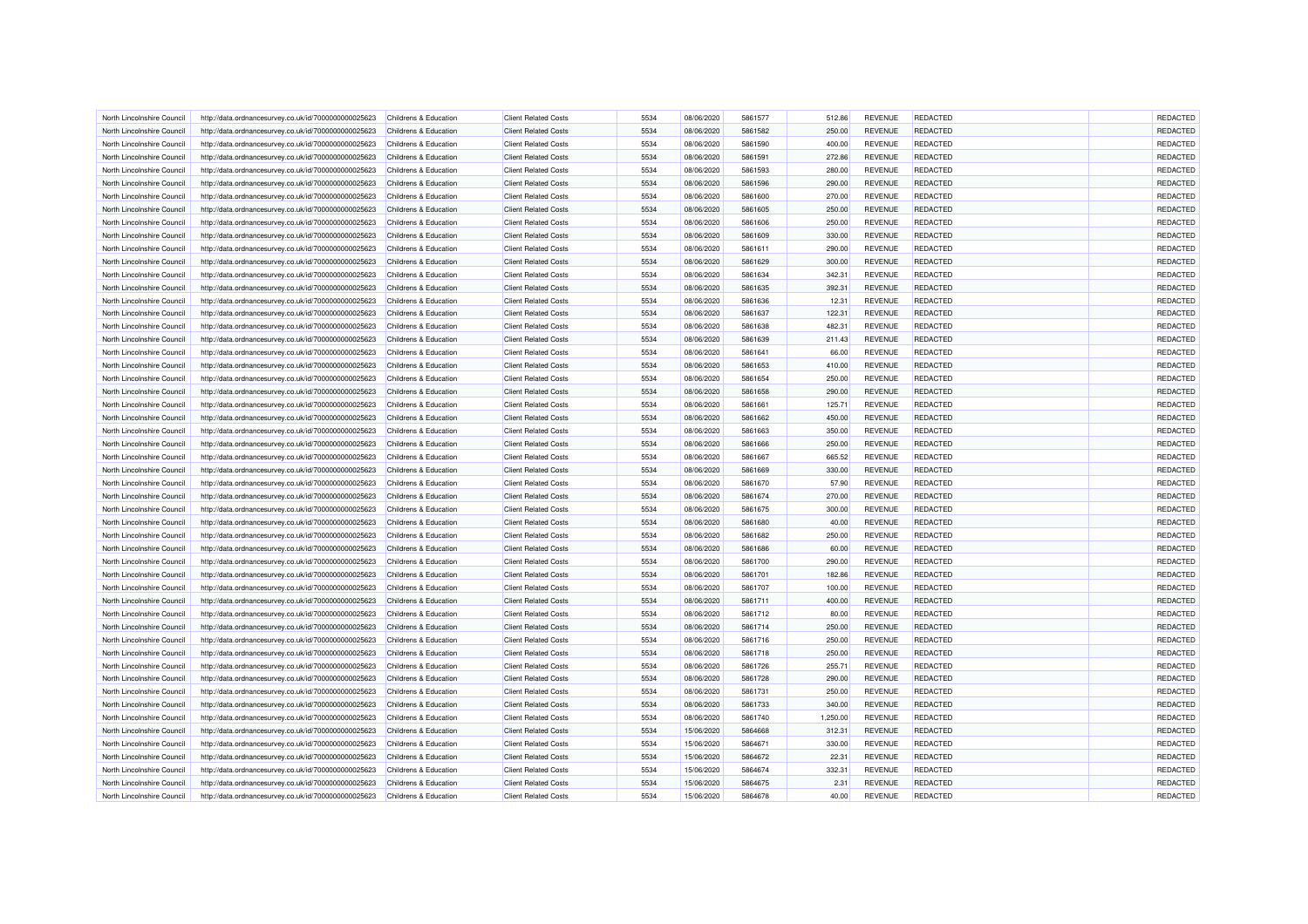| North Lincolnshire Council | http://data.ordnancesurvey.co.uk/id/7000000000025623 | Childrens & Education | <b>Client Related Costs</b> | 5534 | 15/06/2020 | 5864681 | 250.00 | <b>REVENUE</b> | REDACTED        | REDACTED        |
|----------------------------|------------------------------------------------------|-----------------------|-----------------------------|------|------------|---------|--------|----------------|-----------------|-----------------|
| North Lincolnshire Council | http://data.ordnancesurvey.co.uk/id/7000000000025623 | Childrens & Education | <b>Client Related Costs</b> | 5534 | 15/06/2020 | 5864683 | 210.00 | <b>REVENUE</b> | REDACTED        | <b>REDACTED</b> |
| North Lincolnshire Council | http://data.ordnancesurvey.co.uk/id/7000000000025623 | Childrens & Education | <b>Client Related Costs</b> | 5534 | 15/06/2020 | 5864686 | 60.00  | <b>REVENUE</b> | <b>REDACTED</b> | <b>REDACTED</b> |
| North Lincolnshire Council | http://data.ordnancesurvey.co.uk/id/7000000000025623 | Childrens & Education | <b>Client Related Costs</b> | 5534 | 15/06/2020 | 5864688 | 562.31 | <b>REVENUE</b> | REDACTED        | REDACTED        |
| North Lincolnshire Council | http://data.ordnancesurvey.co.uk/id/7000000000025623 | Childrens & Education | <b>Client Related Costs</b> | 5534 | 15/06/2020 | 5864701 | 60.00  | <b>REVENUE</b> | <b>REDACTED</b> | REDACTED        |
| North Lincolnshire Council | http://data.ordnancesurvey.co.uk/id/7000000000025623 | Childrens & Education | <b>Client Related Costs</b> | 5534 | 15/06/2020 | 5864704 | 100.00 | <b>REVENUE</b> | REDACTED        | REDACTED        |
| North Lincolnshire Council | http://data.ordnancesurvey.co.uk/id/7000000000025623 | Childrens & Education | <b>Client Related Costs</b> | 5534 | 15/06/2020 | 5864707 | 60.00  | <b>REVENUE</b> | <b>REDACTED</b> | REDACTED        |
| North Lincolnshire Council | http://data.ordnancesurvey.co.uk/id/7000000000025623 | Childrens & Education | <b>Client Related Costs</b> | 5534 | 15/06/2020 | 5864714 | 30.00  | <b>REVENUE</b> | REDACTED        | REDACTED        |
| North Lincolnshire Council | http://data.ordnancesurvey.co.uk/id/7000000000025623 | Childrens & Education | <b>Client Related Costs</b> | 5534 | 15/06/2020 | 5864738 | 138.57 | <b>REVENUE</b> | REDACTED        | REDACTED        |
| North Lincolnshire Council | http://data.ordnancesurvey.co.uk/id/7000000000025623 | Childrens & Education | <b>Client Related Costs</b> | 5534 | 15/06/2020 | 5864745 | 250.00 | <b>REVENUE</b> | <b>REDACTED</b> | REDACTED        |
| North Lincolnshire Council | http://data.ordnancesurvey.co.uk/id/7000000000025623 | Childrens & Education | <b>Client Related Costs</b> | 5534 | 15/06/2020 | 5864746 | 50.00  | <b>REVENUE</b> | REDACTED        | <b>REDACTED</b> |
| North Lincolnshire Council | http://data.ordnancesurvey.co.uk/id/7000000000025623 | Childrens & Education | <b>Client Related Costs</b> | 5534 | 15/06/2020 | 5864753 | 130.00 | <b>REVENUE</b> | REDACTED        | REDACTED        |
| North Lincolnshire Council | http://data.ordnancesurvey.co.uk/id/7000000000025623 | Childrens & Education | <b>Client Related Costs</b> | 5534 | 15/06/2020 | 5864757 | 60.00  | <b>REVENUE</b> | REDACTED        | REDACTED        |
| North Lincolnshire Council | http://data.ordnancesurvey.co.uk/id/7000000000025623 | Childrens & Education | <b>Client Related Costs</b> | 5534 | 15/06/2020 | 5864764 | 410.00 | <b>REVENUE</b> | REDACTED        | REDACTED        |
| North Lincolnshire Council | http://data.ordnancesurvey.co.uk/id/7000000000025623 | Childrens & Education | <b>Client Related Costs</b> | 5534 | 15/06/2020 | 5864767 | 190.00 | <b>REVENUE</b> | <b>REDACTED</b> | <b>REDACTED</b> |
| North Lincolnshire Council | http://data.ordnancesurvey.co.uk/id/7000000000025623 | Childrens & Education | <b>Client Related Costs</b> | 5534 | 15/06/2020 | 5864776 | 190.00 | <b>REVENUE</b> | REDACTED        | REDACTED        |
| North Lincolnshire Council | http://data.ordnancesurvey.co.uk/id/7000000000025623 | Childrens & Education | <b>Client Related Costs</b> | 5534 | 15/06/2020 | 5864789 | 100.00 | <b>REVENUE</b> | REDACTED        | REDACTED        |
| North Lincolnshire Council | http://data.ordnancesurvey.co.uk/id/7000000000025623 | Childrens & Education | <b>Client Related Costs</b> | 5534 | 15/06/2020 | 5864795 | 40.00  | <b>REVENUE</b> | <b>REDACTED</b> | REDACTED        |
| North Lincolnshire Council | http://data.ordnancesurvey.co.uk/id/7000000000025623 | Childrens & Education | <b>Client Related Costs</b> | 5534 | 15/06/2020 | 5864799 | 20.00  | <b>REVENUE</b> | REDACTED        | REDACTED        |
| North Lincolnshire Council | http://data.ordnancesurvey.co.uk/id/7000000000025623 | Childrens & Education | <b>Client Related Costs</b> | 5534 | 15/06/2020 | 5864808 | 80.00  | <b>REVENUE</b> | REDACTED        | REDACTED        |
| North Lincolnshire Council | http://data.ordnancesurvey.co.uk/id/7000000000025623 | Childrens & Education | <b>Client Related Costs</b> | 5534 | 15/06/2020 | 5864809 | 250.00 | <b>REVENUE</b> | REDACTED        | REDACTED        |
| North Lincolnshire Council |                                                      | Childrens & Education | <b>Client Related Costs</b> | 5534 | 15/06/2020 | 5864812 | 270.00 | <b>REVENUE</b> | REDACTED        | REDACTED        |
|                            | http://data.ordnancesurvey.co.uk/id/7000000000025623 |                       |                             | 5534 |            | 5864817 |        |                |                 | REDACTED        |
| North Lincolnshire Council | http://data.ordnancesurvey.co.uk/id/7000000000025623 | Childrens & Education | <b>Client Related Costs</b> |      | 15/06/2020 |         | 250.00 | <b>REVENUE</b> | REDACTED        |                 |
| North Lincolnshire Council | http://data.ordnancesurvey.co.uk/id/7000000000025623 | Childrens & Education | <b>Client Related Costs</b> | 5534 | 15/06/2020 | 5864828 | 600.00 | <b>REVENUE</b> | REDACTED        | REDACTED        |
| North Lincolnshire Council | http://data.ordnancesurvey.co.uk/id/7000000000025623 | Childrens & Education | <b>Client Related Costs</b> | 5534 | 15/06/2020 | 5864833 | 92.31  | <b>REVENUE</b> | REDACTED        | REDACTED        |
| North Lincolnshire Council | http://data.ordnancesurvey.co.uk/id/7000000000025623 | Childrens & Education | <b>Client Related Costs</b> | 5534 | 15/06/2020 | 5864834 | 142.31 | <b>REVENUE</b> | <b>REDACTED</b> | REDACTED        |
| North Lincolnshire Council | http://data.ordnancesurvey.co.uk/id/7000000000025623 | Childrens & Education | <b>Client Related Costs</b> | 5534 | 15/06/2020 | 5864835 | 312.31 | <b>REVENUE</b> | <b>REDACTED</b> | REDACTED        |
| North Lincolnshire Council | http://data.ordnancesurvey.co.uk/id/7000000000025623 | Childrens & Education | <b>Client Related Costs</b> | 5534 | 15/06/2020 | 5864836 | 372.31 | <b>REVENUE</b> | REDACTED        | REDACTED        |
| North Lincolnshire Council | http://data.ordnancesurvey.co.uk/id/7000000000025623 | Childrens & Education | <b>Client Related Costs</b> | 5534 | 15/06/2020 | 5864837 | 182.31 | <b>REVENUE</b> | REDACTED        | REDACTED        |
| North Lincolnshire Council | http://data.ordnancesurvey.co.uk/id/7000000000025623 | Childrens & Education | <b>Client Related Costs</b> | 5534 | 15/06/2020 | 5864838 | 440.00 | <b>REVENUE</b> | REDACTED        | REDACTED        |
| North Lincolnshire Council | http://data.ordnancesurvey.co.uk/id/7000000000025623 | Childrens & Education | <b>Client Related Costs</b> | 5534 | 15/06/2020 | 5864852 | 110.00 | <b>REVENUE</b> | REDACTED        | REDACTED        |
| North Lincolnshire Council | http://data.ordnancesurvey.co.uk/id/7000000000025623 | Childrens & Education | <b>Client Related Costs</b> | 5534 | 15/06/2020 | 5864857 | 40.00  | <b>REVENUE</b> | <b>REDACTED</b> | REDACTED        |
| North Lincolnshire Council | http://data.ordnancesurvey.co.uk/id/7000000000025623 | Childrens & Education | <b>Client Related Costs</b> | 5534 | 15/06/2020 | 5864860 | 290.00 | <b>REVENUE</b> | <b>REDACTED</b> | REDACTED        |
| North Lincolnshire Council | http://data.ordnancesurvey.co.uk/id/7000000000025623 | Childrens & Education | <b>Client Related Costs</b> | 5534 | 15/06/2020 | 5864861 | 150.00 | <b>REVENUE</b> | <b>REDACTED</b> | REDACTED        |
| North Lincolnshire Council | http://data.ordnancesurvey.co.uk/id/7000000000025623 | Childrens & Education | <b>Client Related Costs</b> | 5534 | 15/06/2020 | 5864862 | 100.00 | <b>REVENUE</b> | REDACTED        | REDACTED        |
| North Lincolnshire Council | http://data.ordnancesurvey.co.uk/id/7000000000025623 | Childrens & Education | <b>Client Related Costs</b> | 5534 | 15/06/2020 | 5864866 | 40.00  | <b>REVENUE</b> | REDACTED        | REDACTED        |
| North Lincolnshire Council | http://data.ordnancesurvey.co.uk/id/7000000000025623 | Childrens & Education | <b>Client Related Costs</b> | 5534 | 15/06/2020 | 5864868 | 80.00  | <b>REVENUE</b> | <b>REDACTED</b> | REDACTED        |
| North Lincolnshire Council | http://data.ordnancesurvey.co.uk/id/7000000000025623 | Childrens & Education | <b>Client Related Costs</b> | 5534 | 15/06/2020 | 5864871 | 292.86 | <b>REVENUE</b> | <b>REDACTED</b> | <b>REDACTED</b> |
| North Lincolnshire Council | http://data.ordnancesurvey.co.uk/id/7000000000025623 | Childrens & Education | <b>Client Related Costs</b> | 5534 | 15/06/2020 | 5864873 | 20.00  | <b>REVENUE</b> | REDACTED        | REDACTED        |
| North Lincolnshire Council | http://data.ordnancesurvey.co.uk/id/7000000000025623 | Childrens & Education | <b>Client Related Costs</b> | 5534 | 15/06/2020 | 5864879 | 290.00 | <b>REVENUE</b> | REDACTED        | REDACTED        |
| North Lincolnshire Council | http://data.ordnancesurvey.co.uk/id/7000000000025623 | Childrens & Education | <b>Client Related Costs</b> | 5534 | 15/06/2020 | 5864885 | 366.00 | <b>REVENUE</b> | REDACTED        | <b>REDACTED</b> |
| North Lincolnshire Council | http://data.ordnancesurvey.co.uk/id/7000000000025623 | Childrens & Education | <b>Client Related Costs</b> | 5534 | 15/06/2020 | 5864892 | 250.00 | <b>REVENUE</b> | <b>REDACTED</b> | REDACTED        |
| North Lincolnshire Council | http://data.ordnancesurvey.co.uk/id/7000000000025623 | Childrens & Education | <b>Client Related Costs</b> | 5534 | 15/06/2020 | 5864898 | 250.00 | <b>REVENUE</b> | REDACTED        | REDACTED        |
| North Lincolnshire Council | http://data.ordnancesurvey.co.uk/id/7000000000025623 | Childrens & Education | <b>Client Related Costs</b> | 5534 | 15/06/2020 | 5864899 | 40.00  | <b>REVENUE</b> | <b>REDACTED</b> | REDACTED        |
| North Lincolnshire Council | http://data.ordnancesurvey.co.uk/id/7000000000025623 | Childrens & Education | <b>Client Related Costs</b> | 5534 | 15/06/2020 | 5864900 | 500.00 | <b>REVENUE</b> | <b>REDACTED</b> | REDACTED        |
| North Lincolnshire Council | http://data.ordnancesurvey.co.uk/id/7000000000025623 | Childrens & Education | <b>Client Related Costs</b> | 5534 | 15/06/2020 | 5864903 | 250.00 | <b>REVENUE</b> | REDACTED        | <b>REDACTED</b> |
| North Lincolnshire Council | http://data.ordnancesurvey.co.uk/id/7000000000025623 | Childrens & Education | <b>Client Related Costs</b> | 5534 | 15/06/2020 | 5864906 | 310.00 | <b>REVENUE</b> | REDACTED        | REDACTED        |
| North Lincolnshire Council | http://data.ordnancesurvey.co.uk/id/7000000000025623 | Childrens & Education | <b>Client Related Costs</b> | 5534 | 15/06/2020 | 5864907 | 340.00 | <b>REVENUE</b> | REDACTED        | REDACTED        |
| North Lincolnshire Council | http://data.ordnancesurvey.co.uk/id/7000000000025623 | Childrens & Education | <b>Client Related Costs</b> | 5534 | 15/06/2020 | 5864908 | 250.00 | <b>REVENUE</b> | REDACTED        | REDACTED        |
| North Lincolnshire Council | http://data.ordnancesurvey.co.uk/id/7000000000025623 | Childrens & Education | <b>Client Related Costs</b> | 5534 | 15/06/2020 | 5864910 | 100.00 | <b>REVENUE</b> | <b>REDACTED</b> | REDACTED        |
| North Lincolnshire Council | http://data.ordnancesurvey.co.uk/id/7000000000025623 | Childrens & Education | <b>Client Related Costs</b> | 5534 | 15/06/2020 | 5864911 | 330.00 | <b>REVENUE</b> | REDACTED        | REDACTED        |
| North Lincolnshire Council | http://data.ordnancesurvey.co.uk/id/7000000000025623 | Childrens & Education | <b>Client Related Costs</b> | 5534 | 15/06/2020 | 5864923 | 250.00 | <b>REVENUE</b> | REDACTED        | REDACTED        |
| North Lincolnshire Council | http://data.ordnancesurvey.co.uk/id/7000000000025623 | Childrens & Education | <b>Client Related Costs</b> | 5534 | 15/06/2020 | 5864929 | 250.00 | <b>REVENUE</b> | <b>REDACTED</b> | REDACTED        |
|                            |                                                      |                       |                             |      |            |         |        |                |                 |                 |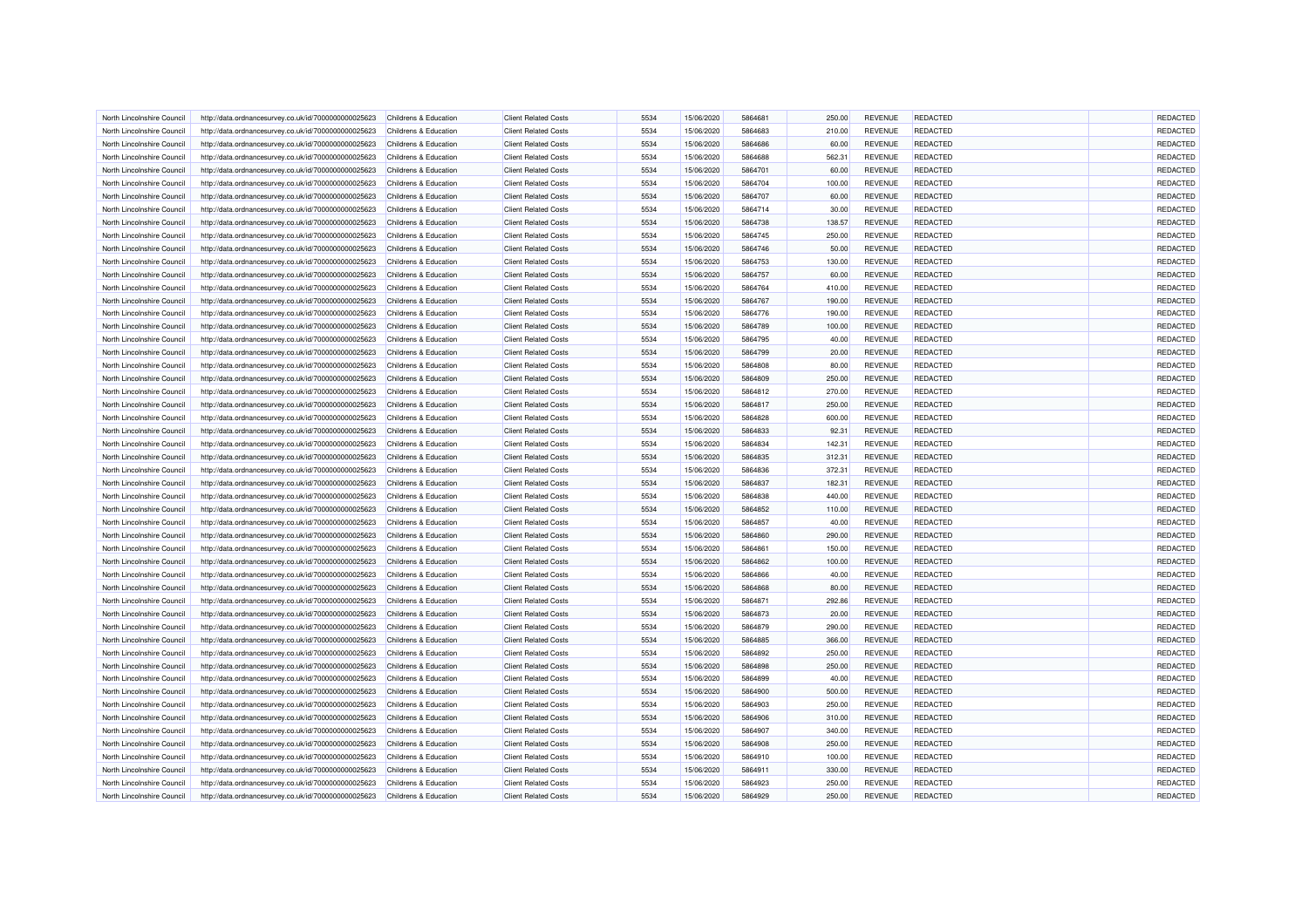| North Lincolnshire Council | http://data.ordnancesurvey.co.uk/id/7000000000025623 | Childrens & Education            | <b>Client Related Costs</b> | 5534 | 15/06/2020               | 5864930 | 250.00          | <b>REVENUE</b>                   | REDACTED        | <b>REDACTED</b> |
|----------------------------|------------------------------------------------------|----------------------------------|-----------------------------|------|--------------------------|---------|-----------------|----------------------------------|-----------------|-----------------|
| North Lincolnshire Council | http://data.ordnancesurvey.co.uk/id/7000000000025623 | Childrens & Education            | <b>Client Related Costs</b> | 5534 | 15/06/2020               | 5864933 | 40.00           | <b>REVENUE</b>                   | <b>REDACTED</b> | <b>REDACTED</b> |
| North Lincolnshire Council | http://data.ordnancesurvey.co.uk/id/7000000000025623 | Childrens & Education            | <b>Client Related Costs</b> | 5534 | 22/06/2020               | 5867532 | 53.74           | <b>REVENUE</b>                   | <b>REDACTED</b> | REDACTED        |
| North Lincolnshire Council | http://data.ordnancesurvey.co.uk/id/7000000000025623 | Childrens & Education            | <b>Client Related Costs</b> | 5534 | 22/06/2020               | 5867535 | 80.00           | <b>REVENUE</b>                   | REDACTED        | REDACTED        |
| North Lincolnshire Council | http://data.ordnancesurvey.co.uk/id/7000000000025623 | Childrens & Education            | <b>Client Related Costs</b> | 5534 | 22/06/2020               | 5867536 | 22.31           | <b>REVENUE</b>                   | <b>REDACTED</b> | REDACTED        |
| North Lincolnshire Council | http://data.ordnancesurvey.co.uk/id/7000000000025623 | <b>Childrens &amp; Education</b> | <b>Client Related Costs</b> | 5534 | 22/06/2020               | 5867538 | 82.31           | <b>REVENUE</b>                   | <b>REDACTED</b> | REDACTED        |
| North Lincolnshire Council | http://data.ordnancesurvey.co.uk/id/7000000000025623 | Childrens & Education            | <b>Client Related Costs</b> | 5534 | 22/06/2020               | 5867539 | 99.45           | <b>REVENUE</b>                   | REDACTED        | REDACTED        |
| North Lincolnshire Council | http://data.ordnancesurvey.co.uk/id/7000000000025623 | Childrens & Education            | <b>Client Related Costs</b> | 5534 | 22/06/2020               | 5867542 | 40.00           | <b>REVENUE</b>                   | <b>REDACTED</b> | REDACTED        |
| North Lincolnshire Council | http://data.ordnancesurvey.co.uk/id/7000000000025623 | Childrens & Education            | <b>Client Related Costs</b> | 5534 | 22/06/2020               | 5867547 | 210.00          | <b>REVENUE</b>                   | REDACTED        | REDACTED        |
| North Lincolnshire Council | http://data.ordnancesurvey.co.uk/id/7000000000025623 | Childrens & Education            | <b>Client Related Costs</b> | 5534 | 22/06/2020               | 5867550 | 71.43           | <b>REVENUE</b>                   | <b>REDACTED</b> | REDACTED        |
| North Lincolnshire Council | http://data.ordnancesurvey.co.uk/id/7000000000025623 | Childrens & Education            | <b>Client Related Costs</b> | 5534 | 22/06/2020               | 5867552 | 262.31          | <b>REVENUE</b>                   | REDACTED        | REDACTED        |
|                            |                                                      |                                  |                             | 5534 |                          |         |                 |                                  | REDACTED        | REDACTED        |
| North Lincolnshire Council | http://data.ordnancesurvey.co.uk/id/7000000000025623 | Childrens & Education            | <b>Client Related Costs</b> |      | 22/06/2020               | 5867565 | 60.00           | <b>REVENUE</b>                   |                 |                 |
| North Lincolnshire Council | http://data.ordnancesurvey.co.uk/id/7000000000025623 | Childrens & Education            | <b>Client Related Costs</b> | 5534 | 22/06/2020               | 5867568 | 100.00          | <b>REVENUE</b>                   | <b>REDACTED</b> | REDACTED        |
| North Lincolnshire Council | http://data.ordnancesurvey.co.uk/id/7000000000025623 | <b>Childrens &amp; Education</b> | <b>Client Related Costs</b> | 5534 | 22/06/2020               | 5867571 | 60.00           | <b>REVENUE</b>                   | REDACTED        | REDACTED        |
| North Lincolnshire Council | http://data.ordnancesurvey.co.uk/id/7000000000025623 | Childrens & Education            | <b>Client Related Costs</b> | 5534 | 22/06/2020               | 5867578 | 175.71          | <b>REVENUE</b>                   | REDACTED        | <b>REDACTED</b> |
| North Lincolnshire Council | http://data.ordnancesurvey.co.uk/id/7000000000025623 | Childrens & Education            | <b>Client Related Costs</b> | 5534 | 22/06/2020               | 5867602 | 64.29           | <b>REVENUE</b>                   | REDACTED        | <b>REDACTED</b> |
| North Lincolnshire Council | http://data.ordnancesurvey.co.uk/id/7000000000025623 | Childrens & Education            | <b>Client Related Costs</b> | 5534 | 22/06/2020               | 5867610 | 50.00           | <b>REVENUE</b>                   | REDACTED        | REDACTED        |
| North Lincolnshire Council | http://data.ordnancesurvey.co.uk/id/7000000000025623 | Childrens & Education            | <b>Client Related Costs</b> | 5534 | 22/06/2020               | 5867617 | 130.00          | <b>REVENUE</b>                   | <b>REDACTED</b> | REDACTED        |
| North Lincolnshire Council | http://data.ordnancesurvey.co.uk/id/7000000000025623 | Childrens & Education            | <b>Client Related Costs</b> | 5534 | 22/06/2020               | 5867621 | 60.00           | <b>REVENUE</b>                   | REDACTED        | REDACTED        |
| North Lincolnshire Council | http://data.ordnancesurvey.co.uk/id/7000000000025623 | Childrens & Education            | <b>Client Related Costs</b> | 5534 | 22/06/2020               | 5867628 | 410.00          | <b>REVENUE</b>                   | <b>REDACTED</b> | REDACTED        |
| North Lincolnshire Council | http://data.ordnancesurvey.co.uk/id/7000000000025623 | Childrens & Education            | <b>Client Related Costs</b> | 5534 | 22/06/2020               | 5867631 | 190.00          | <b>REVENUE</b>                   | REDACTED        | REDACTED        |
| North Lincolnshire Council | http://data.ordnancesurvey.co.uk/id/7000000000025623 | Childrens & Education            | <b>Client Related Costs</b> | 5534 | 22/06/2020               | 5867640 | 190.00          | <b>REVENUE</b>                   | <b>REDACTED</b> | REDACTED        |
| North Lincolnshire Council | http://data.ordnancesurvey.co.uk/id/7000000000025623 | Childrens & Education            | <b>Client Related Costs</b> | 5534 | 22/06/2020               | 5867653 | 100.00          | <b>REVENUE</b>                   | <b>REDACTED</b> | REDACTED        |
| North Lincolnshire Council | http://data.ordnancesurvey.co.uk/id/7000000000025623 | Childrens & Education            | <b>Client Related Costs</b> | 5534 | 22/06/2020               | 5867656 | 60.00           | <b>REVENUE</b>                   | <b>REDACTED</b> | REDACTED        |
| North Lincolnshire Council | http://data.ordnancesurvey.co.uk/id/7000000000025623 | Childrens & Education            | <b>Client Related Costs</b> | 5534 | 22/06/2020               | 5867659 | 40.00           | <b>REVENUE</b>                   | <b>REDACTED</b> | REDACTED        |
| North Lincolnshire Council | http://data.ordnancesurvey.co.uk/id/7000000000025623 | Childrens & Education            | <b>Client Related Costs</b> | 5534 | 22/06/2020               | 5867663 | 20.00           | <b>REVENUE</b>                   | REDACTED        | REDACTED        |
| North Lincolnshire Council | http://data.ordnancesurvey.co.uk/id/7000000000025623 | Childrens & Education            | <b>Client Related Costs</b> | 5534 | 22/06/2020               | 5867672 | 80.00           | <b>REVENUE</b>                   | REDACTED        | REDACTED        |
| North Lincolnshire Council | http://data.ordnancesurvey.co.uk/id/7000000000025623 | <b>Childrens &amp; Education</b> | <b>Client Related Costs</b> | 5534 | 22/06/2020               | 5867674 | 40.00           | <b>REVENUE</b>                   | <b>REDACTED</b> | REDACTED        |
| North Lincolnshire Council | http://data.ordnancesurvey.co.uk/id/7000000000025623 | Childrens & Education            | <b>Client Related Costs</b> | 5534 | 22/06/2020               | 5867692 | 300.00          | <b>REVENUE</b>                   | <b>REDACTED</b> | REDACTED        |
| North Lincolnshire Council | http://data.ordnancesurvey.co.uk/id/7000000000025623 | <b>Childrens &amp; Education</b> | <b>Client Related Costs</b> | 5534 | 22/06/2020               | 5867694 | 642.78          | <b>REVENUE</b>                   | <b>REDACTED</b> | REDACTED        |
| North Lincolnshire Council | http://data.ordnancesurvey.co.uk/id/7000000000025623 | Childrens & Education            | <b>Client Related Costs</b> | 5534 | 22/06/2020               | 5867697 | 92.31           | <b>REVENUE</b>                   | <b>REDACTED</b> | REDACTED        |
| North Lincolnshire Council | http://data.ordnancesurvey.co.uk/id/7000000000025623 | Childrens & Education            | <b>Client Related Costs</b> | 5534 | 22/06/2020               | 5867698 | 142.31          | <b>REVENUE</b>                   | <b>REDACTED</b> | REDACTED        |
| North Lincolnshire Council | http://data.ordnancesurvey.co.uk/id/7000000000025623 | Childrens & Education            | <b>Client Related Costs</b> | 5534 | 22/06/2020               | 5867699 | 12.31           | <b>REVENUE</b>                   | REDACTED        | REDACTED        |
| North Lincolnshire Council | http://data.ordnancesurvey.co.uk/id/7000000000025623 | Childrens & Education            | <b>Client Related Costs</b> | 5534 | 22/06/2020               | 5867700 | 122.31          | <b>REVENUE</b>                   | <b>REDACTED</b> | REDACTED        |
| North Lincolnshire Council | http://data.ordnancesurvey.co.uk/id/7000000000025623 | Childrens & Education            | <b>Client Related Costs</b> | 5534 | 22/06/2020               | 5867701 | 182.31          | <b>REVENUE</b>                   | <b>REDACTED</b> | REDACTED        |
| North Lincolnshire Council | http://data.ordnancesurvey.co.uk/id/7000000000025623 | <b>Childrens &amp; Education</b> | <b>Client Related Costs</b> | 5534 | 22/06/2020               | 5867702 | 140.00          | <b>REVENUE</b>                   | REDACTED        | REDACTED        |
| North Lincolnshire Council | http://data.ordnancesurvey.co.uk/id/7000000000025623 | Childrens & Education            | <b>Client Related Costs</b> | 5534 | 22/06/2020               | 5867716 | 110.00          | <b>REVENUE</b>                   | REDACTED        | REDACTED        |
| North Lincolnshire Council | http://data.ordnancesurvey.co.uk/id/7000000000025623 | Childrens & Education            | <b>Client Related Costs</b> | 5534 | 22/06/2020               | 5867721 | 40.00           | <b>REVENUE</b>                   | <b>REDACTED</b> | REDACTED        |
| North Lincolnshire Council | http://data.ordnancesurvey.co.uk/id/7000000000025623 | Childrens & Education            | <b>Client Related Costs</b> | 5534 | 22/06/2020               | 5867724 | 40.00           | <b>REVENUE</b>                   | REDACTED        | REDACTED        |
| North Lincolnshire Council | http://data.ordnancesurvey.co.uk/id/7000000000025623 | Childrens & Education            | <b>Client Related Costs</b> | 5534 | 22/06/2020               | 5867725 | 150.00          | <b>REVENUE</b>                   | <b>REDACTED</b> | REDACTED        |
| North Lincolnshire Council | http://data.ordnancesurvey.co.uk/id/7000000000025623 | Childrens & Education            | <b>Client Related Costs</b> | 5534 | 22/06/2020               | 5867726 | 125.71          | <b>REVENUE</b>                   | REDACTED        | REDACTED        |
| North Lincolnshire Council | http://data.ordnancesurvey.co.uk/id/7000000000025623 | Childrens & Education            | <b>Client Related Costs</b> | 5534 | 22/06/2020               | 5867730 | 342.86          | <b>REVENUE</b>                   | <b>REDACTED</b> | REDACTED        |
| North Lincolnshire Council | http://data.ordnancesurvey.co.uk/id/7000000000025623 | Childrens & Education            | <b>Client Related Costs</b> | 5534 | 22/06/2020               | 5867731 | 250.00          | <b>REVENUE</b>                   | REDACTED        | REDACTED        |
| North Lincolnshire Council | http://data.ordnancesurvey.co.uk/id/7000000000025623 | Childrens & Education            | <b>Client Related Costs</b> | 5534 | 22/06/2020               | 5867733 | 80.00           | <b>REVENUE</b>                   | <b>REDACTED</b> | REDACTED        |
| North Lincolnshire Council | http://data.ordnancesurvey.co.uk/id/7000000000025623 | Childrens & Education            | <b>Client Related Costs</b> | 5534 | 22/06/2020               | 5867736 | 20.00           | <b>REVENUE</b>                   | <b>REDACTED</b> | REDACTED        |
| North Lincolnshire Council | http://data.ordnancesurvey.co.uk/id/7000000000025623 | <b>Childrens &amp; Education</b> | <b>Client Related Costs</b> | 5534 | 22/06/2020               | 5867738 | 20.00           | <b>REVENUE</b>                   | <b>REDACTED</b> | REDACTED        |
| North Lincolnshire Council | http://data.ordnancesurvey.co.uk/id/7000000000025623 | Childrens & Education            | <b>Client Related Costs</b> | 5534 | 22/06/2020               | 5867750 | 60.00           | <b>REVENUE</b>                   | <b>REDACTED</b> | REDACTED        |
| North Lincolnshire Council | http://data.ordnancesurvey.co.uk/id/7000000000025623 | Childrens & Education            | <b>Client Related Costs</b> | 5534 | 22/06/2020               | 5867764 | 40.00           | <b>REVENUE</b>                   | <b>REDACTED</b> | REDACTED        |
| North Lincolnshire Council | http://data.ordnancesurvey.co.uk/id/7000000000025623 | Childrens & Education            | <b>Client Related Costs</b> | 5534 | 22/06/2020               | 5867765 | 200.00          | <b>REVENUE</b>                   | <b>REDACTED</b> | <b>REDACTED</b> |
| North Lincolnshire Council | http://data.ordnancesurvey.co.uk/id/7000000000025623 | Childrens & Education            | <b>Client Related Costs</b> | 5534 | 22/06/2020               | 5867771 | 60.00           | <b>REVENUE</b>                   | <b>REDACTED</b> | REDACTED        |
| North Lincolnshire Council |                                                      | Childrens & Education            | <b>Client Related Costs</b> | 5534 |                          | 5867774 |                 |                                  | <b>REDACTED</b> | REDACTED        |
| North Lincolnshire Council | http://data.ordnancesurvey.co.uk/id/7000000000025623 | <b>Childrens &amp; Education</b> | <b>Client Related Costs</b> | 5534 | 22/06/2020<br>22/06/2020 | 5867775 | 100.00<br>80.00 | <b>REVENUE</b><br><b>REVENUE</b> | REDACTED        | <b>REDACTED</b> |
|                            | http://data.ordnancesurvey.co.uk/id/7000000000025623 |                                  |                             | 5534 |                          |         |                 |                                  |                 | <b>REDACTED</b> |
| North Lincolnshire Council | http://data.ordnancesurvey.co.uk/id/7000000000025623 | Childrens & Education            | <b>Client Related Costs</b> |      | 22/06/2020               | 5867796 | 40.00           | <b>REVENUE</b>                   | <b>REDACTED</b> |                 |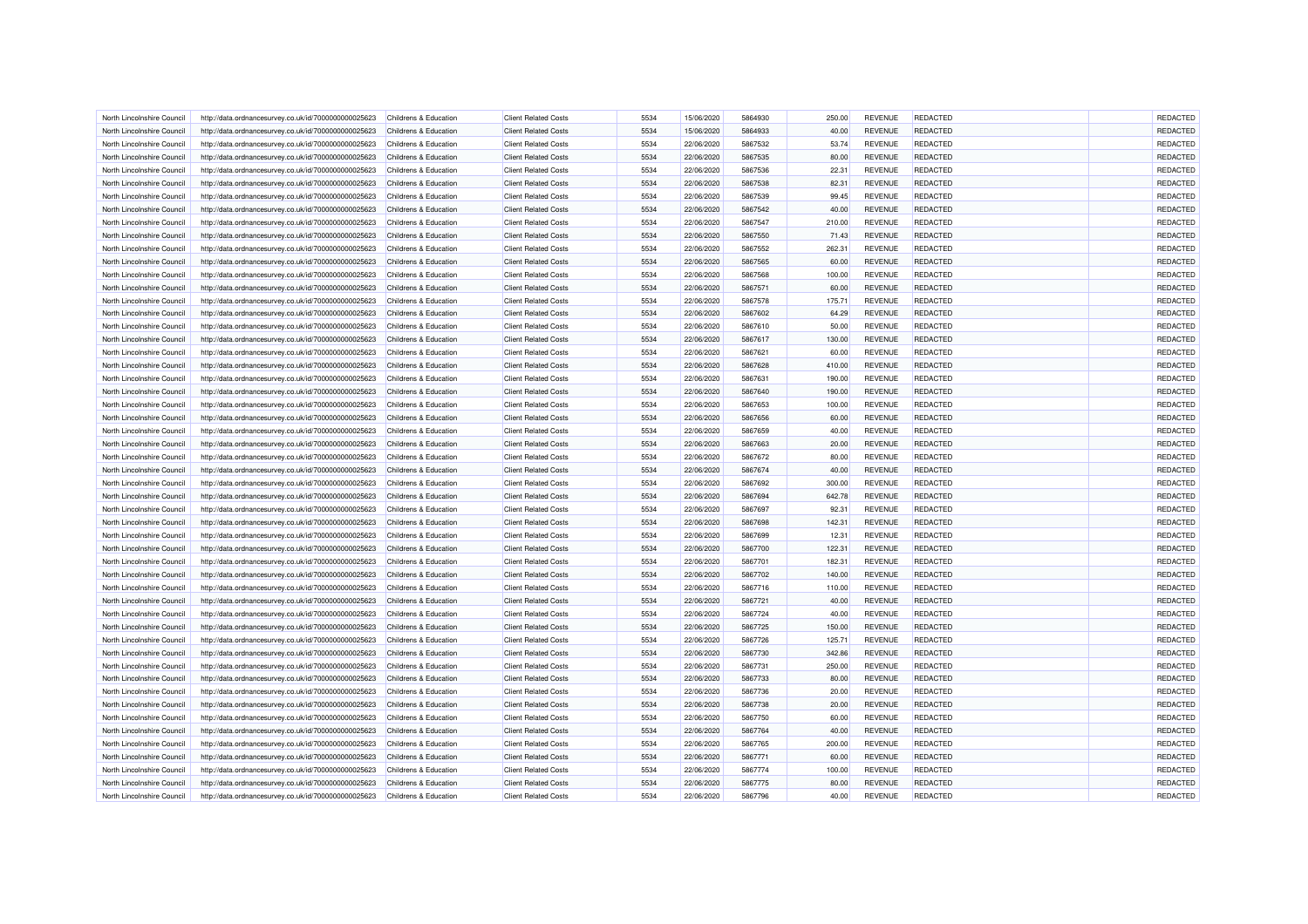| North Lincolnshire Council | http://data.ordnancesurvey.co.uk/id/7000000000025623 | Childrens & Education | <b>Client Related Costs</b> | 5534         | 29/06/2020 | 5870766 | 42.31  | <b>REVENUE</b> | REDACTED        | REDACTED        |
|----------------------------|------------------------------------------------------|-----------------------|-----------------------------|--------------|------------|---------|--------|----------------|-----------------|-----------------|
| North Lincolnshire Council | http://data.ordnancesurvey.co.uk/id/7000000000025623 | Childrens & Education | <b>Client Related Costs</b> | 5534         | 29/06/2020 | 5870769 | 80.00  | <b>REVENUE</b> | REDACTED        | <b>REDACTED</b> |
| North Lincolnshire Council | http://data.ordnancesurvey.co.uk/id/7000000000025623 | Childrens & Education | <b>Client Related Costs</b> | 5534         | 29/06/2020 | 5870770 | 28.79  | <b>REVENUE</b> | REDACTED        | <b>REDACTED</b> |
| North Lincolnshire Council | http://data.ordnancesurvey.co.uk/id/7000000000025623 | Childrens & Education | <b>Client Related Costs</b> | 5534         | 29/06/2020 | 5870772 | 25.17  | <b>REVENUE</b> | REDACTED        | REDACTED        |
| North Lincolnshire Council | http://data.ordnancesurvey.co.uk/id/7000000000025623 | Childrens & Education | <b>Client Related Costs</b> | 5534         | 29/06/2020 | 5870773 | 22.31  | <b>REVENUE</b> | <b>REDACTED</b> | REDACTED        |
| North Lincolnshire Council | http://data.ordnancesurvey.co.uk/id/7000000000025623 | Childrens & Education | <b>Client Related Costs</b> | 5534         | 29/06/2020 | 5870776 | 40.00  | <b>REVENUE</b> | REDACTED        | REDACTED        |
| North Lincolnshire Council | http://data.ordnancesurvey.co.uk/id/7000000000025623 | Childrens & Education | <b>Client Related Costs</b> | 5534         | 29/06/2020 | 5870781 | 246.12 | <b>REVENUE</b> | <b>REDACTED</b> | REDACTED        |
| North Lincolnshire Council | http://data.ordnancesurvey.co.uk/id/7000000000025623 | Childrens & Education | <b>Client Related Costs</b> | 5534         | 29/06/2020 | 5870782 | 22.31  | <b>REVENUE</b> | REDACTED        | REDACTED        |
| North Lincolnshire Council | http://data.ordnancesurvey.co.uk/id/7000000000025623 | Childrens & Education | <b>Client Related Costs</b> | 5534         | 29/06/2020 | 5870784 | 10.00  | <b>REVENUE</b> | REDACTED        | REDACTED        |
| North Lincolnshire Council | http://data.ordnancesurvey.co.uk/id/7000000000025623 | Childrens & Education | <b>Client Related Costs</b> | 5534         | 29/06/2020 | 5870786 | 262.31 | <b>REVENUE</b> | <b>REDACTED</b> | REDACTED        |
| North Lincolnshire Council | http://data.ordnancesurvey.co.uk/id/7000000000025623 | Childrens & Education | <b>Client Related Costs</b> | 5534         | 29/06/2020 | 5870799 | 60.00  | <b>REVENUE</b> | REDACTED        | <b>REDACTED</b> |
| North Lincolnshire Council | http://data.ordnancesurvey.co.uk/id/7000000000025623 | Childrens & Education | <b>Client Related Costs</b> | 5534         | 29/06/2020 | 5870802 | 82.86  | <b>REVENUE</b> | REDACTED        | REDACTED        |
| North Lincolnshire Council | http://data.ordnancesurvey.co.uk/id/7000000000025623 | Childrens & Education | <b>Client Related Costs</b> | 5534         | 29/06/2020 | 5870805 | 60.00  | <b>REVENUE</b> | REDACTED        | <b>REDACTED</b> |
| North Lincolnshire Council | http://data.ordnancesurvey.co.uk/id/7000000000025623 | Childrens & Education | <b>Client Related Costs</b> | 5534         | 29/06/2020 | 5870812 | 210.18 | <b>REVENUE</b> | REDACTED        | <b>REDACTED</b> |
| North Lincolnshire Council | http://data.ordnancesurvey.co.uk/id/7000000000025623 | Childrens & Education | <b>Client Related Costs</b> | 5534         | 29/06/2020 | 5870834 | 444.96 | <b>REVENUE</b> | <b>REDACTED</b> | REDACTED        |
| North Lincolnshire Council | http://data.ordnancesurvey.co.uk/id/7000000000025623 | Childrens & Education | <b>Client Related Costs</b> | 5534         | 29/06/2020 | 5870836 | 63.66  | <b>REVENUE</b> | REDACTED        | REDACTED        |
| North Lincolnshire Council | http://data.ordnancesurvey.co.uk/id/7000000000025623 | Childrens & Education | <b>Client Related Costs</b> | 5534         | 29/06/2020 | 5870841 | 250.00 | <b>REVENUE</b> | REDACTED        | REDACTED        |
| North Lincolnshire Council | http://data.ordnancesurvey.co.uk/id/7000000000025623 | Childrens & Education | <b>Client Related Costs</b> | 5534         | 29/06/2020 | 5870844 | 50.00  | <b>REVENUE</b> | REDACTED        | REDACTED        |
| North Lincolnshire Council | http://data.ordnancesurvey.co.uk/id/7000000000025623 | Childrens & Education | <b>Client Related Costs</b> | 5534         | 29/06/2020 | 5870850 | 23.16  | <b>REVENUE</b> | REDACTED        | <b>REDACTED</b> |
| North Lincolnshire Council | http://data.ordnancesurvey.co.uk/id/7000000000025623 | Childrens & Education | <b>Client Related Costs</b> | 5534         | 29/06/2020 | 5870852 | 130.00 | <b>REVENUE</b> | REDACTED        | REDACTED        |
| North Lincolnshire Council | http://data.ordnancesurvey.co.uk/id/7000000000025623 | Childrens & Education | <b>Client Related Costs</b> | 5534         | 29/06/2020 | 5870854 | 85.71  | <b>REVENUE</b> | REDACTED        | REDACTED        |
| North Lincolnshire Council | http://data.ordnancesurvey.co.uk/id/7000000000025623 | Childrens & Education | <b>Client Related Costs</b> | 5534         | 29/06/2020 | 5870856 | 60.00  | <b>REVENUE</b> | REDACTED        | REDACTED        |
| North Lincolnshire Council | http://data.ordnancesurvey.co.uk/id/7000000000025623 | Childrens & Education | <b>Client Related Costs</b> | 5534         | 29/06/2020 | 5870863 | 474.56 | <b>REVENUE</b> | <b>REDACTED</b> | REDACTED        |
|                            |                                                      |                       |                             |              |            |         |        |                | REDACTED        | REDACTED        |
| North Lincolnshire Council | http://data.ordnancesurvey.co.uk/id/7000000000025623 | Childrens & Education | <b>Client Related Costs</b> | 5534<br>5534 | 29/06/2020 | 5870866 | 190.00 | <b>REVENUE</b> | REDACTED        | REDACTED        |
| North Lincolnshire Council | http://data.ordnancesurvey.co.uk/id/7000000000025623 | Childrens & Education | <b>Client Related Costs</b> |              | 29/06/2020 | 5870873 | 12.96  | <b>REVENUE</b> |                 |                 |
| North Lincolnshire Council | http://data.ordnancesurvey.co.uk/id/7000000000025623 | Childrens & Education | <b>Client Related Costs</b> | 5534         | 29/06/2020 | 5870875 | 190.00 | <b>REVENUE</b> | <b>REDACTED</b> | REDACTED        |
| North Lincolnshire Council | http://data.ordnancesurvey.co.uk/id/7000000000025623 | Childrens & Education | <b>Client Related Costs</b> | 5534         | 29/06/2020 | 5870888 | 100.00 | <b>REVENUE</b> | <b>REDACTED</b> | REDACTED        |
| North Lincolnshire Council | http://data.ordnancesurvey.co.uk/id/7000000000025623 | Childrens & Education | <b>Client Related Costs</b> | 5534         | 29/06/2020 | 5870891 | 40.00  | <b>REVENUE</b> | REDACTED        | REDACTED        |
| North Lincolnshire Council | http://data.ordnancesurvey.co.uk/id/7000000000025623 | Childrens & Education | <b>Client Related Costs</b> | 5534         | 29/06/2020 | 5870894 | 40.00  | <b>REVENUE</b> | REDACTED        | <b>REDACTED</b> |
| North Lincolnshire Council | http://data.ordnancesurvey.co.uk/id/7000000000025623 | Childrens & Education | <b>Client Related Costs</b> | 5534         | 29/06/2020 | 5870898 | 35.48  | <b>REVENUE</b> | REDACTED        | REDACTED        |
| North Lincolnshire Council | http://data.ordnancesurvey.co.uk/id/7000000000025623 | Childrens & Education | <b>Client Related Costs</b> | 5534         | 29/06/2020 | 5870907 | 135.96 | <b>REVENUE</b> | REDACTED        | REDACTED        |
| North Lincolnshire Council | http://data.ordnancesurvey.co.uk/id/7000000000025623 | Childrens & Education | <b>Client Related Costs</b> | 5534         | 29/06/2020 | 5870927 | 300.00 | <b>REVENUE</b> | <b>REDACTED</b> | REDACTED        |
| North Lincolnshire Council | http://data.ordnancesurvey.co.uk/id/7000000000025623 | Childrens & Education | <b>Client Related Costs</b> | 5534         | 29/06/2020 | 5870932 | 92.31  | <b>REVENUE</b> | <b>REDACTED</b> | REDACTED        |
| North Lincolnshire Council | http://data.ordnancesurvey.co.uk/id/7000000000025623 | Childrens & Education | <b>Client Related Costs</b> | 5534         | 29/06/2020 | 5870933 | 155.27 | <b>REVENUE</b> | <b>REDACTED</b> | REDACTED        |
| North Lincolnshire Council | http://data.ordnancesurvey.co.uk/id/7000000000025623 | Childrens & Education | <b>Client Related Costs</b> | 5534         | 29/06/2020 | 5870934 | 12.31  | <b>REVENUE</b> | REDACTED        | <b>REDACTED</b> |
| North Lincolnshire Council | http://data.ordnancesurvey.co.uk/id/7000000000025623 | Childrens & Education | <b>Client Related Costs</b> | 5534         | 29/06/2020 | 5870935 | 122.31 | <b>REVENUE</b> | REDACTED        | REDACTED        |
| North Lincolnshire Council | http://data.ordnancesurvey.co.uk/id/7000000000025623 | Childrens & Education | <b>Client Related Costs</b> | 5534         | 29/06/2020 | 5870936 | 182.31 | <b>REVENUE</b> | <b>REDACTED</b> | REDACTED        |
| North Lincolnshire Council | http://data.ordnancesurvey.co.uk/id/7000000000025623 | Childrens & Education | <b>Client Related Costs</b> | 5534         | 29/06/2020 | 5870937 | 140.00 | <b>REVENUE</b> | <b>REDACTED</b> | REDACTED        |
| North Lincolnshire Council | http://data.ordnancesurvey.co.uk/id/7000000000025623 | Childrens & Education | <b>Client Related Costs</b> | 5534         | 29/06/2020 | 5870939 | 175.20 | <b>REVENUE</b> | <b>REDACTED</b> | REDACTED        |
| North Lincolnshire Council | http://data.ordnancesurvey.co.uk/id/7000000000025623 | Childrens & Education | <b>Client Related Costs</b> | 5534         | 29/06/2020 | 5870952 | 143.36 | <b>REVENUE</b> | <b>REDACTED</b> | <b>REDACTED</b> |
| North Lincolnshire Council | http://data.ordnancesurvey.co.uk/id/7000000000025623 | Childrens & Education | <b>Client Related Costs</b> | 5534         | 29/06/2020 | 5870957 | 40.00  | <b>REVENUE</b> | REDACTED        | <b>REDACTED</b> |
| North Lincolnshire Council | http://data.ordnancesurvey.co.uk/id/7000000000025623 | Childrens & Education | <b>Client Related Costs</b> | 5534         | 29/06/2020 | 5870960 | 40.00  | <b>REVENUE</b> | <b>REDACTED</b> | REDACTED        |
| North Lincolnshire Council | http://data.ordnancesurvey.co.uk/id/7000000000025623 | Childrens & Education | <b>Client Related Costs</b> | 5534         | 29/06/2020 | 5870961 | 150.00 | <b>REVENUE</b> | <b>REDACTED</b> | REDACTED        |
| North Lincolnshire Council | http://data.ordnancesurvey.co.uk/id/7000000000025623 | Childrens & Education | <b>Client Related Costs</b> | 5534         | 29/06/2020 | 5870962 | 100.00 | <b>REVENUE</b> | <b>REDACTED</b> | REDACTED        |
| North Lincolnshire Council | http://data.ordnancesurvey.co.uk/id/7000000000025623 | Childrens & Education | <b>Client Related Costs</b> | 5534         | 29/06/2020 | 5870965 | 25.92  | <b>REVENUE</b> | <b>REDACTED</b> | REDACTED        |
| North Lincolnshire Council | http://data.ordnancesurvey.co.uk/id/7000000000025623 | Childrens & Education | <b>Client Related Costs</b> | 5534         | 29/06/2020 | 5870966 | 160.00 | <b>REVENUE</b> | <b>REDACTED</b> | <b>REDACTED</b> |
| North Lincolnshire Council | http://data.ordnancesurvey.co.uk/id/7000000000025623 | Childrens & Education | <b>Client Related Costs</b> | 5534         | 29/06/2020 | 5870968 | 80.00  | <b>REVENUE</b> | <b>REDACTED</b> | REDACTED        |
| North Lincolnshire Council | http://data.ordnancesurvey.co.uk/id/7000000000025623 | Childrens & Education | <b>Client Related Costs</b> | 5534         | 29/06/2020 | 5870971 | 117.14 | <b>REVENUE</b> | <b>REDACTED</b> | REDACTED        |
| North Lincolnshire Council | http://data.ordnancesurvey.co.uk/id/7000000000025623 | Childrens & Education | <b>Client Related Costs</b> | 5534         | 29/06/2020 | 5870979 | 68.58  | <b>REVENUE</b> | <b>REDACTED</b> | REDACTED        |
| North Lincolnshire Council | http://data.ordnancesurvey.co.uk/id/7000000000025623 | Childrens & Education | <b>Client Related Costs</b> | 5534         | 29/06/2020 | 5870981 | 17.88  | <b>REVENUE</b> | <b>REDACTED</b> | REDACTED        |
| North Lincolnshire Council | http://data.ordnancesurvey.co.uk/id/7000000000025623 | Childrens & Education | <b>Client Related Costs</b> | 5534         | 29/06/2020 | 5870985 | 144.00 | <b>REVENUE</b> | <b>REDACTED</b> | REDACTED        |
| North Lincolnshire Council | http://data.ordnancesurvey.co.uk/id/7000000000025623 | Childrens & Education | <b>Client Related Costs</b> | 5534         | 29/06/2020 | 5870999 | 40.00  | <b>REVENUE</b> | <b>REDACTED</b> | REDACTED        |
| North Lincolnshire Council | http://data.ordnancesurvey.co.uk/id/7000000000025623 | Childrens & Education | <b>Client Related Costs</b> | 5534         | 29/06/2020 | 5871001 | 71.43  | <b>REVENUE</b> | <b>REDACTED</b> | REDACTED        |
|                            |                                                      |                       |                             |              |            |         |        |                |                 |                 |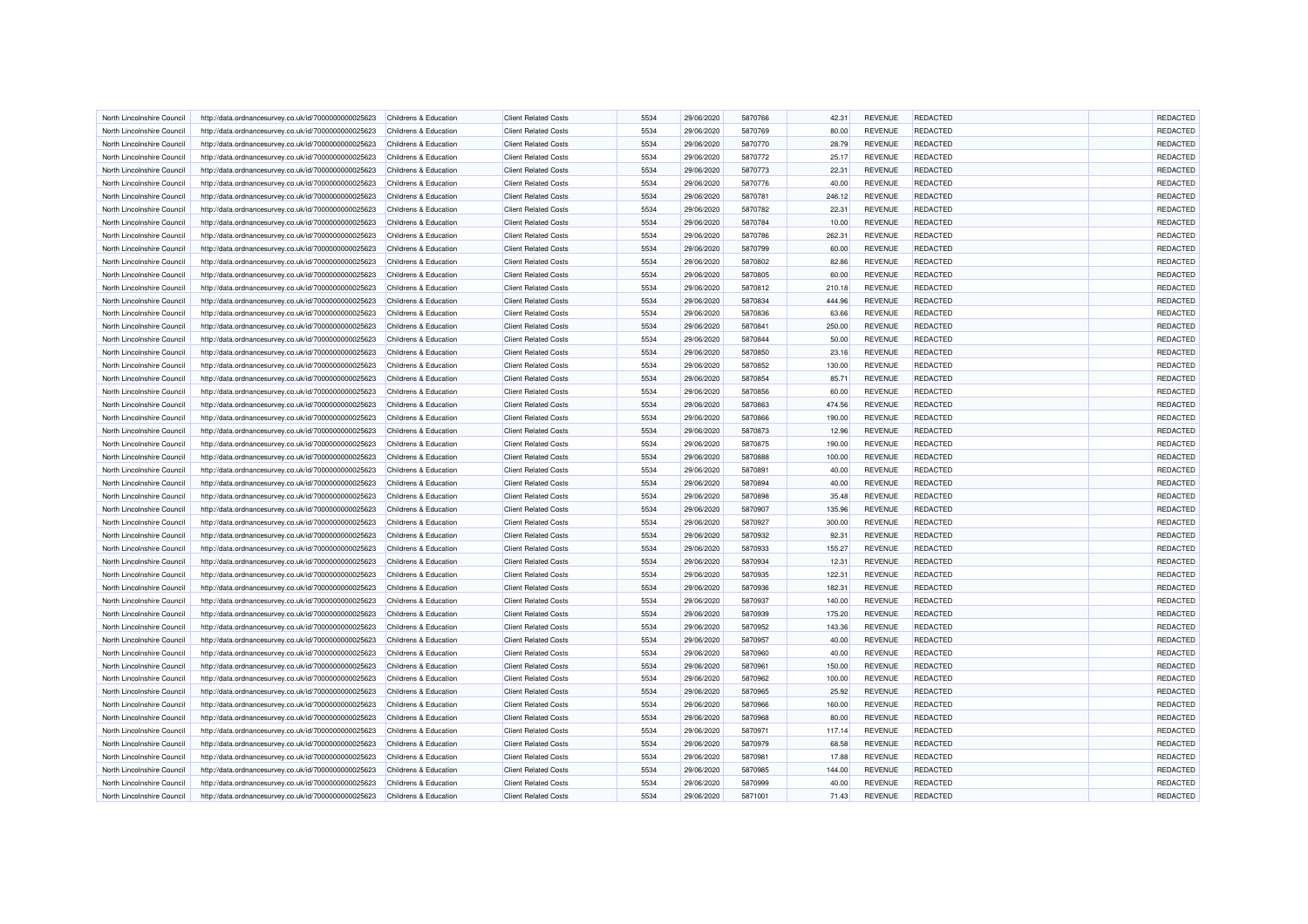| North Lincolnshire Council | http://data.ordnancesurvey.co.uk/id/7000000000025623 | Childrens & Education            | <b>Client Related Costs</b>       | 5534 | 29/06/2020 | 5871007 | 137.14    | <b>REVENUE</b> | <b>REDACTED</b> |          | REDACTED        |
|----------------------------|------------------------------------------------------|----------------------------------|-----------------------------------|------|------------|---------|-----------|----------------|-----------------|----------|-----------------|
| North Lincolnshire Council | http://data.ordnancesurvey.co.uk/id/7000000000025623 | Childrens & Education            | <b>Client Related Costs</b>       | 5534 | 29/06/2020 | 5871011 | 100.00    | <b>REVENUE</b> | <b>REDACTED</b> |          | <b>REDACTED</b> |
| North Lincolnshire Council | http://data.ordnancesurvey.co.uk/id/7000000000025623 | Childrens & Education            | <b>Client Related Costs</b>       | 5534 | 29/06/2020 | 5871012 | 80.00     | <b>REVENUE</b> | <b>REDACTED</b> |          | <b>REDACTED</b> |
| North Lincolnshire Council | http://data.ordnancesurvey.co.uk/id/7000000000025623 | <b>Childrens &amp; Education</b> | <b>Client Related Costs</b>       | 5534 | 29/06/2020 | 5871029 | 147.60    | <b>REVENUE</b> | REDACTED        |          | REDACTED        |
| North Lincolnshire Council | http://data.ordnancesurvey.co.uk/id/7000000000025623 | Childrens & Education            | <b>Client Related Costs</b>       | 5534 | 29/06/2020 | 5871033 | 60.40     | <b>REVENUE</b> | <b>REDACTED</b> |          | REDACTED        |
|                            |                                                      |                                  |                                   |      |            |         |           | <b>REVENUE</b> |                 |          | REDACTED        |
| North Lincolnshire Council | http://data.ordnancesurvey.co.uk/id/7000000000025623 | Childrens & Education            | <b>Client Transport Costs</b>     | 6092 | 01/06/2020 | 5858852 | 544.50    |                | <b>REDACTED</b> |          |                 |
| North Lincolnshire Council | http://data.ordnancesurvey.co.uk/id/7000000000025623 | Childrens & Education            | <b>Client Transport Costs</b>     | 6092 | 01/06/2020 | 5858889 | 405.00    | <b>REVENUE</b> | <b>REDACTED</b> |          | REDACTED        |
| North Lincolnshire Council | http://data.ordnancesurvey.co.uk/id/7000000000025623 | <b>Childrens &amp; Education</b> | <b>Client Transport Costs</b>     | 6092 | 05/06/2020 | 5860323 | 1,112.10  | <b>REVENUE</b> | <b>REDACTED</b> |          | REDACTED        |
| North Lincolnshire Council | http://data.ordnancesurvey.co.uk/id/7000000000025623 | Childrens & Education            | <b>Client Transport Costs</b>     | 6092 | 08/06/2020 | 5861641 | 197.10    | <b>REVENUE</b> | REDACTED        |          | REDACTED        |
| North Lincolnshire Council | http://data.ordnancesurvey.co.uk/id/7000000000025623 | Childrens & Education            | <b>Client Transport Costs</b>     | 6092 | 08/06/2020 | 5861662 | 177.00    | <b>REVENUE</b> | <b>REDACTED</b> |          | REDACTED        |
| North Lincolnshire Council | http://data.ordnancesurvey.co.uk/id/7000000000025623 | Childrens & Education            | <b>Client Transport Costs</b>     | 6092 | 08/06/2020 | 5861667 | 307.80    | <b>REVENUE</b> | REDACTED        |          | REDACTED        |
| North Lincolnshire Council | http://data.ordnancesurvey.co.uk/id/7000000000025623 | Childrens & Education            | <b>Client Transport Costs</b>     | 6092 | 08/06/2020 | 5861686 | 219.78    | <b>REVENUE</b> | REDACTED        |          | REDACTED        |
| North Lincolnshire Council | http://data.ordnancesurvey.co.uk/id/7000000000025623 | Childrens & Education            | <b>Client Transport Costs</b>     | 6092 | 08/06/2020 | 5861726 | 567.00    | <b>REVENUE</b> | <b>REDACTED</b> |          | REDACTED        |
| North Lincolnshire Council | http://data.ordnancesurvey.co.uk/id/7000000000025623 | Childrens & Education            | <b>Client Transport Costs</b>     | 6092 | 15/06/2020 | 5864764 | 58.95     | <b>REVENUE</b> | REDACTED        |          | REDACTED        |
| North Lincolnshire Council | http://data.ordnancesurvey.co.uk/id/7000000000025623 | Childrens & Education            | <b>Client Transport Costs</b>     | 6092 | 15/06/2020 | 5864885 | 102.06    | <b>REVENUE</b> | <b>REDACTED</b> |          | REDACTED        |
| North Lincolnshire Council | http://data.ordnancesurvey.co.uk/id/7000000000025623 | Childrens & Education            | <b>Client Transport Costs</b>     | 6092 | 22/06/2020 | 5867668 | 337.50    | <b>REVENUE</b> | <b>REDACTED</b> |          | REDACTED        |
| North Lincolnshire Council | http://data.ordnancesurvey.co.uk/id/7000000000025623 | Childrens & Education            | <b>Client Transport Costs</b>     | 6092 | 22/06/2020 | 5867674 | 124.20    | <b>REVENUE</b> | <b>REDACTED</b> |          | REDACTED        |
| North Lincolnshire Council | http://data.ordnancesurvey.co.uk/id/7000000000025623 | Childrens & Education            | <b>Client Transport Costs</b>     | 6092 | 22/06/2020 | 5867704 | 175.20    | <b>REVENUE</b> | <b>REDACTED</b> |          | REDACTED        |
| North Lincolnshire Council | http://data.ordnancesurvey.co.uk/id/7000000000025623 | Childrens & Education            | <b>Client Transport Costs</b>     | 6092 | 22/06/2020 | 5867736 | 424.71    | <b>REVENUE</b> | REDACTED        |          | <b>REDACTED</b> |
| North Lincolnshire Counci  | http://data.ordnancesurvey.co.uk/id/7000000000025623 | Childrens & Education            | <b>Client Transport Costs</b>     | 6092 | 22/06/2020 | 5867772 | 40.80     | <b>REVENUE</b> | <b>REDACTED</b> |          | <b>REDACTED</b> |
| North Lincolnshire Council | http://data.ordnancesurvey.co.uk/id/7000000000025623 | Childrens & Education            | <b>Client Transport Costs</b>     | 6092 | 24/06/2020 | 5868496 | 332.40    | <b>REVENUE</b> | <b>REDACTED</b> |          | REDACTED        |
| North Lincolnshire Council |                                                      | Childrens & Education            | <b>Client Transport Costs</b>     | 6092 | 29/06/2020 | 5870802 | 26.10     | <b>REVENUE</b> | REDACTED        |          | REDACTED        |
|                            | http://data.ordnancesurvey.co.uk/id/7000000000025623 |                                  |                                   |      |            |         |           |                | REDACTED        |          | REDACTED        |
| North Lincolnshire Council | http://data.ordnancesurvey.co.uk/id/7000000000025623 | Childrens & Education            | <b>Client Transport Costs</b>     | 6092 | 29/06/2020 | 5870939 | 175.20    | <b>REVENUE</b> |                 |          |                 |
| North Lincolnshire Council | http://data.ordnancesurvey.co.uk/id/7000000000025623 | Childrens & Education            | <b>Client Transport Costs</b>     | 6092 | 29/06/2020 | 5870985 | 160.92    | <b>REVENUE</b> | <b>REDACTED</b> |          | REDACTED        |
| North Lincolnshire Council | http://data.ordnancesurvey.co.uk/id/7000000000025623 | Childrens & Education            | Direct Payments To Clients        | 6012 | 03/06/2020 | 5859594 | 1,200.00  | <b>REVENUE</b> | REDACTED        |          | REDACTED        |
| North Lincolnshire Counci  | http://data.ordnancesurvey.co.uk/id/7000000000025623 | Childrens & Education            | Direct Payments To Clients        | 6012 | 24/06/2020 | 5867077 | 720.00    | <b>REVENUE</b> | <b>REDACTED</b> | 7605054  | REDACTED        |
| North Lincolnshire Council | http://data.ordnancesurvey.co.uk/id/7000000000025623 | Childrens & Education            | Direct Payments To Clients        | 6012 | 24/06/2020 | 5867078 | 909.00    | <b>REVENUE</b> | <b>REDACTED</b> | 7605054  | REDACTED        |
| North Lincolnshire Council | http://data.ordnancesurvey.co.uk/id/7000000000025623 | <b>Childrens &amp; Education</b> | <b>Direct Payments To Clients</b> | 6012 | 24/06/2020 | 5867501 | 324.00    | <b>REVENUE</b> | REDACTED        |          | REDACTED        |
| North Lincolnshire Council | http://data.ordnancesurvey.co.uk/id/7000000000025623 | Childrens & Education            | <b>Direct Payments To Clients</b> | 6012 | 24/06/2020 | 5867503 | 252.00    | <b>REVENUE</b> | <b>REDACTED</b> |          | REDACTED        |
| North Lincolnshire Council | http://data.ordnancesurvey.co.uk/id/7000000000025623 | Childrens & Education            | Direct Payments To Clients        | 6012 | 24/06/2020 | 5867505 | 288.00    | <b>REVENUE</b> | <b>REDACTED</b> |          | REDACTED        |
| North Lincolnshire Counci  | http://data.ordnancesurvey.co.uk/id/7000000000025623 | Childrens & Education            | <b>Direct Payments To Clients</b> | 6012 | 24/06/2020 | 5867507 | 720.00    | <b>REVENUE</b> | REDACTED        |          | REDACTED        |
| North Lincolnshire Council | http://data.ordnancesurvey.co.uk/id/7000000000025623 | Childrens & Education            | Direct Payments To Clients        | 6012 | 24/06/2020 | 5867508 | 270.00    | <b>REVENUE</b> | <b>REDACTED</b> |          | REDACTED        |
| North Lincolnshire Council | http://data.ordnancesurvey.co.uk/id/7000000000025623 | Childrens & Education            | Direct Payments To Clients        | 6012 | 24/06/2020 | 5867509 | 864.00    | <b>REVENUE</b> | REDACTED        |          | REDACTED        |
| North Lincolnshire Council | http://data.ordnancesurvey.co.uk/id/7000000000025623 | Childrens & Education            | Direct Payments To Clients        | 6012 | 01/07/2020 | 5871376 | 1,000.00  | <b>REVENUE</b> | <b>REDACTED</b> |          | REDACTED        |
| North Lincolnshire Council | http://data.ordnancesurvey.co.uk/id/7000000000025623 | Childrens & Education            | <b>Legal Fees</b>                 | 5823 | 19/06/2020 | 5866778 | 262.50    | <b>REVENUE</b> | REDACTED        |          | REDACTED        |
| North Lincolnshire Council | http://data.ordnancesurvey.co.uk/id/7000000000025623 | Childrens & Education            | Other Professional Fees           | 5829 | 24/06/2020 | 5868478 | 360.00    | <b>REVENUE</b> | REDACTED        |          | REDACTED        |
| North Lincolnshire Council | http://data.ordnancesurvey.co.uk/id/7000000000025623 | Childrens & Education            | Payments To Private Orgs          | 6002 | 03/06/2020 | 5859577 | 1,852.50  | <b>REVENUE</b> | <b>REDACTED</b> |          | REDACTED        |
| North Lincolnshire Council | http://data.ordnancesurvey.co.uk/id/7000000000025623 | Childrens & Education            | Payments To Private Orgs          | 6002 | 03/06/2020 | 5859686 | 17,870.83 | <b>REVENUE</b> | <b>REDACTED</b> |          | <b>REDACTED</b> |
| North Lincolnshire Council | http://data.ordnancesurvey.co.uk/id/7000000000025623 | Childrens & Education            | Payments To Private Orgs          | 6002 | 10/06/2020 | 5861053 | 3,483.16  | <b>REVENUE</b> | REDACTED        |          | REDACTED        |
| North Lincolnshire Council | http://data.ordnancesurvey.co.uk/id/7000000000025623 | Childrens & Education            | Payments To Private Orgs          | 6002 | 10/06/2020 | 5862143 | 1,167.30  | <b>REVENUE</b> | <b>REDACTED</b> |          | REDACTED        |
| North Lincolnshire Council | http://data.ordnancesurvey.co.uk/id/7000000000025623 | Childrens & Education            | Payments To Private Orgs          | 6002 | 10/06/2020 | 5862164 | 9,955.99  | <b>REVENUE</b> | REDACTED        |          | REDACTED        |
| North Lincolnshire Council |                                                      | Childrens & Education            |                                   | 6002 |            | 5862205 | 1,007.10  | <b>REVENUE</b> | <b>REDACTED</b> |          | REDACTED        |
|                            | http://data.ordnancesurvey.co.uk/id/7000000000025623 |                                  | Payments To Private Orgs          | 6002 | 10/06/2020 | 5862213 |           |                | REDACTED        |          | REDACTED        |
| North Lincolnshire Council | http://data.ordnancesurvey.co.uk/id/7000000000025623 | Childrens & Education            | Payments To Private Orgs          |      | 10/06/2020 |         | 1,730.59  | REVENUE        |                 |          |                 |
| North Lincolnshire Council | http://data.ordnancesurvey.co.uk/id/7000000000025623 | Childrens & Education            | Payments To Private Orgs          | 6002 | 10/06/2020 | 5862214 | 557.55    | <b>REVENUE</b> | REDACTED        |          | REDACTED        |
| North Lincolnshire Council | http://data.ordnancesurvey.co.uk/id/7000000000025623 | Childrens & Education            | Payments To Private Orgs          | 6002 | 10/06/2020 | 5862216 | 4,503.27  | <b>REVENUE</b> | <b>REDACTED</b> |          | REDACTED        |
| North Lincolnshire Council | http://data.ordnancesurvey.co.uk/id/7000000000025623 | Childrens & Education            | Payments To Private Orgs          | 6002 | 10/06/2020 | 5862221 | 4,021.41  | <b>REVENUE</b> | <b>REDACTED</b> |          | <b>REDACTED</b> |
| North Lincolnshire Council | http://data.ordnancesurvey.co.uk/id/7000000000025623 | Childrens & Education            | Payments To Private Orgs          | 6002 | 10/06/2020 | 5862222 | 722.34    | <b>REVENUE</b> | REDACTED        |          | REDACTED        |
| North Lincolnshire Council | http://data.ordnancesurvey.co.uk/id/7000000000025623 | Childrens & Education            | Payments To Private Orgs          | 6002 | 19/06/2020 | 5866578 | 541.76    | <b>REVENUE</b> | <b>REDACTED</b> | 07128156 | REDACTED        |
| North Lincolnshire Council | http://data.ordnancesurvey.co.uk/id/7000000000025623 | Childrens & Education            | Payments To Private Orgs          | 6002 | 24/06/2020 | 5868500 | 1,170.00  | <b>REVENUE</b> | <b>REDACTED</b> |          | REDACTED        |
| North Lincolnshire Council | http://data.ordnancesurvey.co.uk/id/7000000000025623 | <b>Childrens &amp; Education</b> | Payments To Private Orgs          | 6002 | 01/07/2020 | 5871769 | 630.00    | <b>REVENUE</b> | <b>REDACTED</b> |          | REDACTED        |
| North Lincolnshire Council | http://data.ordnancesurvey.co.uk/id/7000000000025623 | Childrens & Education            | Payments To Private Orgs          | 6002 | 01/07/2020 | 5871770 | 630.00    | <b>REVENUE</b> | <b>REDACTED</b> |          | REDACTED        |
| North Lincolnshire Council | http://data.ordnancesurvey.co.uk/id/7000000000025623 | <b>Childrens &amp; Education</b> | Payments To Private Orgs          | 6002 | 01/07/2020 | 5871771 | 630.00    | <b>REVENUE</b> | <b>REDACTED</b> |          | <b>REDACTED</b> |
| North Lincolnshire Council | http://data.ordnancesurvey.co.uk/id/7000000000025623 | Childrens & Education            | Payments To Private Orgs          | 6002 | 01/07/2020 | 5871772 | 630.00    | <b>REVENUE</b> | <b>REDACTED</b> |          | REDACTED        |
|                            |                                                      |                                  |                                   |      |            |         |           |                |                 |          |                 |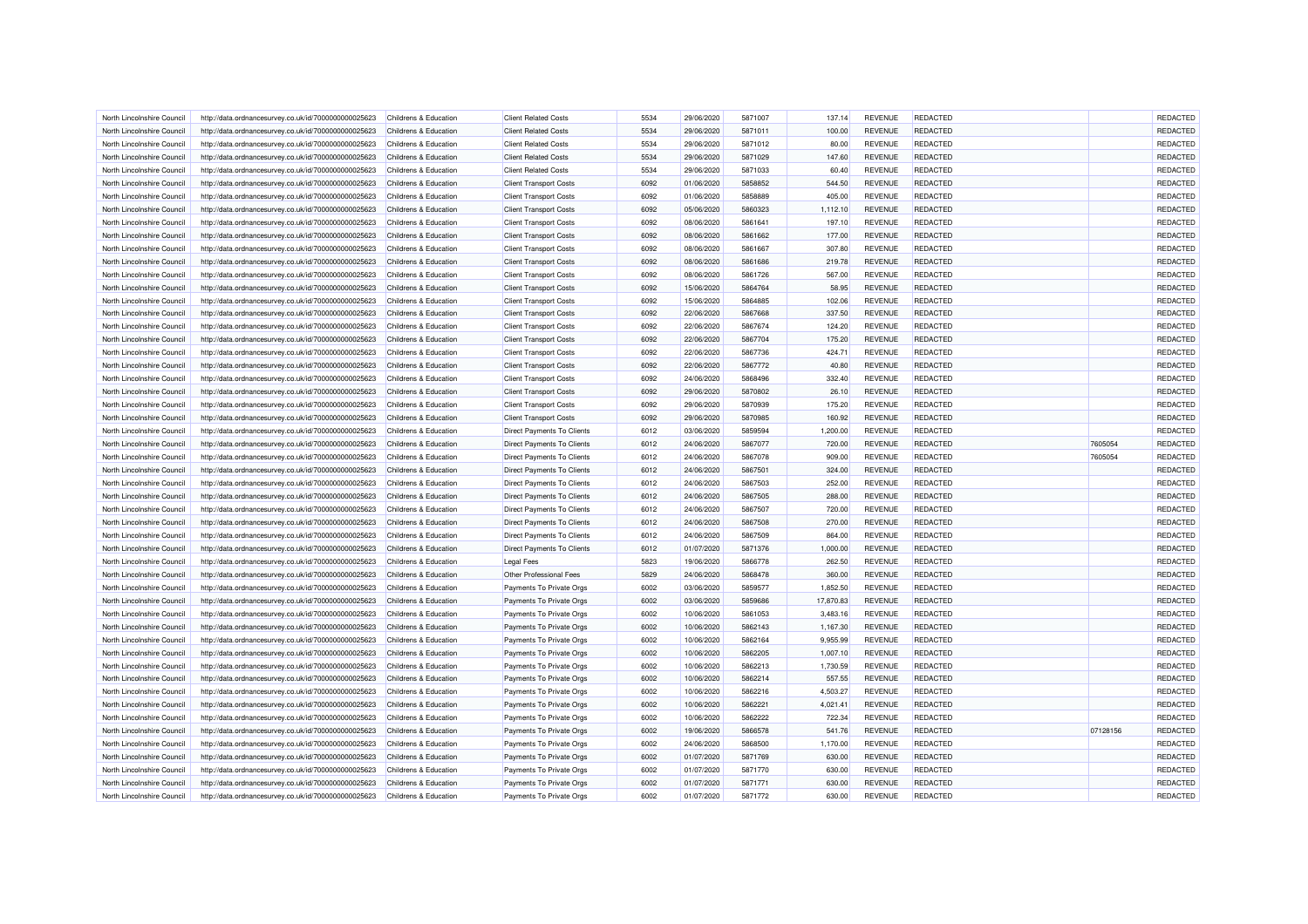| North Lincolnshire Council                               | http://data.ordnancesurvey.co.uk/id/7000000000025623 | Childrens & Education            | Payments To Private Orgs  | 6002                           | 01/07/2020 | 5871773            | 630.00   | <b>REVENUE</b> | REDACTED        | <b>REDACTED</b> |
|----------------------------------------------------------|------------------------------------------------------|----------------------------------|---------------------------|--------------------------------|------------|--------------------|----------|----------------|-----------------|-----------------|
| North Lincolnshire Council                               | http://data.ordnancesurvey.co.uk/id/7000000000025623 | Childrens & Education            | Pay - Operational Staff   | 0921                           | 24/06/2020 | 5867104            | 1,416.64 | <b>REVENUE</b> | REDACTED        | REDACTED        |
| North Lincolnshire Council                               | http://data.ordnancesurvey.co.uk/id/7000000000025623 | Childrens & Education            | Pay - Operational Staff   | 0921                           | 24/06/2020 | 5867105            | 1,416.64 | <b>REVENUE</b> | <b>REDACTED</b> | <b>REDACTED</b> |
| North Lincolnshire Council                               | http://data.ordnancesurvey.co.uk/id/7000000000025623 | <b>Childrens &amp; Education</b> | Pay - Operational Staff   | 0921                           | 24/06/2020 | 5867106            | 1,416.64 | <b>REVENUE</b> | REDACTED        | <b>REDACTED</b> |
| North Lincolnshire Council                               | http://data.ordnancesurvey.co.uk/id/7000000000025623 | Childrens & Education            | Pay - Operational Staff   | 0921                           | 24/06/2020 | 5867107            | 1,416.64 | <b>REVENUE</b> | <b>REDACTED</b> | <b>REDACTED</b> |
| North Lincolnshire Council                               | http://data.ordnancesurvey.co.uk/id/7000000000025623 | Corporate And Democratic Core    | Other Supplies & Services | 5799                           | 10/06/2020 | 5861455            | $\Omega$ | <b>REVENUE</b> | <b>REDACTED</b> | REDACTED        |
| North Lincolnshire Council                               | http://data.ordnancesurvey.co.uk/id/7000000000025623 | Corporate And Democratic Core    | Other Supplies & Services | 5799                           | 10/06/2020 | 5861456            |          | <b>REVENUE</b> | REDACTED        | REDACTED        |
| North Lincolnshire Council                               | http://data.ordnancesurvey.co.uk/id/7000000000025623 | Corporate And Democratic Core    | Other Supplies & Services | 5799                           | 10/06/2020 | 5861457            | $\Omega$ | <b>REVENUE</b> | REDACTED        | REDACTED        |
| North Lincolnshire Council                               | http://data.ordnancesurvey.co.uk/id/7000000000025623 | Corporate And Democratic Core    | Other Supplies & Services | 5799                           | 10/06/2020 | 5861458            |          | <b>REVENUE</b> | REDACTED        | REDACTED        |
| North Lincolnshire Council                               | http://data.ordnancesurvey.co.uk/id/7000000000025623 | Council Tax Payers Account       | Refunds                   | <b>REFUND</b>                  | 01/06/2020 | 5859308            | 9,195.79 |                | <b>REDACTED</b> | REDACTED        |
| North Lincolnshire Council                               | http://data.ordnancesurvey.co.uk/id/7000000000025623 | Council Tax Payers Account       | Refunds                   | <b>REFUND</b>                  | 01/06/2020 | 5859312            | 328.42   |                | REDACTED        | REDACTED        |
| North Lincolnshire Council                               | http://data.ordnancesurvey.co.uk/id/7000000000025623 | Council Tax Payers Account       | Refunds                   | REFUND                         | 01/06/2020 | 5859316            | 492.82   |                | REDACTED        | <b>REDACTED</b> |
| North Lincolnshire Council                               | http://data.ordnancesurvey.co.uk/id/7000000000025623 | Council Tax Payers Account       | Refunds                   | <b>REFUND</b>                  | 01/06/2020 | 5859322            | 313.41   |                | REDACTED        | REDACTED        |
| North Lincolnshire Council                               | http://data.ordnancesurvey.co.uk/id/7000000000025623 | Council Tax Payers Account       | Refunds                   | <b>REFUND</b>                  | 04/06/2020 | 5860552            | 358.56   |                | REDACTED        | <b>REDACTED</b> |
| North Lincolnshire Council                               | http://data.ordnancesurvey.co.uk/id/7000000000025623 | Council Tax Payers Account       | Refunds                   | <b>REFUND</b>                  | 04/06/2020 | 5860566            | 514.72   |                | REDACTED        | <b>REDACTED</b> |
| North Lincolnshire Council                               | http://data.ordnancesurvey.co.uk/id/7000000000025623 | Council Tax Payers Account       | Refunds                   | <b>REFUND</b>                  | 04/06/2020 | 5860579            | 2,317.19 |                | REDACTED        | REDACTED        |
| North Lincolnshire Council                               | http://data.ordnancesurvey.co.uk/id/7000000000025623 | Council Tax Payers Account       | Refunds                   | <b>REFUND</b>                  | 04/06/2020 | 5860585            | 615.64   |                | <b>REDACTED</b> | REDACTED        |
| North Lincolnshire Council                               | http://data.ordnancesurvey.co.uk/id/7000000000025623 | Council Tax Payers Account       | Refunds                   | <b>REFUND</b>                  | 04/06/2020 | 5860587            | 2,628.39 |                | REDACTED        | REDACTED        |
| North Lincolnshire Council                               | http://data.ordnancesurvey.co.uk/id/7000000000025623 | Council Tax Payers Account       | Refunds                   | <b>REFUND</b>                  | 08/06/2020 | 5862021            | 317.44   |                | REDACTED        | REDACTED        |
| North Lincolnshire Council                               | http://data.ordnancesurvey.co.uk/id/7000000000025623 | Council Tax Payers Account       | Refunds                   | <b>REFUND</b>                  | 08/06/2020 | 5862022            | 1,371.29 |                | REDACTED        | REDACTED        |
| North Lincolnshire Council                               | http://data.ordnancesurvey.co.uk/id/7000000000025623 | Council Tax Payers Account       | Refunds                   | REFUND                         | 08/06/2020 | 5862026            | 1,203.15 |                | <b>REDACTED</b> | REDACTED        |
| North Lincolnshire Council                               | http://data.ordnancesurvey.co.uk/id/7000000000025623 | Council Tax Payers Account       | Refunds                   | <b>REFUND</b>                  | 08/06/2020 | 5862034            | 493.83   |                | REDACTED        | <b>REDACTED</b> |
| North Lincolnshire Council                               | http://data.ordnancesurvey.co.uk/id/7000000000025623 | Council Tax Payers Account       | Refunds                   | <b>REFUND</b>                  | 08/06/2020 | 5862036            | 322.58   |                | REDACTED        | REDACTED        |
|                                                          |                                                      |                                  |                           |                                |            |                    |          |                |                 | REDACTED        |
| North Lincolnshire Council<br>North Lincolnshire Council | http://data.ordnancesurvey.co.uk/id/7000000000025623 | Council Tax Payers Account       | Refunds                   | <b>REFUND</b><br><b>REFUND</b> | 08/06/2020 | 5862040<br>5862047 | 320.20   |                | REDACTED        | REDACTED        |
|                                                          | http://data.ordnancesurvey.co.uk/id/7000000000025623 | Council Tax Payers Account       | Refunds                   |                                | 08/06/2020 |                    | 346.64   |                | REDACTED        |                 |
| North Lincolnshire Council                               | http://data.ordnancesurvey.co.uk/id/7000000000025623 | Council Tax Payers Account       | Refunds                   | <b>REFUND</b>                  | 08/06/2020 | 5862049            | 401.69   |                | REDACTED        | REDACTED        |
| North Lincolnshire Council                               | http://data.ordnancesurvey.co.uk/id/7000000000025623 | Council Tax Payers Account       | Refunds                   | <b>REFUND</b>                  | 08/06/2020 | 5862050            | 295.38   |                | REDACTED        | REDACTED        |
| North Lincolnshire Council                               | http://data.ordnancesurvey.co.uk/id/7000000000025623 | Council Tax Payers Account       | Refunds                   | <b>REFUND</b>                  | 11/06/2020 | 5863546            | 383.83   |                | REDACTED        | REDACTED        |
| North Lincolnshire Council                               | http://data.ordnancesurvey.co.uk/id/7000000000025623 | Council Tax Payers Account       | Refunds                   | <b>REFUND</b>                  | 11/06/2020 | 5863559            | 599.13   |                | REDACTED        | REDACTED        |
| North Lincolnshire Council                               | http://data.ordnancesurvey.co.uk/id/7000000000025623 | Council Tax Payers Account       | Refunds                   | <b>REFUND</b>                  | 11/06/2020 | 5863566            | 278.59   |                | REDACTED        | REDACTED        |
| North Lincolnshire Council                               | http://data.ordnancesurvey.co.uk/id/7000000000025623 | Council Tax Payers Account       | Refunds                   | <b>REFUND</b>                  | 15/06/2020 | 5864568            | 368.97   |                | REDACTED        | REDACTED        |
| North Lincolnshire Council                               | http://data.ordnancesurvey.co.uk/id/7000000000025623 | Council Tax Payers Account       | Refunds                   | <b>REFUND</b>                  | 15/06/2020 | 5864571            | 815.53   |                | REDACTED        | REDACTED        |
| North Lincolnshire Council                               | http://data.ordnancesurvey.co.uk/id/7000000000025623 | Council Tax Payers Account       | Refunds                   | <b>REFUND</b>                  | 15/06/2020 | 5864572            | 1.027.58 |                | <b>REDACTED</b> | REDACTED        |
| North Lincolnshire Council                               | http://data.ordnancesurvey.co.uk/id/7000000000025623 | Council Tax Payers Account       | Refunds                   | <b>REFUND</b>                  | 15/06/2020 | 5864576            | 1,363.71 |                | REDACTED        | REDACTED        |
| North Lincolnshire Council                               | http://data.ordnancesurvey.co.uk/id/7000000000025623 | Council Tax Payers Account       | Refunds                   | <b>REFUND</b>                  | 15/06/2020 | 5864584            | 1,440.00 |                | REDACTED        | REDACTED        |
| North Lincolnshire Council                               | http://data.ordnancesurvey.co.uk/id/7000000000025623 | Council Tax Payers Account       | Refunds                   | <b>REFUND</b>                  | 15/06/2020 | 5864589            | 511.81   |                | REDACTED        | REDACTED        |
| North Lincolnshire Council                               | http://data.ordnancesurvey.co.uk/id/7000000000025623 | Council Tax Payers Account       | Refunds                   | <b>REFUND</b>                  | 15/06/2020 | 5864596            | 1,963.33 |                | REDACTED        | REDACTED        |
| North Lincolnshire Council                               | http://data.ordnancesurvey.co.uk/id/7000000000025623 | Council Tax Payers Account       | Refunds                   | <b>REFUND</b>                  | 15/06/2020 | 5864597            | 1,434.86 |                | REDACTED        | REDACTED        |
| North Lincolnshire Council                               | http://data.ordnancesurvey.co.uk/id/7000000000025623 | Council Tax Payers Account       | Refunds                   | REFUND                         | 18/06/2020 | 5866299            | 534.71   |                | REDACTED        | REDACTED        |
| North Lincolnshire Council                               | http://data.ordnancesurvey.co.uk/id/7000000000025623 | Council Tax Payers Account       | Refunds                   | <b>REFUND</b>                  | 18/06/2020 | 5866307            | 1,121.14 |                | REDACTED        | REDACTED        |
| North Lincolnshire Council                               | http://data.ordnancesurvey.co.uk/id/7000000000025623 | Council Tax Payers Account       | Refunds                   | <b>REFUND</b>                  | 18/06/2020 | 5866314            | 537.38   |                | REDACTED        | REDACTED        |
| North Lincolnshire Council                               | http://data.ordnancesurvey.co.uk/id/7000000000025623 | Council Tax Payers Account       | Refunds                   | <b>REFUND</b>                  | 18/06/2020 | 5866318            | 800.78   |                | REDACTED        | REDACTED        |
| North Lincolnshire Council                               | http://data.ordnancesurvey.co.uk/id/7000000000025623 | Council Tax Payers Account       | Refunds                   | <b>REFUND</b>                  | 18/06/2020 | 5866321            | 656.42   |                | <b>REDACTED</b> | REDACTED        |
| North Lincolnshire Council                               | http://data.ordnancesurvey.co.uk/id/7000000000025623 | Council Tax Payers Account       | Refunds                   | REFUND                         | 22/06/2020 | 5867516            | 1.192.98 |                | REDACTED        | <b>REDACTED</b> |
| North Lincolnshire Council                               | http://data.ordnancesurvey.co.uk/id/7000000000025623 | Council Tax Payers Account       | Refunds                   | <b>REFUND</b>                  | 25/06/2020 | 5869603            | 296.52   |                | REDACTED        | REDACTED        |
| North Lincolnshire Council                               | http://data.ordnancesurvey.co.uk/id/7000000000025623 | Council Tax Payers Account       | Refunds                   | <b>REFUND</b>                  | 25/06/2020 | 5869608            | 444.61   |                | REDACTED        | <b>REDACTED</b> |
| North Lincolnshire Council                               | http://data.ordnancesurvey.co.uk/id/7000000000025623 | Council Tax Payers Account       | Refunds                   | <b>REFUND</b>                  | 25/06/2020 | 5869611            | 586.42   |                | REDACTED        | REDACTED        |
| North Lincolnshire Council                               | http://data.ordnancesurvey.co.uk/id/7000000000025623 | Council Tax Payers Account       | Refunds                   | <b>REFUND</b>                  | 25/06/2020 | 5869613            | 251.21   |                | REDACTED        | REDACTED        |
| North Lincolnshire Council                               | http://data.ordnancesurvey.co.uk/id/7000000000025623 | Council Tax Payers Account       | Refunds                   | <b>REFUND</b>                  | 25/06/2020 | 5869616            | 2,158.03 |                | REDACTED        | REDACTED        |
| North Lincolnshire Council                               | http://data.ordnancesurvey.co.uk/id/7000000000025623 | Council Tax Payers Account       | Refunds                   | <b>REFUND</b>                  | 25/06/2020 | 5869617            | 290.98   |                | REDACTED        | <b>REDACTED</b> |
| North Lincolnshire Council                               | http://data.ordnancesurvey.co.uk/id/7000000000025623 | Council Tax Payers Account       | Refunds                   | <b>REFUND</b>                  | 25/06/2020 | 5869619            | 263.16   |                | REDACTED        | REDACTED        |
| North Lincolnshire Council                               | http://data.ordnancesurvey.co.uk/id/7000000000025623 | Council Tax Payers Account       | Refunds                   | <b>REFUND</b>                  | 25/06/2020 | 5869621            | 1,669.11 |                | REDACTED        | <b>REDACTED</b> |
| North Lincolnshire Council                               | http://data.ordnancesurvey.co.uk/id/7000000000025623 | Council Tax Payers Account       | Refunds                   | <b>REFUND</b>                  | 25/06/2020 | 5869622            | 322.84   |                | <b>REDACTED</b> | REDACTED        |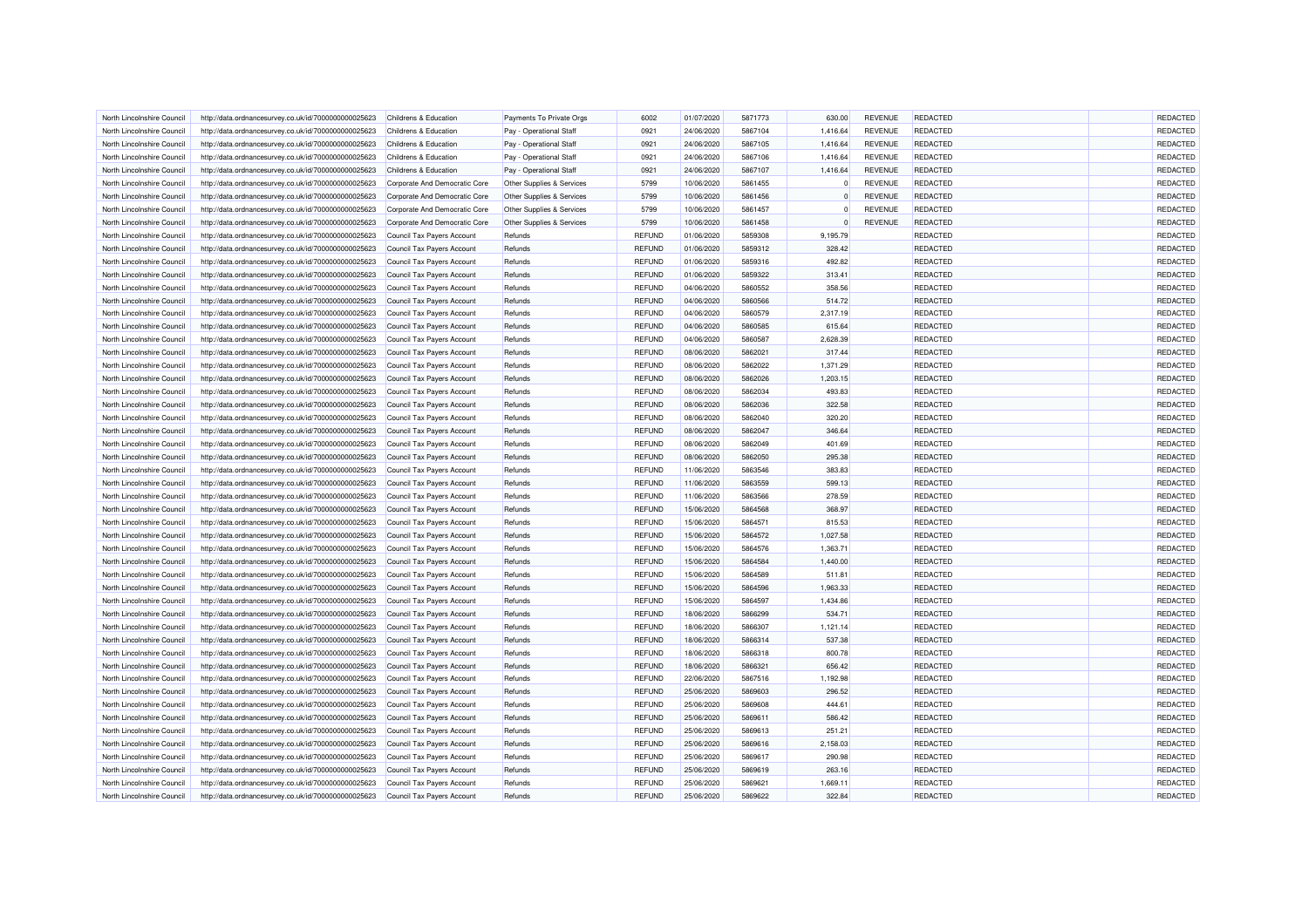| North Lincolnshire Council | http://data.ordnancesurvey.co.uk/id/7000000000025623 | Council Tax Payers Account       | Refunds                       | <b>REFUND</b>                  | 25/06/2020               | 5869629            | 384.70      |                | REDACTED        | <b>REDACTED</b> |
|----------------------------|------------------------------------------------------|----------------------------------|-------------------------------|--------------------------------|--------------------------|--------------------|-------------|----------------|-----------------|-----------------|
| North Lincolnshire Council | http://data.ordnancesurvey.co.uk/id/7000000000025623 | Council Tax Payers Account       | Refunds                       | <b>REFUND</b>                  | 25/06/2020               | 5869634            | 1,172.75    |                | REDACTED        | <b>REDACTED</b> |
| North Lincolnshire Council | http://data.ordnancesurvey.co.uk/id/7000000000025623 | Council Tax Payers Account       | Refunds                       | <b>REFUND</b>                  | 25/06/2020               | 5869636            | 436.18      |                | REDACTED        | REDACTED        |
| North Lincolnshire Council | http://data.ordnancesurvey.co.uk/id/7000000000025623 | Council Tax Payers Account       | Refunds                       | <b>REFUND</b>                  | 25/06/2020               | 5869639            | 559.71      |                | REDACTED        | REDACTED        |
| North Lincolnshire Council | http://data.ordnancesurvey.co.uk/id/7000000000025623 | Council Tax Payers Account       | Refunds                       | <b>REFUND</b>                  | 25/06/2020               | 5869640            | 2,161.20    |                | REDACTED        | REDACTED        |
| North Lincolnshire Council | http://data.ordnancesurvey.co.uk/id/7000000000025623 | Council Tax Payers Account       | Refunds                       | <b>REFUND</b>                  | 29/06/2020               | 5871465            | 458.46      |                | <b>REDACTED</b> | REDACTED        |
| North Lincolnshire Council | http://data.ordnancesurvey.co.uk/id/7000000000025623 | Culture, Env, Reg & Planning Cap | <b>Improvement Grants</b>     | A088                           | 19/06/2020               | 5866220            | 259.00      | CAPITAL        | REDACTED        | REDACTED        |
| North Lincolnshire Council | http://data.ordnancesurvey.co.uk/id/7000000000025623 | <b>Housing Services</b>          | Gen Office Exp (Incl Postage) | 5603                           | 03/06/2020               | 5859626            | 338.52      | <b>REVENUE</b> | <b>REDACTED</b> | REDACTED        |
| North Lincolnshire Counci  | http://data.ordnancesurvey.co.uk/id/7000000000025623 | <b>Housing Services</b>          | Gen Office Exp (Incl Postage  | 5603                           | 12/06/2020               | 5863615            | 375.80      | <b>REVENUE</b> | REDACTED        | REDACTED        |
| North Lincolnshire Council | http://data.ordnancesurvey.co.uk/id/7000000000025623 | <b>Housing Services</b>          | Gen Office Exp (Incl Postage) | 5603                           | 26/06/2020               | 5870349            | 450.12      | <b>REVENUE</b> | <b>REDACTED</b> | REDACTED        |
| North Lincolnshire Council | http://data.ordnancesurvey.co.uk/id/7000000000025623 | <b>Housing Services</b>          | Other Supplies & Services     | 5799                           | 12/06/2020               | 5863624            | 3,414.29    | <b>REVENUE</b> | <b>REDACTED</b> | REDACTED        |
| North Lincolnshire Council | http://data.ordnancesurvey.co.uk/id/7000000000025623 | Nndr Payers Account              | Refunds                       | <b>REFUND</b>                  | 01/06/2020               | 5859545            | $-337.79$   |                | <b>REDACTED</b> | REDACTED        |
| North Lincolnshire Council | http://data.ordnancesurvey.co.uk/id/7000000000025623 | Nndr Payers Account              | Refunds                       | <b>REFUND</b>                  | 02/06/2020               | 5859647            | $-1,169.88$ |                | REDACTED        | REDACTED        |
| North Lincolnshire Council | http://data.ordnancesurvey.co.uk/id/7000000000025623 | Nndr Payers Account              | Refunds                       | <b>REFUND</b>                  | 05/06/2020               | 5860984            | 1,129.39    |                | REDACTED        | REDACTED        |
| North Lincolnshire Council | http://data.ordnancesurvey.co.uk/id/7000000000025623 | Nndr Payers Account              | Refunds                       | REFUND                         | 05/06/2020               | 5860986            | 2,827.00    |                | REDACTED        | REDACTED        |
| North Lincolnshire Council | http://data.ordnancesurvey.co.uk/id/7000000000025623 | Nndr Payers Account              | Refunds                       | <b>REFUND</b>                  | 05/06/2020               | 5860987            | 360.63      |                | <b>REDACTED</b> | <b>REDACTED</b> |
| North Lincolnshire Council | http://data.ordnancesurvey.co.uk/id/7000000000025623 | Nndr Payers Account              | Refunds                       | REFUND                         | 05/06/2020               | 5860988            | 851.07      |                | REDACTED        | REDACTED        |
| North Lincolnshire Council | http://data.ordnancesurvey.co.uk/id/7000000000025623 | Nndr Payers Account              | Refunds                       | <b>REFUND</b>                  | 05/06/2020               | 5860989            | 9,770.75    |                | REDACTED        | REDACTED        |
| North Lincolnshire Council | http://data.ordnancesurvey.co.uk/id/7000000000025623 |                                  | Refunds                       | <b>REFUND</b>                  | 05/06/2020               | 5860991            | 1,776.25    |                | REDACTED        | REDACTED        |
|                            |                                                      | Nndr Payers Account              |                               |                                |                          |                    | 12,677.47   |                | REDACTED        | <b>REDACTED</b> |
| North Lincolnshire Council | http://data.ordnancesurvey.co.uk/id/7000000000025623 | Nndr Payers Account              | Refunds                       | <b>REFUND</b><br><b>REFUND</b> | 05/06/2020<br>05/06/2020 | 5860992<br>5860993 | 3,786.27    |                | REDACTED        | REDACTED        |
| North Lincolnshire Council | http://data.ordnancesurvey.co.uk/id/7000000000025623 | Nndr Payers Account              | Refunds                       |                                |                          |                    |             |                |                 |                 |
| North Lincolnshire Council | http://data.ordnancesurvey.co.uk/id/7000000000025623 | Nndr Payers Account              | Refunds                       | <b>REFUND</b>                  | 05/06/2020               | 5860994            | 5,063.00    |                | REDACTED        | REDACTED        |
| North Lincolnshire Council | http://data.ordnancesurvey.co.uk/id/7000000000025623 | Nndr Payers Account              | Refunds                       | <b>REFUND</b>                  | 05/06/2020               | 5860995            | 2,220.17    |                | REDACTED        | REDACTED        |
| North Lincolnshire Council | http://data.ordnancesurvey.co.uk/id/7000000000025623 | Nndr Payers Account              | Refunds                       | <b>REFUND</b>                  | 05/06/2020               | 5860997            | 312.90      |                | REDACTED        | REDACTED        |
| North Lincolnshire Council | http://data.ordnancesurvey.co.uk/id/7000000000025623 | Nndr Payers Account              | Refunds                       | <b>REFUND</b>                  | 05/06/2020               | 5860998            | 1,102.41    |                | REDACTED        | REDACTED        |
| North Lincolnshire Council | http://data.ordnancesurvey.co.uk/id/7000000000025623 | Nndr Payers Account              | Refunds                       | <b>REFUND</b>                  | 17/06/2020               | 5860996            | 2,358.69    |                | REDACTED        | REDACTED        |
| North Lincolnshire Council | http://data.ordnancesurvey.co.uk/id/7000000000025623 | Nndr Payers Account              | Refunds                       | <b>REFUND</b>                  | 19/06/2020               | 5866802            | 471,403.79  |                | REDACTED        | REDACTED        |
| North Lincolnshire Council | http://data.ordnancesurvey.co.uk/id/7000000000025623 | Nndr Payers Account              | Refunds                       | <b>REFUND</b>                  | 19/06/2020               | 5866804            | 97,563.85   |                | REDACTED        | REDACTED        |
| North Lincolnshire Council | http://data.ordnancesurvey.co.uk/id/7000000000025623 | Nndr Payers Account              | Refunds                       | <b>REFUND</b>                  | 19/06/2020               | 5866805            | 11,172.66   |                | REDACTED        | REDACTED        |
| North Lincolnshire Council | http://data.ordnancesurvey.co.uk/id/7000000000025623 | Nndr Payers Account              | Refunds                       | <b>REFUND</b>                  | 19/06/2020               | 5866806            | 5,581.00    |                | REDACTED        | REDACTED        |
| North Lincolnshire Council | http://data.ordnancesurvey.co.uk/id/7000000000025623 | Nndr Payers Account              | Refunds                       | REFUND                         | 19/06/2020               | 5866807            | 386.17      |                | REDACTED        | REDACTED        |
| North Lincolnshire Council | http://data.ordnancesurvey.co.uk/id/7000000000025623 | Nndr Payers Account              | Refunds                       | <b>REFUND</b>                  | 19/06/2020               | 5866808            | 376.97      |                | REDACTED        | REDACTED        |
| North Lincolnshire Council | http://data.ordnancesurvey.co.uk/id/7000000000025623 | Nndr Payers Account              | Refunds                       | <b>REFUND</b>                  | 19/06/2020               | 5866809            | 7,348.36    |                | REDACTED        | REDACTED        |
| North Lincolnshire Council | http://data.ordnancesurvey.co.uk/id/7000000000025623 | Nndr Payers Account              | Refunds                       | <b>REFUND</b>                  | 19/06/2020               | 5866810            | 37,971.70   |                | REDACTED        | REDACTED        |
| North Lincolnshire Council | http://data.ordnancesurvey.co.uk/id/7000000000025623 | Nndr Payers Account              | Refunds                       | <b>REFUND</b>                  | 19/06/2020               | 5866812            | 390.77      |                | REDACTED        | REDACTED        |
| North Lincolnshire Council | http://data.ordnancesurvey.co.uk/id/7000000000025623 | Nndr Payers Account              | Refunds                       | <b>REFUND</b>                  | 19/06/2020               | 5866813            | 359.96      |                | REDACTED        | REDACTED        |
| North Lincolnshire Council | http://data.ordnancesurvey.co.uk/id/7000000000025623 | Nndr Payers Account              | Refunds                       | REFUND                         | 19/06/2020               | 5866814            | 390.77      |                | REDACTED        | REDACTED        |
| North Lincolnshire Council | http://data.ordnancesurvey.co.uk/id/7000000000025623 | Nndr Payers Account              | Refunds                       | <b>REFUND</b>                  | 26/06/2020               | 5870628            | 2,806.01    |                | <b>REDACTED</b> | REDACTED        |
| North Lincolnshire Council | http://data.ordnancesurvey.co.uk/id/7000000000025623 | Nndr Payers Account              | Refunds                       | REFUND                         | 26/06/2020               | 5870629            | 435.62      |                | REDACTED        | REDACTED        |
| North Lincolnshire Council | http://data.ordnancesurvey.co.uk/id/7000000000025623 | Nndr Payers Account              | Refunds                       | <b>REFUND</b>                  | 26/06/2020               | 5870630            | 2,415.40    |                | <b>REDACTED</b> | <b>REDACTED</b> |
| North Lincolnshire Council | http://data.ordnancesurvey.co.uk/id/7000000000025623 | Nndr Payers Account              | Refunds                       | <b>REFUND</b>                  | 26/06/2020               | 5870631            | 1,758.23    |                | REDACTED        | REDACTED        |
| North Lincolnshire Council | http://data.ordnancesurvey.co.uk/id/7000000000025623 | Nndr Payers Account              | Refunds                       | <b>REFUND</b>                  | 26/06/2020               | 5870632            | 10,398.02   |                | REDACTED        | REDACTED        |
| North Lincolnshire Council | http://data.ordnancesurvey.co.uk/id/7000000000025623 | Nndr Payers Account              | Refunds                       | <b>REFUND</b>                  | 26/06/2020               | 5870633            | 1,499.51    |                | REDACTED        | REDACTED        |
| North Lincolnshire Council | http://data.ordnancesurvey.co.uk/id/7000000000025623 | Nndr Payers Account              | Refunds                       | REFUND                         | 26/06/2020               | 5870634            | 9,639.53    |                | REDACTED        | REDACTED        |
| North Lincolnshire Council | http://data.ordnancesurvey.co.uk/id/7000000000025623 | Nndr Payers Account              | Refunds                       | <b>REFUND</b>                  | 26/06/2020               | 5870635            | 13,385.21   |                | REDACTED        | REDACTED        |
| North Lincolnshire Council | http://data.ordnancesurvey.co.uk/id/7000000000025623 | Nndr Payers Account              | Refunds                       | <b>REFUND</b>                  | 26/06/2020               | 5870636            | 19,639.22   |                | REDACTED        | REDACTED        |
| North Lincolnshire Council | http://data.ordnancesurvey.co.uk/id/7000000000025623 | Nndr Payers Account              | Refunds                       | <b>REFUND</b>                  | 26/06/2020               | 5870637            | 462.94      |                | REDACTED        | <b>REDACTED</b> |
| North Lincolnshire Council | http://data.ordnancesurvey.co.uk/id/7000000000025623 | Nndr Payers Account              | Refunds                       | <b>REFUND</b>                  | 26/06/2020               | 5870639            | 3,826.46    |                | REDACTED        | <b>REDACTED</b> |
| North Lincolnshire Council | http://data.ordnancesurvey.co.uk/id/7000000000025623 | Nndr Payers Account              | Refunds                       | <b>REFUND</b>                  | 26/06/2020               | 5870640            | 8.618.06    |                | REDACTED        | REDACTED        |
| North Lincolnshire Council | http://data.ordnancesurvey.co.uk/id/7000000000025623 | Nndr Payers Account              | Refunds                       | <b>REFUND</b>                  | 26/06/2020               | 5870641            | 5,355.92    |                | <b>REDACTED</b> | REDACTED        |
| North Lincolnshire Council | http://data.ordnancesurvey.co.uk/id/7000000000025623 | Nndr Payers Account              | Refunds                       | <b>REFUND</b>                  | 26/06/2020               | 5870643            | 36,404.72   |                | REDACTED        | <b>REDACTED</b> |
| North Lincolnshire Council | http://data.ordnancesurvey.co.uk/id/7000000000025623 | Nndr Payers Account              | Refunds                       | REFUND                         | 26/06/2020               | 5870644            | 43,771.50   |                | <b>REDACTED</b> | <b>REDACTED</b> |
| North Lincolnshire Council | http://data.ordnancesurvey.co.uk/id/7000000000025623 | <b>Planning Services</b>         | Payments To Voluntary Orgs    | 6001                           | 17/06/2020               | 5865221            | 9,782.57    | <b>REVENUE</b> | REDACTED        | REDACTED        |
|                            |                                                      |                                  |                               |                                |                          |                    |             |                |                 |                 |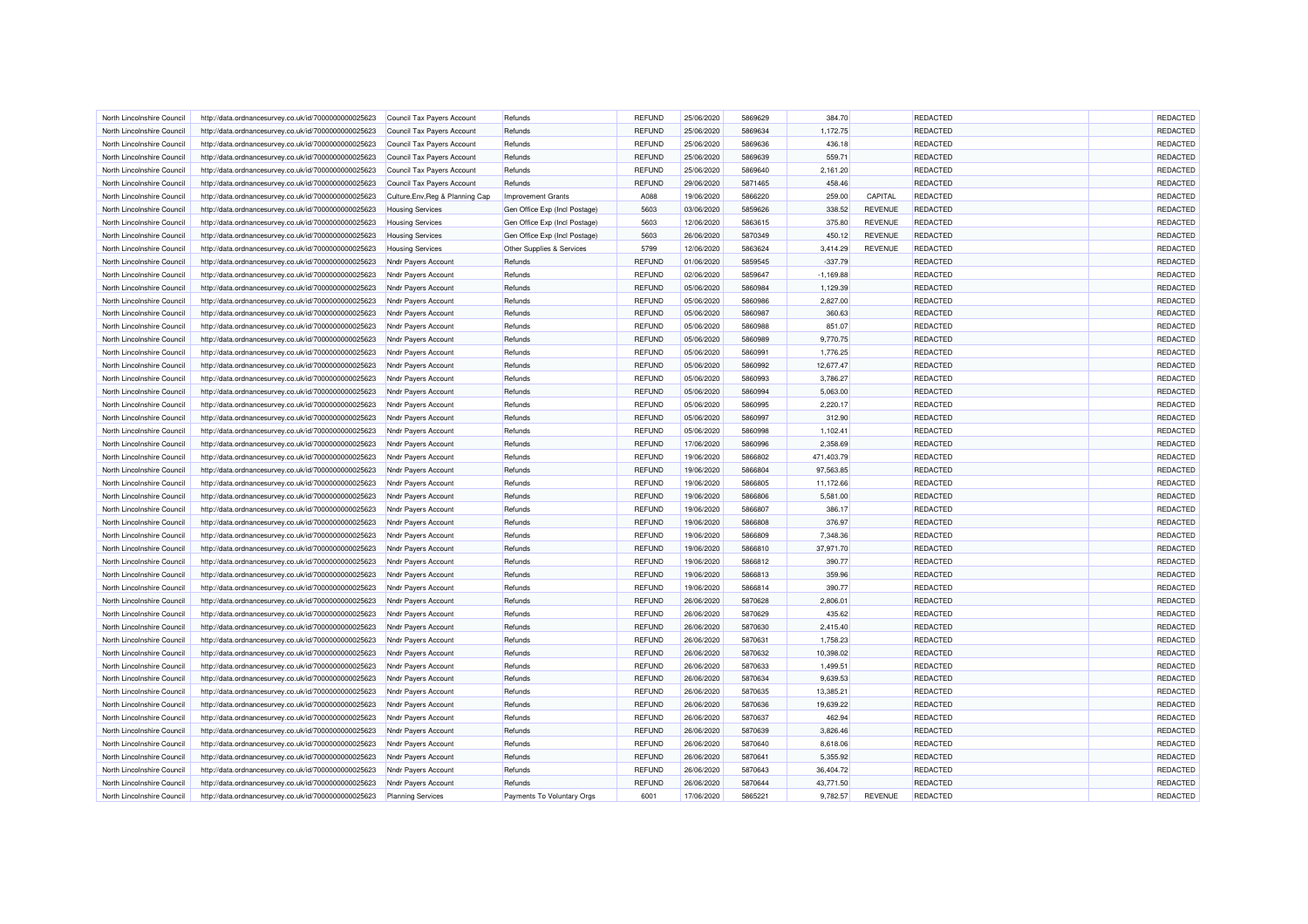| North Lincolnshire Council | http://data.ordnancesurvey.co.uk/id/7000000000025623 | Culture & Related Services                | Other Supplies & Services      | 5799 | 26/06/2020 | 5870321 | 3.051.00   | <b>REVENUE</b> | Redbourne Parish Council                                                                   |          | RED0001D        |
|----------------------------|------------------------------------------------------|-------------------------------------------|--------------------------------|------|------------|---------|------------|----------------|--------------------------------------------------------------------------------------------|----------|-----------------|
| North Lincolnshire Council | http://data.ordnancesurvey.co.uk/id/7000000000025623 | <b>Highways &amp; Transport</b>           | Other Supplies & Services      | 5799 | 26/06/2020 | 5870322 | 1,115.00   | <b>REVENUE</b> | Redbourne Parish Council                                                                   |          | RED0001D        |
| North Lincolnshire Council | http://data.ordnancesurvey.co.uk/id/7000000000025623 | Corporate And Democratic Core             | Telephone Rent/Calls           | 5403 | 10/06/2020 | 5860929 | 124,818.84 | <b>REVENUE</b> | Redcentric Solutions Ltd                                                                   |          | <b>RED0136D</b> |
| North Lincolnshire Council | http://data.ordnancesurvey.co.uk/id/7000000000025623 | Corporate And Democratic Core             | It Software-Maintenance        | 5053 | 10/06/2020 | 5861336 | 8,160.00   | <b>REVENUE</b> | <b>Redstor Limited</b>                                                                     |          | <b>RED0035D</b> |
| North Lincolnshire Council | http://data.ordnancesurvey.co.uk/id/7000000000025623 | Childrens & Education                     | <b>Legal Fees</b>              | 5823 | 03/06/2020 | 5859665 | 630.00     | <b>REVENUE</b> | Reflective Minds Ltd                                                                       |          | <b>REF0032F</b> |
| North Lincolnshire Council | http://data.ordnancesurvey.co.uk/id/7000000000025623 | Childrens & Education                     | Payments To Private Orgs       | 6002 | 10/06/2020 | 5862348 | 3,341.49   | <b>REVENUE</b> | <b>Regional Foster Families</b>                                                            | 4217642  | <b>REG0076G</b> |
| North Lincolnshire Council | http://data.ordnancesurvey.co.uk/id/7000000000025623 | Childrens & Education                     | Payments To Private Orgs       | 6002 | 26/06/2020 | 5869562 | 3,233.70   | <b>REVENUE</b> | <b>Regional Foster Families</b>                                                            | 4217642  | <b>REG0076G</b> |
| North Lincolnshire Council | http://data.ordnancesurvey.co.uk/id/7000000000025623 | Environmental & Regulatory Svs            | Course Fees/Training           | 2002 | 17/06/2020 | 5865666 | 1,705.00   | <b>REVENUE</b> | Ricardo-Aea Ltd                                                                            | 8229264  | AEA0004/        |
| North Lincolnshire Council | http://data.ordnancesurvey.co.uk/id/7000000000025623 | <b>Planning Services</b>                  | Payments To Private Orgs       | 6002 | 12/06/2020 | 5864007 | 5,000.00   | <b>REVENUE</b> | Rider Levett Bucknall Uk Ltd                                                               |          | RID0150D        |
| North Lincolnshire Council | http://data.ordnancesurvey.co.uk/id/7000000000025623 | <b>Culture &amp; Related Services</b>     | Repair & Maintenance Costs     | 3000 | 17/06/2020 | 5865631 | 446.00     | <b>REVENUE</b> | Rilmac (Insulation) Ltd                                                                    |          | RIL0021L        |
| North Lincolnshire Council | http://data.ordnancesurvey.co.uk/id/7000000000025623 | Environmental & Regulatory Svs            | Repair & Maintenance Costs     | 3000 | 17/06/2020 | 5865629 | 300.00     | <b>REVENUE</b> | Rilmac (Insulation) Ltd                                                                    |          | RIL0021L        |
| North Lincolnshire Council | http://data.ordnancesurvey.co.uk/id/7000000000025623 | Environmental & Regulatory Svs            | Repair & Maintenance Costs     | 3000 | 17/06/2020 | 5865630 | 345.00     | <b>REVENUE</b> | Rilmac (Insulation) Ltd                                                                    |          | RIL0021L        |
| North Lincolnshire Council | http://data.ordnancesurvey.co.uk/id/7000000000025623 | Environmental & Regulatory Svs            | Repair & Maintenance Costs     | 3000 | 17/06/2020 | 5865633 | 345.00     | <b>REVENUE</b> | Rilmac (Insulation) Ltd                                                                    |          | RIL0021L        |
| North Lincolnshire Council | http://data.ordnancesurvey.co.uk/id/7000000000025623 | Environmental & Regulatory Svs            | Repair & Maintenance Costs     | 3000 | 17/06/2020 | 5865634 | 300.00     | <b>REVENUE</b> | Rilmac (Insulation) Ltd                                                                    |          | RIL0021L        |
| North Lincolnshire Council | http://data.ordnancesurvey.co.uk/id/7000000000025623 |                                           | Materials                      | 5004 | 17/06/2020 | 5865508 | 828.59     | <b>REVENUE</b> | <b>Ripon Farm Services</b>                                                                 | 9373430  | RFS00019        |
| North Lincolnshire Council | http://data.ordnancesurvey.co.uk/id/7000000000025623 | <b>Culture &amp; Related Services</b>     | Other Vehicle Costs            | 4005 | 28/06/2020 | 5870609 | 326.00     | <b>REVENUE</b> | <b>Riverside Truck Rental Ltd</b>                                                          | 3190863  | <b>RIV0019V</b> |
|                            |                                                      | <b>Environmental &amp; Regulatory Svs</b> |                                |      |            |         |            |                |                                                                                            |          |                 |
| North Lincolnshire Council | http://data.ordnancesurvey.co.uk/id/7000000000025623 | Environmental & Regulatory Svs            | Other Vehicle Costs            | 4005 | 28/06/2020 | 5870610 | 326.00     | <b>REVENUE</b> | Riverside Truck Rental Ltd                                                                 | 3190863  | <b>RIV0019V</b> |
| North Lincolnshire Council | http://data.ordnancesurvey.co.uk/id/7000000000025623 | Central Services To Public                | <b>Business Support Grants</b> | 6090 | 12/06/2020 | 5864393 | 10,000.00  | <b>REVENUE</b> | <b>Rjp Limited</b>                                                                         |          | CD026380        |
| North Lincolnshire Council | http://data.ordnancesurvey.co.uk/id/7000000000025623 | Childrens & Education                     | Payments To Private Orgs       | 6002 | 12/06/2020 | 5863684 | 1,250.00   | <b>REVENUE</b> | Ron Dearing Utc                                                                            | 10009591 | RON025N         |
| North Lincolnshire Council | http://data.ordnancesurvey.co.uk/id/7000000000025623 | Culture & Related Services                | Other Supplies & Services      | 5799 | 26/06/2020 | 5870323 | 992.00     | <b>REVENUE</b> | Roxby-Cum-Risby Parish Council                                                             |          | ROX0002X        |
| North Lincolnshire Council | http://data.ordnancesurvey.co.uk/id/7000000000025623 | Highways & Transport                      | Other Supplies & Services      | 5799 | 26/06/2020 | 5870324 | 382.00     | <b>REVENUE</b> | Roxby-Cum-Risby Parish Council                                                             |          | ROX0002X        |
| North Lincolnshire Council | http://data.ordnancesurvey.co.uk/id/7000000000025623 | <b>Adult Social Care</b>                  | Gen Office Exp (Incl Postage)  | 5603 | 29/06/2020 | 5871342 | $-153.10$  | <b>REVENUE</b> | Royal Mail                                                                                 |          | ROY0009Y        |
| North Lincolnshire Council | http://data.ordnancesurvey.co.uk/id/7000000000025623 | Central Services To Public                | Gen Office Exp (Incl Postage)  | 5603 | 29/06/2020 | 5871342 | $-163.32$  | <b>REVENUE</b> | Royal Mail                                                                                 |          | <b>ROY0009Y</b> |
| North Lincolnshire Council | http://data.ordnancesurvey.co.uk/id/7000000000025623 | Corporate And Democratic Core             | Gen Office Exp (Incl Postage)  | 5603 | 29/06/2020 | 5871342 | $-897.52$  | <b>REVENUE</b> | Royal Mail                                                                                 |          | ROY0009Y        |
| North Lincolnshire Council | http://data.ordnancesurvey.co.uk/id/7000000000025623 | <b>Adult Social Care Capital</b>          | <b>Other Costs</b>             | A085 | 17/06/2020 | 5865752 | 667.20     | CAPITAL        | Ruth Lee Ltd                                                                               | 3814906  | <b>LEE0299E</b> |
| North Lincolnshire Council | http://data.ordnancesurvey.co.uk/id/7000000000025623 | Environmental & Regulatory Svs            | Public Health Funerals         | 5740 | 26/06/2020 | 5866218 | 784.00     | <b>REVENUE</b> | R Wallace & Son Ltd                                                                        |          | <b>WAL0210L</b> |
| North Lincolnshire Council | http://data.ordnancesurvey.co.uk/id/7000000000025623 | <b>Adult Social Care</b>                  | Other Professional Fees        | 5829 | 24/06/2020 | 5868655 | 2.388.20   | <b>REVENUE</b> | Safer Futures Yorkshire Ltd                                                                |          | <b>HAR0345R</b> |
| North Lincolnshire Council | http://data.ordnancesurvey.co.uk/id/7000000000025623 | Environmental & Regulatory Svs            | Payments To Private Orgs       | 6002 | 10/06/2020 | 5862675 | 2,138.58   | <b>REVENUE</b> | S A Greenfield                                                                             |          | GRA0228A        |
| North Lincolnshire Council | http://data.ordnancesurvey.co.uk/id/7000000000025623 | <b>Housing Services</b>                   | Other Supplies & Services      | 5799 | 03/06/2020 | 5859387 | 846.00     | <b>REVENUE</b> | S A Greenfield                                                                             |          | GRA0228A        |
| North Lincolnshire Council | http://data.ordnancesurvey.co.uk/id/7000000000025623 | Childrens & Education                     | <b>Equipment Purchase</b>      | 5001 | 12/06/2020 | 5863901 | 3,450.00   | <b>REVENUE</b> | Saint Therese Of Lisieux Catholic Trust                                                    |          | STT0001T        |
| North Lincolnshire Council | http://data.ordnancesurvey.co.uk/id/7000000000025623 | <b>Adult Social Care</b>                  | Payments To Health Providers   | 6019 | 12/06/2020 | 5863626 | 363.00     | <b>REVENUE</b> | Salisbury Nhs Foundation Trust                                                             |          | <b>SAL0081L</b> |
| North Lincolnshire Council | http://data.ordnancesurvey.co.uk/id/7000000000025623 | Central Services To Public                | <b>Business Support Grants</b> | 6090 | 03/06/2020 | 5860248 | 10,000.00  | <b>REVENUE</b> | Saman Rashid                                                                               |          | CD025660        |
| North Lincolnshire Council | http://data.ordnancesurvey.co.uk/id/7000000000025623 | Central Services To Public                | <b>Business Support Grants</b> | 6090 | 12/06/2020 | 5864400 | 10,000.00  | <b>REVENUE</b> | Sandtoft Ultralights                                                                       |          | CD026450        |
| North Lincolnshire Council | http://data.ordnancesurvey.co.uk/id/7000000000025623 | Childrens & Education                     | Payments To Private Orgs       | 6002 | 10/06/2020 | 5862218 | 324.33     | <b>REVENUE</b> | Sarah Scott Childminding                                                                   |          | SCO0130O        |
| North Lincolnshire Council | http://data.ordnancesurvey.co.uk/id/7000000000025623 | <b>Culture &amp; Related Services</b>     | Other Supplies & Services      | 5799 | 26/06/2020 | 5870325 | 843.00     | <b>REVENUE</b> | Saxby-All-Saints Parish Council                                                            |          | SAX0004X        |
| North Lincolnshire Council | http://data.ordnancesurvey.co.uk/id/7000000000025623 | Central Services To Public                | <b>Business Support Grants</b> | 6090 | 03/06/2020 | 5860270 | 25,000.00  | <b>REVENUE</b> | Sbr Plant Hire Limited                                                                     |          | CD025880        |
| North Lincolnshire Council | http://data.ordnancesurvey.co.uk/id/7000000000025623 | Childrens & Education                     | Payments To Private Orgs       | 6002 | 01/07/2020 | 5870707 | 666.67     | <b>REVENUE</b> | Scawby Academy                                                                             |          | SCA0098/        |
| North Lincolnshire Council | http://data.ordnancesurvey.co.uk/id/7000000000025623 | <b>Culture &amp; Related Services</b>     | Other Supplies & Services      | 5799 | 26/06/2020 | 5870327 | 10.691.00  | <b>REVENUE</b> | Scawby Parish Council                                                                      |          | <b>SCA0009A</b> |
| North Lincolnshire Council | http://data.ordnancesurvey.co.uk/id/7000000000025623 | Central Services To Public                | <b>Business Support Grants</b> | 6090 | 10/06/2020 | 5863247 | 10,000.00  | <b>REVENUE</b> | Scawby Post Office                                                                         |          | CD026020        |
| North Lincolnshire Council | http://data.ordnancesurvey.co.uk/id/7000000000025623 | Central Services To Public                | <b>Business Support Grants</b> | 6090 | 03/06/2020 | 5860268 | 10,000.00  | <b>REVENUE</b> | Scawby Village Hall                                                                        |          | CD025860        |
| North Lincolnshire Council | http://data.ordnancesurvey.co.uk/id/7000000000025623 | Central Services To Public                | <b>Business Support Grants</b> | 6090 | 03/06/2020 | 5860271 | 25,000.00  | <b>REVENUE</b> | S & C Barrett Holdings Limited                                                             |          | CD025890        |
| North Lincolnshire Council | http://data.ordnancesurvey.co.uk/id/7000000000025623 | Corporate And Democratic Core             | It Software-Purchase           | 5051 | 10/06/2020 | 5862622 | 650.00     | <b>REVENUE</b> | <b>Sccm Consultants</b>                                                                    |          | <b>SCC0003C</b> |
| North Lincolnshire Council | http://data.ordnancesurvey.co.uk/id/7000000000025623 | Childrens & Education                     | Payments To Private Orgs       | 6002 | 17/06/2020 | 5862219 | 20,292.78  | <b>REVENUE</b> | Scunthorpe C Of E Primary School"Main A/C"                                                 |          | <b>SCU0232U</b> |
| North Lincolnshire Council | http://data.ordnancesurvey.co.uk/id/7000000000025623 | Childrens & Education                     | Payments To Private Orgs       | 6002 | 01/07/2020 | 5871781 | 630.00     | <b>REVENUE</b> | Scunthorpe C Of E Primary School"Main A/C"                                                 |          | SCU0232U        |
| North Lincolnshire Council | http://data.ordnancesurvey.co.uk/id/7000000000025623 | Childrens & Education                     | Payments To Private Orgs       | 6002 | 01/07/2020 | 5871782 | 630.00     | <b>REVENUE</b> | Scunthorpe C Of E Primary School"Main A/C"                                                 |          | <b>SCU0232U</b> |
| North Lincolnshire Council | http://data.ordnancesurvey.co.uk/id/7000000000025623 | Childrens & Education                     | Payments To Private Orgs       | 6002 | 01/07/2020 | 5871783 | 630.00     | <b>REVENUE</b> | Scunthorpe C Of E Primary School"Main A/C"                                                 |          | <b>SCU0232U</b> |
| North Lincolnshire Council | http://data.ordnancesurvey.co.uk/id/7000000000025623 | Childrens & Education                     | Payments To Private Orgs       | 6002 | 01/07/2020 | 5871784 | 630.00     | REVENUE        | Scunthorpe C Of E Primary School"Main A/C"                                                 |          | <b>SCU0232U</b> |
| North Lincolnshire Council | http://data.ordnancesurvey.co.uk/id/7000000000025623 | Childrens & Education                     | Payments To Private Orgs       | 6002 | 01/07/2020 | 5871785 | 630.00     | <b>REVENUE</b> | Scunthorpe C Of E Primary School"Main A/C"                                                 |          | <b>SCU0232U</b> |
|                            |                                                      |                                           |                                | 6002 | 01/07/2020 | 5871786 | 630.00     | <b>REVENUE</b> |                                                                                            |          | <b>SCU0232U</b> |
| North Lincolnshire Council | http://data.ordnancesurvey.co.uk/id/7000000000025623 | Childrens & Education                     | Payments To Private Orgs       | 5799 | 05/06/2020 | 5860898 | 467.91     | <b>REVENUE</b> | Scunthorpe C Of E Primary School"Main A/C"<br>Scunthorpe & District Citizens Advice Bureau |          | SCU0018U        |
| North Lincolnshire Council | http://data.ordnancesurvey.co.uk/id/7000000000025623 | <b>Culture &amp; Related Services</b>     | Other Supplies & Services      |      |            |         |            |                |                                                                                            |          |                 |
| North Lincolnshire Council | http://data.ordnancesurvey.co.uk/id/7000000000025623 | Central Services To Public                | <b>Business Support Grants</b> | 6090 | 10/06/2020 | 5863254 | 10,000.00  | <b>REVENUE</b> | Scunthorpe Hydroponics & Horticulture Ltd                                                  |          | CD026090        |
| North Lincolnshire Council | http://data.ordnancesurvey.co.uk/id/7000000000025623 | <b>Culture &amp; Related Services</b>     | <b>Equipment Purchase</b>      | 5001 | 24/06/2020 | 5866686 | 605.00     | <b>REVENUE</b> | Scunthorpe Lawnmowers Limited                                                              | 6750913  | SCU0006U        |
| North Lincolnshire Council | http://data.ordnancesurvey.co.uk/id/7000000000025623 | Central Services To Public                | <b>Business Support Grants</b> | 6090 | 17/06/2020 | 5866100 | 10,000.00  | <b>REVENUE</b> | Scunthorpe Obedience & Agility Training Club                                               |          | CD026660        |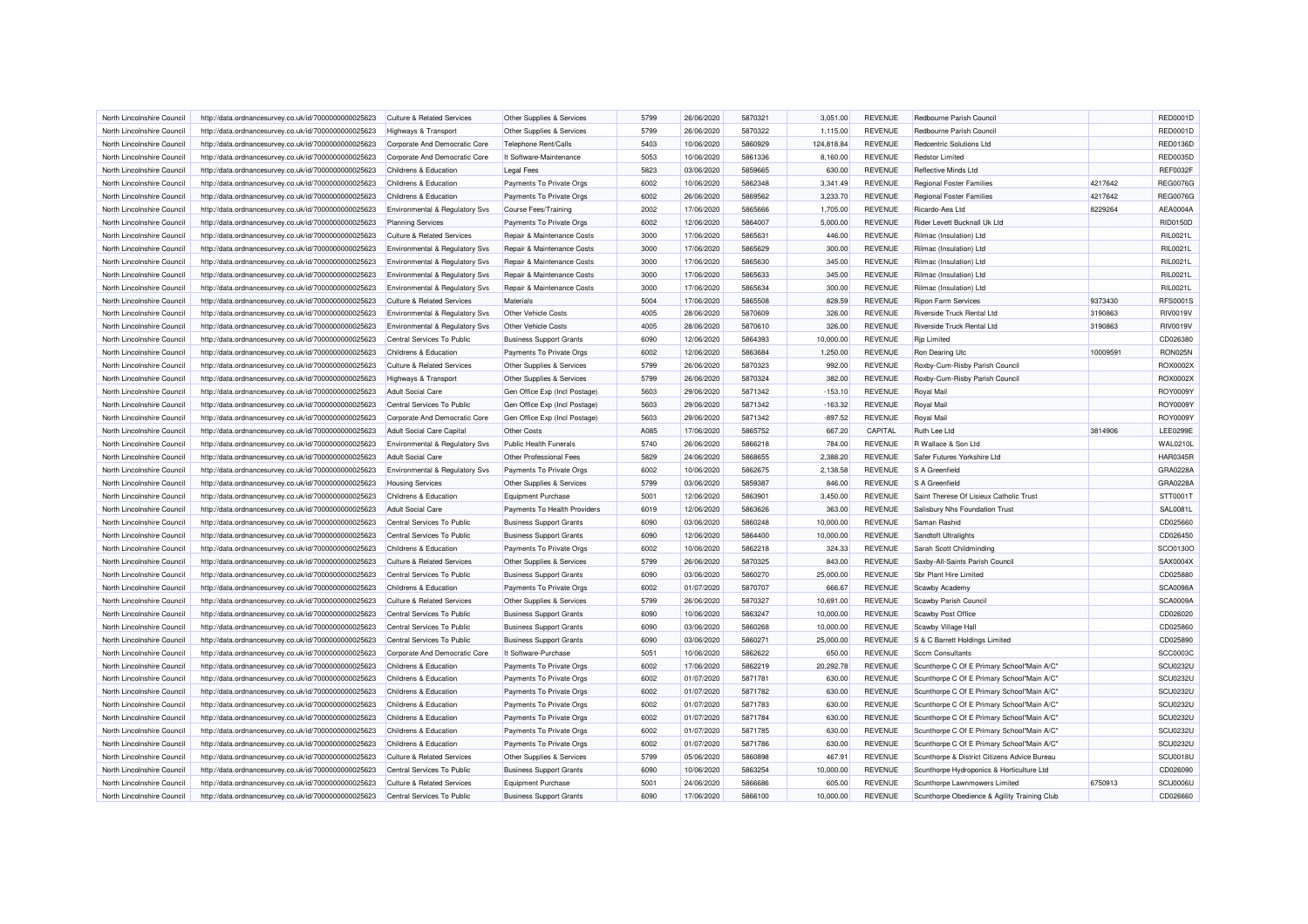| North Lincolnshire Council | http://data.ordnancesurvey.co.uk/id/7000000000025623 | <b>Planning Services</b>                  | Payments To Voluntary Orgs     | 6001 | 26/06/2020 | 5865321 | 2,000.00  | <b>REVENUE</b> | <b>Scunthorpe Samaritans</b>     |          | SAM0049M        |
|----------------------------|------------------------------------------------------|-------------------------------------------|--------------------------------|------|------------|---------|-----------|----------------|----------------------------------|----------|-----------------|
| North Lincolnshire Council | http://data.ordnancesurvey.co.uk/id/7000000000025623 | Corporate And Democratic Core             | Other Professional Fees        | 5829 | 10/06/2020 | 5861393 | 1,254.15  | <b>REVENUE</b> | Security Plus Limited            | 1325489  | <b>SEC0017C</b> |
| North Lincolnshire Council | http://data.ordnancesurvey.co.uk/id/7000000000025623 | Central Services To Public                | <b>Business Support Grants</b> | 6090 | 12/06/2020 | 5864397 | 10,000.00 | <b>REVENUE</b> | Sedgemill Ltd                    |          | CD026420        |
| North Lincolnshire Council | http://data.ordnancesurvey.co.uk/id/7000000000025623 | <b>Childrens &amp; Education</b>          | Payments To Private Orgs       | 6002 | 01/07/2020 | 5871787 | 630.00    | <b>REVENUE</b> | Seely Primary And Nursery School |          | <b>SEE0017E</b> |
| North Lincolnshire Council | http://data.ordnancesurvey.co.uk/id/7000000000025623 | Corporate And Democratic Core             | It Software-Purchase           | 5051 | 24/06/2020 | 5866687 | 8,500.00  | <b>REVENUE</b> | Sentinel Partners Limited        | 07710092 | SEN0043N        |
| North Lincolnshire Council | http://data.ordnancesurvey.co.uk/id/7000000000025623 | Corporate And Democratic Core             | It Software-Purchase           | 5051 | 24/06/2020 | 5867116 | 4.250.00  | <b>REVENUE</b> | Sentinel Partners Limited        | 07710092 | <b>SEN0043N</b> |
| North Lincolnshire Council | http://data.ordnancesurvey.co.uk/id/7000000000025623 | Childrens & Education                     | Payments To Private Orgs       | 6002 | 10/06/2020 | 5862197 | 394.50    | <b>REVENUE</b> | Sharon Matthews                  |          | MAT0115T        |
| North Lincolnshire Council | http://data.ordnancesurvey.co.uk/id/7000000000025623 | Childrens & Education                     | <b>Client Transport Costs</b>  | 6092 | 05/06/2020 | 5860331 | 930.00    | <b>REVENUE</b> | Shelley'S Taxis Ltd              | 7169676  | <b>SHE0127E</b> |
| North Lincolnshire Council | http://data.ordnancesurvey.co.uk/id/7000000000025623 |                                           |                                | 6002 | 10/06/2020 | 5861389 |           | <b>REVENUE</b> | Shining Little Stars T/A         |          | <b>LIT0060T</b> |
|                            |                                                      | Childrens & Education                     | Payments To Private Orgs       |      |            |         | 915.60    |                |                                  |          |                 |
| North Lincolnshire Council | http://data.ordnancesurvey.co.uk/id/7000000000025623 | Childrens & Education                     | Payments To Private Orgs       | 6002 | 10/06/2020 | 5862195 | 9,500.04  | <b>REVENUE</b> | Shining Little Stars T/A         |          | <b>LIT0060T</b> |
| North Lincolnshire Council | http://data.ordnancesurvey.co.uk/id/7000000000025623 | Central Services To Public                | <b>Business Support Grants</b> | 6090 | 10/06/2020 | 5863248 | 10,000.00 | <b>REVENUE</b> | Simply Groundworks Ltd           |          | CD026030        |
| North Lincolnshire Council | http://data.ordnancesurvey.co.uk/id/7000000000025623 | Childrens & Education                     | Payments To Private Orgs       | 6002 | 12/06/2020 | 5861016 | 12.865.00 | <b>REVENUE</b> | Sixteen Plus Ltd                 |          | SIX0032X        |
| North Lincolnshire Council | http://data.ordnancesurvey.co.uk/id/7000000000025623 | Childrens & Education                     | Payments To Private Orgs       | 6002 | 12/06/2020 | 5861024 | 12,865.00 | <b>REVENUE</b> | Sixteen Plus Ltd                 |          | SIX0032X        |
| North Lincolnshire Council | http://data.ordnancesurvey.co.uk/id/7000000000025623 | Corporate And Democratic Core             | Clothing, Uniforms & Laundry   | 5301 | 03/06/2020 | 5850295 | 289.38    | <b>REVENUE</b> | Smi Group                        | 07644080 | <b>SMI0960I</b> |
| North Lincolnshire Council | http://data.ordnancesurvey.co.uk/id/7000000000025623 | Corporate And Democratic Core             | Clothing, Uniforms & Laundry   | 5301 | 17/06/2020 | 5860124 | 219.75    | <b>REVENUE</b> | Smi Group                        | 07644080 | <b>SMI09601</b> |
| North Lincolnshire Council | http://data.ordnancesurvey.co.uk/id/7000000000025623 | Environmental & Regulatory Svs            | Clothing, Uniforms & Laundry   | 5301 | 12/06/2020 | 5863459 | 214.73    | <b>REVENUE</b> | Smi Group                        | 07644080 | <b>SMI0960I</b> |
| North Lincolnshire Council | http://data.ordnancesurvey.co.uk/id/7000000000025623 | Environmental & Regulatory Svs            | Clothing, Uniforms & Laundry   | 5301 | 12/06/2020 | 5863461 | 585.00    | <b>REVENUE</b> | Smi Group                        | 07644080 | <b>SMI09601</b> |
| North Lincolnshire Council | http://data.ordnancesurvey.co.uk/id/7000000000025623 | <b>Environmental &amp; Regulatory Svs</b> | Clothing, Uniforms & Laundry   | 5301 | 24/06/2020 | 5866757 | 221.98    | <b>REVENUE</b> | Smi Group                        | 07644080 | <b>SMI0960I</b> |
| North Lincolnshire Council | http://data.ordnancesurvey.co.uk/id/7000000000025623 | Corporate And Democratic Core             | Other Supplies & Services      | 5799 | 17/06/2020 | 5864513 | 339.71    | <b>REVENUE</b> | Sodexo Motivation Solutions Ltd  |          | P&M0002M        |
| North Lincolnshire Council | http://data.ordnancesurvey.co.uk/id/7000000000025623 | Childrens & Education                     | Payments To Private Orgs       | 6002 | 24/06/2020 | 5867062 | 2.295.00  | <b>REVENUE</b> | Softbox Ltd                      |          | SOF0006F        |
| North Lincolnshire Council | http://data.ordnancesurvey.co.uk/id/7000000000025623 | Corporate And Democratic Core             | It Software-Purchase           | 5051 | 10/06/2020 | 5862579 | 1,203.80  | <b>REVENUE</b> | Softwareone Uk Ltd               | 06629601 | COM0151M        |
| North Lincolnshire Council | http://data.ordnancesurvey.co.uk/id/7000000000025623 | Childrens & Education                     | Rents                          | 3201 | 17/06/2020 | 5864636 | 9,250.00  | <b>REVENUE</b> | Solid Structures Ltd             |          | SOL0072L        |
| North Lincolnshire Council | http://data.ordnancesurvey.co.uk/id/7000000000025623 | Childrens & Education                     | <b>Client Transport Costs</b>  | 6092 | 17/06/2020 | 5863787 | 144.00    | <b>REVENUE</b> | Solutions Pledge2learn           |          | <b>PLE0041E</b> |
| North Lincolnshire Council | http://data.ordnancesurvey.co.uk/id/7000000000025623 | Childrens & Education                     | <b>Client Transport Costs</b>  | 6092 | 03/07/2020 | 5870544 | 36.00     | <b>REVENUE</b> | Solutions Pledge2learn           |          | <b>PLE0041E</b> |
| North Lincolnshire Council | http://data.ordnancesurvey.co.uk/id/7000000000025623 | Childrens & Education                     | Payments To Private Orgs       | 6002 | 12/06/2020 | 5863803 | 3,240.00  | <b>REVENUE</b> | Solutions Pledge2learn           |          | <b>PLE0041E</b> |
| North Lincolnshire Council | http://data.ordnancesurvey.co.uk/id/7000000000025623 | Childrens & Education                     | Payments To Private Orgs       | 6002 | 17/06/2020 | 5863785 | 3,000.00  | <b>REVENUE</b> | Solutions Pledge2learn           |          | <b>PLE0041E</b> |
| North Lincolnshire Council | http://data.ordnancesurvey.co.uk/id/7000000000025623 | Childrens & Education                     | Payments To Private Orgs       | 6002 | 17/06/2020 | 5863786 | 1,200.00  | <b>REVENUE</b> | Solutions Pledge2learn           |          | <b>PLE0041E</b> |
| North Lincolnshire Council | http://data.ordnancesurvey.co.uk/id/7000000000025623 | Childrens & Education                     | Payments To Private Orgs       | 6002 | 17/06/2020 | 5863787 | 1,440.00  | <b>REVENUE</b> | Solutions Pledge2learn           |          | <b>PLE0041E</b> |
| North Lincolnshire Council | http://data.ordnancesurvey.co.uk/id/7000000000025623 | Childrens & Education                     | Payments To Private Orgs       | 6002 | 17/06/2020 | 5863789 | 1,560.00  | <b>REVENUE</b> | Solutions Pledge2learn           |          | <b>PLE0041E</b> |
| North Lincolnshire Council | http://data.ordnancesurvey.co.uk/id/7000000000025623 | Childrens & Education                     | Payments To Private Orgs       | 6002 | 17/06/2020 | 5863801 | 1,440.00  | <b>REVENUE</b> | Solutions Pledge2learn           |          | <b>PLE0041E</b> |
| North Lincolnshire Council | http://data.ordnancesurvey.co.uk/id/7000000000025623 | Childrens & Education                     | Payments To Private Orgs       | 6002 | 03/07/2020 | 5870367 | 960.00    | <b>REVENUE</b> | Solutions Pledge2learn           |          | <b>PLE0041E</b> |
| North Lincolnshire Council | http://data.ordnancesurvey.co.uk/id/7000000000025623 | <b>Childrens &amp; Education</b>          | Payments To Private Orgs       | 6002 | 03/07/2020 | 5870368 | 6,240.00  | <b>REVENUE</b> | Solutions Pledge2learn           |          | <b>PLE0041E</b> |
| North Lincolnshire Council | http://data.ordnancesurvey.co.uk/id/7000000000025623 | Childrens & Education                     | Payments To Private Orgs       | 6002 | 03/07/2020 | 5870539 | 1,080.00  | <b>REVENUE</b> | Solutions Pledge2learn           |          | <b>PLE0041E</b> |
|                            |                                                      |                                           |                                | 6002 | 03/07/2020 | 5870542 |           | <b>REVENUE</b> |                                  |          | <b>PLE0041E</b> |
| North Lincolnshire Council | http://data.ordnancesurvey.co.uk/id/7000000000025623 | Childrens & Education                     | Payments To Private Orgs       |      |            |         | 480.00    |                | Solutions Pledge2learn           |          |                 |
| North Lincolnshire Council | http://data.ordnancesurvey.co.uk/id/7000000000025623 | Childrens & Education                     | Payments To Private Orgs       | 6002 | 03/07/2020 | 5870544 | 1,200.00  | <b>REVENUE</b> | Solutions Pledge2learn           |          | <b>PLE0041E</b> |
| North Lincolnshire Council | http://data.ordnancesurvey.co.uk/id/7000000000025623 | Childrens & Education                     | Payments To Private Orgs       | 6002 | 10/06/2020 | 5862144 | 634.08    | <b>REVENUE</b> | Sophie Brownless                 |          | BRO0218O        |
| North Lincolnshire Council | http://data.ordnancesurvey.co.uk/id/7000000000025623 | <b>Culture &amp; Related Services</b>     | <b>Equipment Purchase</b>      | 5001 | 24/06/2020 | 5865558 | 223.33    | <b>REVENUE</b> | <b>Sound Dynamics</b>            |          | SOU0192L        |
| North Lincolnshire Council | http://data.ordnancesurvey.co.uk/id/7000000000025623 | Childrens & Education                     | Payments To Private Orgs       | 6002 | 10/06/2020 | 5861378 | 16,895.83 | <b>REVENUE</b> | South Axholme Academy            | 07814150 | SOU0071L        |
| North Lincolnshire Council | http://data.ordnancesurvey.co.uk/id/7000000000025623 | Childrens & Education                     | Payments To Private Orgs       | 6002 | 01/07/2020 | 5871788 | 630.00    | <b>REVENUE</b> | South Axholme Academy            | 07814150 | SOU0071L        |
| North Lincolnshire Council | http://data.ordnancesurvey.co.uk/id/7000000000025623 | Childrens & Education                     | Payments To Private Orgs       | 6002 | 01/07/2020 | 5871789 | 630.00    | <b>REVENUE</b> | South Axholme Academy            | 07814150 | SOU0071U        |
| North Lincolnshire Council | http://data.ordnancesurvey.co.uk/id/7000000000025623 | Childrens & Education                     | Payments To Private Orgs       | 6002 | 01/07/2020 | 5871790 | 630.00    | <b>REVENUE</b> | South Axholme Academy            | 07814150 | SOU0071L        |
| North Lincolnshire Council | http://data.ordnancesurvey.co.uk/id/7000000000025623 | Childrens & Education                     | Payments To Private Orgs       | 6002 | 01/07/2020 | 5871791 | 630.00    | <b>REVENUE</b> | South Axholme Academy            | 07814150 | SOU0071L        |
| North Lincolnshire Council | http://data.ordnancesurvey.co.uk/id/7000000000025623 | Childrens & Education                     | Payments To Private Orgs       | 6002 | 01/07/2020 | 5871792 | 630.00    | <b>REVENUE</b> | South Axholme Academy            | 07814150 | SOU0071L        |
| North Lincolnshire Council | http://data.ordnancesurvey.co.uk/id/7000000000025623 | <b>Culture &amp; Related Services</b>     | Other Supplies & Services      | 5799 | 26/06/2020 | 5870329 | 1,447.00  | <b>REVENUE</b> | South Ferriby Parish Council     |          | SOU0001L        |
| North Lincolnshire Council | http://data.ordnancesurvey.co.uk/id/7000000000025623 | Childrens & Education                     | Payments To Voluntary Orgs     | 6001 | 10/06/2020 | 5862160 | 3,415.23  | <b>REVENUE</b> | South Ferriby Pre-School         |          | <b>FER0023R</b> |
| North Lincolnshire Council | http://data.ordnancesurvey.co.uk/id/7000000000025623 | Childrens & Education                     | Payments To Private Orgs       | 6002 | 10/06/2020 | 5862223 | 3,193.77  | <b>REVENUE</b> | Southfield Nursery               |          | <b>SOU0007L</b> |
| North Lincolnshire Council | http://data.ordnancesurvey.co.uk/id/7000000000025623 | Corporate And Democratic Core             | Other Supplies & Services      | 5799 | 10/06/2020 | 5861355 | 1,470.00  | <b>REVENUE</b> | South West Councils              |          | SOU0298L        |
| North Lincolnshire Council | http://data.ordnancesurvey.co.uk/id/7000000000025623 | <b>Environmental &amp; Regulatory Svs</b> | Other Professional Fees        | 5829 | 12/06/2020 | 5863451 | 1.020.06  | <b>REVENUE</b> | Srcl Ltd (Mediaburst)            | 03226910 | <b>WHI0238I</b> |
| North Lincolnshire Council | http://data.ordnancesurvey.co.uk/id/7000000000025623 | <b>Environmental &amp; Regulatory Svs</b> | Other Supplies & Services      | 5799 | 17/06/2020 | 5865667 | 250.00    | <b>REVENUE</b> | <b>Srp Hire Solutions Ltd</b>    | 06087866 | SRP0001P        |
| North Lincolnshire Council | http://data.ordnancesurvey.co.uk/id/7000000000025623 | Environmental & Regulatory Svs            | Other Supplies & Services      | 5799 | 24/06/2020 | 5868660 | 664.00    | <b>REVENUE</b> | <b>Srp Hire Solutions Ltd</b>    | 06087866 | SRP0001P        |
| North Lincolnshire Council | http://data.ordnancesurvey.co.uk/id/7000000000025623 | Environmental & Regulatory Svs            | Other Supplies & Services      | 5799 | 24/06/2020 | 5868661 | 472.00    | <b>REVENUE</b> | <b>Srp Hire Solutions Ltd</b>    | 06087866 | SRP0001P        |
| North Lincolnshire Council | http://data.ordnancesurvey.co.uk/id/7000000000025623 | Environmental & Regulatory Svs            | Other Supplies & Services      | 5799 | 24/06/2020 | 5868662 | 250.00    | <b>REVENUE</b> | <b>Srp Hire Solutions Ltd</b>    | 06087866 | SRP0001P        |
| North Lincolnshire Council | http://data.ordnancesurvey.co.uk/id/7000000000025623 | Environmental & Regulatory Svs            | Other Supplies & Services      | 5799 | 24/06/2020 | 5868663 | 250.00    | <b>REVENUE</b> | <b>Srp Hire Solutions Ltd</b>    | 06087866 | SRP0001P        |
|                            |                                                      |                                           |                                |      |            |         |           |                |                                  |          |                 |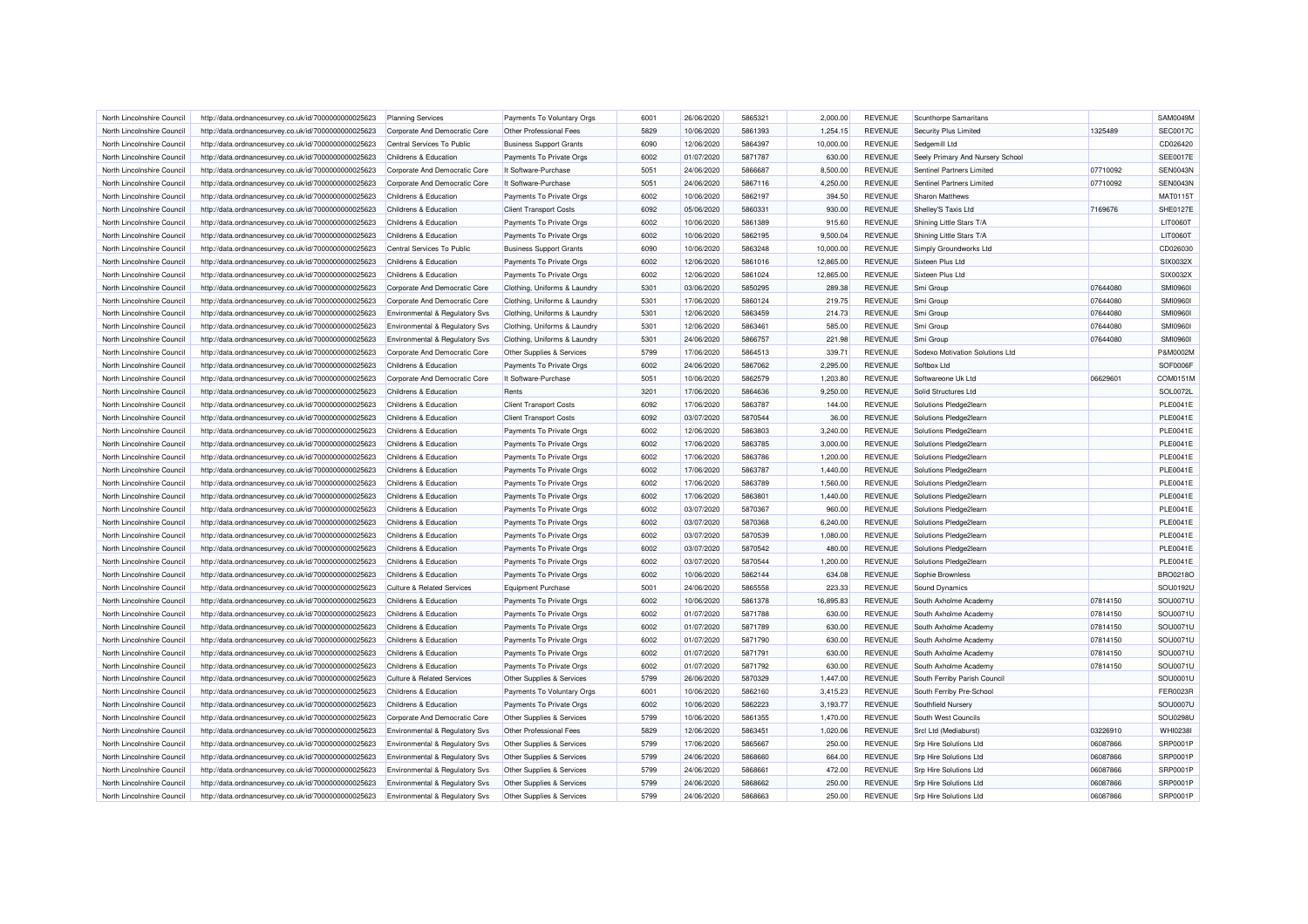| North Lincolnshire Council | http://data.ordnancesurvey.co.uk/id/7000000000025623 | Environmental & Regulatory Svs            | Other Supplies & Services          | 5799 | 08/07/2020 | 5870347 | 250.00    | <b>REVENUE</b> | <b>Srp Hire Solutions Ltd</b>                 | 06087866 | <b>SRP0001P</b> |
|----------------------------|------------------------------------------------------|-------------------------------------------|------------------------------------|------|------------|---------|-----------|----------------|-----------------------------------------------|----------|-----------------|
| North Lincolnshire Council | http://data.ordnancesurvey.co.uk/id/7000000000025623 | Environmental & Regulatory Svs            | Other Supplies & Services          | 5799 | 08/07/2020 | 5870348 | 250.00    | <b>REVENUE</b> | Srp Hire Solutions Ltd                        | 06087866 | SRP0001P        |
| North Lincolnshire Council | http://data.ordnancesurvey.co.uk/id/7000000000025623 | Central Services To Public                | <b>Business Support Grants</b>     | 6090 | 15/06/2020 | 5865234 | 10,000.00 | <b>REVENUE</b> | S Smith & Co Accountants                      |          | CD026570        |
| North Lincolnshire Council | http://data.ordnancesurvey.co.uk/id/7000000000025623 | Central Services To Public                | <b>Business Support Grants</b>     | 6090 | 11/06/2020 | 5863821 | 10,000.00 | <b>REVENUE</b> | <b>Stables And Premises</b>                   |          | CD026320        |
| North Lincolnshire Council | http://data.ordnancesurvey.co.uk/id/7000000000025623 | Childrens & Education                     | Payments To Private Orgs           | 6002 | 10/06/2020 | 5862224 | 334.53    | <b>REVENUE</b> | Stacey Johnson (Laugh And Learn Childminding) |          | STA0121A        |
| North Lincolnshire Council | http://data.ordnancesurvey.co.uk/id/7000000000025623 | Childrens & Education                     | Payments To Private Orgs           | 6002 | 10/06/2020 | 5862240 | 1,693.53  | <b>REVENUE</b> | <b>Stacey White</b>                           |          | WHI0511I        |
| North Lincolnshire Council | http://data.ordnancesurvey.co.uk/id/7000000000025623 | Highways & Transport                      | <b>Concessionary Fares</b>         | 6010 | 05/06/2020 | 5859766 | 79,450.00 | <b>REVENUE</b> | Stagecoach Services Limited                   | 2818654  | <b>LIN0118N</b> |
| North Lincolnshire Council | http://data.ordnancesurvey.co.uk/id/7000000000025623 | Childrens & Education                     | Payments To Private Orgs           | 6002 | 03/06/2020 | 5859752 | 11,045.05 | <b>REVENUE</b> | St Augustine Webster Cath. Prim. Vol. Academy |          | STA0465A        |
| North Lincolnshire Council | http://data.ordnancesurvey.co.uk/id/7000000000025623 | Childrens & Education                     | Payments To Private Orgs           | 6002 | 10/06/2020 | 5862225 | 34,904.34 | <b>REVENUE</b> | St Augustine Webster Cath. Prim. Vol. Academy |          | <b>STA0465A</b> |
| North Lincolnshire Council | http://data.ordnancesurvey.co.uk/id/7000000000025623 | Childrens & Education                     | Payments To Private Orgs           | 6002 | 01/07/2020 | 5870730 | 18,429.17 | <b>REVENUE</b> | St Bede'S Catholic Voluntary Academy          | 07973953 | <b>STB0020B</b> |
| North Lincolnshire Council | http://data.ordnancesurvey.co.uk/id/7000000000025623 | Childrens & Education                     | Payments To Private Orgs           | 6002 | 01/07/2020 | 5871793 | 630.00    | <b>REVENUE</b> | St Bede'S Catholic Voluntary Academy          | 07973953 | <b>STB0020B</b> |
| North Lincolnshire Council | http://data.ordnancesurvey.co.uk/id/7000000000025623 | Childrens & Education                     | Payments To Private Orgs           | 6002 | 01/07/2020 | 5871794 | 630.00    | <b>REVENUE</b> | St Bede'S Catholic Voluntary Academy          | 07973953 | <b>STB0020B</b> |
| North Lincolnshire Council | http://data.ordnancesurvey.co.uk/id/7000000000025623 | Childrens & Education                     | Payments To Private Orgs           | 6002 | 01/07/2020 | 5871795 | 630.00    | <b>REVENUE</b> | St Bede'S Catholic Voluntary Academy          | 07973953 | <b>STB0020B</b> |
| North Lincolnshire Council | http://data.ordnancesurvey.co.uk/id/7000000000025623 | Childrens & Education                     | Payments To Private Orgs           | 6002 | 10/06/2020 | 5862226 | 38,025.75 | <b>REVENUE</b> | St. Bernadette'S Catholic Prim. Vol. Academy  |          | <b>STB0030B</b> |
| North Lincolnshire Council | http://data.ordnancesurvey.co.uk/id/7000000000025623 | Childrens & Education                     | Payments To Private Orgs           | 6002 | 01/07/2020 | 5870709 | 6,014.58  | <b>REVENUE</b> | St. Bernadette'S Catholic Prim. Vol. Academy  |          | <b>STB0030B</b> |
| North Lincolnshire Council | http://data.ordnancesurvey.co.uk/id/7000000000025623 | Childrens & Education                     | Payments To Private Orgs           | 6002 | 01/07/2020 | 5871796 | 630.00    | <b>REVENUE</b> | St. Bernadette'S Catholic Prim. Vol. Academy  |          | <b>STB0030B</b> |
| North Lincolnshire Council | http://data.ordnancesurvey.co.uk/id/7000000000025623 | Childrens & Education                     | Payments To Private Orgs           | 6002 | 01/07/2020 | 5871797 | 630.00    | <b>REVENUE</b> | St. Bernadette'S Catholic Prim. Vol. Academy  |          | <b>STB0030B</b> |
| North Lincolnshire Council | http://data.ordnancesurvey.co.uk/id/7000000000025623 | Childrens & Education                     | Payments To Private Orgs           | 6002 | 01/07/2020 | 5871798 | 630.00    | <b>REVENUE</b> | St. Bernadette'S Catholic Prim. Vol. Academy  |          | <b>STB0030B</b> |
| North Lincolnshire Council | http://data.ordnancesurvey.co.uk/id/7000000000025623 | Childrens & Education                     | Payments To Private Orgs           | 6002 | 01/07/2020 | 5871799 | 630.00    | <b>REVENUE</b> | St. Bernadette'S Catholic Prim. Vol. Academy  |          | <b>STB0030B</b> |
| North Lincolnshire Council | http://data.ordnancesurvey.co.uk/id/7000000000025623 | Childrens & Education                     | Payments To Private Orgs           | 6002 | 01/07/2020 | 5871800 | 630.00    | <b>REVENUE</b> | St. Bernadette'S Catholic Prim. Vol. Academy  |          | <b>STB0030B</b> |
| North Lincolnshire Council | http://data.ordnancesurvey.co.uk/id/7000000000025623 | Central Services To Public                | <b>Business Support Grants</b>     | 6090 | 03/06/2020 | 5860244 | 10,000.00 | <b>REVENUE</b> | Stephen Peace Joinery                         |          | CD025620        |
| North Lincolnshire Council | http://data.ordnancesurvey.co.uk/id/7000000000025623 | Childrens & Education                     | Payments To Private Orgs           | 6002 | 10/06/2020 | 5862217 | 7,595.39  | <b>REVENUE</b> | Stepping Stones Of Scawby                     |          | SCA0139A        |
| North Lincolnshire Council | http://data.ordnancesurvey.co.uk/id/7000000000025623 | <b>Childrens &amp; Education</b>          | Equipment Maint.& Repair           | 5003 | 19/06/2020 | 5866384 | 134.87    | <b>REVENUE</b> | Steve Ball Joinery Ltd                        | 3682402  | <b>BAL0025L</b> |
| North Lincolnshire Council | http://data.ordnancesurvey.co.uk/id/7000000000025623 | Childrens & Education                     | Repair & Maintenance Costs         | 3000 | 19/06/2020 | 5866384 | 78.12     | <b>REVENUE</b> | Steve Ball Joinery Ltd                        | 3682402  | <b>BAL0025L</b> |
| North Lincolnshire Council | http://data.ordnancesurvey.co.uk/id/7000000000025623 | Corporate And Democratic Core             | Repair & Maintenance Costs         | 3000 | 19/06/2020 | 5866384 | 395.27    | <b>REVENUE</b> | Steve Ball Joinery Ltd                        | 3682402  | <b>BAL0025L</b> |
| North Lincolnshire Council | http://data.ordnancesurvey.co.uk/id/7000000000025623 | <b>Culture &amp; Related Services</b>     | Repair & Maintenance Costs         | 3000 | 19/06/2020 | 5866384 | 283.57    | <b>REVENUE</b> | Steve Ball Joinery Ltd                        | 3682402  | <b>BAL0025L</b> |
| North Lincolnshire Council | http://data.ordnancesurvey.co.uk/id/7000000000025623 | <b>Environmental &amp; Regulatory Svs</b> | Repair & Maintenance Costs         | 3000 | 17/06/2020 | 5865230 | 370.74    | <b>REVENUE</b> | Steve Ball Joinery Ltd                        | 3682402  | <b>BAL0025L</b> |
| North Lincolnshire Council | http://data.ordnancesurvey.co.uk/id/7000000000025623 | Fin&Inv I&E                               | Repair & Maintenance Costs         | 3000 | 19/06/2020 | 5866384 | 175.35    | <b>REVENUE</b> | Steve Ball Joinery Ltd                        | 3682402  | <b>BAL0025L</b> |
| North Lincolnshire Council | http://data.ordnancesurvey.co.uk/id/7000000000025623 | Highways & Transport                      | Repair & Maintenance Costs         | 3000 | 19/06/2020 | 5866384 | 150.80    | <b>REVENUE</b> | Steve Ball Joinery Ltd                        | 3682402  | <b>BAL0025L</b> |
| North Lincolnshire Council | http://data.ordnancesurvey.co.uk/id/7000000000025623 | <b>Planning Services</b>                  | Repair & Maintenance Costs         | 3000 | 19/06/2020 | 5866384 | 233.48    | <b>REVENUE</b> | Steve Ball Joinery Ltd                        | 3682402  | <b>BAL0025I</b> |
| North Lincolnshire Council | http://data.ordnancesurvey.co.uk/id/7000000000025623 | Childrens & Education                     | Payments To Private Orgs           | 6002 | 12/06/2020 | 5863683 | 12,666.67 | <b>REVENUE</b> | St Lawrence Academy                           |          | STL0003L        |
| North Lincolnshire Council | http://data.ordnancesurvey.co.uk/id/7000000000025623 | Childrens & Education                     | Payments To Private Orgs           | 6002 | 01/07/2020 | 5871801 | 630.00    | <b>REVENUE</b> | St Lawrence Academy                           |          | STL0003L        |
| North Lincolnshire Council | http://data.ordnancesurvey.co.uk/id/7000000000025623 | Childrens & Education                     | Payments To Private Orgs           | 6002 | 01/07/2020 | 5871802 | 630.00    | <b>REVENUE</b> | St Lawrence Academy                           |          | STL0003L        |
| North Lincolnshire Council | http://data.ordnancesurvey.co.uk/id/7000000000025623 | Childrens & Education                     | Payments To Private Orgs           | 6002 | 01/07/2020 | 5871803 | 630.00    | <b>REVENUE</b> | St Lawrence Academy                           |          | STL0003L        |
| North Lincolnshire Council | http://data.ordnancesurvey.co.uk/id/7000000000025623 | Childrens & Education                     | Payments To Private Orgs           | 6002 | 01/07/2020 | 5871804 | 630.00    | <b>REVENUE</b> | St Lawrence Academy                           |          | STL0003L        |
| North Lincolnshire Council | http://data.ordnancesurvey.co.uk/id/7000000000025623 | Childrens & Education                     | Payments To Private Orgs           | 6002 | 01/07/2020 | 5870711 | 2,416.67  | <b>REVENUE</b> | St. Mary'S Catholic Primary Vol. Academy      |          | STM0020M        |
| North Lincolnshire Council | http://data.ordnancesurvey.co.uk/id/7000000000025623 | Childrens & Education                     | Payments To Private Orgs           | 6002 | 01/07/2020 | 5871805 | 630.00    | <b>REVENUE</b> | St. Mary'S Catholic Primary Vol. Academy      |          | STM0020M        |
| North Lincolnshire Council | http://data.ordnancesurvey.co.uk/id/7000000000025623 | Central Services To Public                | <b>Business Support Grants</b>     | 6090 | 17/06/2020 | 5866123 | 10,000.00 | <b>REVENUE</b> | St Matthew Lodge Benevolent Fund              |          | CD026890        |
| North Lincolnshire Council | http://data.ordnancesurvey.co.uk/id/7000000000025623 | Childrens & Education                     | Payments To Private Orgs           | 6002 | 10/06/2020 | 5861374 | 3.250.00  | <b>REVENUE</b> | St Nicholas C E School Fund                   |          | <b>STN0012N</b> |
| North Lincolnshire Council | http://data.ordnancesurvey.co.uk/id/7000000000025623 | Childrens & Education                     | Payments To Private Orgs           | 6002 | 10/06/2020 | 5862228 | 20,786.76 | <b>REVENUE</b> | St Norbert'S Catholic Primary Vol Academy     |          | STN0005N        |
| North Lincolnshire Council | http://data.ordnancesurvey.co.uk/id/7000000000025623 | Childrens & Education                     | Payments To Private Orgs           | 6002 | 01/07/2020 | 5870713 | 8,385.83  | <b>REVENUE</b> | St Norbert'S Catholic Primary Vol Academy     |          | STN0005N        |
| North Lincolnshire Council | http://data.ordnancesurvey.co.uk/id/7000000000025623 | Adult Social Care                         | Payments To Private Orgs           | 6002 | 17/06/2020 | 5860938 | 400.00    | <b>REVENUE</b> | Stockport Met Borough Council                 |          | STO0001C        |
| North Lincolnshire Council | http://data.ordnancesurvey.co.uk/id/7000000000025623 | Childrens & Education                     | Payments To Private Orgs           | 6002 | 10/06/2020 | 5862230 | 1,505.76  | <b>REVENUE</b> | Stone Hen Childcare                           |          | STO0172C        |
| North Lincolnshire Council | http://data.ordnancesurvey.co.uk/id/7000000000025623 | Childrens & Education                     | Payments To Private Orgs           | 6002 | 01/07/2020 | 5871337 | 293.60    | <b>REVENUE</b> | St Pauls Pre-School                           |          | STP0001P        |
| North Lincolnshire Council | http://data.ordnancesurvey.co.uk/id/7000000000025623 | Childrens & Education                     | Payments To Voluntary Orgs         | 6001 | 10/06/2020 | 5862231 | 4,585.33  | <b>REVENUE</b> | St Pauls Pre-School                           |          | STP0001P        |
| North Lincolnshire Council | http://data.ordnancesurvey.co.uk/id/7000000000025623 | Childrens & Education                     | Payments To Private Orgs           | 6002 | 01/07/2020 | 5871776 | 630.00    | <b>REVENUE</b> | St Peter'S C Of E Primary School              |          | <b>PET0071T</b> |
| North Lincolnshire Council | http://data.ordnancesurvey.co.uk/id/7000000000025623 | Childrens & Education                     | Payments To Private Orgs           | 6002 | 05/06/2020 | 5859763 | 8.435.81  | <b>REVENUE</b> | Success In Schools                            | 07141337 | <b>SUC0080C</b> |
| North Lincolnshire Council | http://data.ordnancesurvey.co.uk/id/7000000000025623 | <b>Adult Social Care</b>                  | <b>Legal Fees</b>                  | 5823 | 19/06/2020 | 5863863 | 300.00    | <b>REVENUE</b> | Switalskis Solicitors                         | 8924632  | <b>SWI00691</b> |
| North Lincolnshire Council | http://data.ordnancesurvey.co.uk/id/7000000000025623 | Corporate And Democratic Core             | <b>Equipment Purchase</b>          | 5001 | 10/06/2020 | 5862598 | 708.00    | <b>REVENUE</b> | Systematic Print Management Ltd               | 3890167  | SYS0015S        |
| North Lincolnshire Council | http://data.ordnancesurvey.co.uk/id/7000000000025623 | Corporate And Democratic Core             | Gen Office Exp (Incl Postage)      | 5603 | 03/06/2020 | 5859625 | 1.320.00  | <b>REVENUE</b> | Systematic Print Management Ltd               | 3890167  | SYS0015S        |
| North Lincolnshire Council | http://data.ordnancesurvey.co.uk/id/7000000000025623 | Corporate And Democratic Core             | Gen Office Exp (Incl Postage)      | 5603 | 26/06/2020 | 5869792 | 2,620.00  | <b>REVENUE</b> | Systematic Print Management Ltd               | 3890167  | SYS0015S        |
| North Lincolnshire Council | http://data.ordnancesurvey.co.uk/id/7000000000025623 | Environmental & Regulatory Svs            | Materials                          | 5004 | 10/06/2020 | 5862510 | 351.85    | <b>REVENUE</b> | T C Harrison Group Ltd                        |          | <b>TCH0005H</b> |
| North Lincolnshire Council | http://data.ordnancesurvey.co.uk/id/7000000000025623 | Childrens & Education                     | <b>Retirement Additional Costs</b> | 2007 | 05/06/2020 | 5860359 | 1,592.04  | <b>REVENUE</b> | <b>Teachers' Pensions</b>                     |          | <b>TEA0600A</b> |
|                            |                                                      |                                           |                                    |      |            |         |           |                |                                               |          |                 |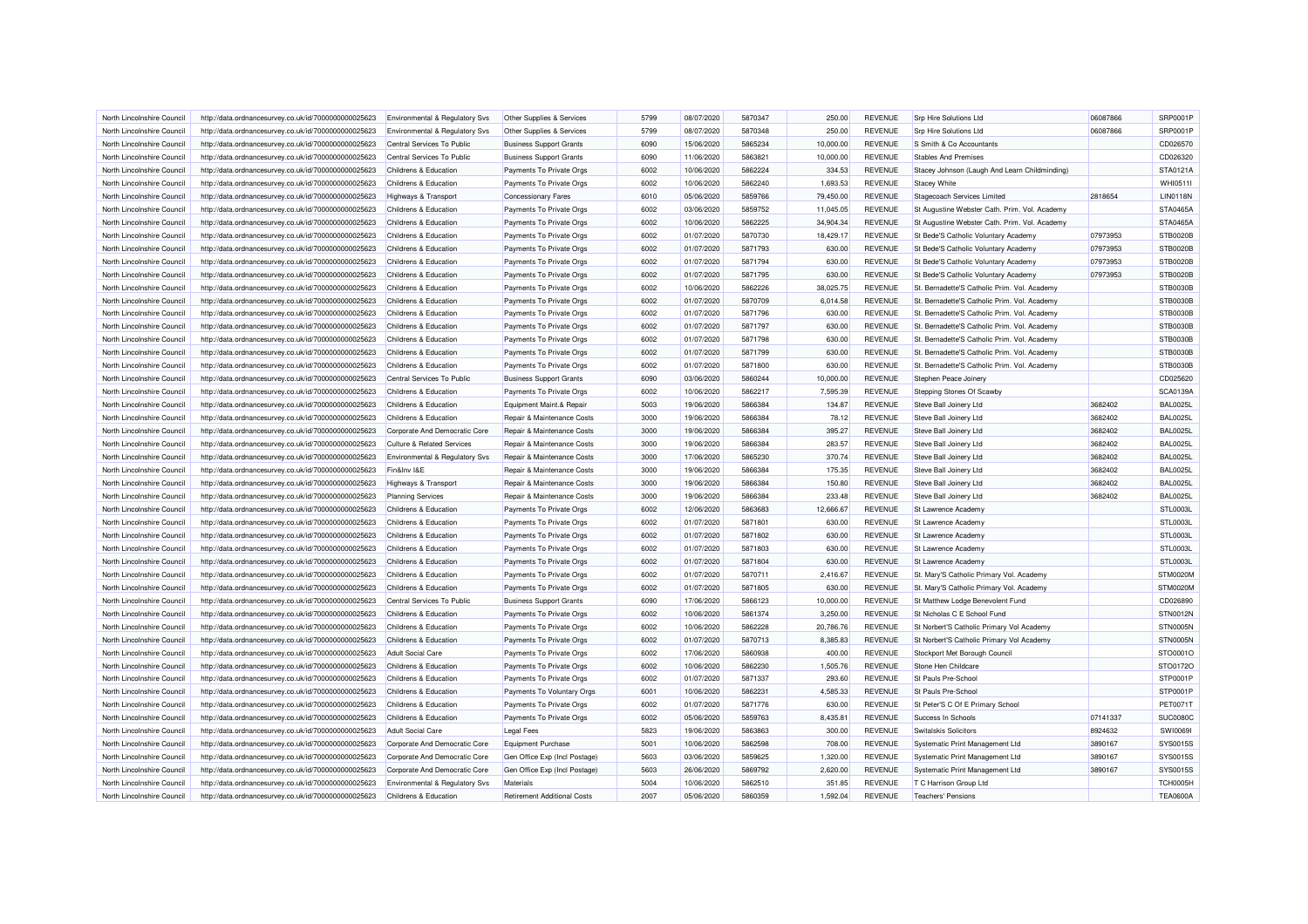| North Lincolnshire Council | http://data.ordnancesurvey.co.uk/id/7000000000025623 | Childrens & Education                 | Payments To Private Orgs       | 6002 | 12/06/2020 | 5863681 | 336.00    | <b>REVENUE</b> | <b>Teaching Personnel Ltd</b>                | 3225158  | <b>BAR0135R</b> |
|----------------------------|------------------------------------------------------|---------------------------------------|--------------------------------|------|------------|---------|-----------|----------------|----------------------------------------------|----------|-----------------|
| North Lincolnshire Council | http://data.ordnancesurvey.co.uk/id/7000000000025623 | Childrens & Education                 | Payments To Private Orgs       | 6002 | 12/06/2020 | 5863686 | 2,027.00  | <b>REVENUE</b> | <b>Teaching Personnel Ltd</b>                | 3225158  | <b>BAR0135R</b> |
| North Lincolnshire Council | http://data.ordnancesurvey.co.uk/id/7000000000025623 | Childrens & Education                 | Payments To Private Orgs       | 6002 | 12/06/2020 | 5863687 | 1,013.50  | <b>REVENUE</b> | <b>Teaching Personnel Ltd</b>                | 3225158  | <b>BAR0135R</b> |
| North Lincolnshire Council | http://data.ordnancesurvey.co.uk/id/7000000000025623 | Childrens & Education                 | Payments To Private Orgs       | 6002 | 12/06/2020 | 5863691 | 1,013.50  | <b>REVENUE</b> | <b>Teaching Personnel Ltd</b>                | 3225158  | <b>BAR0135R</b> |
| North Lincolnshire Council | http://data.ordnancesurvey.co.uk/id/7000000000025623 | Childrens & Education                 | Payments To Private Orgs       | 6002 | 24/06/2020 | 5868426 | 1,013.50  | <b>REVENUE</b> | <b>Teaching Personnel Ltd</b>                | 3225158  | <b>BAR0135R</b> |
| North Lincolnshire Council | http://data.ordnancesurvey.co.uk/id/7000000000025623 | Childrens & Education                 | Payments To Private Orgs       | 6002 | 24/06/2020 | 5868429 | 1,013.50  | <b>REVENUE</b> | <b>Teaching Personnel Ltd</b>                | 3225158  | <b>BAR0135R</b> |
| North Lincolnshire Council | http://data.ordnancesurvey.co.uk/id/7000000000025623 | Childrens & Education                 | Payments To Private Orgs       | 6002 | 24/06/2020 | 5868430 | 210.00    | <b>REVENUE</b> | <b>Teaching Personnel Ltd</b>                | 3225158  | <b>BAR0135R</b> |
| North Lincolnshire Council | http://data.ordnancesurvey.co.uk/id/7000000000025623 | Childrens & Education                 | Payments To Private Orgs       | 6002 | 24/06/2020 | 5868520 | 1,013.50  | <b>REVENUE</b> | <b>Teaching Personnel Ltd</b>                | 3225158  | <b>BAR0135R</b> |
| North Lincolnshire Council | http://data.ordnancesurvey.co.uk/id/7000000000025623 | Childrens & Education                 | Payments To Private Orgs       | 6002 | 24/06/2020 | 5868522 | 810.80    | <b>REVENUE</b> | <b>Teaching Personnel Ltd</b>                | 3225158  | <b>BAR0135R</b> |
| North Lincolnshire Council | http://data.ordnancesurvey.co.uk/id/7000000000025623 | <b>Childrens &amp; Education</b>      | Payments To Private Orgs       | 6002 | 24/06/2020 | 5868524 | 1,013.50  | <b>REVENUE</b> | <b>Teaching Personnel Ltd</b>                | 3225158  | <b>BAR0135R</b> |
| North Lincolnshire Council | http://data.ordnancesurvey.co.uk/id/7000000000025623 | Childrens & Education                 | Payments To Private Orgs       | 6002 | 24/06/2020 | 5868525 | 1,013.50  | <b>REVENUE</b> | <b>Teaching Personnel Ltd</b>                | 3225158  | <b>BAR0135R</b> |
| North Lincolnshire Council | http://data.ordnancesurvey.co.uk/id/7000000000025623 | Childrens & Education                 | Payments To Private Orgs       | 6002 | 01/07/2020 | 5870727 | 1,013.50  | <b>REVENUE</b> | <b>Teaching Personnel Ltd</b>                | 3225158  | <b>BAR0135R</b> |
| North Lincolnshire Council | http://data.ordnancesurvey.co.uk/id/7000000000025623 | Environmental & Regulatory Svs        | Materials                      | 5004 | 19/06/2020 | 5866387 | 361.80    | <b>REVENUE</b> | Teleshore (Uk) Ltd                           | 36901545 | <b>TEL0036L</b> |
| North Lincolnshire Council | http://data.ordnancesurvey.co.uk/id/7000000000025623 | Environmental & Regulatory Svs        | Materials                      | 5004 | 24/06/2020 | 5868637 | 321.00    | <b>REVENUE</b> | <b>Terberg Matec Uk Ltd</b>                  | 3404297  | <b>TER0017R</b> |
| North Lincolnshire Council | http://data.ordnancesurvey.co.uk/id/7000000000025623 | Environmental & Regulatory Svs        | Materials                      | 5004 | 03/07/2020 | 5870611 | 705.42    | <b>REVENUE</b> | Terberg Matec Uk Ltd                         | 3404297  | <b>TER0017R</b> |
| North Lincolnshire Council | http://data.ordnancesurvey.co.uk/id/7000000000025623 | Environmental & Regulatory Svs        | Materials                      | 5004 | 08/07/2020 | 5870612 | 1,377.57  | <b>REVENUE</b> | <b>Terberg Matec Uk Ltd</b>                  | 3404297  | <b>TER0017R</b> |
| North Lincolnshire Council | http://data.ordnancesurvey.co.uk/id/7000000000025623 | Environmental & Regulatory Svs        | <b>Other Vehicle Costs</b>     | 4005 | 10/06/2020 | 5862511 | 700.00    | <b>REVENUE</b> | Tg Commercials                               |          | <b>TGC0032C</b> |
| North Lincolnshire Council | http://data.ordnancesurvey.co.uk/id/7000000000025623 | Environmental & Regulatory Svs        | <b>Other Vehicle Costs</b>     | 4005 | 10/06/2020 | 5862512 | 700.00    | <b>REVENUE</b> | Tg Commercials                               |          | <b>TGC0032C</b> |
| North Lincolnshire Council | http://data.ordnancesurvey.co.uk/id/7000000000025623 | Environmental & Regulatory Svs        | <b>Other Vehicle Costs</b>     | 4005 | 10/06/2020 | 5862513 | 700.00    | <b>REVENUE</b> | <b>Tg Commercials</b>                        |          | <b>TGC0032C</b> |
| North Lincolnshire Council | http://data.ordnancesurvey.co.uk/id/7000000000025623 | Environmental & Regulatory Svs        | Other Vehicle Costs            | 4005 | 10/06/2020 | 5862514 | 700.00    | <b>REVENUE</b> | Tg Commercials                               |          | <b>TGC0032C</b> |
| North Lincolnshire Council | http://data.ordnancesurvey.co.uk/id/7000000000025623 | Environmental & Regulatory Svs        | Other Vehicle Costs            | 4005 | 10/06/2020 | 5862515 | 700.00    | <b>REVENUE</b> | <b>Tg Commercials</b>                        |          | <b>TGC0032C</b> |
| North Lincolnshire Council | http://data.ordnancesurvey.co.uk/id/7000000000025623 | Environmental & Regulatory Svs        | <b>Other Vehicle Costs</b>     | 4005 | 10/06/2020 | 5862516 | 700.00    | <b>REVENUE</b> | Tg Commercials                               |          | <b>TGC0032C</b> |
| North Lincolnshire Council | http://data.ordnancesurvey.co.uk/id/7000000000025623 | <b>Culture &amp; Related Services</b> | <b>Exhibitions/Events</b>      | 5709 | 01/07/2020 | 5871447 | 252.00    | <b>REVENUE</b> | The 62 Group                                 |          | 62G0001G        |
| North Lincolnshire Council |                                                      | Central Services To Public            | <b>Business Support Grants</b> | 6090 | 15/06/2020 | 5865237 | 10,000.00 | <b>REVENUE</b> |                                              |          | CD026600        |
|                            | http://data.ordnancesurvey.co.uk/id/7000000000025623 |                                       |                                | 6002 | 10/06/2020 | 5862135 | 14,744.30 | <b>REVENUE</b> | The Appliance Spares And Repairs Company     |          | ARK0120K        |
| North Lincolnshire Council | http://data.ordnancesurvey.co.uk/id/7000000000025623 | Childrens & Education                 | Payments To Private Orgs       |      |            |         |           |                | The Ark Family Centre                        |          |                 |
| North Lincolnshire Council | http://data.ordnancesurvey.co.uk/id/7000000000025623 | Childrens & Education                 | Payments To Private Orgs       | 6002 | 01/07/2020 | 5871747 | 630.00    | <b>REVENUE</b> | The Axholme Academy                          |          | AXH0012H        |
| North Lincolnshire Council | http://data.ordnancesurvey.co.uk/id/7000000000025623 | Childrens & Education                 | Payments To Private Orgs       | 6002 | 01/07/2020 | 5871748 | 630.00    | <b>REVENUE</b> | The Axholme Academy                          |          | AXH0012H        |
| North Lincolnshire Council | http://data.ordnancesurvey.co.uk/id/7000000000025623 | Childrens & Education                 | Payments To Private Orgs       | 6002 | 01/07/2020 | 5871749 | 630.00    | <b>REVENUE</b> | The Axholme Academy                          |          | AXH0012H        |
| North Lincolnshire Council | http://data.ordnancesurvey.co.uk/id/7000000000025623 | Central Services To Public            | <b>Business Support Grants</b> | 6090 | 17/06/2020 | 5866119 | 10.000.00 | <b>REVENUE</b> | The Barrow Band                              |          | CD026850        |
| North Lincolnshire Council | http://data.ordnancesurvey.co.uk/id/7000000000025623 | Central Services To Public            | <b>Business Support Grants</b> | 6090 | 11/06/2020 | 5863817 | 10,000.00 | <b>REVENUE</b> | The Black Room Rehearsal Studios             |          | CD026280        |
| North Lincolnshire Council | http://data.ordnancesurvey.co.uk/id/7000000000025623 | <b>Adult Social Care</b>              | Payments To Private Orgs       | 6002 | 05/06/2020 | 5860147 | 2,160.00  | <b>REVENUE</b> | The Croft Community (Camphill Village Trust) |          | CVT0001T        |
| North Lincolnshire Council | http://data.ordnancesurvey.co.uk/id/7000000000025623 | <b>Public Health</b>                  | Materials                      | 5004 | 24/06/2020 | 5860901 | 15,730.26 | <b>REVENUE</b> | The Dollywood Foundation Of The Uk           |          | <b>DOL0032L</b> |
| North Lincolnshire Council | http://data.ordnancesurvey.co.uk/id/7000000000025623 | Childrens & Education                 | Payments To Private Orgs       | 6002 | 01/07/2020 | 5871755 | 630.00    | <b>REVENUE</b> | The Elizabethan Academy                      | 7964360  | ELI00251        |
| North Lincolnshire Council | http://data.ordnancesurvey.co.uk/id/7000000000025623 | Childrens & Education                 | Payments To Private Orgs       | 6002 | 01/07/2020 | 5871756 | 630.00    | <b>REVENUE</b> | The Elizabethan Academy                      | 7964360  | ELI0025I        |
| North Lincolnshire Council | http://data.ordnancesurvey.co.uk/id/7000000000025623 | Fin&Inv I&E                           | Gen Office Exp (Incl Postage)  | 5603 | 10/06/2020 | 5860999 | 3,230.00  | <b>REVENUE</b> | The Essential Partnership Ltd                |          | <b>ESS0130S</b> |
| North Lincolnshire Council | http://data.ordnancesurvey.co.uk/id/7000000000025623 | Fin&Inv I&E                           | Gen Office Exp (Incl Postage)  | 5603 | 19/06/2020 | 5866064 | 4,054.74  | <b>REVENUE</b> | The Essential Partnership Ltd                |          | <b>ESS0130S</b> |
| North Lincolnshire Council | http://data.ordnancesurvey.co.uk/id/7000000000025623 | Childrens & Education                 | Payments To Private Orgs       | 6002 | 01/07/2020 | 5870687 | 739.17    | <b>REVENUE</b> | The Hesley Group                             |          | <b>HES0021S</b> |
| North Lincolnshire Council | http://data.ordnancesurvey.co.uk/id/7000000000025623 | Central Services To Public            | <b>Equipment Purchase</b>      | 5001 | 05/06/2020 | 5860693 | 600.09    | <b>REVENUE</b> | The Hygiene Hub Ltd                          | 01873933 | SHE0006E        |
| North Lincolnshire Council | http://data.ordnancesurvey.co.uk/id/7000000000025623 | Corporate And Democratic Core         | Licenses, Subs & Memberships   | 5510 | 03/06/2020 | 5858732 | 266.00    | <b>REVENUE</b> | The Law Society                              |          | LAW0096W        |
| North Lincolnshire Council | http://data.ordnancesurvey.co.uk/id/7000000000025623 | <b>Housing Services</b>               | Other Supplies & Services      | 5799 | 10/06/2020 | 5862560 | 2.644.00  | <b>REVENUE</b> | The Normanby Hotel                           |          | CD019460        |
| North Lincolnshire Council | http://data.ordnancesurvey.co.uk/id/7000000000025623 | <b>Housing Services</b>               | Other Supplies & Services      | 5799 | 12/06/2020 | 5863720 | 1,540.00  | <b>REVENUE</b> | The Normanby Hotel                           |          | CD019460        |
| North Lincolnshire Council | http://data.ordnancesurvey.co.uk/id/7000000000025623 | <b>Housing Services</b>               | Other Supplies & Services      | 5799 | 24/06/2020 | 5868658 | 4,500.00  | <b>REVENUE</b> | The Normanby Hotel                           |          | CD019460        |
| North Lincolnshire Council | http://data.ordnancesurvey.co.uk/id/7000000000025623 | Central Services To Public            | <b>Business Support Grants</b> | 6090 | 17/06/2020 | 5866108 | 10,000.00 | <b>REVENUE</b> | The Smithy                                   |          | CD026740        |
| North Lincolnshire Council | http://data.ordnancesurvey.co.uk/id/7000000000025623 | Central Services To Public            | <b>Business Support Grants</b> | 6090 | 18/06/2020 | 5866617 | 25,000.00 | <b>REVENUE</b> | The Tyre Store Ltd                           |          | <b>TYR0042R</b> |
| North Lincolnshire Council | http://data.ordnancesurvey.co.uk/id/7000000000025623 | Childrens & Education                 | Payments To Private Orgs       | 6002 | 01/07/2020 | 5870725 | 19,675.00 | <b>REVENUE</b> | The Vale Academy                             |          | <b>VAL0003L</b> |
| North Lincolnshire Council | http://data.ordnancesurvey.co.uk/id/7000000000025623 | Childrens & Education                 | Payments To Private Orgs       | 6002 | 01/07/2020 | 5871806 | 630.00    | <b>REVENUE</b> | The Vale Academy                             |          | <b>VAL0003L</b> |
| North Lincolnshire Council | http://data.ordnancesurvey.co.uk/id/7000000000025623 | Childrens & Education                 | Payments To Private Orgs       | 6002 | 01/07/2020 | 5871807 | 630.00    | <b>REVENUE</b> | The Vale Academ                              |          | <b>VAL0003L</b> |
| North Lincolnshire Council | http://data.ordnancesurvey.co.uk/id/7000000000025623 | Childrens & Education                 | Payments To Private Orgs       | 6002 | 01/07/2020 | 5871808 | 630.00    | <b>REVENUE</b> | The Vale Academy                             |          | <b>VAL0003L</b> |
| North Lincolnshire Council | http://data.ordnancesurvey.co.uk/id/7000000000025623 | Childrens & Education                 | Payments To Private Orgs       | 6002 | 01/07/2020 | 5871809 | 630.00    | <b>REVENUE</b> | The Vale Academy                             |          | <b>VAL0003L</b> |
| North Lincolnshire Council | http://data.ordnancesurvey.co.uk/id/7000000000025623 | Childrens & Education                 | Payments To Private Orgs       | 6002 | 01/07/2020 | 5871810 | 630.00    | <b>REVENUE</b> | The Vale Academy                             |          | <b>VAL0003L</b> |
| North Lincolnshire Council | http://data.ordnancesurvey.co.uk/id/7000000000025623 | Childrens & Education                 | Payments To Private Orgs       | 6002 | 01/07/2020 | 5871811 | 630.00    | <b>REVENUE</b> | The Vale Academy                             |          | <b>VAL0003L</b> |
| North Lincolnshire Council | http://data.ordnancesurvey.co.uk/id/7000000000025623 | Childrens & Education                 | Payments To Private Orgs       | 6002 | 01/07/2020 | 5871812 | 630.00    | <b>REVENUE</b> | The Vale Academy                             |          | <b>VAL0003L</b> |
| North Lincolnshire Council | http://data.ordnancesurvey.co.uk/id/7000000000025623 | Central Services To Public            | <b>Business Support Grants</b> | 6090 | 10/06/2020 | 5863263 | 10.000.00 | <b>REVENUE</b> | The Well                                     |          | CD026180        |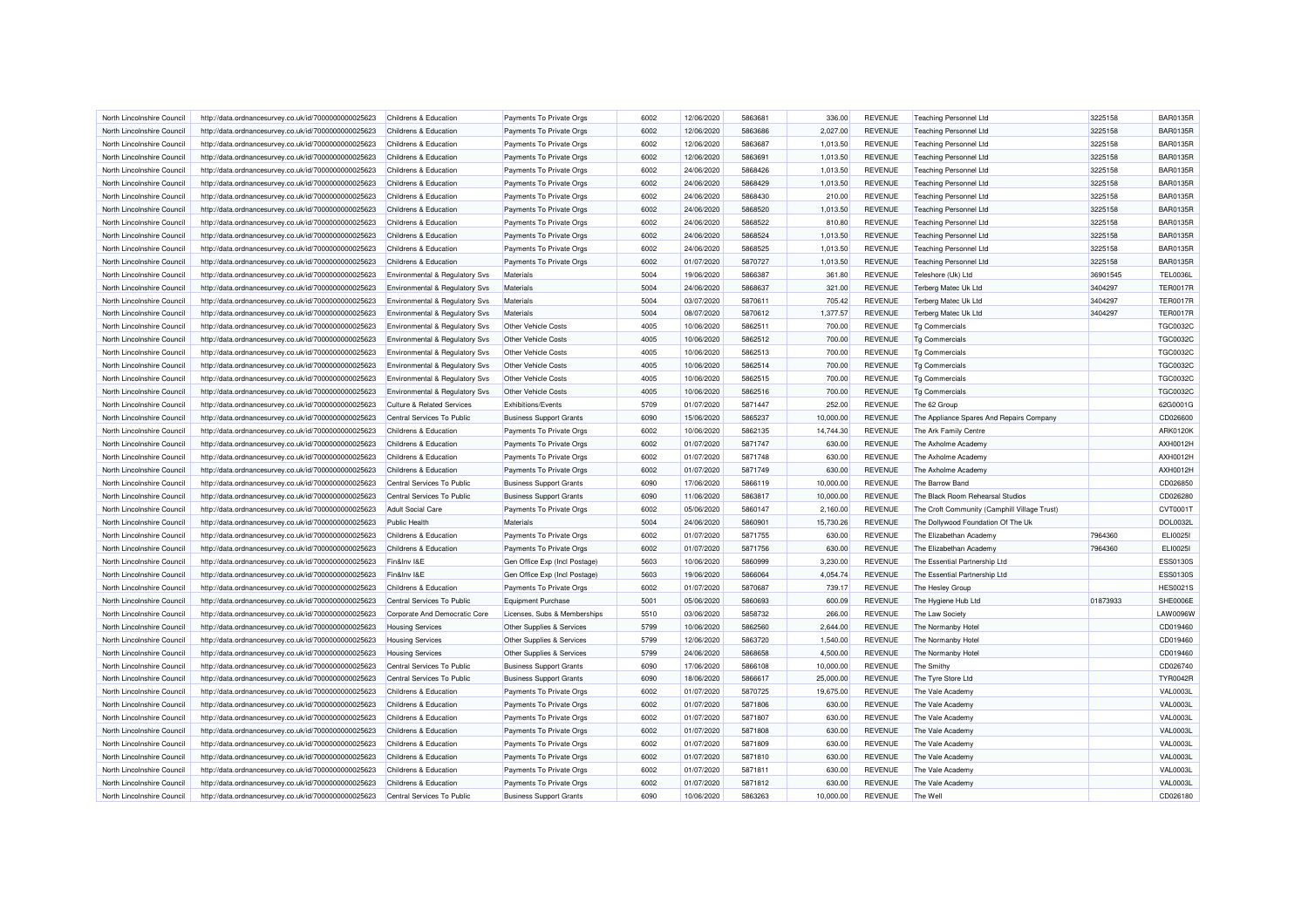| North Lincolnshire Council | http://data.ordnancesurvey.co.uk/id/7000000000025623 | Environmental & Regulatory Svs        | Other Professional Fees        | 5829         | 19/06/2020 | 5866382            | 720.00     | <b>REVENUE</b> | The Yahoo Company                       | 3569494  | <b>WES03879</b> |
|----------------------------|------------------------------------------------------|---------------------------------------|--------------------------------|--------------|------------|--------------------|------------|----------------|-----------------------------------------|----------|-----------------|
| North Lincolnshire Council | http://data.ordnancesurvey.co.uk/id/7000000000025623 | Environmental & Regulatory Svs        | Other Professional Fees        | 5829         | 19/06/2020 | 5866385            | 840.00     | <b>REVENUE</b> | The Yahoo Company                       | 3569494  | <b>WES0387S</b> |
| North Lincolnshire Council | http://data.ordnancesurvey.co.uk/id/7000000000025623 | Corporate And Democratic Core         | Licenses, Subs & Memberships   | 5510         | 10/06/2020 | 5862621            | 21,195.69  | <b>REVENUE</b> | <b>Thomson Reuters</b>                  | 1679046  | THO0222O        |
| North Lincolnshire Council | http://data.ordnancesurvey.co.uk/id/7000000000025623 | Central Services To Public            | <b>Business Support Grants</b> | 6090         | 11/06/2020 | 5863820            | 10,000.00  | <b>REVENUE</b> | Three C'S Marketing                     |          | CD026310        |
|                            |                                                      |                                       |                                |              |            |                    |            |                |                                         |          |                 |
| North Lincolnshire Council | http://data.ordnancesurvey.co.uk/id/7000000000025623 | Childrens & Education                 | Home To School Transport       | 4201         | 10/06/2020 | 5860784            | 8,133.35   | <b>REVENUE</b> | T J'S Coach Hire Ltd                    | 6466222  | <b>TJC0002C</b> |
| North Lincolnshire Council | http://data.ordnancesurvey.co.uk/id/7000000000025623 | Adult Social Care                     | Vehicle Hire                   | 4101         | 10/06/2020 | 5862518            | 837.00     | <b>REVENUE</b> | Tis Hire Co (Humberside) Ltd            | 1364047  | <b>TJS0001S</b> |
| North Lincolnshire Council | http://data.ordnancesurvey.co.uk/id/7000000000025623 | <b>Adult Social Care</b>              | Vehicle Hire                   | 4101         | 10/06/2020 | 5862523            | 837.00     | <b>REVENUE</b> | Tis Hire Co (Humberside) Ltd            | 1364047  | <b>TJS0001S</b> |
| North Lincolnshire Council | http://data.ordnancesurvey.co.uk/id/7000000000025623 | Childrens & Education                 | Vehicle Hire                   | 4101         | 10/06/2020 | 5862521            | 487.14     | <b>REVENUE</b> | Tjs Hire Co (Humberside) Ltd            | 1364047  | <b>TJS0001S</b> |
| North Lincolnshire Council | http://data.ordnancesurvey.co.uk/id/7000000000025623 | Culture & Related Services            | Vehicle Hire                   | 4101         | 10/06/2020 | 5862519            | 797.14     | <b>REVENUE</b> | Tjs Hire Co (Humberside) Ltd            | 1364047  | <b>TJS0001S</b> |
| North Lincolnshire Council | http://data.ordnancesurvey.co.uk/id/7000000000025623 | Environmental & Regulatory Svs        | Vehicle Hire                   | 4101         | 03/07/2020 | 5870613            | 565.71     | <b>REVENUE</b> | Tis Hire Co (Humberside) Ltd            | 1364047  | <b>TJS0001S</b> |
| North Lincolnshire Council | http://data.ordnancesurvey.co.uk/id/7000000000025623 | Environmental & Regulatory Svs        | Vehicle Hire                   | 4101         | 03/07/2020 | 5870614            | 565.71     | <b>REVENUE</b> | Tjs Hire Co (Humberside) Ltd            | 1364047  | <b>TJS0001S</b> |
| North Lincolnshire Council | http://data.ordnancesurvey.co.uk/id/7000000000025623 | Environmental & Regulatory Svs        | Vehicle Hire                   | 4101         | 03/07/2020 | 5870615            | 581.43     | <b>REVENUE</b> | Tis Hire Co (Humberside) Ltd            | 1364047  | <b>TJS0001S</b> |
| North Lincolnshire Council | http://data.ordnancesurvey.co.uk/id/7000000000025623 | Fin&Inv I&E                           | Vehicle Hire                   | 4101         | 10/06/2020 | 5862522            | 264.29     | <b>REVENUE</b> | Tis Hire Co (Humberside) Ltd            | 1364047  | <b>TJS0001S</b> |
| North Lincolnshire Council | http://data.ordnancesurvey.co.uk/id/7000000000025623 | Highways & Transport                  | Vehicle Hire                   | 4101         | 10/06/2020 | 5862517            | 837.00     | <b>REVENUE</b> | Tis Hire Co (Humberside) Ltd            | 1364047  | <b>TJS0001S</b> |
| North Lincolnshire Council | http://data.ordnancesurvey.co.uk/id/7000000000025623 | Highways & Transport                  | Vehicle Hire                   | 4101         | 10/06/2020 | 5862520            | 837.00     | <b>REVENUE</b> | Tis Hire Co (Humberside) Ltd            | 1364047  | <b>TJS0001S</b> |
| North Lincolnshire Council | http://data.ordnancesurvey.co.uk/id/7000000000025623 | Highways & Transport                  | Vehicle Hire                   | 4101         | 10/06/2020 | 5862524            | 531.43     | <b>REVENUE</b> | Tjs Hire Co (Humberside) Ltd            | 1364047  | <b>TJS0001S</b> |
| North Lincolnshire Council | http://data.ordnancesurvey.co.uk/id/7000000000025623 | Highways & Transport                  | Vehicle Hire                   | 4101         | 01/07/2020 | 5870616            | 606.67     | <b>REVENUE</b> | Tjs Hire Co (Humberside) Ltd            | 1364047  | <b>TJS0001S</b> |
| North Lincolnshire Council | http://data.ordnancesurvey.co.uk/id/7000000000025623 | Central Services To Public            | <b>Business Support Grants</b> | 6090         | 12/06/2020 | 5864401            | 10,000.00  | <b>REVENUE</b> | Tony'S Refrigeration                    |          | CD026460        |
| North Lincolnshire Council | http://data.ordnancesurvey.co.uk/id/7000000000025623 | Childrens & Education                 | It Hardware - Purchase         | 5050         | 10/06/2020 | 5861087            | 985.00     | <b>REVENUE</b> | <b>Total Computer Networks Ltd</b>      | 04858126 | <b>TOT0031T</b> |
| North Lincolnshire Council | http://data.ordnancesurvey.co.uk/id/7000000000025623 | Childrens & Education                 | It Hardware - Purchase         | 5050         | 01/07/2020 | 5871409            | 480.00     | <b>REVENUE</b> | <b>Total Computer Networks Ltd</b>      | 04858126 | TOT0031T        |
| North Lincolnshire Council | http://data.ordnancesurvey.co.uk/id/7000000000025623 | Childrens & Education                 | It Hardware - Purchase         | 5050         | 01/07/2020 | 5871414            | 506.00     | <b>REVENUE</b> | <b>Total Computer Networks Ltd</b>      | 04858126 | <b>TOT0031T</b> |
| North Lincolnshire Council | http://data.ordnancesurvey.co.uk/id/7000000000025623 | Corporate And Democratic Core         | Equipment Purchase             | 5001         | 10/06/2020 | 5861061            | 650.00     | <b>REVENUE</b> | <b>Total Computer Networks Ltd</b>      | 04858126 | <b>TOT0031T</b> |
| North Lincolnshire Council | http://data.ordnancesurvey.co.uk/id/7000000000025623 | Corporate And Democratic Core         | <b>Equipment Purchase</b>      | 5001         | 10/06/2020 | 5862574            | 1,160.00   | <b>REVENUE</b> | <b>Total Computer Networks Ltd</b>      | 04858126 | <b>TOT0031T</b> |
| North Lincolnshire Council | http://data.ordnancesurvey.co.uk/id/7000000000025623 | Corporate And Democratic Core         | <b>Equipment Purchase</b>      | 5001         | 10/06/2020 | 5862577            | 1,050.00   | <b>REVENUE</b> | <b>Total Computer Networks Ltd</b>      | 04858126 | <b>TOT0031T</b> |
| North Lincolnshire Council | http://data.ordnancesurvey.co.uk/id/7000000000025623 | Corporate And Democratic Core         | <b>Equipment Purchase</b>      | 5001         | 17/06/2020 | 5862629            | 1,110.40   | <b>REVENUE</b> | <b>Total Computer Networks Ltd</b>      | 04858126 | <b>TOT0031T</b> |
| North Lincolnshire Council | http://data.ordnancesurvey.co.uk/id/7000000000025623 | Corporate And Democratic Core         |                                | 5001         | 01/07/2020 | 5871424            | 222.08     | <b>REVENUE</b> | <b>Total Computer Networks Ltd</b>      | 04858126 | <b>TOT0031T</b> |
|                            |                                                      |                                       | <b>Equipment Purchase</b>      |              |            |                    |            |                |                                         |          |                 |
| North Lincolnshire Council | http://data.ordnancesurvey.co.uk/id/7000000000025623 | Corporate And Democratic Core         | <b>Equipment Purchase</b>      | 5001<br>5001 | 01/07/2020 | 5871444<br>5871446 | 360.00     | <b>REVENUE</b> | <b>Total Computer Networks Ltd</b>      | 04858126 | <b>TOT0031T</b> |
| North Lincolnshire Council | http://data.ordnancesurvey.co.uk/id/7000000000025623 | Corporate And Democratic Core         | Equipment Purchase             |              | 01/07/2020 |                    | 597.30     | <b>REVENUE</b> | <b>Total Computer Networks Ltd</b>      | 04858126 | <b>TOT0031T</b> |
| North Lincolnshire Council | http://data.ordnancesurvey.co.uk/id/7000000000025623 | Corporate And Democratic Core         | <b>Equipment Purchase</b>      | 5001         | 01/07/2020 | 5871503            | 417.90     | <b>REVENUE</b> | <b>Total Computer Networks Ltd</b>      | 04858126 | <b>TOT0031T</b> |
| North Lincolnshire Council | http://data.ordnancesurvey.co.uk/id/7000000000025623 | <b>Public Health</b>                  | It Hardware - Purchase         | 5050         | 01/07/2020 | 5871408            | 895.95     | <b>REVENUE</b> | Total Computer Networks Ltd             | 04858126 | <b>TOT0031T</b> |
| North Lincolnshire Council | http://data.ordnancesurvey.co.uk/id/7000000000025623 | Support Servs Capital                 | It Equipment                   | A098         | 10/06/2020 | 5861081            | 1,325.00   | CAPITAL        | <b>Total Computer Networks Ltd</b>      | 04858126 | <b>TOT0031T</b> |
| North Lincolnshire Council | http://data.ordnancesurvey.co.uk/id/7000000000025623 | Support Servs Capital                 | It Equipment                   | A098         | 10/06/2020 | 5862624            | 720.00     | CAPITAL        | <b>Total Computer Networks Ltd</b>      | 04858126 | <b>TOT0031T</b> |
| North Lincolnshire Council | http://data.ordnancesurvey.co.uk/id/7000000000025623 | Support Servs Capital                 | It Equipment                   | A098         | 03/07/2020 | 5871504            | 6,500.00   | CAPITAL        | <b>Total Computer Networks Ltd</b>      | 04858126 | <b>TOT0031T</b> |
| North Lincolnshire Council | http://data.ordnancesurvey.co.uk/id/7000000000025623 | Fin&Inv I&E                           | Electricity                    | 3102         | 01/07/2020 | 5871370            | 1,031.04   | <b>REVENUE</b> | Total Gas & Power Ltd                   |          | ELF0001F        |
| North Lincolnshire Council | http://data.ordnancesurvey.co.uk/id/7000000000025623 | <b>Adult Social Care</b>              | Repair & Maintenance Costs     | 3000         | 19/06/2020 | 5865555            | 152.88     | <b>REVENUE</b> | Townsend Elec. Serv. - Mechanica        |          | <b>TOW0600W</b> |
| North Lincolnshire Council | http://data.ordnancesurvey.co.uk/id/7000000000025623 | Corporate And Democratic Core         | Repair & Maintenance Costs     | 3000         | 19/06/2020 | 5865555            | 273.65     | <b>REVENUE</b> | Townsend Elec. Serv. - Mechanical       |          | <b>TOW0600W</b> |
| North Lincolnshire Council | http://data.ordnancesurvey.co.uk/id/7000000000025623 | <b>Culture &amp; Related Services</b> | Repair & Maintenance Costs     | 3000         | 19/06/2020 | 5865555            | 2,163.40   | <b>REVENUE</b> | Townsend Elec. Serv. - Mechanica        |          | <b>TOW0600W</b> |
| North Lincolnshire Council | http://data.ordnancesurvey.co.uk/id/7000000000025623 | Childrens & Education                 | Payments To Private Orgs       | 6002         | 10/06/2020 | 5862233            | 9,767.09   | <b>REVENUE</b> | <b>Toy Box Nursery</b>                  |          | <b>TOY0009Y</b> |
| North Lincolnshire Council | http://data.ordnancesurvey.co.uk/id/7000000000025623 | <b>Adult Social Care</b>              | It Software-Maintenance        | 5053         | 01/07/2020 | 5870698            | 10,165.89  | <b>REVENUE</b> | <b>Tpp House</b>                        | 4077829  | <b>TPP0002P</b> |
| North Lincolnshire Council | http://data.ordnancesurvey.co.uk/id/7000000000025623 | Central Services To Public            | <b>Business Support Grants</b> | 6090         | 03/06/2020 | 5860273            | 10,000.00  | <b>REVENUE</b> | Tradewinds                              |          | CD025910        |
| North Lincolnshire Council | http://data.ordnancesurvey.co.uk/id/7000000000025623 | Highways & Transport                  | Equipment Maint.& Repair       | 5003         | 10/06/2020 | 5862525            | 655.00     | <b>REVENUE</b> | Transtec Garage Equipment Services Ltd  |          | <b>TRA0207A</b> |
| North Lincolnshire Council | http://data.ordnancesurvey.co.uk/id/7000000000025623 | Highways & Transport                  | Equipment Maint.& Repair       | 5003         | 10/06/2020 | 5862526            | 325.00     | <b>REVENUE</b> | Transtec Garage Equipment Services Ltd  |          | <b>TRA0207A</b> |
| North Lincolnshire Council | http://data.ordnancesurvey.co.uk/id/7000000000025623 | Environmental & Regulatory Svs        | Payments To Private Orgs       | 6002         | 01/07/2020 | 5869801            | 371,345.04 | <b>REVENUE</b> | Transwaste Recycling And Aggregates Ltd | 3863280  | <b>TRA0252A</b> |
| North Lincolnshire Council | http://data.ordnancesurvey.co.uk/id/7000000000025623 | Environmental & Regulatory Svs        | Payments To Private Orgs       | 6002         | 01/07/2020 | 5869803            | 5,081.44   | <b>REVENUE</b> | Transwaste Recycling And Aggregates Ltd | 3863280  | <b>TRA0252A</b> |
| North Lincolnshire Council | http://data.ordnancesurvey.co.uk/id/7000000000025623 | Childrens & Education                 | Payments To Private Orgs       | 6002         | 10/06/2020 | 5861055            | 21,248.33  | <b>REVENUE</b> | Treehouse Care Ltd                      |          | <b>TRE0066E</b> |
| North Lincolnshire Council | http://data.ordnancesurvey.co.uk/id/7000000000025623 | Childrens & Education                 | Payments To Private Orgs       | 6002         | 10/06/2020 | 5861057            | 18,986.57  | <b>REVENUE</b> | Treehouse Care Ltd                      |          | <b>TRE0066E</b> |
| North Lincolnshire Council | http://data.ordnancesurvey.co.uk/id/7000000000025623 | Childrens & Education                 | Payments To Private Orgs       | 6002         | 17/06/2020 | 5865608            | 1,755.00   | <b>REVENUE</b> | Treehouse Care Ltd                      |          | <b>TRE0066E</b> |
| North Lincolnshire Council | http://data.ordnancesurvey.co.uk/id/7000000000025623 | Childrens & Education                 | Payments To Private Orgs       | 6002         | 17/06/2020 | 5865611            | 1.202.40   | <b>REVENUE</b> | <b>Treehouse Care Ltd</b>               |          | <b>TRE0066E</b> |
| North Lincolnshire Council | http://data.ordnancesurvey.co.uk/id/7000000000025623 | <b>Highways &amp; Transport</b>       | Materials                      | 5004         | 24/06/2020 | 5868638            | 301.48     | <b>REVENUE</b> | <b>Trent Lifting Ltd</b>                | 6750266  | <b>TRE0003E</b> |
| North Lincolnshire Council | http://data.ordnancesurvey.co.uk/id/7000000000025623 | Central Services To Public            | Repair & Maintenance Costs     | 3000         | 17/06/2020 | 5865231            |            | <b>REVENUE</b> | Trent Valley Refrigeration Ltd          | 04394681 | <b>TRE0071E</b> |
| North Lincolnshire Council | http://data.ordnancesurvey.co.uk/id/7000000000025623 | Central Services To Public            | Repair & Maintenance Costs     | 3000         | 17/06/2020 | 5865232            |            | <b>REVENUE</b> | <b>Trent Valley Refrigeration Ltd</b>   | 04394681 | <b>TRE0071E</b> |
| North Lincolnshire Council | http://data.ordnancesurvey.co.uk/id/7000000000025623 | Central Services To Public            | Repair & Maintenance Costs     | 3000         | 24/06/2020 | 5867129            | $\Omega$   | <b>REVENUE</b> | Trent Valley Refrigeration Ltd          | 04394681 | <b>TRE0071E</b> |
| North Lincolnshire Council |                                                      | Central Services To Public            | Repair & Maintenance Costs     | 3000         | 24/06/2020 | 5867130            | $\Omega$   | <b>REVENUE</b> | <b>Trent Valley Refrigeration Ltd</b>   | 04394681 | <b>TRE0071E</b> |
|                            | http://data.ordnancesurvey.co.uk/id/7000000000025623 |                                       |                                |              |            |                    |            |                |                                         |          |                 |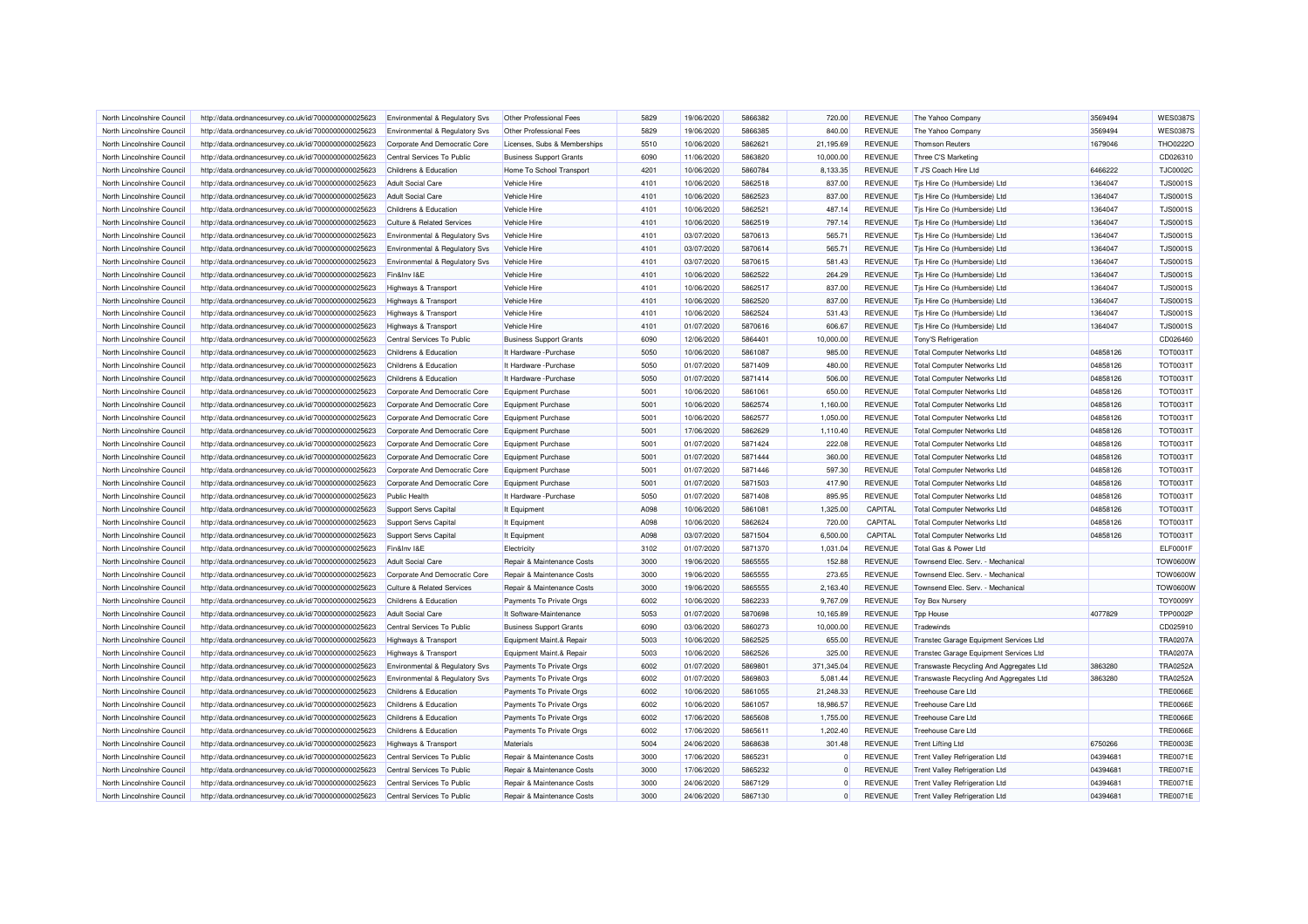| North Lincolnshire Council | http://data.ordnancesurvey.co.uk/id/7000000000025623 | Central Services To Public            | Repair & Maintenance Costs     | 3000 | 24/06/2020 | 5867131 | $\Omega$  | <b>REVENUE</b> | <b>Trent Valley Refrigeration Ltd</b>        | 04394681 | <b>TRE0071E</b> |
|----------------------------|------------------------------------------------------|---------------------------------------|--------------------------------|------|------------|---------|-----------|----------------|----------------------------------------------|----------|-----------------|
| North Lincolnshire Council | http://data.ordnancesurvey.co.uk/id/7000000000025623 | <b>Culture &amp; Related Services</b> | Repair & Maintenance Costs     | 3000 | 17/06/2020 | 5865231 | 1,380.00  | <b>REVENUE</b> | <b>Trent Valley Refrigeration Ltd</b>        | 04394681 | <b>TRE0071E</b> |
| North Lincolnshire Council | http://data.ordnancesurvey.co.uk/id/7000000000025623 | <b>Culture &amp; Related Services</b> | Repair & Maintenance Costs     | 3000 | 17/06/2020 | 5865232 | 1,492.98  | <b>REVENUE</b> | <b>Trent Valley Refrigeration Ltd</b>        | 04394681 | <b>TRE0071E</b> |
| North Lincolnshire Council | http://data.ordnancesurvey.co.uk/id/7000000000025623 | <b>Culture &amp; Related Services</b> | Repair & Maintenance Costs     | 3000 | 24/06/2020 | 5867129 | 300.00    | <b>REVENUE</b> | Trent Valley Refrigeration Ltd               | 04394681 | <b>TRE0071E</b> |
| North Lincolnshire Council | http://data.ordnancesurvey.co.uk/id/7000000000025623 | <b>Culture &amp; Related Services</b> | Repair & Maintenance Costs     | 3000 | 24/06/2020 | 5867130 | 450.00    | <b>REVENUE</b> | <b>Trent Valley Refrigeration Ltd</b>        | 04394681 | <b>TRE0071E</b> |
| North Lincolnshire Council | http://data.ordnancesurvey.co.uk/id/7000000000025623 | <b>Culture &amp; Related Services</b> | Repair & Maintenance Costs     | 3000 | 24/06/2020 | 5867131 | 230.00    | <b>REVENUE</b> | Trent Valley Refrigeration Ltd               | 04394681 | <b>TRE0071E</b> |
| North Lincolnshire Council | http://data.ordnancesurvey.co.uk/id/7000000000025623 | Childrens & Education                 | <b>Examination Fees</b>        | 5730 | 16/07/2020 | 5868169 | $-870.00$ | <b>REVENUE</b> | <b>Trinity College London</b>                | 2683033  | <b>TRI00641</b> |
| North Lincolnshire Council | http://data.ordnancesurvey.co.uk/id/7000000000025623 | Highways & Transport                  | Vehicle Repairs                | 4004 | 01/07/2020 | 5870617 | 724.96    | <b>REVENUE</b> | <b>Truck Loaders Limited</b>                 | 5168548  | <b>TRU0048U</b> |
| North Lincolnshire Council | http://data.ordnancesurvey.co.uk/id/7000000000025623 | Highways & Transport                  | <b>Vehicle Repairs</b>         | 4004 | 01/07/2020 | 5870618 | 1,999.55  | <b>REVENUE</b> | <b>Truck Loaders Limited</b>                 | 5168548  | <b>TRU0048U</b> |
| North Lincolnshire Council | http://data.ordnancesurvey.co.uk/id/7000000000025623 | Central Services To Public            | <b>Business Support Grants</b> | 6090 | 24/06/2020 | 5869496 | 10,000.00 | <b>REVENUE</b> | Tuff-Trax                                    |          | CD026980        |
| North Lincolnshire Council | http://data.ordnancesurvey.co.uk/id/7000000000025623 | Environmental & Regulatory Svs        | Equipment Purchase             | 5001 | 03/06/2020 | 5858078 | 1,873.50  | <b>REVENUE</b> | Tunstall Healthcare (Uk) Ltd                 | 1332249  | <b>TUN0021N</b> |
| North Lincolnshire Council | http://data.ordnancesurvey.co.uk/id/7000000000025623 | <b>Adult Social Care</b>              | Provisions                     | 5201 | 03/06/2020 | 5859734 | 303.69    | <b>REVENUE</b> | Turner Price Ltd                             | 02732141 | <b>TUR0245R</b> |
| North Lincolnshire Council | http://data.ordnancesurvey.co.uk/id/7000000000025623 | <b>Adult Social Care</b>              | Provisions                     | 5201 | 03/06/2020 | 5859736 | 374.92    | <b>REVENUE</b> | <b>Turner Price Ltd</b>                      | 02732141 | <b>TUR0245R</b> |
| North Lincolnshire Council | http://data.ordnancesurvey.co.uk/id/7000000000025623 | <b>Adult Social Care</b>              | Provisions                     | 5201 | 05/06/2020 | 5860344 | 325.65    | <b>REVENUE</b> | Turner Price Ltd                             | 02732141 | <b>TUR0245R</b> |
| North Lincolnshire Council | http://data.ordnancesurvey.co.uk/id/7000000000025623 | <b>Adult Social Care</b>              | Provisions                     | 5201 | 26/06/2020 | 5866770 | 393.32    | <b>REVENUE</b> | Turner Price Ltd                             | 02732141 | <b>TUR0245R</b> |
| North Lincolnshire Council | http://data.ordnancesurvey.co.uk/id/7000000000025623 | <b>Adult Social Care</b>              | Provisions                     | 5201 | 26/06/2020 | 5866771 | 339.86    | <b>REVENUE</b> | Turner Price I to                            | 02732141 | <b>TUR0245R</b> |
| North Lincolnshire Council | http://data.ordnancesurvey.co.uk/id/7000000000025623 | Adult Social Care                     | Provisions                     | 5201 | 01/07/2020 | 5870740 | 312.02    | <b>REVENUE</b> | <b>Turner Price Ltd</b>                      | 02732141 | <b>TUR0245R</b> |
| North Lincolnshire Council | http://data.ordnancesurvey.co.uk/id/7000000000025623 | Fin&Inv I&E                           | Provisions                     | 5201 | 05/06/2020 | 5860737 | 2,454.22  | <b>REVENUE</b> | <b>Turner Price Ltd</b>                      | 02732141 | <b>TUR0245R</b> |
|                            |                                                      | Fin&Inv I&E                           |                                | 5201 |            | 5860740 | 1,559.80  | <b>REVENUE</b> | Turner Price Ltd                             | 02732141 | <b>TUR0245R</b> |
| North Lincolnshire Council | http://data.ordnancesurvey.co.uk/id/7000000000025623 |                                       | Provisions                     | 5201 | 05/06/2020 |         |           |                |                                              | 02732141 | <b>TUR0245R</b> |
| North Lincolnshire Council | http://data.ordnancesurvey.co.uk/id/7000000000025623 | Fin&Inv I&E                           | Provisions                     | 5201 | 05/06/2020 | 5860745 | 4,360.81  | <b>REVENUE</b> | <b>Turner Price Ltd</b><br>Turner Price I to |          | <b>TUR0245R</b> |
| North Lincolnshire Council | http://data.ordnancesurvey.co.uk/id/7000000000025623 | Fin&Inv I&E                           | Provisions                     |      | 05/06/2020 | 5860748 | 2,526.61  | <b>REVENUE</b> |                                              | 02732141 |                 |
| North Lincolnshire Council | http://data.ordnancesurvey.co.uk/id/7000000000025623 | Fin&Inv I&E                           | Provisions                     | 5201 | 05/06/2020 | 5860749 | 1,995.60  | <b>REVENUE</b> | Turner Price Ltd                             | 02732141 | <b>TUR0245R</b> |
| North Lincolnshire Council | http://data.ordnancesurvey.co.uk/id/7000000000025623 | Fin&Inv I&E                           | Provisions                     | 5201 | 05/06/2020 | 5860758 | 879.85    | <b>REVENUE</b> | Turner Price Ltd                             | 02732141 | <b>TUR0245R</b> |
| North Lincolnshire Council | http://data.ordnancesurvey.co.uk/id/7000000000025623 | Fin&Inv I&E                           | Provisions                     | 5201 | 05/06/2020 | 5860759 | 472.69    | <b>REVENUE</b> | <b>Turner Price Ltd</b>                      | 02732141 | <b>TUR0245R</b> |
| North Lincolnshire Council | http://data.ordnancesurvey.co.uk/id/7000000000025623 | Fin&Inv I&E                           | Provisions                     | 5201 | 05/06/2020 | 5860762 | 262.07    | <b>REVENUE</b> | Turner Price Ltd                             | 02732141 | <b>TUR0245R</b> |
| North Lincolnshire Council | http://data.ordnancesurvey.co.uk/id/7000000000025623 | Fin&Inv I&E                           | Provisions                     | 5201 | 05/06/2020 | 5860769 | 2,099.32  | <b>REVENUE</b> | Turner Price Ltd                             | 02732141 | <b>TUR0245R</b> |
| North Lincolnshire Council | http://data.ordnancesurvey.co.uk/id/7000000000025623 | Fin&Inv I&E                           | Provisions                     | 5201 | 05/06/2020 | 5860770 | 2,971.16  | <b>REVENUE</b> | <b>Turner Price Ltd</b>                      | 02732141 | <b>TUR0245R</b> |
| North Lincolnshire Council | http://data.ordnancesurvey.co.uk/id/7000000000025623 | Fin&Inv I&E                           | Provisions                     | 5201 | 05/06/2020 | 5860772 | 1.518.49  | <b>REVENUE</b> | <b>Turner Price Ltd</b>                      | 02732141 | <b>TUR0245R</b> |
| North Lincolnshire Council | http://data.ordnancesurvey.co.uk/id/7000000000025623 | Fin&Inv I&E                           | Provisions                     | 5201 | 05/06/2020 | 5860775 | 1,371.68  | <b>REVENUE</b> | <b>Turner Price Ltd</b>                      | 02732141 | <b>TUR0245R</b> |
| North Lincolnshire Council | http://data.ordnancesurvey.co.uk/id/7000000000025623 | Fin&Inv I&E                           | Provisions                     | 5201 | 05/06/2020 | 5860776 | 2,034.73  | <b>REVENUE</b> | <b>Turner Price Ltd</b>                      | 02732141 | <b>TUR0245R</b> |
| North Lincolnshire Council | http://data.ordnancesurvey.co.uk/id/7000000000025623 | Fin&Inv I&E                           | Provisions                     | 5201 | 19/06/2020 | 5866420 | 441.68    | <b>REVENUE</b> | <b>Turner Price Ltd</b>                      | 02732141 | <b>TUR0245R</b> |
| North Lincolnshire Council | http://data.ordnancesurvey.co.uk/id/7000000000025623 | Fin&Inv I&E                           | Provisions                     | 5201 | 19/06/2020 | 5866425 | 706.45    | <b>REVENUE</b> | <b>Turner Price Ltd</b>                      | 02732141 | <b>TUR0245R</b> |
| North Lincolnshire Council | http://data.ordnancesurvey.co.uk/id/7000000000025623 | Fin&Inv I&E                           | Provisions                     | 5201 | 19/06/2020 | 5866428 | 652.33    | <b>REVENUE</b> | Turner Price Ltd                             | 02732141 | <b>TUR0245R</b> |
| North Lincolnshire Council | http://data.ordnancesurvey.co.uk/id/7000000000025623 | Fin&Inv I&E                           | Provisions                     | 5201 | 19/06/2020 | 5866431 | 894.58    | <b>REVENUE</b> | <b>Turner Price Ltd</b>                      | 02732141 | <b>TUR0245R</b> |
| North Lincolnshire Council | http://data.ordnancesurvey.co.uk/id/7000000000025623 | Fin&Inv I&E                           | Provisions                     | 5201 | 19/06/2020 | 5866435 | 705.55    | <b>REVENUE</b> | Turner Price Ltd                             | 02732141 | <b>TUR0245R</b> |
| North Lincolnshire Council | http://data.ordnancesurvey.co.uk/id/7000000000025623 | Fin&Inv I&E                           | Provisions                     | 5201 | 19/06/2020 | 5866437 | 265.96    | <b>REVENUE</b> | <b>Turner Price Ltd</b>                      | 02732141 | <b>TUR0245R</b> |
| North Lincolnshire Council | http://data.ordnancesurvey.co.uk/id/7000000000025623 | Fin&Inv I&E                           | Provisions                     | 5201 | 19/06/2020 | 5866439 | 324.27    | <b>REVENUE</b> | Turner Price Ltd                             | 02732141 | <b>TUR0245R</b> |
| North Lincolnshire Council | http://data.ordnancesurvey.co.uk/id/7000000000025623 | Fin&Inv I&E                           | Provisions                     | 5201 | 19/06/2020 | 5866440 | 475.96    | <b>REVENUE</b> | <b>Turner Price Ltd</b>                      | 02732141 | <b>TUR0245R</b> |
| North Lincolnshire Council | http://data.ordnancesurvey.co.uk/id/7000000000025623 | Fin&Inv I&E                           | Provisions                     | 5201 | 19/06/2020 | 5866441 | 885.92    | <b>REVENUE</b> | <b>Turner Price Ltd</b>                      | 02732141 | <b>TUR0245R</b> |
| North Lincolnshire Council | http://data.ordnancesurvey.co.uk/id/7000000000025623 | Fin&Inv I&E                           | Provisions                     | 5201 | 19/06/2020 | 5866442 | 505.68    | <b>REVENUE</b> | <b>Turner Price Ltd</b>                      | 02732141 | <b>TUR0245R</b> |
| North Lincolnshire Council | http://data.ordnancesurvey.co.uk/id/7000000000025623 | Fin&Inv I&F                           | Provisions                     | 5201 | 19/06/2020 | 5866445 | 441.52    | <b>REVENUE</b> | Turner Price I to                            | 02732141 | <b>TUR0245R</b> |
| North Lincolnshire Council | http://data.ordnancesurvey.co.uk/id/7000000000025623 | Fin&Inv I&E                           | Provisions                     | 5201 | 19/06/2020 | 5866446 | 661.61    | <b>REVENUE</b> | Turner Price Ltd                             | 02732141 | <b>TUR0245R</b> |
| North Lincolnshire Council | http://data.ordnancesurvey.co.uk/id/7000000000025623 | Fin&Inv I&E                           | Provisions                     | 5201 | 19/06/2020 | 5866455 | 662.66    | <b>REVENUE</b> | Turner Price Ltd                             | 02732141 | <b>TUR0245R</b> |
| North Lincolnshire Council |                                                      | Fin&Inv I&E                           | Provisions                     | 5201 | 19/06/2020 | 5866456 | 249.65    | <b>REVENUE</b> | <b>Turner Price Ltd</b>                      | 02732141 | <b>TUR0245R</b> |
|                            | http://data.ordnancesurvey.co.uk/id/7000000000025623 |                                       |                                | 5201 |            |         |           |                |                                              | 02732141 | <b>TUR0245R</b> |
| North Lincolnshire Council | http://data.ordnancesurvey.co.uk/id/7000000000025623 | Fin&Inv I&E                           | Provisions                     |      | 19/06/2020 | 5866458 | 594.44    | <b>REVENUE</b> | <b>Turner Price Ltd</b>                      |          |                 |
| North Lincolnshire Council | http://data.ordnancesurvey.co.uk/id/7000000000025623 | Fin&Inv I&E                           | Provisions                     | 5201 | 19/06/2020 | 5866459 | 1,049.90  | <b>REVENUE</b> | Turner Price Ltd                             | 02732141 | <b>TUR0245R</b> |
| North Lincolnshire Council | http://data.ordnancesurvey.co.uk/id/7000000000025623 | Fin&Inv I&E                           | Provisions                     | 5201 | 19/06/2020 | 5866460 | 303.20    | <b>REVENUE</b> | <b>Turner Price Ltd</b>                      | 02732141 | <b>TUR0245R</b> |
| North Lincolnshire Council | http://data.ordnancesurvey.co.uk/id/7000000000025623 | Fin&Inv I&E                           | Provisions                     | 5201 | 19/06/2020 | 5866461 | 491.69    | <b>REVENUE</b> | <b>Turner Price Ltd</b>                      | 02732141 | <b>TUR0245R</b> |
| North Lincolnshire Council | http://data.ordnancesurvey.co.uk/id/7000000000025623 | Fin&Inv I&E                           | Provisions                     | 5201 | 19/06/2020 | 5866465 | 757.78    | <b>REVENUE</b> | Turner Price Ltd                             | 02732141 | <b>TUR0245R</b> |
| North Lincolnshire Council | http://data.ordnancesurvey.co.uk/id/7000000000025623 | Fin&Inv I&E                           | Provisions                     | 5201 | 19/06/2020 | 5866467 | 901.59    | <b>REVENUE</b> | Turner Price I to                            | 02732141 | <b>TUR0245R</b> |
| North Lincolnshire Council | http://data.ordnancesurvey.co.uk/id/7000000000025623 | Fin&Inv I&E                           | Provisions                     | 5201 | 19/06/2020 | 5866468 | 649.61    | <b>REVENUE</b> | Turner Price Ltd                             | 02732141 | <b>TUR0245R</b> |
| North Lincolnshire Council | http://data.ordnancesurvey.co.uk/id/7000000000025623 | Fin&Inv I&E                           | Provisions                     | 5201 | 19/06/2020 | 5866472 | 417.01    | <b>REVENUE</b> | Turner Price Ltd                             | 02732141 | <b>TUR0245R</b> |
| North Lincolnshire Council | http://data.ordnancesurvey.co.uk/id/7000000000025623 | Fin&Inv I&E                           | Provisions                     | 5201 | 19/06/2020 | 5866476 | 538.04    | <b>REVENUE</b> | Turner Price Ltd                             | 02732141 | <b>TUR0245R</b> |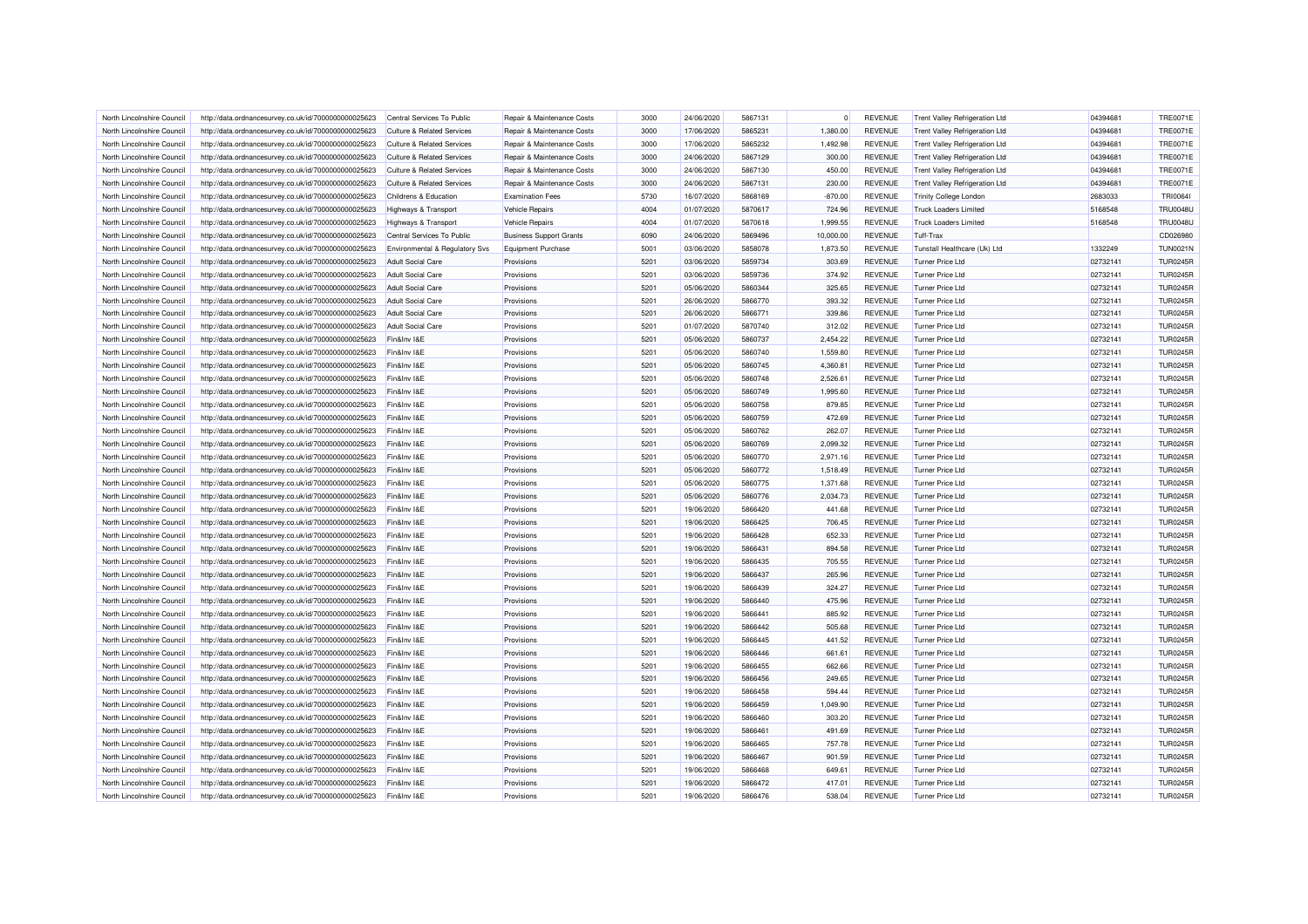| North Lincolnshire Council | http://data.ordnancesurvey.co.uk/id/7000000000025623 | Fin&Inv I&E | Provisions | 5201 | 19/06/2020 | 5866480 | 736.70   | <b>REVENUE</b> | <b>Turner Price Ltd</b> | 02732141 | <b>TUR0245R</b> |
|----------------------------|------------------------------------------------------|-------------|------------|------|------------|---------|----------|----------------|-------------------------|----------|-----------------|
| North Lincolnshire Council | http://data.ordnancesurvey.co.uk/id/7000000000025623 | Fin&Inv I&E | Provisions | 5201 | 19/06/2020 | 5866488 | 1,012.42 | <b>REVENUE</b> | <b>Turner Price Ltd</b> | 02732141 | <b>TUR0245R</b> |
| North Lincolnshire Council | http://data.ordnancesurvey.co.uk/id/7000000000025623 | Fin&Inv I&E | Provisions | 5201 | 19/06/2020 | 5866489 | 300.08   | <b>REVENUE</b> | <b>Turner Price Ltd</b> | 02732141 | <b>TUR0245R</b> |
| North Lincolnshire Council | http://data.ordnancesurvey.co.uk/id/7000000000025623 | Fin&Inv I&E | Provisions | 5201 | 19/06/2020 | 5866490 | 833.63   | <b>REVENUE</b> | <b>Turner Price Ltd</b> | 02732141 | <b>TUR0245R</b> |
| North Lincolnshire Council | http://data.ordnancesurvey.co.uk/id/7000000000025623 | Fin&Inv I&E | Provisions | 5201 | 19/06/2020 | 5866491 | 380.42   | <b>REVENUE</b> | <b>Turner Price Ltd</b> | 02732141 | <b>TUR0245R</b> |
| North Lincolnshire Council | http://data.ordnancesurvey.co.uk/id/7000000000025623 | Fin&Inv I&E | Provisions | 5201 | 19/06/2020 | 5866492 | 285.35   | <b>REVENUE</b> | <b>Turner Price Ltd</b> | 02732141 | <b>TUR0245R</b> |
| North Lincolnshire Council | http://data.ordnancesurvey.co.uk/id/7000000000025623 | Fin&Inv I&E | Provisions | 5201 | 19/06/2020 | 5866493 | 318.92   | <b>REVENUE</b> | <b>Turner Price Ltd</b> | 02732141 | <b>TUR0245R</b> |
| North Lincolnshire Council | http://data.ordnancesurvey.co.uk/id/7000000000025623 | Fin&Inv I&E | Provisions | 5201 | 19/06/2020 | 5866495 | 500.48   | <b>REVENUE</b> | Turner Price Ltd        | 02732141 | <b>TUR0245R</b> |
| North Lincolnshire Council | http://data.ordnancesurvey.co.uk/id/7000000000025623 | Fin&Inv I&E | Provisions | 5201 | 19/06/2020 | 5866497 | 551.96   | <b>REVENUE</b> | <b>Turner Price Ltd</b> | 02732141 | <b>TUR0245R</b> |
| North Lincolnshire Council | http://data.ordnancesurvey.co.uk/id/7000000000025623 | Fin&Inv I&E | Provisions | 5201 | 19/06/2020 | 5866498 | 390.83   | <b>REVENUE</b> | <b>Turner Price Ltd</b> | 02732141 | <b>TUR0245R</b> |
| North Lincolnshire Council | http://data.ordnancesurvey.co.uk/id/7000000000025623 | Fin&Inv I&E | Provisions | 5201 | 19/06/2020 | 5866502 | 611.57   | <b>REVENUE</b> | <b>Turner Price Ltd</b> | 02732141 | <b>TUR0245R</b> |
| North Lincolnshire Council | http://data.ordnancesurvey.co.uk/id/7000000000025623 | Fin&Inv I&E | Provisions | 5201 | 19/06/2020 | 5866505 | 308.94   | <b>REVENUE</b> | <b>Turner Price Ltd</b> | 02732141 | <b>TUR0245R</b> |
| North Lincolnshire Council | http://data.ordnancesurvey.co.uk/id/7000000000025623 | Fin&Inv I&E | Provisions | 5201 | 19/06/2020 | 5866508 | 431.14   | <b>REVENUE</b> | <b>Turner Price Ltd</b> | 02732141 | <b>TUR0245R</b> |
| North Lincolnshire Council | http://data.ordnancesurvey.co.uk/id/7000000000025623 | Fin&Inv I&E | Provisions | 5201 | 19/06/2020 | 5866511 | 269.71   | <b>REVENUE</b> | <b>Turner Price Ltd</b> | 02732141 | <b>TUR0245R</b> |
| North Lincolnshire Council | http://data.ordnancesurvey.co.uk/id/7000000000025623 | Fin&Inv I&E | Provisions | 5201 | 19/06/2020 | 5866512 | 541.21   | <b>REVENUE</b> | <b>Turner Price Ltd</b> | 02732141 | <b>TUR0245R</b> |
| North Lincolnshire Council | http://data.ordnancesurvey.co.uk/id/7000000000025623 | Fin&Inv I&E | Provisions | 5201 | 19/06/2020 | 5866515 | 475.62   | <b>REVENUE</b> | <b>Turner Price Ltd</b> | 02732141 | <b>TUR0245R</b> |
| North Lincolnshire Council | http://data.ordnancesurvey.co.uk/id/7000000000025623 | Fin&Inv I&E | Provisions | 5201 | 19/06/2020 | 5866524 | 927.45   | <b>REVENUE</b> | <b>Turner Price Ltd</b> | 02732141 | <b>TUR0245R</b> |
| North Lincolnshire Council | http://data.ordnancesurvey.co.uk/id/7000000000025623 | Fin&Inv I&E | Provisions | 5201 | 19/06/2020 | 5866531 | 665.47   | <b>REVENUE</b> | <b>Turner Price Ltd</b> | 02732141 | <b>TUR0245R</b> |
| North Lincolnshire Council | http://data.ordnancesurvey.co.uk/id/7000000000025623 | Fin&Inv I&E | Provisions | 5201 | 19/06/2020 | 5866532 | 538.24   | <b>REVENUE</b> | Turner Price I td       | 02732141 | <b>TUR0245R</b> |
| North Lincolnshire Council | http://data.ordnancesurvey.co.uk/id/7000000000025623 | Fin&Inv I&E | Provisions | 5201 | 26/06/2020 | 5869405 | 410.26   | <b>REVENUE</b> | <b>Turner Price Ltd</b> | 02732141 | <b>TUR0245R</b> |
| North Lincolnshire Council | http://data.ordnancesurvey.co.uk/id/7000000000025623 | Fin&Inv I&E | Provisions | 5201 | 26/06/2020 | 5869407 | 308.13   | <b>REVENUE</b> | <b>Turner Price Ltd</b> | 02732141 | <b>TUR0245R</b> |
| North Lincolnshire Council | http://data.ordnancesurvey.co.uk/id/7000000000025623 | Fin&Inv I&E | Provisions | 5201 | 26/06/2020 | 5869409 | 606.22   | <b>REVENUE</b> | Turner Price Ltd        | 02732141 | <b>TUR0245R</b> |
| North Lincolnshire Council | http://data.ordnancesurvey.co.uk/id/7000000000025623 | Fin&Inv I&E | Provisions | 5201 | 26/06/2020 | 5869420 | 846.02   | <b>REVENUE</b> | <b>Turner Price Ltd</b> | 02732141 | <b>TUR0245R</b> |
| North Lincolnshire Council | http://data.ordnancesurvey.co.uk/id/7000000000025623 | Fin&Inv I&E | Provisions | 5201 | 26/06/2020 | 5869421 | 465.02   | <b>REVENUE</b> | <b>Turner Price Ltd</b> | 02732141 | <b>TUR0245R</b> |
| North Lincolnshire Council | http://data.ordnancesurvey.co.uk/id/7000000000025623 | Fin&Inv I&E | Provisions | 5201 | 26/06/2020 | 5869422 | 266.92   | <b>REVENUE</b> | <b>Turner Price Ltd</b> | 02732141 | <b>TUR0245R</b> |
| North Lincolnshire Council | http://data.ordnancesurvey.co.uk/id/7000000000025623 | Fin&Inv I&E | Provisions | 5201 | 26/06/2020 | 5869425 | 673.44   | <b>REVENUE</b> | <b>Turner Price Ltd</b> | 02732141 | <b>TUR0245R</b> |
| North Lincolnshire Council | http://data.ordnancesurvey.co.uk/id/7000000000025623 | Fin&Inv I&E | Provisions | 5201 | 26/06/2020 | 5869426 | 259.35   | <b>REVENUE</b> | <b>Turner Price Ltd</b> | 02732141 | <b>TUR0245R</b> |
| North Lincolnshire Council | http://data.ordnancesurvey.co.uk/id/7000000000025623 | Fin&Inv I&E | Provisions | 5201 | 26/06/2020 | 5869427 | 475.79   | <b>REVENUE</b> | <b>Turner Price Ltd</b> | 02732141 | <b>TUR0245R</b> |
| North Lincolnshire Council | http://data.ordnancesurvey.co.uk/id/7000000000025623 | Fin&Inv I&E | Provisions | 5201 | 26/06/2020 | 5869429 | 297.20   | <b>REVENUE</b> | <b>Turner Price Ltd</b> | 02732141 | <b>TUR0245R</b> |
| North Lincolnshire Council | http://data.ordnancesurvey.co.uk/id/7000000000025623 | Fin&Inv I&E | Provisions | 5201 | 26/06/2020 | 5869430 | 423.61   | <b>REVENUE</b> | Turner Price Ltd        | 02732141 | <b>TUR0245R</b> |
| North Lincolnshire Council | http://data.ordnancesurvey.co.uk/id/7000000000025623 | Fin&Inv I&E | Provisions | 5201 | 26/06/2020 | 5869431 | 695.50   | <b>REVENUE</b> | <b>Turner Price Ltd</b> | 02732141 | <b>TUR0245R</b> |
| North Lincolnshire Council | http://data.ordnancesurvey.co.uk/id/7000000000025623 | Fin&Inv I&E | Provisions | 5201 | 26/06/2020 | 5869432 | 311.42   | <b>REVENUE</b> | <b>Turner Price Ltd</b> | 02732141 | <b>TUR0245R</b> |
| North Lincolnshire Council | http://data.ordnancesurvey.co.uk/id/7000000000025623 | Fin&Inv I&E | Provisions | 5201 | 26/06/2020 | 5869433 | 660.34   | <b>REVENUE</b> | <b>Turner Price Ltd</b> | 02732141 | <b>TUR0245R</b> |
| North Lincolnshire Council | http://data.ordnancesurvey.co.uk/id/7000000000025623 | Fin&Inv I&E | Provisions | 5201 | 26/06/2020 | 5869436 | 334.81   | <b>REVENUE</b> | <b>Turner Price Ltd</b> | 02732141 | <b>TUR0245R</b> |
| North Lincolnshire Council | http://data.ordnancesurvey.co.uk/id/7000000000025623 | Fin&Inv I&E | Provisions | 5201 | 26/06/2020 | 5869439 | 335.21   | <b>REVENUE</b> | <b>Turner Price Ltd</b> | 02732141 | <b>TUR0245R</b> |
| North Lincolnshire Council | http://data.ordnancesurvey.co.uk/id/7000000000025623 | Fin&Inv I&E | Provisions | 5201 | 26/06/2020 | 5869443 | 389.48   | <b>REVENUE</b> | <b>Turner Price Ltd</b> | 02732141 | <b>TUR0245R</b> |
| North Lincolnshire Council | http://data.ordnancesurvey.co.uk/id/7000000000025623 | Fin&Inv I&E | Provisions | 5201 | 26/06/2020 | 5869444 | 586.90   | <b>REVENUE</b> | <b>Turner Price Ltd</b> | 02732141 | <b>TUR0245R</b> |
| North Lincolnshire Council | http://data.ordnancesurvey.co.uk/id/7000000000025623 | Fin&Inv I&E | Provisions | 5201 | 26/06/2020 | 5869448 | 362.82   | <b>REVENUE</b> | Turner Price Ltd        | 02732141 | <b>TUR0245R</b> |
| North Lincolnshire Council | http://data.ordnancesurvey.co.uk/id/7000000000025623 | Fin&Inv I&E | Provisions | 5201 | 26/06/2020 | 5869456 | 658.18   | <b>REVENUE</b> | <b>Turner Price Ltd</b> | 02732141 | <b>TUR0245R</b> |
| North Lincolnshire Council | http://data.ordnancesurvey.co.uk/id/7000000000025623 | Fin&Inv I&E | Provisions | 5201 | 26/06/2020 | 5869459 | 330.04   | <b>REVENUE</b> | <b>Turner Price Ltd</b> | 02732141 | <b>TUR0245R</b> |
| North Lincolnshire Council | http://data.ordnancesurvey.co.uk/id/7000000000025623 | Fin&Inv I&E | Provisions | 5201 | 26/06/2020 | 5869461 | 474.40   | <b>REVENUE</b> | <b>Turner Price Ltd</b> | 02732141 | <b>TUR0245R</b> |
| North Lincolnshire Council | http://data.ordnancesurvey.co.uk/id/7000000000025623 | Fin&Inv I&E | Provisions | 5201 | 26/06/2020 | 5869463 | 610.90   | <b>REVENUE</b> | Turner Price Ltd        | 02732141 | <b>TUR0245R</b> |
| North Lincolnshire Council | http://data.ordnancesurvey.co.uk/id/7000000000025623 | Fin&Inv I&E | Provisions | 5201 | 01/07/2020 | 5871639 | 430.49   | <b>REVENUE</b> | <b>Turner Price Ltd</b> | 02732141 | <b>TUR0245R</b> |
| North Lincolnshire Council | http://data.ordnancesurvey.co.uk/id/7000000000025623 | Fin&Inv I&E | Provisions | 5201 | 01/07/2020 | 5871641 | 416.17   | <b>REVENUE</b> | Turner Price Ltd        | 02732141 | <b>TUR0245R</b> |
| North Lincolnshire Council | http://data.ordnancesurvey.co.uk/id/7000000000025623 | Fin&Inv I&E | Provisions | 5201 | 01/07/2020 | 5871645 | 431.50   | <b>REVENUE</b> | <b>Turner Price Ltd</b> | 02732141 | <b>TUR0245R</b> |
| North Lincolnshire Council | http://data.ordnancesurvey.co.uk/id/7000000000025623 | Fin&Inv I&E | Provisions | 5201 | 01/07/2020 | 5871646 | 268.40   | <b>REVENUE</b> | <b>Turner Price Ltd</b> | 02732141 | <b>TUR0245R</b> |
| North Lincolnshire Council | http://data.ordnancesurvey.co.uk/id/7000000000025623 | Fin&Inv I&E | Provisions | 5201 | 01/07/2020 | 5871652 | 298.66   | <b>REVENUE</b> | <b>Turner Price Ltd</b> | 02732141 | <b>TUR0245R</b> |
| North Lincolnshire Council | http://data.ordnancesurvey.co.uk/id/7000000000025623 | Fin&Inv I&E | Provisions | 5201 | 01/07/2020 | 5871653 | 451.75   | <b>REVENUE</b> | <b>Turner Price Ltd</b> | 02732141 | <b>TUR0245R</b> |
| North Lincolnshire Council | http://data.ordnancesurvey.co.uk/id/7000000000025623 | Fin&Inv I&E | Provisions | 5201 | 01/07/2020 | 5871656 | 492.90   | <b>REVENUE</b> | <b>Turner Price Ltd</b> | 02732141 | <b>TUR0245R</b> |
| North Lincolnshire Council | http://data.ordnancesurvey.co.uk/id/7000000000025623 | Fin&Inv I&E | Provisions | 5201 | 01/07/2020 | 5871657 | 432.29   | <b>REVENUE</b> | Turner Price Ltd        | 02732141 | <b>TUR0245R</b> |
| North Lincolnshire Council | http://data.ordnancesurvey.co.uk/id/7000000000025623 | Fin&Inv I&E | Provisions | 5201 | 01/07/2020 | 5871658 | 329.49   | <b>REVENUE</b> | <b>Turner Price Ltd</b> | 02732141 | <b>TUR0245R</b> |
| North Lincolnshire Council | http://data.ordnancesurvey.co.uk/id/7000000000025623 | Fin&Inv I&E | Provisions | 5201 | 01/07/2020 | 5871660 | 813.30   | <b>REVENUE</b> | Turner Price Ltd        | 02732141 | <b>TUR0245R</b> |
| North Lincolnshire Council | http://data.ordnancesurvey.co.uk/id/7000000000025623 | Fin&Inv I&E | Provisions | 5201 | 01/07/2020 | 5871661 | 334.80   | <b>REVENUE</b> | <b>Turner Price Ltd</b> | 02732141 | <b>TUR0245R</b> |
|                            |                                                      |             |            |      |            |         |          |                |                         |          |                 |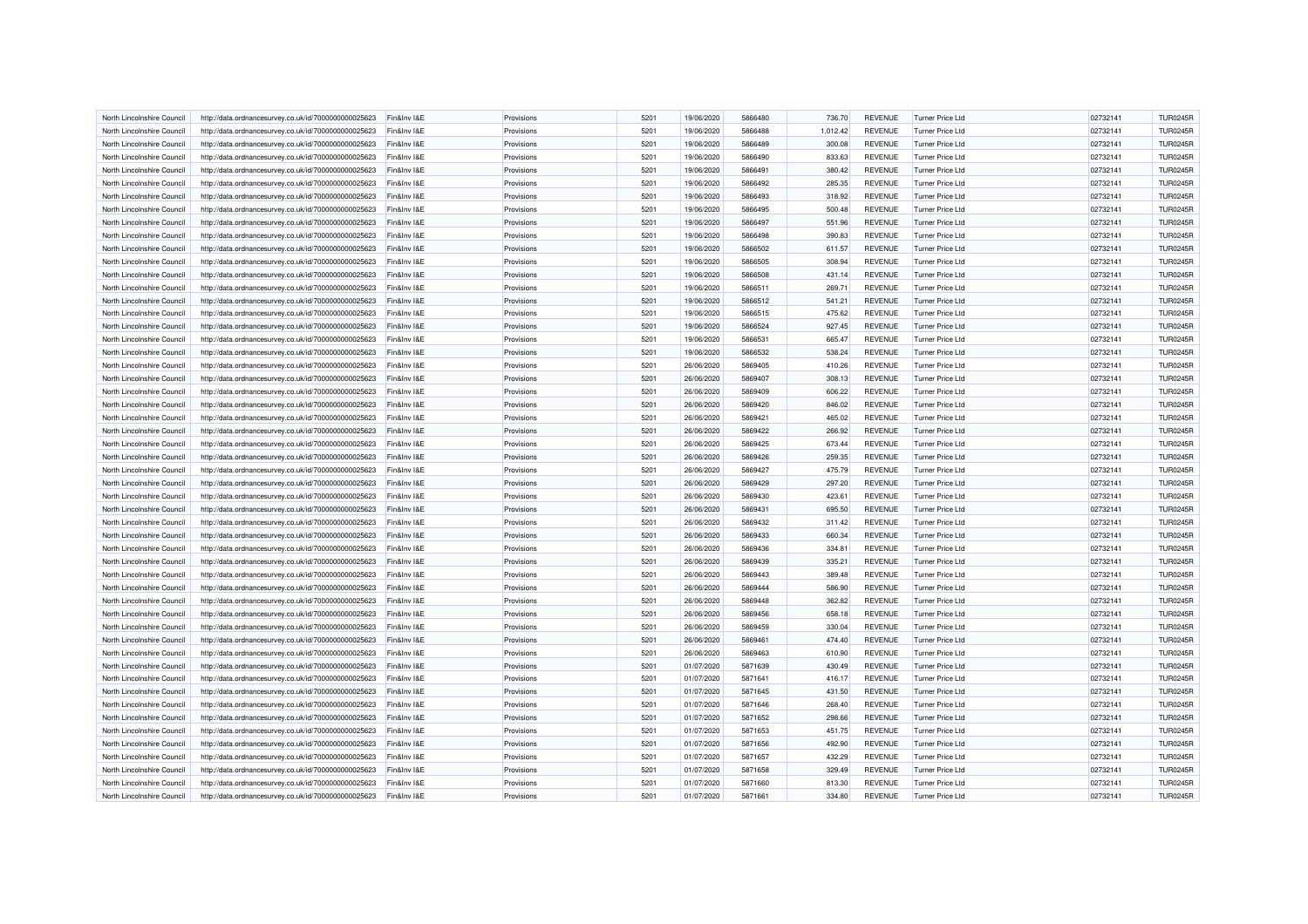| North Lincolnshire Council                               | http://data.ordnancesurvey.co.uk/id/7000000000025623 | Fin&Inv I&E                           | Provisions                        | 5201 | 01/07/2020 | 5871662            | 430.70    | <b>REVENUE</b> | Turner Price Ltd                               | 02732141 | <b>TUR0245R</b> |
|----------------------------------------------------------|------------------------------------------------------|---------------------------------------|-----------------------------------|------|------------|--------------------|-----------|----------------|------------------------------------------------|----------|-----------------|
| North Lincolnshire Council                               | http://data.ordnancesurvey.co.uk/id/7000000000025623 | Fin&Inv I&E                           | Provisions                        | 5201 | 01/07/2020 | 5871663            | 374.30    | <b>REVENUE</b> | Turner Price Ltd                               | 02732141 | <b>TUR0245R</b> |
| North Lincolnshire Council                               | http://data.ordnancesurvey.co.uk/id/7000000000025623 | Fin&Inv I&E                           | Provisions                        | 5201 | 01/07/2020 | 5871666            | 376.20    | <b>REVENUE</b> | Turner Price Ltd                               | 02732141 | <b>TUR0245R</b> |
| North Lincolnshire Council                               | http://data.ordnancesurvey.co.uk/id/7000000000025623 | Fin&Inv I&E                           | Provisions                        | 5201 | 01/07/2020 | 5871667            | 934.42    | <b>REVENUE</b> | <b>Turner Price Ltd</b>                        | 02732141 | <b>TUR0245R</b> |
| North Lincolnshire Council                               | http://data.ordnancesurvey.co.uk/id/7000000000025623 | Fin&Inv I&E                           | Provisions                        | 5201 | 01/07/2020 | 5871669            | 400.83    | <b>REVENUE</b> | Turner Price Ltd                               | 02732141 | <b>TUR0245R</b> |
| North Lincolnshire Council                               | http://data.ordnancesurvey.co.uk/id/7000000000025623 | Fin&Inv I&E                           | Provisions                        | 5201 | 01/07/2020 | 5871671            | 443.17    | <b>REVENUE</b> | <b>Turner Price Ltd</b>                        | 02732141 | <b>TUR0245R</b> |
|                                                          |                                                      | Fin&Inv I&E                           | Provisions                        | 5201 | 01/07/2020 | 5871674            | 436.87    | <b>REVENUE</b> | <b>Turner Price Ltd</b>                        | 02732141 | <b>TUR0245R</b> |
| North Lincolnshire Council<br>North Lincolnshire Council | http://data.ordnancesurvey.co.uk/id/7000000000025623 | Fin&Inv I&E                           | Provisions                        | 5201 | 01/07/2020 | 5871678            |           | <b>REVENUE</b> | Turner Price Ltd                               |          | <b>TUR0245R</b> |
|                                                          | http://data.ordnancesurvey.co.uk/id/7000000000025623 |                                       |                                   |      |            |                    | 644.25    |                |                                                | 02732141 |                 |
| North Lincolnshire Council                               | http://data.ordnancesurvey.co.uk/id/7000000000025623 | Fin&Inv I&E                           | Provisions                        | 5201 | 01/07/2020 | 5871682            | 424.60    | <b>REVENUE</b> | <b>Turner Price Ltd</b>                        | 02732141 | <b>TUR0245R</b> |
| North Lincolnshire Council                               | http://data.ordnancesurvey.co.uk/id/7000000000025623 | Fin&Inv I&E                           | Provisions                        | 5201 | 01/07/2020 | 5871684            | 578.66    | <b>REVENUE</b> | Turner Price Ltd                               | 02732141 | <b>TUR0245R</b> |
| North Lincolnshire Council                               | http://data.ordnancesurvey.co.uk/id/7000000000025623 | Fin&Inv I&E                           | Provisions                        | 5201 | 01/07/2020 | 5871686            | 383.13    | <b>REVENUE</b> | <b>Turner Price Ltd</b>                        | 02732141 | <b>TUR0245R</b> |
| North Lincolnshire Council                               | http://data.ordnancesurvey.co.uk/id/7000000000025623 | Fin&Inv I&E                           | Provisions                        | 5201 | 01/07/2020 | 5871691            | 270.94    | <b>REVENUE</b> | <b>Turner Price Ltd</b>                        | 02732141 | <b>TUR0245R</b> |
| North Lincolnshire Council                               | http://data.ordnancesurvey.co.uk/id/7000000000025623 | Fin&Inv I&E                           | Provisions                        | 5201 | 01/07/2020 | 5871693            | 446.87    | <b>REVENUE</b> | Turner Price Ltd                               | 02732141 | <b>TUR0245R</b> |
| North Lincolnshire Council                               | http://data.ordnancesurvey.co.uk/id/7000000000025623 | <b>Housing Services</b>               | Provisions                        | 5201 | 26/06/2020 | 5869395            | 653.78    | <b>REVENUE</b> | <b>Turner Price Ltd</b>                        | 02732141 | <b>TUR0245R</b> |
| North Lincolnshire Council                               | http://data.ordnancesurvey.co.uk/id/7000000000025623 | <b>Housing Services</b>               | Provisions                        | 5201 | 26/06/2020 | 5869396            | 399.83    | <b>REVENUE</b> | <b>Turner Price Ltd</b>                        | 02732141 | <b>TUR0245R</b> |
| North Lincolnshire Council                               | http://data.ordnancesurvey.co.uk/id/7000000000025623 | <b>Housing Services</b>               | Provisions                        | 5201 | 26/06/2020 | 5869397            | 281.33    | <b>REVENUE</b> | Turner Price Ltd                               | 02732141 | <b>TUR0245R</b> |
| North Lincolnshire Council                               | http://data.ordnancesurvey.co.uk/id/7000000000025623 | <b>Housing Services</b>               | Provisions                        | 5201 | 26/06/2020 | 5869471            | 340.00    | <b>REVENUE</b> | <b>Turner Price Ltd</b>                        | 02732141 | <b>TUR0245R</b> |
| North Lincolnshire Council                               | http://data.ordnancesurvey.co.uk/id/7000000000025623 | <b>Housing Services</b>               | Provisions                        | 5201 | 26/06/2020 | 5869483            | 305.80    | <b>REVENUE</b> | <b>Turner Price Ltd</b>                        | 02732141 | <b>TUR0245R</b> |
| North Lincolnshire Council                               | http://data.ordnancesurvey.co.uk/id/7000000000025623 | <b>Housing Services</b>               | Provisions                        | 5201 | 26/06/2020 | 5869484            | 385.57    | <b>REVENUE</b> | Turner Price Ltd                               | 02732141 | <b>TUR0245R</b> |
| North Lincolnshire Council                               | http://data.ordnancesurvey.co.uk/id/7000000000025623 | <b>Housing Services</b>               | Provisions                        | 5201 | 26/06/2020 | 5869488            | 577.28    | <b>REVENUE</b> | <b>Turner Price Ltd</b>                        | 02732141 | <b>TUR0245R</b> |
| North Lincolnshire Council                               | http://data.ordnancesurvey.co.uk/id/7000000000025623 | <b>Housing Services</b>               | Provisions                        | 5201 | 26/06/2020 | 5869490            | 258.38    | <b>REVENUE</b> | <b>Turner Price Ltd</b>                        | 02732141 | <b>TUR0245R</b> |
| North Lincolnshire Council                               | http://data.ordnancesurvey.co.uk/id/7000000000025623 | Central Services To Public            | <b>Business Support Grants</b>    | 6090 | 03/06/2020 | 5860233            | 10,000.00 | <b>REVENUE</b> | <b>Tusk Showhire</b>                           |          | CD025510        |
| North Lincolnshire Council                               | http://data.ordnancesurvey.co.uk/id/7000000000025623 | <b>Housing Services</b>               | Other Supplies & Services         | 5799 | 03/06/2020 | 5859422            | 1,249.32  | <b>REVENUE</b> | <b>Tvt Investments Limited</b>                 |          | <b>LAN0021N</b> |
| North Lincolnshire Council                               | http://data.ordnancesurvey.co.uk/id/7000000000025623 | <b>Housing Services</b>               | Other Supplies & Services         | 5799 | 10/06/2020 | 5862559            | 1,547.99  | <b>REVENUE</b> | Tyt Investments I imited                       |          | <b>LAN0021N</b> |
| North Lincolnshire Council                               | http://data.ordnancesurvey.co.uk/id/7000000000025623 | <b>Housing Services</b>               | Other Supplies & Services         | 5799 | 10/06/2020 | 5862607            | 2.224.78  | <b>REVENUE</b> | <b>Tvt Investments Limited</b>                 |          | <b>LAN0021N</b> |
| North Lincolnshire Council                               | http://data.ordnancesurvey.co.uk/id/7000000000025623 | <b>Housing Services</b>               | Other Supplies & Services         | 5799 | 10/06/2020 | 5862610            | 1,473.20  | <b>REVENUE</b> | <b>Tvt Investments Limited</b>                 |          | <b>LAN0021N</b> |
| North Lincolnshire Council                               | http://data.ordnancesurvey.co.uk/id/7000000000025623 | <b>Housing Services</b>               | Other Supplies & Services         | 5799 | 10/06/2020 | 5862613            | 2,155.99  | <b>REVENUE</b> | <b>Tvt Investments Limited</b>                 |          | <b>LAN0021N</b> |
| North Lincolnshire Council                               | http://data.ordnancesurvey.co.uk/id/7000000000025623 | <b>Housing Services</b>               | Other Supplies & Services         | 5799 | 19/06/2020 | 5865733            | 1,264.86  | <b>REVENUE</b> | <b>Tvt Investments Limited</b>                 |          | <b>LAN0021N</b> |
| North Lincolnshire Council                               | http://data.ordnancesurvey.co.uk/id/7000000000025623 | <b>Housing Services</b>               | Other Supplies & Services         | 5799 | 19/06/2020 | 5866677            | 2,272.70  | <b>REVENUE</b> | <b>Tvt Investments Limited</b>                 |          | <b>LAN0021N</b> |
| North Lincolnshire Council                               | http://data.ordnancesurvey.co.uk/id/7000000000025623 | <b>Housing Services</b>               | Other Supplies & Services         | 5799 | 19/06/2020 | 5866680            | 1,102.25  | <b>REVENUE</b> | <b>Tvt Investments Limited</b>                 |          | <b>LAN0021N</b> |
| North Lincolnshire Council                               | http://data.ordnancesurvey.co.uk/id/7000000000025623 | <b>Housing Services</b>               | Other Supplies & Services         | 5799 | 19/06/2020 | 5866681            | 1.362.82  | <b>REVENUE</b> | <b>Tvt Investments Limited</b>                 |          | <b>LAN0021N</b> |
|                                                          |                                                      |                                       |                                   | 5799 |            |                    |           | <b>REVENUE</b> |                                                |          | <b>LAN0021N</b> |
| North Lincolnshire Council<br>North Lincolnshire Council | http://data.ordnancesurvey.co.uk/id/7000000000025623 | <b>Housing Services</b>               | Other Supplies & Services<br>Fuel | 4001 | 24/06/2020 | 5868657<br>5862535 | 4,851.43  |                | <b>Tvt Investments Limited</b><br>Uk Fuels Ltd |          | <b>UKF0001F</b> |
|                                                          | http://data.ordnancesurvey.co.uk/id/7000000000025623 | <b>Culture &amp; Related Services</b> |                                   |      | 19/06/2020 |                    | 214.41    | <b>REVENUE</b> |                                                | 2212080  |                 |
| North Lincolnshire Council                               | http://data.ordnancesurvey.co.uk/id/7000000000025623 | <b>Culture &amp; Related Services</b> | Other Supplies & Services         | 5799 | 26/06/2020 | 5870331            | 1,928.00  | <b>REVENUE</b> | <b>Ulceby Parish Council</b>                   |          | <b>ULC0001C</b> |
| North Lincolnshire Council                               | http://data.ordnancesurvey.co.uk/id/7000000000025623 | Highways & Transport                  | Other Supplies & Services         | 5799 | 26/06/2020 | 5870332            | 274.00    | <b>REVENUE</b> | <b>Ulceby Parish Council</b>                   |          | <b>ULC0001C</b> |
| North Lincolnshire Council                               | http://data.ordnancesurvey.co.uk/id/7000000000025623 | Childrens & Education                 | Payments To Voluntary Orgs        | 6001 | 10/06/2020 | 5862235            | 3,699.69  | <b>REVENUE</b> | Ulceby Pre-School Playgroup                    |          | <b>ULC0009C</b> |
| North Lincolnshire Council                               | http://data.ordnancesurvey.co.uk/id/7000000000025623 | Central Services To Public            | <b>Business Support Grants</b>    | 6090 | 12/06/2020 | 5864411            | 10,000.00 | <b>REVENUE</b> | <b>Ulceby Village Association</b>              |          | CD026560        |
| North Lincolnshire Council                               | http://data.ordnancesurvey.co.uk/id/7000000000025623 | Corporate And Democratic Core         | Fees & Charges Income             | 9002 | 10/06/2020 | 5862264            | $-246.05$ | <b>REVENUE</b> | Unison                                         |          | <b>UNI0003</b>  |
| North Lincolnshire Council                               | http://data.ordnancesurvey.co.uk/id/7000000000025623 | Corporate And Democratic Core         | Equipment Hire/Rent               | 5002 | 10/06/2020 | 5861090            | 278.00    | <b>REVENUE</b> | United Carlton Office Systems Ltd              | 2118025  | <b>UNI0052I</b> |
| North Lincolnshire Council                               | http://data.ordnancesurvey.co.uk/id/7000000000025623 | Corporate And Democratic Core         | Equipment Hire/Rent               | 5002 | 10/06/2020 | 5861096            | 289.83    | <b>REVENUE</b> | United Carlton Office Systems Ltd              | 2118025  | <b>UNI00521</b> |
| North Lincolnshire Council                               | http://data.ordnancesurvey.co.uk/id/7000000000025623 | Corporate And Democratic Core         | Equipment Hire/Rent               | 5002 | 19/06/2020 | 5866237            | 4,916.48  | <b>REVENUE</b> | United Carlton Office Systems Ltd              | 2118025  | <b>UNI0052I</b> |
| North Lincolnshire Council                               | http://data.ordnancesurvey.co.uk/id/7000000000025623 | Corporate And Democratic Core         | Equipment Hire/Rent               | 5002 | 01/07/2020 | 5871365            | 3.259.95  | <b>REVENUE</b> | United Carlton Office Systems Ltd              | 2118025  | <b>UNI00521</b> |
| North Lincolnshire Council                               | http://data.ordnancesurvey.co.uk/id/7000000000025623 | Corporate And Democratic Core         | Equipment Hire/Rent               | 5002 | 01/07/2020 | 5871366            | 770.73    | <b>REVENUE</b> | United Carlton Office Systems Ltd              | 2118025  | <b>UNI00521</b> |
| North Lincolnshire Council                               | http://data.ordnancesurvey.co.uk/id/7000000000025623 | Corporate And Democratic Core         | Gen Office Exp (Incl Postage)     | 5603 | 01/07/2020 | 5871365            | 3,282.16  | <b>REVENUE</b> | United Carlton Office Systems Ltd              | 2118025  | <b>UNI00521</b> |
| North Lincolnshire Council                               | http://data.ordnancesurvey.co.uk/id/7000000000025623 | <b>Culture &amp; Related Services</b> | Materials                         | 5004 | 24/06/2020 | 5868337            | 721.45    | <b>REVENUE</b> | Univar Limited                                 | 24134696 | UNI0291I        |
| North Lincolnshire Council                               | http://data.ordnancesurvey.co.uk/id/7000000000025623 | Environmental & Regulatory Svs        | Materials                         | 5004 | 24/06/2020 | 5868640            | 261.70    | <b>REVENUE</b> | Universal Hose Ltd T/A Hydraquip               | 4937556  | <b>UNI0098I</b> |
| North Lincolnshire Council                               | http://data.ordnancesurvey.co.uk/id/7000000000025623 | Environmental & Regulatory Svs        | <b>Materials</b>                  | 5004 | 03/07/2020 | 5870621            | 268.45    | <b>REVENUE</b> | Universal Hose Ltd T/A Hydraquip               | 4937556  | <b>UNI0098I</b> |
| North Lincolnshire Council                               | http://data.ordnancesurvey.co.uk/id/7000000000025623 | <b>Housing Services</b>               | Other Supplies & Services         | 5799 | 03/06/2020 | 5859430            | 4,000.00  | <b>REVENUE</b> | Valley Carpets And Flooring Scunthorpe Ltd     |          | CD009880        |
| North Lincolnshire Council                               | http://data.ordnancesurvey.co.uk/id/7000000000025623 | <b>Adult Social Care</b>              | Gen Office Exp (Incl Postage)     | 5603 | 12/06/2020 | 5863719            | 290.00    | <b>REVENUE</b> | Valtech Ltd                                    | 3127414  | <b>VAL0046L</b> |
| North Lincolnshire Council                               | http://data.ordnancesurvey.co.uk/id/7000000000025623 | <b>Culture &amp; Related Services</b> | Provisions                        | 5201 | 10/06/2020 | 5860922            | 235.51    | <b>REVENUE</b> | <b>Vending Enterprises</b>                     | 00978024 | <b>VEN0002N</b> |
| North Lincolnshire Council                               | http://data.ordnancesurvey.co.uk/id/7000000000025623 | Environmental & Regulatory Svs        | Other Premises Costs              | 3390 | 12/06/2020 | 5862332            | 600.35    | <b>REVENUE</b> | Veolia Es (Uk) Ltd                             | 2481991  | <b>CLE0001E</b> |
| North Lincolnshire Council                               | http://data.ordnancesurvey.co.uk/id/7000000000025623 | Environmental & Regulatory Svs        | <b>Other Premises Costs</b>       | 3390 | 24/06/2020 | 5866740            | 625.00    | <b>REVENUE</b> | Veolia Es (Uk) Ltd                             | 2481991  | <b>CLE0001E</b> |
| North Lincolnshire Council                               | http://data.ordnancesurvey.co.uk/id/7000000000025623 | Environmental & Regulatory Svs        | <b>Other Premises Costs</b>       | 3390 | 01/07/2020 | 5870714            | 625.00    | <b>REVENUE</b> | Veolia Es (Uk) Ltd                             | 2481991  | <b>CLE0001E</b> |
|                                                          |                                                      |                                       |                                   |      |            |                    |           |                |                                                |          |                 |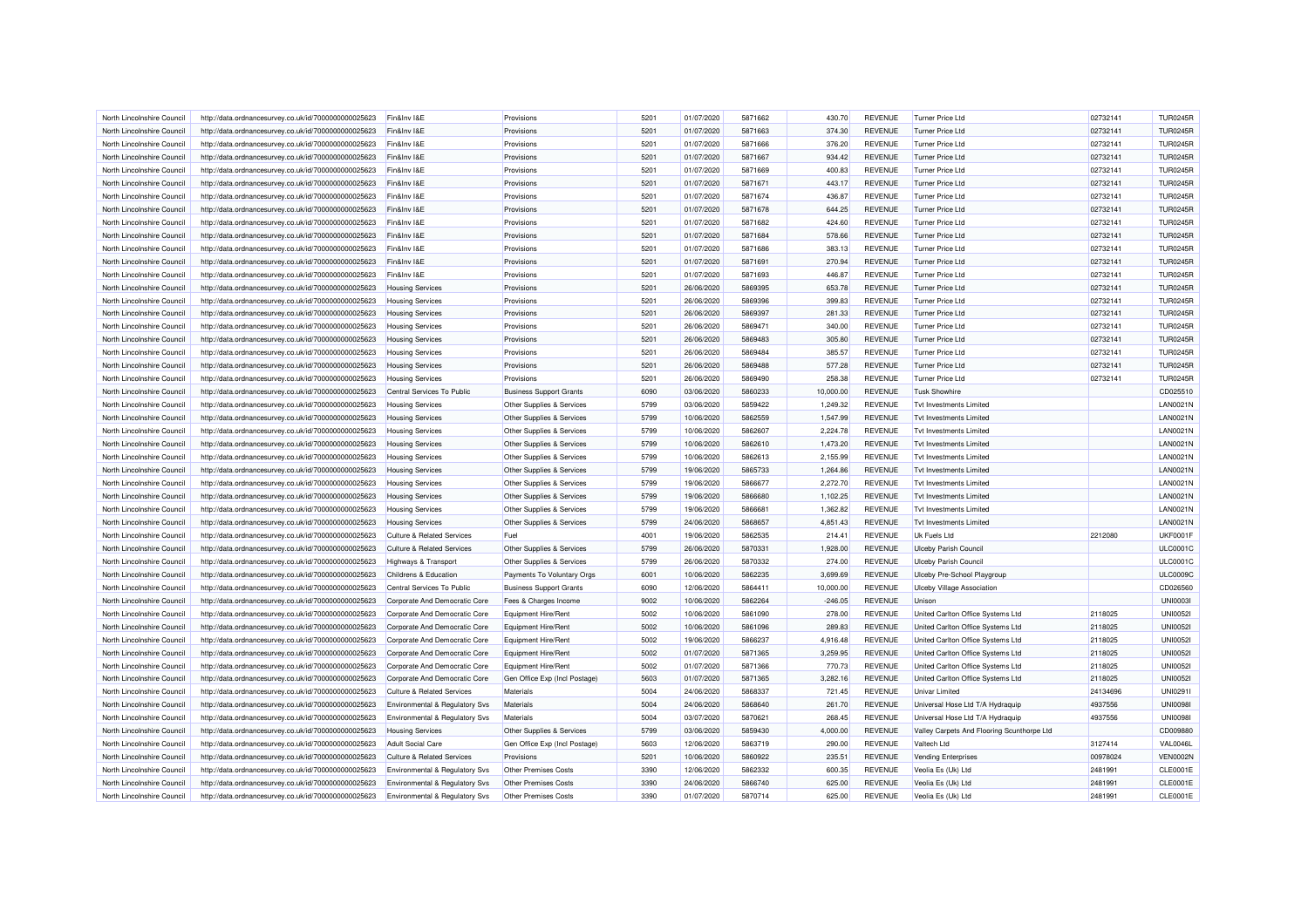| North Lincolnshire Council | http://data.ordnancesurvey.co.uk/id/7000000000025623 | Environmental & Regulatory Svs        | Other Premises Costs           | 3390 | 01/07/2020 | 5870715            | 625.00    | <b>REVENUE</b> | Veolia Es (Uk) Ltd                           | 2481991  | CLE0001E        |
|----------------------------|------------------------------------------------------|---------------------------------------|--------------------------------|------|------------|--------------------|-----------|----------------|----------------------------------------------|----------|-----------------|
| North Lincolnshire Council | http://data.ordnancesurvey.co.uk/id/7000000000025623 | <b>Culture &amp; Related Services</b> | <b>Equipment Hire/Rent</b>     | 5002 | 26/06/2020 | 5866722            | 458.50    | <b>REVENUE</b> | Verifone Services Uk & Ireland Ltd           | 2747866  | <b>VER0006R</b> |
| North Lincolnshire Council | http://data.ordnancesurvey.co.uk/id/7000000000025623 | <b>Highways &amp; Transport</b>       | Materials                      | 5004 | 01/07/2020 | 5870623            | 4,604.18  | <b>REVENUE</b> | Versalift Distributers (Uk)Ltd               |          | <b>VER0023R</b> |
| North Lincolnshire Council | http://data.ordnancesurvey.co.uk/id/7000000000025623 | Childrens & Education                 | Payments To Private Orgs       | 6002 | 10/06/2020 | 5862204            | 594.72    | <b>REVENUE</b> | Vicky Lee                                    |          | OWE0036E        |
| North Lincolnshire Council | http://data.ordnancesurvey.co.uk/id/7000000000025623 | Environmental & Regulatory Svs        | <b>Equipment Purchase</b>      | 5001 | 01/07/2020 | 5870241            | 282.57    | <b>REVENUE</b> | Viking Hardware Ltd                          | 03016279 | <b>VIK0007K</b> |
| North Lincolnshire Council | http://data.ordnancesurvey.co.uk/id/7000000000025623 | Environmental & Regulatory Svs        | <b>Equipment Purchase</b>      | 5001 | 01/07/2020 | 5870242            | 418.96    | <b>REVENUE</b> | Viking Hardware Ltd                          | 03016279 | <b>VIK0007K</b> |
| North Lincolnshire Council | http://data.ordnancesurvey.co.uk/id/7000000000025623 | Childrens & Education                 | Home To School Transport       | 4201 | 24/06/2020 | 5868472            | 700.00    | <b>REVENUE</b> | V.I.P. Taxis                                 |          | <b>VIP0004P</b> |
| North Lincolnshire Council | http://data.ordnancesurvey.co.uk/id/7000000000025623 | Childrens & Education                 | Telephone Rent/Calls           | 5403 | 19/06/2020 | 5866695            | 353.11    | <b>REVENUE</b> | Virgin Media Payments Ltd                    | 06024812 | NTL0002L        |
| North Lincolnshire Council | http://data.ordnancesurvey.co.uk/id/7000000000025623 | <b>Adult Social Care</b>              | Pay - Agency                   | 0131 | 26/06/2020 | 5869313            | 1,050.00  | <b>REVENUE</b> | <b>Vision Rehabilitation</b>                 | 9144893  | <b>VIS0163S</b> |
| North Lincolnshire Council | http://data.ordnancesurvey.co.uk/id/7000000000025623 | <b>Adult Social Care</b>              | Pay - Agency                   | 0131 | 26/06/2020 | 5869314            | 1,110.00  | <b>REVENUE</b> | <b>Vision Rehabilitation</b>                 | 9144893  | <b>VIS0163S</b> |
| North Lincolnshire Council | http://data.ordnancesurvey.co.uk/id/7000000000025623 | <b>Adult Social Care</b>              | Pay - Agency                   | 0131 | 10/07/2020 | 5869315            | 915.00    | <b>REVENUE</b> | <b>Vision Rehabilitation</b>                 | 9144893  | <b>VIS0163S</b> |
| North Lincolnshire Council | http://data.ordnancesurvey.co.uk/id/7000000000025623 | <b>Highways &amp; Transport</b>       | Materials                      | 5004 | 17/06/2020 | 5862528            | 266.00    | <b>REVENUE</b> | Vision Techniques (Uk) Ltd                   |          | <b>VIS0020S</b> |
| North Lincolnshire Council | http://data.ordnancesurvey.co.uk/id/7000000000025623 | <b>Adult Social Care</b>              | Pay - Agency                   | 0131 | 08/07/2020 | 5866712            | 906.45    | <b>REVENUE</b> | <b>Vivid Resourcing</b>                      | 08067630 | <b>VIV006V</b>  |
| North Lincolnshire Council | http://data.ordnancesurvey.co.uk/id/7000000000025623 | Corporate And Democratic Core         | It Software-Maintenance        | 5053 | 10/06/2020 | 5861337            | 1,355.74  | <b>REVENUE</b> | Vodafone Ltd                                 |          | VOD0002D        |
| North Lincolnshire Council | http://data.ordnancesurvey.co.uk/id/7000000000025623 | Corporate And Democratic Core         | Telephone Rent/Calls           | 5403 | 17/06/2020 | 5865639            | 3,181.48  | <b>REVENUE</b> | Vodafone Uk                                  | 1471587  | VOD0016D        |
| North Lincolnshire Council | http://data.ordnancesurvey.co.uk/id/7000000000025623 | Corporate And Democratic Core         | Telephone Rent/Calls           | 5403 | 17/06/2020 | 5865642            | 4,881.29  | <b>REVENUE</b> | Vodafone Uk                                  | 1471587  | VOD0016D        |
| North Lincolnshire Council | http://data.ordnancesurvey.co.uk/id/7000000000025623 | <b>Public Health</b>                  | Payments To Voluntary Orgs     | 6001 | 12/06/2020 | 5863605            | 34,000.00 | <b>REVENUE</b> | Voluntary Action North Lincolnshire          | 3346067  | <b>VOL0001L</b> |
| North Lincolnshire Council | http://data.ordnancesurvey.co.uk/id/7000000000025623 | <b>Housing Services</b>               | Other Supplies & Services      | 5799 | 05/06/2020 | 5858485            | 520.83    | <b>REVENUE</b> | <b>Walshe'S Property Ltd</b>                 |          | <b>WAL0473I</b> |
|                            |                                                      |                                       |                                | 5799 |            |                    |           |                |                                              |          | <b>WAL0473I</b> |
| North Lincolnshire Council | http://data.ordnancesurvey.co.uk/id/7000000000025623 | <b>Housing Services</b>               | Other Supplies & Services      | 6090 | 24/06/2020 | 5866684<br>5863250 | 3,770.83  | <b>REVENUE</b> | Walshe'S Property Ltd                        |          |                 |
| North Lincolnshire Council | http://data.ordnancesurvey.co.uk/id/7000000000025623 | Central Services To Public            | <b>Business Support Grants</b> |      | 10/06/2020 |                    | 10,000.00 | <b>REVENUE</b> | <b>Warm Flooring</b>                         |          | CD026050        |
| North Lincolnshire Council | http://data.ordnancesurvey.co.uk/id/7000000000025623 | Environmental & Regulatory Svs        | Other Vehicle Costs            | 4005 | 10/06/2020 | 5862529            | 2,475.73  | <b>REVENUE</b> | Warwick Ward (Machinery Ltd)                 |          | <b>WAR0038R</b> |
| North Lincolnshire Council | http://data.ordnancesurvey.co.uk/id/7000000000025623 | Environmental & Regulatory Svs        | Vehicle Hire                   | 4101 | 24/06/2020 | 5868642            | 1,600.00  | <b>REVENUE</b> | Warwick Ward (Machinery Ltd)                 |          | <b>WAR0038R</b> |
| North Lincolnshire Council | http://data.ordnancesurvey.co.uk/id/7000000000025623 | Environmental & Regulatory Svs        | Vehicle Hire                   | 4101 | 01/07/2020 | 5870624            | 2,780.00  | <b>REVENUE</b> | Warwick Ward (Machinery Ltd)                 |          | <b>WAR0038R</b> |
| North Lincolnshire Council | http://data.ordnancesurvey.co.uk/id/7000000000025623 | <b>Planning Services</b>              | Payments To Voluntary Orgs     | 6001 | 12/06/2020 | 5859744            | 5,436.00  | <b>REVENUE</b> | Waterside Artists' Co-Operative Ltd          |          | WAT0094T        |
| North Lincolnshire Council | http://data.ordnancesurvey.co.uk/id/7000000000025623 | <b>Highways &amp; Transport</b>       | Materials                      | 5004 | 24/06/2020 | 5868643            | 548.59    | <b>REVENUE</b> | Weightlifter Bodies Ltd                      | 1431854  | <b>WEI0004I</b> |
| North Lincolnshire Council | http://data.ordnancesurvey.co.uk/id/7000000000025623 | Culture & Related Services            | Other Supplies & Services      | 5799 | 26/06/2020 | 5870333            | 795.00    | <b>REVENUE</b> | West Halton & Coleby Parish Council          |          | <b>WES0002S</b> |
| North Lincolnshire Council | http://data.ordnancesurvey.co.uk/id/7000000000025623 | Central Services To Public            | <b>Business Support Grants</b> | 6090 | 03/06/2020 | 5860261            | 10,000.00 | <b>REVENUE</b> | West Halton Village Hall Committee           |          | CD025790        |
| North Lincolnshire Council | http://data.ordnancesurvey.co.uk/id/7000000000025623 | Childrens & Education                 | Payments To Private Orgs       | 6002 | 10/06/2020 | 5862239            | 19,848.78 | <b>REVENUE</b> | Westwoodside Church Of England Academy Trust |          | <b>WES00819</b> |
| North Lincolnshire Council | http://data.ordnancesurvey.co.uk/id/7000000000025623 | Childrens & Education                 | Payments To Private Orgs       | 6002 | 24/06/2020 | 5868532            | 4,758.33  | <b>REVENUE</b> | Westwoodside Church Of England Academy Trust |          | <b>WES0081S</b> |
| North Lincolnshire Council | http://data.ordnancesurvey.co.uk/id/7000000000025623 | Central Services To Public            | <b>Business Support Grants</b> | 6090 | 03/06/2020 | 5860257            | 10,000.00 | <b>REVENUE</b> | Westwoodside Village Hall                    |          | CD025750        |
| North Lincolnshire Council | http://data.ordnancesurvey.co.uk/id/7000000000025623 | Culture & Related Services            | Books (Libraries+Schools Only) | 5005 | 03/06/2020 | 5858051            | 349.80    | <b>REVENUE</b> | W F Howes Ltd                                | 366219   | <b>WFH0001H</b> |
| North Lincolnshire Council | http://data.ordnancesurvey.co.uk/id/7000000000025623 | <b>Culture &amp; Related Services</b> | Books (Libraries+Schools Only) | 5005 | 03/06/2020 | 5858104            | 566.21    | <b>REVENUE</b> | W F Howes Ltd                                | 366219   | WFH0001H        |
| North Lincolnshire Council | http://data.ordnancesurvey.co.uk/id/7000000000025623 | <b>Culture &amp; Related Services</b> | Books (Libraries+Schools Only) | 5005 | 05/06/2020 | 5859784            | 4,831.59  | <b>REVENUE</b> | W F Howes Ltd                                | 366219   | <b>WFH0001H</b> |
| North Lincolnshire Council | http://data.ordnancesurvey.co.uk/id/7000000000025623 | Central Services To Public            | <b>Business Support Grants</b> | 6090 | 03/06/2020 | 5860232            | 10,000.00 | <b>REVENUE</b> | W H Dale Ltd                                 |          | CD025500        |
| North Lincolnshire Council | http://data.ordnancesurvey.co.uk/id/7000000000025623 | <b>Adult Social Care</b>              | <b>Legal Fees</b>              | 5823 | 12/06/2020 | 5863862            | 234.67    | <b>REVENUE</b> | <b>Wilberforce Chambers</b>                  |          | <b>CLE0090E</b> |
| North Lincolnshire Council | http://data.ordnancesurvey.co.uk/id/7000000000025623 | Corporate And Democratic Core         | <b>Legal Fees</b>              | 5823 | 24/06/2020 | 5868086            | 690.00    | <b>REVENUE</b> | <b>Wilberforce Chambers</b>                  |          | CLE0090E        |
| North Lincolnshire Council | http://data.ordnancesurvey.co.uk/id/7000000000025623 | Corporate And Democratic Core         | <b>Legal Fees</b>              | 5823 | 24/06/2020 | 5868087            | 317.50    | <b>REVENUE</b> | <b>Wilberforce Chambers</b>                  |          | <b>CLE0090E</b> |
| North Lincolnshire Council | http://data.ordnancesurvey.co.uk/id/7000000000025623 | Corporate And Democratic Core         | Legal Fees                     | 5823 | 24/06/2020 | 5868107            | 670.00    | <b>REVENUE</b> | <b>Wilberforce Chambers</b>                  |          | <b>CLE0090E</b> |
| North Lincolnshire Council | http://data.ordnancesurvey.co.uk/id/7000000000025623 | Corporate And Democratic Core         | <b>Legal Fees</b>              | 5823 | 24/06/2020 | 5868108            | 630.00    | <b>REVENUE</b> | <b>Wilberforce Chambers</b>                  |          | CLE0090E        |
| North Lincolnshire Council | http://data.ordnancesurvey.co.uk/id/7000000000025623 | Corporate And Democratic Core         | <b>Legal Fees</b>              | 5823 | 24/06/2020 | 5868109            | 317.50    | <b>REVENUE</b> | <b>Wilberforce Chambers</b>                  |          | <b>CLE0090E</b> |
| North Lincolnshire Council | http://data.ordnancesurvey.co.uk/id/7000000000025623 | Corporate And Democratic Core         | <b>Legal Fees</b>              | 5823 | 24/06/2020 | 5868110            | 595.00    | <b>REVENUE</b> | <b>Wilberforce Chambers</b>                  |          | CLE0090E        |
| North Lincolnshire Council | http://data.ordnancesurvey.co.uk/id/7000000000025623 | Corporate And Democratic Core         | <b>Legal Fees</b>              | 5823 | 24/06/2020 | 5868111            | 636.67    | <b>REVENUE</b> | <b>Wilberforce Chambers</b>                  |          | CLE0090E        |
| North Lincolnshire Council | http://data.ordnancesurvey.co.uk/id/7000000000025623 | Corporate And Democratic Core         | <b>Legal Fees</b>              | 5823 | 24/06/2020 | 5868112            | 450.00    | <b>REVENUE</b> | <b>Wilberforce Chambers</b>                  |          | <b>CLE0090E</b> |
| North Lincolnshire Council | http://data.ordnancesurvey.co.uk/id/7000000000025623 | Corporate And Democratic Core         | <b>Legal Fees</b>              | 5823 | 24/06/2020 | 5868114            | 303.33    | <b>REVENUE</b> | <b>Wilberforce Chambers</b>                  |          | <b>CLE0090E</b> |
| North Lincolnshire Council | http://data.ordnancesurvey.co.uk/id/7000000000025623 | Corporate And Democratic Core         | <b>Legal Fees</b>              | 5823 | 24/06/2020 | 5868168            | 303.33    | <b>REVENUE</b> | <b>Wilberforce Chambers</b>                  |          | <b>CLE0090E</b> |
| North Lincolnshire Council | http://data.ordnancesurvey.co.uk/id/7000000000025623 | Corporate And Democratic Core         | <b>Legal Fees</b>              | 5823 | 24/06/2020 | 5868170            | 570.00    | <b>REVENUE</b> | <b>Wilberforce Chambers</b>                  |          | <b>CLE0090E</b> |
| North Lincolnshire Council | http://data.ordnancesurvey.co.uk/id/7000000000025623 | <b>Adult Social Care</b>              | Pay - Agency                   | 0131 | 05/06/2020 | 5860353            | 7,362.00  | <b>REVENUE</b> | Wilberforce Healthcare                       |          | WIL0352L        |
| North Lincolnshire Council | http://data.ordnancesurvey.co.uk/id/7000000000025623 | Corporate And Democratic Core         | Other Professional Fees        | 5829 | 01/07/2020 | 5871339            | 270.50    | <b>REVENUE</b> | Wilkin Chapman Llp (Solicitors)              | OC343261 | <b>WIL0688L</b> |
| North Lincolnshire Council | http://data.ordnancesurvey.co.uk/id/7000000000025623 | Childrens & Education                 | Payments To Private Orgs       | 6002 | 01/07/2020 | 5871757            | 630.00    | <b>REVENUE</b> | William Farr (Ce) Comprehensive School       |          | <b>FAR0097F</b> |
| North Lincolnshire Council | http://data.ordnancesurvey.co.uk/id/7000000000025623 | Childrens & Education                 | Payments To Private Orgs       | 6002 | 12/06/2020 | 5863685            | 20,897.00 | <b>REVENUE</b> | William Henry Smith School                   | 529132   | WIL0326L        |
| North Lincolnshire Council | http://data.ordnancesurvey.co.uk/id/7000000000025623 | Childrens & Education                 | Payments To Private Orgs       | 6002 | 24/06/2020 | 5868433            | 20,897.00 | <b>REVENUE</b> | William Henry Smith School                   | 529132   | WIL0326L        |
| North Lincolnshire Council | http://data.ordnancesurvey.co.uk/id/7000000000025623 | Childrens & Education                 | Payments To Private Orgs       | 6002 | 03/06/2020 | 5859579            | 12,179.17 | <b>REVENUE</b> | Willoughby Road Primary Academy              |          | <b>WIL0410L</b> |
| North Lincolnshire Council | http://data.ordnancesurvey.co.uk/id/7000000000025623 | Childrens & Education                 | Payments To Private Orgs       | 6002 | 10/06/2020 | 5862241            | 26,251.32 | <b>REVENUE</b> | Willoughby Road Primary Academy              |          | <b>WIL0410L</b> |
|                            |                                                      |                                       |                                |      |            |                    |           |                |                                              |          |                 |